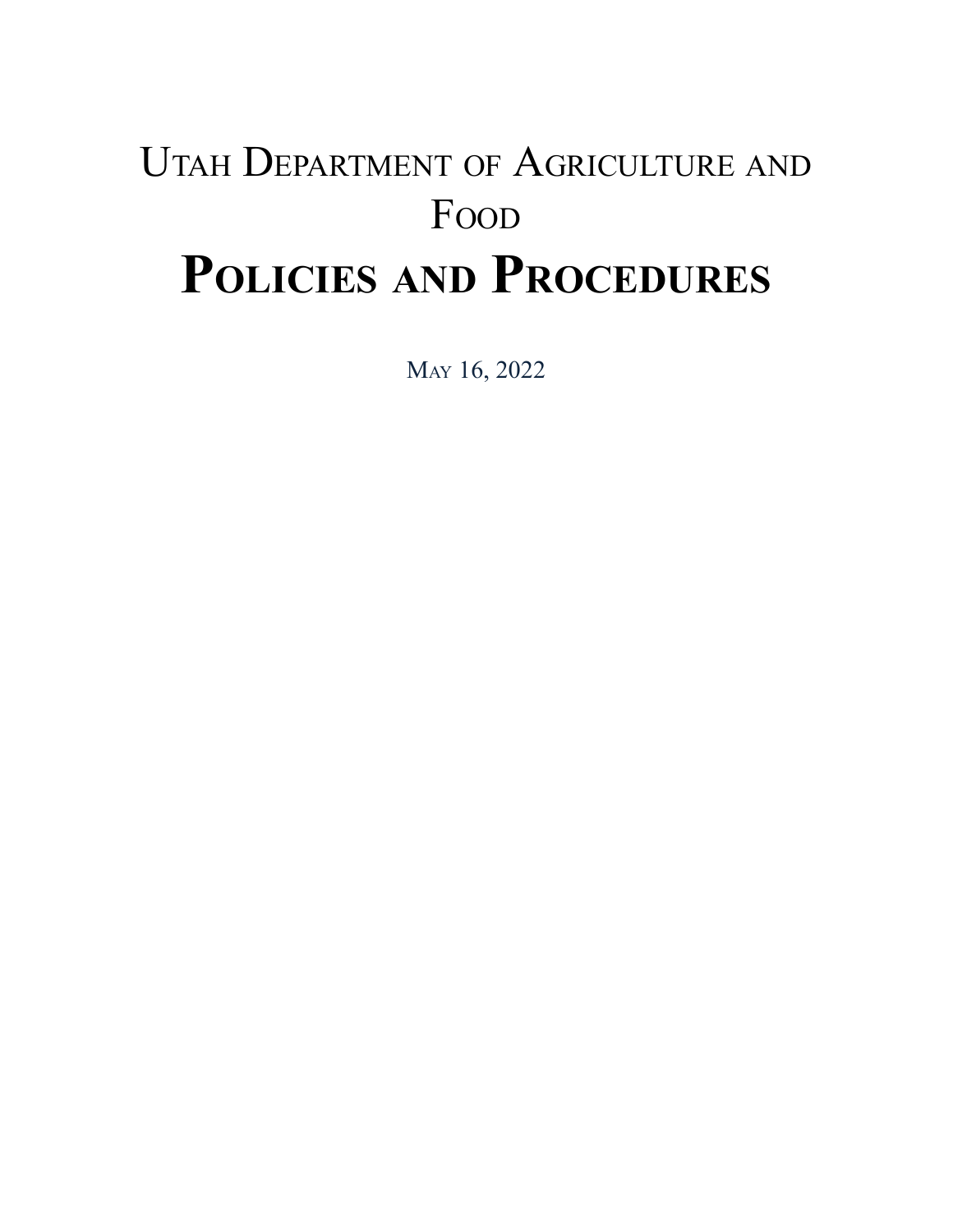# UTAH DEPARTMENT OF AGRICULTURE AND FOOD **POLICIES AND PROCEDURES**

#### **TABLE OF CONTENTS**

#### **00 INTRODUCTION**

[00.01 Preface](#page-4-0) [00.02 Mission Statement and Core Values](#page-5-0)

#### **01 FINANCE**

[01.01 Accounts Receivable](#page-6-0) [01.02 Cash Receipts and Mail](#page-8-0) [01.03 Debt Collection](#page-10-0) [01.04 Federal Grants](#page-12-0) [01.05 Assets](#page-13-0) [01.06 Purchasing](#page-16-0) [01.07 Leave Allocation Policy and Procedures](#page-18-0) [01.08 General Grant and License Awards](#page-19-0) [01.09 Use of Personal Property for Work Related Activities](#page-21-0) [01.10 Accepting Credit Card Payments](#page-25-0)

#### **02 HUMAN RESOURCES**

[02.01 Accidents and Injuries](#page-27-0) [02.02 Dress Standard](#page-28-0) [02.03 Standards of Conduct](#page-30-0) [02.04 Additional Employee Benefits](#page-38-0) [02.05 Incentive Award Policy](#page-43-0) [02.06 Service/Retirement Award Policy](#page-47-0) [02.07 Relocation Reimbursement](#page-48-0) [02.08 Sick Leave Assistance Policy](#page-50-0) [02.09 On-Call Policy](#page-55-0) [02.10 Telework Policy](#page-56-0) [02.11 Phased Retirement Policy](#page-63-0) [02.12 Social Media Policy](#page-66-0) [02.13 Employee Grievances](#page-69-0) [02.14 Employee Classifications and Hiring of Time Limited Employees](#page-72-0) [02.15 Returnship Policy](#page-75-0)

#### **03 ADMINISTRATION**

[03.01 Conflict of Interest](#page-78-0) [03.02 Identification Cards](#page-81-0) [03.03 Media Relations](#page-82-0) [03.04 GRAMA Requests](#page-84-0)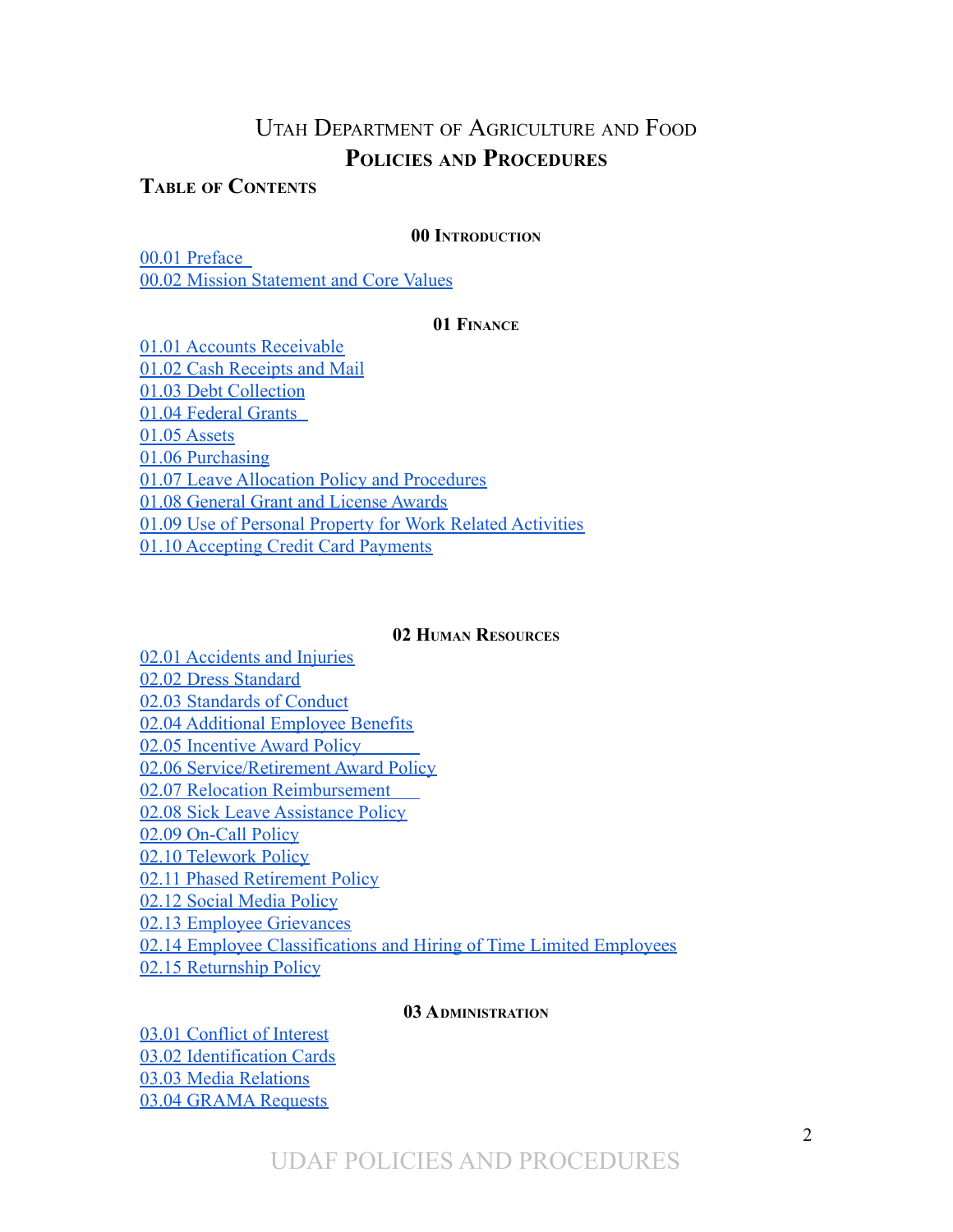[03.05 Public Meeting Compliance](#page-86-0) [03.06 Office Procedures](#page-89-0) [03.07 Regulatory Enforcement Procedures](#page-91-0) [03.08 Training](#page-94-0) [03.09 Weapons Policy](#page-95-0) [03.10 Authorized Personal Use of Public Property](#page-98-0)

#### **04 INFORMATION TECHNOLOGY**

[04.01 Adoption of DTS Policies](#page-101-0) [04.02 Acceptable Use Policy, IT Resources](#page-102-0) [04.03 Cellular Phones and Tablets](#page-104-0) [04.04 Computer Hardware and Software Purchase and Installation](#page-106-0)

#### **05 JUDICIARY: LAWS AND GRIEVANCES**

[05.01 Claims Against the State](#page-107-0) [05.02 Comments on Federal Laws](#page-108-0) [05.03 Contract/Grants](#page-109-0) [05.04 Correspondence with Other Agencies;](#page-111-0) Requesting [Attorney General's](#page-111-0) **[Opinions](#page-111-0)** [05.05 Grievance Policy](#page-112-0) [05.06 ADA and Civil Rights Grievance Policy](#page-113-0) [05.07 Laws and Rules](#page-115-0) [05.08 Adjudicative Hearings](#page-117-0)

[05.09 Privacy Protections](#page-119-0)

#### **06 MEETINGS, BUILDING USE, AND SECURITY**

[06.01 Advisory Boards/Committees and Internal Meetings](#page-122-0) [06.02 Building Use](#page-125-0) [06.03 Conference Room Scheduling](#page-126-0) [06.04 Meals for Department Meetings](#page-128-0) [06.05 Security](#page-129-0)

#### **07 TRAVEL**

[07.01 Conferences - Travel](#page-130-0)

#### **08 STATE MOTOR VEHICLE OPERATIONS**

[08.01 Authorized Passengers and Vehicle Operations](#page-133-0) [08.02 Commute Policy and Procedures](#page-135-0) [08.03 Employee Responsibility for Vehicle Care and Maintenance](#page-139-0)

[08.04 Minimum Requirements for Operation of a Vehicle](#page-140-0)

[08.05 Appropriate Vehicle Use](#page-141-0)

[08.06 Transportation of Cannabis or Alcohol](#page-147-0)

[08.07 Unmanned Aircraft Systems](#page-149-0)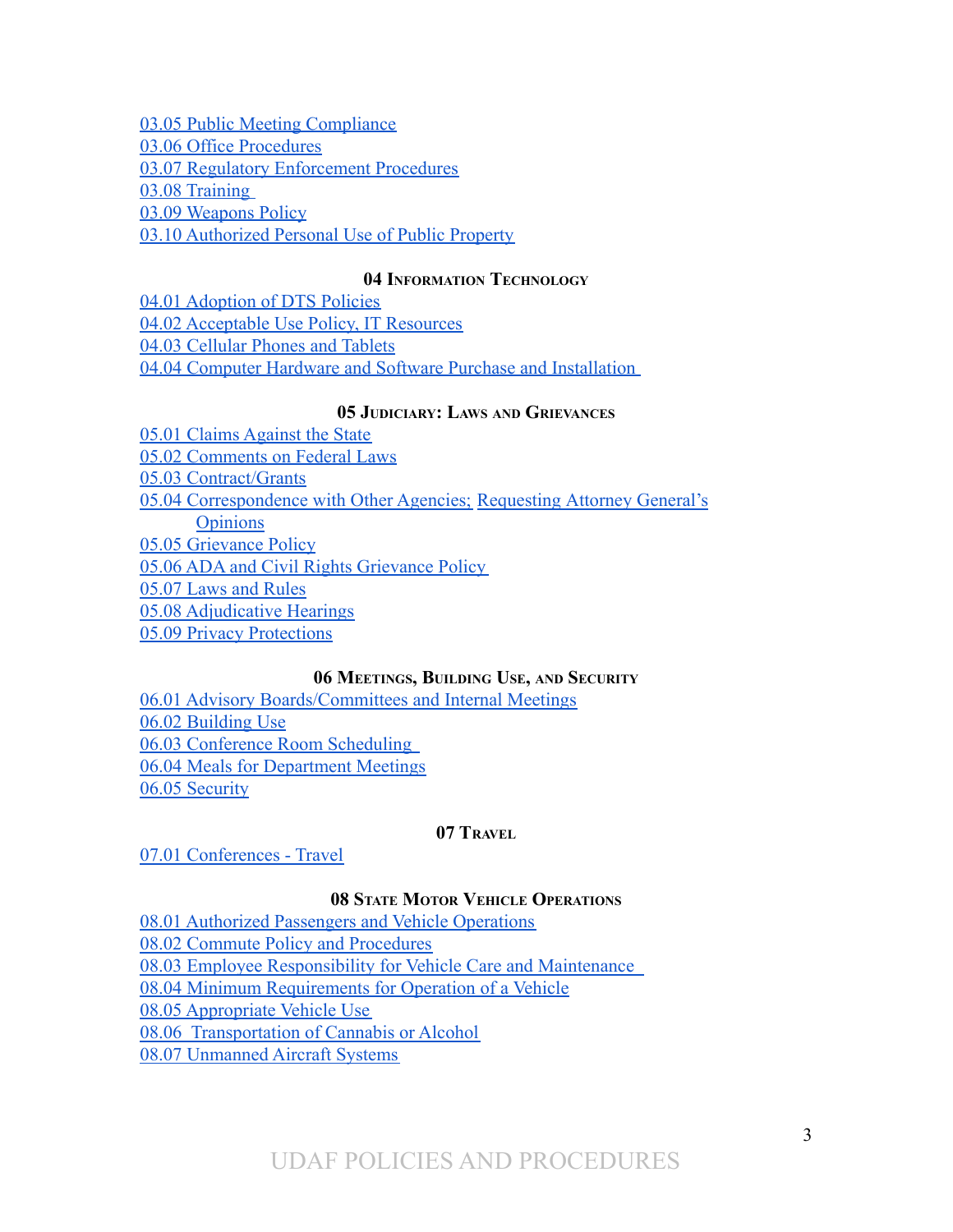#### **APPENDIX A**

A.01 Fleet Expansion Request A.02 Guide for Drivers Involved in Motor Vehicle Accidents A.03 Request to Transport Passengers A.04 State Vehicle Tele-Accident/Incident Report A.05 State Motor Pool Vehicle Special use Request A.06 Out of State Vehicle Use Form A.07 UDAF Use of Personal Property Agreement

#### **Appendix B**

B.01 State Provided Cell Phone or Tablet Agreement B.02 Employee Provided Cell Phone Allowance Agreement B.03 Employee Provided Internet Allowance Agreement B.04 Employee Acknowledgement and Remote Work Agreement B.05 New Employee Checklist B.06 Exiting Checklist

#### **Appendix C**

C.01 UDAF Disclosure/Conflict of Interest Form C.02 DHRM Disclosure Policy and Statement-Appointees C.03 Education Assistance Contract

Index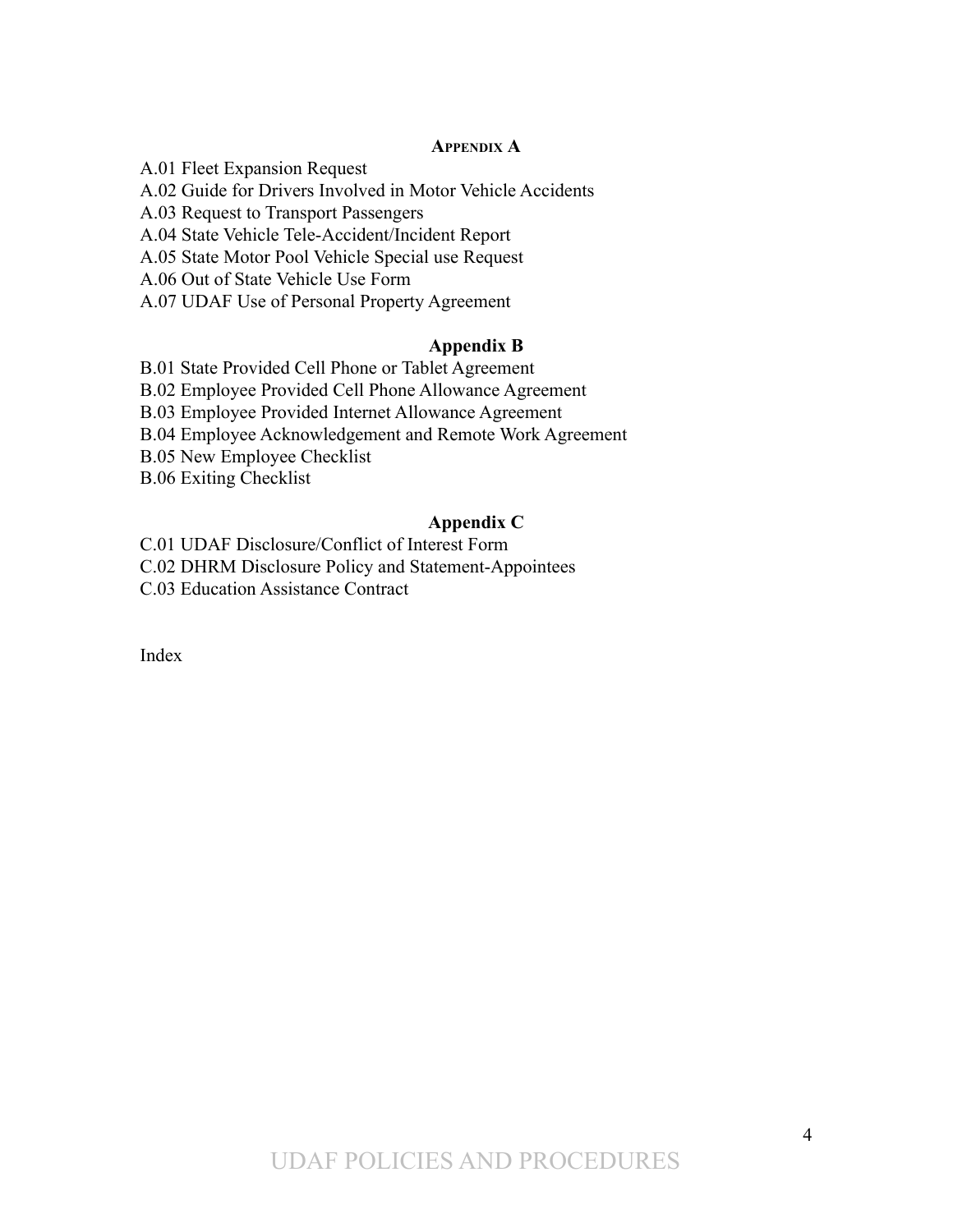| <b>DEPARTMENT OF AGRICULTURE AND FOOD</b>                                              |                       |  |
|----------------------------------------------------------------------------------------|-----------------------|--|
| 00.01 PREFACE                                                                          |                       |  |
| <b>EFFECTIVE DATE:</b>                                                                 | <b>REVISION DATE:</b> |  |
| September 1, 2020                                                                      | September 1, 2020     |  |
| <b>SUMMARY:</b> THE PURPOSE OF THIS MANUAL IS TO SET FORTH THE POLICIES AND PROCEDURES |                       |  |
| OF THE UTAH DEPARTMENT OF AGRICULTURE AND FOOD.                                        |                       |  |

<span id="page-4-0"></span>The policies and procedures in this manual shall be used by Utah Department of Agriculture and Food (UDAF, Agency or the Department) employees in carrying out their assigned responsibilities. This manual does not include all policies and procedures of the State of Utah. Policies may be added, amended, or deleted as the Department determines appropriate.

Statewide rules and policies affecting State employees are incorporated by reference in these Department policies and procedures.

When Departmental policies are determined to be in conflict with other State or Federal laws or rules, the State or Federal laws or rules shall prevail.

For the purposes of this manual, "Commissioner" refers to the Commissioner of the Department or the Commissioner's designee. "Division Director" refers to the Division Director or the Division Director's designee. "Executive Office" refers to the Commissioner and Deputy Commissioner collectively. Failure to follow these policies and procedures may result in disciplinary action up to and including termination.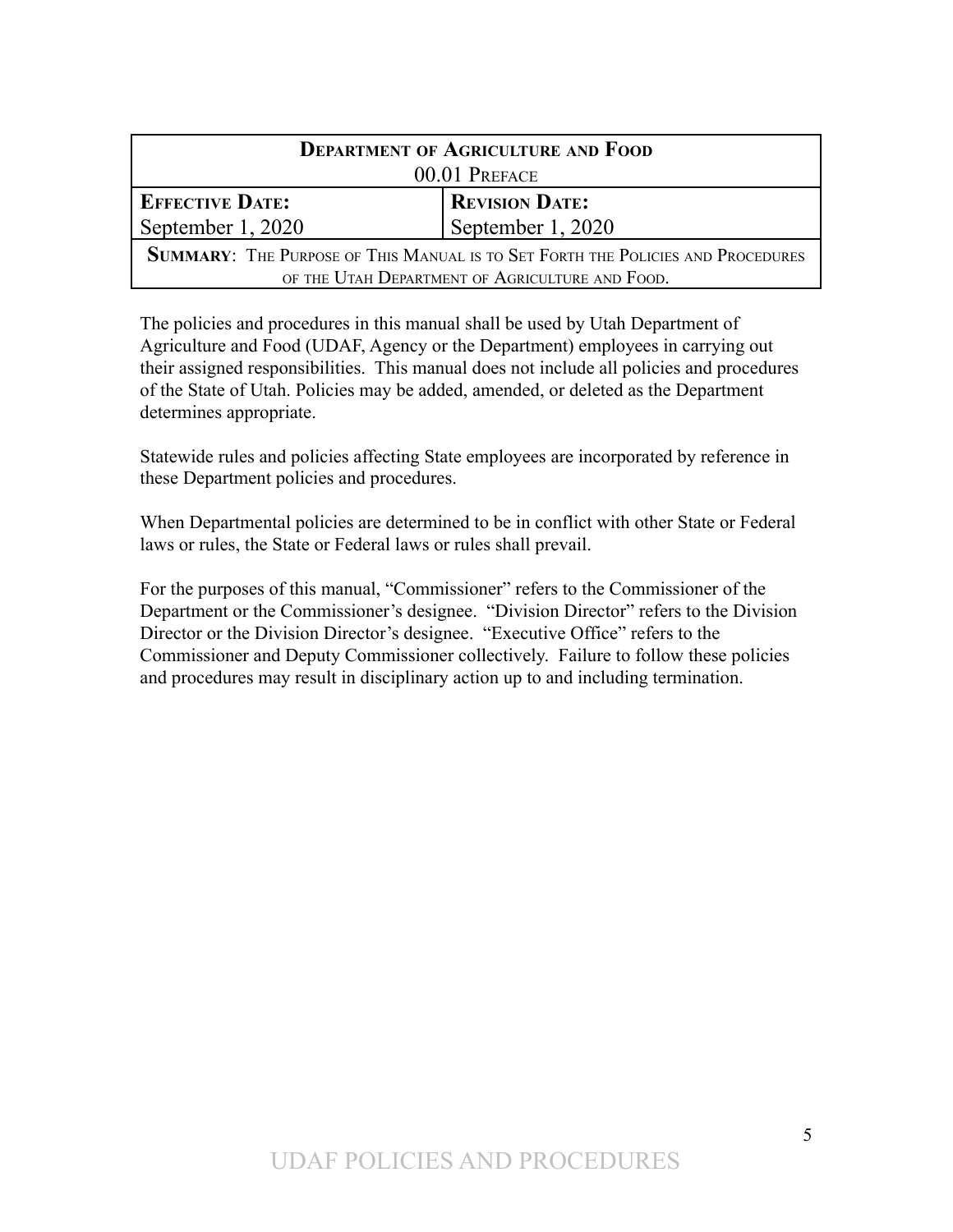| <b>DEPARTMENT OF AGRICULTURE AND FOOD</b>                |                       |  |
|----------------------------------------------------------|-----------------------|--|
| 00.02 MISSION STATEMENT AND CORE VALUES                  |                       |  |
| <b>EFFECTIVE DATE:</b>                                   | <b>REVISION DATE:</b> |  |
| September 1, 2020<br>September 1, 2020                   |                       |  |
| <b>SUMMARY: DEPARTMENTAL OBJECTIVES AND CORE VALUES.</b> |                       |  |

#### <span id="page-5-0"></span>**MISSION STATEMENT**

• Promote the healthy growth of Utah agriculture, conserve our natural resources, and protect our consumers and food supply.

#### **CORE VALUES**

We value:

- Employees who maintain high professional and ethical standards and take personal responsibility for their actions.
- Employees who will work towards being a partner with the producers the Department serves.
- Leaders who coach, motivate, and support a work environment where employees can develop and achieve their highest personal and professional potential.
- Teamwork that promotes individual participation from every member.
- An organizational system with clear expectations, supporting employees in accomplishing their objectives and recognizing their unique qualities.
- Technology that is innovative, current, and practical.
- A healthy working relationship with local, State, and Federal government agencies and agricultural industries.
- A safe, wholesome, and sustainable food supply.
- Maintaining our statutory duties as a service-based Agency with regulatory responsibilities.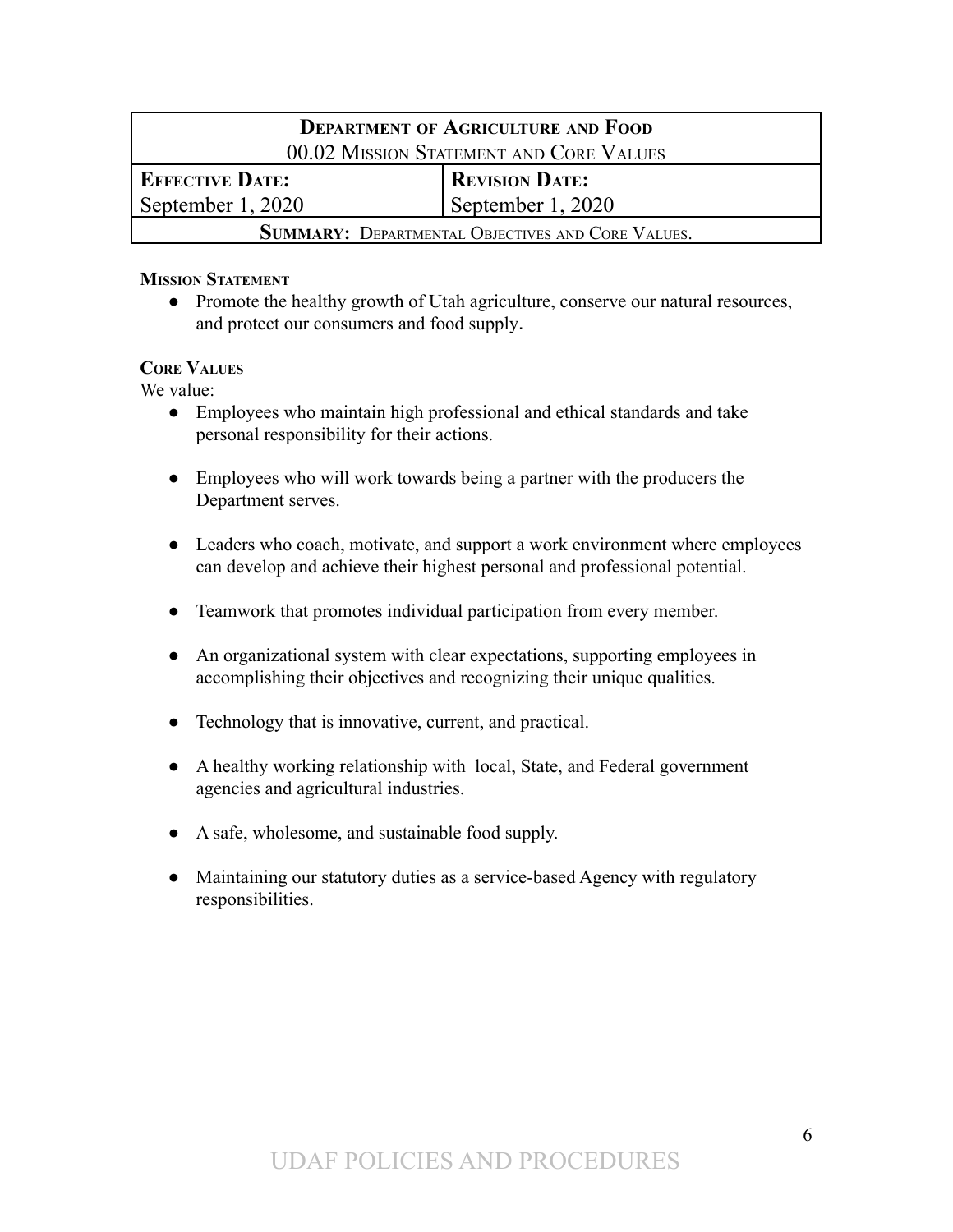#### **DEPARTMENT OF AGRICULTURE AND FOOD** 01.01 ACCOUNTS RECEIVABLE **EFFECTIVE DATE:** September 1, 2020 **REVISION DATE:** September 1, 2020 **SUMMARY:** THIS POLICY SETS FORTH THE POLICIES AND PROCEDURES REGARDING ACCOUNTS RECEIVABLE FOR THE DEPARTMENT.

#### <span id="page-6-0"></span>**REFERENCES**

[FIACCT 06-00.01,](http://apps.finance.utah.gov/nxt/gateway.dll?f=templates&fn=default.htm&vid=nxtpub:app1) Definition and Recognition of Receivables [FIACCT 06-00.00,](http://apps.finance.utah.gov/nxt/gateway.dll?f=templates&fn=default.htm&vid=nxtpub:app1) Receivables, Overview [FIACCT 06-01.13,](http://apps.finance.utah.gov/nxt/gateway.dll?f=templates&fn=default.htm&vid=nxtpub:app1) Past Due Receivables [FIACCT 06-01.12,](http://apps.finance.utah.gov/nxt/gateway.dll?f=templates&fn=default.htm&vid=nxtpub:app1) Non-Sufficient Funds Checks

#### **SUMMARY/DEFINITIONS**

- Receivables (RE) are recorded when the State has an enforceable legal claim to an asset that has not been received [\(FIACCT 06-00-01\).](http://apps.finance.utah.gov/nxt/gateway.dll?f=templates&fn=default.htm&vid=nxtpub:app1)
- When an accounts receivable is initiated, the program technician over such service or goods will create a RE (receivable document) in FINET and provide supporting documentation to the Division of Administrative Services.
- Department policy is compliant with Receivables policies and procedures established by both the Division of Finance and the Office of State Debt Collection (OSDC) [FIACCT 06-00.00.](http://apps.finance.utah.gov/nxt/gateway.dll?f=templates&fn=default.htm&vid=nxtpub:app1)

#### **PREPARATION AND DISTRIBUTION**

- The Division rendering services will initiate and prepare a Receivable in the State FINET System, utilizing appropriate supporting documentation.
- Division personnel will review and submit these RE transactions. Invoices will be printed on a monthly basis and mailed to customers for payment.

#### **RECEIVING PAYMENT**

- The Division of Administrative Services receives payment and ties to RE if information is provided.
- Aging RE transactions are audited by the Division of Administrative Services to ensure that they are still outstanding, and that the payment was not deposited without closing out the RE.

#### **PAST DUE RECEIVABLES**

- The Department shall follow all policies in FIACCT [06-01.13.](http://apps.finance.utah.gov/nxt/gateway.dll?f=templates&fn=default.htm&vid=nxtpub:app1)
- Past due payments will have, at minimum, two attempts made to collect the debt.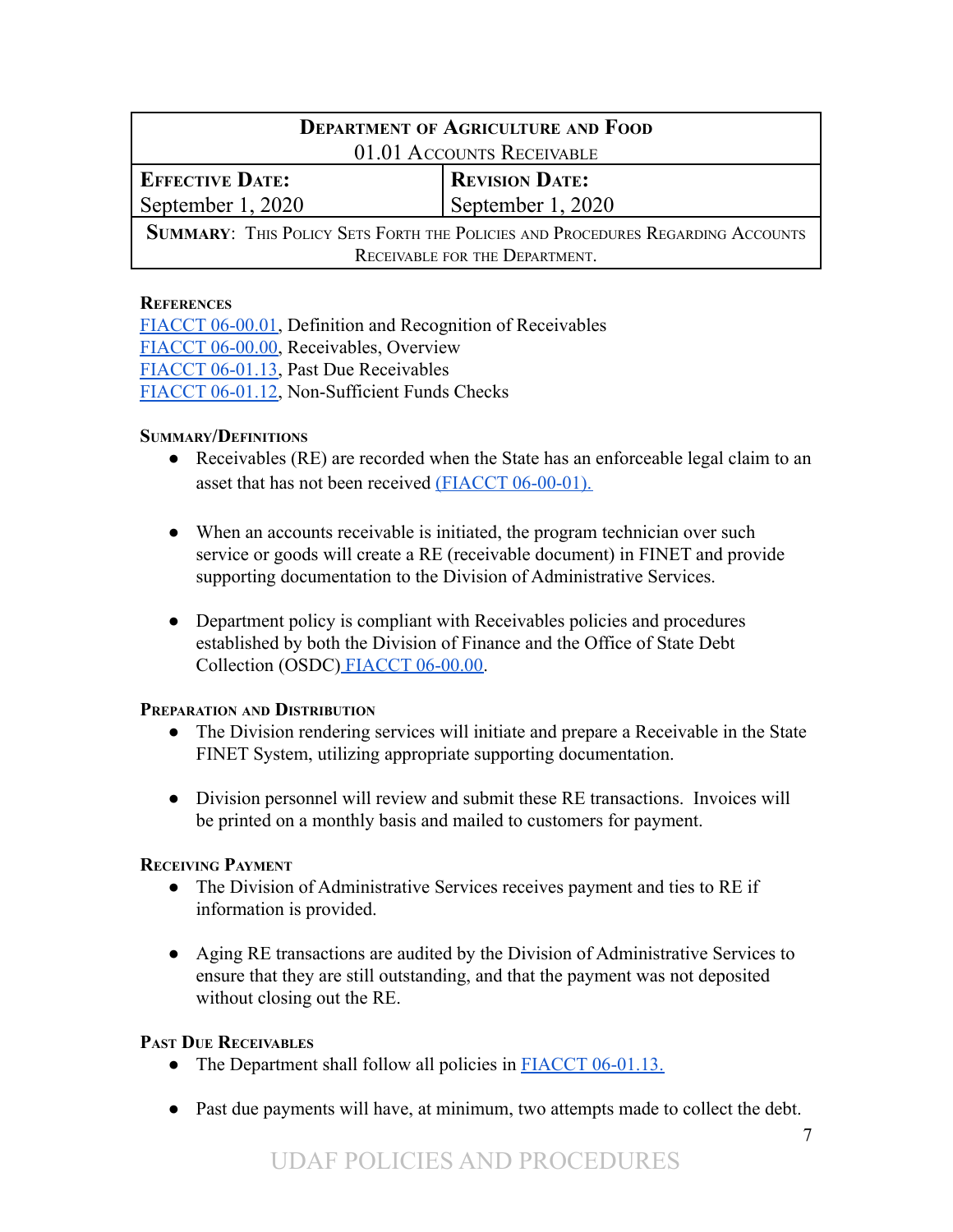A phone call and an email will be sent out. If no response is received within 30 days, a second phone call and email attempt will be made. If there is no resolution within 60 days, the account will be sent to OSDC or referred to the Attorney General's Office for further action as described in Policy 1.03 for follow up.

#### **INSUFFICIENT FUND PROCESS**

- The Department shall follow all requirements of FIACCT [06-01.12.](http://apps.finance.utah.gov/nxt/gateway.dll?f=templates&fn=default.htm&vid=nxtpub:app1)
- The bank will notify the Division of Administrative Services of any checks or payments that have insufficient funds (NSF). Each check must be run through a financial institution twice before being considered NSF.
- After a payment is considered NSF, the original Cash Receipt (CR) will be modified and an invoice entered into FINET for the face value of the check plus a NSF fee consistent with the amount reflected in the current approved Fee Schedule within 5 business days of receiving the check.
- A NSF notice will be mailed to the issuer within 5 business days of receiving the check.

#### **OVERPAYMENTS**

● Any overpayment received for payment of goods, services, licenses, etc. will be deposited to the appropriate program to allow funding availability to reimburse customers, if appropriate. Each reimbursement shall be approved by the Division Director.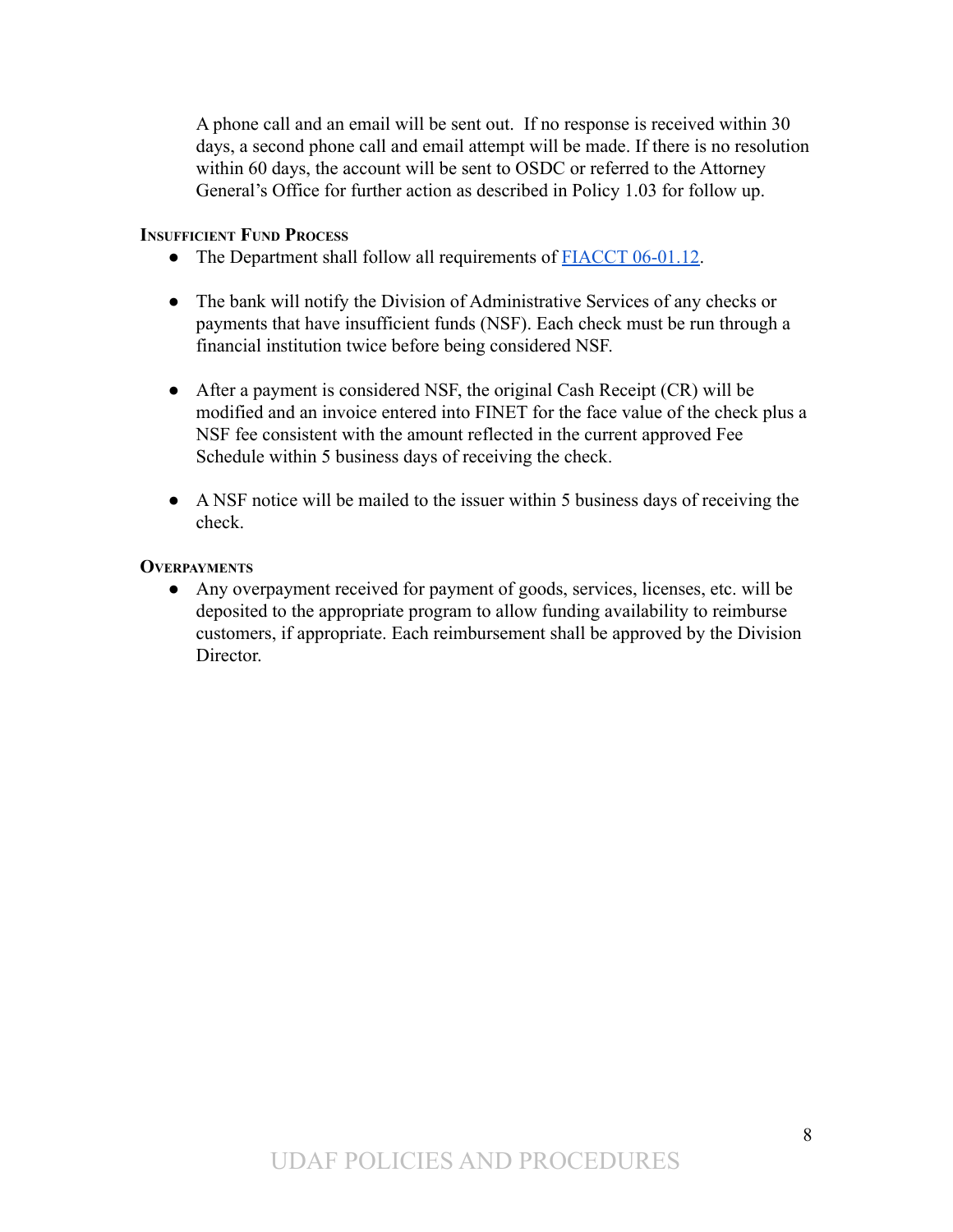| <b>DEPARTMENT OF AGRICULTURE AND FOOD</b>                                          |                   |  |
|------------------------------------------------------------------------------------|-------------------|--|
| 01.02 CASH RECEIPTS AND MAIL                                                       |                   |  |
| <b>REVISION DATE:</b><br><b>EFFECTIVE DATE:</b>                                    |                   |  |
| September 1, 2020                                                                  | December 15, 2021 |  |
| <b>SUMMARY:</b> OUTLINES THE MAIL HANDLING PROCEDURES, INCLUDING CHECKS, CASH, AND |                   |  |
| <b>APPLICATIONS.</b>                                                               |                   |  |

<span id="page-8-0"></span>[State Mail User Guide](https://purchasing.utah.gov/wp-content/uploads/2020-Mail-Services-Guide-web-version-final.pdf)

[FIACCT 13-00.00,](http://apps.finance.utah.gov/nxt/gateway.dll?f=templates&fn=default.htm&vid=nxtpub:app1) Cash Receipts-Handling, Depositing, and Recording

#### **ALL MAIL WILL BE OPENED**

- All mail will be opened, except for mail addressed directly to the Commissioner or Deputy Commissioner.<sup>1</sup>
- For more information on State mail policy, please see the State Mail and Distribution Services Mail User Guide via the link below:

[https://purchasing.utah.gov/wp-content/uploads/2020-Mail-Services-Guide-web-v](https://purchasing.utah.gov/wp-content/uploads/2020-Mail-Services-Guide-web-version-final.pdf) [ersion-final.pdf](https://purchasing.utah.gov/wp-content/uploads/2020-Mail-Services-Guide-web-version-final.pdf)

- All checks shall be logged and batched by date. Brand report checks shall be logged separately, also batched by date and brand inspector name. Brand checks will be deposited with all other checks received.
- All checks will remain within Administrative Services. Other mail, without checks, will be distributed to the proper Divisions.

#### **RECONCILIATION/DEPOSITS**

- When possible, payments will be received online through the department's electronic payment systems. Reconciliations of online payments will occur weekly when possible, but monthly at a minimum.
- Cash received will be processed for deposit within three business days of receipt. Deposits will be posted using the appropriate accounting codes based on the type of receipt. Check logs will be reconciled with the daily deposit.

#### **APPLICATIONS**

● Each Division will be responsible to accept or reject applications. The monies for all applications will be deposited into the proper account. If an application is rejected and it is determined that the monies should be refunded, a refund form

 $<sup>1</sup>$  This policy is based on an audit decision in 2017 in which it was decided that State employees cannot use</sup> State offices to send or receive personal mail. If individuals request that personal mail not be opened, the request may be honored.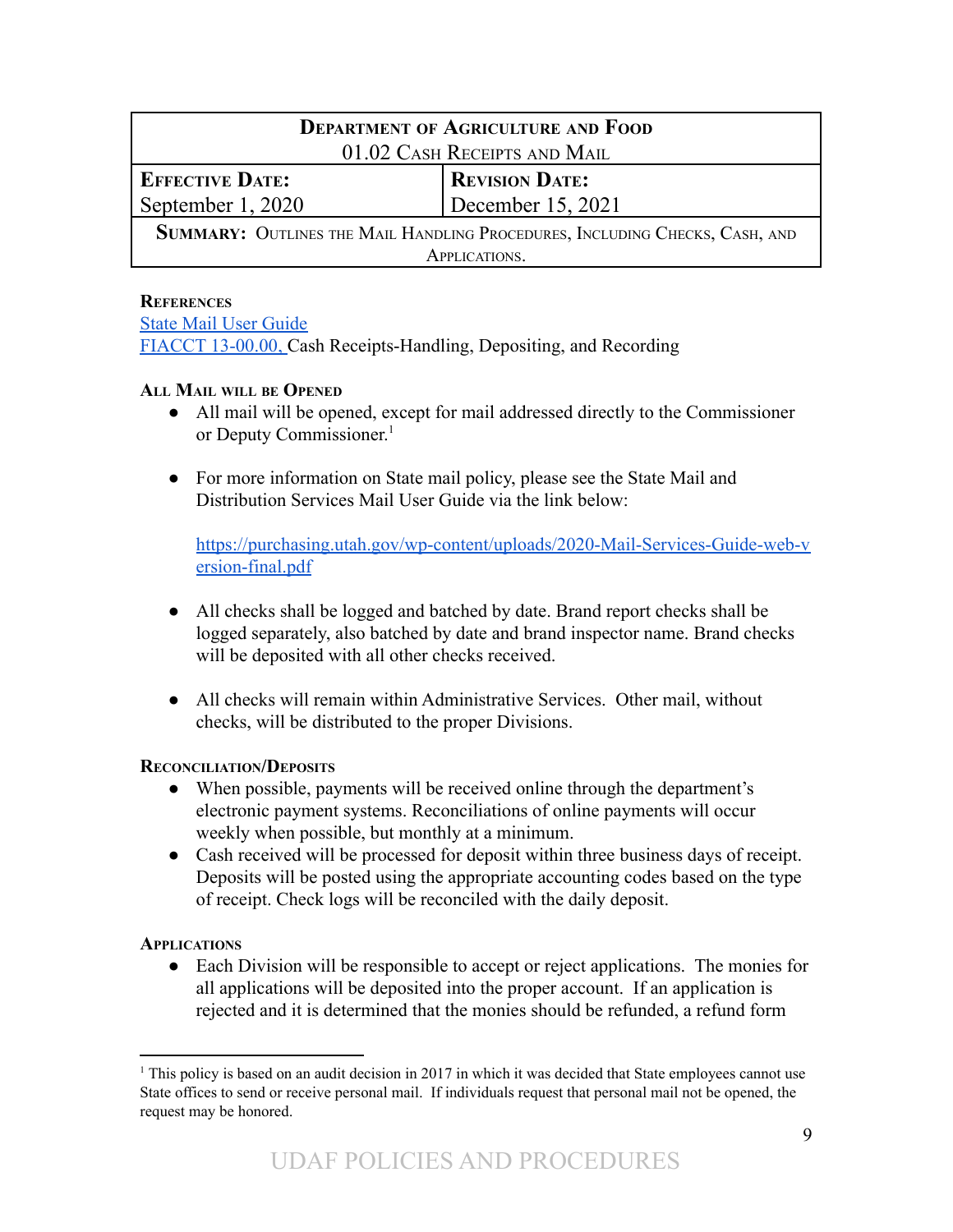will be processed by the appropriate Division and submitted to Administrative Services for processing.

#### **BRAND INSPECTION**

- The Brand Inspection certificate will serve as the cash receipt for monies collected by the Brand Inspector. Brand Inspectors shall deposit all cash received into the statewide bank account on a weekly basis. The State Treasurer has approved a variance for the Brand Inspectors to make deposits into a qualified depository within five banking days from their receipt.
- Brand Inspections cash receipts will be reconciled to the electronic brand system to ensure all expected payments are received on a timely basis. Occasions may occur when a customer under pays or over pays in small increments for various reasons. Due to the costs to process refunds or recoup underpaid fees, a maximum of \$25 variance per Brand Inspector per month will be absorbed.

## **GRAIN INSPECTION**

- All monies received at the Ogden Grain Lab for grain inspection services will be submitted daily to the Division of Administrative Services for deposit.
- When money is received, receipted, and posted to the Central Office Accounts Receivable System, photocopies of receipt documents shall be sent biweekly to the Grain Inspection Office in Ogden for use in updating the Grain System in preparation for printing the next monthly statements.
- Money will be collected and a temporary receipt issued at the time of Grain Inspection Service for ALL clients without an Open Approval Account.
- The cash receipt process shall follow all policy related to [FIACCT 13-00.00.](http://apps.finance.utah.gov/nxt/gateway.dll?f=templates&fn=default.htm&vid=nxtpub:app1)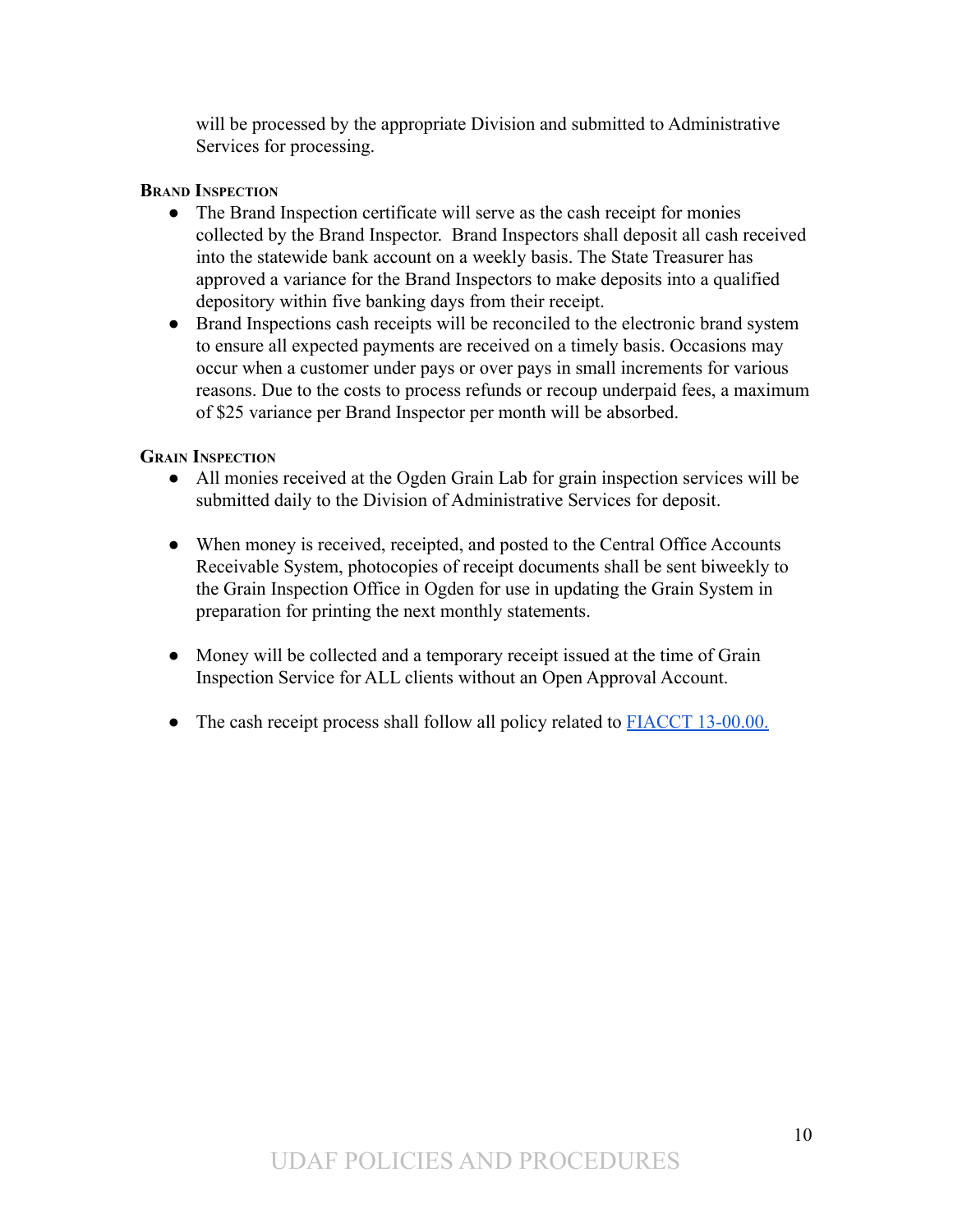| <b>DEPARTMENT OF AGRICULTURE AND FOOD</b><br>01.03 DEBT COLLECTION           |                       |  |
|------------------------------------------------------------------------------|-----------------------|--|
| <b>EFFECTIVE DATE:</b>                                                       | <b>REVISION DATE:</b> |  |
| September 1, 2020                                                            | September 1, 2020     |  |
| <b>SUMMARY:</b> THE PURPOSE OF UDAF'S DEBT COLLECTION POLICY IS TO CARRY OUT |                       |  |
| LEGISLATIVE INTENT IN SERVING AS STEWARDS OF THE PUBLIC'S MONIES.            |                       |  |

<span id="page-10-0"></span>UCA Section [63A-3-501,](https://le.utah.gov/xcode/Title63A/Chapter3/63A-3-S501.html?v=C63A-3-S501_2016051020160510) Office of State Debt Collection, Definitions Utah Administrative Code Rule [R21-1](https://rules.utah.gov/wp-content/uploads/r021-001.pdf), Transfer of Collection Responsibility to State Agencies

#### **DEBT COLLECTION-GENERAL INFORMATION**

- The Office of State Debt Collection (OSDC) is the statutory entity responsible for collecting on debts owed to the State of Utah. UCA [Subsection 63A-3-501](https://le.utah.gov/xcode/Title63A/Chapter3/63A-3-S501.html?v=C63A-3-S501_2016051020160510) *et seq*. Examples of debts are unpaid fees, licenses, taxes, loans, overpayments, fines, forfeitures, surcharges, costs, contracts, interest penalties and other claims against the State. UCA Subsection  $63A-3-501(1)(b)$ .
- The Department is required by statute and rule to coordinate with the OSDC in collecting debts. Utah Administrative Code Section [R21-1-1](https://rules.utah.gov/wp-content/uploads/r021-001.pdf) *et seq*. sets forth the specific requirements for Agency compliance, including the requirement that debts be transferred to the OSDC within a set time frame after the initial debt is incurred (Note: this is generally the date of the original action leading to a citation or the date the citation was originally sent to the individual or entity in default).

#### **DEPARTMENT PROCEDURES-ISSUING CITATIONS**

● Each Division Director will work with their staff to establish a procedure for issuing citations and recording all debts due to the Department, including delinquent licensing, citations, and any other debts as defined by UCA Subsection  $63A-3-501(1)(b)$ .

#### **DEPARTMENT PROCEDURES-CITATION/DEBT TRACKING**

• Each Division Director will work with their staff to establish a tracking system for citations or other debts due to the Department. Each Division Director may use the citation system currently in place at UDAF or may choose to establish an independent system, provided that any independent system has the capacity to track debt amounts and other sufficient information as required by the OSDC (such as tax ID information, address etc.). Specific requirements are set forth in Utah Administrative Code [Rule R21,](https://rules.utah.gov/wp-content/uploads/r021-001.pdf) including that debts must be submitted to OSDC through FINET unless alternative arrangements are agreed upon with the OSDC.

> o The current tracking system for citations provides multiple notifications regarding the citation and whether it has been paid or remains in default. It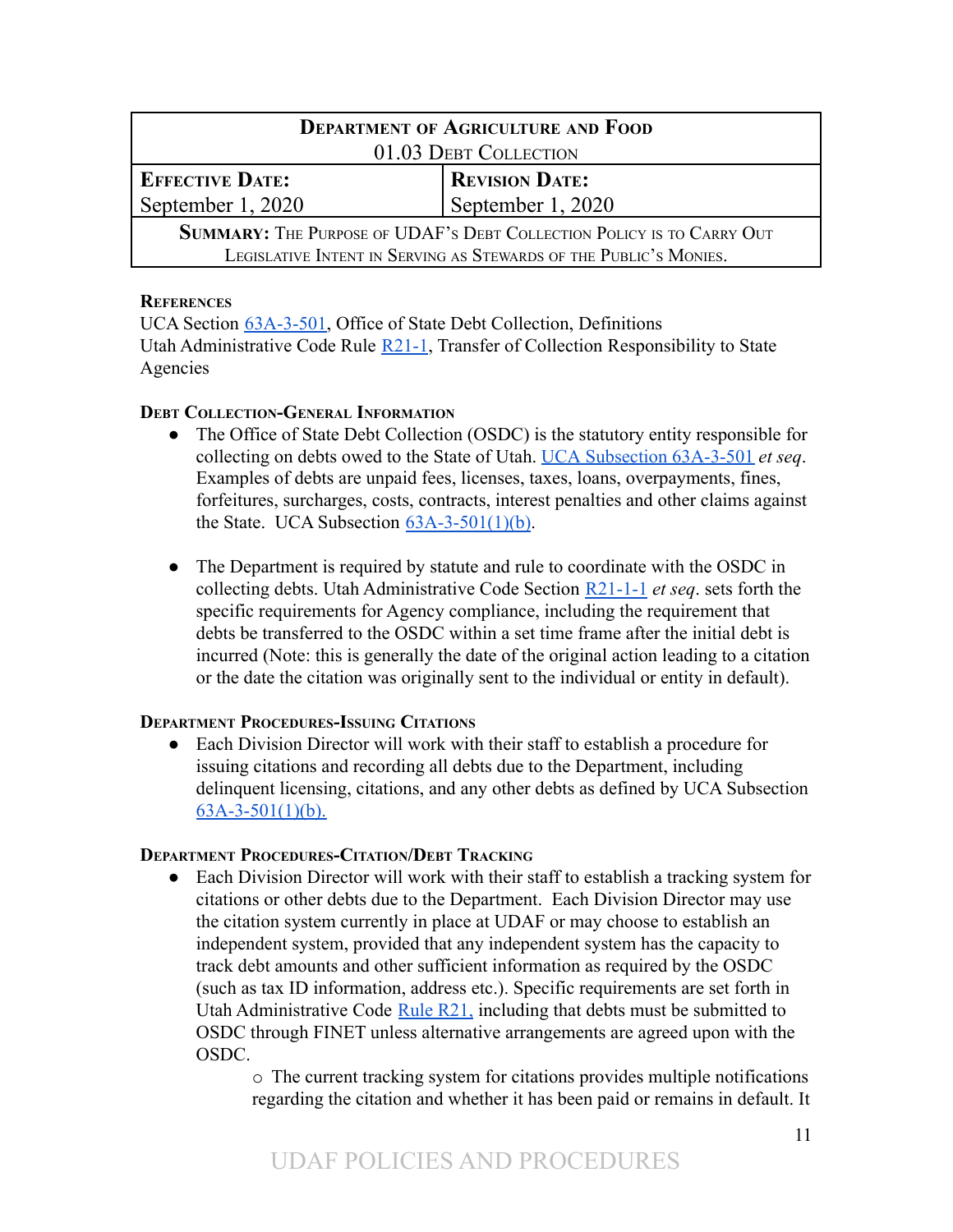also provides a standard notification that a debt has not been paid for 45+ days on day 45 (calculated by the date the original citation was sent). o Independently created tracking systems should also track unpaid citations/debts and provide the number of days unpaid since the issuance of the original citation.

o Each Division Director will work with their staff to establish a tracking system for citations or other debts due to the Department.

#### **DEPARTMENT PROCEDURES-COLLECTIONS**

- Each Division Director may either submit a debt to the OSDC to be pursued through that office or coordinate with the AAGs assigned to the Agency to pursue debt collection efforts independent of the OSDC.
- Debts submitted to the OSDC should comply with submission requirements in Utah Administrative Code [Rule R21](https://rules.utah.gov/wp-content/uploads/r021-001.pdf).
- Debts submitted to the assigned AAGs should include a copy of the case file for AAG review.

o Once referred to the assigned AAG, the AAG will discuss the possible ways to move forward with the collection efforts and the Division Director will determine the appropriate procedure moving forward.

#### **DEPARTMENT PROCEDURES-RESOLUTIONS**

- Once a matter is referred to the OSDC, OSDC becomes the primary entity responsible for collecting on the debt. Questions or concerns regarding collection efforts should be directed to the OSDC directly.
- Conversely, once a matter is referred to the assistant AAG, follow up will be between the Division Director and the AAG, unless the matter is later referred to the OSDC for collection.

#### **DEPARTMENT PROCEDURES-COMMUNICATION WITH EXECUTIVE OFFICE**

- The Executive Office shall be kept apprised of any routine debt collection efforts by a monthly or quarterly report, including amounts outstanding and amounts received.
- Debt collection efforts that present unique situations, have the potential to affect the Department, or any other debts which exceed \$10,000 shall be reported immediately.

o Any concerns regarding collection on the debt by the Executive Office shall be reported to the Division Director expeditiously.

o The Commissioner is the ultimate decision-maker with respect to debt collection efforts and may direct a course of action contrary to policy for good cause.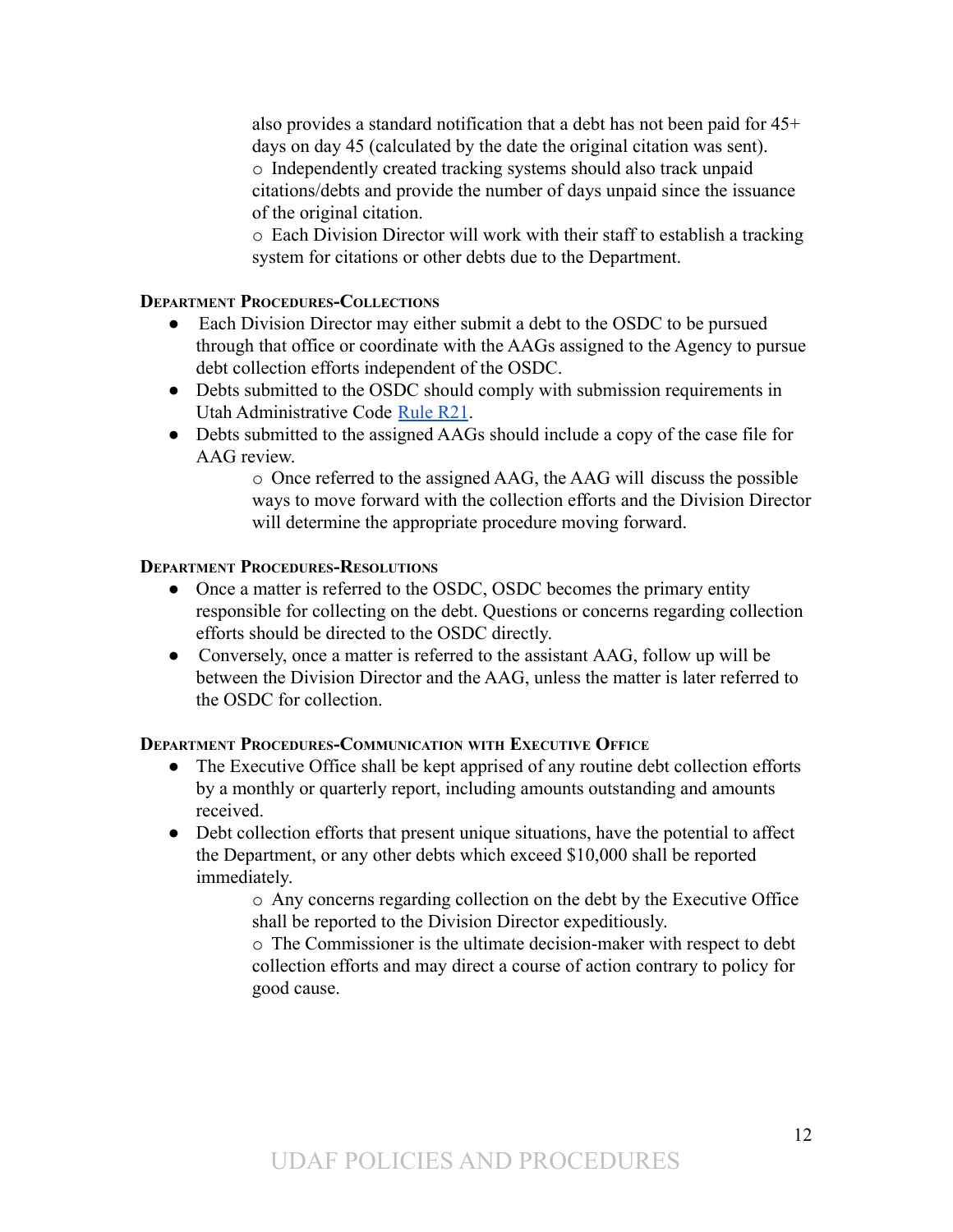| <b>DEPARTMENT OF AGRICULTURE AND FOOD</b>                                          |                       |  |
|------------------------------------------------------------------------------------|-----------------------|--|
| 01.04 FEDERAL GRANTS                                                               |                       |  |
| <b>EFFECTIVE DATE:</b>                                                             | <b>REVISION DATE:</b> |  |
| September 1, 2020                                                                  | May 10, 2022          |  |
| <b>SUMMARY:</b> THIS POLICY SETS FORTH THE PROCEDURES FOR REQUESTING FEDERAL GRANT |                       |  |
| ASSISTANCE.                                                                        |                       |  |

<span id="page-12-0"></span>[Executive Order 12372,](https://www.fws.gov/policy/library/rgeo12372.pdf) Intergovernmental Review of Federal Programs [2 CFR 200](https://www.ecfr.gov/current/title-2/subtitle-A/chapter-II/part-200?toc=1) Office of Management and Budget Guidance for Grants and Agreements

#### **DEFINITIONS**

● 2 CFR 200 - [Uniform Guidance: Administrative Requirements,](https://www.ecfr.gov/current/title-2/subtitle-A/chapter-II/part-200) Cost Principles, [and Audit Requirements for Federal Awards](https://www.ecfr.gov/current/title-2/subtitle-A/chapter-II/part-200)

#### **PROCEDURES**

- All federal grants applied for and received by the department shall follow federal guidance according to 2 CFR 200.
- The Division of Administrative Services shall provide a training manual to all department employees who do any type of work on federal programs.
- The Division of Administrative Services shall provide training to all employees who work on federal programs. These trainings shall be provided at least annually.
- All Department employees who do any work with federal programs are required to attend the federal program training at least once, and more if needed.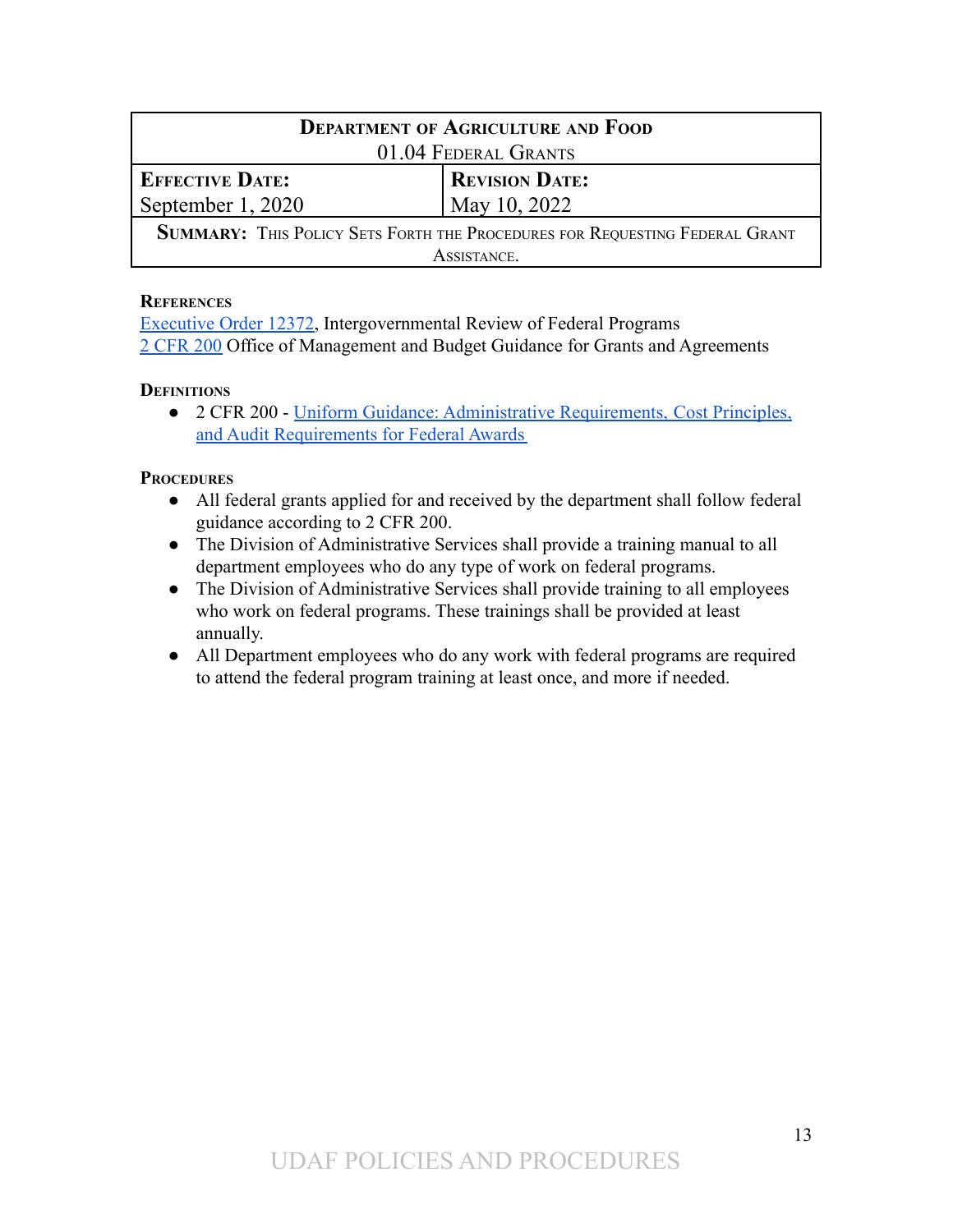| <b>DEPARTMENT OF AGRICULTURE AND FOOD</b><br>$01.05$ Assets                             |                         |  |
|-----------------------------------------------------------------------------------------|-------------------------|--|
| <b>EFFECTIVE DATE:</b>                                                                  | <b>REVISION DATE:</b>   |  |
| September 1, 2020                                                                       | <b>January 18, 2022</b> |  |
| <b>SUMMARY:</b> THE ACQUISITION, TRANSFER, AND STORAGE OF FIXED ASSETS. ALL FIXED ASSET |                         |  |
| POLICIES SHOULD ALIGN WITH STATE FINANCE POLICY FIACCT 09-00.00.                        |                         |  |

<span id="page-13-0"></span>[FIACCT 09-00.00,](http://apps.finance.utah.gov/nxt/gateway.dll?f=templates&fn=default.htm&vid=nxtpub:app1) Fixed Assets Definitions, Policy, Overview

#### **POLICY DEFINITIONS**

- "Current Assets" means any asset not considered a fixed asset, which includes small equipment having a value of less than \$5,000 and/or useful life of less than one year.
- "Fixed Assets" means assets acquired for use in operations with a value of at least \$5,000 and a useful life of greater than one year.

#### **PROCEDURES**

Procedures for Acquisition of Assets

- All asset purchases are required to follow State Procurement Code and Division of Finance Policy.
- Coordination of fixed asset purchases with the Administrative Services Division is critical and required.

#### **MANAGING FIXED ASSETS**

- Each division shall assign a fixed asset clerk and inform the Administrative Services Division Fixed Asset Coordinator.
- Each division shall maintain separation of duties. Divisions shall separate responsibilities with assistance from another division's fixed asset clerk for performing inventory, at a minimum. No person shall perform more than two of the following functions:
	- Purchasing
	- Record Keeping
	- Custodianship
	- Inventory
- Once the item is received, the assigned division fixed asset clerk shall place an inventory tag on the equipment. This tag number shall be submitted to the Fixed Asset Coordinator in Administrative Services, who will enter the fixed asset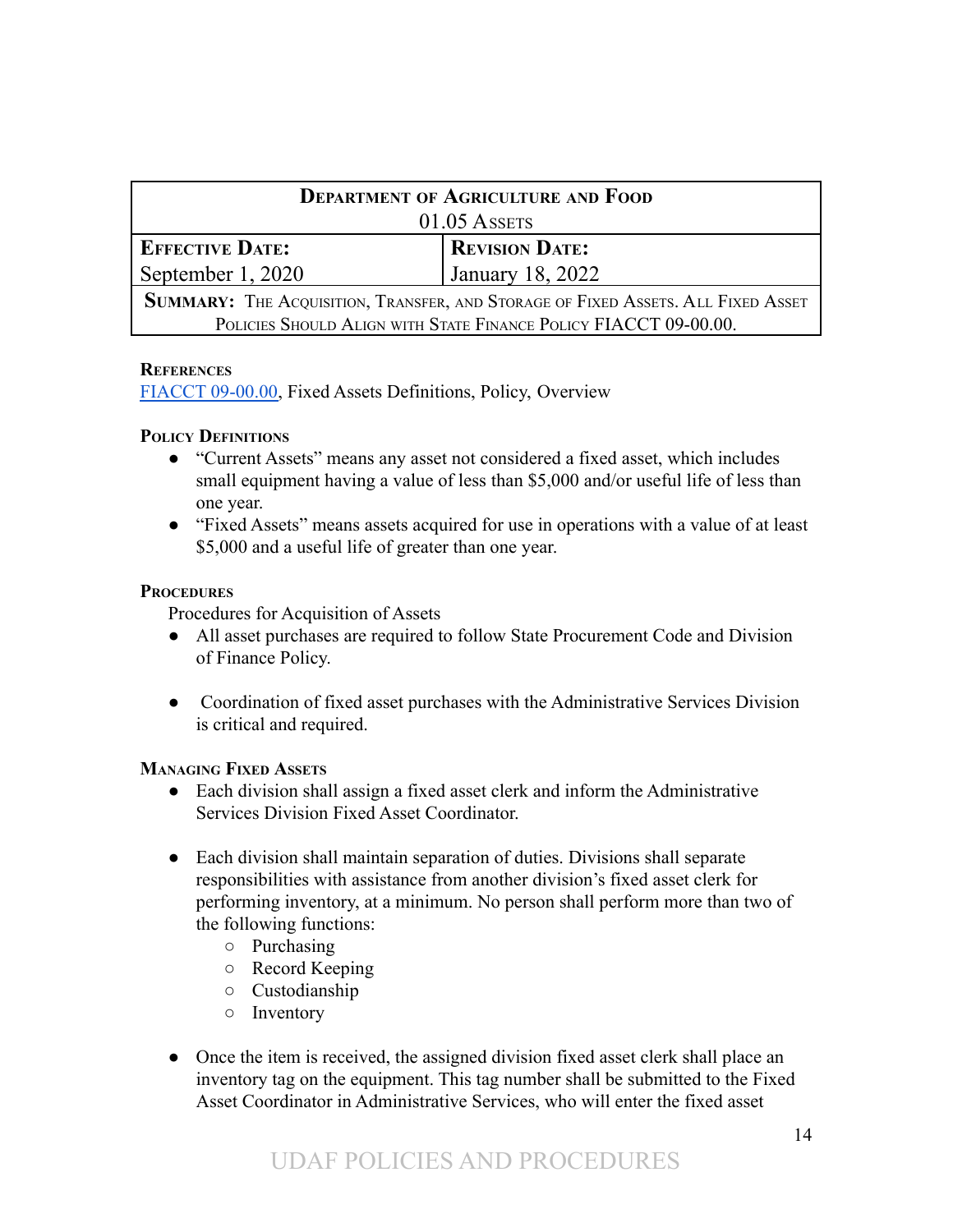information in FINET. These FINET records will be maintained and updated on a monthly basis.

- Each Division will be given an Asset Control Record and asset tags to be used to maintain inventory control. The [Fixed Asset Control](https://docs.google.com/spreadsheets/d/1_FHhbxODJEFhrSN_uvQgip_fXZeGJQOodPG5ydikIQE/edit?usp=sharing) Record Template shall be used. The Division's fixed asset clerk shall submit the Asset Control Record to the Fixed Asset Coordinator on a quarterly basis to assist in the maintenance of fixed asset inventory.
- In compliance with State rules, the Division of Administrative Service shall oversee an annual physical inventory of Department fixed assets. The Fixed Asset Coordinator shall send a copy of the fixed asset record to each Division's Director annually. Instructions shall be included with this record.
- Division Directors shall ensure the physical inventory for their Division is completed annually by another Division's fixed asset clerk and that results are submitted to the Fixed Asset Coordinator.
- Divisions shall inform the Administrative Services Division's Fixed Asset Coordinator of changes to fixed assets as they occur.
- At the end of employment, all assets assigned to the employee shall be returned and accounted for.

#### **Procedures for Transfer of Fixed Assets Between Divisions**

- The Division shall inform the Administrative Services Fixed Asset Coordinator via email of the new Unit and location/building of a fixed asset that is being transferred.
- The Division of Administrative Services shall update the FINET fixed asset system with changes.

# **Managing Current Assets**

- The following current assets are required to be tracked by each division with the completion of a documented annual inventory:
	- Physical assets that are easily pilferable with a value between \$1,000 and \$5,000. Examples include electronic equipment, cameras, radios, and data processing equipment.
	- All teleworking equipment used at an employee's home, including monitors and printers/scanners.
	- Firearms
	- Ipads
- Administrative Services Division is responsible for tracking cellular phones and ipads with cellular plans.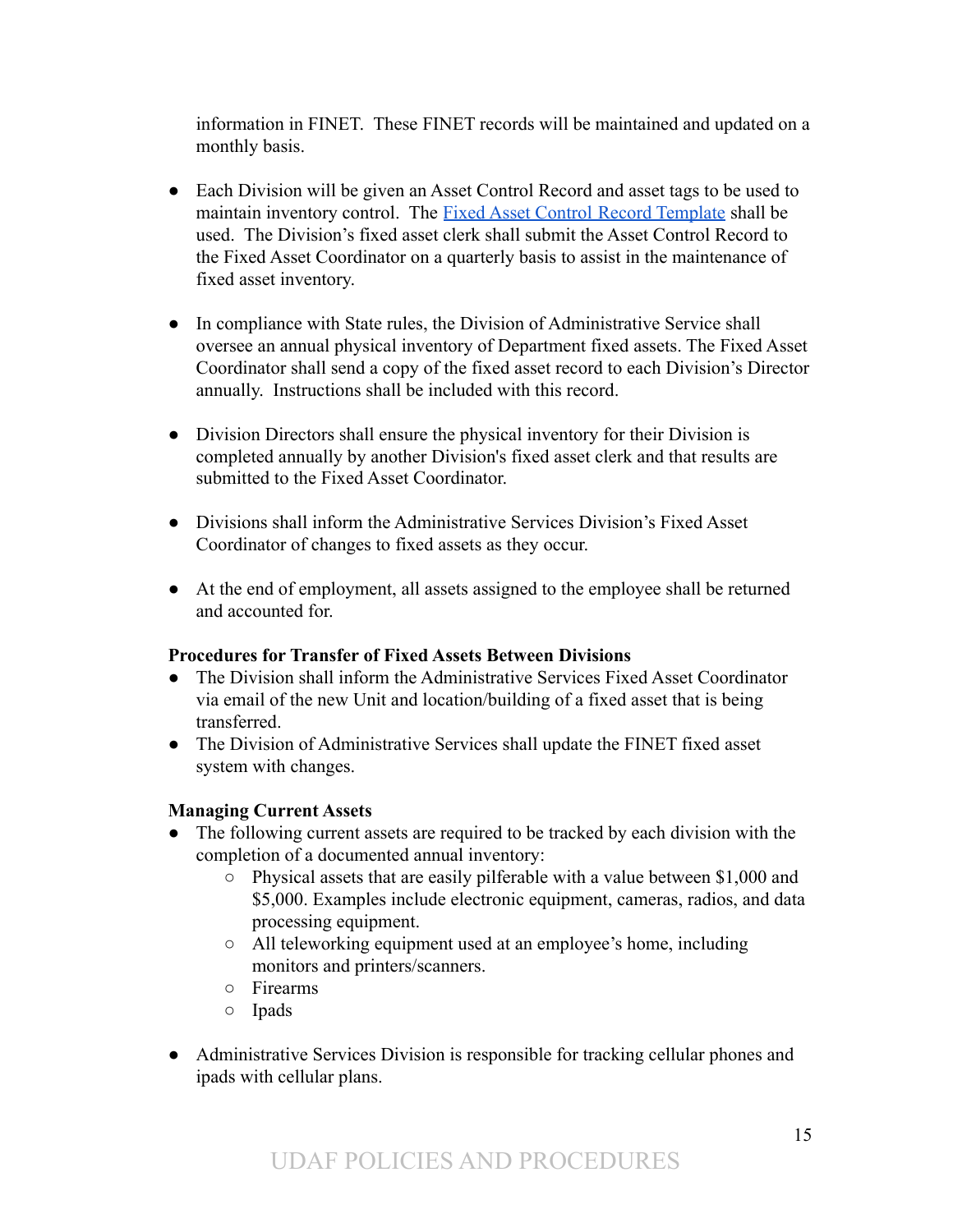- DTS is responsible for tracking desktop and laptop computers.
- Each Division is responsible for keeping updated records of current assets that must be tracked, including the employee they are assigned to.
- Current assets can be tracked either using asset tags or referencing unique asset identification information, such as serial numbers.

#### **Procedures for Surplus of Assets**

- Each Division shall work with the Administrative Services Fixed Asset Coordinator to determine how to surplus assets with an original purchase price over \$100.
- Each Division shall provide the surplus item to the Division of Administrative Services to be surplused.
- Administrative Services shall complete form [SP-1](https://purchasing.utah.gov/wp-content/uploads/sp1form_nonvehiclefillableform_09_2017.pdf) for the item to be surplused, using the Surplus Property website. Items to be auctioned will be entered on the website and placed for bid. Items that are damaged and not appropriate for auction (receiving an [SP-1\)](https://purchasing.utah.gov/wp-content/uploads/sp1form_nonvehiclefillableform_09_2017.pdf) will be destroyed or discarded using the approved method of disposal.
- FINET shall be updated to remove Fixed Asset items.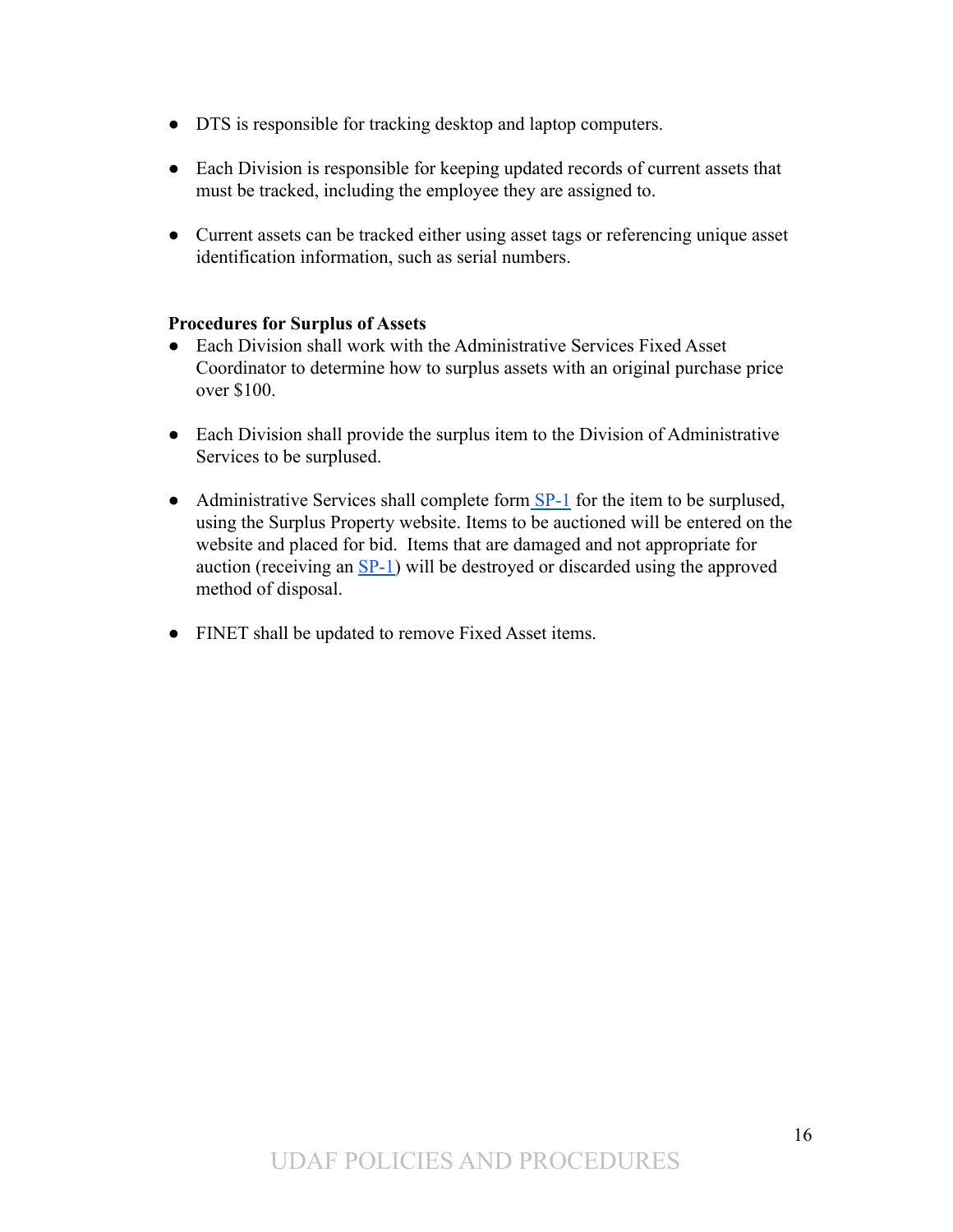| <b>DEPARTMENT OF AGRICULTURE AND FOOD</b><br>01.06 PURCHASING POLICY              |                       |  |
|-----------------------------------------------------------------------------------|-----------------------|--|
| <b>EFFECTIVE DATE:</b>                                                            | <b>REVISION DATE:</b> |  |
| September 1, 2020                                                                 | December 15, 2021     |  |
| <b>SUMMARY: THESE ARE PROCEDURES TO BE USED IN ADDITION TO THE REQUIRED STATE</b> |                       |  |
| PURCHASING AND PURCHASING CARD PROGRAM POLICIES AND PROCEDURES.                   |                       |  |

<span id="page-16-0"></span>[FIACCT 05-15.00,](http://apps.finance.utah.gov/nxt/gateway.dll?f=templates&fn=default.htm&vid=nxtpub:app1) Purchasing Card Policy [FIACCT 04-04.00,](http://apps.finance.utah.gov/nxt/gateway.dll?f=templates&fn=default.htm&vid=nxtpub:app1) Purchases from 1000 to 5000-Overview [FIACCT 04-04.01,](http://apps.finance.utah.gov/nxt/gateway.dll?f=templates&fn=default.htm&vid=nxtpub:app1) Purchases up to 5000-Without two Quotes [FIACCT 04-05.00,](http://apps.finance.utah.gov/nxt/gateway.dll?f=templates&fn=default.htm&vid=nxtpub:app1) Purchases Over 5000 [Utah Administrative Code Title R33,](https://rules.utah.gov/codification-segue/#/R21) Administrative Services, Purchasing, and General **Services** 

#### **PURPOSE**

This policy outlines general policies and procedures that govern the purchasing of items using state funds. This includes the use of the State Purchasing Card (P-Card). All employees are expected to comply with these policies and procedures, State Purchasing policies, the Utah Procurement Code, and Utah Administrative Code Title [R33](https://rules.utah.gov/codification-segue/#/R21). Use of state funds for purchasing is a privilege, and non-compliance or abuse of the privilege may result in severe consequences, including termination of P-Card and/or purchasing privileges or discipline up to and including termination.

#### **LARGE PURCHASES**

- Department employees will follow the guidelines set forth in the following Utah Division of Finance policies governing purchases over \$1,000:
	- [FIACCT 04-04.00, Purchases from 1,001 to 5,000-Overview](http://apps.finance.utah.gov/nxt/gateway.dll?f=templates&fn=default.htm&vid=nxtpub:app1)
	- [FIACCT 04-04.01, Purchases up to 5,000-Without Two Quotes](http://apps.finance.utah.gov/nxt/gateway.dll?f=templates&fn=default.htm&vid=nxtpub:app1)
	- [FIACCT 04-05.00, Purchases over 5,000](http://apps.finance.utah.gov/nxt/gateway.dll?f=templates&fn=default.htm&vid=nxtpub:app1)
- Additionally, any purchases over \$5,000 shall be approved in writing by the Commissioner or Deputy Commissioner and any purchases over \$2,500 shall be approved in writing by a Division Director.

**PROCEDURES FOR THE USE OF P-CARDS**

- The Department may request P-cards for employees to use on State business.
- Process for an employee to get a P-card: Notify the Division of Administrative Services, complete (and pass) purchasing training, and complete an application. The Division of Administrative Services will submit documents to the proper State contacts.
- All Purchases must be in compliance with the State of Utah Purchasing guidelines. Employees should be cognizant of anything purchased over \$1,000.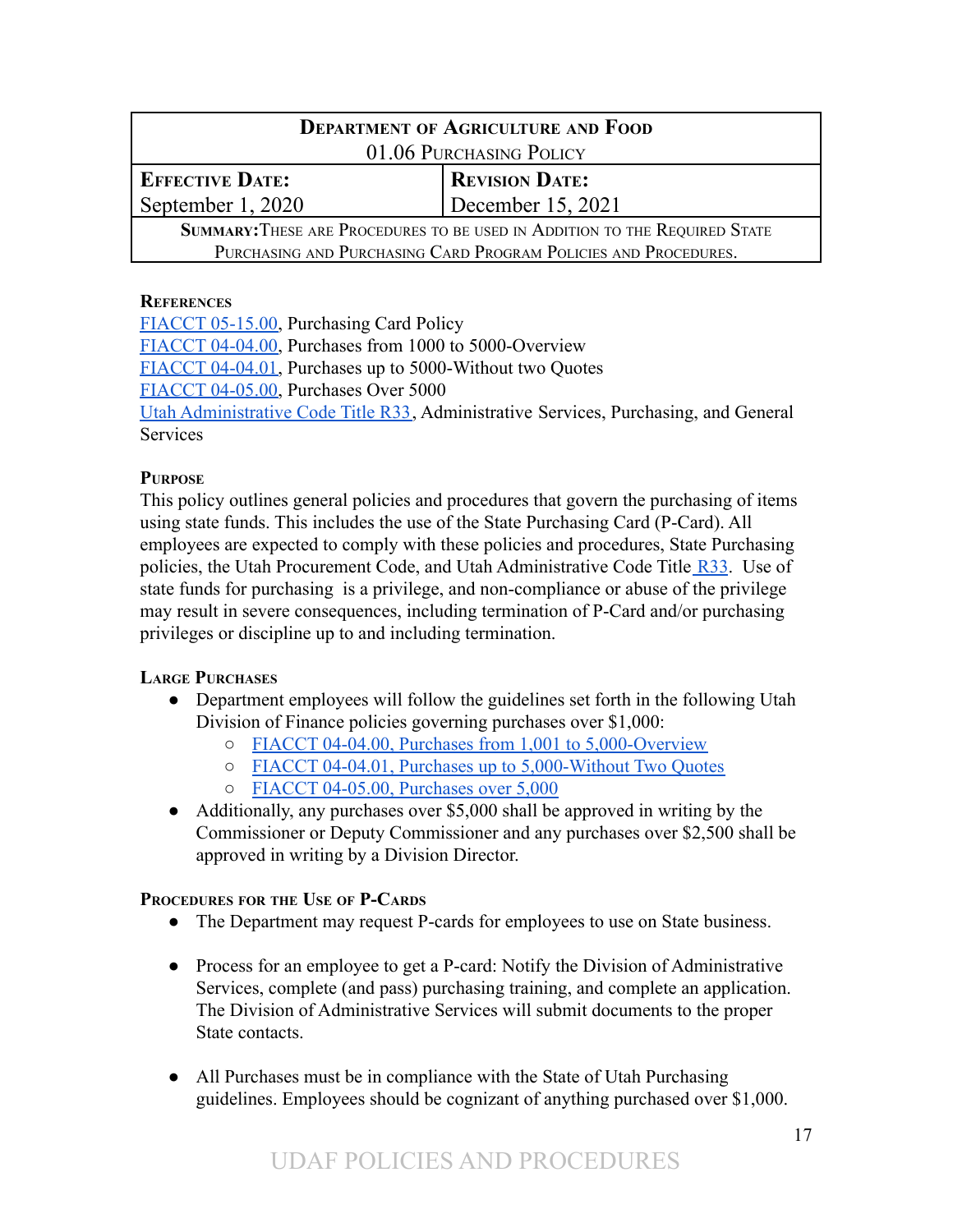- P-cards are issued in the name of the employee, with no fee charged to the State or the employee, and should be used for the payment of all OFFICIAL STATE BUSINESS, travel, and other acceptable expenses. These cards should NOT be used for paying personal non-official expenses.
- The monthly statement for the P-card is sent to the employee (or Division secretary) for distribution by the 15th of each month. It is the employee's responsibility to complete a reconciliation by completing a log (with all coding filled in), reconciling the log to the statement, and providing receipts and other necessary paperwork justifying the expenses. These reconciliations are to be completed by the end of the month and returned to the Division of Administrative Services to process. State policy allows a 30-day turnaround time for submission of P-card reconciliations. If reconciliations are not completed timely, the employee may lose P-card privileges.
- Lost or stolen cards should be reported immediately to the Division of Administrative Services.
- Upon termination of employment, an employee must return the P-Card to the Department. The Department will destroy the card and notify the Division of State Finance. During this period, the State is only liable for the official travel expenses that have not been reimbursed. The employee will reconcile the final statement or provide all documentation to their supervisor before leaving.
- Upon termination of the P-Card privileges of an employee, the Department will notify the appropriate State contact that the card is no longer needed, obtain the card from the employee, and destroy it. The employee will reconcile the final statement and provide all documentation to their supervisor prior to returning the card.
- If an employee needs a different authorized amount on their P-card they should notify the Division of Administrative Services, and the Division will request the increased authorization limit from the State contact.
- Each employee will need to sign a new Purchasing Card Agreement to renew their P-Card.

#### **REVIEWS**

• The Administrative Services Division will review monthly reports for employee compliance with this policy. This will include a review of any past due amounts. Any non-compliance will be reported to the proper Division Director.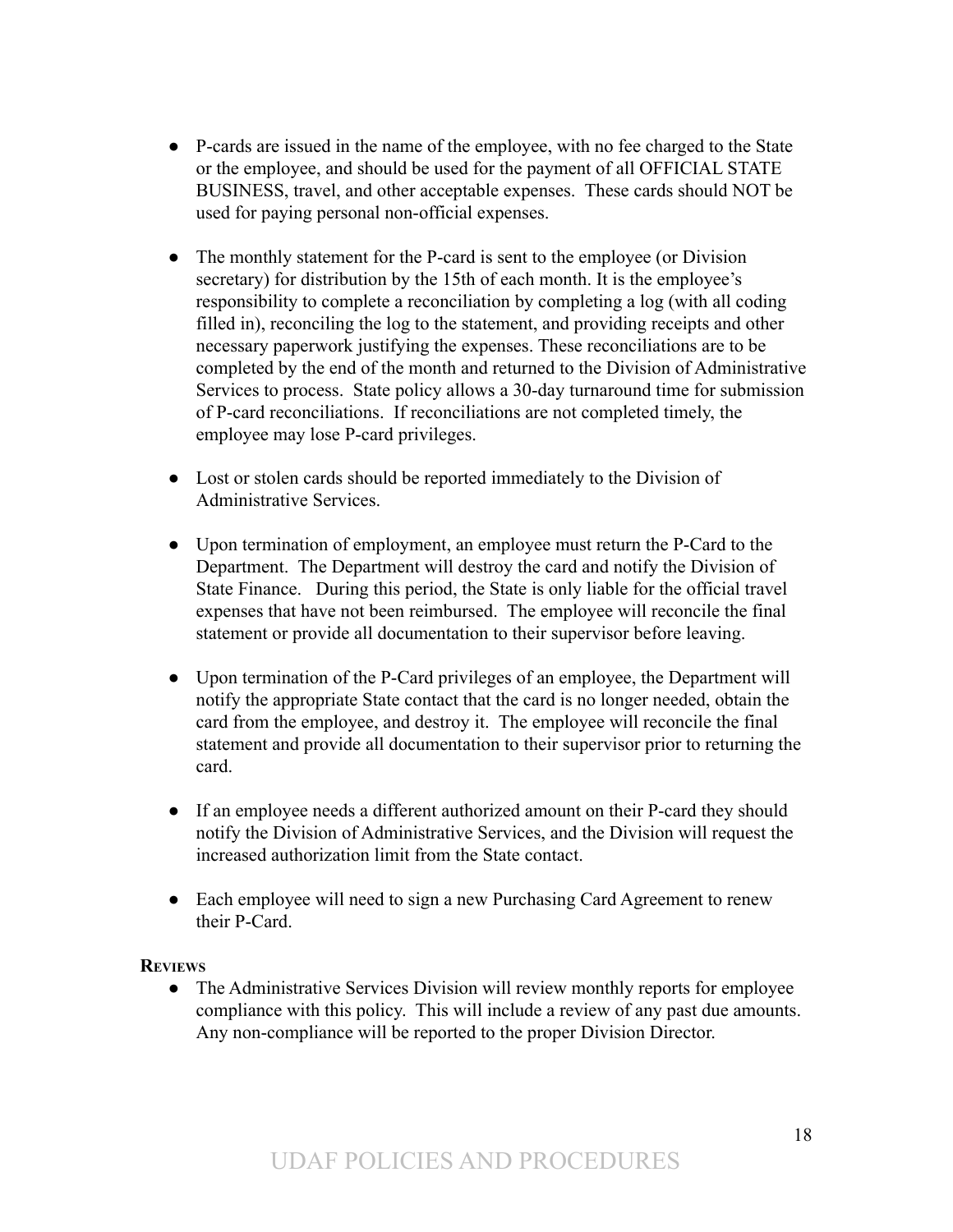| <b>DEPARTMENT OF AGRICULTURE AND FOOD</b>                                       |                   |  |
|---------------------------------------------------------------------------------|-------------------|--|
| 01.07 LEAVE ALLOCATION POLICY AND PROCEDURES                                    |                   |  |
| <b>EFFECTIVE DATE:</b><br><b>REVISION DATE:</b>                                 |                   |  |
| September 1, 2020                                                               | September 1, 2020 |  |
| <b>SUMMARY:</b> THE FOLLOWING POLICIES AND PROCEDURES ARE APPLICABLE TO UDAF IN |                   |  |
| ALLOCATING PAYROLL LEAVE CHARGES TO BENEFITING PROGRAMS.                        |                   |  |

#### <span id="page-18-0"></span>**PURPOSE**

● The purpose of the payroll leave allocation procedure is to accurately allocate the cost of leave to the benefiting programs. When individual Department employees charge work hours to more than a single program, including any Federally funded program(s), leave charges will be proportionally distributed. The Division of Administrative Services administers the payroll leave allocation procedures.

#### **PROCEDURE**

● Each quarter, payroll leave charged will be allocated to benefiting programs when more than a single program is directly and correctly charged by an employee based on the number of hours worked and charged to each program as allowable to Federal, local, or State programs.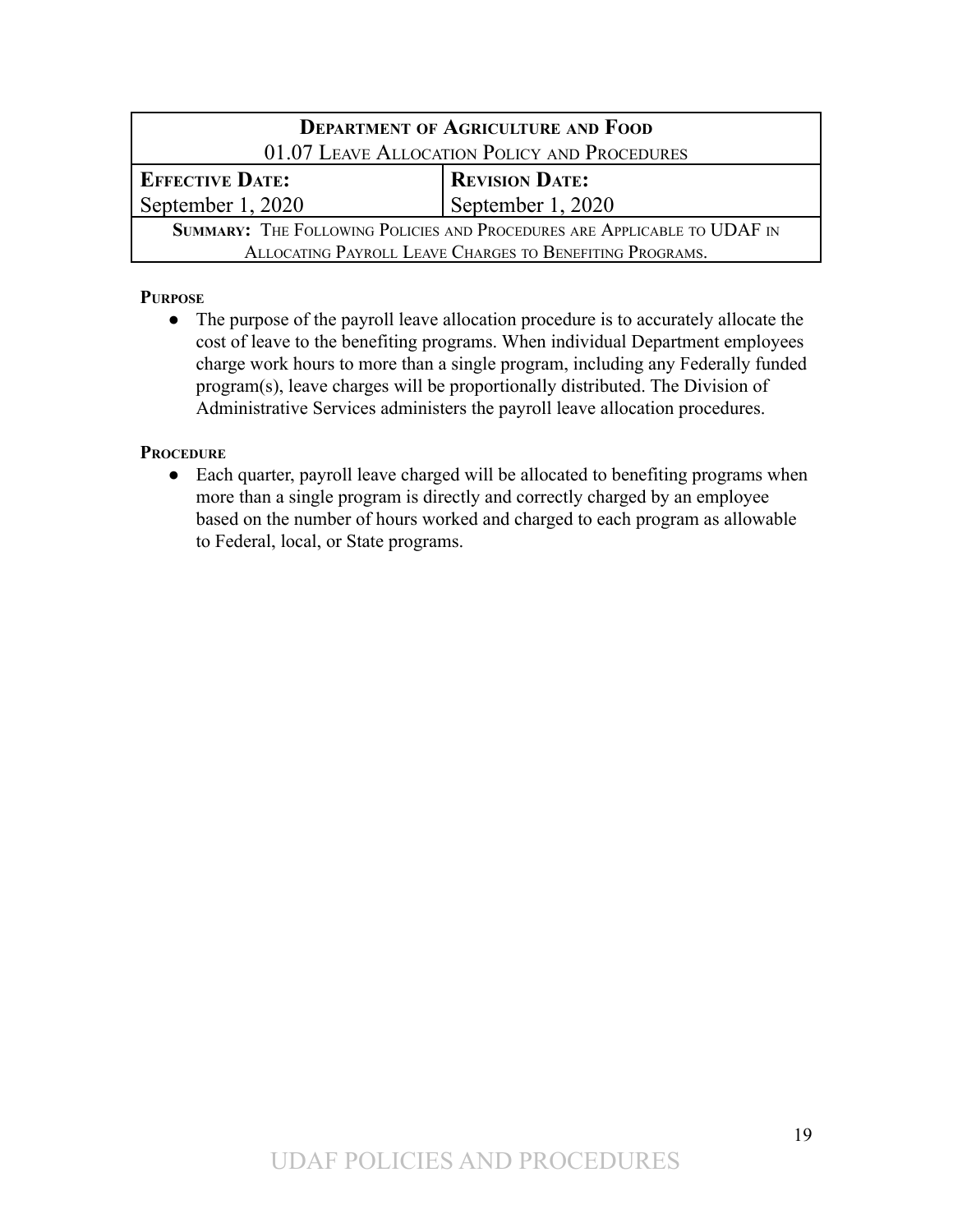| <b>DEPARTMENT OF AGRICULTURE AND FOOD</b>                                              |                  |  |
|----------------------------------------------------------------------------------------|------------------|--|
| 01.08 GENERAL GRANT AND LICENSE AWARDS                                                 |                  |  |
| <b>EFFECTIVE DATE:</b><br><b>REVISION DATE:</b>                                        |                  |  |
| December 4, $2020$                                                                     | December 4, 2020 |  |
| <b>SUMMARY:</b> THE PURPOSE OF THIS POLICY IS TO SET FORTH THE POLICIES AND PROCEDURES |                  |  |
| FOR FAIR AND IMPARTIAL AWARD OF GRANTS AND LICENSES BY THE DEPARTMENT.                 |                  |  |

<span id="page-19-0"></span>UCA [Title 63G, Chapter 4](https://le.utah.gov/xcode/Title63G/Chapter4/63G-4.html?v=C63G-4_1800010118000101), Utah Administrative Procedures Act

## **POLICY**

The Department is committed to evaluating and awarding grants and licenses through a process which is conducted impartially and fairly, and to ensure that state monies are expended in a non-discriminatory manner. Principles of economy, efficiency and transparency shall govern each grant and license awarded.

## **PROCEDURES**

The department currently issues licenses and processes and administers grants through each of its Divisions. The procedures for issuing licenses and grants shall be determined by state and federal code, Departmental rules and stated Departmental policy. Deviations from policy may only be permitted through prior approval from the Commissioner with written justification and provided that any such deviation does not violate state or federal law or the Department's rules.

# **GENERAL PRINCIPLES**

The following general principles shall govern licenses and grants administered through the Department. Program specific rules, where permitted by statute, shall set forth the qualifications and process to obtain a license or grant from the Department. Grants awarded by federal entities and administered or disbursed through the Department shall also follow all applicable federal rules and regulations.

- The awarding of licenses and grants shall be conducted impartially, fairly and in a non-discriminatory manner.
- The Department shall institute, where practicable, a blind process for awarding licenses and grants. If such a process if not possible given the statutory requirements or based on the nature of the license/grant to be awarded, the Department shall make every effort to institute a system of checks and balances, such as a tiered system, to ensure fairness during the entirety of the process. Individuals involved in awarding licenses and grants shall be trained on the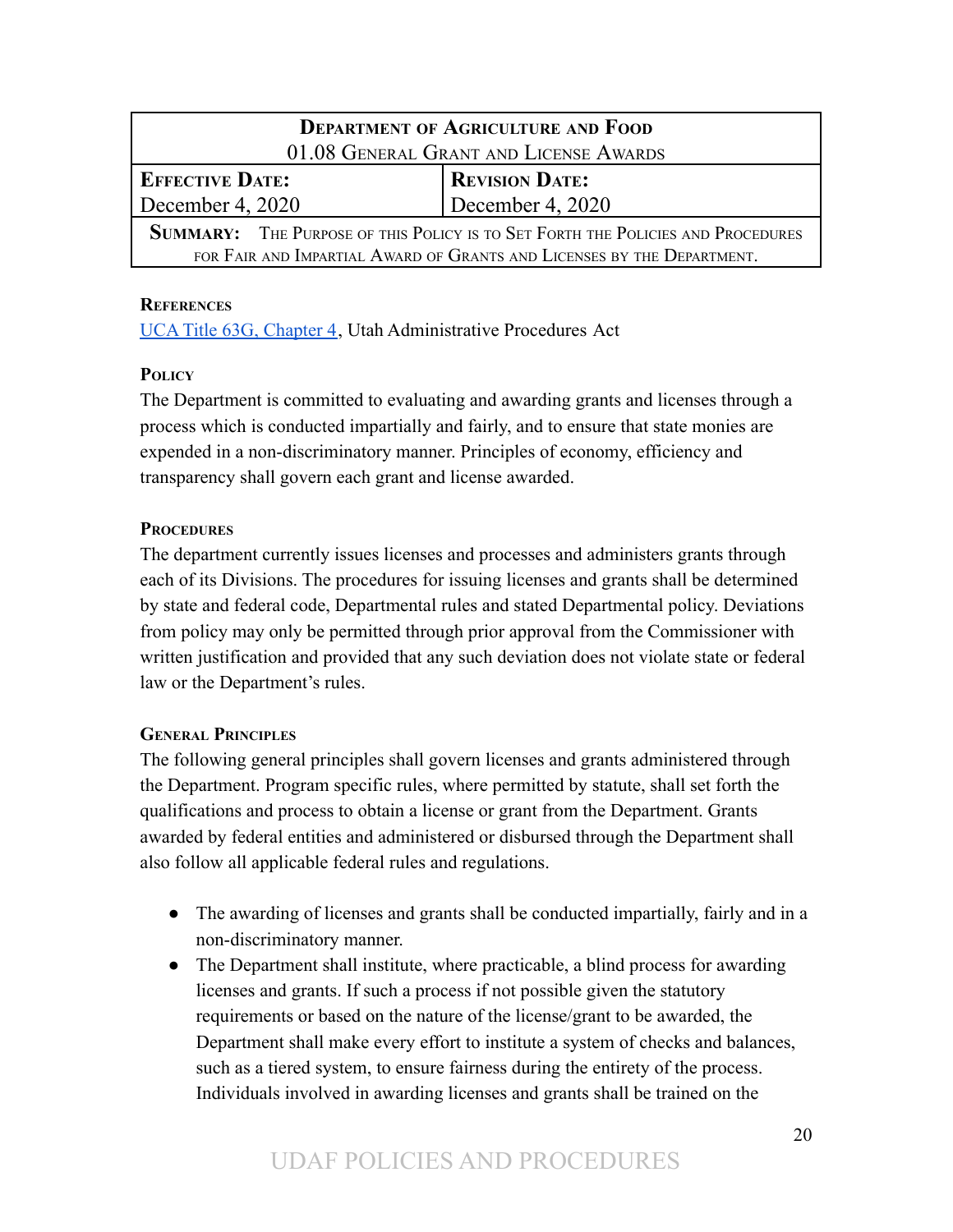specific requirements for each license/grant, including but not limited to, best practices, declaring conflicts, maintaining confidentiality, providing an appropriate level of transparency, records retention requirements, and conducting public hearings.

• The Department shall develop a standardized license application process and grant forms, in consultation with the AGO and other state entities.

> o Nothing in this policy is intended to supersede state or federal laws or Department rules in awarding licenses and grants.

o This policy is not intended to prevent the Department from establishing different processes for each grant program or awarding of a license, provided those processes are otherwise compliant with applicable statutory provisions, state and federal code and Departmental rules.

o Further, the decision to award a license or grant, unless otherwise required by statute or rule, is wholly discretionary and does not, by itself, create a vested right, property interest or other cause of action against the Department.

o Finally, nothing in this policy is intended to prevent the Department from revoking a license, terminating/modifying a grant or otherwise denying a license or grant application for good cause shown and where specified, for any of the reasons cited in statute, rule or policy.

#### **APPEALS**

Individuals or entities who believe a license or grant was improperly denied or not funded by the Department may appeal the Department's decision when allowed under Utah Code Title 63G, Chapter 4, Utah's Administrative Procedures Act (UAPA) or through another form of action as allowed by statute.

- The Department is not required to consider an appeal where a right of appeal does not exist in statute.
- The Department is similarly not required to consider an appeal if the appellant fails to comply with Departmental deadlines or other requirements set forth in statute or rule.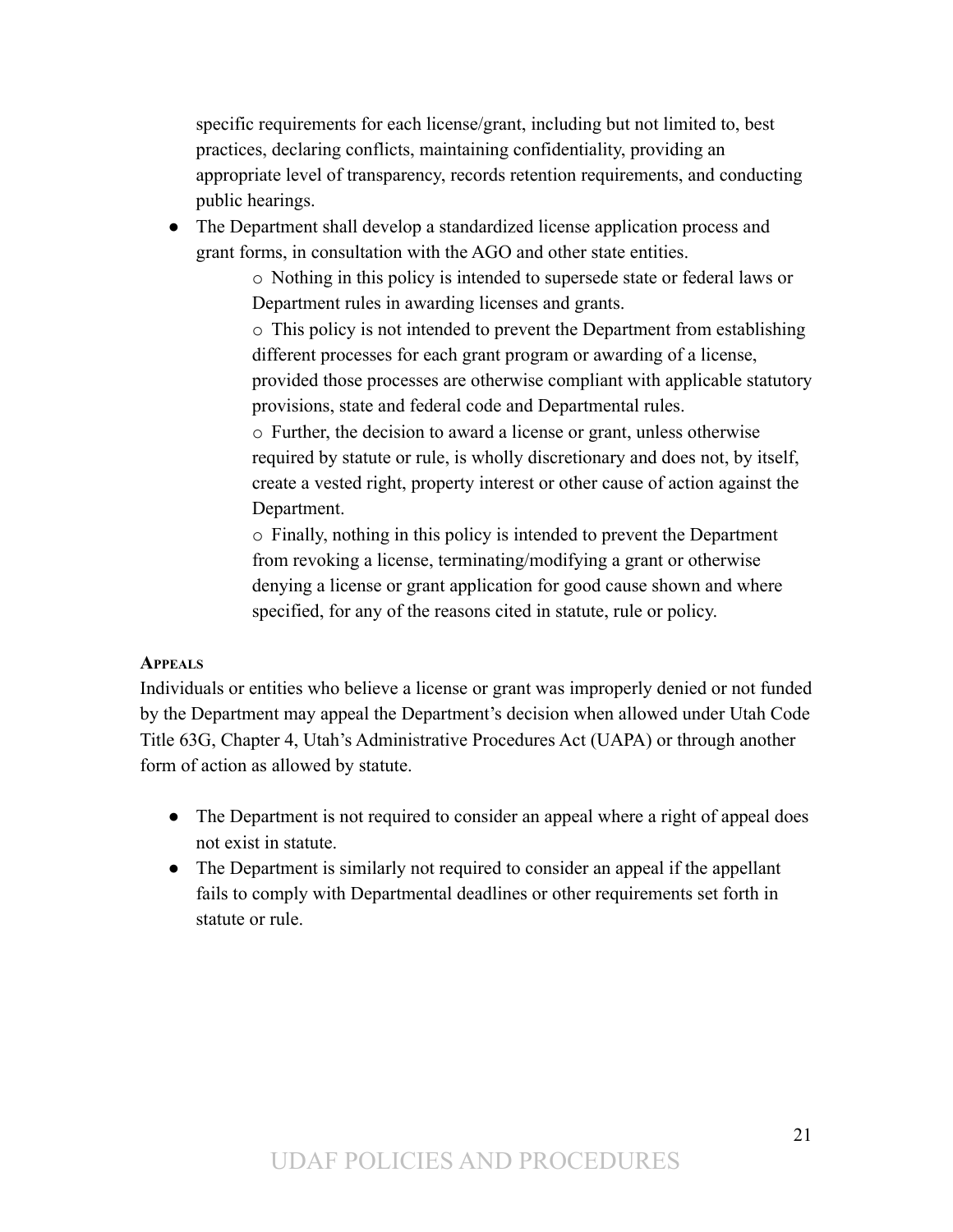# **DEPARTMENT OF AGRICULTURE AND FOOD**

01.09 USE OF PERSONAL PROPERTY FOR WORK RELATED ACTIVITIES

**EFFECTIVE DATE:** August 16, 2021

**REVISION DATE:** August 16, 2021

**SUMMARY:** THE PURPOSE OF THIS POLICY IS TO ESTABLISH A CONSISTENT POLICY, PROCEDURE, FEE SCHEDULE, AND APPROACH FOR THE DEPARTMENT'S USE OF AN EMPLOYEE'S PERSONAL PROPERTY FOR OFFICIAL DEPARTMENT BUSINESS AND TO ESTABLISH A PROCEDURE TO ADDRESS SITUATIONS WHERE AN EMPLOYEE'S PERSONAL PROPERTY IS DAMAGED DURING DEPARTMENT USE.

# <span id="page-21-0"></span>**REFERENCES**

[State Purchasing Policies](https://purchasing.utah.gov/code-and-rule/division-policies/)

[Utah Division of Finance Policies](http://apps.finance.utah.gov/nxt/gateway.dll?f=templates&fn=default.htm&vid=nxtpub:app1)

[Utah Code, Title 67, Chapter 16, Utah Public Employees Ethics Act](https://le.utah.gov/xcode/Title67/Chapter16/67-16.html?v=C67-16_1800010118000101)

# **POLICY**

The Department strongly recommends the use of Department owned property or rental items over the use of an employee's personal property. Personal property of Department employees should not be used unless absolutely necessary.

If deemed necessary, Department use of an employee's personal property may occur through one of two scenarios: (1) the Department rents the property from the employee and the Department compensates the employee for that use; or (2) the employee donates use of the property to the Department and the property is used at no charge. Personal property used by the Department must be maintained in the Department's care, custody, and control, and must be used for a business purpose.

This policy is intended to guide the Department and its employees in situations not otherwise governed by protocols established in State [Purchasing Guidelines](https://purchasing.utah.gov/code-and-rule/division-policies/) and [Division](http://apps.finance.utah.gov/nxt/gateway.dll?f=templates&fn=default.htm&vid=nxtpub:app1) [of Finance Policies.](http://apps.finance.utah.gov/nxt/gateway.dll?f=templates&fn=default.htm&vid=nxtpub:app1) Any property rental or donation shall follow the guidelines of the Utah Public Employee Ethics Act, Utah Code Title 67, Chapter 16. The Department shall not solicit donations from individuals. They must be freely offered and disclosed on the employee's annual conflict of interest disclosure (See Appendix C.01).

# **DEFINITIONS**

- Actual days of use means the number of days the personal property is used on a project.
- Personal property use event means the time period when the Department is in possession of the personal property.
- Personal property refers to equipment i.e. livestock trailers, UTV's, ATV's, horses, or other items used by the Department and owned by an employee.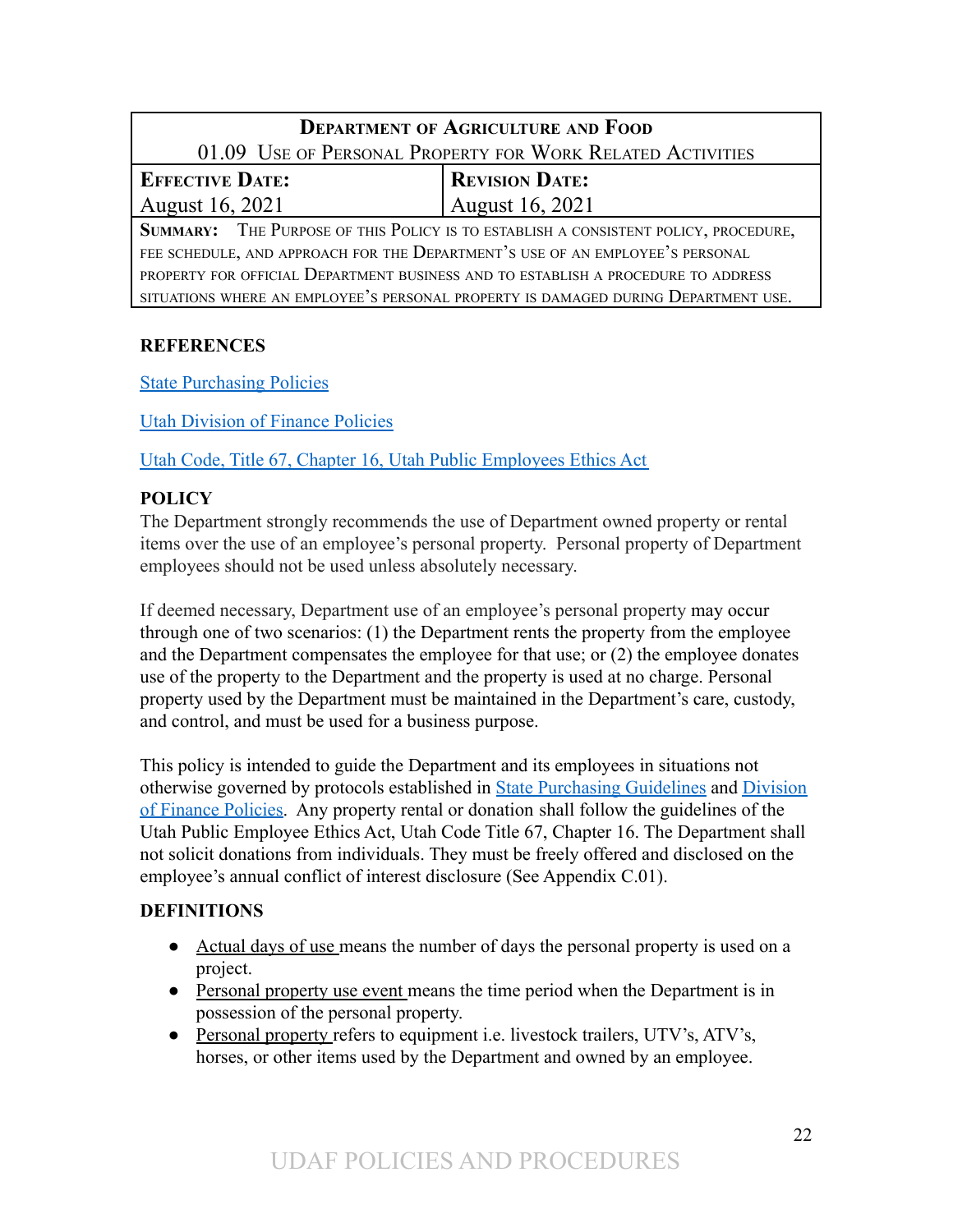#### **PROCEDURES**

#### **RENTAL/DONATION AGREEMENT STANDARDS**

- If the Department wishes to use the personal property of a Department employee pursuant to this Policy, the Department employee using the personal property is responsible for ensuring that the owner of the personal property and the Department execute the "Use of Personal Property Agreement" attached to this Policy.
- If a Department employee wishes to rent or donate use of a piece of personal property they own, the "Use of Personal Property Agreement" must be signed prior to the personal property use event.
- Personal property shall be rented at a rate consistent with the fee schedule.
- Total reimbursement for any personal property use event is calculated based on the number of actual days of use of the property. There will be no reimbursement for personal property use if the use is donated by the Department employee.
- The Utah Division of Risk Management may provide liability coverage in the event of damage or loss to personal property when it is rented by or donated to the department. The Division's coverage agreements and statutes will control in regard to the requirements for and extent of this coverage.
- The Department may provide liability coverage in addition to that coverage provided by the Division of Risk Management or in the event that the Division of Risk Management declines coverage.
- Department liability for rented or donated use of personal property shall be the lesser of the "maximum Department liability" listed below or the fair market value of the item. If the use of an item is donated by a Department employee, the Department's liability would, at most, extend to damage to the item.
- The Department will not be liable for damages to personal property donated or rented to the Department under this policy unless a "Use of Personal Property Agreement" is completed and signed by all parties prior to the person use event.
- Department use of personal ATVs, snowmobiles, and other motorized equipment (excluding boats) must be approved in writing by the Program Manager prior to the personal property use event.
- The Department may not rent personal property from another entity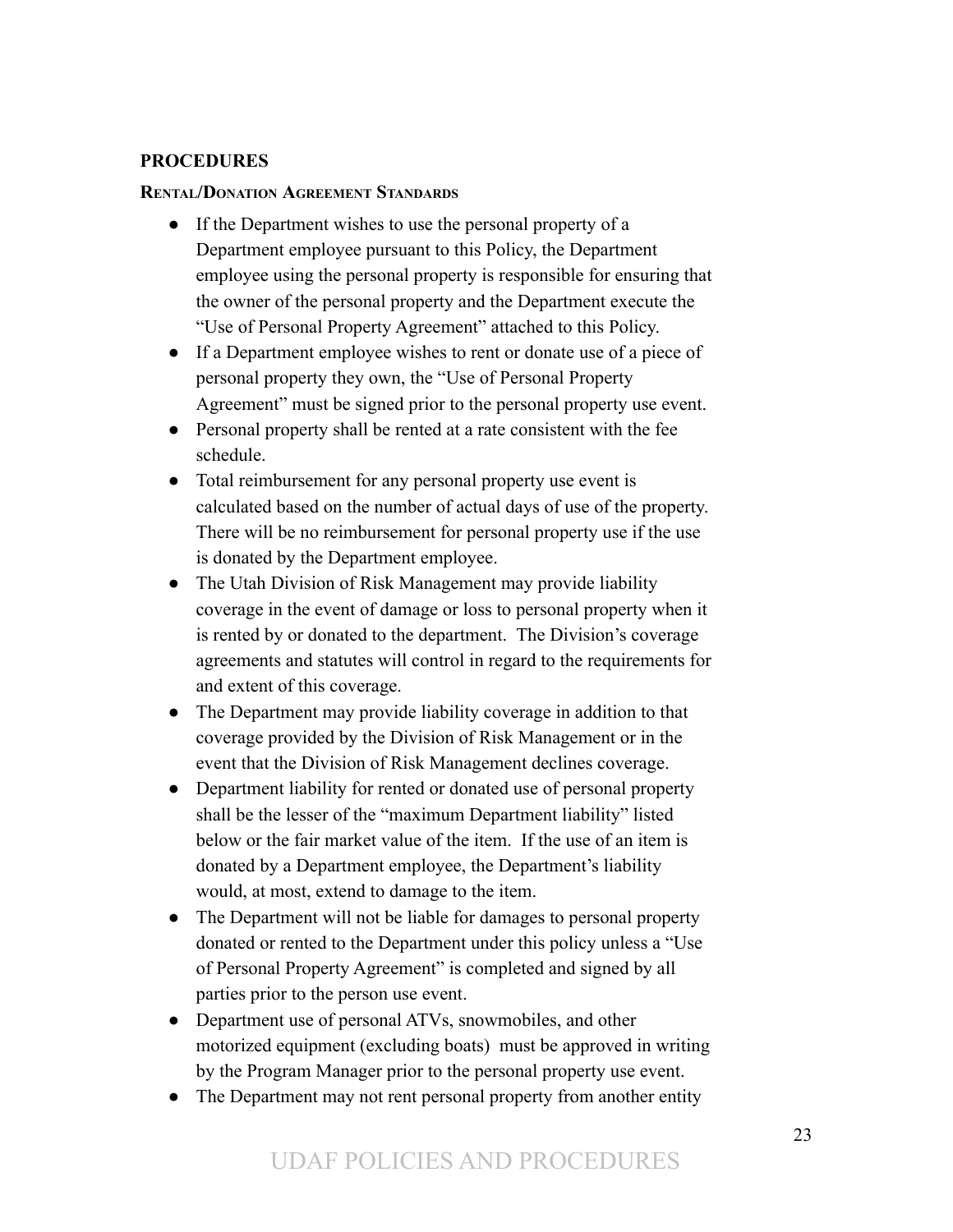if a state-owned item will serve the Department's needs and is reasonably available.

- The owner of the personal property shall comply with all applicable federal, state and local laws, ordinances and regulations while in the performance of this agreement. A Federal Tax form 1099 will be issued to them if personal property rental exceeds \$600 per calendar year.
- Long term use (longer than 30 days) of personal property or uses of highly valuable items (worth more than \$30,000) of personal property must be handled through a separate contractual agreement and not pursuant to this policy. Such agreements shall be approved in advance by a Department Director and the Commissioner or their designee.

#### **USE OF PERSONAL PROPERTY AGREEMENT FORM**

- An agreement form must be completed each time personal property is used.
- The agreement form must be signed and dated by the program manager.

#### **PERSONAL INSURANCE**

- The Department recommends that employees secure private insurance coverage for their personal property used under this policy. Upon request, a copy of the private insurance policy for the employee's personal property shall be provided to the Department. A Department employee may not be reimbursed by the state and a private insurance company for the same damage to their personal property.
- Department employees should be aware that standard private insurance policies may not provide insurance coverage for personal property in situations where a state-owned vehicle is towing personal property.
- The Department encourages owners of personal property used under this policy to consult with their private insurer to evaluate coverage options.

#### DEPARTMENT FEE SCHEDULE

| Item        | Rental Rate (per day)                                    |       |                   | Max. Department Liability        |
|-------------|----------------------------------------------------------|-------|-------------------|----------------------------------|
|             | Horse (rate and liability includes tack, feed, trailers) | - S40 | \$4,000           |                                  |
| <b>ATVs</b> | \$50                                                     |       |                   | Fair Market Value up to \$15,000 |
| <b>IITV</b> | \$125                                                    |       |                   | Fair Market Value up to \$30,000 |
| Other $*$   | TRD                                                      |       | Fair Market Value |                                  |

\*Rental rate for any other item must be approved in writing by a Division Director prior to the personal property use event.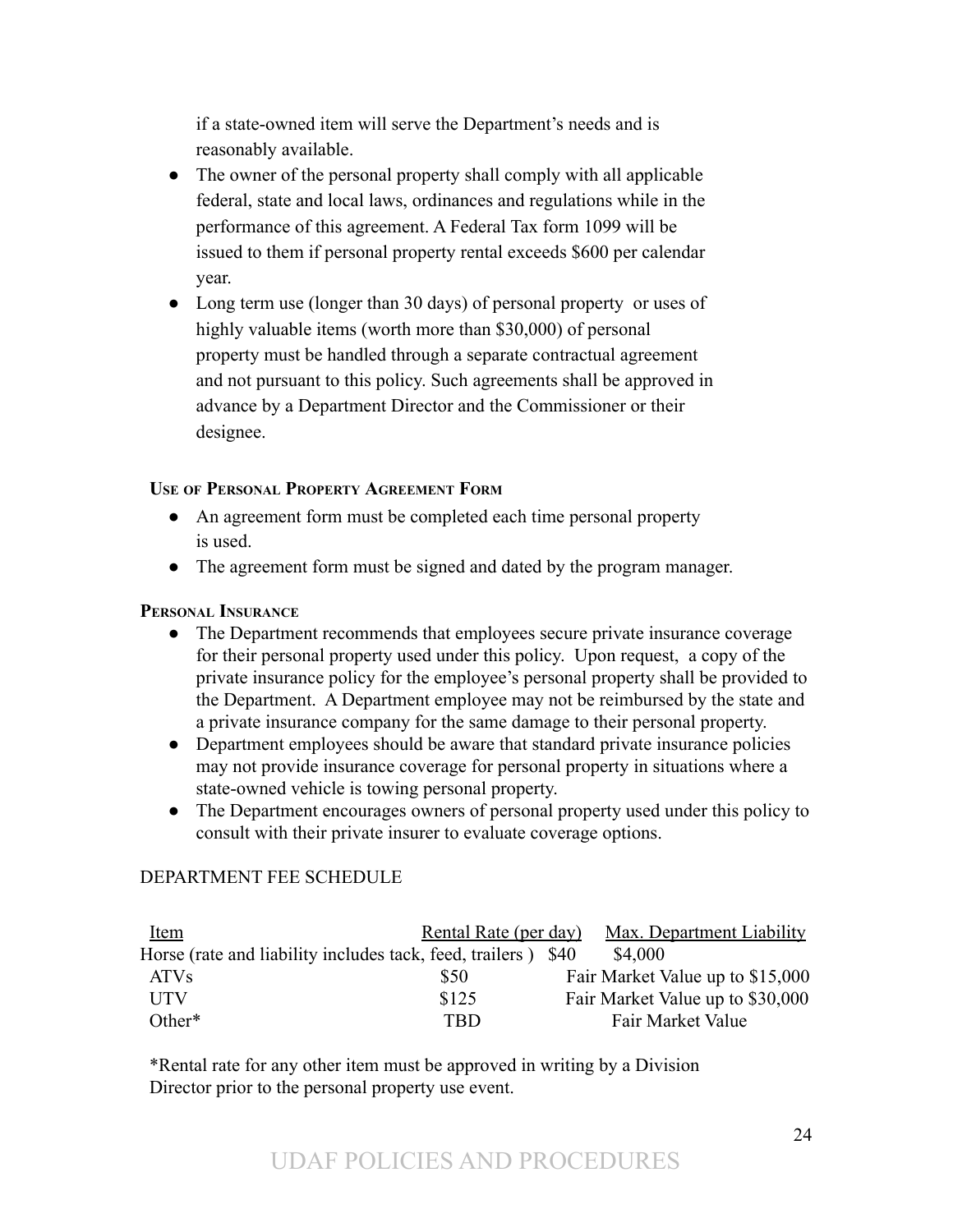The Department may consider the following in determining fair market value:

For a vehicle

- the value of several comparable vehicles;
- the Kelly Blue Book Value of the vehicle;
- a valuation provided by the employee's insurance company; or
- the replacement cost of the vehicle, whether new or used

For a horse

- the cost of the horse, based on the horse's age, record, training level, auction price; and
- other factors as determined by the Department in its sole discretion

In the event of injury to a horse, the Department shall not be liable for veterinary bills or loss of breeding capabilities or revenue greater than the Max Department Liability.

- In calculating the Department's liability for damage to personal property, the Department will establish the fair market value of the personal property in question, determine the depreciation to the property caused by the damage or the estimated costs to repair the damage, and consider any compensation the owner of the personal property has received from third parties, including private insurers, and from the Division of Risk Management, if applicable.
- In any event, the Department's liability for damage to personal property shall not exceed the figures provided above under "Max. Division Liability" or Fair Market Value as established by the Division Director.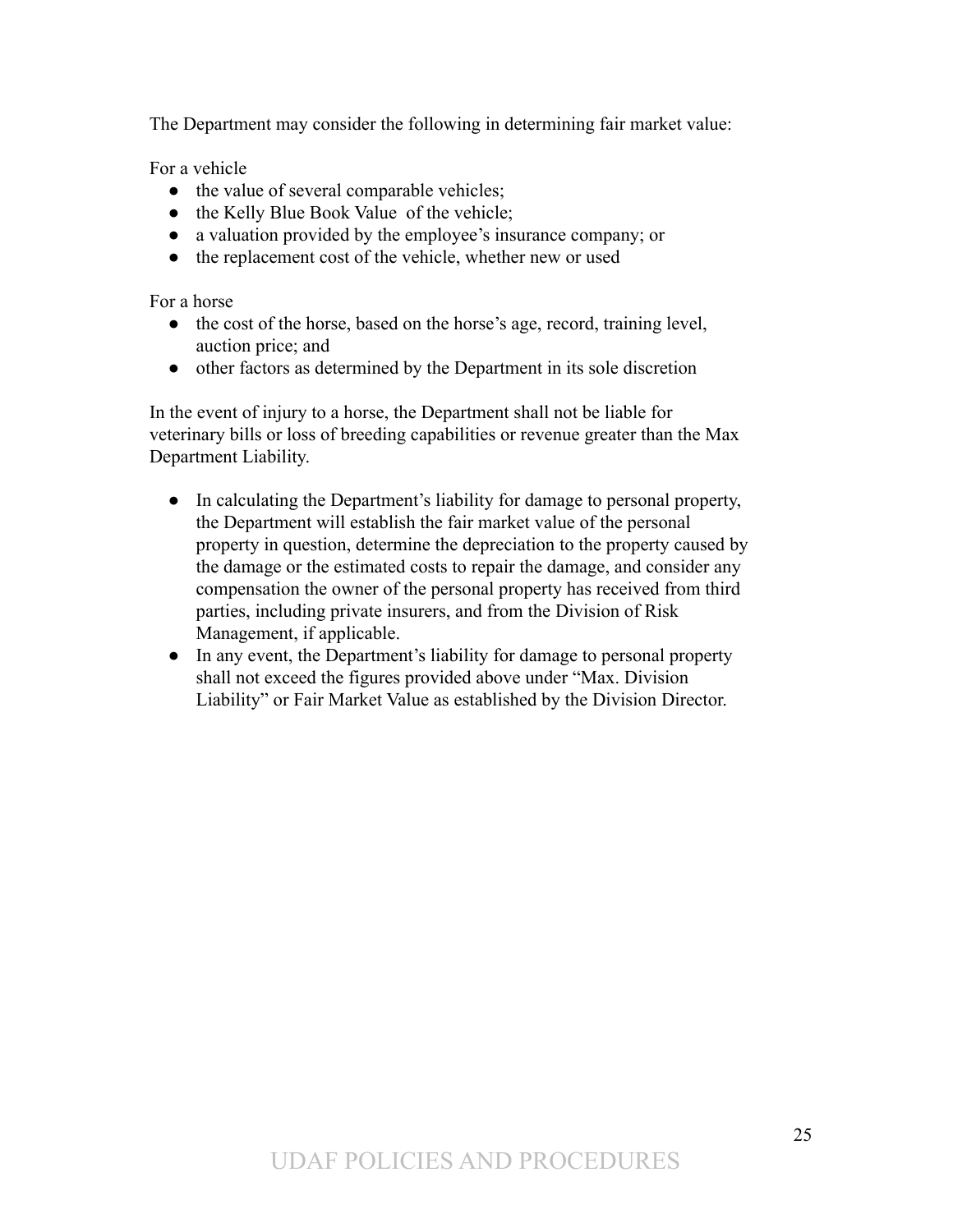# **DEPARTMENT OF AGRICULTURE AND FOOD** 01.10 ACCEPTING CREDIT CARD PAYMENTS

**EFFECTIVE DATE:** March 1, 2022

**REVISION DATE:** March 1, 2022

<span id="page-25-0"></span>**SUMMARY:** THE PURPOSE OF THIS POLICY IS TO ESTABLISH PROCEDURES FOR ACCEPTING CREDITS CARDS FOR PAYMENT OF FEES, SERVICES, AND PRODUCTS IN COMPLIANCE WITH PAYMENT CARD INDUSTRY STANDARDS

# **REFERENCES**

[FIACCT 07.08,](http://apps.finance.utah.gov/nxt/gateway.dll?f=templates&fn=default.htm&vid=nxtpub:app1) Division of Finance Credit Cards Policy

# **DEFINITIONS**

PCI means Payment Card Industry security standards. Mobile Device means any device using cellular data or wifi that accepts credit card payments via mobile payment applications.

# **POLICY**

# **Procedures for Accepting Credit Card Payments**

- The Department must comply with Division of Finance Policy FIACCT 07.08-00 ( Credit Card Payments), for accepting credit card payments.
- The Department must contact the State Division of Finance to set up new credit card merchant numbers (if new) and arrange for purchase of equipment.
- The Department must complete a background check, through Human Resources, for each user of card swipe and PCI computers.
- The Department must document data security roles for each user.
- The Department will provide annual PCI security training to each user, with instruction on reporting suspicious behavior.
- Each user must have a unique USER ID and password.
- Receipts, reports, or any other documentation with masked or truncated account data (no more than the last four digits visible), will be stored in a secure area.
- The Department will keep an updated list of all devices; including serial number, make, model, and location.
- Credit card numbers will be masked or truncated (no more than either the first 5 or the last four digits visible), when displayed.
- Credit card numbers will not be written down.
- CVC or security code will not be stored after authorization
- Swipe card machines will be in full view of employees at all times.
- Machines will be settled automatically on a daily basis.
- Swipe card machines will be periodically inspected for tampering or substitution.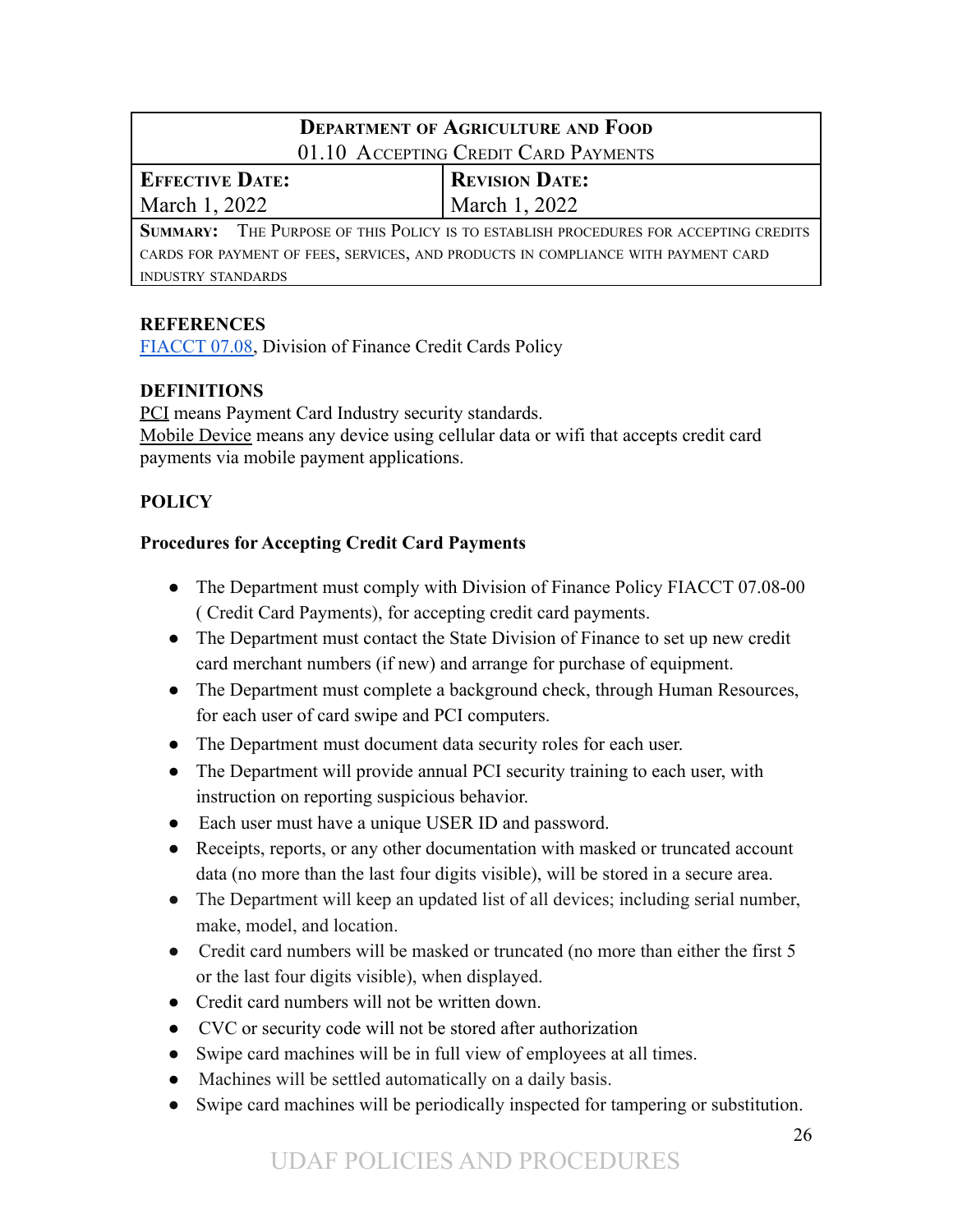- ID will be verified for any repairman, prior to granting access to swipe card machine or PCI computer.
- This policy will be reviewed annually, and any needed updates will be made.
- The Department will comply with the Acceptable Use of Card Technologies policy.

# **Procedures for Accepting Credit Card payments via mobile payment applications**

- The Department must comply with the Division of Finance Policy FIACCT 07.08.01 Credit Cards Mobile Payment Applications, for accepting credit card payments via mobile payment applications.
- The Department must complete the Division of Finance Credit Card Implementation Checklist for State agencies.
- Mobile swiping devices must be used only with State owned phones or tablets, with DTS-provided MDM.
- No more than five people can access one device.
- Employees using a device must be trained on the policies and procedures for the device and complete PCI compliance training, prior to use.
- While a device is not in use, it will be stored in a locked location.
- A usage log will be maintained at all times, for every device.
- The Department will have a PCI incident response plan in place. Incidents will be documented with: date, time, type, action taken, and resolution.
- The Department will submit a PCI Self-Assessment Questionnaire annually, to the State Division of Finance, for review and approval.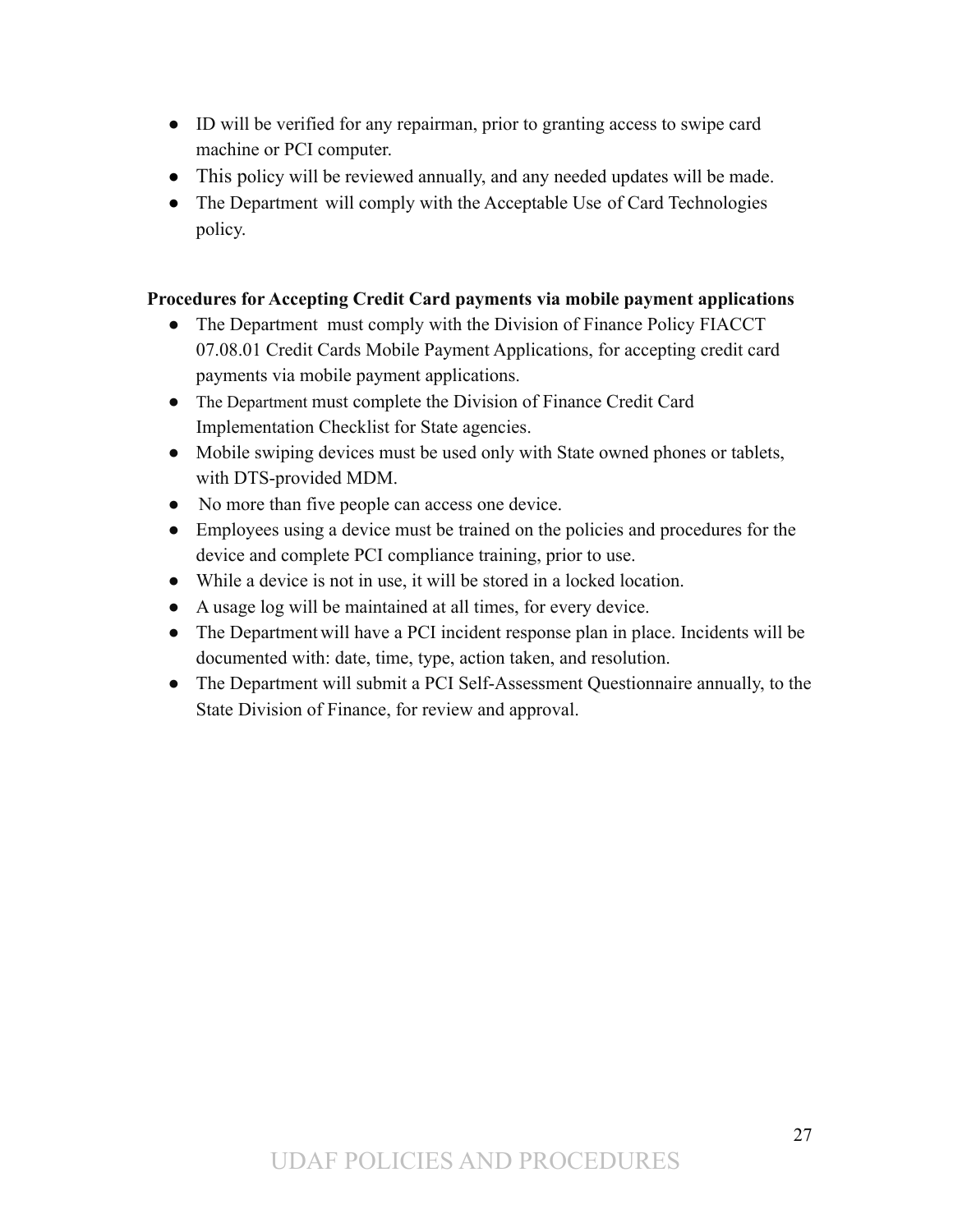| <b>DEPARTMENT OF AGRICULTURE AND FOOD</b>                                               |                       |  |
|-----------------------------------------------------------------------------------------|-----------------------|--|
| 02.01 ACCIDENTS AND INJURIES                                                            |                       |  |
| <b>EFFECTIVE DATE:</b>                                                                  | <b>REVISION DATE:</b> |  |
| September 1, 2020                                                                       | September 1, 2020     |  |
| <b>SUMMARY:</b> PROCEDURES FOR DOCUMENTING INJURIES AND ILLNESSES, AS WELL AS OBTAINING |                       |  |
| <b>WORKERS COMPENSATION.</b>                                                            |                       |  |

#### <span id="page-27-0"></span>**WORK-RELATED ACCIDENTS AND INJURIES**

- An injury or illness is considered work related if it occurs in any area on the Department's premises. The work environment surrounds the worker wherever they are on official travel, in dispersed operations, or along regular inspection routes.
- All work related fatalities and work related injuries resulting in an inpatient hospitalization, amputation, or loss of an eye, must be immediately reported to the Human Resources Specialist and the Commissioner. All diagnosed work related illnesses must be reported.
- In order for an employee to obtain Workers Compensation, [Form 122](https://laborcommission.utah.gov/wp-content/uploads/2019/11/Form-122-E-Revised-2-2019.pdf), First Report of Injury, must be submitted by an employee's supervisor. The supervisor will submit the report to the Human Resources Specialist to be reviewed for completeness and submitted online. Worker's Compensation will email a confirmation of the claim received with an attachment of the completed [Form 122](https://laborcommission.utah.gov/wp-content/uploads/2019/11/Form-122-E-Revised-2-2019.pdf) for filing. The Human Resource office will send a copy of the submitted claim to the employee and the Worker's Compensation Fund of Utah.

#### **TRAFFIC ACCIDENTS**

Please refer to 08.05 Appropriate Vehicle Use.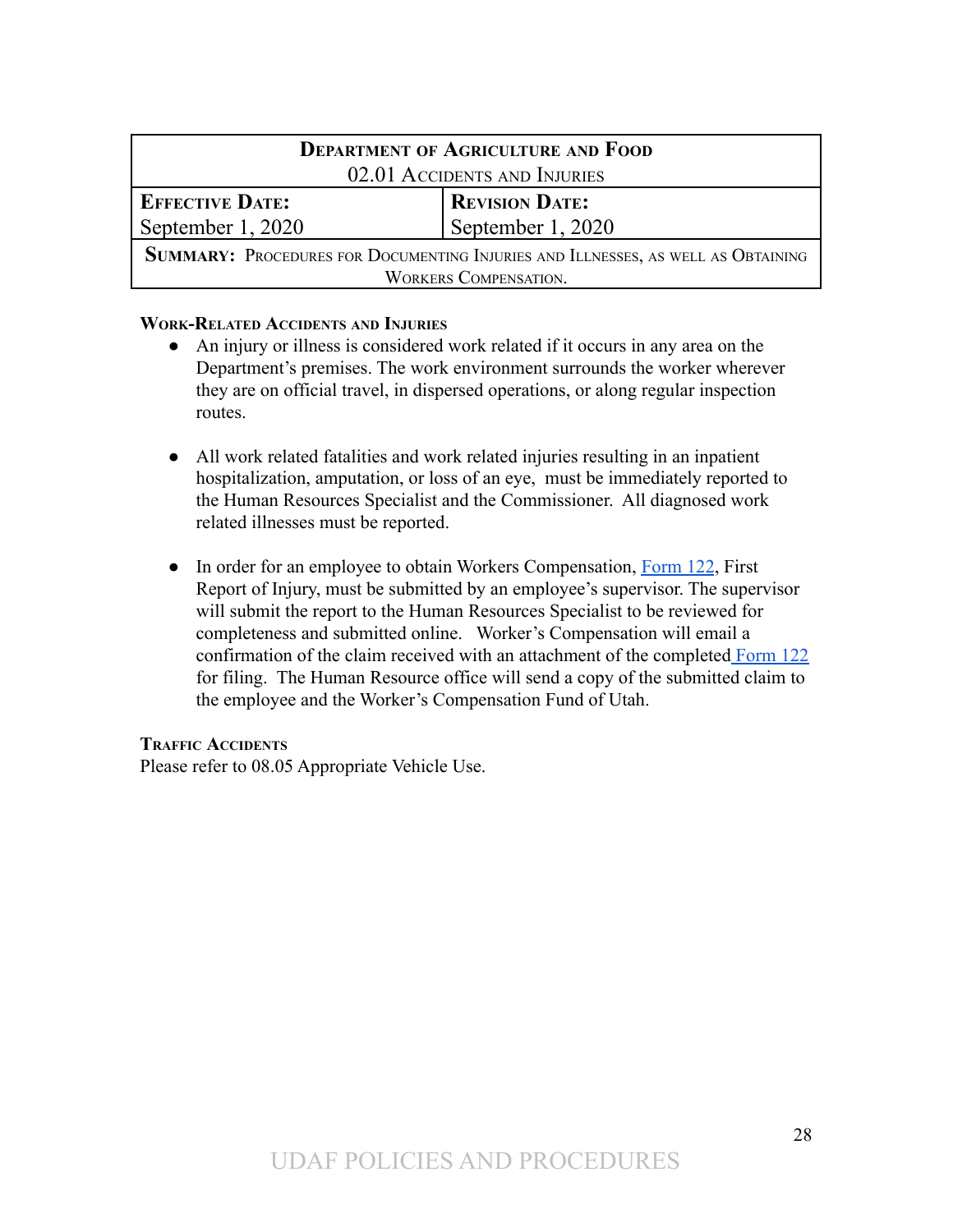| <b>DEPARTMENT OF AGRICULTURE AND FOOD</b>                                       |                   |  |
|---------------------------------------------------------------------------------|-------------------|--|
| 02.02 DRESS CODE AND PERSONAL HYGIENE POLICY                                    |                   |  |
| <b>EFFECTIVE DATE:</b><br><b>REVISION DATE:</b>                                 |                   |  |
| September 1, 2020                                                               | September 1, 2020 |  |
| <b>SUMMARY:</b> THIS POLICY SETS FORTH GUIDELINES TO CONVEY THE RESPECTABLE AND |                   |  |
| PROFESSIONAL APPEARANCEOF THE DEPARTMENT.                                       |                   |  |

<span id="page-28-0"></span>The Department requires that all employees present themselves in a professional manner, with respect to clothing, personal hygiene, and appearance.

#### **GUIDELINES**

- Employees are expected to follow good hygiene practices to ensure they are presenting themselves to guests appropriately and that the Department is professionally represented. The following hygiene requirements are applicable to all employees:
	- Maintain personal cleanliness by bathing regularly.
	- Oral hygiene (brushing of teeth) required.
	- Use deodorant/antiperspirant to minimize body odors.
	- Do not use heavily scented perfumes, colognes, or lotions. These can cause allergic reactions, migraines and respiratory difficulty for other employees and guests.
- The following minimum guidelines pertaining to appearance must be adhered to by every employee regardless of the location of their employment:
	- Clothing must be clean, in good condition, and fit appropriately.
	- Hair must be neat and groomed.
	- Long hair must be tied back and away from the face if the employee is operating equipment or working with food or beverages.
	- Clothing must not interfere with the operation of equipment.
	- Commonly accepted body piercings are allowable, but acceptance is at the discretion of an employee's Division Director.
	- Tattoos that are perceived as offensive, hostile, or that diminish the effectiveness of the employee's professionalism must be covered and not visible.
- The following items are not permitted to be worn by employees:
	- Pants that expose the midriff or underwear
	- Low-cut tops
	- Halter tops
	- Spaghetti strap tops
	- Tops that expose the midriff or underwear
	- Any form of clothing that is mesh, sheer, see-through, torn or otherwise revealing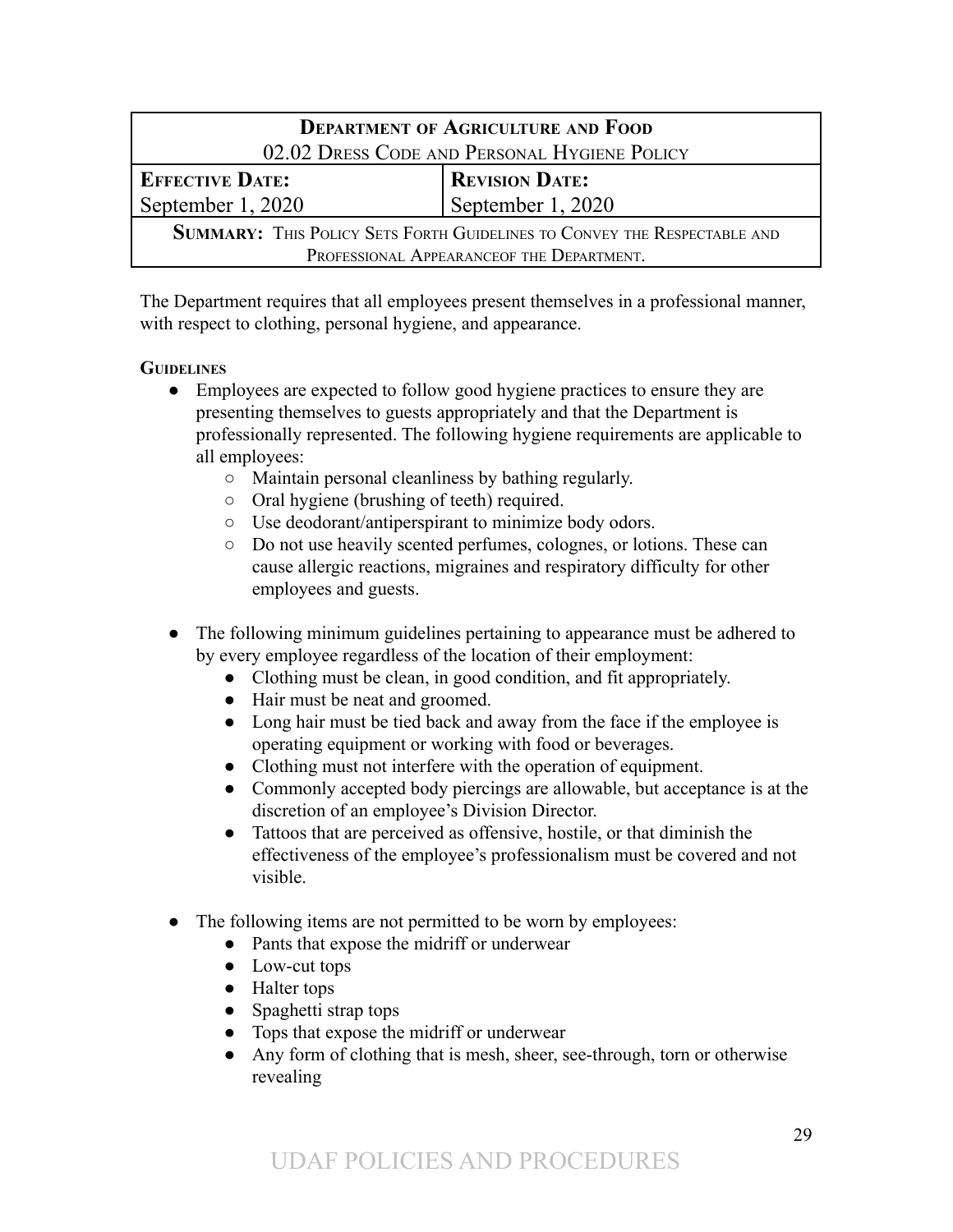- Any form of clothing that is generally offensive, controversial, disruptive or otherwise distracting.
- Any form of clothing that is overtly commercial, or contains political, personal or offensive messages.
- Some Divisions have established their own dress code for inspectors, which may or may not include some form of identifiable uniform or insignia.
- It is within the Department's discretion, in consultation with Human Resources, to send an employee home on their own time to change if they arrive to work in what is deemed to be inappropriate attire.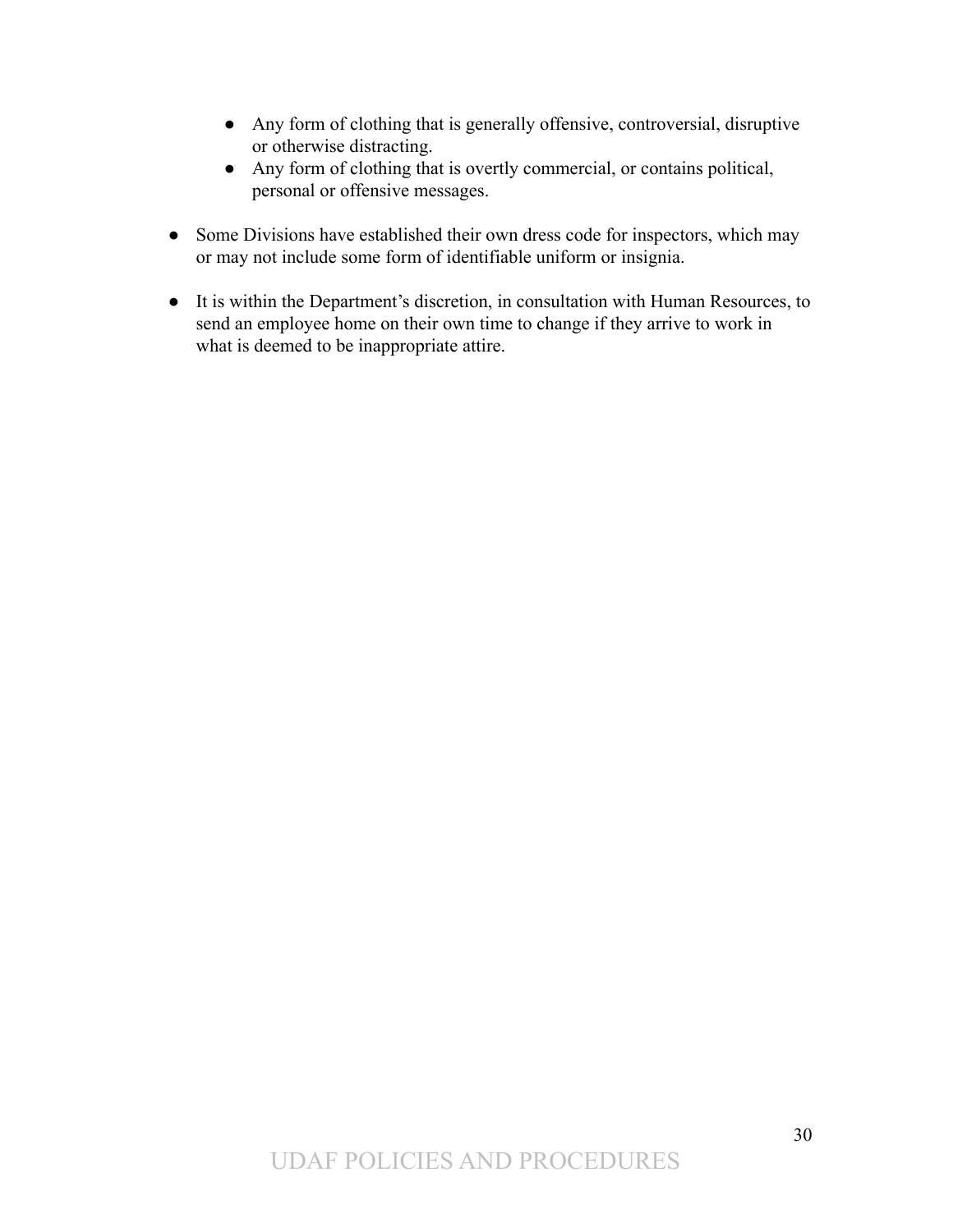| <b>DEPARTMENT OF AGRICULTURE AND FOOD</b>                                                 |                       |
|-------------------------------------------------------------------------------------------|-----------------------|
| 02.03 STANDARDS OF CONDUCT                                                                |                       |
| <b>EFFECTIVE DATE:</b>                                                                    | <b>REVISION DATE:</b> |
| September 1, 2020                                                                         | May 10, 2022          |
| <b>SUMMARY:</b> THE PURPOSE OF THIS POLICY IS TO IDENTIFY AND DEFINE STANDARDS OF CONDUCT |                       |
| FOR DEPARTMENT EMPLOYEES. THE DEPARTMENT STRIVES TO ACHIEVE ITS MISSION AND VISION        |                       |
| BY FOSTERING GOOD CUSTOMER RELATIONS AND PUBLIC TRUST, MAINTAINING APPROPRIATE            |                       |
| RELATIONSHIPS WITH CO-WORKERS, AND ESTABLISHING HIGHLY PROFESSIONAL, RESPECTABLE          |                       |
| STANDARDS AND WORK ETHICS. THESE STANDARDS ARE COMMENSURATE WITH EXECUTIVE                |                       |
| ORDER EO 002 2014: ESTABLISHING AN ETHICS POLICY FOR EXECUTIVE BRANCH AGENCIES AND        |                       |
| EMPLOYEES.                                                                                |                       |

<span id="page-30-0"></span>[Executive Order EO 002 2014,](https://rules.utah.gov/execdocs/2014/ExecDoc155325.htm) Establishing an Ethics Policy for Executive Branch Agencies and Employees [UCA Section 67-21-3](https://le.utah.gov/xcode/Title67/Chapter21/67-21-S3.html), Utah Protection of Public Employees Act [Utah Administrative Code Rule 895-7](https://rules.utah.gov/wp-content/uploads/r895-007.pdf), Acceptable Use of Information Technology Resources [Utah Administrative Code Rule R477-8](https://rules.utah.gov/wp-content/uploads/r477-008.pdf), Working Conditions [UCA Section 58-37-2](https://le.utah.gov/xcode/Title58/Chapter37/58-37-S2.html?v=C58-37-S2_2020022820200228), Definitions, Utah Controlled Substances Act UCA [Title 26, Chapter 61A](https://le.utah.gov/xcode/Title26/Chapter61A/26-61a.html?v=C26-61a_2018120320181203), Medical Cannabis Act [Utah Administrative Code Rule R477-10](https://rules.utah.gov/wp-content/uploads/r477-010.pdf), Employee Development [Utah Administrative Code Rule R477-11,](https://rules.utah.gov/wp-content/uploads/r477-011.pdf) Discipline UCA [Title 63G, Chapter 7](https://le.utah.gov/xcode/Title63G/Chapter7/63G-7.html?v=C63G-7_1800010118000101), Governmental Immunity Act [DTS Policy 5000-0002.1](https://dts.utah.gov/policies/enterprise-information-security-policy), Enterprise Information Security Policy [UCA Section 63F-1-103,](https://le.utah.gov/xcode/Title63F/Chapter1/63F-1-S103.html?v=C63F-1-S103_1800010118000101) Department of Technology Services [UCA Section 63I-5](https://le.utah.gov/xcode/Title63I/Chapter5/63I-5.html?v=C63I-5_1800010118000101), Utah Internal Audit Act UDAF Internal Audit Charter

# **RELATIONSHIPS WITH CUSTOMERS AND THE PUBLIC**

● Employees shall avoid relationships or commitments that would be detrimental to the interests of the State.

• Employees shall not use their positions, or information acquired through their positions, to coerce or otherwise influence customers or other employees for personal gain.

# **MANAGING RECORDS AND INFORMATION**

• Employees shall respect and protect the confidentiality of information, and shall not use information contained in a private, controlled, or protected record for personal purposes.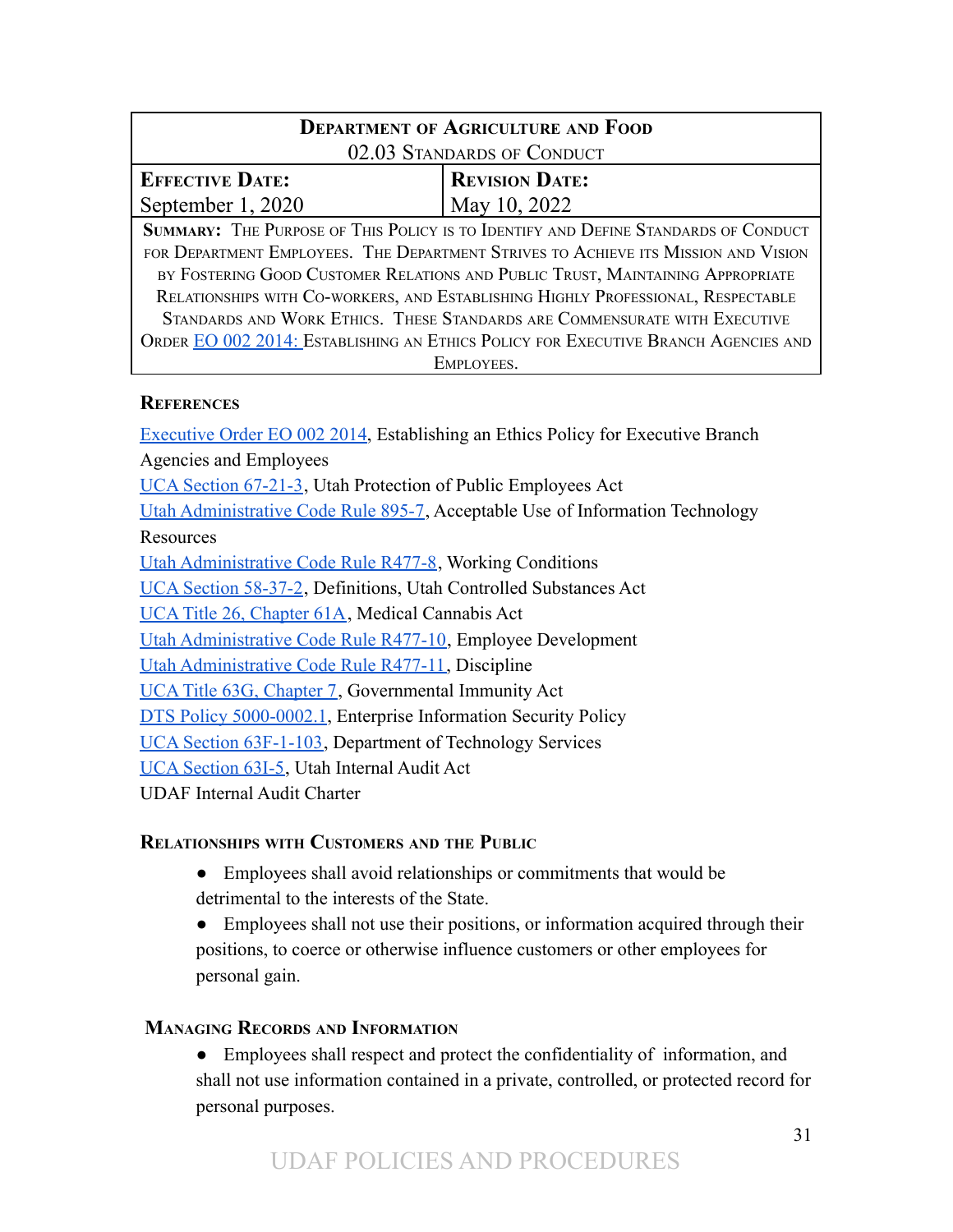Employees shall take reasonable steps to secure confidential information wherever it is maintained. Employees shall not access, use, or reproduce confidential information for any purpose other than the performance of their duties.

• Employees shall, upon request or prior to termination of their relationship with the Department, deliver or grant access to the Department any documents, materials, and equipment received from the Department or originating from their activities for the Department.

● Employees shall not tape or record any activities except as permitted by law or policy and approved by the Commissioner.

• Employees shall follow established GRAMA and Verification of Employment business practices.

• Employees shall not falsify or wrongfully destroy any record, report, or claim, or knowingly enter, or cause to be entered, any false or improper information, into Department records.

● Employees shall not disclose or improperly use controlled, private, or protected information acquired by reason of their official position or in the course of their official duties, and shall exercise appropriate judgment to prevent disclosure to others.

#### **UDAF OFFICE OF INTERNAL AUDIT HOTLINE**

- The Office of Internal Audit (OIA) is an independent, objective entity that operates within the Office of the Commissioner at the Department. The OIA reports directly to the Commissioner and upholds the highest standards of ethics.
- The OIA hotline is a confidential method to report potential fraud, abuse, and other inappropriate behaviors at the Department. Suspected or known fraud or abuse should first be reported to an immediate supervisor or an appropriate member of management. If a person feels unable to communicate concerns directly to their supervisor or another member of management, the OIA hotline is available.
- All information received by the OIA through its hotline is kept confidential. Allegations reported through the hotline are only shared with the Commissioner when the OIA determines an investigation is required.
- The vast majority of frauds are initially detected by tips. Tips may come from employees, customers, citizens, contractors, or vendors. It is critical that employees who become aware of known or potential misconduct report it. Fraud, abuse, or misconduct in its various forms can result in a significant loss of the Department's public trust, which is critical to the success of the Department.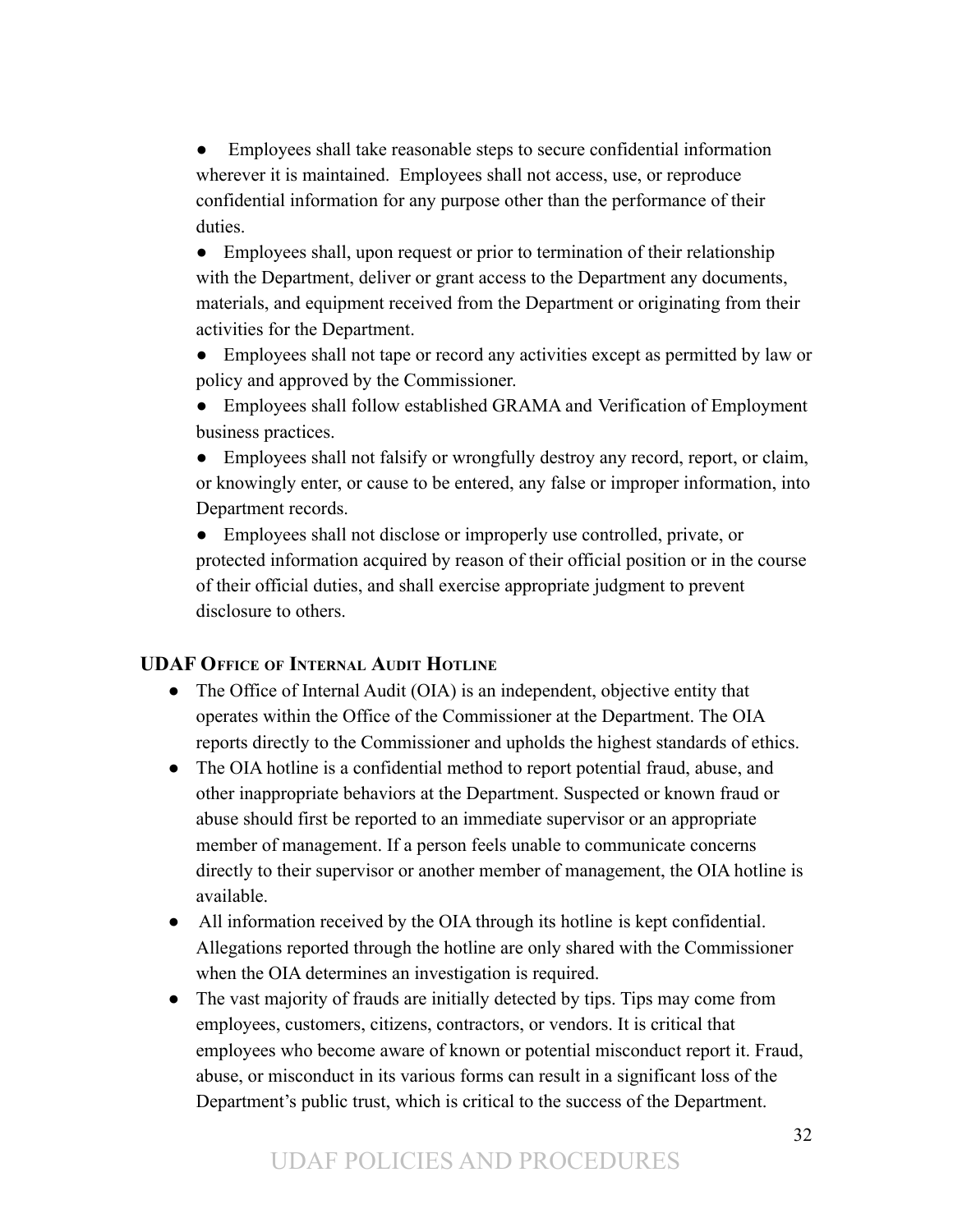Therefore, it is vital that employees report known or potentially improper behavior.

- Employees who are witnesses or observers to any of the following actions may report their concerns and issues to the OIA hotline:
	- o Gross mismanagement
	- o Abuse of authority
	- o Unethical conduct
	- o Violations of UDAF policies or state or federal law, rule, or regulation
	- o Other significantly inappropriate behaviors or actions
- Pursuant to [Section 67-21-3](https://le.utah.gov/xcode/Title67/Chapter21/67-21-S3.html?v=C67-21-S3_2020051220200701), the Department shall not take adverse action against employees who make a report related to the issues described above in good faith. The Department will also not take adverse action against an employee because the employee participates or gives information in an investigation or any other form of administrative review held by the public body.
- The OIA hotline can be reached by phone at 801-982-2332, email at udaf-audithotline@utah.gov, or by submitting an online form  $(\underline{link})$  $(\underline{link})$  $(\underline{link})$ . All submissions will be confidential and anonymous unless there is a legal or professional obligation to disclose any of the information.
- Hotline submissions should not include employee complaints that can be resolved through the regular feedback process and chain of command.

#### **WORKING RELATIONSHIPS WITH OTHER EMPLOYEES**

- Employees shall treat each other respectfully and professionally.
- Employees shall not harass or discriminate against another employee.
- Employees shall refrain from using abusive or profane language, including
- language that is demeaning, belittling, or knowingly offensive to other employees.
- Employees shall not intimidate, use physical harm or threats of physical harm against other employees, customers, management, or the public.
- Employees shall not be insubordinate, disloyal, or disrespectful to appropriate orders or requests of a supervisor.
- Employees may seek assistance from the Commissioner or Human Resources Director if they believe an inappropriate order or request was given.
- Employees shall report any instance of questionable or unethical behavior through the OIA hotline or to theirDivision Director, the Commissioner, or Human Resources.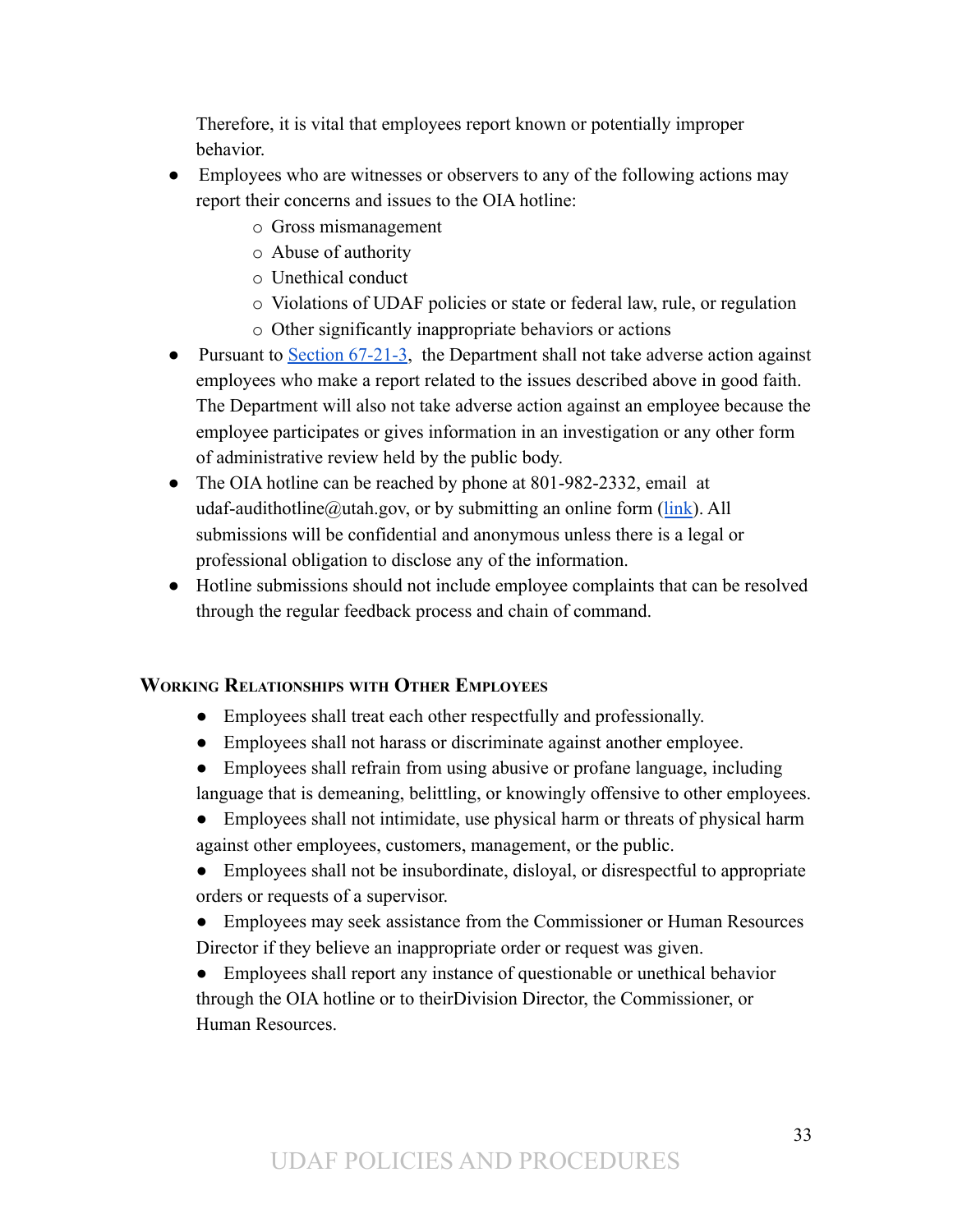#### **SUPERVISORY RELATIONSHIPS**

- Supervisors and other administrators shall treat subordinates respectfully and professionally.
- Supervisors and other administrators shall encourage and facilitate the professional development of employees in fulfilling their job duties within reasonably available resources.
- Supervisors and other administrators shall not exploit any subordinate for personal favors or personal gain.
- Supervisors and other administrators shall not use their position of authority to unlawfully harass, discriminate against, or become involved in sexual relationships with any subordinate.
- Supervisors shall take reasonable steps to maintain an environment free of unlawful harassment by setting an example of appropriate behavior and by taking appropriate action in a timely manner when informed of allegations of inappropriate behavior.

#### **PROFESSIONAL CONDUCT**

- Employees shall abide by all laws, regulations, rules, and policies governing their work and professional activities.
- Employees shall truthfully represent to the Department, customers, and prospective customers, their professional credentials, licensure, education, training, and experience.
- Employees shall support a work environment that is safe from all forms of violence, including domestic violence perpetrated within the workplace.
- Employees shall not engage in unprofessional conduct on or off the job that compromises the ability of the employee, the Department, or the State to fulfill its responsibilities; including but not limited to engaging in any off-duty illegal drug related activity or other conduct unbecoming to the public reputation of the Department.
- Employees with access to the BCI database as part of their job shall inform their supervisor of any personal arrest within 10 calendar days of the arrest.
- Employees shall inform their supervisor within 10 calendar days if they are convicted of or have entered a plea of guilty, no contest, or a plea in abeyance to a misdemeanor or felony.
- Employees shall not willfully cause damage to public property or waste public resources, nor use public property for personal gain.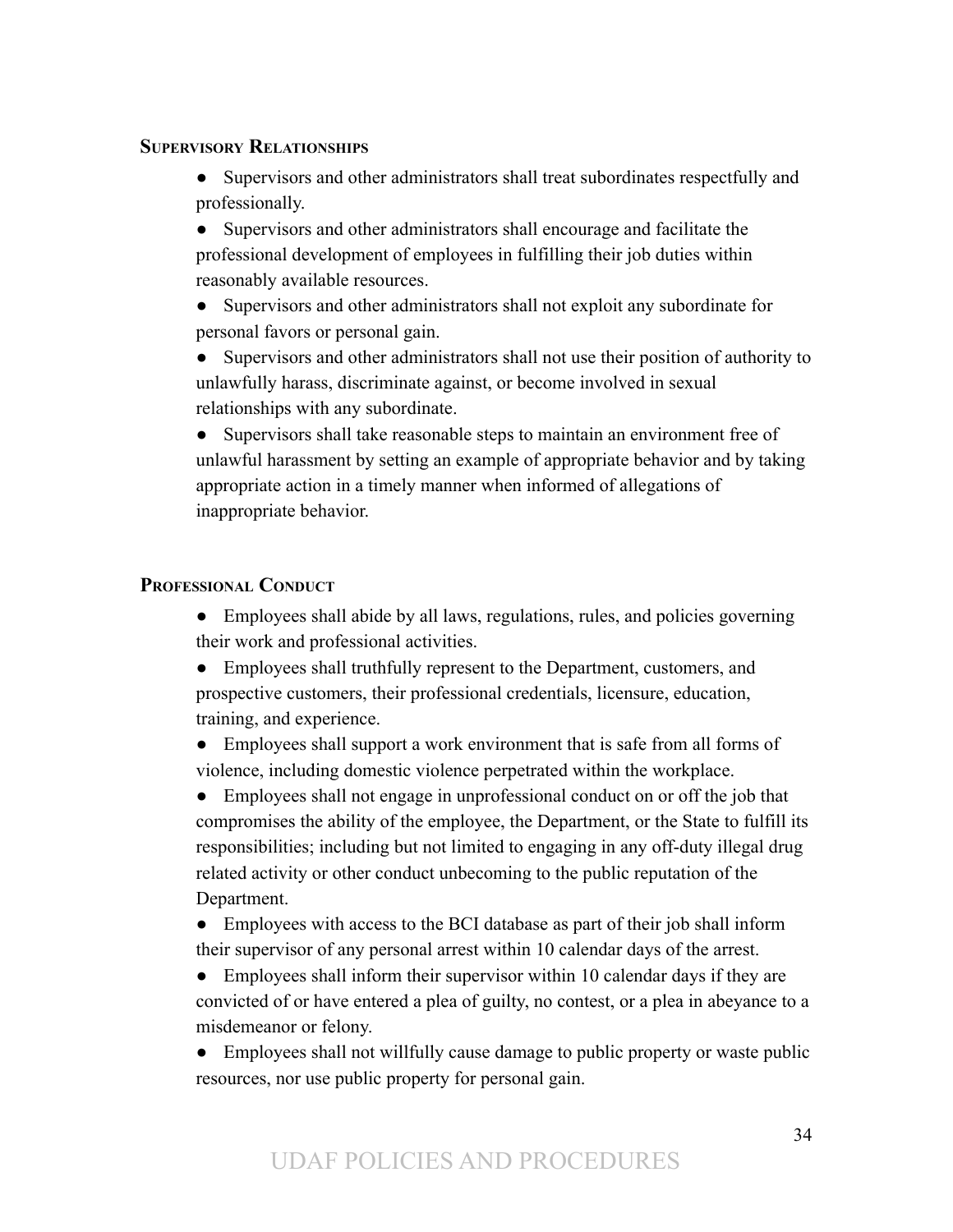• Employees shall not use State-owned equipment, devices, or services in violation of the Department of Technology's Acceptable Use of Information Technology Resources (Utah Administrative Code Rule [R895-7](https://rules.utah.gov/wp-content/uploads/r895-007.pdf)).

● Employees shall promptly report to a manager or Human Resource Director when they encounter a situation where they have unintentionally violated Utah Administrative Code Rule [R895-7](https://rules.utah.gov/wp-content/uploads/r895-007.pdf) (such as receiving a sexually explicit email or accidentally visiting the wrong website).

#### **PERFORMANCE OF DUTIES**

- Employees shall work assigned schedules as approved by Department management and observe lunch, break, and exercise release periods in accordance with Utah Administrative Code Section [R477-8-3.](https://rules.utah.gov/wp-content/uploads/r477-008.pdf)
- Employees shall follow the requirements of DHRM Rule Section R477-8-4 related to overtime. An employee may not work overtime without prior documented approval from their supervisor or Division Director. If employees work overtime on a regular basis, approval may be documented via a memo maintained by their Division Director. Division Directors are responsible for verifying that sufficient funding is available prior to approving overtime for their employees.

● Employees shall not engage in any activity that could be considered a dereliction of duty, including but not limited to: unauthorized absence without leave, unauthorized use of leave, willful delays or neglect to perform assigned duties and/or responsibilities, inattention to duty, or leaving the work area inappropriately attended.

• Employees shall not participate in, condone, conceal, or be associated with dishonesty, fraud, misrepresentation, or theft.

• Employees shall not consume or use alcohol or illegal substances, or be under the influence of alcohol or illegal substances while on compensated work time, on State property, or while operating any vehicle on duty.

• Employees shall not consume any controlled substance, as defined in [UCA](https://le.utah.gov/xcode/Title58/Chapter37/58-37-S2.html?v=C58-37-S2_2020022820200228) Subsection  $58-37-2(1)(f)$ , that impairs the employee's ability to safely perform his or her duties during compensated work time, while on-call, while on State property, or while operating a State vehicle. An employee desiring an exception to this policy shall submit a written request for approval to his or her immediate supervisor with an explanation as to how the duties may be temporarily changed or limited to ensure the employee's safety and the safety of others and to ensure an acceptable level of production.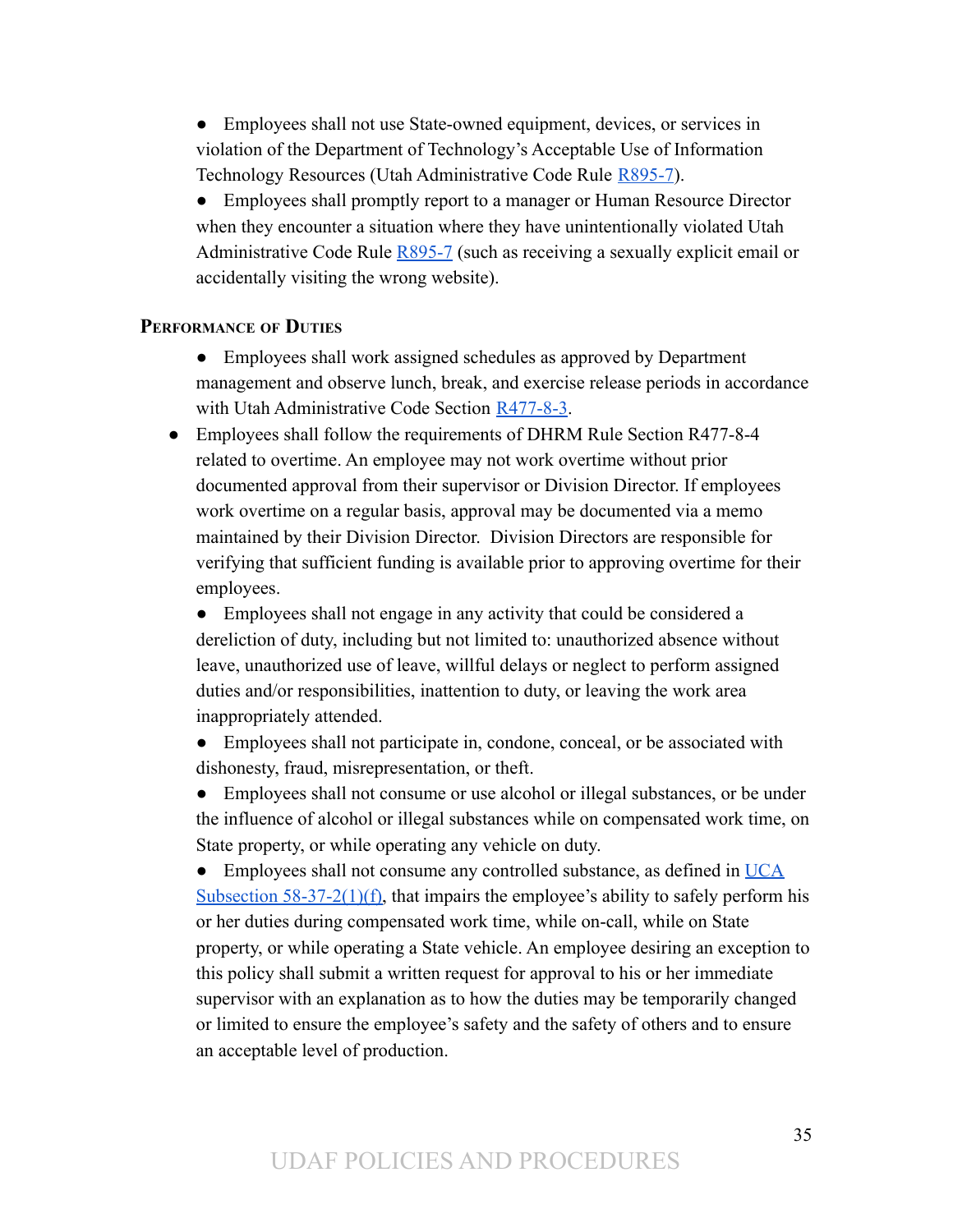• Employees shall not unlawfully manufacture, dispense, possess, or distribute any controlled substance or alcohol during work hours, on State property, or while operating any State vehicles, unless doing so is part of their official duties.

• Under the [Utah Medical Cannabis Act, Title](https://le.utah.gov/xcode/Title26/Chapter61A/26-61a.html) 26, Chapter 61A, State and political subdivision employees cannot be discriminated against on the basis of their use of medical cannabis, as long as they are otherwise in compliance with the law. The State shall treat use of medical cannabis in the same way the State treats an employees' prescribed use of any controlled substance.

Employees shall not sell or promote products or services for personal gain in the workplace when doing so interferes with Agency operations or the employee's efficient performance of the employee's State position, or when the activities could result in criticism or suspicion of conflicting interests. Any promotion by a Department employee of products from an industry regulated by the Department is inappropriate.

• Employees shall not solicit political contributions during their hours of employment. Employees shall be familiar with and follow State and Department policies, administrative rules, statutory law and the Governor's Executive Orders.

• Personal conduct outside of the scope of work that brings discredit to the Department is prohibited.

#### **WORKING WITH AUDITORS**

• Internal and external auditors have statutory authority to speak to any personnel and review the data, documents, procedures, etc. employees use to perform their jobs.

• When employees are engaged by an internal or external auditor, they have the right to respectfully request identification if they are not familiar with the auditor.

• Each division shall notify the employees expected to be involved in an audit and handle the clearance process with the auditors to make sure they comply with department rules for data security, etc.

• Employees do not need to seek permission from management to speak to auditors. They shall assist the auditors in fulfilling their roles and responsibilities within the audit.

● Employees shall promptly respond to an auditor's request for information. Auditors are authorized to have full access to the information needed to effectively perform their audits, including confidential information when considered necessary.

○ Auditors are accountable for confidentiality and safeguarding of records and information. However, employees shall also work with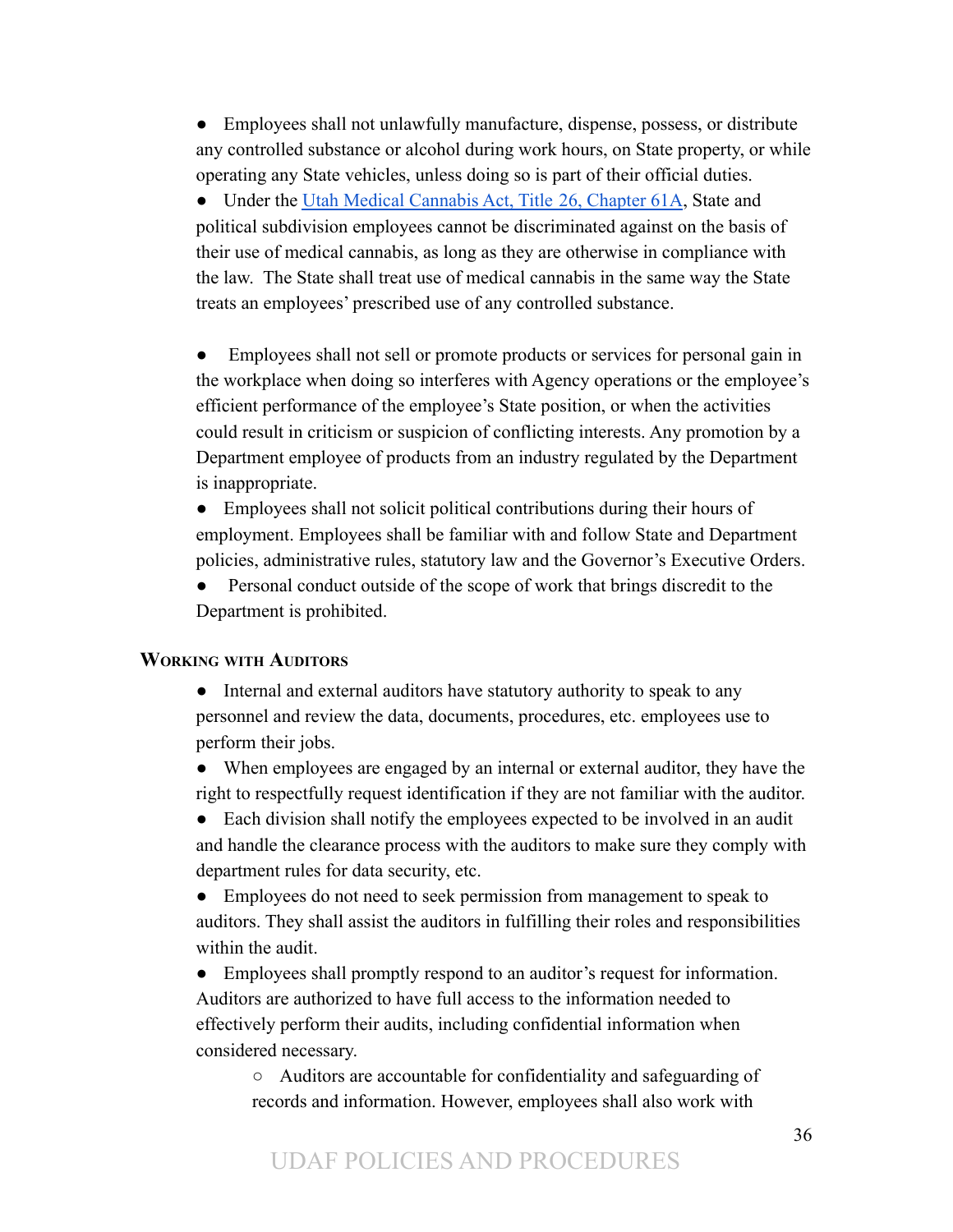auditors to ensure that any requested confidential information or records are protected and secured.

○ An employee must consult with the Attorney General's Office before releasing any information to an external auditor that would not normally be available to that auditor through a GRAMA request.

○ If information is subject to attorney client privilege an employee may not waive privilege or release the information to an external auditor without first consulting with the Attorney General's Office.

• Employees shall be honest when responding to auditor questions and provide auditors with accurate and complete information to the best of their knowledge. If they do not have the answer to a question, they can explain that they do not know. Employees should never speculate about information that is outside of their responsibility.

● If employees have concerns about an auditor's request or were not anticipating the auditor to contact them, they may request additional information about the audit directly from their supervisor, the auditor, or the auditor's supervisor.

## **PROCEDURES FOR REPORTING VIOLATIONS AND POLICY ENFORCEMENT**

• Employees shall immediately report suspected violations of the Code of Conduct to the OIA hotline or to their immediate supervisor based on the potential severity of the concern. If for any reason that is not possible or appropriate, employees shall immediately report to the appropriate Division Director, Human Resources Director, or to the Commissioner.

• Depending on the circumstances, the nature of the violation, and the degree of the employee's culpability, the Department may take one or more actions consistent with Utah Administrative Code Rule [R477-10](https://rules.utah.gov/wp-content/uploads/r477-010.pdf) or [R477-11](https://rules.utah.gov/wp-content/uploads/r477-011.pdf).

• Department management, in consultation with the Department of Human Resources and the Attorney General's office if needed, shall determine the most appropriate action to take in response to an employee's violation of the Code of Conduct.

• Employees subject to a lawsuit resulting from violations of the Code of Conduct or other acts that are illegal, outside the scope of State employment duties, or not under color of authority may not be indemnified under [Title 63G,](https://le.utah.gov/xcode/Title63G/Chapter7/63G-7.html?v=C63G-7_1800010118000101) [Chapter 7, the Governmental Immunity Act of Utah](https://le.utah.gov/xcode/Title63G/Chapter7/63G-7.html?v=C63G-7_1800010118000101).

## **INFORMATION SECURITY**

• Employees should be aware that the Department follows the State Enterprise Information Security Policy from the Department of Technology Services (DTS)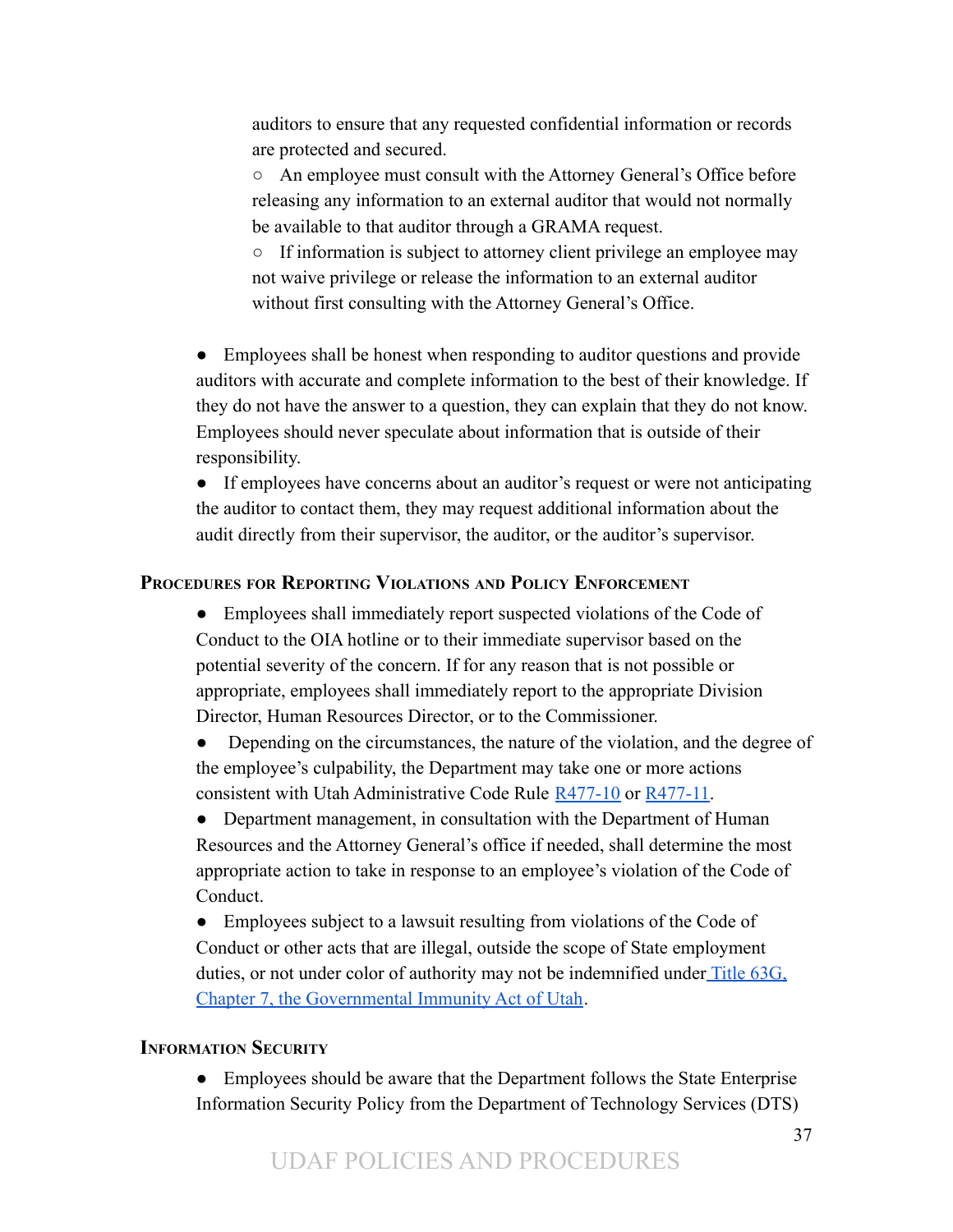that can be found at: [DTS Policy 5000-0002.1](https://dts.utah.gov/policies/enterprise-information-security-policy).

● This policy was developed in response to a comprehensive external audit involving all executive branch agencies and the enterprise network. The authority for the policy can be found in [UCA Section 63F-1-103;](https://le.utah.gov/xcode/Title63F/Chapter1/63F-1-S103.html?v=C63F-1-S103_1800010118000101) Utah Administrative Code Rule [R895-7](https://rules.utah.gov/wp-content/uploads/r895-007.pdf) (Acceptable Use of Information Technology Resources); and Utah Administrative Code Rule [R477-11](https://rules.utah.gov/wp-content/uploads/r477-011.pdf) (Discipline).

● The policy includes essential and proper controls to minimize security risk, meet due diligence requirements pursuant to applicable State and Federal regulations, enforce contractual obligations, and protect the State's electronic information and information technology assets.

● Any Division of the Department or employee desiring exceptions to the policy must ask for specific variations in writing and any exceptions must be approved in writing by the Commissioner. All requests must include the following information:

○ Reason for the variation request.

○ Additional security strategies that will be implemented to mitigate any increased risk created by the variation.

○ A cost-benefit analysis of the proposed variation compared to the existing policy.

• Each Department employee is required to complete security awareness training on an annual basis.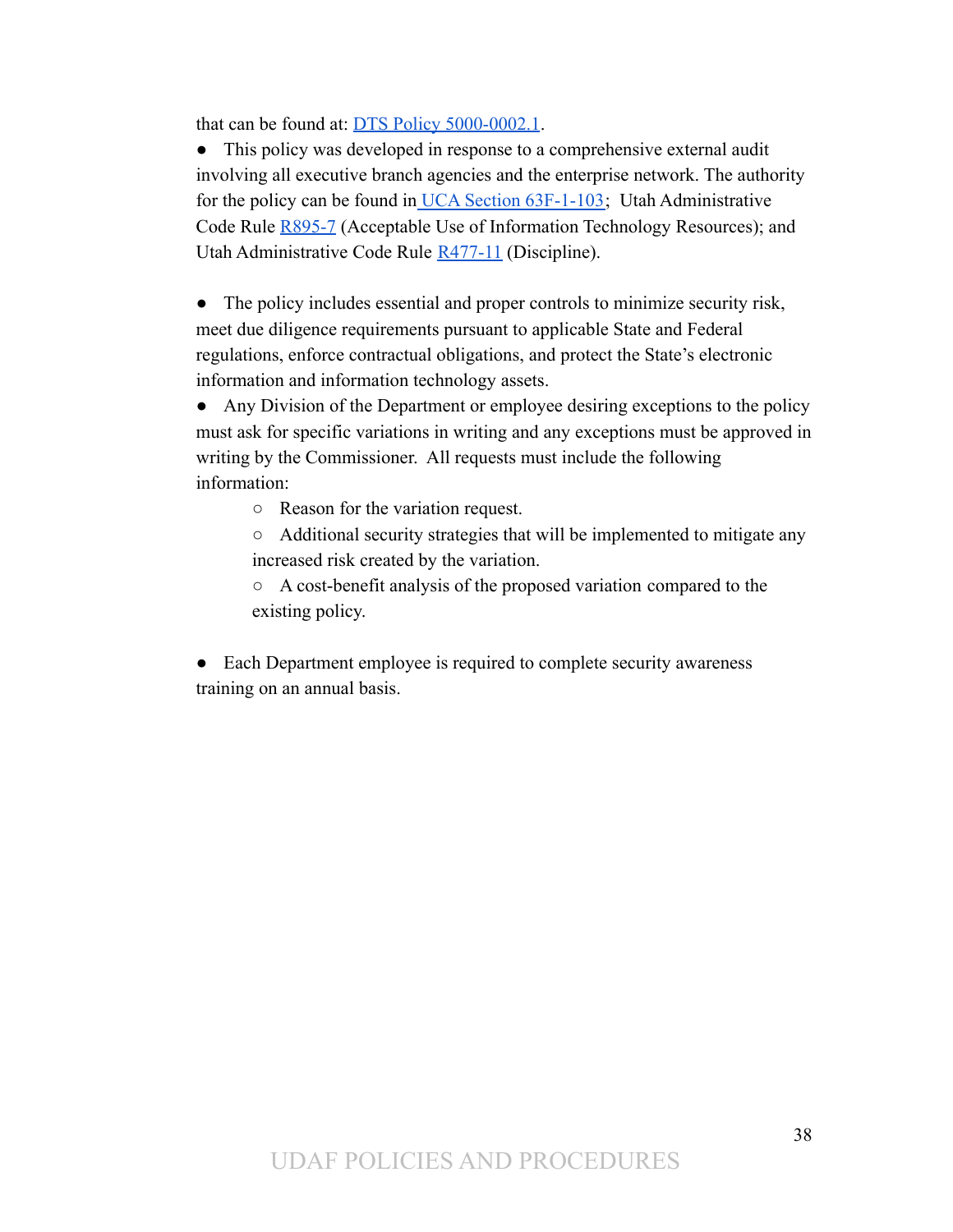# **DEPARTMENT OF AGRICULTURE AND FOOD** 02.04 ADDITIONAL EMPLOYEE BENEFITS

**EFFECTIVE DATE:** August 18, 2021

**REVISION DATE:** August 18, 2021

**SUMMARY:** ESTABLISHES PARAMETERS FOR THE USE OF ADDITIONAL BENEFITS THAT MAY BE AVAILABLE TO DEPARTMENT EMPLOYEES, INCLUDING EXERCISE RELEASE TIME, EDUCATIONAL ASSISTANCE, TRANSIT BENEFITS, AND CLOTHING BENEFITS

## **REFERENCES**

[Utah Administrative Code Rule R477-8](https://rules.utah.gov/wp-content/uploads/r477-008.pdf), Working Conditions

# **EXERCISE RELEASE TIME**

## **GUIDING PRINCIPLES**

● The Department supports efforts to promote a healthy workforce. Exercise release time should be used to improve and/or maintain physical health and should not significantly interfere with Department operations.

## **POLICY**

- Exercise release time shall follow Utah Administrative Code Section [R477-8-3.](https://rules.utah.gov/wp-content/uploads/r477-008.pdf)
- Exercise release time shall be limited to 30 minutes per day up to 3 days per week as established in Rule.
- Unused exercise release time is not cumulative and may not be carried forward.
- Although the Department is supportive of exercise release time, it is neither an employee right nor a guaranteed benefit.

## **ELIGIBILITY**

- All Department employees, both career service and career service exempt, if eligible for benefits, are eligible to use exercise release time.
- Employees must obtain approval from their supervisors in order to be eligible to use exercise release time, even if otherwise eligible.

## **PROCEDURE**

- An employee shall obtain approval from their direct supervisor.
- The direct supervisor shall determine if exercise release time is feasible.
- If the direct supervisor determines the request is feasible (e.g., does not significantly interfere with Department operations and/or office coverage), the direct supervisor approves the request by assigning an exercise release time or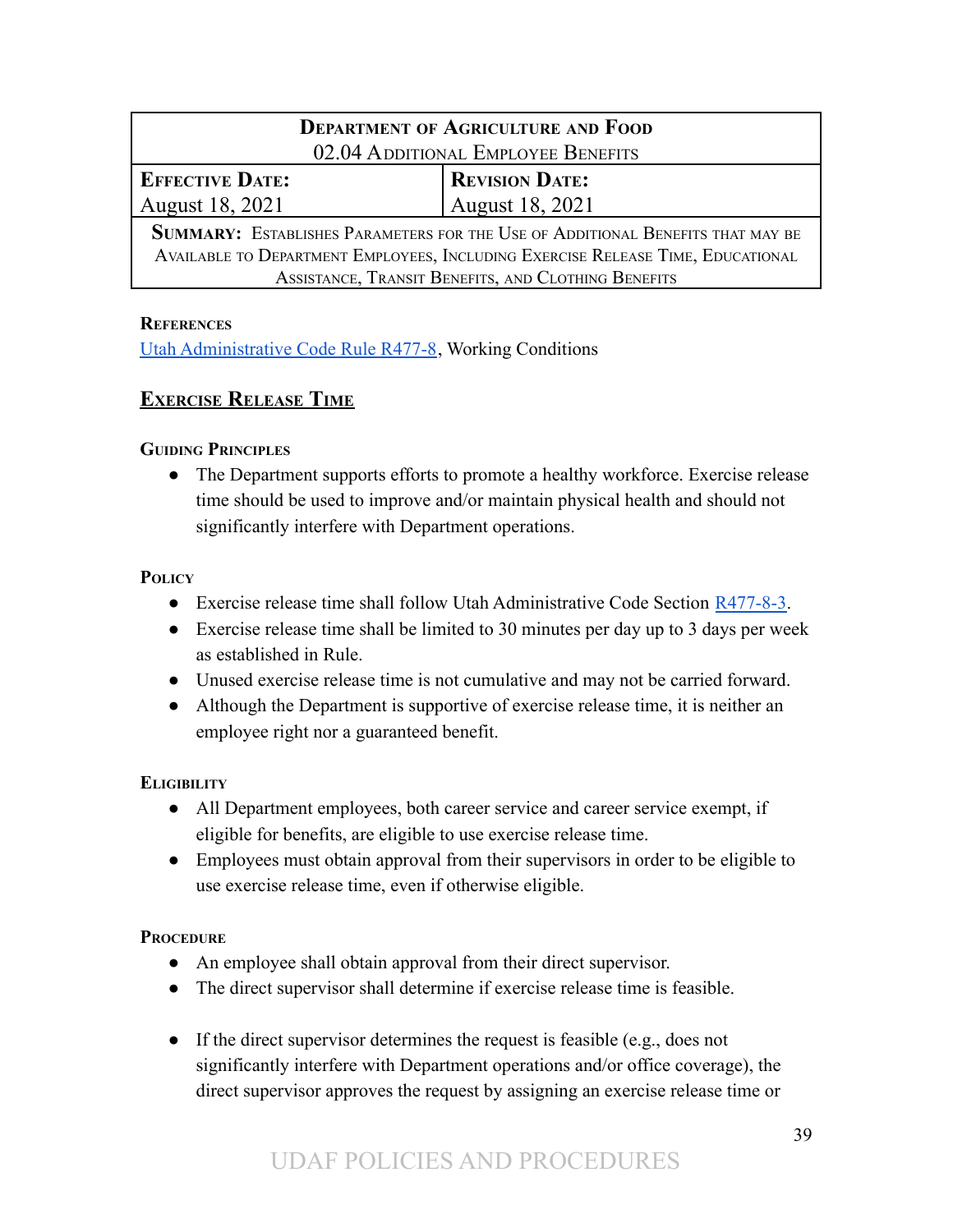approving an exercise release schedule for the employee: The supervisor may specify additional conditions for exercise release time in a written agreement.

• Authorization to use exercise release time may be revoked or modified at any time if the employee is not following the agreement, there are problems with job performance, it interferes with Department operations, or for other good cause shown.

# **EDUCATIONAL ASSISTANCE**

## **DEFINITIONS**

- **Passing Grade:** A letter grade of C- or better, "pass" in a pass/fail grading system, or other official written documentation from the school or educational entity showing the employee's successful completion of coursework.
- **Probationary Employee:** An employee hired into a career service position who has not completed the required probationary period for that position.
- **Eligible Employee:** An employee who the Department has determined, in its sole discretion, has met the qualifications for the Program. Time-limited employees are generally not considered "eligible" for the Program.

## **POLICY**

- UDAF is supportive of employees improving their education and training by attending courses offered by accredited colleges/universities and other educational entities.
- As such, UDAF may permit eligible employees to enter into Education Assistance Contracts to assist with the costs of eligible educational expenses.

## **QUALIFICATIONS/APPROVED EXPENSES**

- The Education Assistance Program allows eligible employees to request approval for reimbursement of education expenses for coursework which will satisfy development needs of the employee and which will benefit UDAF and the State.
	- Generally, this Program is not available to time-limited employees, although exceptions may be made to this policy by the Commissioner for good cause shown and taking into account all of the other factors listed in this policy.
- An Education Assistance Contract is required to participate in the program.
- Reimbursable education expenses include tuition, books, and fees only.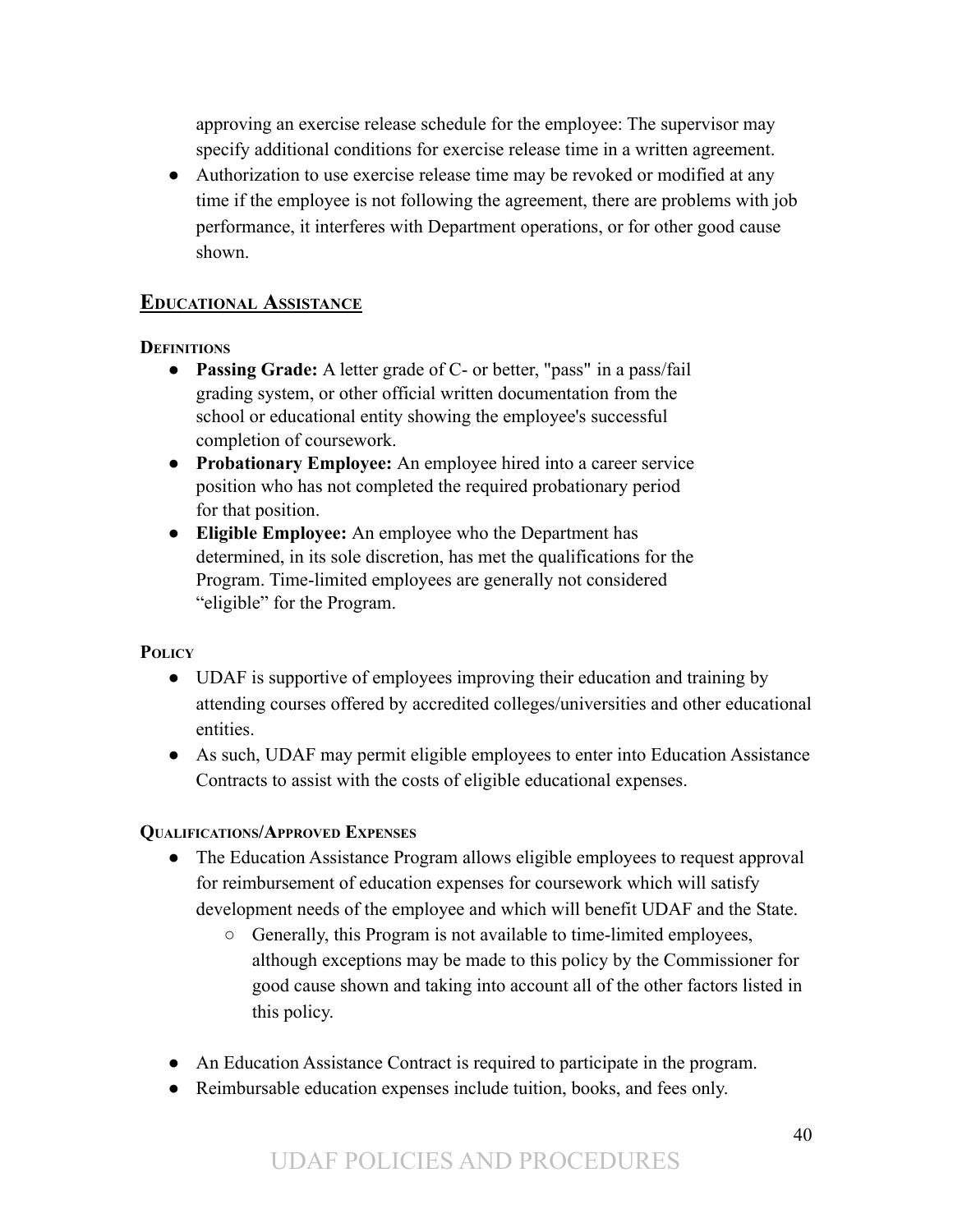- Education assistance may be approved at the Commissioner's discretion. It is neither an employee right nor a guaranteed benefit.
- When an employee is directed by a supervisor to participate in an educational program, UDAF shall pay the reasonable costs of the Program. Supervisor directed participation in educational programs are not considered part of the Education Assistance Program.
- Education assistance approval considerations by the Commissioner may include the:
	- availability of funds;
	- number of employees requesting education assistance;
	- employee's position schedule (career service or career service exempt);
	- employee's workload;
	- employee's work performance status;
	- job relevance and benefits of the coursework to the employee and UDAF; and
	- any other factors the Commissioner deems relevant.
- An employee may receive education expense reimbursement for up to 75% of the qualifying employee paid education expenses per course (up to a maximum of \$5,250 per calendar year). Reimbursement shall be limited to the same calendar year in which the coursework was completed.
- An employee approved for education assistance shall disclose all scholarships, subsidies, and grant monies, etc., provided to the employee for the education coursework or program.
- Only education expenses that must actually be paid by the employee, minus any scholarships, subsidies, or grant monies, etc., are eligible for reimbursement by UDAF.
- Reimbursement will only be provided for coursework successfully completed with a passing grade, per the Education Assistance Contract.
- An Education Assistance Contract may be terminated by either party by submitting a termination notice in writing. Termination of the Educational Assistance Contract by the Department shall be at the Commissioner's sole discretion, taking into account any of the factors listed *supra* or breach of the Education Assistance Contract (See Appendix C.03) by employee.
- If the employee voluntarily terminates employment with UDAF within one year of the completion date of the coursework, the employee shall be required to repay 100% of any education assistance received.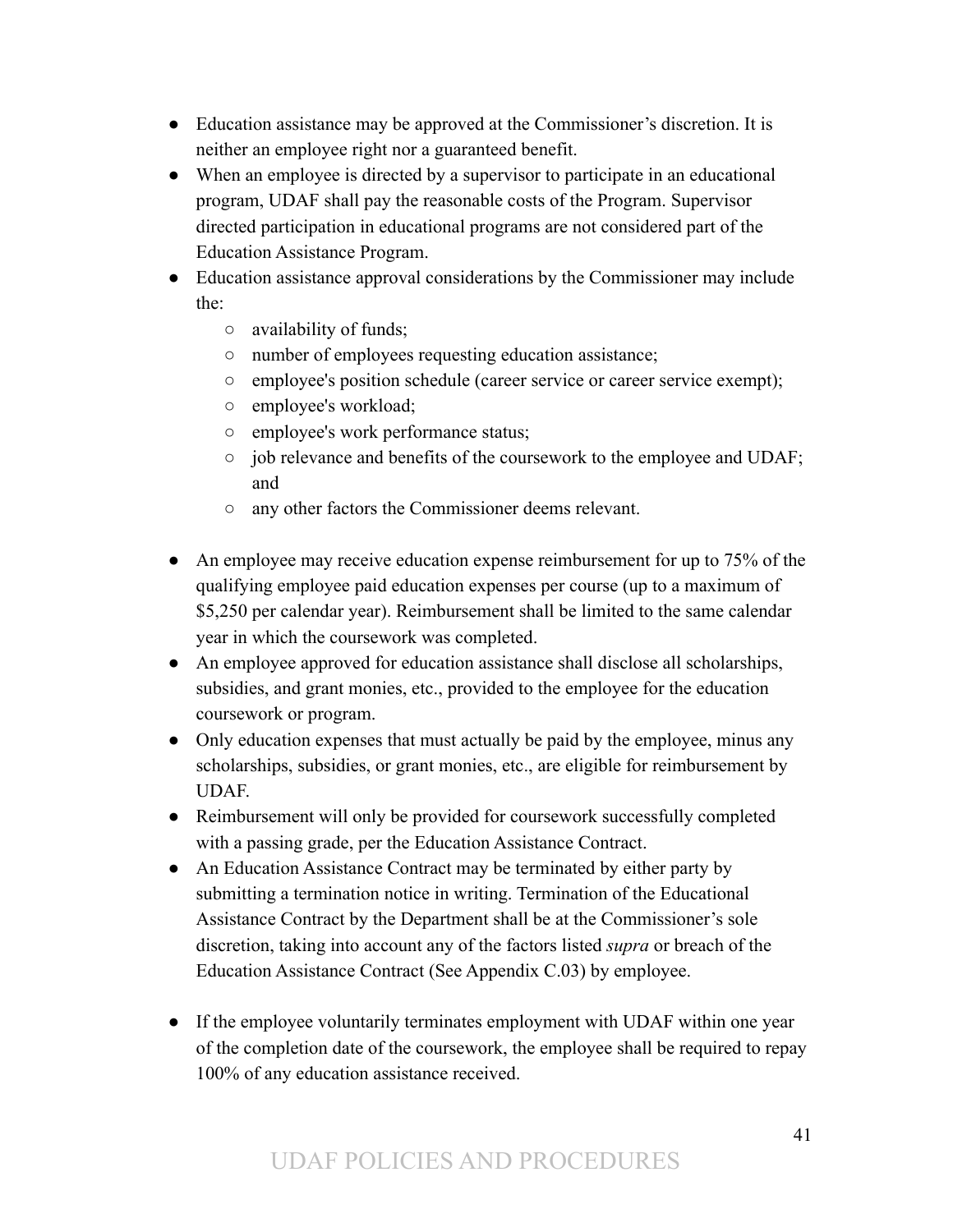- If the employee voluntarily terminates employment with UDAF within two years of the completion date of the coursework, the employee shall be required to repay 50% of any education assistance received.
- The Commissioner may make exceptions to this policy upon review of a written exception request by the employee, the employee's supervisor or the employee's Division Director.

## **PROCEDURES**

- An eligible employee requesting education assistance shall complete page one of the Education Assistance Contract and submit the entire contract to the employee's supervisor and Division Director for review and approval.
- If there is a request for a policy exception, the Education Assistance Contract shall be submitted to the Commissioner for review and approval.
- Within 60 calendar days after the completion date of the coursework, the employee shall submit the following documentation to the employee's supervisor in order to be reimbursed for the approved education expenses. Failure to timely submit the documentation will result in a voided contract and non-reimbursement of the expenses.
	- A copy of the Education Assistance Contract, including all signatures;
	- A completed [Division of Finance form FI-48,](https://finance.utah.gov/forms-2-2/) Employee Reimbursement/Earnings Request;
	- Official receipts showing the employee paid the tuition, books, and fees for the course; and
	- A report card, transcript, or other official documentation showing the employee successfully completed the course with a passing grade.

# **TRANSIT BENEFITS**

## **PURPOSE**

In recognition of the benefits that use of public transit can have on the environment and in reducing traffic congestion, the Utah Department of Administrative Services (DAS) has contracted with the Utah Transit Authority (UTA) to allow state agencies to purchase eco-passes (economical transit passes) for their employees. The contract ends at the end of each fiscal year. The contract may be terminated or terms changed at any time, at the discretion of the Governor's office.

## **ECO-PASS PROGRAM**

- Depending on availability of funds, the Department may purchase eco-passes under the contract to allow employees to use local buses, express buses, TRAX light rail, Streetcar light rail, bus rapid transit, or FrontRunner commuter rail at little or no cost to the employee.
- Passes may be paid for entirely by the Department or the cost may be split between the Department and the employee.
- If purchased, the Department will issue electronic fare cards embedded with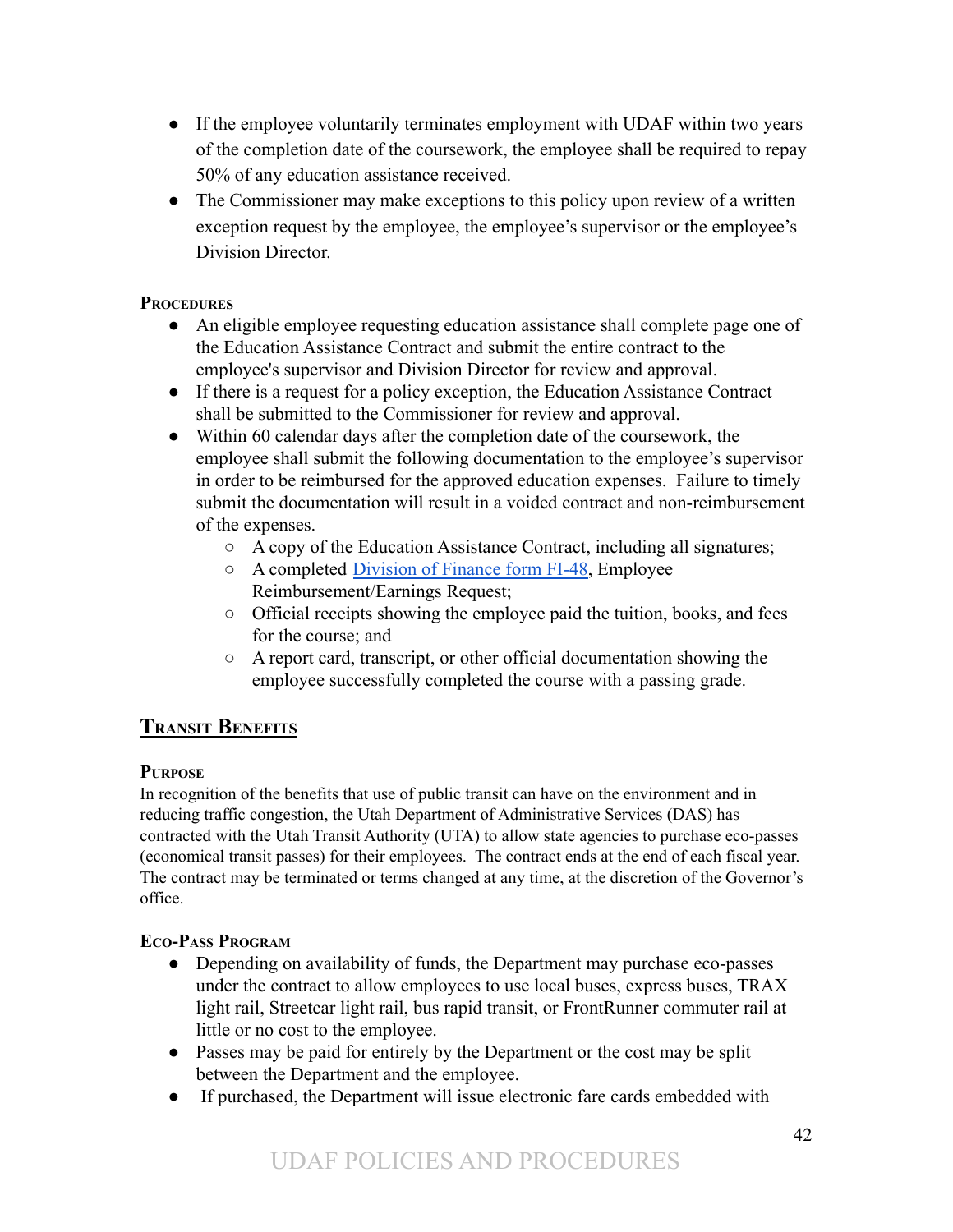microchips that are individually numbered on the outside with a unique internal identification number and signature strip for use as passes. Passes are not transferable and shall only be issued to authorized employee users.

- If an employee loses a pass, the Department is responsible for replacing the pass using the 'replace card' functionality on UTA's partner website at: <https://www.tap2rideuta.com/Account/Login?ReturnUrl=%2F>
- The Department may charge a fee for the replacement of the pass, up to the fee charged by DAS, if any.
- Under the terms of the contract, UTA will provide a guaranteed ride home for authorized eco-pass users should they not be able to take a customary scheduled transit trip or other reasonably scheduled transit trip from work to home because of an emergency. Users are entitled to up to six guaranteed rides home in any calendar year.

**PASS USAGE**

- The Department will run utilization reports each month to verify usage of employees that are issued eco-passes.
- If a pass is not used for 3 months, it will be rescinded by the Department. Issuance of a new eco-pass will be considered on a case-by-case basis.

# **Clothing Benefits**

**Policy**

- At their discretion, Department Division Directors or the Commissioner may purchase clothing containing a Department logo for Department employees based on employee need (due to their job requirements) and division budget availability.
- Clothing allowances shall not exceed \$100 per year per employee and will be considered a taxable benefit for the employee.
- If the clothing is specifically required as a condition of employment as specified in FIACCT 05-03 09, the purchase would not be taxable.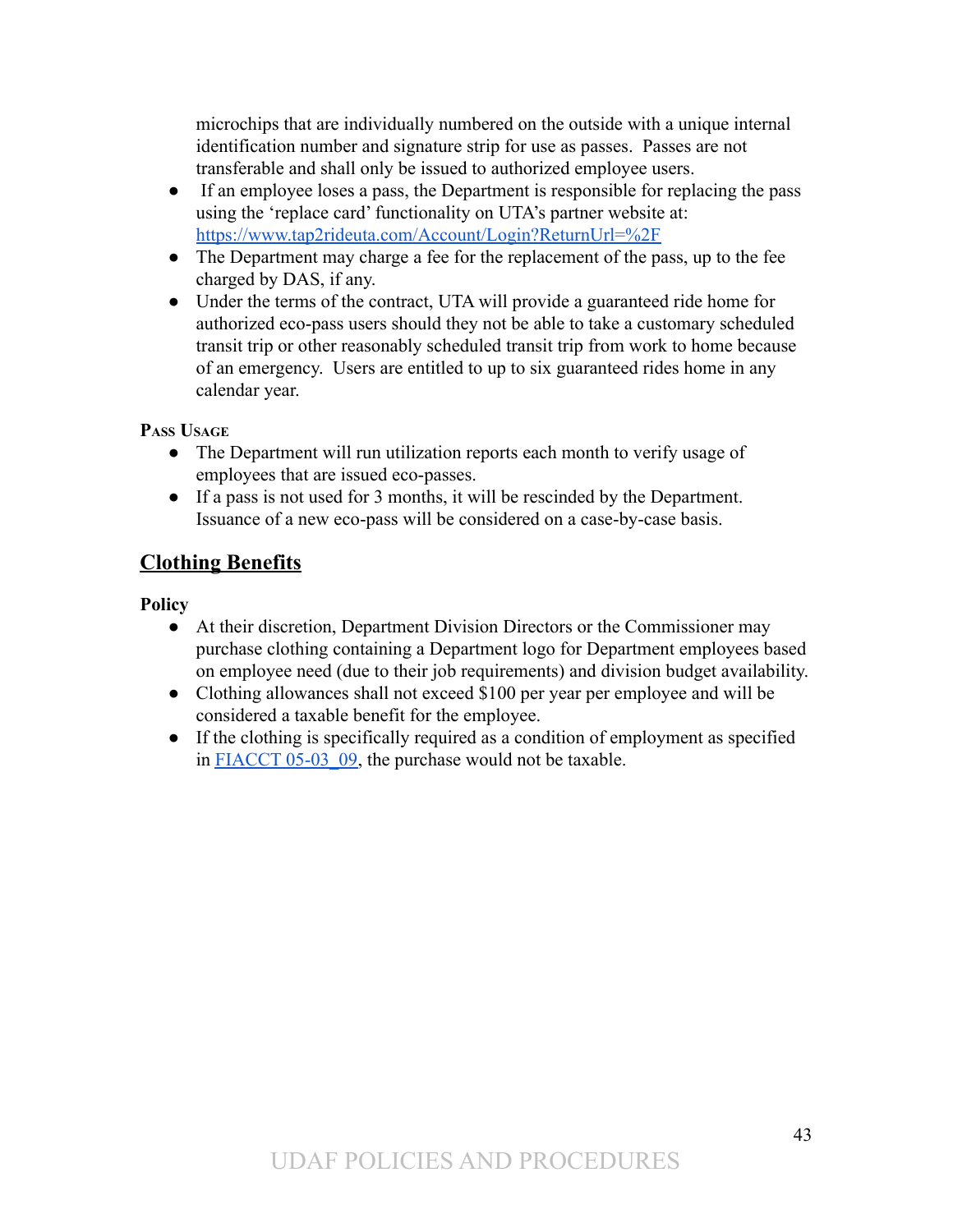# **DEPARTMENT OF AGRICULTURE AND FOOD** 02.05 INCENTIVE AWARD POLICY

**EFFECTIVE DATE:** September 1, 2020

**REVISION DATE:** May 10, 2022

**SUMMARY:** THE PURPOSE OF THIS PROGRAM IS TO RECOGNIZE EMPLOYEES WHO MAKE SIGNIFICANT CONTRIBUTIONS TO DEPARTMENT OPERATIONS, ENHANCED CUSTOMER SERVICE, COST SAVINGS, OR REVENUE INCREASES.

## **REFERENCES**

[Utah Administrative Code Rule R477-6](https://rules.utah.gov/wp-content/uploads/r477-006.pdf), Compensation [Utah Administrative Code Rule R477-7](https://rules.utah.gov/wp-content/uploads/r477-007.pdf), Leave [FIACCT 05-03.07,](http://apps.finance.utah.gov/nxt/gateway.dll?f=templates&fn=default.htm&vid=nxtpub:app1) Service/Retirement Cash Awards [FIACCT 05-03.06,](http://apps.finance.utah.gov/nxt/gateway.dll?f=templates&fn=default.htm&vid=nxtpub:app1) Incentive Awards and Bonuses

## **GUIDING PRINCIPLES**

The Department acknowledges incentive awards and bonuses as one of many effective tools for employee recognition. The Department encourages the appropriate, applicable, and judicious use of all forms of incentive awards as established in Utah Administrative Code Section [R477-6-7](https://rules.utah.gov/wp-content/uploads/r477-006.pdf) and Subsection [R477-7-7\(1\)\(c\).](https://rules.utah.gov/wp-content/uploads/r477-007.pdf) Awards are dependent upon the availability of financial and other resources and are awarded in the sole discretion of the Department.

## **GENERAL PROVISIONS**

- Incentive awards may be given for many reasons, including:
	- Providing exceptional customer service;
	- Improving efficiency of services to customers or stakeholders;
	- Efforts resulting in cost savings or revenue increases; or
	- Assuming additional duties or responsibilities.
- All incentive awards shall be administered in compliance with Utah Administrative Code Section [R477-6-7](https://rules.utah.gov/wp-content/uploads/r477-006.pdf) and Subsection [R477-7-7\(1\)\(c\).](https://rules.utah.gov/wp-content/uploads/r477-007.pdf)
- The Department shall develop an internal process to determine how incentive awards shall be awarded and whether an award is warranted for a nominee.

## **CASH INCENTIVE AWARDS**

● Cash incentive awards may be granted to an employee or group of employees that demonstrate(s) exceptional effort or accomplishment beyond what is normally expected on the job for a unique event, over a sustained period of time, or for any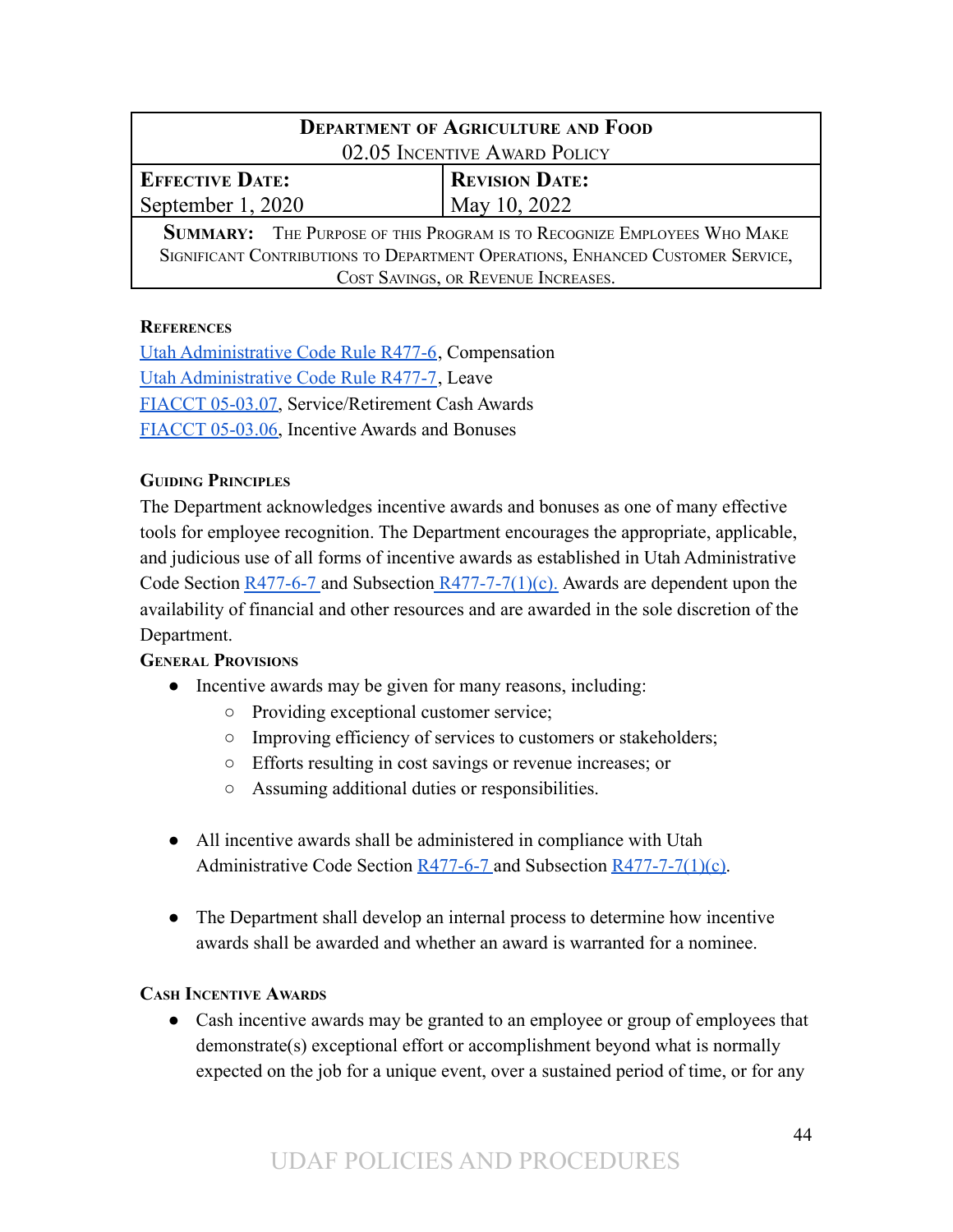other reason allowed under Utah Administrative Code Subsection  $R477-6-7(2)(a)(i)$ .

- Per the requirements of Utah Administrative Code Subsection R477-6-7(1)(b),individual awards may not exceed \$4,000 per pay period and \$8,000 in a fiscal year, except when approved by DHRM and the governor.
- Cash incentive awards must be approved in writing by Division Directors. Any award over \$500 must be approved in writing by the Commissioner.
- When a cash incentive award is approved, the Division Director or Program Manager shall give documentation to the recipient.
- Cash incentive awards, including a detailed justification shall be documented in an employee's personnel file.
- Documentation of the justification for the award should also be maintained by the Division Director.

## **RETIREMENT AND SERVICE AWARDS**

● Retirement awards shall be administered via the payroll system on an employee's final paycheck, and service awards for five-year increments of State service shall be administered with an employee's regular payroll check in compliance with the Division of Finance Policy governing Service/Retirement Cash Awards ([FIACCT](http://apps.finance.utah.gov/nxt/gateway.dll?f=templates&fn=default.htm&vid=nxtpub:app1) [05-03.07\)](http://apps.finance.utah.gov/nxt/gateway.dll?f=templates&fn=default.htm&vid=nxtpub:app1) and Policy 02.06.

## **NON-CASH INCENTIVE AWARDS**

- Any Department employee may recommend a non-cash incentive award for another employee.
- Non-cash incentive awards shall be administered in compliance with the Division of Finance Policy [FIACCT 05-03.06](http://apps.finance.utah.gov/nxt/gateway.dll?f=templates&fn=default.htm&vid=nxtpub:app1) governing Incentive Awards and Bonuses.

## **ADMINISTRATIVE LEAVE**

● Administrative leave and administrative leave in lieu of cash awards may be granted from the HR Director, Commissioner, or Division Director level for incentive, recognition, and other purposes in accordance with Utah Administrative Code Section [R477-7-7](https://rules.utah.gov/wp-content/uploads/r477-007.pdf).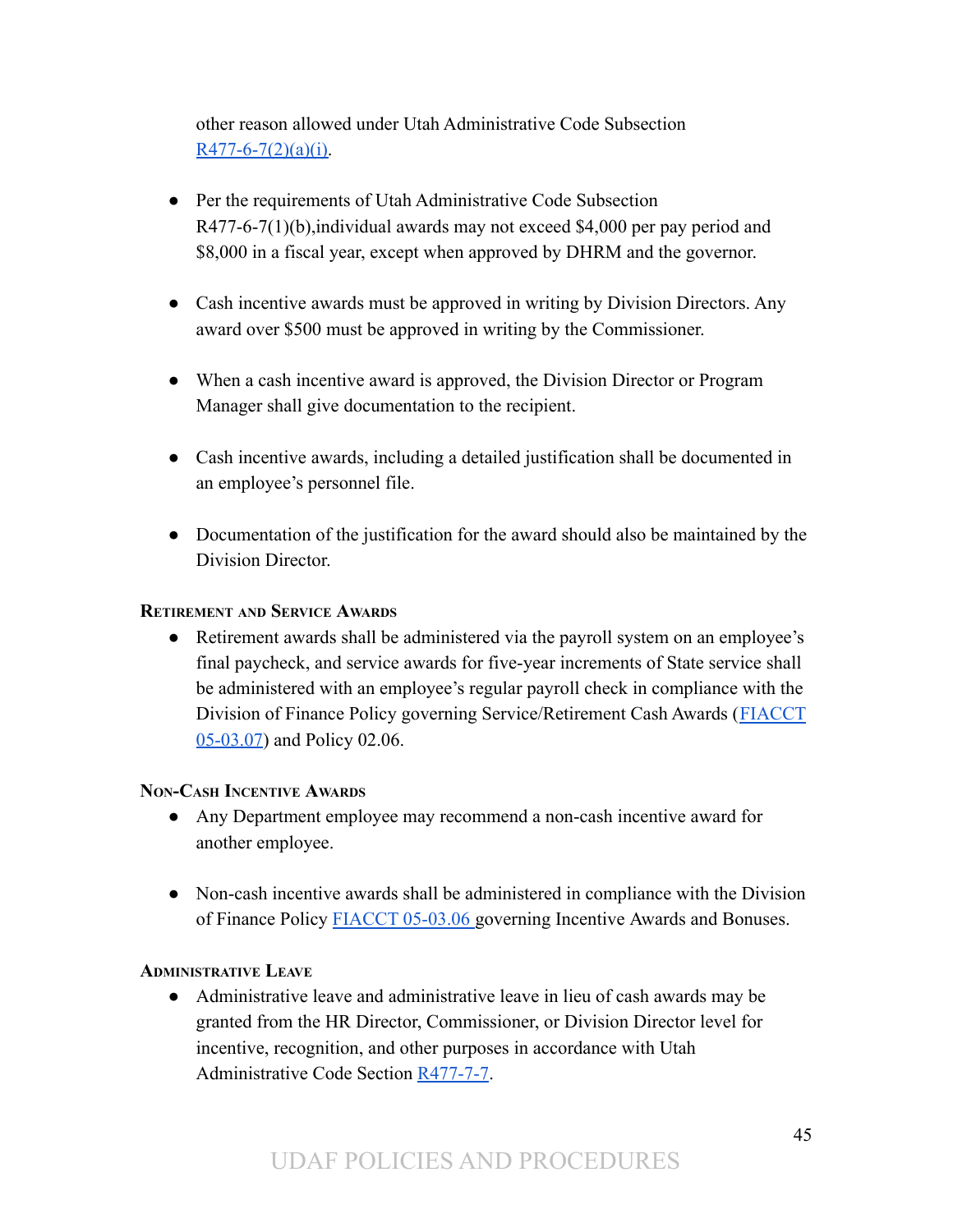- The HR Director, Commissioner, or Division Director shall issue a written certificate of administrative leave to the receiving employee that includes:
	- The number of hours of administrative leave being granted;
	- The deadline or expiration date to use the leave, if earlier than the end of the fiscal year; and
	- The reason or justification for issuing the leave in lieu of cash award.
- Administrative leave in lieu of cash awards in excess of one business day requires the Commissioner's written approval.
- The cumulative total of administrative leave in lieu of cash awarded to an employee shall not exceed 40 hours in a fiscal year.
- Employees shall record hours used from administrative leave granted in lieu of cash using the OR (Other Reward) code in the payroll system.

**SUPERVISORS SHALL ENSURE THE OR CODE IS USED IN THE PAYROLL SYSTEM WHEN APPROVING TIMESHEETS IN PAYROLL FOR ADMINISTRATIVE LEAVE IN LIEU OF CASH.**

## **EMPLOYEE REFERRAL BONUS INCENTIVE**

- To encourage employee referrals for hard-to-fill career-service positions, the Department may grant an Employee Referral Incentive to a Department employee pursuant to Utah Administrative Code Subsection R477-6-5(4), Market Based Bonuses.
- A Department employee who refers a candidate to fill an eligible position may receive a \$500.00 Employee Referral Bonus (ERB), when the candidate has successfully been hired and has worked for the Department for 30 days.
- The Employee Referral Bonus (ERB) process shall be implemented as follows:
	- The Department shall identify recruitments for positions having a referral incentive in the recruitment announcement sent by email to Department employees.
	- Recruitment announcements for positions having a referral incentive shall include questions asking the candidate if they were referred by a current Department employee; and If so, by whom.
	- For an employee to be eligible for this incentive, the referred candidate must provide the name of the Department employee who made the referral.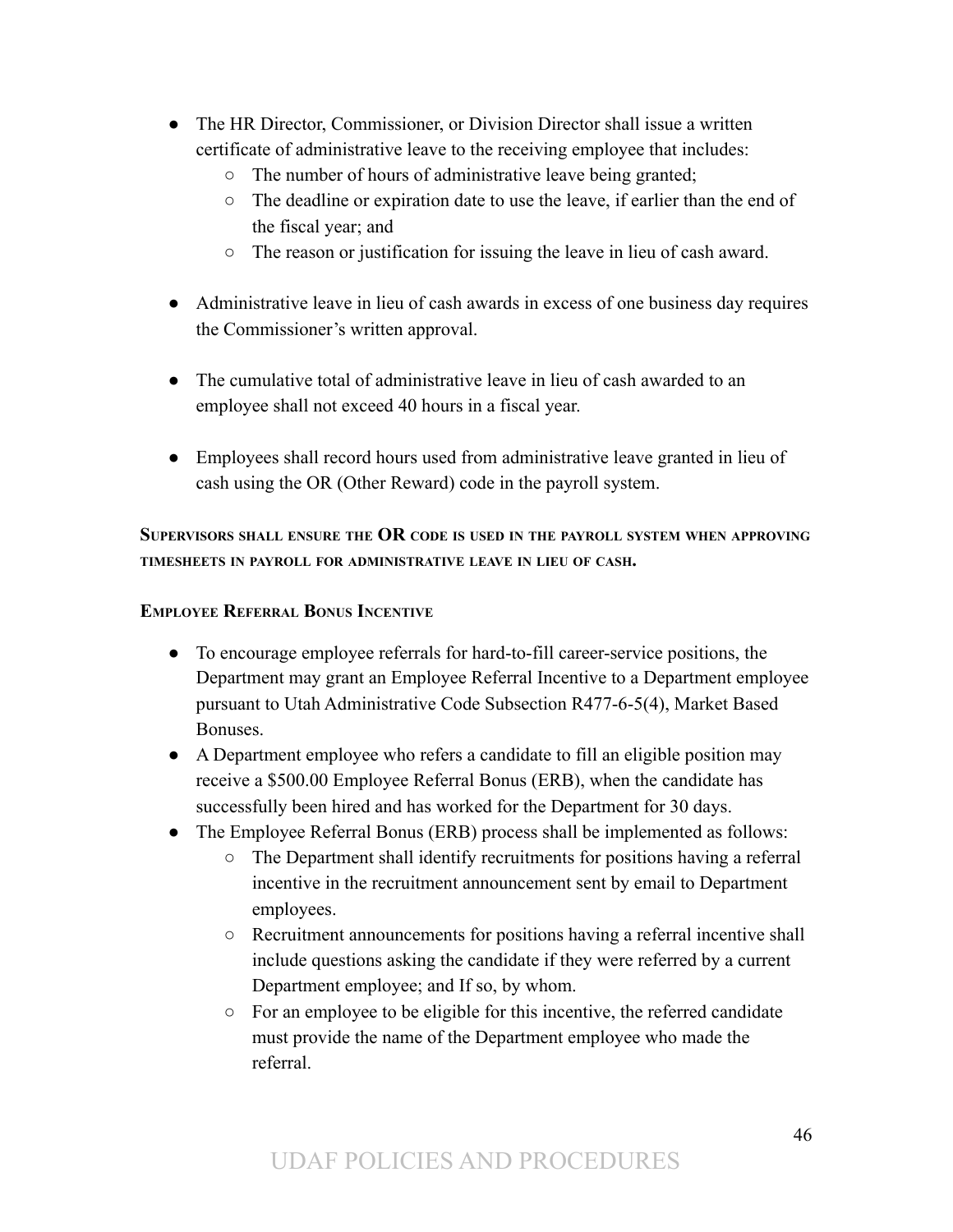- The Department employee who refers a candidate must notify the HR Representative responsible for the recruitment via email that they have referred a candidate who has applied for employment and include the following:
- Candidate's name, and
- Position for which the candidate applied.
- Once notified, DHRM shall track the status of the referred candidate and determine if the referred candidate has been hired.
- If the referred candidate is hired and has worked for the Department for 30 days, DHRM shall:
	- Prepare an ERB incentive award letter for the Commissioner's signature if the candidate is hired,
	- Initiate payment to the referring employee when the referred employee has successfully been hired in the eligible position, and
	- Place copies of the incentive award documentation in the referring employee's personnel file.
- ERB payments shall be processed through payroll to be included on the referring employee's paycheck.
- All ERB payments are pre-tax and are treated as taxable income by the IRS.
- The time sheet records that include the ERB amount must include a reference to this policy and Utah Administrative Code Subsection R477-6-5(4).
- The referring employee must still be employed by the Department at the time they become eligible for the respective incentive in order to receive an ERB.
- An employee may not receive an incentive for referring a candidate currently working in a career-service position or temporary capacity for the Department.
- A hiring official who was involved with a specific hiring decision may not receive an incentive for referring the hired candidate.
- Employee Referral Bonuses shall be subject to the availability of funds.
- An employee may not receive employee referral bonuses totaling more than \$1,000 in any fiscal year.
- A Division Director may not receive an ERB for referring people within their own division.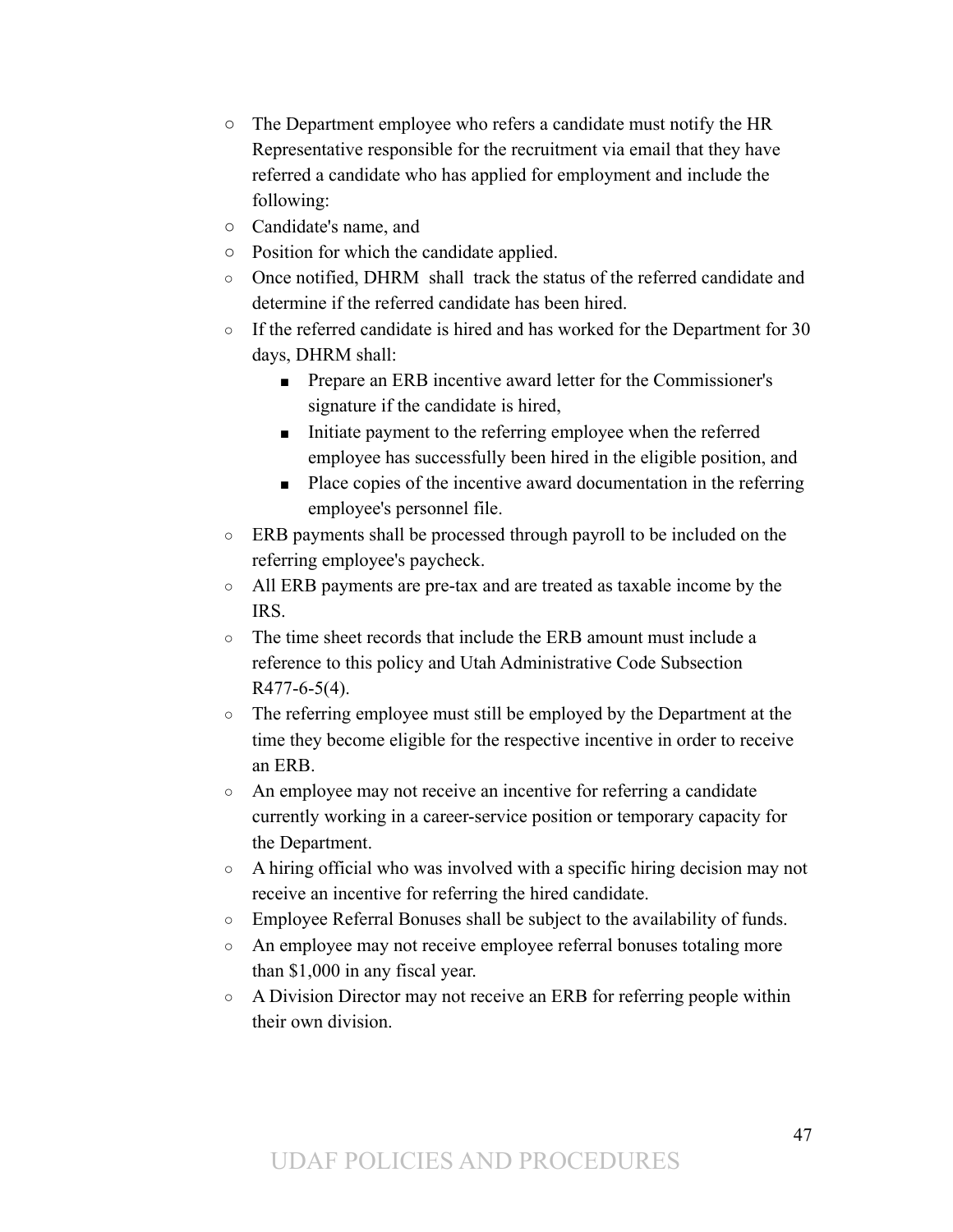| <b>DEPARTMENT OF AGRICULTURE AND FOOD</b><br>02.06 SERVICE/RETIREMENT CASH AWARDS |                       |
|-----------------------------------------------------------------------------------|-----------------------|
| <b>EFFECTIVE DATE:</b>                                                            | <b>REVISION DATE:</b> |
| September 1, 2020                                                                 | September 1, 2020     |
| <b>SUMMARY:</b> THE PROCESS AND POLICIES REGARDING CHECK AWARDS AND CASH          |                       |
| EQUIVALENTS PAID TO EMPLOYEES FOR YEARS OF SERVICE OR RETIREMENT.                 |                       |

#### **REFERENCES**

[FIACCT 05-03.07,](http://apps.finance.utah.gov/nxt/gateway.dll?f=templates&fn=default.htm&vid=nxtpub:app1) Service/Retirement Cash Awards [FIACCT 05-03.08,](http://apps.finance.utah.gov/nxt/gateway.dll?f=templates&fn=default.htm&vid=nxtpub:app1) Service Retire Non-Cash Awards and Recognition

#### **POLICY-SERVICE AWARDS**

In accordance with the policy issued by the Department of Human Resource Management, the Department may use checks or cash equivalents to recognize years of service. Cash equivalents include gift certificates and savings bonds.

- If the service award item is purchased by the employee, who is then reimbursed by the State, the reimbursement is considered a cash award by the IRS, and it is taxable to the employee.
- The purchase price of a savings bond is half its face value. For example, \$25.00 will purchase a \$50.00 savings bond.
- These awards may not exceed the maximum amounts allowed. The allowable maximum expenditures (excluding the employer's matching share of FICA) are as follows:
	- 5 years of service-up to \$50
	- 10 years of service-up to \$100
	- 15 years of service-up to \$150
	- 20 years of service-up to \$200
	- 25 years of service-up to \$250
	- 30 years of service-up to \$300
	- 35 years of service-up to \$350
	- 40 years of service-up to \$400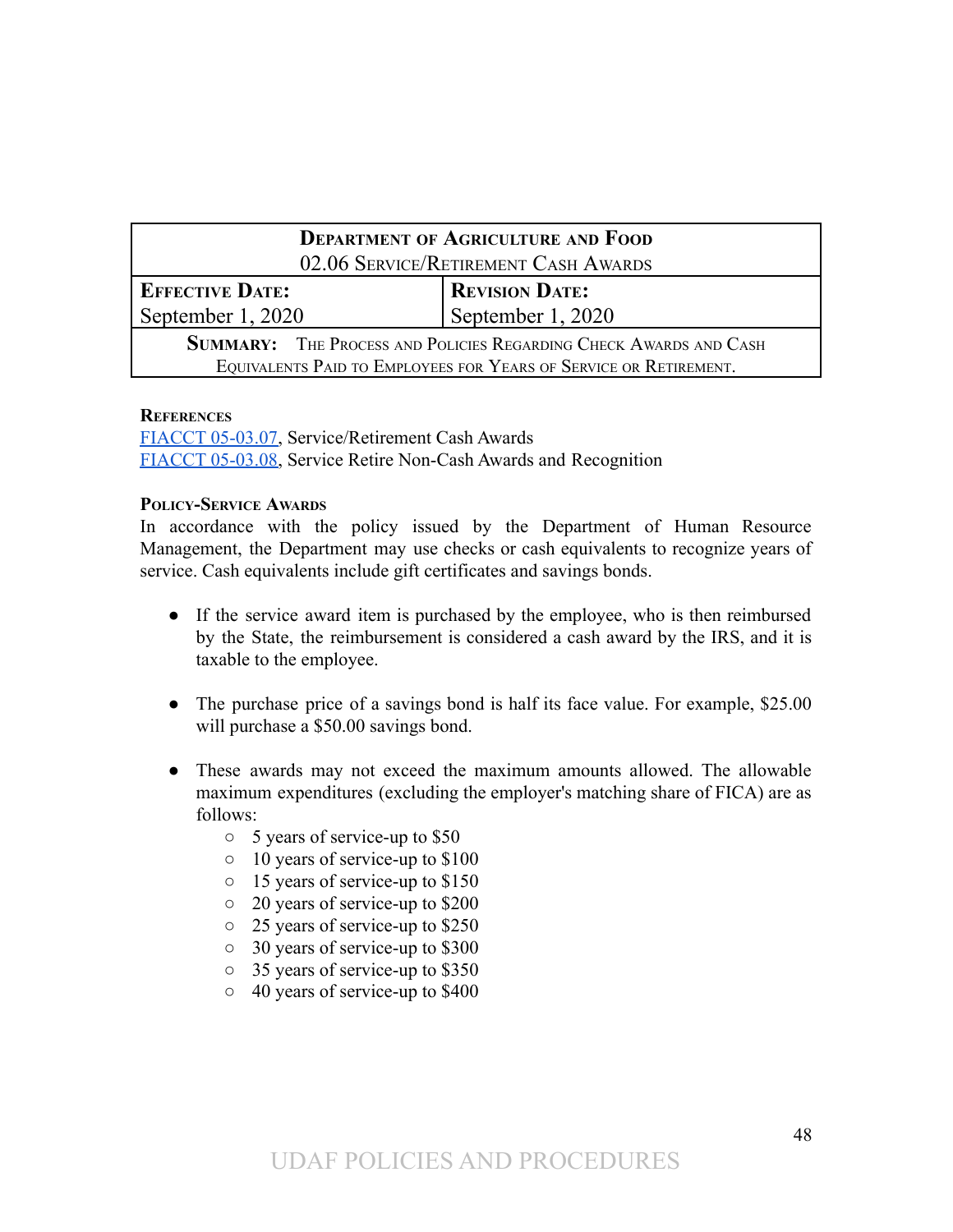| <b>DEPARTMENT OF AGRICULTURE AND FOOD</b>                   |                       |
|-------------------------------------------------------------|-----------------------|
| 02.07 RELOCATION BONUS                                      |                       |
| <b>EFFECTIVE DATE:</b>                                      | <b>REVISION DATE:</b> |
| September 1, 2020                                           | September 1, 2020     |
| <b>SUMMARY: DEPARTMENT PROCEDURES FOR RELOCATION BONUS.</b> |                       |

#### **REFERENCES**

FIACCT 05-03.03, [Relocation Reimbursement](http://apps.finance.utah.gov/nxt/gateway.dll?f=templates&fn=default.htm&vid=nxtpub:app1) [Utah Administrative Code, Rule R477-6](https://rules.utah.gov/wp-content/uploads/r477-006.pdf), Compensation

This policy has been established to ensure consistency throughout State Departments and Agencies in providing an equitable reimbursement for State of Utah employees who are required to relocate due to their employment. (See [FIACCT 05-03.03\)](http://apps.finance.utah.gov/nxt/gateway.dll?f=templates&fn=default.htm&vid=nxtpub:app1). These bonuses are considered market based incentives and require DHRM approval in addition to Agency approval.

#### **APPROVAL**

● All relocation moves require prior written approval of the Division Director or Commissioner and must be in the best interest of the State. The written approval must accompany the Employee Reimbursement/Earnings Request form.

## **CURRENT EMPLOYEES**

- DHRM Rule  $R477-6-3$  (b) authorizes the Agency to award a bonus to a current employee who must relocate to accept a position in a different commuting area.
- Reimbursement costs detailed in this policy will be granted to Department employees who are required to move as a result of their employment and may be granted at the discretion of the Commissioner to employees who move to accept another position within the State.

## **NEW EMPLOYEES**

- DHRM Rule  $R477-6-3$  authorizes the Agency to award a bonus to a qualified job candidate to incentivize the candidate to work for the State.
- Relocation costs identified in this policy may be paid to new employees who are required to move to accept employment with the Department. The amount of relocation costs reimbursed will be a matter of negotiation between the Department and the employee but will not exceed those costs identified as reimbursable by this policy.

## **NOTE**: **THE EMPLOYEE MUST AGREE IN WRITING TO REPAY ANY RELOCATION EXPENSE IF,**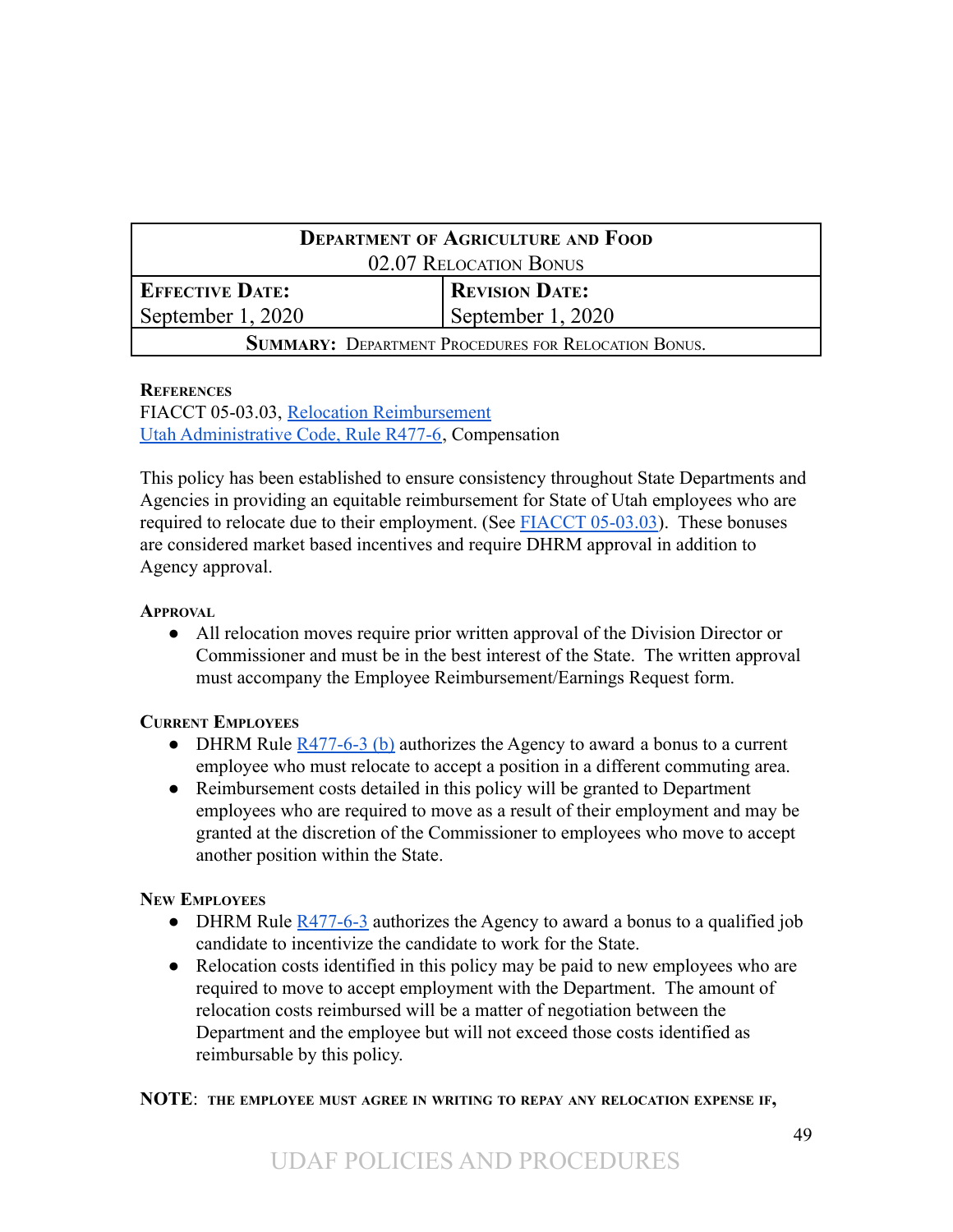**WITHIN ONE YEAR FOLLOWING THE RELOCATION, THE EMPLOYEE TERMINATES EMPLOYMENT WITH THE STATE OR TRANSFERS TO ANOTHER DEPARTMENT.**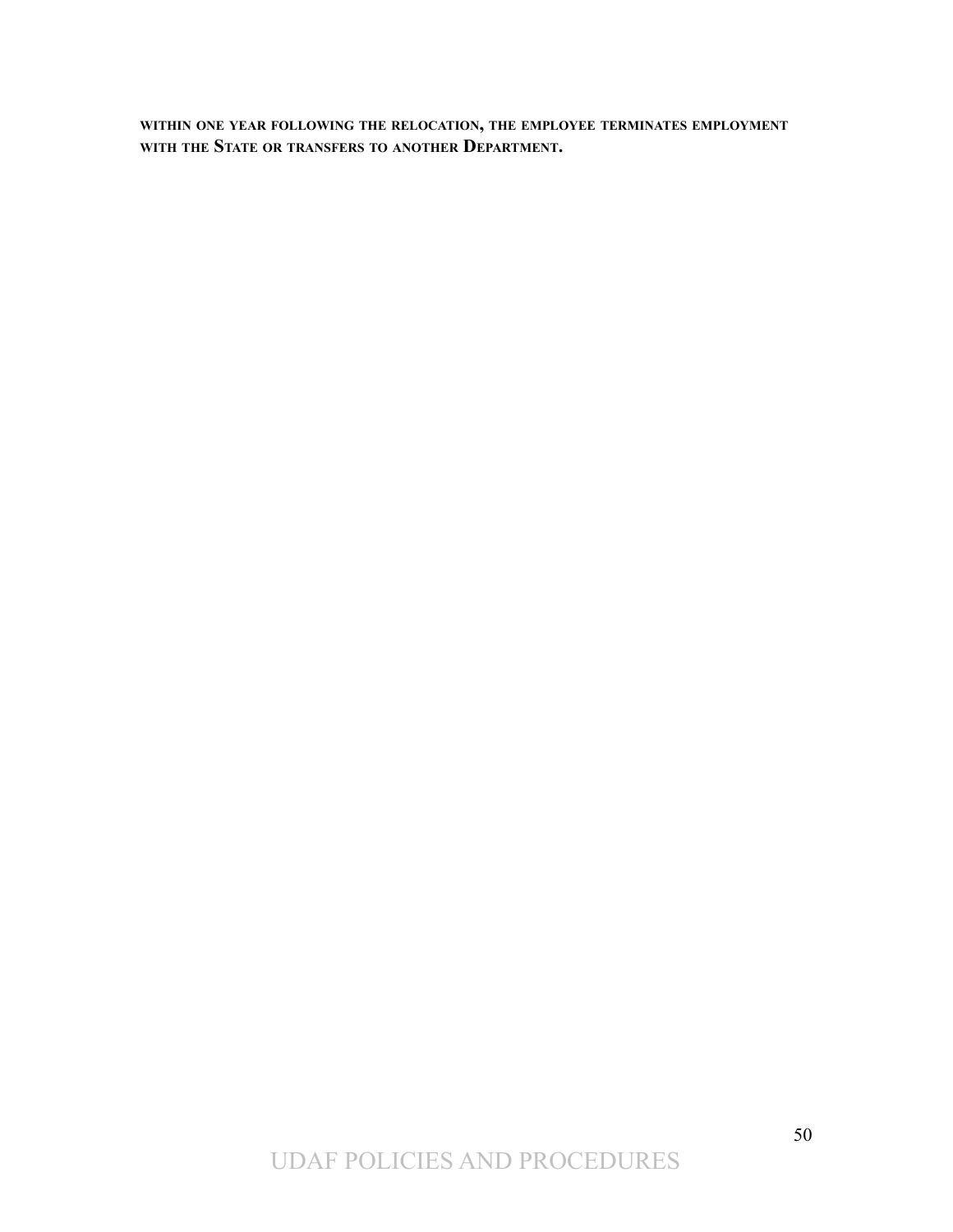| <b>DEPARTMENT OF AGRICULTURE AND FOOD</b>                                           |                       |  |
|-------------------------------------------------------------------------------------|-----------------------|--|
| 02.08 SICK LEAVE ASSISTANCE POLICY                                                  |                       |  |
| <b>EFFECTIVE DATE:</b>                                                              | <b>REVISION DATE:</b> |  |
| September 1, 2020                                                                   | May 10, 2022          |  |
| <b>SUMMARY:</b> PROCEDURES FOR DONATING HOURS TO THE SICK LEAVE ASSISTANCE PROGRAM, |                       |  |
| REQUESTING SICK LEAVE AND PROCESSING SUCH REQUESTS.                                 |                       |  |

## **REFERENCES**

[Utah Administrative Code Rule R477-7](https://rules.utah.gov/wp-content/uploads/r477-007.pdf), Leave

The Department will adhere to the requirements of Rule Rule R477-7 with regard to employee use of sick leave and the sick leave assistance program. Pursuant to the requirements of Section R477-7-4, use of sick leave for greater than 3 consecutive working days shall require administratively acceptable evidence documenting the need for the leave.

## **PURPOSE**

• The Sick Leave Assistance Program is designed to provide benefited employees with uninterrupted health care benefits when employees or immediate family members have experienced a catastrophic accident or illness requiring a prolonged absence from work, and when their own accrued leave balances have been or will be exhausted.

## **DEFINITIONS**

For purposes of this policy only:

- "Catastrophic accident or illness" means an accident, illness, or physical condition that is life threatening or incapacitating and for which involuntary extensive medical treatment and a prolonged absence from work are necessary.
- "Immediate family member" means an employee's spouse, child, or parent living in the employee's home, or a parent living outside an employee's home if approved for Family and Medical Leave to care for the parent.
- "Prolonged absence" means being off the job for more than one consecutive work week or the equivalent number of consecutive work hours.

## **POLICY**

• This policy provides for a general leave bank only. Donations to the general leave bank come from Department employees' unused accrued hours of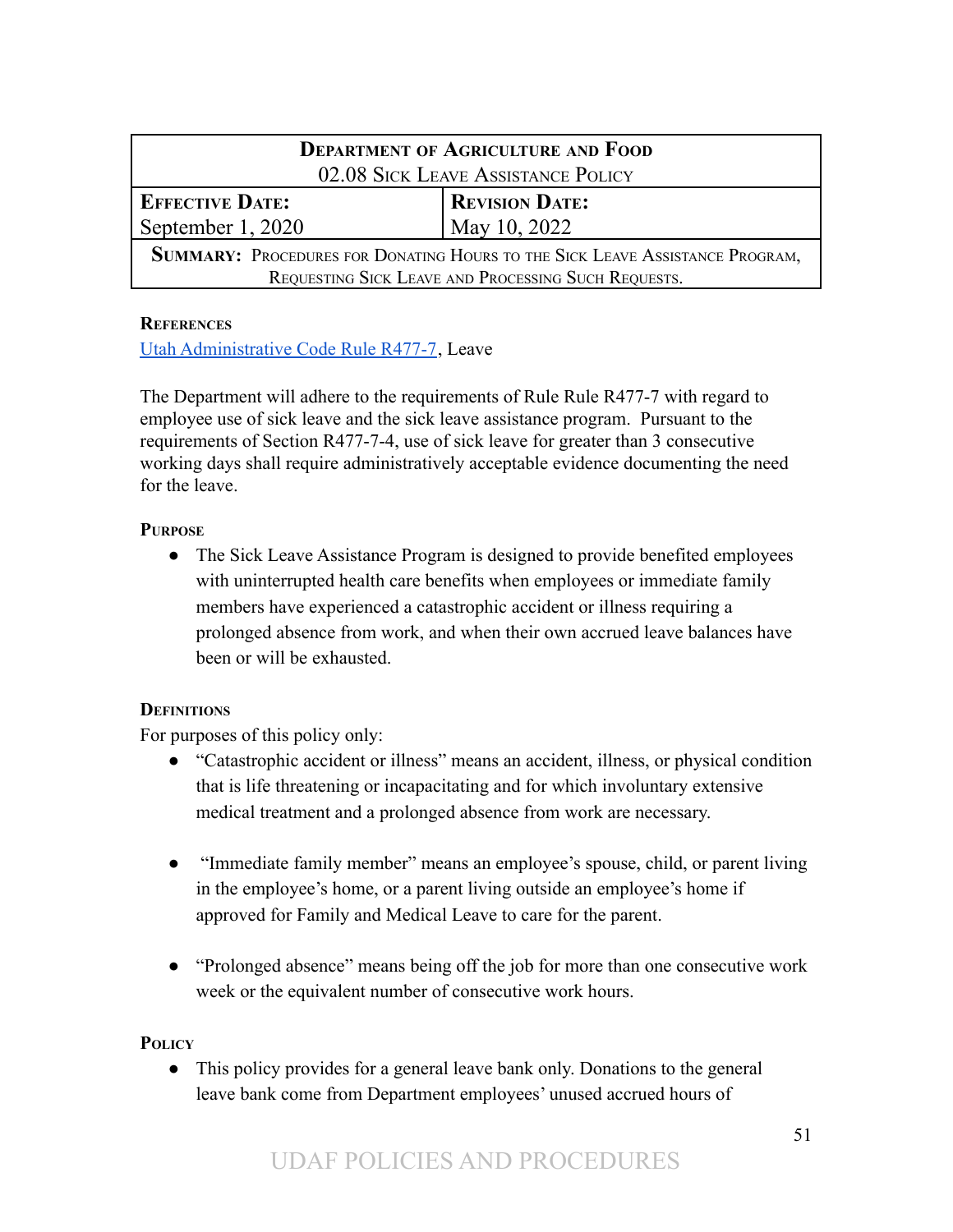annual leave in excess of 320 hours which are forfeited during year-end processing for each calendar year.

- Forfeited annual leave hours which are swept into the Department's general leave bank are non-tax deductible contributions.
- Employees desiring leave bank assistance must also apply for leave under the Family Medical Leave Act (FMLA). If an employee is not eligible for FMLA, the employee must provide comparable medical certification to the Department HR Director before the Department can determine if the employee is eligible to receive donated leave.
- Sick leave assistance may only be approved for employees who are eligible for leave accrual as described in Utah Administrative Code Rule [R477-7.](https://rules.utah.gov/wp-content/uploads/r477-007.pdf)
- Eligibility for leave accrual does not guarantee approval to receive paid leave through the Sick Leave Assistance Program.
- Sick leave assistance may be granted only to employees who have used their leave according to Utah Administrative Code Rule [R477-7](https://rules.utah.gov/wp-content/uploads/r477-007.pdf). Sick leave assistance is not an employee right and approval shall be granted at the Commissioner's discretion after reviewing the recommendations of the Division Director and the Human Resources Director.

## **LEAVE BANK HOURS**

- Up to 40 hours per pay period may be granted to employees from the general leave bank.
- The maximum amount of time an employee may be on approved sick leave assistance is 12 weeks (240 hours) in one calendar year.
- The number of hours granted is contingent on management's discretion and the number of hours available in the general leave bank.
- In no case shall the number of general leave bank hours granted exceed an employee's regularly scheduled work hours per week.
- A request for sick leave assistance shall be made prior to an employee going into a leave-without-pay status, whenever possible.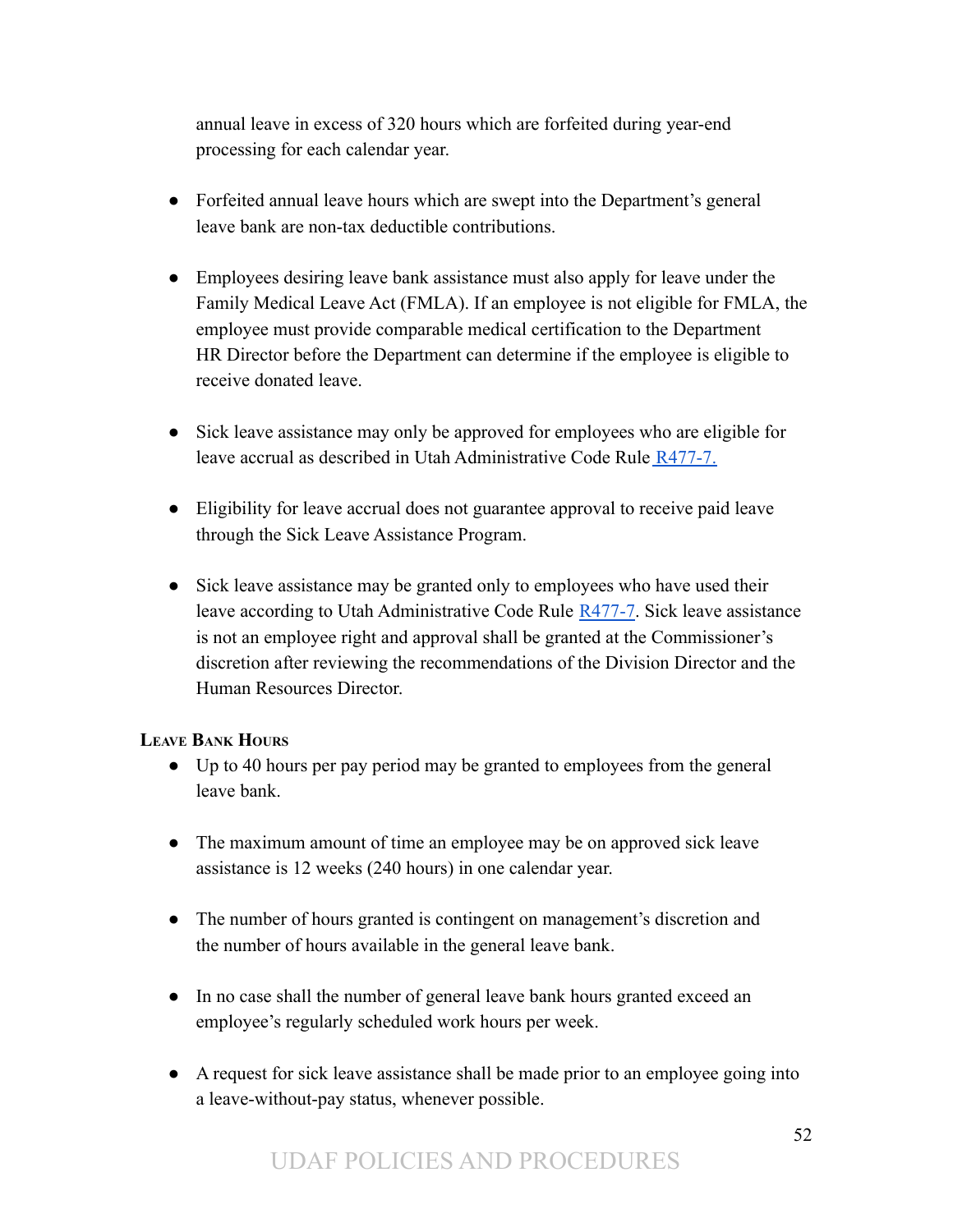- Approved sick leave assistance terminates upon the employee's return to work, or when the conditions of the original leave request are no longer applicable.
- Use of approved general leave bank hours may not begin until all other forms of an employee's accrued leave hours are exhausted. Any accrued annual or sick leave resulting from the use of sick leave assistance must be used prior to the use of additional sick leave assistance.
- Employees receiving any type of income maintenance, such as Short Term Disability, Long Term Disability, or Workers' Compensation, etc., are not eligible for sick leave assistance.
- All use of the Sick Leave Assistance Program shall be subject to audit.
- Employees are not eligible for the Sick Leave Assistance Program if, in the 24 months prior to applying for sick leave assistance, they have been on a performance improvement plan for any reason, or have any form of documented leave abuse or misuse, or have received disciplinary action for any reason.
- Employees using donated sick leave assistance may not work a second job without written consent of the Commissioner, per Utah Administrative Code Section [R477-7-19.](https://rules.utah.gov/wp-content/uploads/r477-007.pdf)
- The Department does not accept Sick Leave Assistance donations from employees outside of the Department.
- After consultation with the Human Resources Office, management may extend the probationary periods of employees receiving donated sick leave assistance from an approved general leave bank.
- Exceptions to the Sick Leave Assistance Program policy and procedures shall be made at the discretion of the Commissioner.

## **PROCEDURE**

Applying for Sick Leave Assistance

● A benefitted employee may apply for sick leave assistance by completing the following forms and submitting them as required: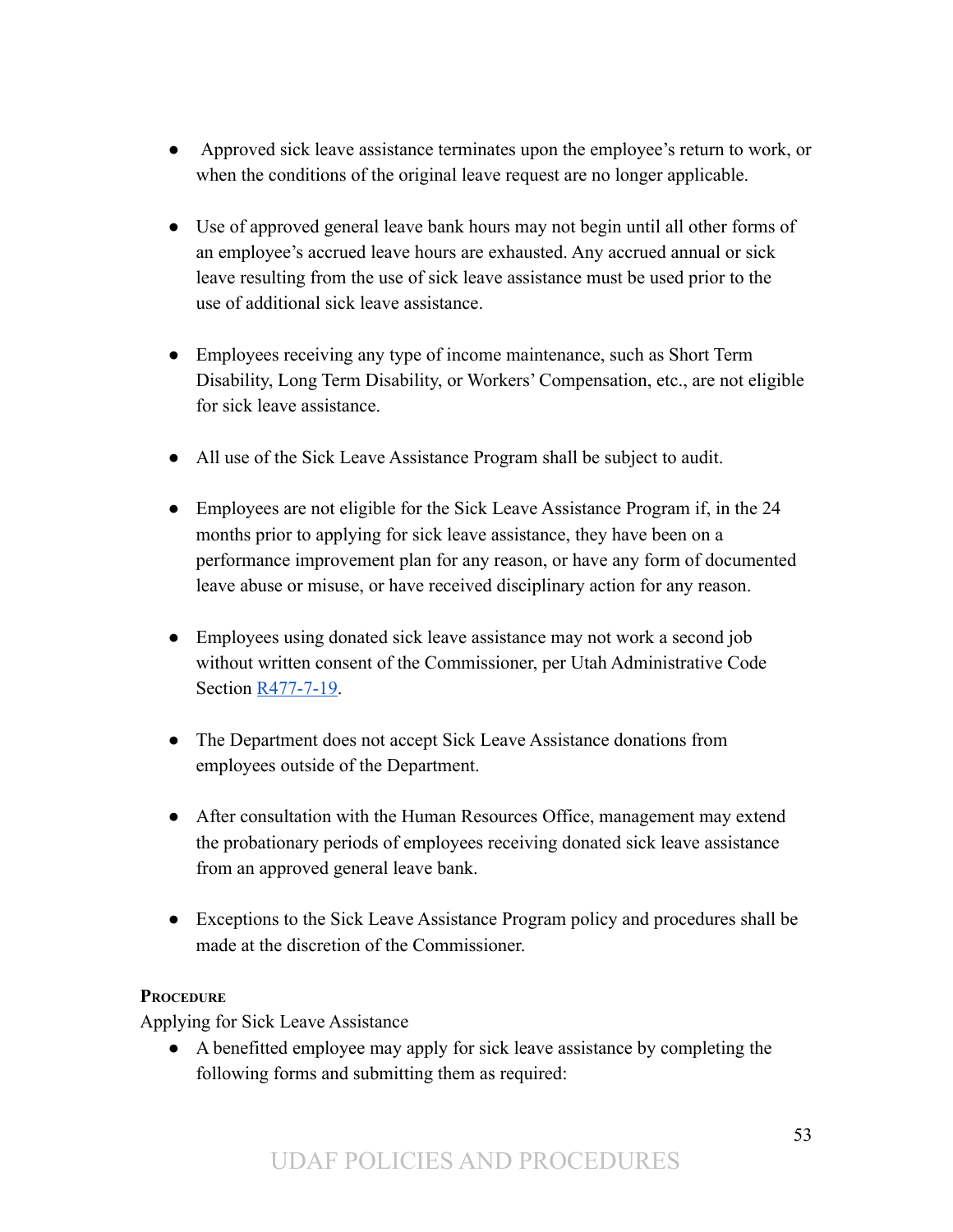- HR 13, Sick Leave Assistance Request Form to be completed by the employee or the employee's representative. If an employee is unable to complete the form and has no representative, the employee may ask their supervisor to complete the form.
- FMLA Application and FMLA Certification Employee Serious Health Condition; or
- FMLA Application and FMLA Certification Family Member's Serious Health Condition.
- The applicable certification form is to be completed by a licensed health care provider knowledgeable about the employee's medical condition or the employee's immediate family member's medical condition. If the employee is not eligible for FMLA, the employee may submit the Sick Leave Assistance Medical Verification instead of the forms listed above. The employee or the employee's representative is responsible to complete this form.

Processing Sick Leave Assistance Requests

- **Sick Leave Assistance Request** 
	- The employee or the employee's representative shall submit the completed Sick Leave Assistance Request to the employee's supervisor for review.
	- The supervisor shall recommend approval or denial, then forward the request form to the Division Director for review.
	- The Division Director shall recommend approval or denial, then forward the form to the Human Resources Office for review.

FMLAApplication and Certification Forms

- To maintain confidentiality regarding medical information:
	- The employee or employee's representative shall submit the completed FMLA paperwork to the Human Resources Office for review.
	- If the employee is not eligible for FMLA, the employee may submit the Sick Leave Assistance Medical Verification to the Human Resources Office for review.
- The Human Resources Office shall recommend approval or denial, then forward the Sick Leave Assistance Request to the Commissioner for review, and shall indicate on the form:
	- whether the medical documentation provided by the employee supports the request for sick leave assistance; and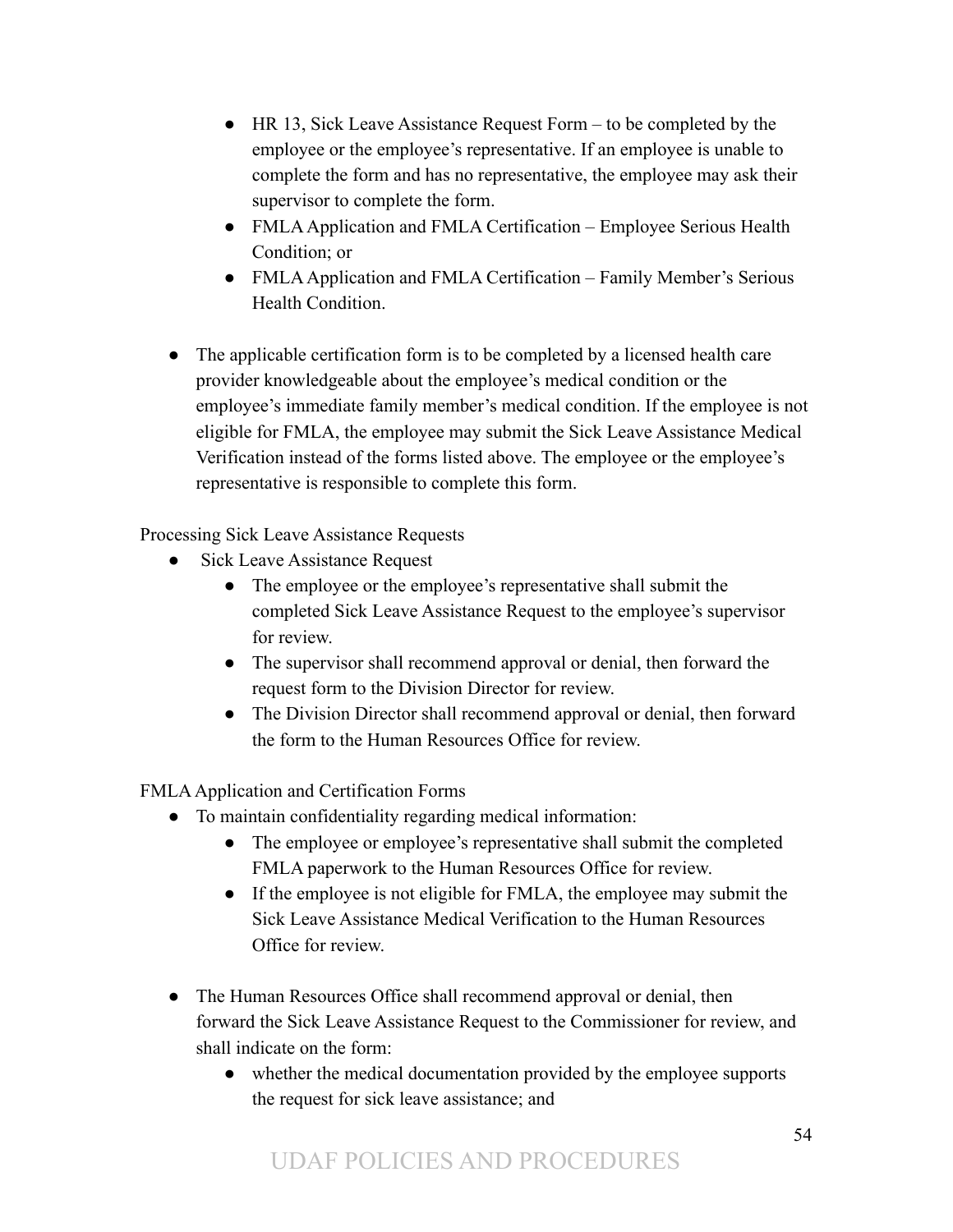- the leave bank hours available for use based on the FMLA certification (or if not eligible for FMLA, the Sick Leave Assistance Medical Verification and the number of any general leave bank hours already used in the current calendar year.
- Upon final approval or denial by the Commissioner, the Division Director shall immediately notify the employee of the decision.
- Management and the Human Resources Office will maintain appropriate confidentiality about the employee's request and any related medical information.

Using General Leave Bank Hours

- General leave bank hours may not be granted to an employee until the request for sick leave assistance has been approved by the Commissioner.
- Once the request for sick leave assistance has been approved by the Commissioner, general leave bank hours may be applied back to the first day of leave-without-pay, according to the dates approved on the Sick Leave Assistance Request.
- If additional leave is required beyond the Sick Leave Assistance Request originally approved, a new Sick Leave Assistance Request detailing current conditions and FMLA paperwork (or if not eligible for FMLA, a Sick Leave Assistance Medical Verification shall be submitted for review and approval).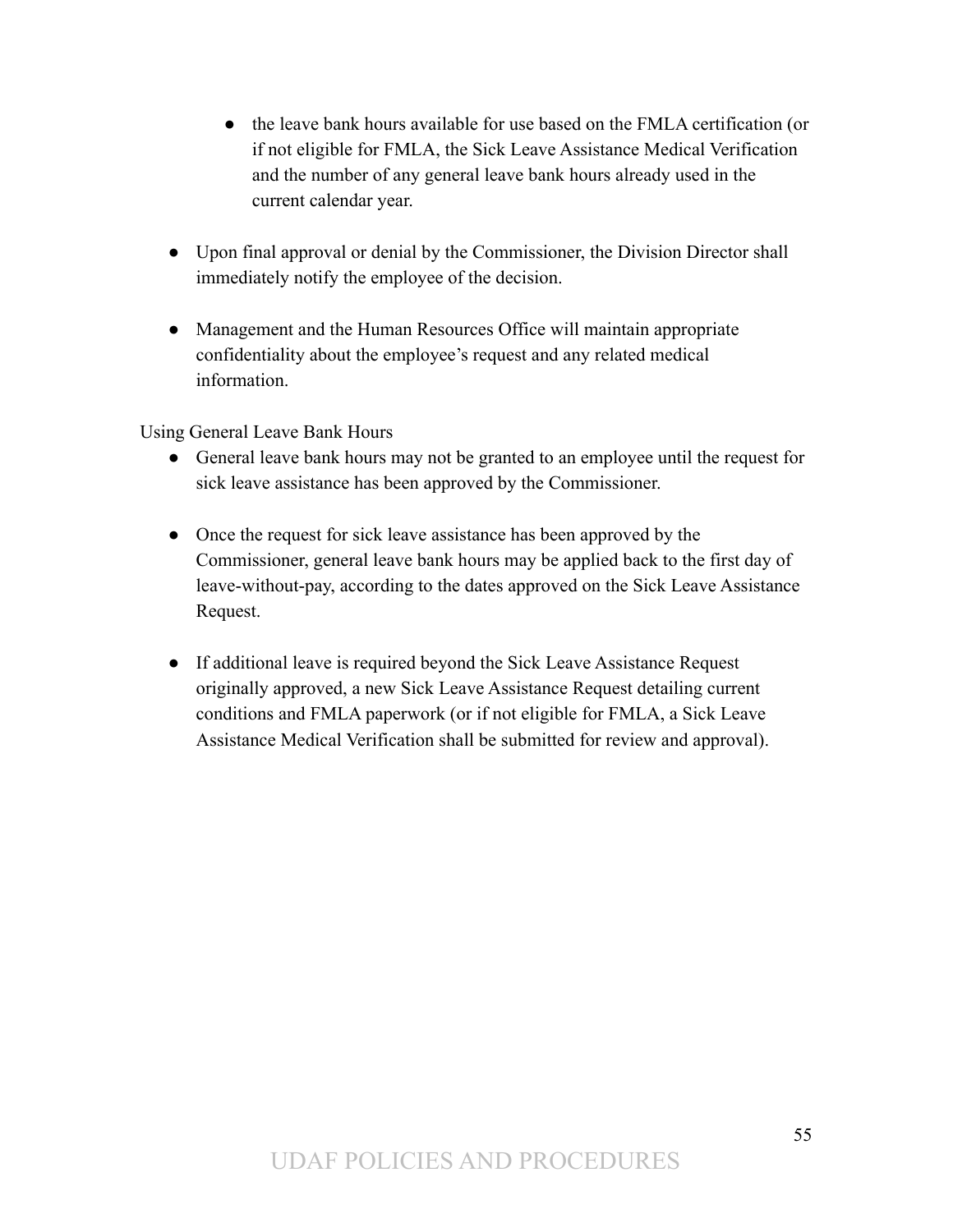| <b>DEPARTMENT OF AGRICULTURE AND FOOD</b><br>02.09 ON-CALL POLICY |                           |
|-------------------------------------------------------------------|---------------------------|
| <b>EFFECTIVE DATE:</b>                                            | <b>REVISION DATE:</b>     |
| $\vert$ SEPTEMBER 1, 2020                                         | $\vert$ SEPTEMBER 1, 2020 |
|                                                                   |                           |

**SUMMARY:** ESTABLISHES DEPARTMENTAL POLICIES FOR COMPENSATING EMPLOYEES PLACED ON "ON CALL" STATUS. THIS POLICY ALSO ENSURES COMPLIANCE WITH FAIR LABOR STANDARDS ACT, UTAH CODE [67-19-6.7](https://le.utah.gov/xcode/Title67/Chapter19/67-19.html), AND STATE OF UTAH HUMAN RESOURCE MANAGEMENT RULES.

#### **REFERENCES**

[UCA Section 67-19-6.7](https://le.utah.gov/xcode/Title67/Chapter19/67-19.html), Utah State Personnel Management Act [Utah Administrative Code Rule R477-8](https://rules.utah.gov/wp-content/uploads/r477-008.pdf), Working Conditions

## **DEFINITION:**

- Pursuant to Utah Administrative Code Section [R477-8-10,](https://rules.utah.gov/wp-content/uploads/r477-008.pdf) employee time is considered "on-call time" only when an employee is required by management to be available for a call to duty.
	- Being available means an employee is required by management to be reachable to work during a specified time frame of coverage for work beyond an employee's regular work schedule.
	- This requirement is to be stipulated in writing prior to being considered on "on-call" status consistent with procedures for "on-call time."

## **COMPENSATION TERM:**

• Pursuant to Utah Administrative Code Section [R477-8-10,](https://rules.utah.gov/wp-content/uploads/r477-008.pdf) employees required by management to be available for "on-call time" will be compensated at a rate of one hour for every twelve hours the employee is "on-call."

## **REPORTING ON-CALL TIME:**

- Employees record "on-call" time as "on-call paid" and not as "hours worked" on their timesheet.
- On-call" time reported is to be paid out the following pay period.

## **ACTUAL HOURS WORKED:**

● Actual hours worked shall be reported as set forth in Utah Administrative Code Section [R477-8-10.](https://rules.utah.gov/wp-content/uploads/r477-008.pdf)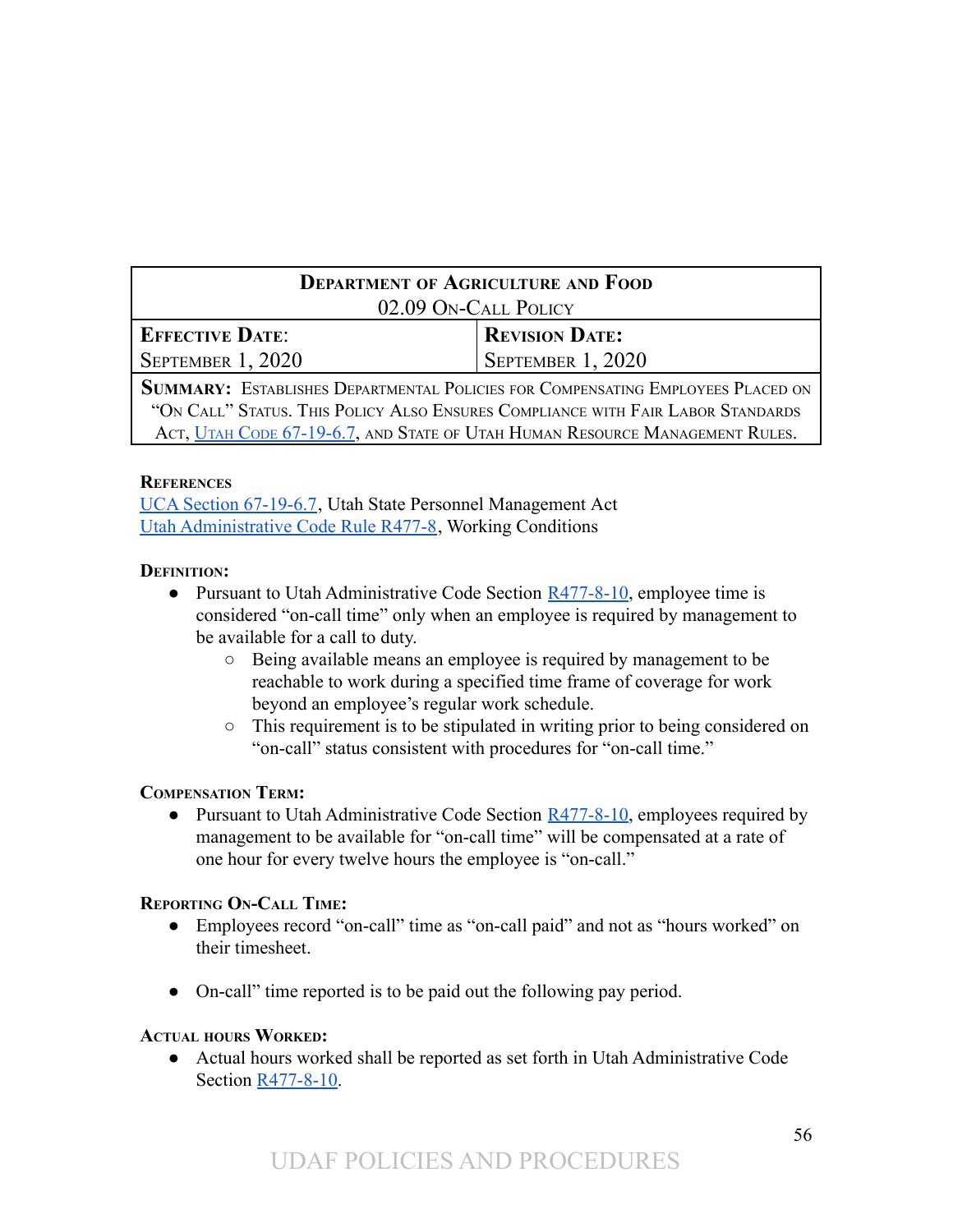| <b>DEPARTMENT OF AGRICULTURE AND FOOD</b>                                  |                       |
|----------------------------------------------------------------------------|-----------------------|
| 02.10 TELEWORK POLICY                                                      |                       |
| <b>EFFECTIVE DATE:</b>                                                     | <b>REVISION DATE:</b> |
| September 1, 2020                                                          | September 1, 2020     |
| <b>SUMMARY: PROVIDES GUIDELINES FOR DEPARTMENT EMPLOYEES WHO TELEWORK,</b> |                       |

CONSISTENT WITH DHRM POLICY.

#### **REFERENCES**

[Utah Administrative Code Rule R477-8](https://rules.utah.gov/wp-content/uploads/r477-008.pdf), Working Conditions [Utah Work Training for Supervisors](https://utah.sabacloud.com/Saba/Web_spf/NA1PRD0101/app/shared;spf-url=common%2Fleclassview%2Fdowbt-DHRM_MANAGING_TELEWORKERS_2019) [DTS Policy, Acceptable use of IT Resources](https://dts.utah.gov/policies/acceptable-use-of-information-technology-resources) [Utah Works Training for Employees](https://utah.sabacloud.com/Saba/Web_spf/NA1PRD0101/app/shared;spf-url=common%2Fleclassdetail%2Fregdw000000000816270%3Fcontext%3Duser&learnerId%3Demplo000000000128190)

#### **PURPOSE**

● This policy provides direction for implementing telework at the Department including various types of alternative work arrangements supported by the Department as well as the requirements for each arrangement. It is designed to provide the structure needed for effective implementation and operation of alternative workplace strategies across agencies. This policy is designed to comply with DHRM's telework rule (Utah Administrative Code Section [R477-8-2\)](https://rules.utah.gov/wp-content/uploads/r477-008.pdf). In case of conflict, the Department's individualized telework/remote work agreement with each employee shall take precedence over this policy.

## **POLICY OBJECTIVES**

• The intent of this policy is to increase productivity, decrease commute emissions, increase employee morale and retention, and reduce costs associated with office space.

## **POLICY DESCRIPTION**

- The telework policy is designed to better enable work and maximize the use of the Department's assets through a complementary set of alternative workplace strategies. The program leverages the Department's capacity for mobile work, as enabled by job functions, mobile technologies, and alternative space options such as free addressing, to enable a wider range of work arrangements for qualified Department employees. Chief among these work arrangements is Remote Work and Mobile Work (aka Telework).
- This policy address four types of work profiles: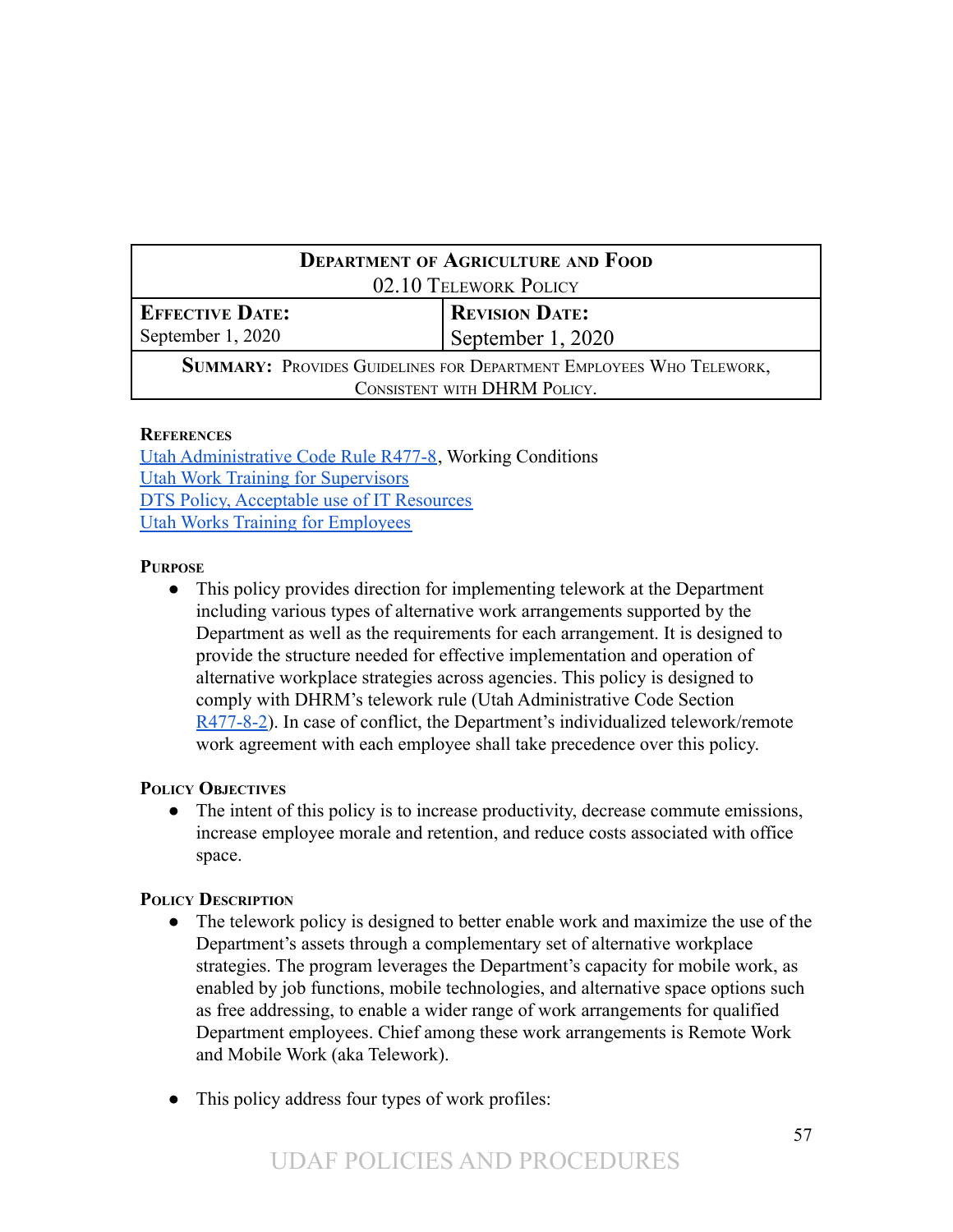- Remote
- Mobile
- Adaptable
- Resident

## **REMOTE WORK**

- Remote work provides a qualified employee the opportunity to **work at a place other than a regularly assigned office location, such as the employee's residence or an alternate location approved by the employee's supervisor**. An employee using this arrangement will only be in the regularly assigned office on a schedule mutually agreed upon by the supervisor and the employee. On the days the employee is not scheduled to work remotely, the employee will report to his or her regularly assigned office location. In most cases, the workspace the employee will work in will be an unassigned shared workspace (also known as Free Addressing) approved by the employee's supervisor. Remote workers' official work location will be either an assigned regular office location or their approved alternate location as agreed on in the Employee's Telework Agreement.
- Employees may be required to report to and work in the office location as requested by management.

## **MOBILE WORK**

- Mobile work arrangements **provide flexibility of work locations for employees whose responsibilities require them to be away from the office for much or all of the regular workday due to community interaction or other job requirements**. A mobile worker **will be assigned to a regular office location but will likely not be assigned a permanent workspace**. Instead mobile workers will utilize the Free Addressing workspaces when reporting to the regularly assigned office location. The employee's official work station will remain as designated by the Department.
- Employees may be required to report to and work in the office location as requested by management.

## **ADAPTABLE WORK**

● Adaptable workers are **employees whose primary place to conduct work is in a regularly assigned building, but who frequently collaborate with different groups or whose work functions require them to be mobile within their facility for the majority of their day**. Adaptable employees utilize Free Addressing workspaces as necessary.

## **RESIDENT WORK**

• Resident workers are employees whose work is primarily conducted at a single space in a regularly assigned office location. Resident workers **infrequently collaborate with others, their job functions may require work to be done in a**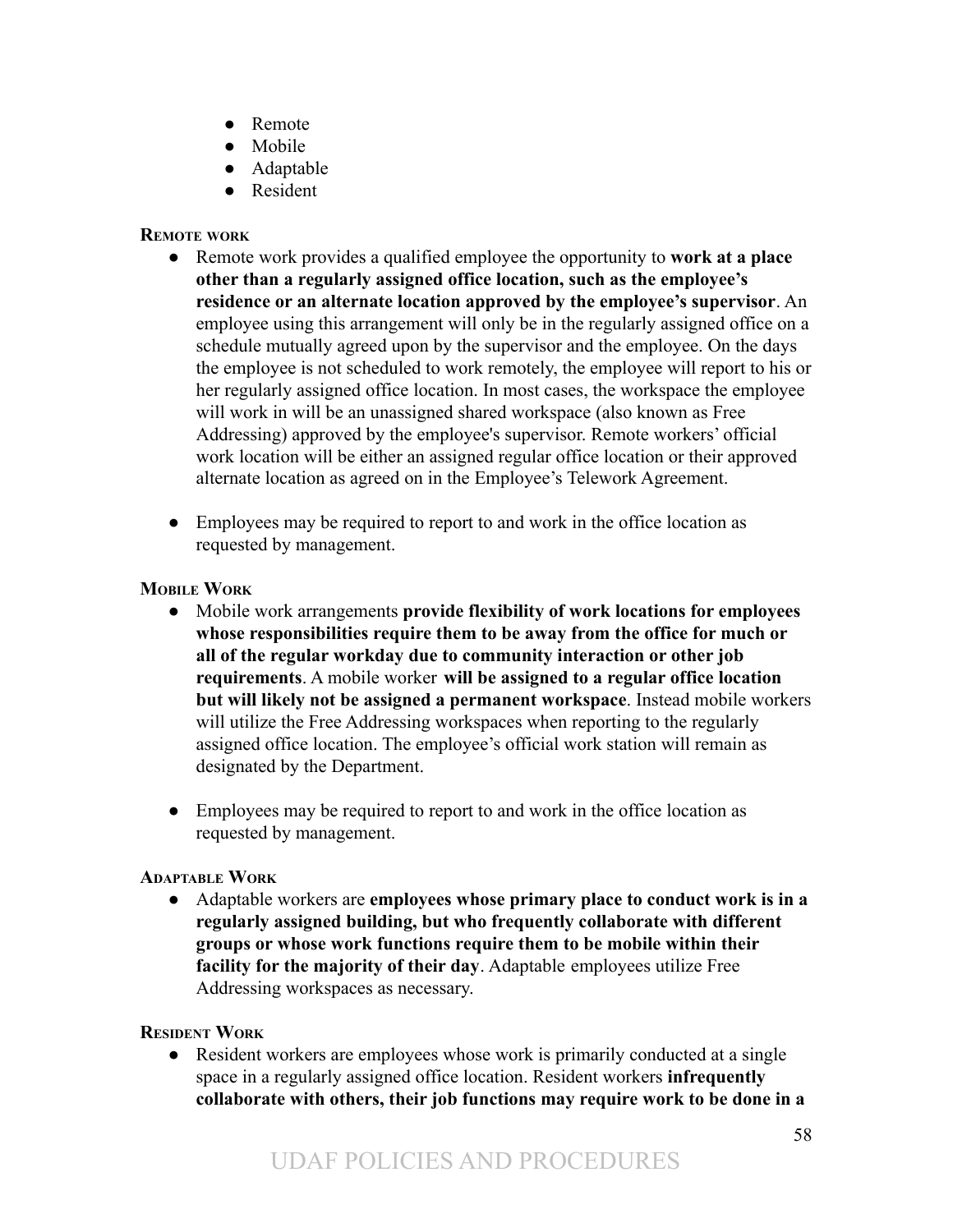**specific location, or they spend the majority of their time at their workspace.** Resident workers are assigned a primary workspace within their regularly assigned office, though they may use Free Addressing spaces when in other Department buildings.

#### **FLEXIBLE RESIDENT WORK**

● If approved by management, a flexible resident worker may work intermittently at an alternate location as needed, but the primary work location will be the regularly assigned office location. This arrangement allows a resident worker to work at an alternate location on such days as bad air or snow days. The expectation is that the worker will be in the office at least 90% of the time.

#### **FREE ADDRESSING WORKSPACES**

● Free Addressing includes a range of unassigned workspaces that are shared and available for use by any Department workers. Free Addressing workspaces can be accessed on a first-come first-served basis or reserved based on the Department's specific needs. They may be allocated into neighborhoods (e.g. near Divisions), though pooling them across groups, and potentially across Divisions, will ensure greater availability. When the Department's telework policy is fully implemented, it should include sufficient Free Addressing workspaces to accommodate the number of Remote, Mobile and Adaptable workers that may use them on any given day.

## **REMOTE WORK ARRANGEMENTS**

- The Department shall consider Remote work for all possible job classifications which would lead to efficiencies and effectiveness in daily operations. However, all job classifications may not be appropriate for Remote work. Each Division shall identify job classifications eligible for Remote work and shall consider the following factors when determining which positions may be eligible for Remote work: Remote work should only be considered if it would be mutually beneficial for the Agency and the employee. Positions that are suitable for Remote work typically have the following characteristics:
	- A high percentage of work can be conducted individually
	- Collaboration and communication with colleagues can be conducted virtually
	- Work does not require frequent in-person or *ad hoc* collaboration
	- Work output and quality is not impacted by location (e.g. quality of customer services)
	- Work is not dependent on specialty equipment, tools/materials and settings (e.g. laboratory) that cannot be reasonably accommodated remotely
	- Work does not depend on frequent handling of secure materials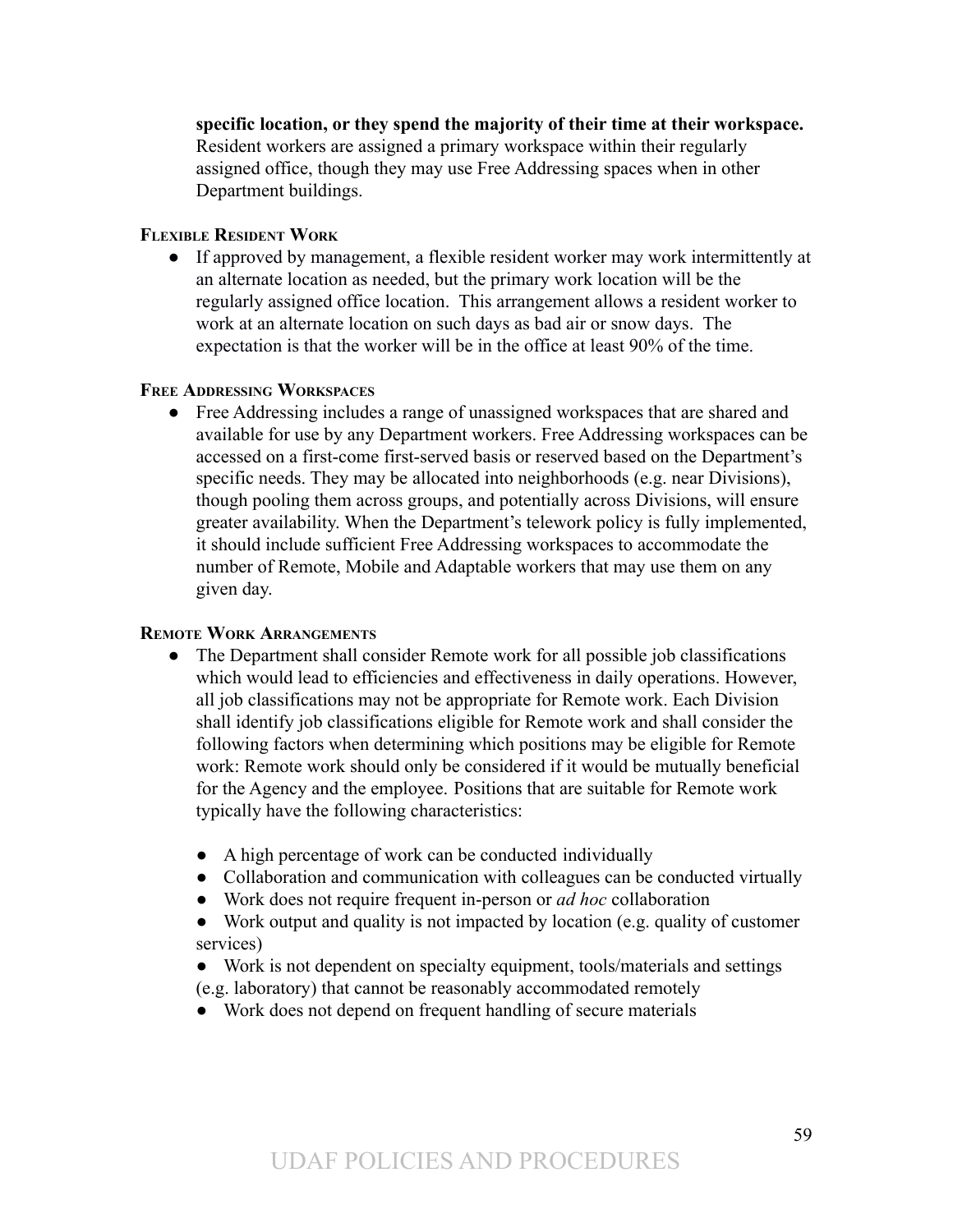## **ELIGIBILITY**

- Not every employee will be eligible to participate in a Remote working arrangement and many employees will continue to report to their regularly assigned office location during traditional office hours.
- Remote work shall be considered an option, not a universal employee benefit or right per DHRM's telework rule (Utah Administrative Code Section [R477-8-2](https://rules.utah.gov/wp-content/uploads/r477-008.pdf)).
- Department management reserves the right to initiate, terminate or suspend a Remote work arrangement at any time.
- Management shall utilize the following criteria to evaluate employee eligibility for Remote work. An employee may **not** be eligible to participate in Remote work (pursuant to Department discretion) if:
	- The employee is subject to official discipline for performance or conduct, including suspension, demotion, or recommendation for termination;
	- The employee has a documented violation of the Employee Code of Conduct;
	- The employee has demonstrated diminished individual or organizational performance; or
	- The employee has violated the terms of the Telework Program Agreement.

## **SUPERVISOR'S RESPONSIBILITIES**

- A Remote worker's supervisor has certain responsibilities which include, but are not limited to, the following:
	- Setting forth appropriate measures to protect confidential information;
	- Ensuring that customer service is not adversely affected by the telework arrangement;
	- Undertaking the necessary risk assessments of the office design and working practices;
	- Clearly defining and setting forth the employee's responsibilities;
	- Setting baseline measurements before employee begins a telework arrangement and creating measurable and definable ongoing performance metrics which are reported quarterly in Utah Performance Management (UPM);
	- Maintaining frequent and effective communication with Remote employees;
	- Ensuring there is not a hardship or burden placed on other employees (additional work, etc.);
	- Maintaining responsibility and accountability for treating all Remote and non-Remote employees similarly in acts involving managerial discretion, including but not limited to: distribution of assignments among employees in the work unit, use of appropriate tracking and communication tools, performance management, both informal and formal feedback,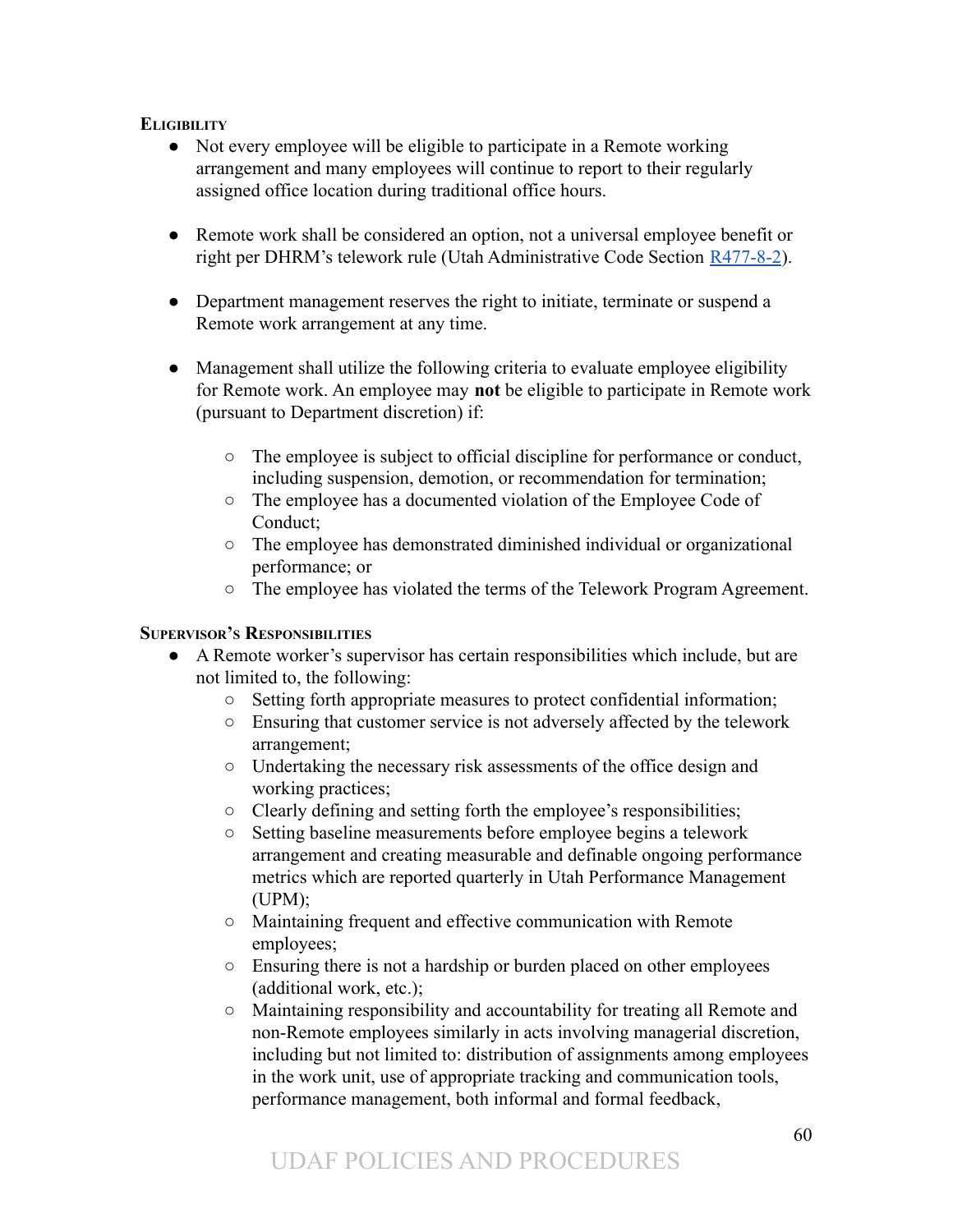performance coaching, learning and development, reassignment, promotion, retention, and discipline;

- Providing advance notice, if practicable, to Remote employees regarding requests to report to the regularly assigned office location (notice is not required and does not absolve an employee's responsibility to be physically present upon request); and
- Completing [Utah Works Training for Supervisors](https://utah.sabacloud.com/Saba/Web_spf/NA1PRD0101/common/leclassview/dowbt-DHRM_MANAGING_TELEWORKERS_2019) and annually signing an Employee Telework Agreement form (See Appendix B.04).

## **EMPLOYEE'S RESPONSIBILITIES**

- An employee utilizing a Remote work arrangement has certain responsibilities depending upon which arrangement is utilized, including, but not limited to, the following:
	- Maintaining established performance standards;
	- Ensuring that the alternative worksite is appropriate and provides the work environment, connectivity, technology, resource access, safety and security consistent with the work in which the employee is engaged;
	- Remote workers are responsible to establish and provide home internet for the purposes of Remote work. Internet service must be of sufficient speed to support all work related applications, systems, and devices. All initial set up costs, or costs associated with a Remote worker changing locations are the responsibility of the Remote worker. Any service or performance related issues with internet service need to be addressed immediately by the Remote worker. Failure to immediately address such issues can lead to suspension or termination of the Remote work agreement. If a Remote worker is not able to complete work assignments due to internet issues, they must report to their regularly assigned office location within one hour of discovering an issue;
	- Remote worker's in-home internet service for personal use during non-work hours is not regulated by this policy unless State equipment is being utilized. State owned equipment is always subject to DTS security and acceptable use standards;
	- Remote workers are responsible for office equipment (desk/chair) at the work location that is conducive to a safe work environment. Remote workers whose alternative work site is their primary work location may request an ergonomic evaluation of the work site which will be requested through the ergonomic evaluation point of contact and in accordance with existing Department policy;
	- Maintaining flexibility and responsiveness to the needs of the supervisor, work team, and Department (communication and collaboration);
	- Reporting to the regularly assigned office location, pursuant to Department needs, for all or part of a workday during which they would otherwise be engaged in a Remote arrangement;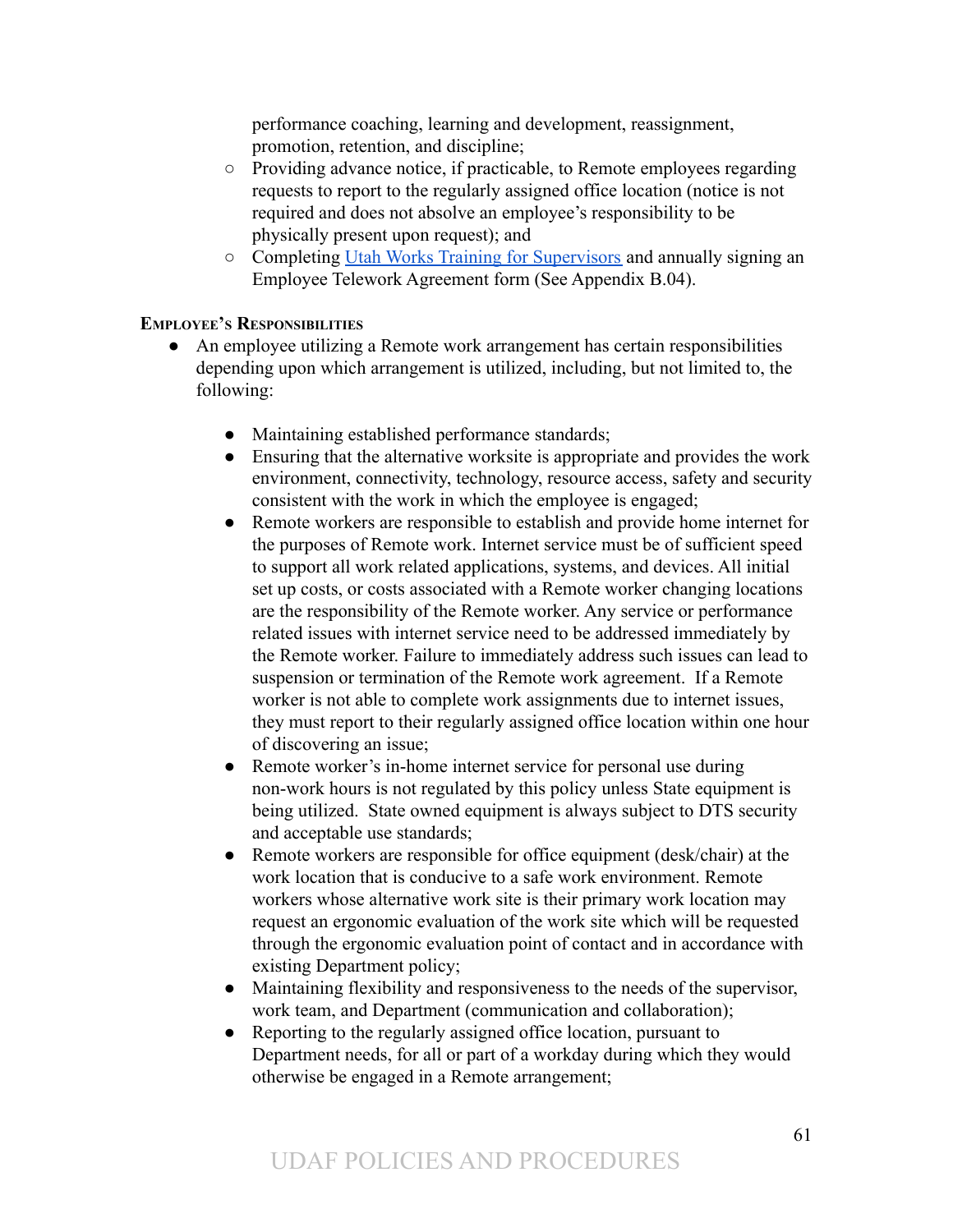- Management may require a Remote worker to attend meetings, conferences, or other activities away from the Remote worker's primary work location. Mileage to and from the required activity will be reimbursed according to Department policy. Travel to the assigned office location, even during remote work time, shall not be reimbursed;
- Documenting Remote work time in accordance with established Department of Human Resource Management (DHRM) time and attendance policies;
- Complying with DHRM and Department rules and practices pertaining to requesting and obtaining approval for leave, overtime, or any change to the employee's agreed-upon work schedule outlined in the Employee Employee Acknowledgement and Remote Work Agreement form (See Appendix B.04);
- Remote work employees must comply with all applicable Federal, State, and municipal laws as well as State and DHRM rules and Department policies, including those dealing with time reporting and overtime;
- Maintaining effective communication with supervisors and other employees with whom communication is essential for successfully implementing the arrangement;
- Being considerate of employees sharing Free Address workspace, and maintaining a clean workspace at all times;
- Using a Free Address workspace only so long as needed;
- Confidentiality of work-related information must be maintained in the Remote work environment in accordance with Federal, State, and municipal laws and DHRM rules and Agency policies. Unauthorized disclosure may subject the employee to penalties provided by law, as well as disciplinary action initiated by the Department, up to and including termination of employment;
	- Security of digital information must comply with DTS standards.
	- Printed information must be returned to the Department or destroyed based on applicable records retention schedules and practices.
- Remote workers are required to adhere to the DTS Information Technology (IT) Resources Acceptable Use Policy;
- Maintaining a high level of customer service at all times;
- Completing [Utah Works Training for Employees](https://utah.sabacloud.com/Saba/Web_spf/NA1PRD0101/common/leclassview/dowbt-DHRM_SUCCESSFUL_TELEWORKING_2019) and annually signing an Employee's Acknowledgement and Remote work Agreement form;
- All terms and conditions of employment not specifically addressed in this policy remain in effect as if the employee were not teleworking, including but not limited to salary, benefits, leave use, etc; and
- Agreement that any exceptions made to this policy must be approved by the Commissioner, Division Director, or designee.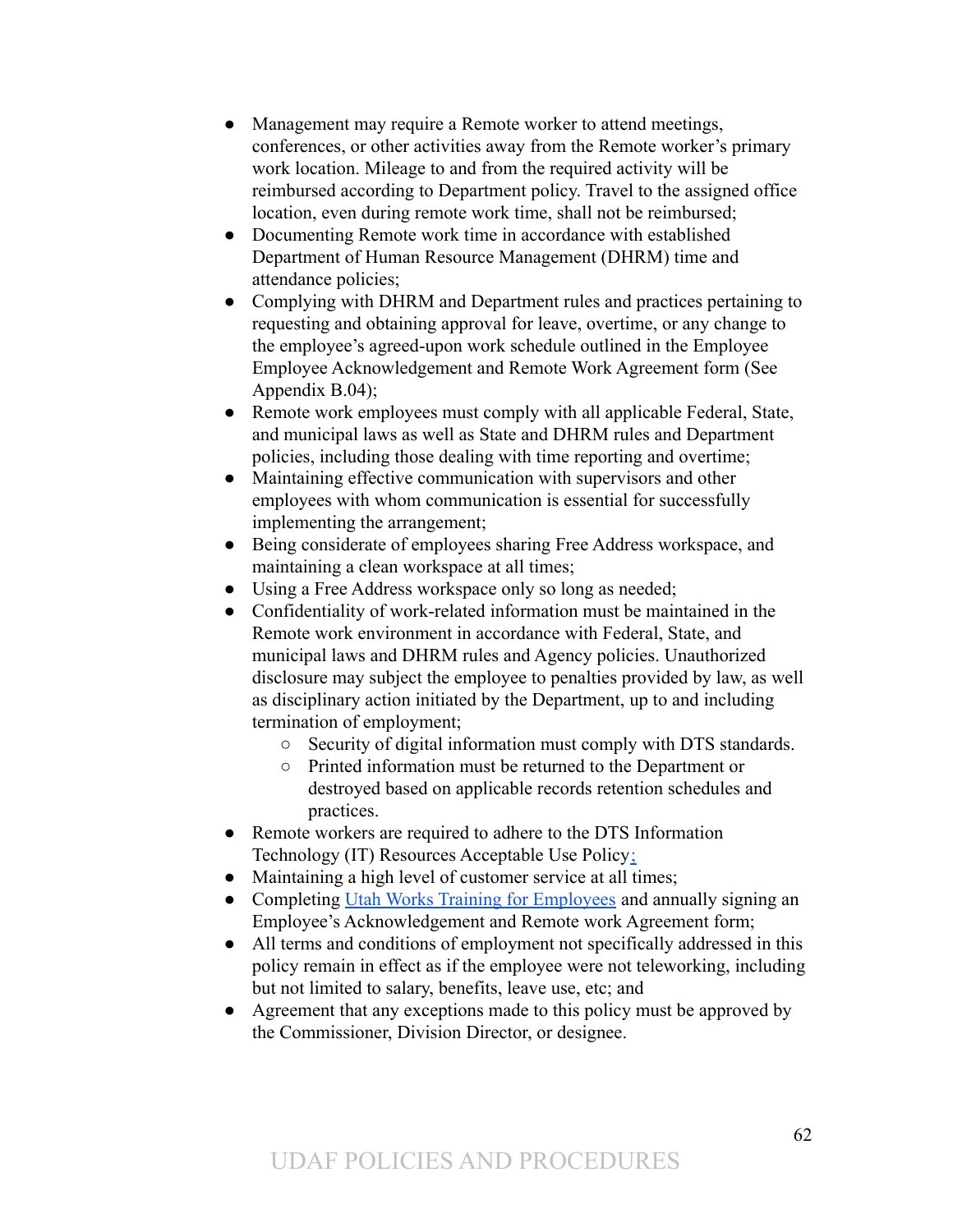#### **REMOTE WORK PLAN PARTICIPATION**

- Participation in a Remote work arrangement is based on an employee's job responsibilities as determined by the Department. If an employee's productivity decreases or other performance or conduct issues arise, the supervisor shall treat the Remote employee no differently than an employee working in the regularly assigned office location.
- Employees who participate in a Remote work arrangement are considered to be in an official duty status during their designated work hours. Routinely providing dependent or adult care while in official duty status is prohibited and not the intent of this program.
- Rules regarding overtime, compensable hours, work-related travel, acceptable use of IT resources, and all other employment-related policies and rules apply to employees regardless of their assigned work location. For questions please contact the DHRM staff assigned to the Department.
- Supervisors retain the authority to disapprove an employee's selection of a particular alternative worksite arrangement if, in the supervisor's opinion, the worksite is not business appropriate, fails to provide a working environment compliant with this policy, or both.
- In cases where the Department has defined a clear business objective to support adopting a telework policy, the Department has discretion to expand some of the incentives allowable in Finance policy, rules and code. For instance, the Department may choose to reimburse a portion of the telework costs for an employee.

## **CLEAR-DESK PROTOCOLS/MAINTAINING SANITARY FREE ADDRESS WORKSPACE**

- Employees authorized to use Free Address workspaces at the Department must follow "clear-desk protocols."
- All work and personal items must be cleared from the workspace after use so that the Department can continue to provide an accommodating workspace for all users, and reduce the threat of confidentiality and data security breaches.
- The Department shall take reasonable measures to maintain a sanitary workspace, such as providing anti-bacterial wipes and hand sanitizer to be used on Free Address telephones and other such equipment used by multiple employees.
	- Employees should disinfect work areas on a regular basis to assist in reducing the spread of contagions and promoting the overall health of the workforce.

## **INCLEMENT WEATHER**

- If Department offices in a county are closed, employees *including those in a remote work arrangement who were regularly scheduled to be at the designated office location that is being closed* may be granted discretionary leave with pay.
	- However, if an employee is participating in a Remote work arrangement and is scheduled to work remotely the day the office is closed, the employee may be required to work that day or take annual leave.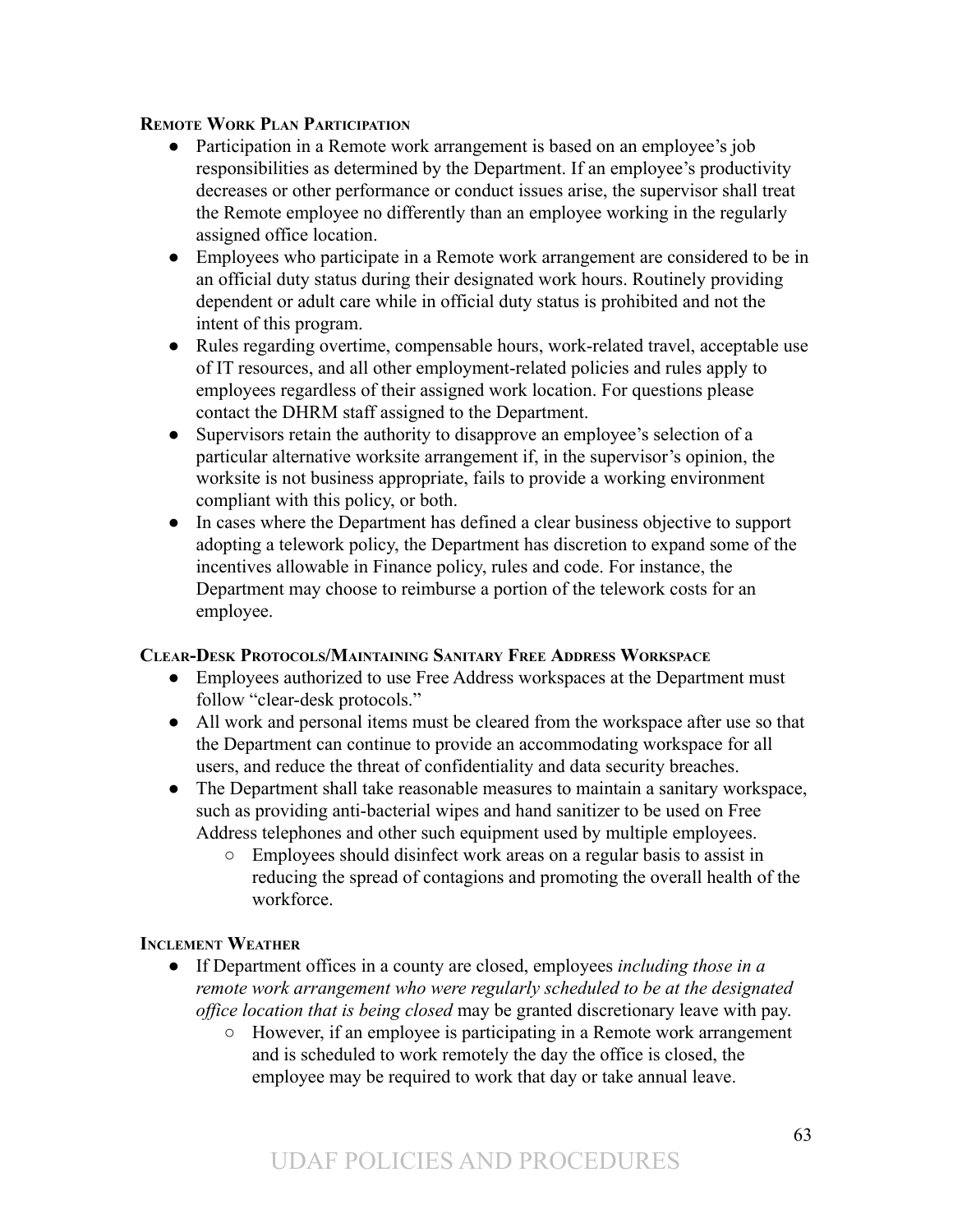○ If unsure of the appropriate course of action during inclement weather, the employee shall seek guidance from his or her supervisor or the Division **Director** 

| <b>DEPARTMENT OF AGRICULTURE AND FOOD</b><br>02.11 PHASED RETIREMENT POLICY        |                       |  |
|------------------------------------------------------------------------------------|-----------------------|--|
| <b>EFFECTIVE DATE:</b>                                                             | <b>REVISION DATE:</b> |  |
| September 1, 2020                                                                  | September 1, 2020     |  |
| <b>SUMMARY: DEPARTMENT POLICY OUTLINING THE CONDITIONS UNDER WHICH AN EMPLOYEE</b> |                       |  |
| CAN EXTEND THEIR EMPLOYMENT ON A HALF-TIME BASIS AFTER THEIR RETIREMENT DATE.      |                       |  |

## **REFERENCES**

[UCA Section 49-11-1302,](https://le.utah.gov/xcode/Title49/Chapter11/49-11-S1302.html?v=C49-11-S1302_2016051020170101) Phased Retirement-Voluntary Participation-Employer Duties [Utah Administrative Code Rule R477-7](https://rules.utah.gov/wp-content/uploads/r477-007.pdf), Leave [Utah Administrative Code Rule R477-4](https://rules.utah.gov/wp-content/uploads/r477-004.pdf), Filling Positions [UCA Section 49-11-1304,](https://le.utah.gov/xcode/Title49/Chapter11/49-11-S1304.html?v=C49-11-S1304_2016051020170101) Phased Retirement Agreements

- Phased retirement is a program within the Utah Retirement System (URS) that allows employment of an employee on a half-time basis with the same Agency immediately following the employee's retirement date. While in phased retirement, the employee will receive 50% of his monthly retirement allowance, while working no more than half-time for the Agency. Halftime is defined as normally 20 hours per week or not to exceed 40 hours per pay period. The employee may not work as a volunteer in the same retirement position. Following the discontinuation of phased retirement, the employee's monthly retirement allowance will return to 100%.
- Under UCA [Section 49-11-1302,](https://le.utah.gov/xcode/Title49/Chapter11/49-11-S1302.html?v=C49-11-S1302_2016051020170101) the Department may offer phased retirement for a retiree who has not completed a one-year employment separation. The statute requires the participating Department to establish a written policy and procedure for phased retirement. The written policy must include provisions for the following, each addressed below:

**GRANTING AND DENYING A REQUEST FOR PHASED RETIREMENT**

• Phased retirement is offered at the Department's sole discretion based on the employee's eligibility to participate in phased retirement. Phased retirement is not a benefit and the employee is neither entitled to nor guaranteed phased retirement.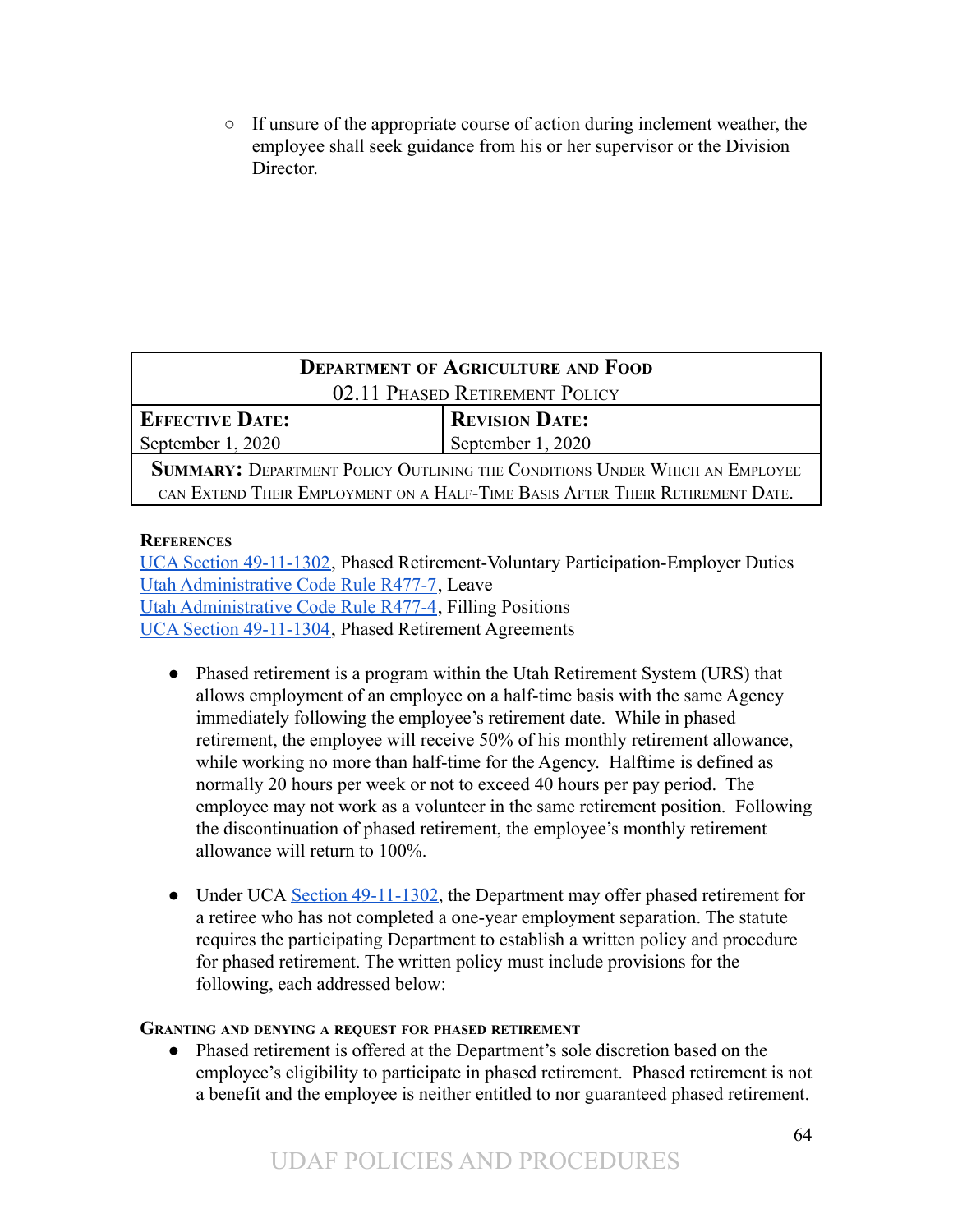The employee must request phased retirement from the Commissioner in writing and the Commissioner may approve or deny the request.

- Generally, an employee's request for phased retirement will be granted if the employee:
	- Is eligible to retire;
	- Has worked for the State of Utah for at least four years and the Department for at least one year; and
	- A business need exists to offer phased retirement, as conveyed by the Commissioner in the business plan addressed below.

#### **NEEDED APPROVALS WITHIN PARTICIPATING EMPLOYER**

- Following approval of the employee's request for phased retirement, the Commissioner must notify their HR office of their intent to offer phased retirement. The Commissioner must provide a business reason supporting phased retirement via business plan to their HR office. The plan must identify the business need for offering phased retirement and cite costs and benefits associated with offering phased retirement.
- As an example, the business plan may address the employee's history with the Department and provide examples of their job duties and responsibilities. The plan can address the employee's recent projects and the need for phased retirement in terms of providing for continuity of operations for the Department, orderly conclusion of assignments, and shifting of responsibilities to other employees.
- The Commissioner must also submit the employee's phased retirement agreements to the Department of Human Resource Management (DHRM) and **URS**

#### **TIME LIMITS OR OTHER RESTRICTIONS**

- Phased retirement may begin no later than 120 days after the employee's retirement date.
- The employee must notify URS at least five business days prior to their effective retirement date.
- The employee may work no more than 20 hours a week and hours cannot flex between weeks.
- Pre-2006 Program I sick leave must be used to purchase medical insurance for the duration of the phased retirement. The Department may offer dental, vision, and life insurance at their discretion. If Program I sick leave is not available, the Department may offer medical insurance for the employee at their discretion.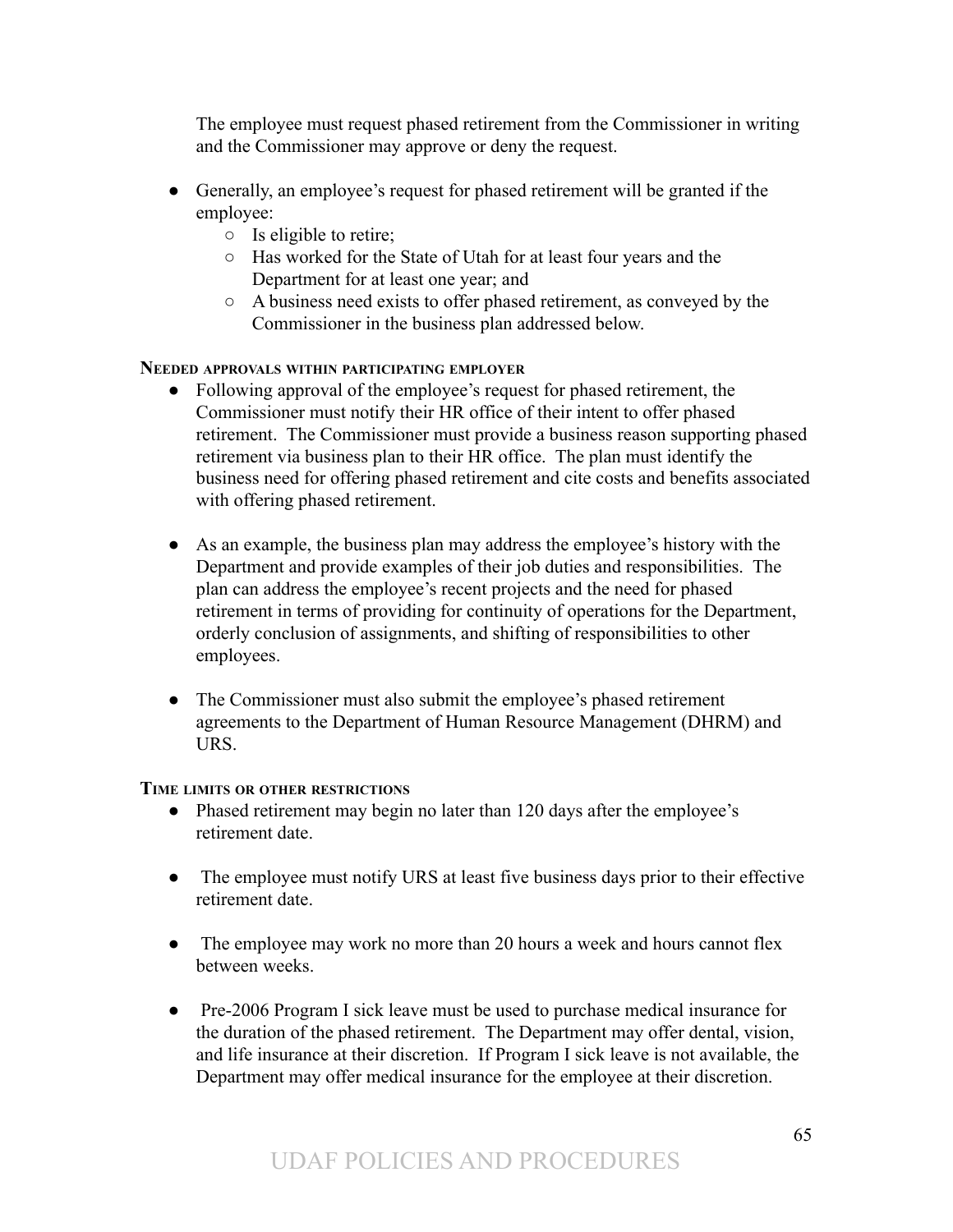- If the employee receives benefits, reinstatement of Program III sick leave will occur for the duration of the phased retirement. The employee with accrue annual leave, but not retirement.
- With respect to non-retirement, medical, and leave benefits, the employee shall be treated in the same manner as other part-time employees working in a similar position and number of hours for the Department.
- Benefits provided to employees while employed in phased retirement shall end on the last day worked. Accrued leave earned in phased retirement shall be paid out under the existing policy.
- Under Utah administrative Code Section [R477-7-5](https://rules.utah.gov/wp-content/uploads/r477-007.pdf), upon retirement, Program I converted sick leave hours may not be suspended or deferred for future use.
- Under Utah Administrative Code Section [R477-4-6,](https://rules.utah.gov/wp-content/uploads/r477-004.pdf) employees rehired under the phased retirement program shall be classified as time-limited for the duration of the phased retirement employment period and placed at or below the employee's wage at the time of retirement. Employees cannot be placed below the minimum of the established salary range for the job.
- Phased retirement is typically 3-6 months in length. However, if agreed upon by all parties, extension is possible. The Commissioner must share the intent to continue with DHRM. While phased retirement agreements may be renewed for additional periods at the Department's discretion, in no event may the employee work in phased retirement for more than one year.
- When phased retirement is ending, the employee must contact and notify URS on or before the date that work ends.
- URS will move the phased retiree to normal retirement status one month following receipt of the notice and termination date.
- Per UCA [Section 49-11-1304,](https://casetext.com/statute/utah-code/title-49-utah-state-retirement-and-insurance-benefit-act/chapter-11-utah-state-retirement-systems-administration/section-49-11-1304-phased-retirement-agreements) the phased retirement agreement shall specify the period of the phased retirement and, at the discretion of the agreeing parties, address hours of work, job duties, and other arrangements related to employment.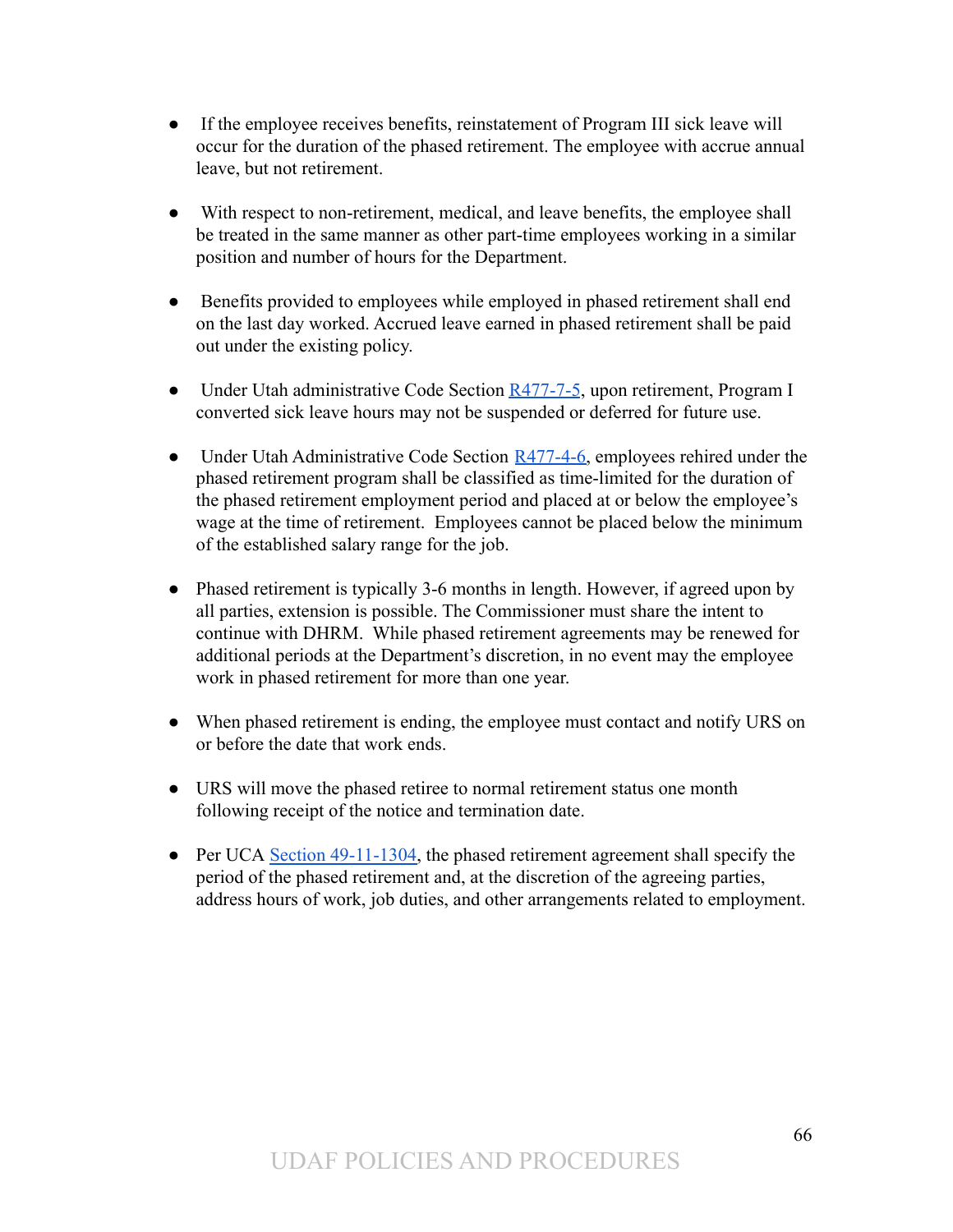| <b>DEPARTMENT OF AGRICULTURE AND FOOD</b>                                     |                       |  |
|-------------------------------------------------------------------------------|-----------------------|--|
| 02.12 SOCIAL MEDIA POLICY                                                     |                       |  |
| <b>EFFECTIVE DATE:</b>                                                        | <b>REVISION DATE:</b> |  |
| September 1, 2020                                                             | September 1, 2020     |  |
| <b>SUMMARY:</b> THIS POLICY PROVIDES GUIDANCE FOR EMPLOYEE USE AND DEPARTMENT |                       |  |
| MANAGEMENT OF SOCIAL MEDIA, WHICH SHOULD BE BROADLY UNDERSTOOD TO INCLUDE     |                       |  |

MANAGEMENT OF SOCIAL MEDIA, WHICH SHOULD BE BROADLY UNDERSTOOD TO INCLUDE BLOGS, WIKIS, MICROBLOGS, MESSAGE SITES AND SERVICES THAT PERMIT USERS TO SHARE INFORMATION CONTEMPORANEOUSLY WITH OTHERS.

#### **EMPLOYEE USE OF SOCIAL MEDIA ON BEHALF OF THE DEPARTMENT**

- It is the Department employee's duty to know and adhere to the UDAF Policy and Procedures Manual, and other Department policies when using the Department's social media accounts.
	- If an employee is directed to post information that the employee believes may be in violation of these policies, the employee may seek clarification of the policy from a supervisor.
- Employees should refrain from attributing positions on current events and other issues to the Department without approval from the Commissioner, especially with respect to issues over which the Department has jurisdiction and/or regulatory responsibilities.
- Department employees are not to publish, post, or release any information that is considered confidential, private, or otherwise protected. If there are questions about what is considered public information, employees should check with their supervisor or the Department's human resources representative.
- Social media networks, blogs, and other online content sometimes generate press and media attention or legal questions. Employees should refer inquiries to authorized Department spokespersons, consistent with the Department Media Relations Policy, currently section 03.03 of this Manual.
- If an employee encounters a situation while posting on the Department's social media that threatens to become antagonistic, the employee should disengage from the dialogue in a polite manner and seek the advice of a supervisor.
- Employees should get permission before they refer to, or post images of, current or former employees, members, vendors or suppliers. Employees should get permission to use a third party's copyrights, copyrighted material, trademarks, service marks or other intellectual property.
- Content that violates the Department's Standards of Conduct Policy, 02.03, or any other Department policy may subject an employee to disciplinary action or termination.

## **PERSONAL SOCIAL MEDIA PLATFORMS**

If Department employees publish content on personal social media that involves an area regulated by the Department, employees are encouraged to use a disclaimer, such as: "The postings on this site are my own and may not represent the Utah Department of Agriculture and Food's positions, strategies, or opinions."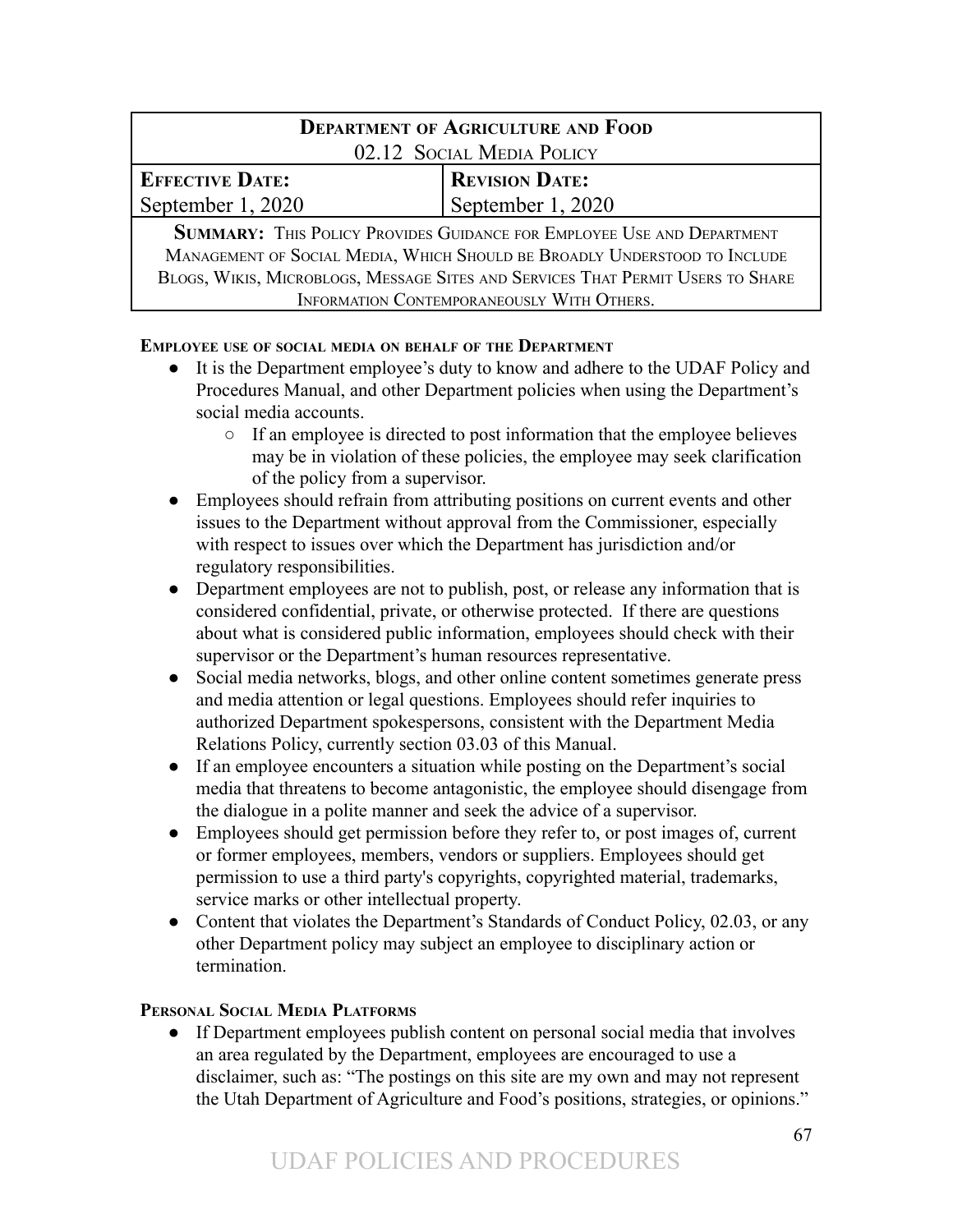• Department maintained social media accounts shall be separate from an employee's personal accounts

## **PUBLIC COMMENTS ON DEPARTMENT SOCIAL MEDIA PLATFORMS**

- The Department welcomes the public's participation and engagement on official Department social media platforms as long as commenters use family-friendly content and civil tone, and comply with the terms and conditions of posting on each site.
- The Department does not discriminate on the basis of identity or anonymity of the commenter, or the commenter's viewpoint. Comments that express disagreement with a particular position generally will not be removed, so long as the comments do not otherwise violate Department policy.
- The Department may, in its sole discretion, moderate or remove comments on its maintained sites if they contain, constitute, or link to:
	- Off-topic discussions unrelated to Department programs, services, projects, issues, events, or activities;
	- Content encouraging illegal activity or violence;
	- Content that promotes, fosters, or perpetuates discrimination against protected classes;
	- Content that violates a legal ownership interest of any other party, such as copyright or trademark infringement;
	- Content containing improperly disclosed private, protected, or confidential information as defined by State law;
	- Content that may tend to compromise the safety or security of the public or public systems;
	- Profanity, nudity, indecency, or obscenity;
	- "Spam," advertisements, promotions, solicitations of commerce or products; or links to promote a candidate;
	- Content which could be considered sexual harassment under State law;
	- Slanderous or defamatory attacks, or personal harassment of another poster;
	- Disruptively repetitive content; or
	- Content which the Department in its sole discretion considers inappropriate..

## **ENFORCEMENT**

• When there may be a violation of the policy standards, the Department may take any legal steps to resolve the violation, including, but not limited to, inviting the commenter to engage in a more productive manner, requesting the commenter to voluntarily remove the improper content, or capturing the content to create a record and removing the content immediately.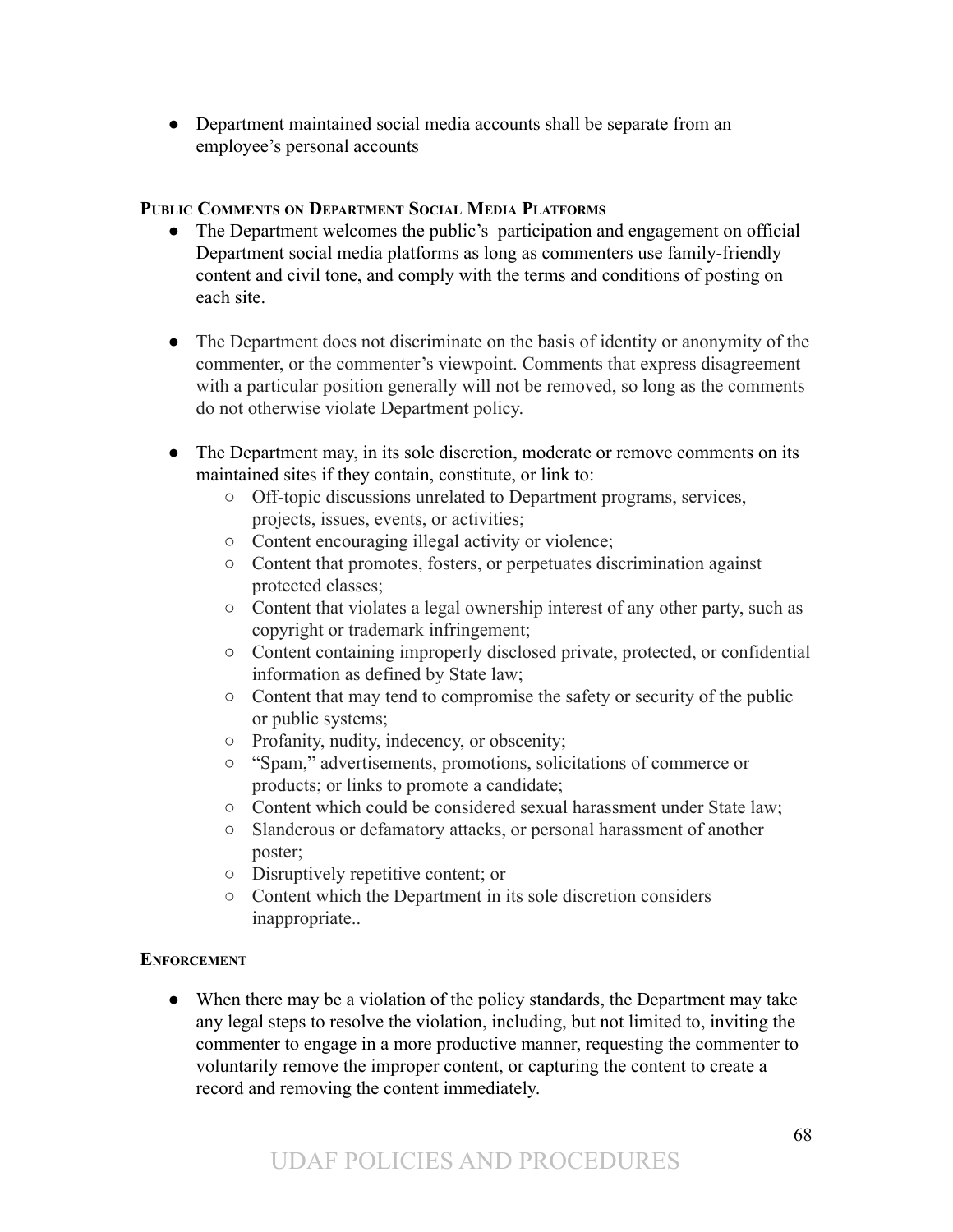- The content may be re-posted at the Department's discretion or if successfully appealed to the Commissioner.
- Multiple violations of Department policy may result in an employee being prohibited from future postings on the Department's accounts.
- Although the Department generally attempts to resolve these issues amicably, UDAF reserves the right to forward or report to the social media platform any content that may violate the terms of service of the provider.
- The Department may also forward content that may violate State or Federal law to an appropriate law enforcement agency for further action.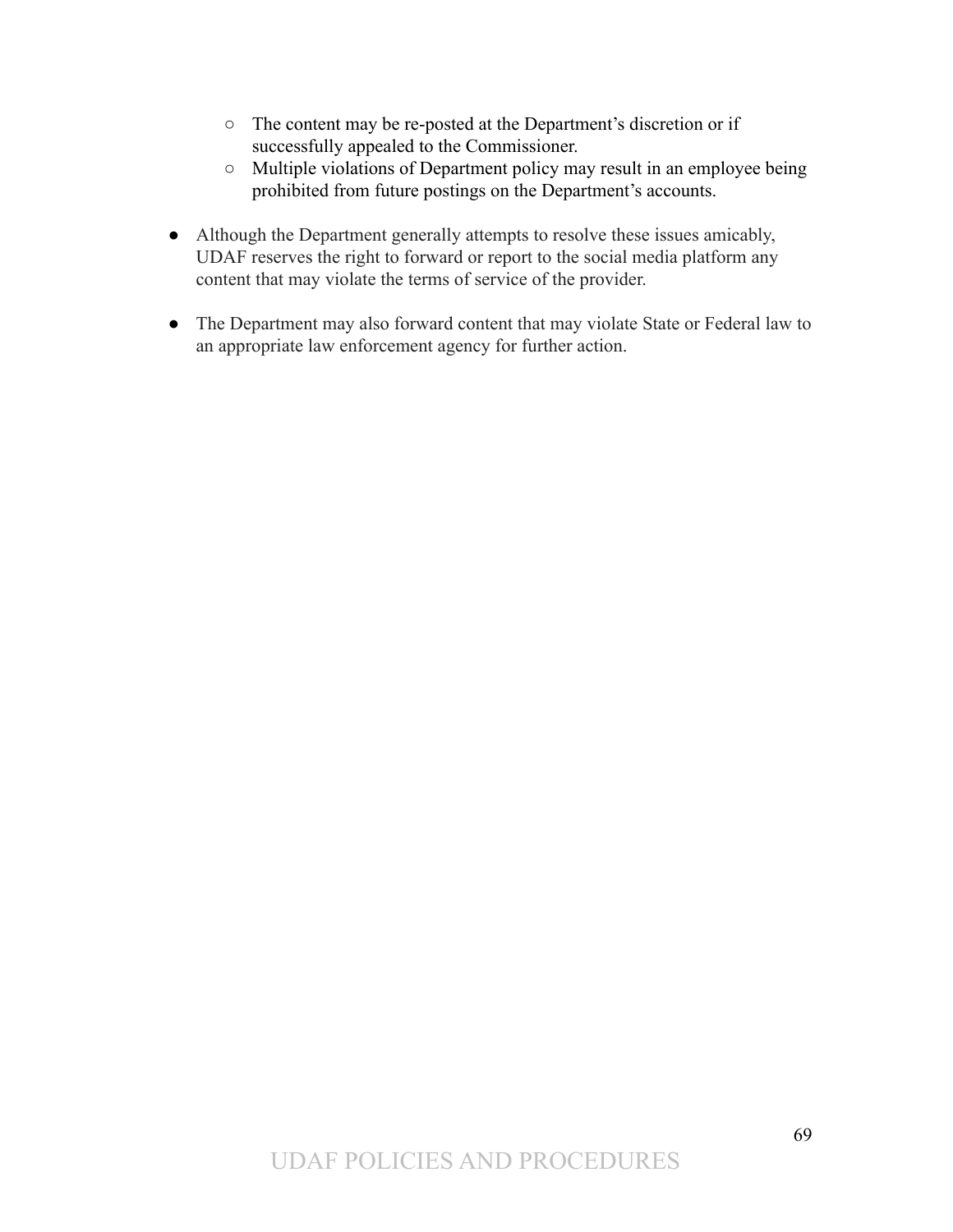# **DEPARTMENT OF AGRICULTURE AND FOOD** 02.13 EMPLOYEE GRIEVANCES

**EFFECTIVE DATE:** December 4, 2020

**REVISION DATE:** December 4, 2020

**SUMMARY:** THE PURPOSE OF THIS POLICY IS TO SET FORTH THE OPTIONS FOR EMPLOYEES AND CUSTOMERS TO FILE GRIEVANCES OR ADDRESS CONCERNS WITH AGENCY OR STATE ACTIONS.

**REFERENCES**

[UCA, Title 63G, Chapter 4](https://le.utah.gov/xcode/Title63G/Chapter4/63G-4.html?v=C63G-4_1800010118000101), Administrative Procedures Act

[UCA, Title 67, Chapter 19A](https://le.utah.gov/xcode/Title67/Chapter19A/67-19a.html?v=C67-19a_1800010118000101), Grievance Procedures

[UCA, Title 67, Chapter 19,](https://le.utah.gov/xcode/Title67/Chapter19/67-19.html?v=C67-19_1800010118000101) Utah State Personnel Management Act

[UCA, Title 67, Chapter 21,](https://le.utah.gov/xcode/Title67/Chapter21/67-21.html) Utah Protection of Public Employees Act

## **POLICY**

It is the policy of the state of Utah to provide and maintain a work environment free from abusive conduct and to ensure employees are comfortable reporting issues in the workplace without fear of retaliation or reprisal.

## **PROCEDURE**

The procedure for filing a grievance against another state employee or entity depends on the type of grievance alleged. For example, a grievance regarding alleged discrimination against a co-worker or a grievance filed under the Americans with Disability Act (ADA) may be handled differently than a grievance regarding alleged misuse of governmental funds.

Ideally, an employee who believes that a grievance is appropriate should first contact their immediate supervisor to discuss the issue. If the employee feels uncomfortable doing so, the employee should discuss the issue with the next individual in the chain of command.

Once raised, generally employee grievances are addressed by the Department of Human Resource Management (DHRM), the Career Service Office , or the governmental entity where the aggrieved employee is employed. Jurisdiction is based on the type of grievance alleged and must comply with the relevant code provision related to the type of grievance. For example, Title 63G, Chapter 4 (the Administrative Procedures Act), Title 67, Chapter 19a (Grievance Procedures) and Title 67, Chapter 19 (Utah State Personnel Management Act).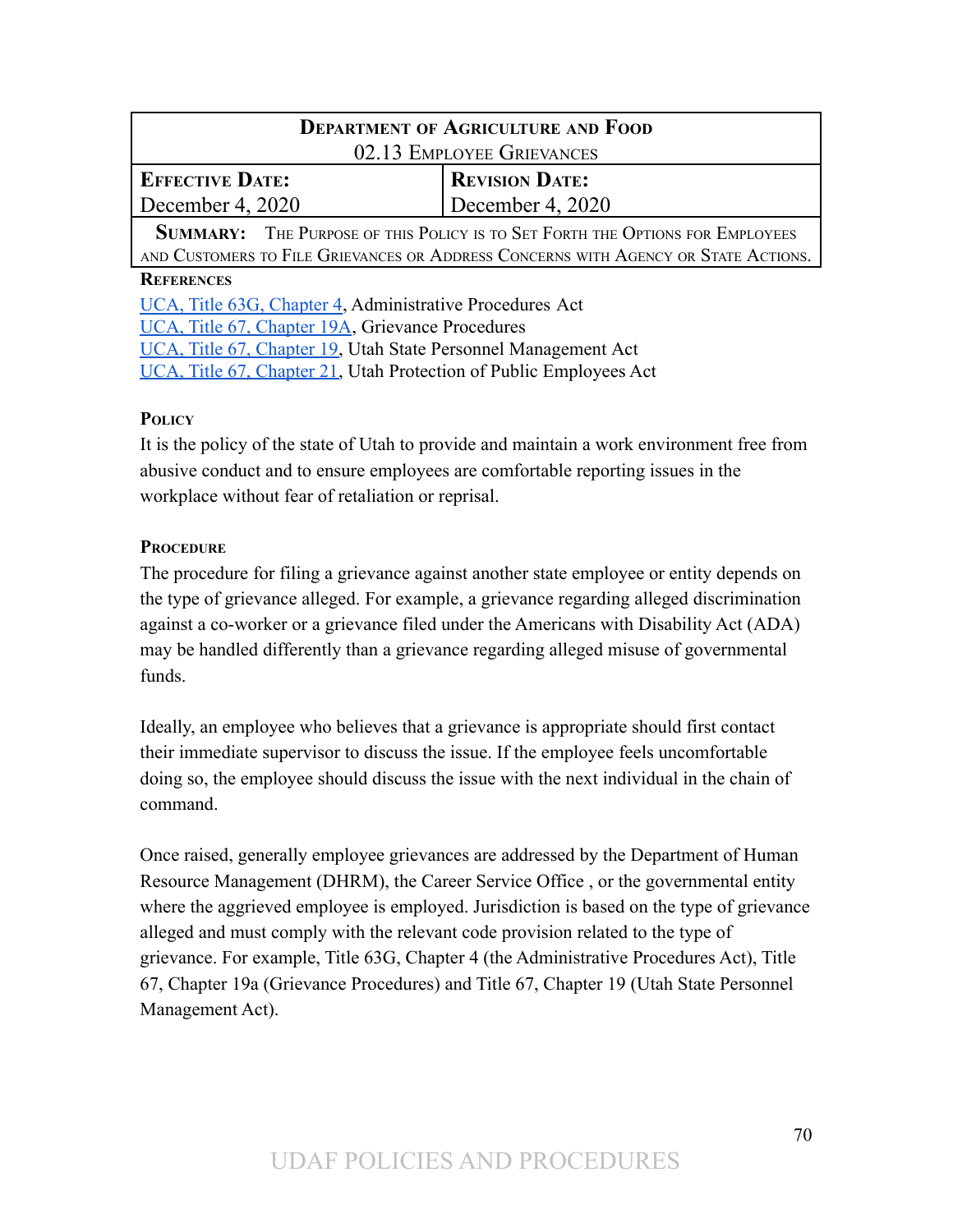Grievances regarding individuals or governmental entities may also be filed through the constituent services resources maintained by the Utah Attorney General's Office and the Governor's office through the following links:

[https://attorneygeneral.utah.gov/wp-content/uploads/2020/05/2020-AG-Complaint-Form](https://attorneygeneral.utah.gov/wp-content/uploads/2020/05/2020-AG-Complaint-Form-fillable.pdf)[fillable.pdf\)](https://attorneygeneral.utah.gov/wp-content/uploads/2020/05/2020-AG-Complaint-Form-fillable.pdf) (Complaint Form-Utah Attorney General's Office) and <https://servicecloudtrial-155c0807bf-158b6dc6793.force.com/governor/s/comments> (Complaint Form-Governor's Office of Constituent Services)

Further, an employee may report any conduct which falls under Subsection 67-21-3(1)(a) (for example, gross mismanagement, abuse of authority or unethical conduct) to any of the individuals or entities identified in subsection  $(b)(1)$  of that Act (for example, to the state auditor, legislative leadership, or state court administrator) in addition to reporting the concerns to DHRM. Once a grievance is filed, DHRM or the appropriate individual based on the grievance type, will discuss the employee's options, the steps involved in investigating the grievance and the expected timeframe for issuing the initial decision regarding the merits of the grievance.

#### **PRIVACY**

When reporting a grievance, the employee should inquire whether the grievance will be confidential, meaning with whom the information must or may be shared and who makes that determination.

## **RETALIATION**

Often referred to as "Whistleblower Protection," employees who file grievances in good faith (that are not malicious, false or frivolous) are protected from retaliatory action (as defined in UCA Subsection [67-19a-101\(11\)](https://le.utah.gov/xcode/Title67/Chapter19A/67-19a-S101.html?v=C67-19a-S101_2020051220200701) under Utah's Protection of Public Employees Act [Section 67-21-1](https://le.utah.gov/xcode/Title67/Chapter21/67-21.html?v=C67-21_1800010118000101) *et seq*.). Some examples of retaliatory action would be termination, reduction in compensation, failure to promote an employee, or threatening an employee with any retaliatory action. A supervisor or member of the Executive Office may not require the employee to withdraw the grievance or issue any statements preventing employees from reporting future claims. Retaliatory actions themselves may also form the basis of a separate grievance from the underlying grievance which precipitated the employee's initial report.

#### **APPEALS**

The rights of an employee to appeal a decision on a filed grievance will depend on the nature of the grievance. The employee should receive notification of the time frame and individual to whom a grievance may be appealed. In order to protect this right of appeal, the employee should independently verify this information upon receipt of the initial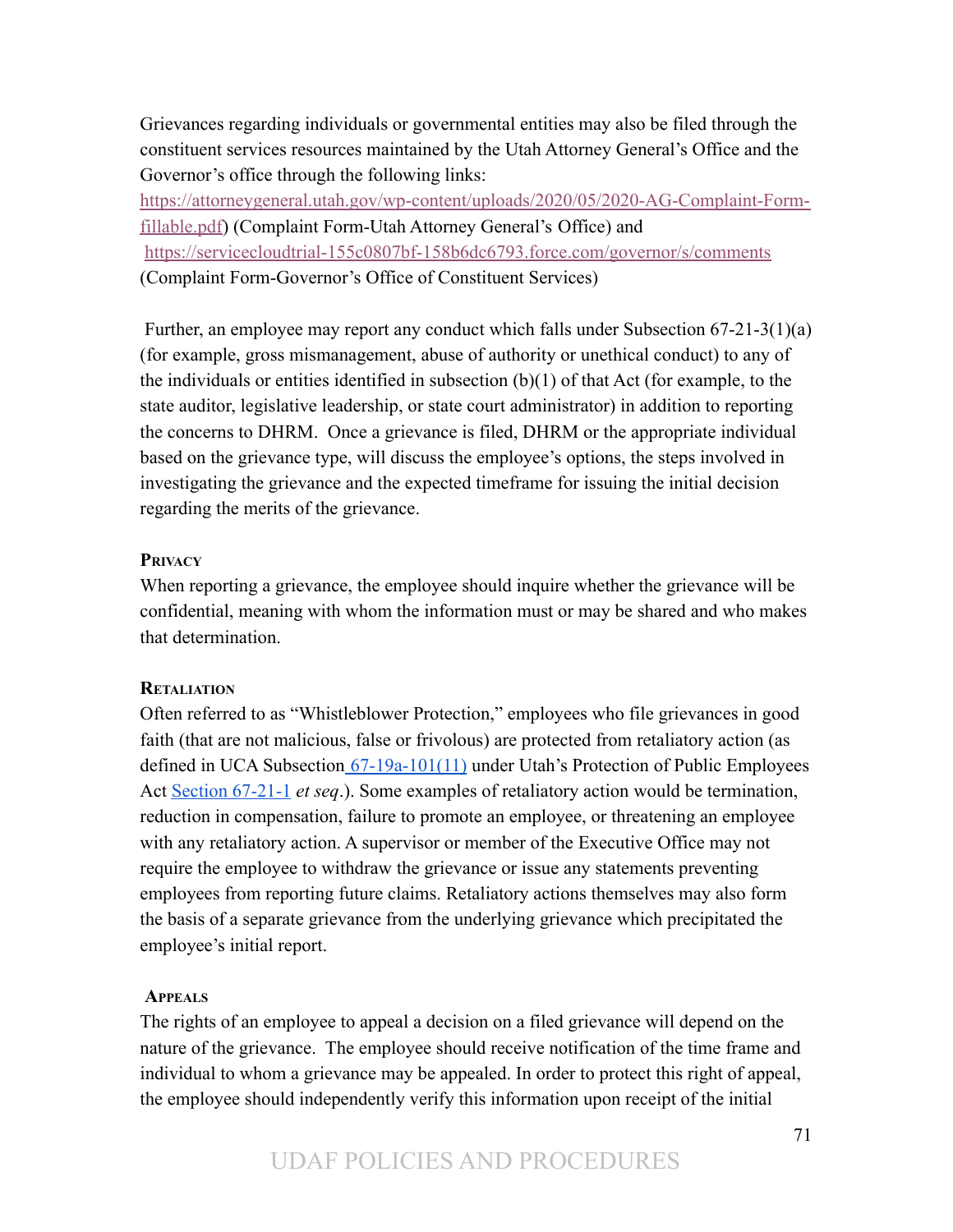decision regarding the filed grievance. As with filing an initial grievance, an employee may not be subjected to retaliation if an appeal is filed.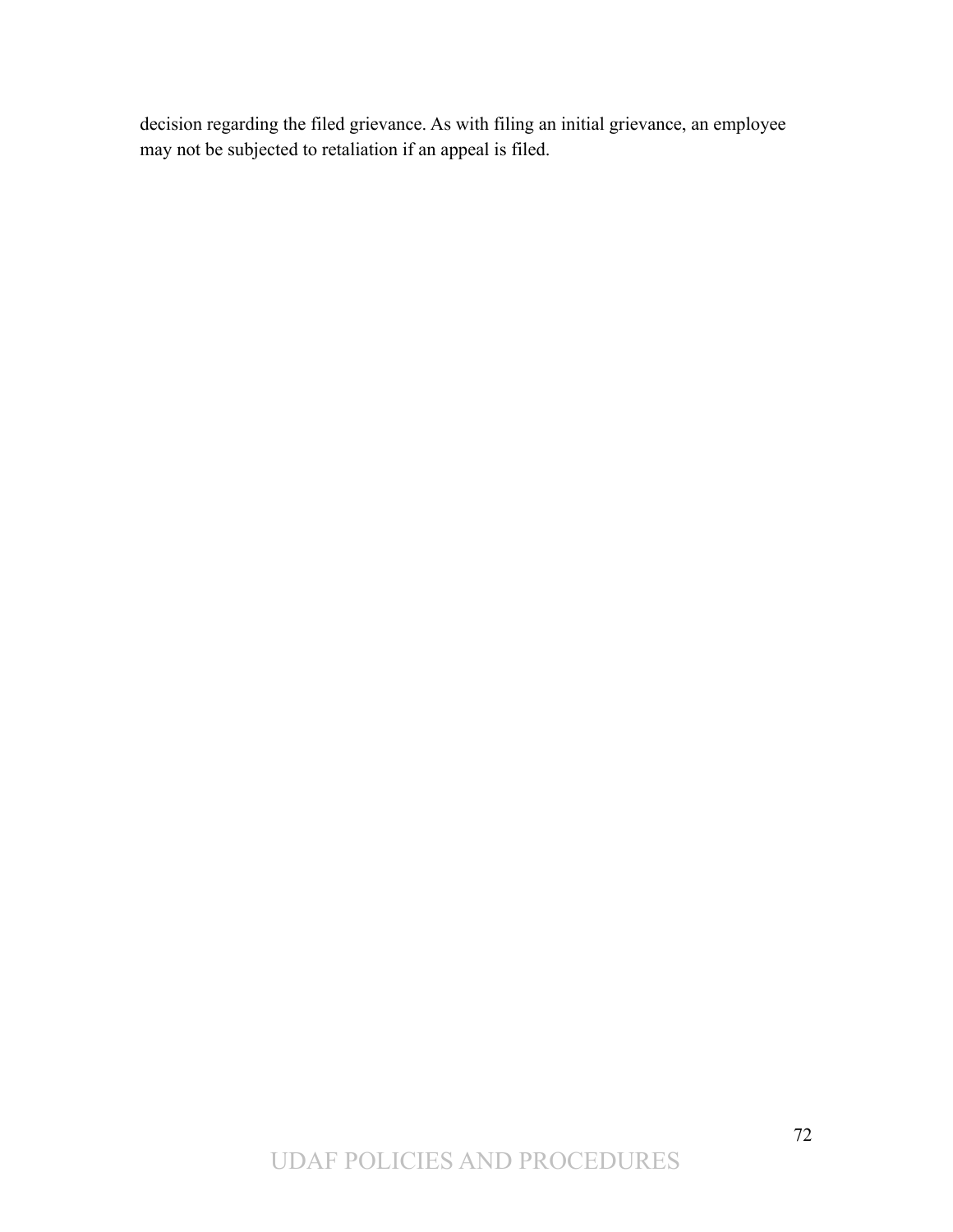| <b>DEPARTMENT OF AGRICULTURE AND FOOD</b>                                           |                       |
|-------------------------------------------------------------------------------------|-----------------------|
| 02.14 EMPLOYEE CLASSIFICATIONS AND HIRING OF TIME LIMITED EMPLOYEES                 |                       |
| <b>EFFECTIVE DATE:</b>                                                              | <b>REVISION DATE:</b> |
| December 4, 2020                                                                    | December 4, 2020      |
| <b>SUMMARY:</b> THIS POLICY SETS FORTH THE POLICY REGARDING EMPLOYEE CLASSIFICATION |                       |
| AND THE HIRING OF TIME LIMITED EMPLOYEES FOR DEPARTMENT POSITIONS.                  |                       |

# **REFERENCES**

[UCA Section 67-19-15](https://le.utah.gov/xcode/Title67/Chapter19/67-19.html?v=C67-19_1800010118000101), Career Service, Exempt Positions, Schedules for Civil Service Positions, Coverage of Career Service Positions [Utah Administrative Code, Rule R477-4](https://rules.utah.gov/wp-content/uploads/r477-004.pdf), Filling Positions

# **PURPOSE**

• The State of Utah operates under a career service employment system established in [UCA Section 67-19-15.](https://le.utah.gov/xcode/Title67/Chapter19/67-19-S15.html) This is a merit system designed to ensure fair and open recruitment, competition, and employment practices free of political influence or other non-merit factors. As such, all positions being filled shall go through a competitive recruitment process in accordance with Department of Human Resource Management (DHRM) [Rule R477-4,](https://rules.utah.gov/wp-content/uploads/r477-004.pdf) unless otherwise exempt.

# **POLICY**

• It is the policy of the Department Agriculture and Food to recruit and hire the best qualified applicants to fill vacant career service positions while complying with the rules and procedures established by DHRM.

# **CLASSIFICATIONS**

Generally, UDAF employees fall under three categories:

o Schedule A employees are those who are appointed and may be removed from that position as deemed appropriate by the appointing official without regard to tenure.

o Schedule B employees fall under the career service schedule, must be hired through the competitive selection process, and may only be removed from employment through an administrative process in consultation with DHRM.

o Schedule AR and AD employees are appointed positions, limited to directors, deputy directors, and others who report directly to a department head, deputy director, or those positions whose appointment requires the governor's approval.

The Department shall follow all state approved processes for hiring or appointing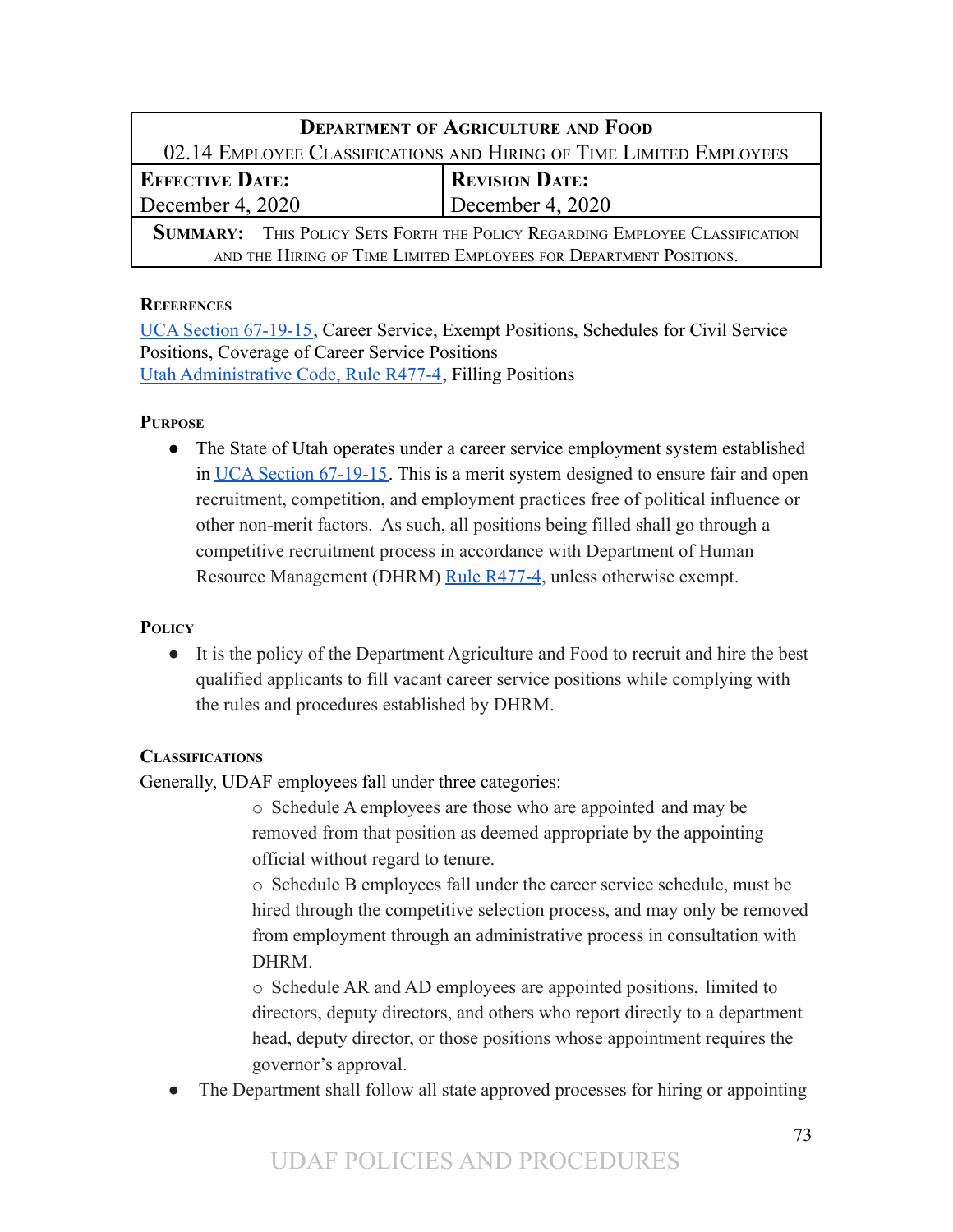employees that fall under these categories in accordance with DHRM rules and regulations.

# **TIME LIMITED EMPLOYEES**

● Time limited employees are appointed employees who are career service exempt. They fall into two categories:

> o Schedule IN employees, who are hired to work part time indefinitely and work less than 1560 hours per fiscal year; or

o Schedule TL employees who are hired to work on a time limited basis, such as seasonal employees, interns, or employees hired for a specific grant or other program that has a predicted end date.

- It is the Department's preference and policy to hire individuals through the competitive recruitment process in accordance with DHRM [Rule R477-4](https://rules.utah.gov/wp-content/uploads/r477-004.pdf). IN or TL hires that fall outside of that process must be approved by the Commissioner.
- When an IN or TL hire is desired, the Division head shall prepare a proposal for the Executive Office to obtain approval to hire such employees and to ensure that the proposed hires are properly classified. The Department shall also coordinate with DHRM to ensure that IN or TL employees are being hired appropriately.
- The Department shall consider the following factors in hiring IN or TL employees:
	- o The source and duration of funding for the position;

o The expected duration of the project or program for which the employees are being considered;

o The justification for hiring employees outside of the career service process;

o A cost/benefit analysis of hiring employees on a temporary basis;

o The specific skill set needed for the project or program;

o The public or Departmental benefit of hiring the employee (if applicable); and

● For example, hiring interns may provide a significant benefit to the public as it provides opportunities for individuals to work on agricultural-related projects in furtherance of the Department's mission to expand agricultural education and encourage individuals to pursue careers in that field.

o Any other factors the Department determines relevant.

# **The hiring of IN or TL employees shall not be used as a "run-around" or attempt to circumvent the career service hiring process.**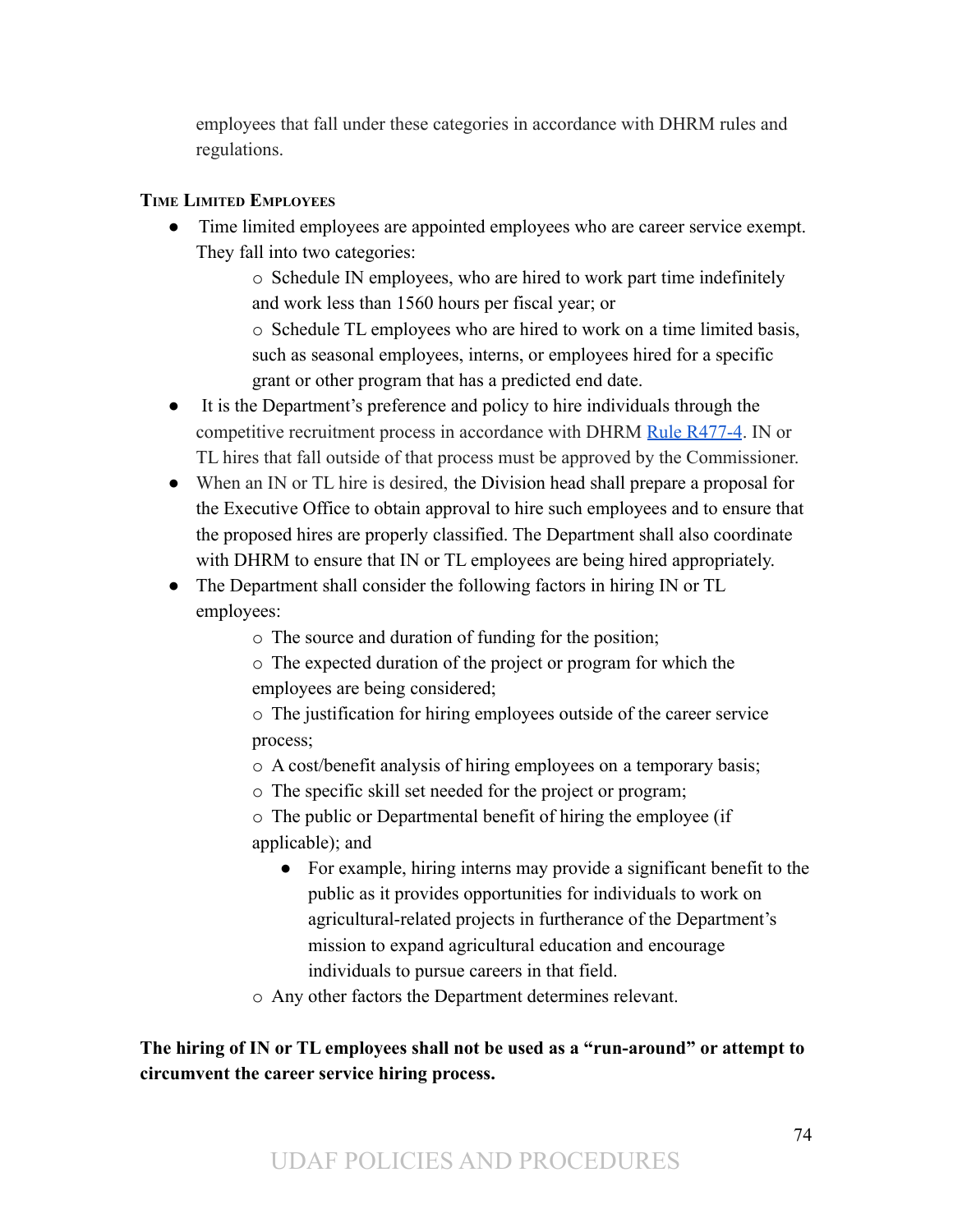# **RETENTION/CHANGE OF EMPLOYEE DESIGNATION**

- Employees hired outside of the career service hiring process may, in some circumstances, be retained past their initial term or may transition into other employment designations.
- The Division head shall consult the Executive Office in making this request and the Department shall coordinate with DHRM to determine if this is appropriate on an individual basis.

# **TERMINATION**

Termination of employees, regardless of their employment category, shall be in accordance with state of Utah and DHRM policies and procedures.

# **EXCEPTIONS TO POLICY**

The Commissioner, in coordination with DHRM, may make exceptions to this policy, provided that the exceptions do not otherwise conflict with state law.

• Exceptions to policy shall be documented by the Executive Office and retained by the Executive Office with a copy kept in the individual's personnel file, along with a justification outlining the need for the exception and considering the factors set forth in this policy.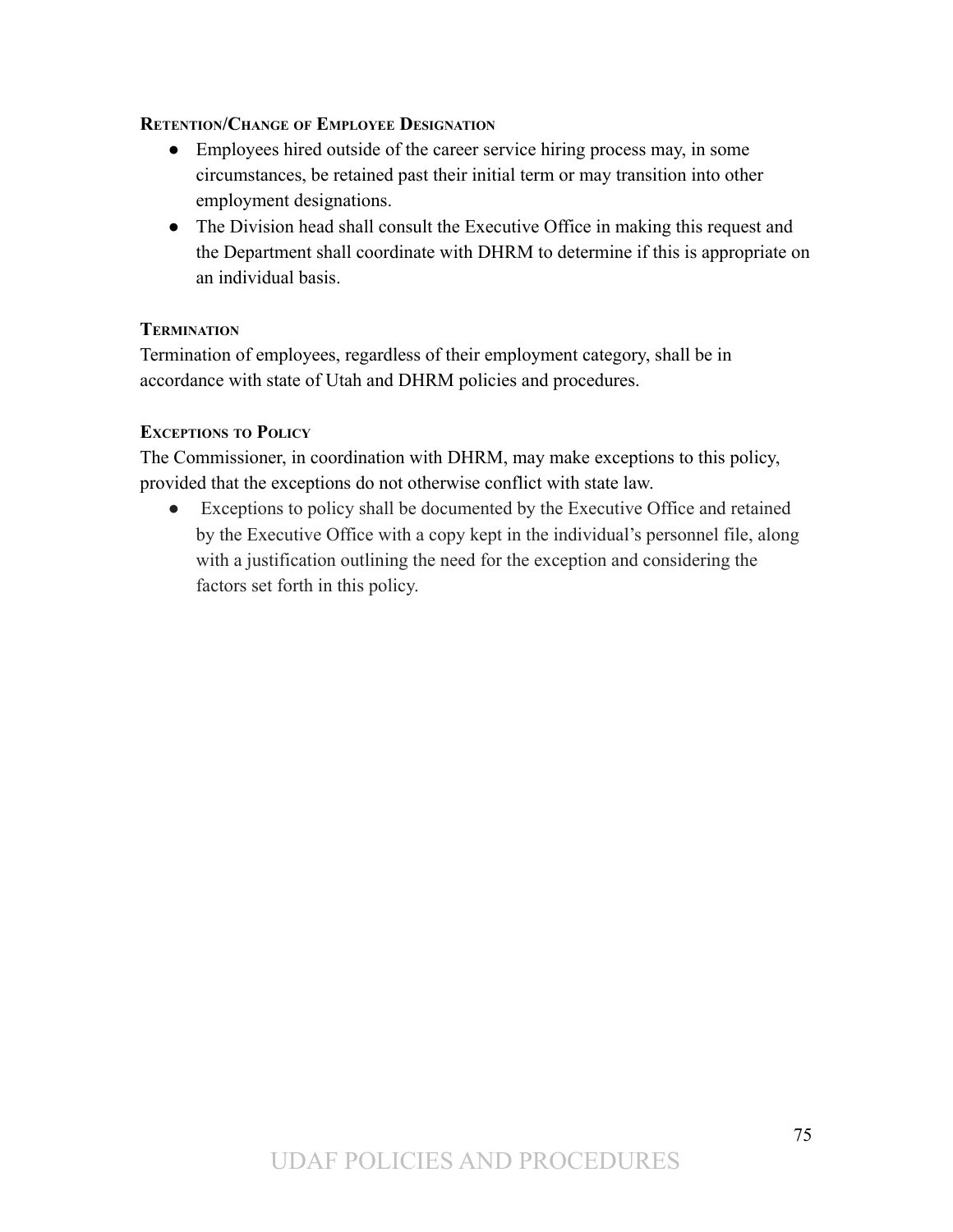| <b>DEPARTMENT OF AGRICULTURE AND FOOD</b> |                                                                                     |                       |
|-------------------------------------------|-------------------------------------------------------------------------------------|-----------------------|
| 02.15 RETURNSHIPS                         |                                                                                     |                       |
| <b>EFFECTIVE DATE:</b>                    |                                                                                     | <b>REVISION DATE:</b> |
| June 28, 2021                             |                                                                                     | June 28, 2021         |
|                                           | <b>SUMMARY:</b> THIS POLICY SETS FORTH THE POLICY REGARDING DEPARTMENT RETURNSHIPS, |                       |
| PURSUANT TO EXECUTIVE ORDER 2021-8        |                                                                                     |                       |

### **REFERENCES**

[Executive Order 2021-8](https://rules.utah.gov/wp-content/uploads/Utah-Executive-Order-No.-2021-08.pdf)

### **DEFINITIONS**

Eligible Individual: Someone who has had a career break for at least two years, is looking to get back into the workforce, and is looking to get reacquainted with the workplace and improve any professional-level skills that may have become rusty or require updating in a given industry.

Experience Only Returnship:A returnship that will not provide an offer of employment at its conclusion, that is temporary, and that typically would not provide state benefits to the returner.

Intent to Hire Returnship:A returnship that may provide an offer of employment for the returner at its conclusion, provided that this is a good fit for the Department and the returner. This returnship will require that a Full Time Equivalent (FTE) position is available and would provide state benefits to the returner.

Returner: An eligible individual who is participating in a returnship.

Returnship: Internship for adults looking to re-enter the workforce after an extended absence. They are designed as a back-to-work program that provides the experience, training, skills, and mentoring that an individual needs to return to the workforce without starting from the bottom of the career ladder.

# **PURPOSE**

- Consistent with [Utah Executive Order 2021-8](https://rules.utah.gov/wp-content/uploads/Utah-Executive-Order-No.-2021-08.pdf), the Department recognizes that diversity and life experience are valuable to the state of Utah and should be relevant to pay and opportunity in the workplace.
- The Department is interested in helping all Utahns have economic opportunity in professions and is willing to find ways to optimize Department resources to assist and connect Utah citizens to meaningful skills, training, employment, and work-based learning opportunities.
- The Department believes that it is in the public benefit to assist those individuals who have left the labor force and now desire to return to work.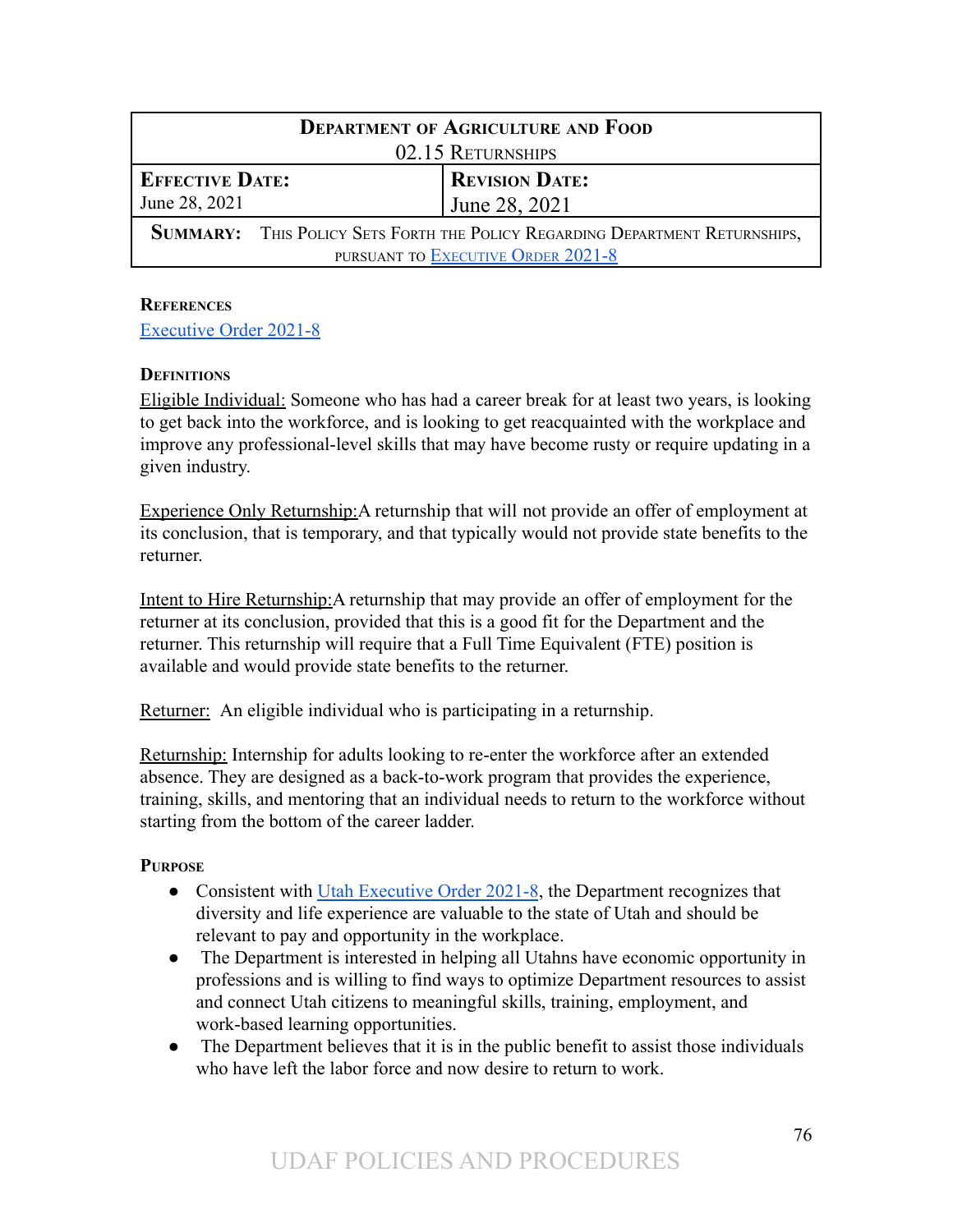- The Department recognizes that a high number of individuals seeking to return to work in the State of Utah are seeking training and educational opportunities.
- The Department is willing to provide opportunities, including returnships, to help those looking to return to work.

# **POLICY**

- It is the policy of the Department to:
	- Identify new ways to provide meaningful returnship opportunities to those individuals returning to the labor force;
	- Remove any impediments that would currently exist to providing these opportunities; and
	- Provide return to work and returnship opportunities whenever appropriate.

# **UDAF RETURNSHIP PROGRAM**

- The Commissioner will assign a member of the Executive Office team to be the Department Returnship Coordinator who will manage the Department returnship program and serve as the primary contact to returnship supervisors, the Department of Human Resource Management (DHRM), and the Governor's Office of Planning and Budget (GOPB).
- The Department will work with the DHRM and GOPB to provide returnships to eligible candidates on an ongoing basis.
- The Department will seek to provide at least one returnship in each returnship cohort organized by DHRM and GOPB.
- The length of each returnship may vary but typically will last from 12-16 weeks.
- Returnships may be part-time or full-time depending on Department and returner needs.
- The Department may offer experience focused or intent to hire returnships depending on Department needs and funding availability.
- Returners will be paid at least as much as department interns would be paid, as determined by the Division Director in consultation with DHRM. The Department will consider each returner's overall experience level in determining their pay rate.
- The Department will ensure that each returner's supervisor understands the goals of the returnship program and is committed to providing the returner with meaningful work, training, and mentorship opportunities.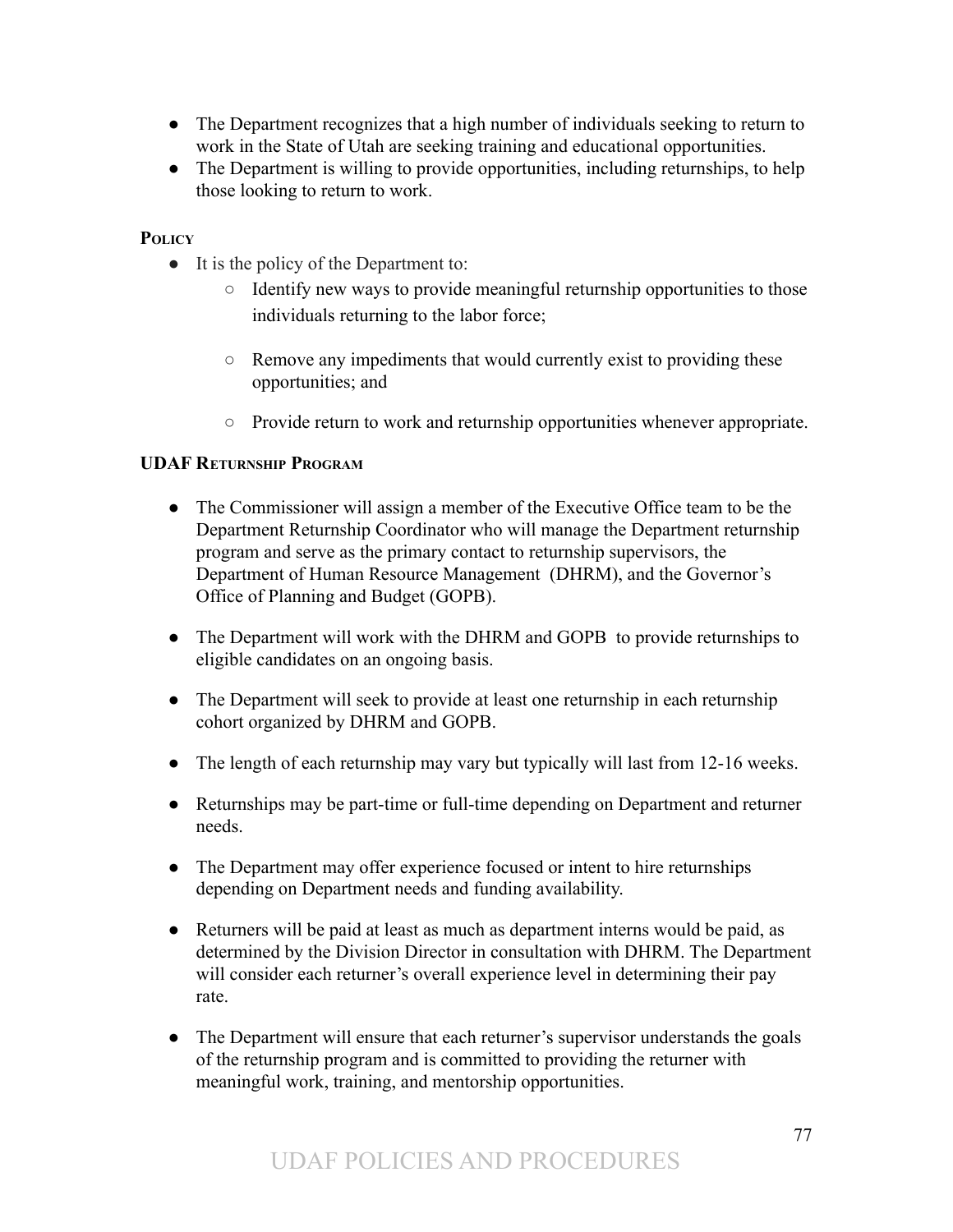- Department returners will participate in training sessions or other returnship activities organized by the GOPB and/or DHRM for their cohort.
- Intent to hire returnship participants may be hired by the Department for full or part-time positions following their returnship if the candidate is a good fit for and remains interested in the position.
- Intent to hire returners may be hired as a time limited employee and then be converted to a career service employee if they accept a position with the Department following the conclusion of their returnship. The returnship application process may serve as their competitive recruitment.

Beginning October 1, 2021, the Department shall report to the GOPB on a semi-annual basis how many Department returnships have been filled.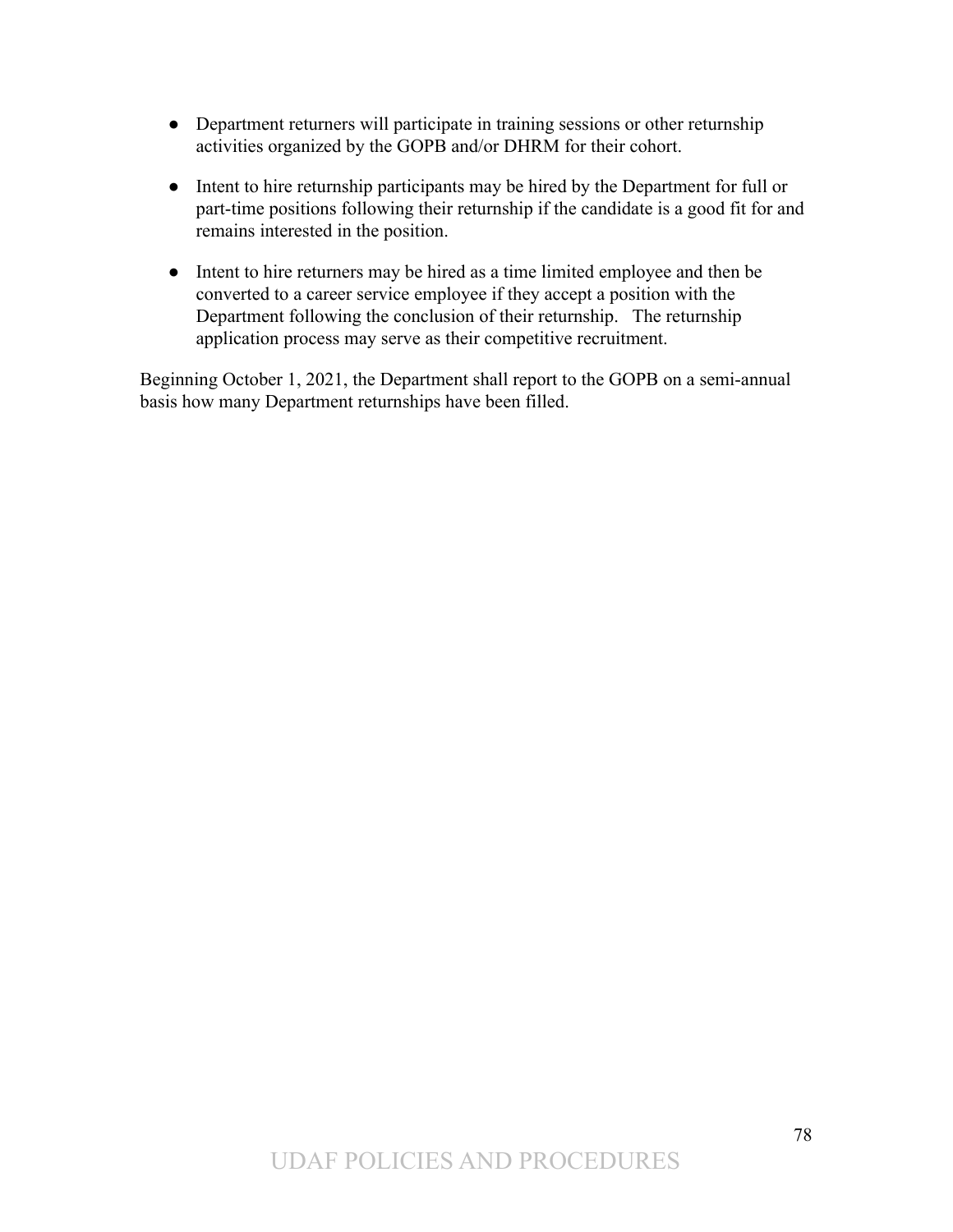| <b>DEPARTMENT OF AGRICULTURE AND FOOD</b><br>03.01 CONFLICT OF INTEREST             |                       |
|-------------------------------------------------------------------------------------|-----------------------|
| <b>EFFECTIVE DATE:</b>                                                              | <b>REVISION DATE:</b> |
| September 1, 2020                                                                   | <u>June</u> 21, 2021  |
| <b>SUMMARY: DEPARTMENTAL POLICY TO PREVENT EMPLOYEES FROM ENGAGING IN SECONDARY</b> |                       |
| EMPLOYMENT OR OUTSIDE ACTIVITIES THAT MAY HINDER THE EMPLOYEE FROM EFFECTIVELY      |                       |
| PERFORMING THEIR DEPARTMENT ASSIGNED DUTIES OR CREATE, HAVE A POTENTIAL TO CREATE,  |                       |

OR BE PERCEIVED BY THE PUBLIC AND/OR THE DEPARTMENT'S CUSTOMERS AS HAVING A POTENTIAL FOR CREATING A CONFLICT OF INTEREST.

#### **REFERENCES**

[Utah Administrative Code, Rule R477-9](https://rules.utah.gov/wp-content/uploads/r477-009.pdf), Employee Conduct [UCA Title 67, Chapter 16,](https://le.utah.gov/xcode/Title67/Chapter16/67-16-S1.html?v=C67-16-S1_1800010118000101) Utah Public Officers' and Employees' Ethics Act [Executive Order EO 002 2014,](https://rules.utah.gov/execdocs/2014/ExecDoc155325.htm) Establishing an Ethics Policy for Executive Branch Employees

#### **POLICY**

Employment with the Department shall be the principal vocation of full time employees. Full time employees shall not accept employment of any kind which could result in a direct conflict of interest. (Utah Administrative Code Rule [R477-9](https://rules.utah.gov/wp-content/uploads/r477-009.pdf) and [UCA Chapter](https://le.utah.gov/xcode/Title67/Chapter16/67-16.html) [67-16](https://le.utah.gov/xcode/Title67/Chapter16/67-16.html) *et. seq.*).

● In addition, employees must be in compliance with Utah's Ethics Act, the Governor's Executive Order Establishing an Ethics Policy for Executive Branch Agencies and Executive Branch Employees ([EO 002 2014\)](https://rules.utah.gov/execdocs/2014/ExecDoc155325.htm), and current DHRM policies at all times. Copies of these policies may be obtained by request from the Department.

# **GUIDELINES**

- There are several factors which determine if there is a conflict of interest. Any one of these factors by itself may constitute a conflict. This list is non-exhaustive.
	- Being engaged in work for an outside employer during the same hours one is scheduled to be working for the Department.
	- Disclosing information acquired by reason of Department position for personal or another's private gain or benefit.
	- Using, or attempting to use, Department position to secure special privileges or exemptions for self or others.
	- Accepting employment which would impair independence of judgment in the performance of public duties in a Department position.
	- Engaging in a business venture or working for an organization that is conducting business with the Department or State.
	- Finding oneself incapable of performing at full capacity in a Department position because of fatigue, anxiety, or other impairments caused by outside employment.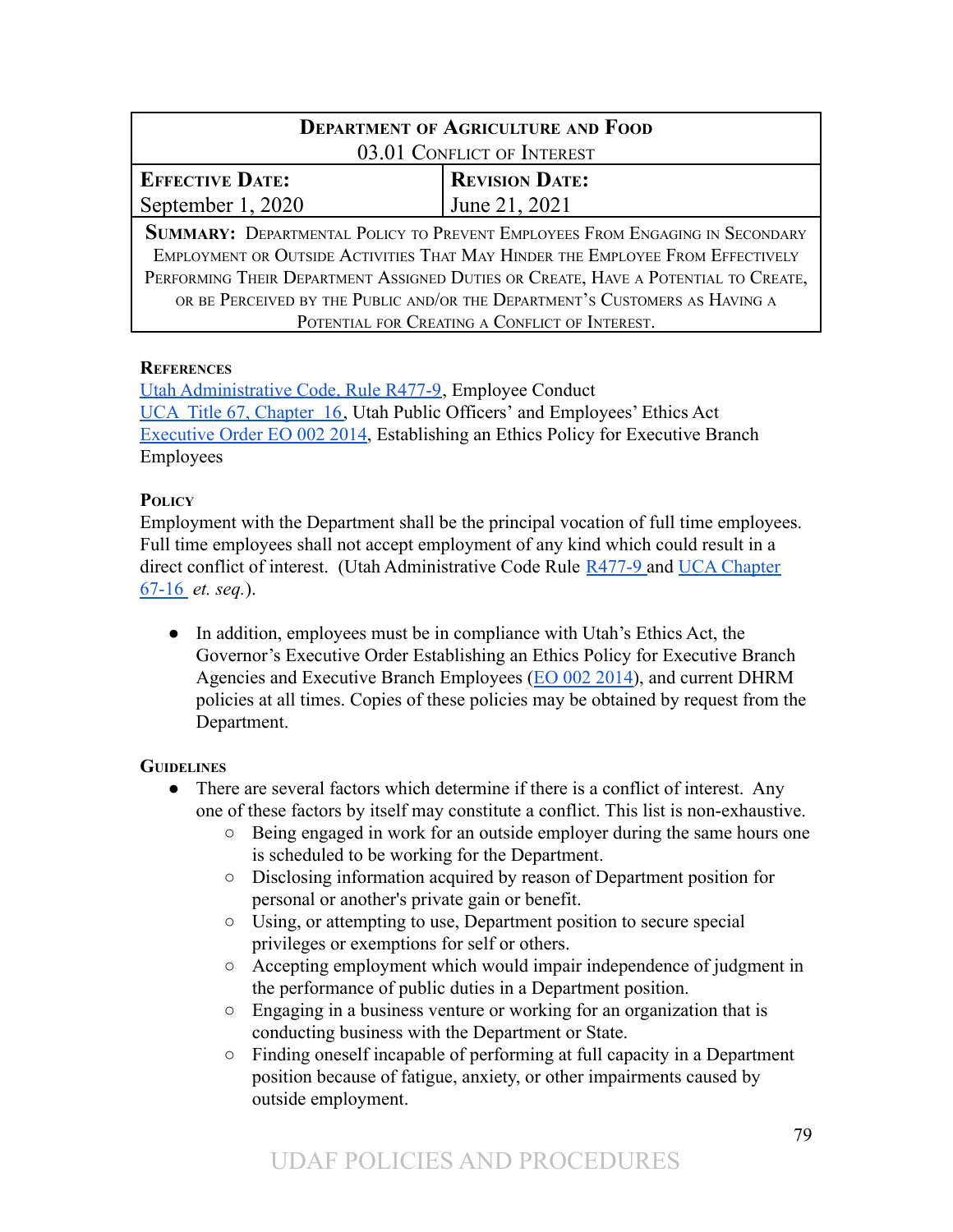- Using a State position or any influence of power, authority or confidential information they receive in their position, or State time, equipment, property, or supplies for private gain.
- Employees shall not receive outside compensation for their performance of State duties except in cases of:
	- Awards for meritorious public contribution.
	- Receipt of expenses paid for papers, speeches, demonstrations, or appearances made on the employee's own time with the approval of the Department, that are not compensated by the State or prohibited by rule.
	- Usual social amenities, ceremonial gifts, or insubstantial advertising gifts.
- Employees shall declare a potential conflict of interest when they are required to do or decide something that could be interpreted as a conflict of interest. The Department shall then excuse the employee from making decisions, taking actions that may cause a conflict of interest, or may take any other action the Department feels appropriate to minimize or eliminate the conflict.
- Employees shall notify the Department and request approval to participate in outside activities if:
	- Outside employment has potential negative effects on employee work, work conduct, or productivity.
	- Outside employment has the potential or appears to be in conflict with [UCA Chapter 67-16](https://le.utah.gov/xcode/Title67/Chapter16/67-16.html) *et. seq*.
- The Department may deny employees permission to engage in outside employment or to receive payment if the Department determines the outside activity causes a real or potential conflict of interest.
	- Employees may file a grievance or appeal this decision to an immediate supervisor or the Commissioner.
	- Failure to notify the Department and to gain approval for outside employment is grounds for disciplinary action if the secondary employment is found to be a conflict of interest.

# **PROCEDURES**

- As part of the hiring process, potential employees may complete a conflict of interest/disclosure form as required by DHRM policy.
- In addition, on an annual basis, Department employees shall complete the conflict of interest form contained in Appendix C.01. If the employee does not have any conflicts to disclose, the employee may state "No current conflicts," and sign the form. If the employee has outside employment or any other conflict they should identify it on the form and the employee's supervisor should send it to the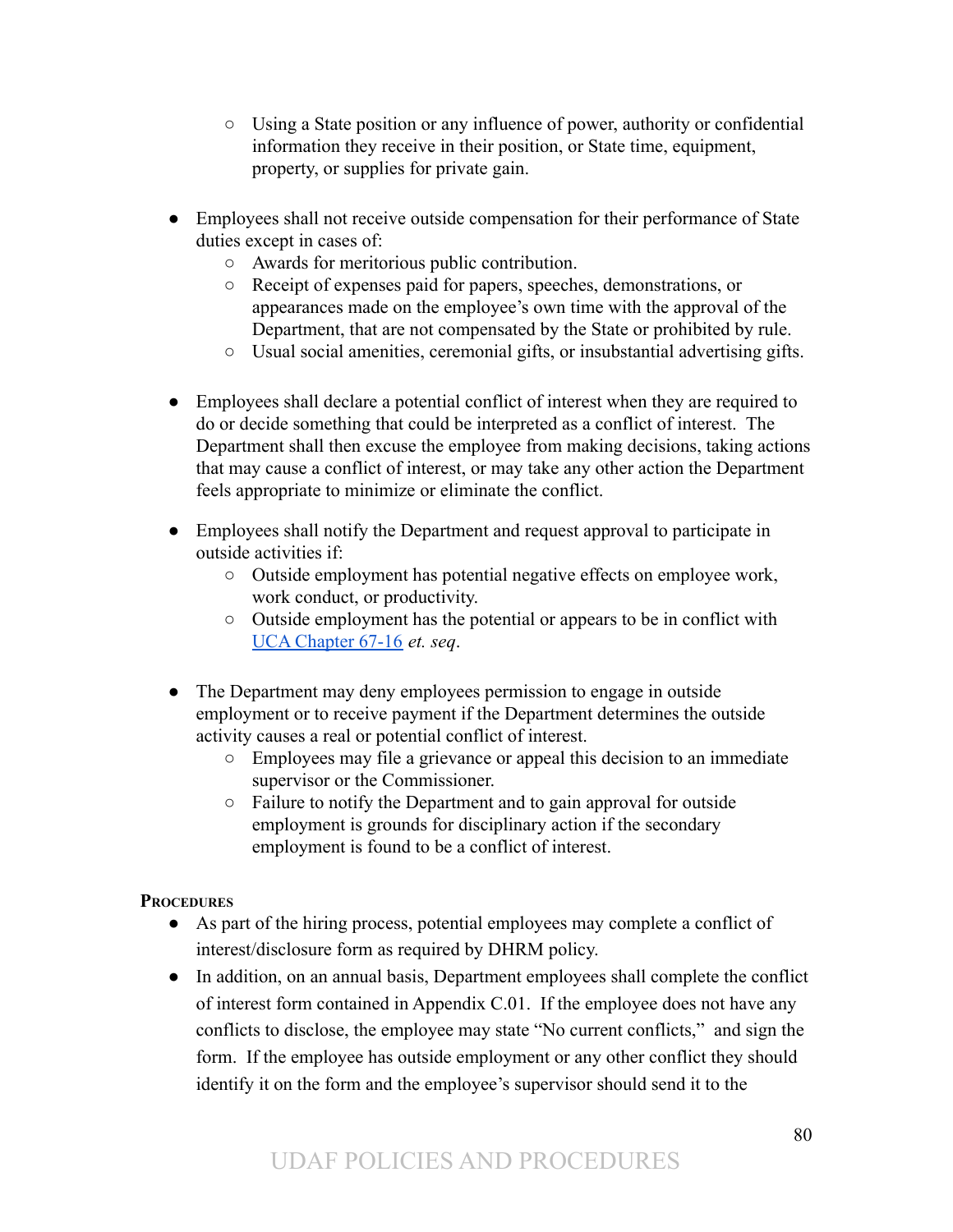Division Director for approval. The Division Director may consult with the Commissioner as needed when there may be a potential conflict. This form, or an electronic form, shall be maintained by the Department. It is the employee's duty to advise the Department within ten days if outside employment or conflicts arise after the date of hire and form C.01 has been submitted.

- Any time there is a change in employment status an employee shall submit a new conflict of interest form.
- If a conflict is identified (including, but not limited to outside employment, business interests, board membership, receipt of gifts), a copy of the employee's form C.01 shall be filed with the Attorney General's office, per State law.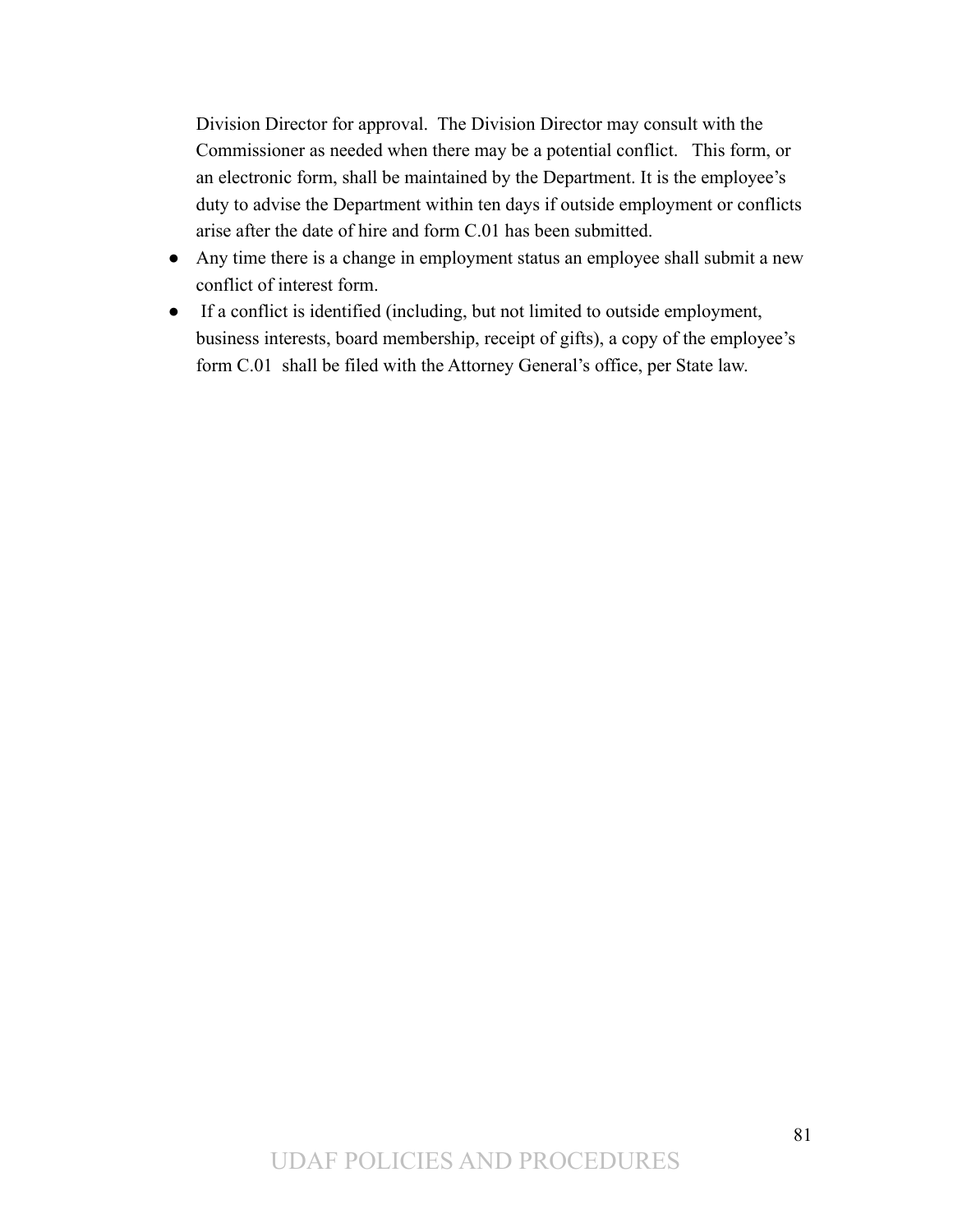| <b>DEPARTMENT OF AGRICULTURE AND FOOD</b>                                            |                       |
|--------------------------------------------------------------------------------------|-----------------------|
| 03.02 IDENTIFICATION CARDS                                                           |                       |
| <b>EFFECTIVE DATE:</b>                                                               | <b>REVISION DATE:</b> |
| September 1, 2020                                                                    | September 1, 2020     |
| <b>SUMMARY:</b> PROCEDURES FOR OBTAINING THE MANDATORY STATE IDENTIFICATION CARD FOR |                       |
| EMPLOYEES.                                                                           |                       |

All State employees will carry a State Identification card when in the performance of their job. Procedures for obtaining this card are as follows:

- The Division Director or administrative assistant for each Division will work with new employees to take their picture and issue them a State Identification card that will allow them to access the building as required for their position.
- Upon terminating State employment, the employee must return their ID card to the Department. Failure to do so will result in the withholding of the employee's final paycheck until the card is returned.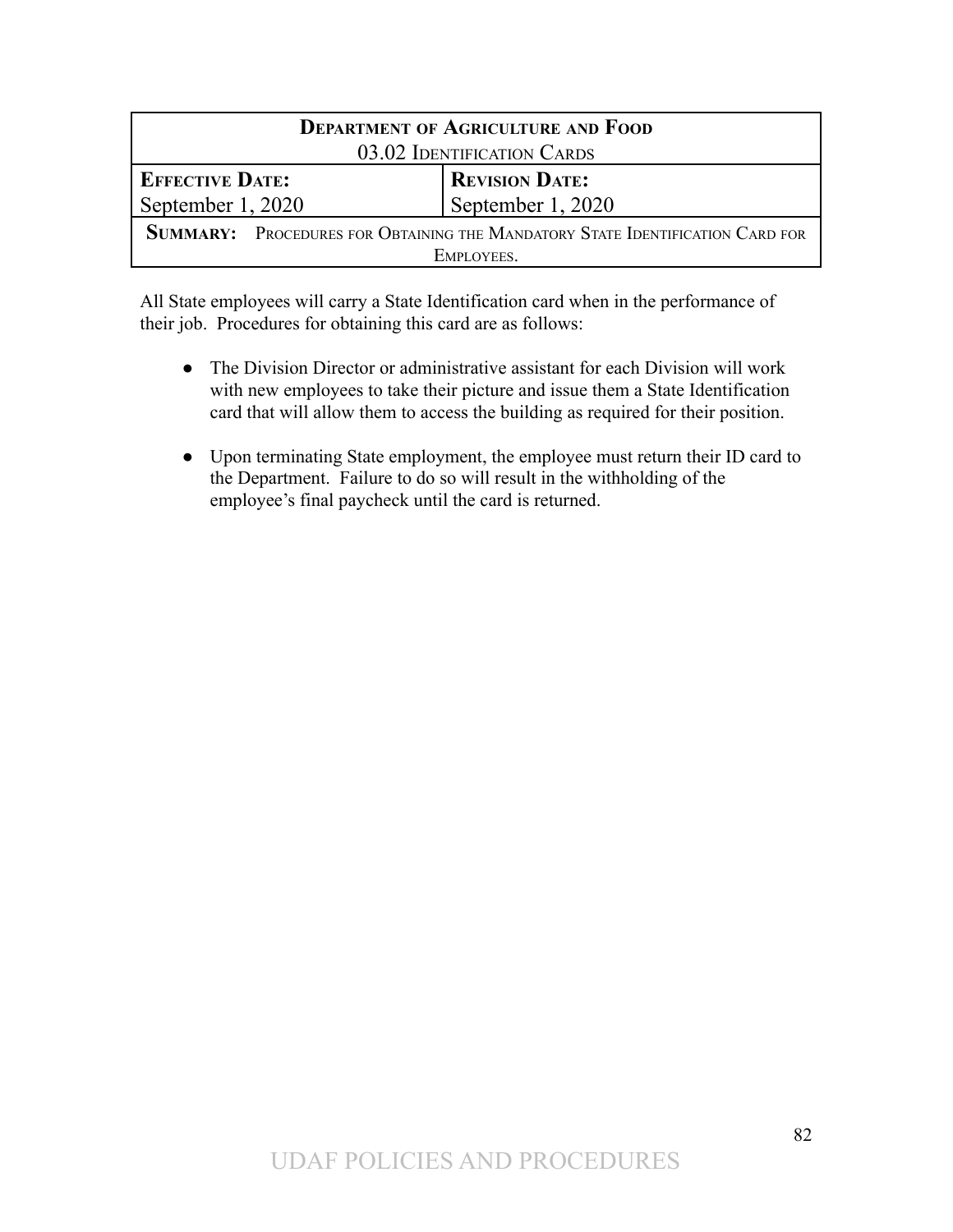| <b>DEPARTMENT OF AGRICULTURE AND FOOD</b>                                          |                       |
|------------------------------------------------------------------------------------|-----------------------|
| 03.03 MEDIA RELATIONS                                                              |                       |
| <b>EFFECTIVE DATE:</b>                                                             | <b>REVISION DATE:</b> |
| September 1, 2020                                                                  | September 1, 2020     |
| <b>SUMMARY:</b> UDAF IS A PUBLIC AGENCY SERVING THE AGRICULTURAL COMMUNITY AS WELL |                       |
| AS THE PUBLIC. THE DEPARTMENT'S GOAL IS TO PROVIDE TIMELY INFORMATION THAT CAN     |                       |
| ENHANCE AGRICULTURAL PRODUCTION AND INFORM THE PUBLIC ABOUT WHAT WE DO. THE        |                       |
| PURPOSE OF UDAF'S MEDIA POLICY IS TO COORDINATE COMMUNICATION AND ASSURE           |                       |

CONSISTENCY THROUGHOUT THE DEPARTMENT.

# **REFERENCES**

UCA [Title 52, Chapter 4,](https://le.utah.gov/xcode/Title52/Chapter4/52-4.html?v=C52-4_1800010118000101) Open and Public Meetings Act UCA [Title 63G, Chapter 2](https://le.utah.gov/xcode/Title63G/Chapter2/63G-2.html?v=C63G-2_1800010118000101), Government Records Access and Management Act

# **RELEASING INFORMATION**

- Reporters contacting the Department should first be directed to the Public Information Office for help. Media representatives shall be provided with requested information in a timely and thorough manner consistent with the Government Records Access and Management Act (GRAMA). The UDAF will try to return all media calls within 20 minutes or less, even if only to acknowledge an inquiry and explain that we are collecting information.
- Exceptions to the general release of information include confidential materials regarding individual employees, customers, or regulated entities, and any other information declared confidential by State or Federal law.

# **SPOKESPERSON**

Department

• The Commissioner is the Department spokesperson. The Public Information Officer (PIO) is the Department media contact and is responsible for formulating Department media strategy in consultation with the Commissioner or Division Directors. The PIO will coordinate the release of information with the Commissioner, Deputy Commissioner or appropriate Division Directors. In the Commissioner's absence, the Deputy Commissioner, appropriate Division spokesperson, or the Public Information Officer will act as Department spokesperson.

Division

• Each Division or designated representative may act as spokesperson for their Division in coordination with the PIO. In the Director's or designated representative's absence, or if they elect not to be interviewed, the information officer may act as Division spokesperson.

Specific Issues

• The PIO and Division Director will designate spokespersons as needed on specific issues. Such spokesperson will be designated based upon their knowledge and ability to communicate effectively.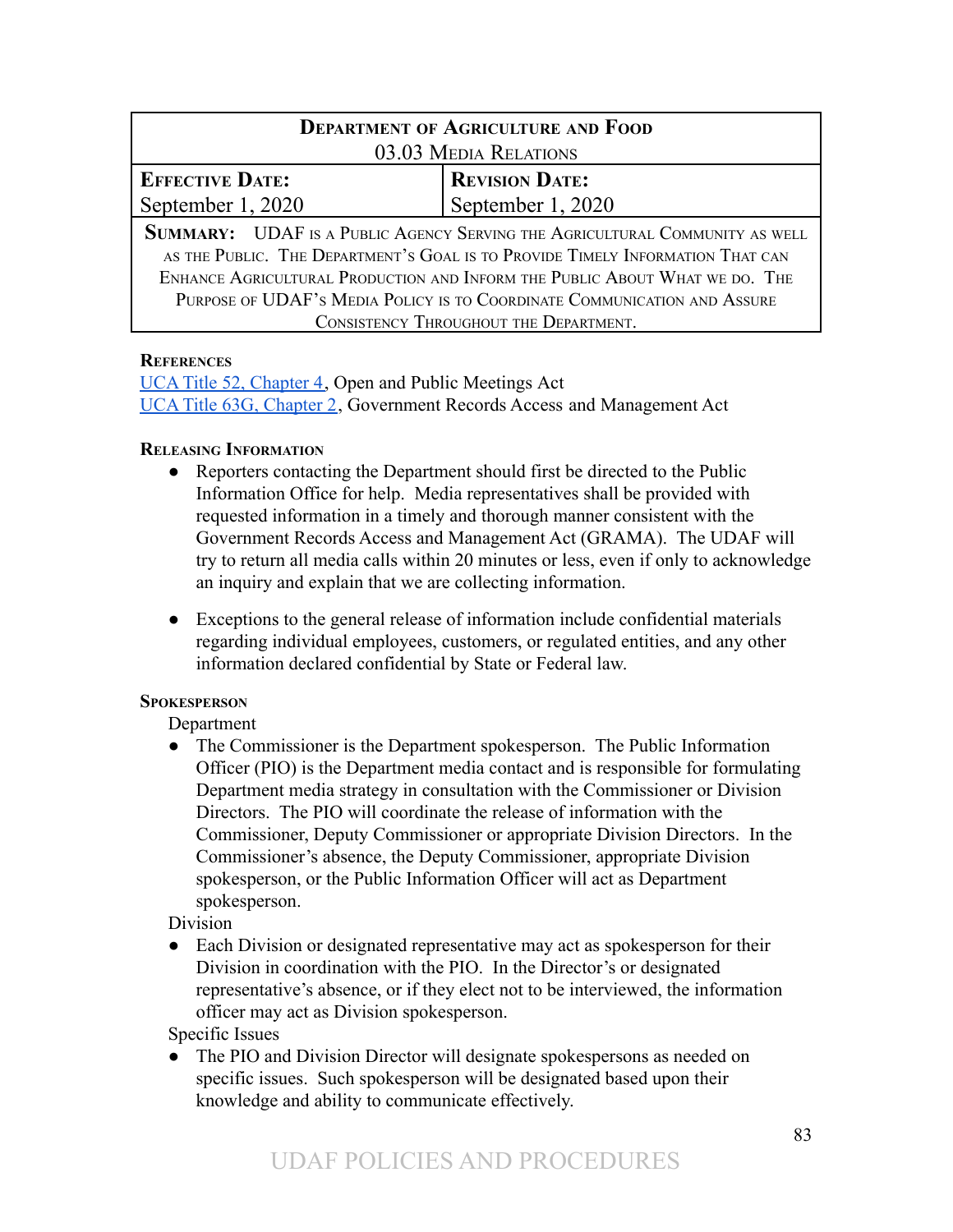Answering Reporters

• Reporters often seek background information about a specific subject rather than the Department's position on a particular issue. Division employees should assist reporters in this area. Factual questions should be answered promptly and policy questions referred to the Division Director or designee. Notify the PIO after answering media questions so that it can be determined if the reporter needs additional information.

# **MEDIA CONTACTS**

- When media representatives contact the Public Information Officer, employees shall refer them to the appropriate spokesperson or answer the question themselves.
- The PIO shall be notified of all media contacts as soon as reasonably possible. If an employee is contacted by the press over the weekend and needs assistance, the employee shall call the PIO at the emergency number provided to the Department.

### **NEWS RELEASES**

- News releases shall be prepared, reviewed, and distributed through the PIO. The PIO and appropriate Division Director will approve routine releases prior to distribution. More sensitive releases will be reviewed by the Commissioner, Deputy Commissioner, and Division Director.
- News conferences will be coordinated with the PIO.
- No outside entity or interest shall influence the wording, content or the Department's decision whether or not to issue a news release or public statement.

#### **NEWSLETTERS**

• Newsletters published by the Department or any Division shall be coordinated with the PIO. The Information Officer is available to offer editing and layout assistance. Such review allows for consistency and accuracy in publications and helps manage Departmental risk.

# **NOTIFICATION OF PUBLIC MEETINGS**

- Each Division will be responsible for posting public meetings (through legal notices) as stipulated in [Title 52, Chapter 4](https://le.utah.gov/xcode/Title52/Chapter4/52-4.html), the Utah Open and Public Meetings Act.
- Each Division will notify the PIO of all open and public meetings. An agenda shall also be provided.
- Notification of all public meetings held at the Department will be posted at the reception desk. The Division holding the meeting will supply the receptionist with pertinent information.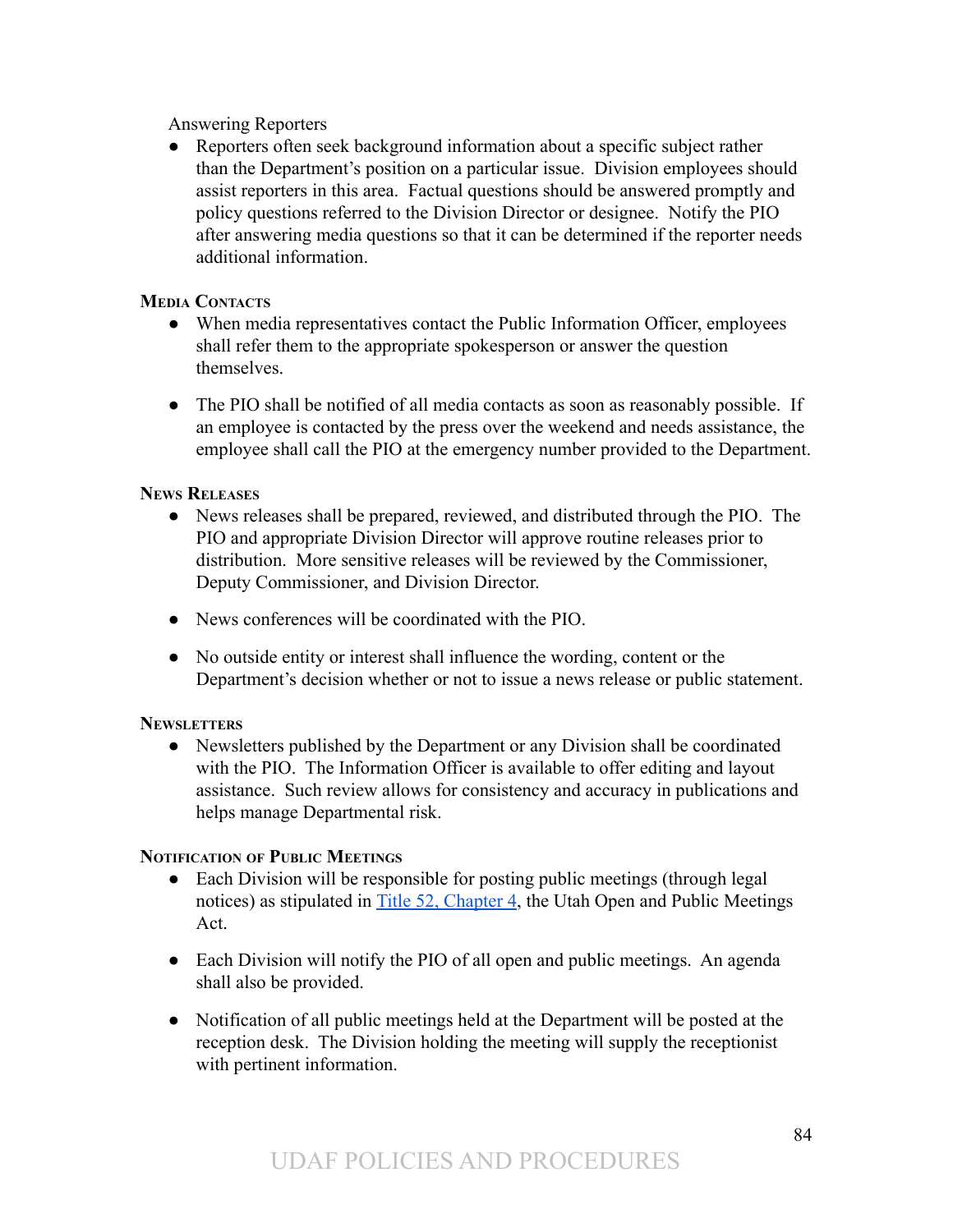| <b>DEPARTMENT OF AGRICULTURE AND FOOD</b><br>03.04 GRAMA REQUESTS                  |                       |
|------------------------------------------------------------------------------------|-----------------------|
| <b>EFFECTIVE DATE:</b>                                                             | <b>REVISION DATE:</b> |
| September 1, 2020                                                                  | September 1,2020      |
| <b>SUMMARY:</b> UDAF IS A PUBLIC AGENCY SERVING THE AGRICULTURAL COMMUNITY AS WELL |                       |
| AS THE PUBLIC. THE DEPARTMENT'S GOAL IS TO PROVIDE TIMELY INFORMATION THAT CAN     |                       |

ENHANCE AGRICULTURAL PRODUCTION AND INFORM THE PUBLIC ABOUT OUR SERVICES. THE PURPOSE OF UDAF'S GRAMA POLICY IS TO CARRY OUT THE LEGISLATIVE INTENT IN BALANCING PUBLIC AND PROTECTED INFORMATION.

### **REFERENCES**

UCA [Title 63G, Chapter 2](https://le.utah.gov/xcode/Title63G/Chapter2/63G-2.html?v=C63G-2_1800010118000101), Government Records Access and Management Act [Opens Records Portal](https://openrecords.utah.gov) [Utah State Records Committee](https://archives.utah.gov/src/index.html)

### **REQUEST SUBMISSION**

- Individuals desiring a release of information under the Government Records Access and Management Act (GRAMA) should utilize the open records portal on the State of Utah archives website ([https://openrecords.utah.gov/\)](https://openrecords.utah.gov/). Utilizing this portal will enable the Department to respond to requests in the fastest time frame.
- Individuals may also submit a written request to the Department directed to the Department's Public Information Officer/Attn: GRAMA. Any such request must meet the requirements of [UCA Section 63G-2-10](https://le.utah.gov/xcode/Title63G/Chapter2/63G-2-S101.html) *et seq*.

# **RELEASE OF INFORMATION**

- Each Division Director will work with his/her appointed Records Officer to conduct a due diligence search and gather any responsive records. Each Records Officer will also make a preliminary determination as to whether the records may be released or whether the records contain confidential, private, or protected information that must be reviewed individually to determine whether release is appropriate in the specific instance.
- The Attorney General's office may assist as requested.
- Once a determination has been made regarding releasable information, the Department will release information to the requestor during the statutory timeframe or otherwise respond as required under GRAMA.

#### **SPECIAL CIRCUMSTANCES**

• The Commissioner and Deputy Commissioner shall be kept apprised of any GRAMA requests that present unique situations or request sensitive information.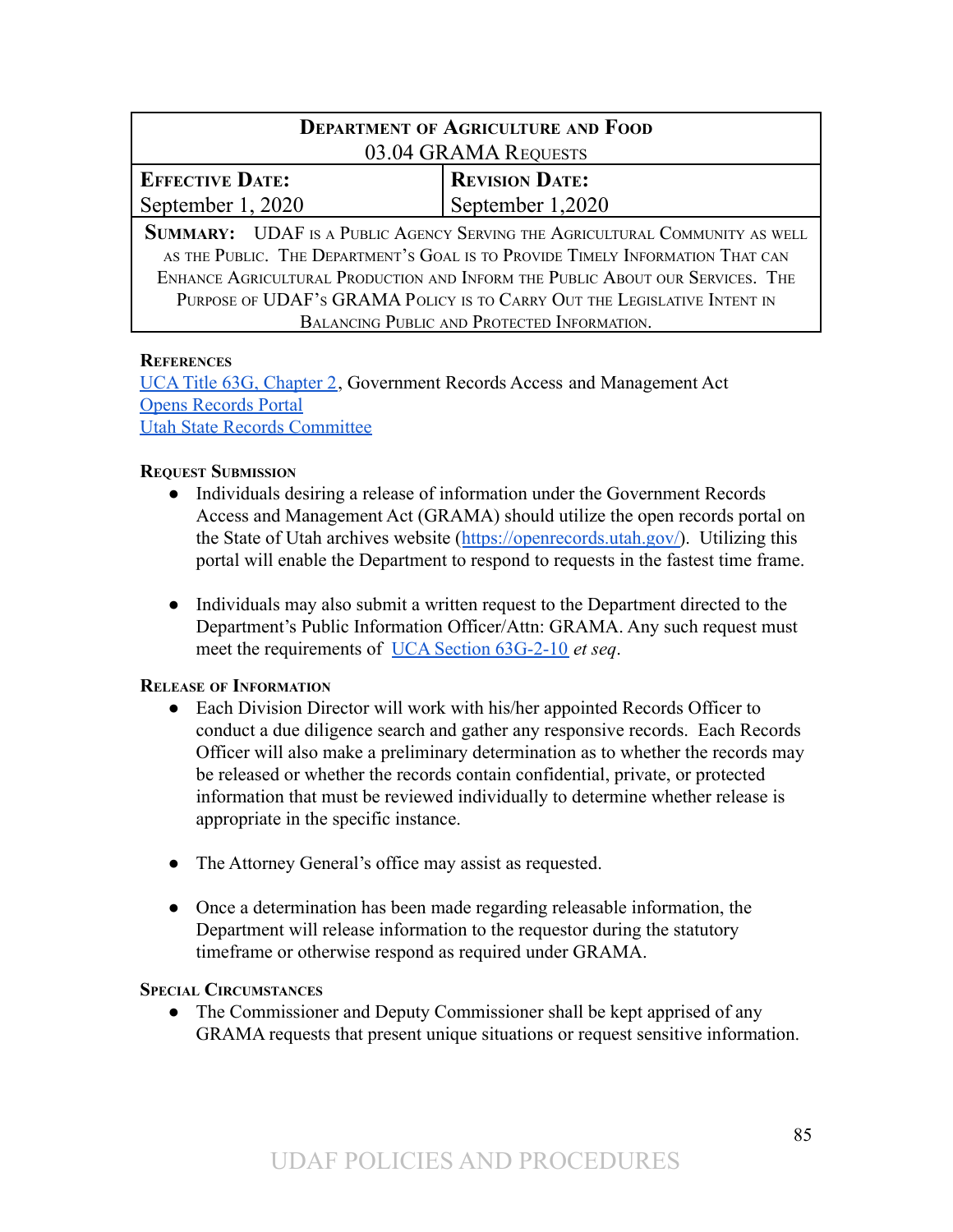### **PERSONNEL/LICENSEE LISTS**

- Certain records, including some records that include Departmental lists of employees, must be disclosed under GRAMA. [UCA Section](https://le.utah.gov/xcode/Title63G/Chapter2/63G-2-S301.html?v=C63G-2-S301_2020051220200512) 63G-2-301.
- If disclosure of a list of employees or licensees is requested, the request should be evaluated as one under GRAMA and treated accordingly. In addition to the AAGs, the Utah State Records Committee has additional guidance on its website regarding the disclosure of personnel information, if needed. (see [www.archives.utah.gov.](http://www.archives.utah.gov)).

# **MEDIA CONTACTS**

● When media representatives contact the Department's Public Information Officer regarding a GRAMA request, refer them to the appropriate Division Director/Records Officer and inform the Commissioner and Deputy Commissioner for direction.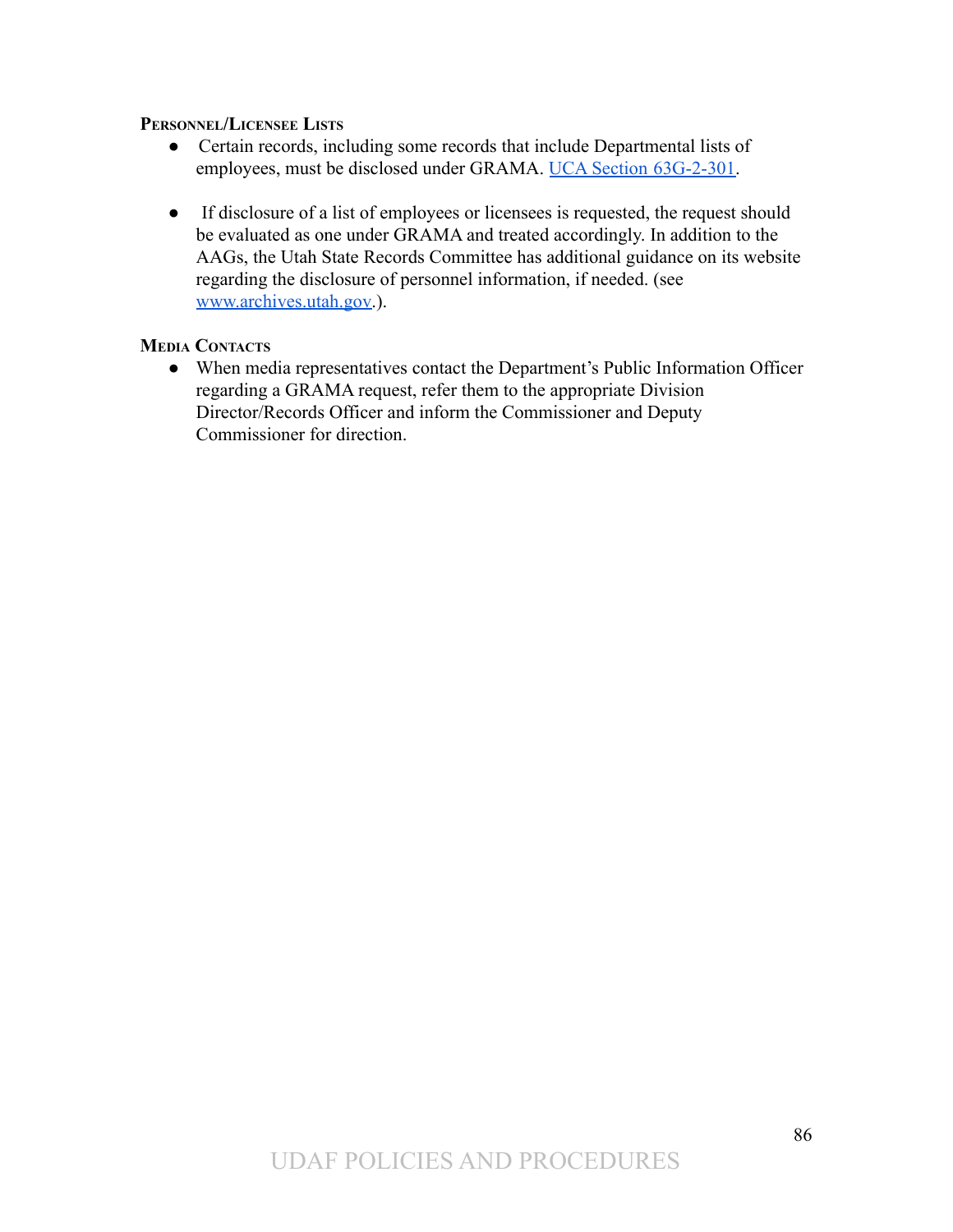| <b>DEPARTMENT OF AGRICULTURE AND FOOD</b>                                          |                       |
|------------------------------------------------------------------------------------|-----------------------|
| 03.05 PUBLIC MEETING COMPLIANCE                                                    |                       |
| <b>EFFECTIVE DATE:</b>                                                             | <b>REVISION DATE:</b> |
| September 1, 2020                                                                  | May 26, 2021          |
| <b>SUMMARY:</b> UDAF IS A PUBLIC AGENCY SERVING THE AGRICULTURAL COMMUNITY AS WELL |                       |
| AS THE PUBLIC. THE DEPARTMENT'S GOAL IS TO PROVIDE GOVERNMENTAL TRANSPARENCY,      |                       |
| TAKING ACTIONS AND CONDUCTING DELIBERATIONS OPENLY, WHILE PROTECTING PERSONAL,     |                       |
| PROPERTY AND BUSINESS INTERESTS. UDAF'S POLICY IS TO FULLY COMPLY UNDER UTAH'S     |                       |

# OPEN AND PUBLIC MEETINGS ACT [\(OPMA\)](https://le.utah.gov/xcode/Title52/Chapter4/52-4.html).

### **REFERENCES**

[UCA, Title 52, Chapter 4,](https://le.utah.gov/xcode/Title52/Chapter4/52-4.html) Open and Public Meetings Act (OPMA)

# **PUBLIC MEETINGS**

• Each Division Director is ultimately responsible for ensuring that every board, commission or other entity that is subject to OPMA meets all requirements for each public meeting, including, but not limited to proper: notice, agenda format, presence of a quorum, minutes, voting record, electronic participation, appropriate conduct during the meeting and for closing meetings. However, the Division Director may designate an individual responsible for OPMA compliance in that Division, or the Department may designate a single individual responsible for OPMA compliance for the Department and its boards and commissions.

# **NOTICE AND MINUTES REQUIREMENTS FOR PUBLIC MEETINGS**

Notice Requirements

- Each Division Director shall appoint an individual responsible for providing notice of public meetings as stipulated in the Utah Open and Public Meetings Act, [UCA Section 52-4-202.](https://le.utah.gov/xcode/Title52/Chapter4/52-4-S202.html)
	- All public meetings shall be noticed at least 24 hours in advance of the meeting, unless designated as an emergency meeting, as allowed by statute.
	- All notices shall include the meeting agenda, date, time, place, and shall comply with any other requirements under OPMA.
- Each Division will notify the Department's PIO or Marketing Division of all open and public meetings. The PIO shall also subscribe to all Department public meetings listed on the [Public Notice Website.](https://www.utah.gov/pmn/)
- Before it is posted, the meeting agenda should be approved by the applicable Division Director with assistance from the Attorney General's office, if requested.
- Meeting agendas must also comply with notice requirements, both for posting time and content.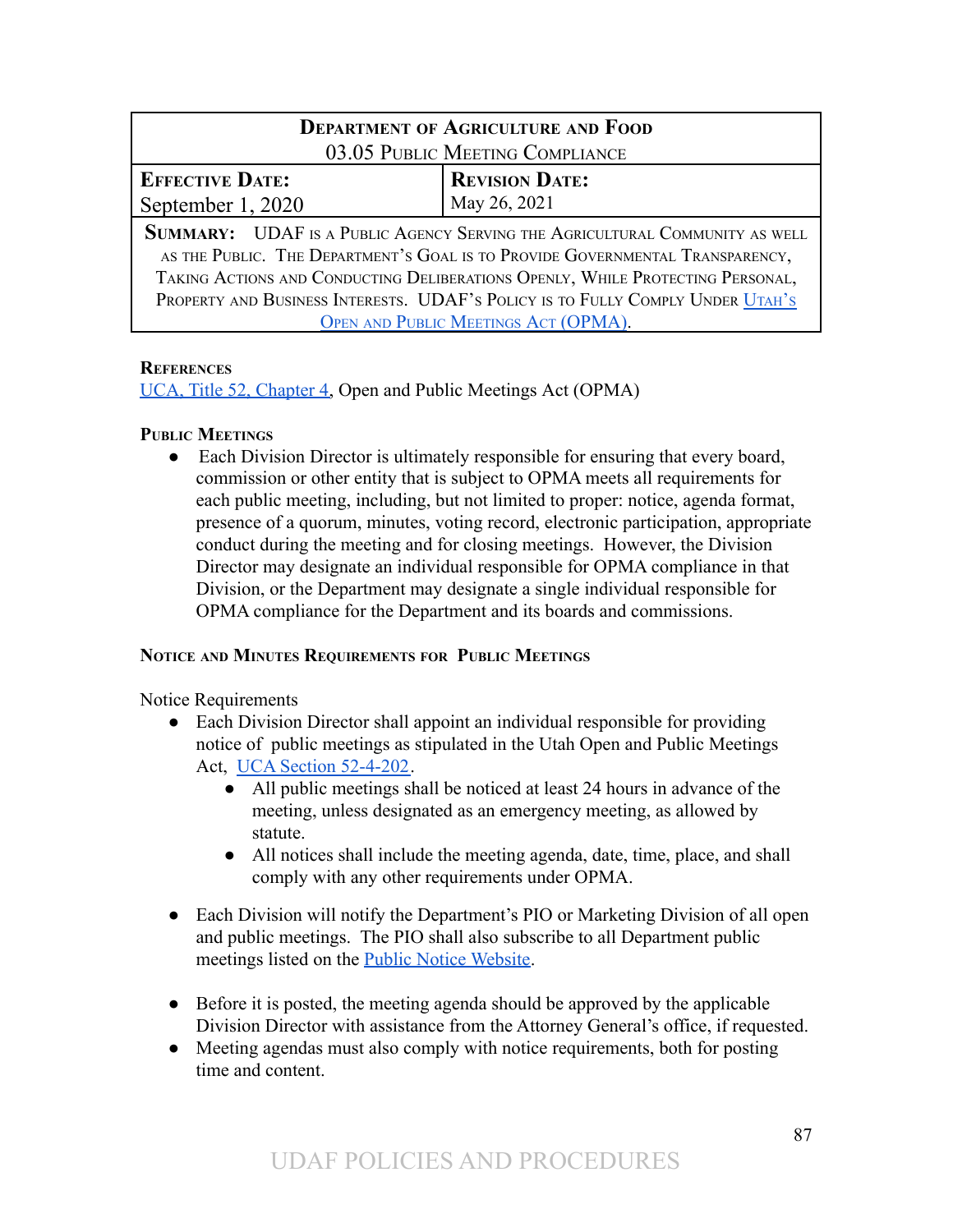● Notification of all public meetings held by the Department will be posted at the reception desk, as well as at the location of the meeting, if offsite.

Minutes Requirements

- Written minutes and a recording shall be kept of all Department open meetings.
- Written minutes shall include:
	- The date, time, and place of the meeting
	- The names of members present and absent
	- The substance of all matters discussed
	- A record, by individual member, of each vote taken
	- The name of each person who is not a member of the public body and provided testimony
	- A summary of the testimony provided by the public, and
	- Any other information that is a record of the proceedings that any member requests be entered in the minutes.
- A recording is not required for an open meeting that is a site visit or a traveling tour if no vote or action is taken.
- The requirement that minutes include the substance of matters discussed or testimony provided may be satisfied if the Department maintains a publicly available online version of the minutes that provides a link to the meeting recording at the place in the recording where the matter is discussed or testimony provided.
- The recording shall:
	- Be a complete and unedited record of all open portions of the meeting.
	- Identify the date, time, and place of the meeting.
- Anyone who presents electronic information relating to an item on the agenda shall provide a copy for inclusion in the public record.
- A public body shall:
	- Make pending minutes available to the public within 30 days after holding the open meeting
	- Within three business days after approving written minutes of an open meeting:
		- Post a copy of the approved minutes and any public materials distributed at the meeting to the [State Public Notice](https://www.utah.gov/pmn/index.html) Website
		- Make the approved minutes and public materials available to the public at the UDAF office.
		- Post the approved online minutes (if provided) on the Department website
	- Within three business days of the meeting, post an audio recording or link to the record on the [State Public Notice Website](https://www.utah.gov/pmn/index.html)

# **TRAINING ON PUBLIC MEETINGS**

• Each Division Director shall appoint an individual responsible for posting public meetings as stipulated in the Utah Open and Public Meetings Act in a timely manner. [UCA Section 52-4-202.](https://le.utah.gov/xcode/Title52/Chapter4/52-4-S202.html)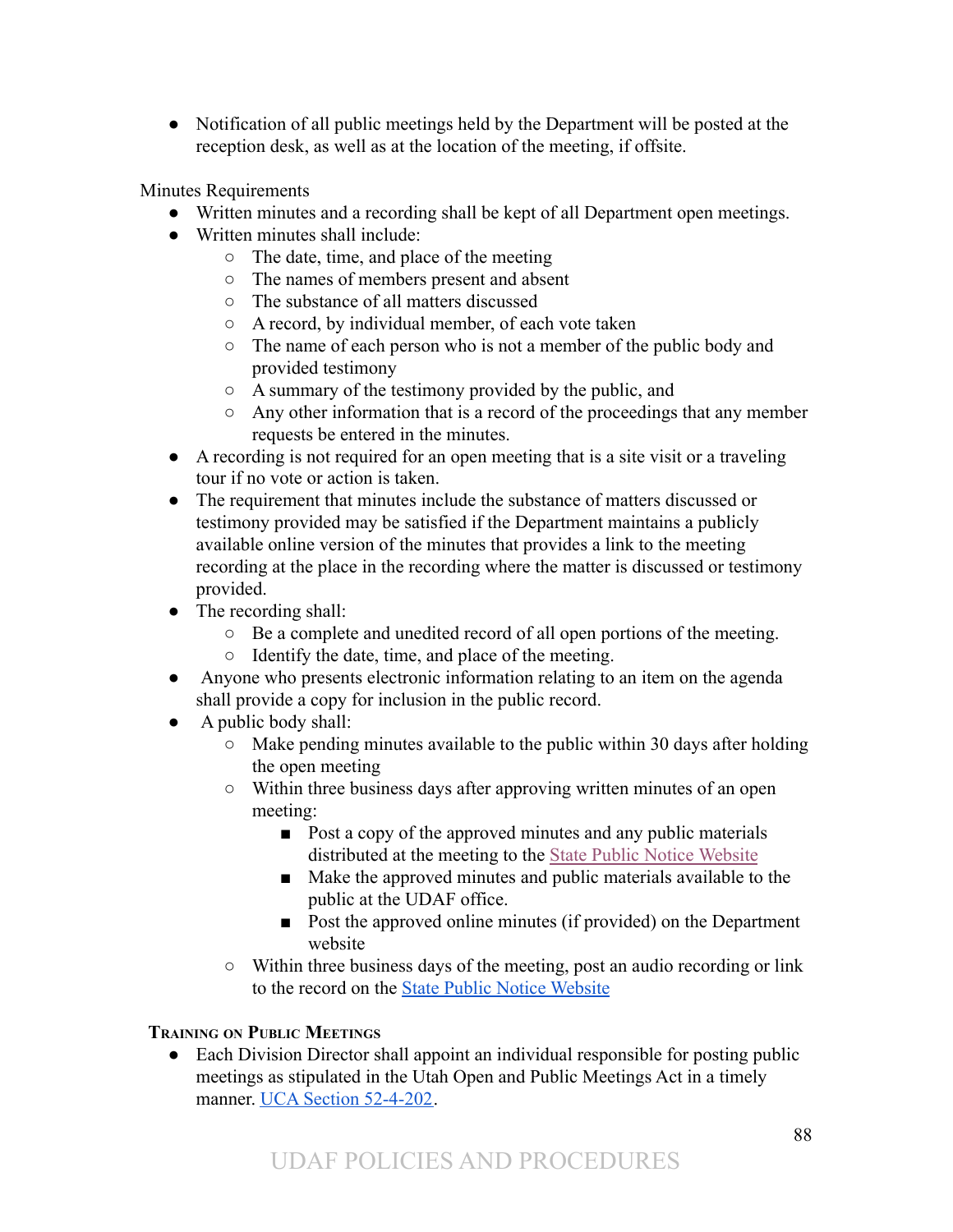● The Department will provide training on OPMA requirements every year for the Agency and its boards and commissions.

# **REPRESENTATION BY ATTORNEY GENERAL'S OFFICE**

• In coordination with the Division Director, the Commissioner, and the Deputy Commissioner, any entity represented by the Attorney General's office may request assistance with legal issues, such as statutory compliance and rule changes.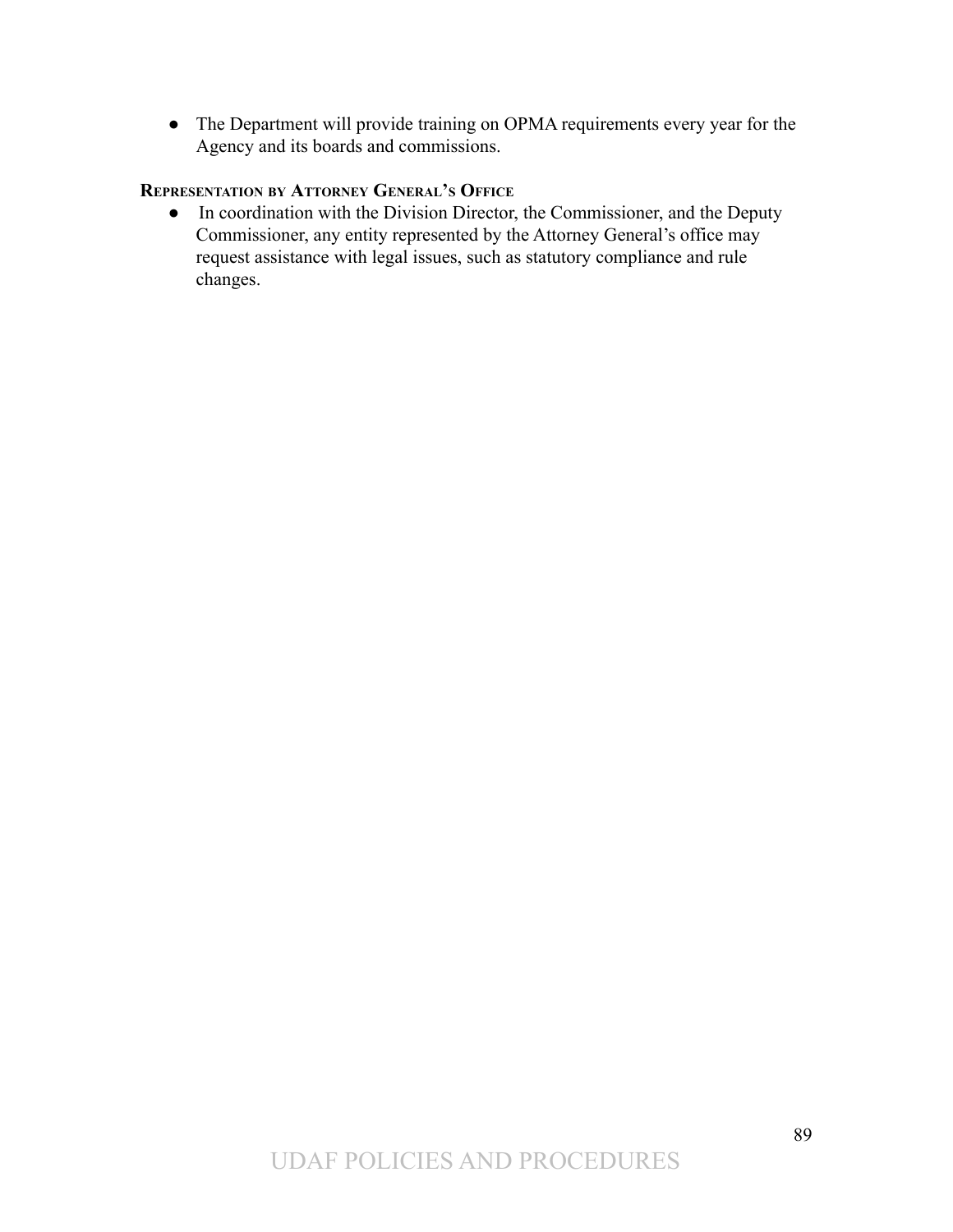| <b>DEPARTMENT OF AGRICULTURE AND FOOD</b>                                               |                       |
|-----------------------------------------------------------------------------------------|-----------------------|
| 3.06 OFFICE PROCEDURES                                                                  |                       |
| <b>EFFECTIVE DATE:</b>                                                                  | <b>REVISION DATE:</b> |
| September 1, 2020                                                                       | September 1, 2020     |
| <b>SUMMARY:</b> GUIDELINES FOR THE RECEPTION AREA, VISITING, AND PERSONAL USE OF OFFICE |                       |
| <b>TOOLS AND SUPPLIES.</b>                                                              |                       |

# **RECEPTION AREA**

- This area is paramount in conveying the Department's image to the public. It is important that this area be maintained at a professional level. To achieve this the following procedures will be observed:
- Magazines, books, or newspapers shall not be read in this area by Department employees. Reading, other than work associated, should be confined to enclosed offices and lunchrooms during non-work periods.
- As a security measure, all visitors are required to sign in at the reception desk. To assure that all visitors sign in and are given appropriate direction, the reception desk shall have a receptionist present at all times.
- Visitors to the main office without a valid State Employee ID (or a valid Federal ID and recognizable by the receptionist) shall be required to sign in at the receptionist desk and obtain a visitor's pass from the receptionist.
- The primary function of the Department receptionist is to courteously direct incoming calls and visitors. As a rule, all calls should be routed directly to the employee being called. If the employee is not available, the call should be transferred to the appropriate secretary for proper handling. If the receptionist is unable to reach either of these individuals, a message, including a return number should be taken.
- The receptionist should not leave the reception desk to locate an individual, except in an emergency. If the individual cannot be located by phone or through the appropriate secretary, a message should be taken or the help of another employee enlisted.
- As time permits, the receptionist should make repeated attempts to notify employees for whom there is a message.
- For many people, the receptionist is the first contact with the Department. A courteous, helpful manner should be evident.
- Each Division should ensure they have proper coverage to serve the public from 8 to 5, including during the lunch hour.

# **OFFICE HOURS**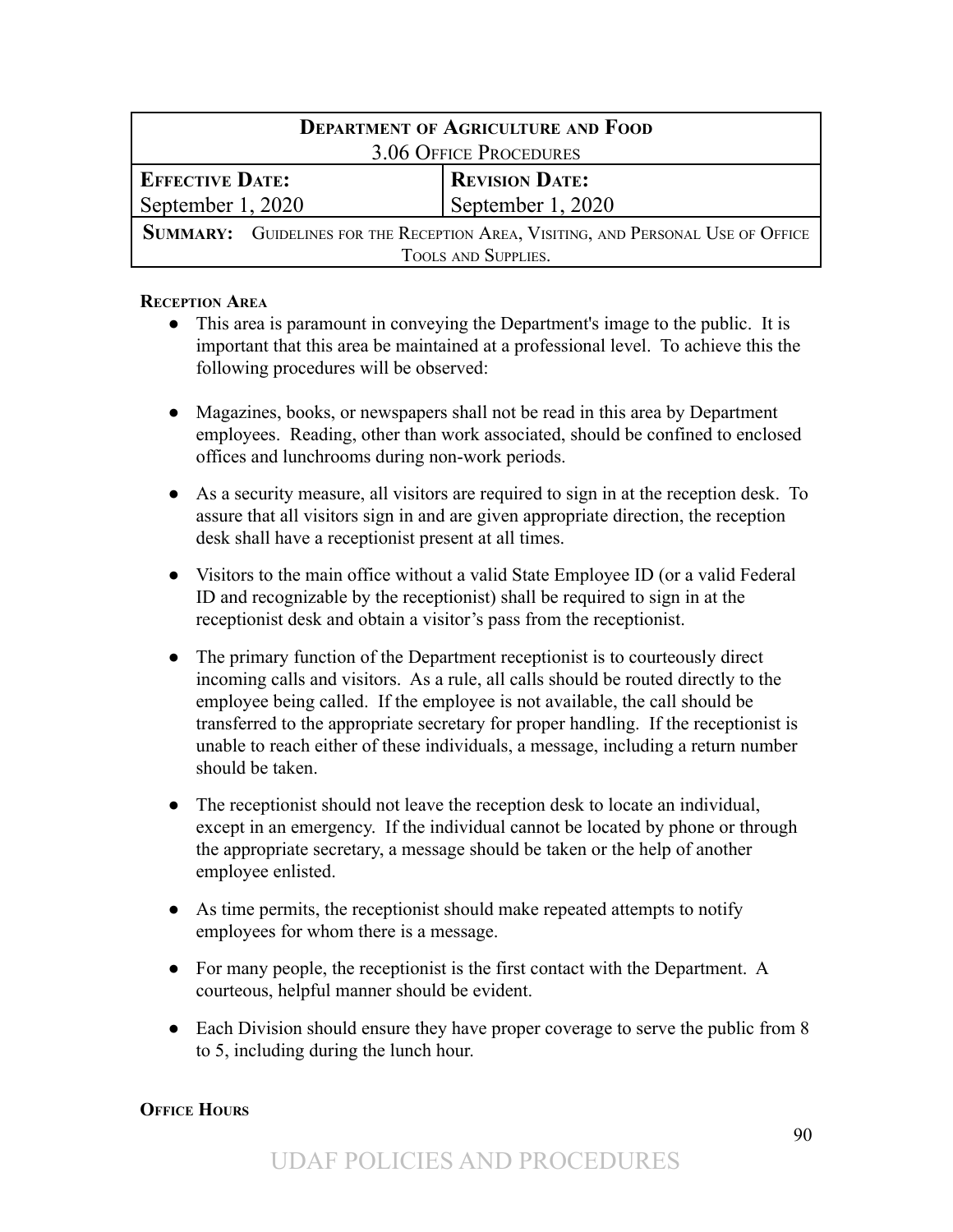- Office hours are 8 a.m. to 5.p.m. Monday through Friday. Employees may, with approval of their supervisor, select a daily starting time between 6:00 and 9:00 a.m. and a quitting time between 3:00 and 6:00 p.m., so long as a full work schedule is completed each scheduled work day.
- Each employee's workday shall include a minimum of 30 minutes for a lunch period and two 15-minute work break periods, one of which is in the morning and one in the afternoon. Lunch periods will normally be scheduled to begin between the hours of 11:00 a.m. and 1:00 p.m. for a regular day shift. Break periods are included in 8 productive work hours. These lunch and break periods may not be adjusted or accumulated to accommodate a shorter workday.

# **VISITING**

● Excessive visiting at another's desk or in groups is strongly discouraged. Such visiting distracts others and decreases the overall efficiency of the office.

# **PERSONAL USE OF MACHINES AND MATERIALS**

• Office machines may be used on a limited basis during the nonworking hours (before 8 or after 5) or during the lunch hour when not in use in carrying out Department business. However, all supplies used in operation must be furnished by the individual. Limited copies may be made on the copy machine if the individual provides the paper. No Department supplies are to be used for personal use. No Department equipment may be used for personal financial gain.

# **OFFICE SUPPLIES**

● Each Division is responsible for obtaining supplies through an approved vendor.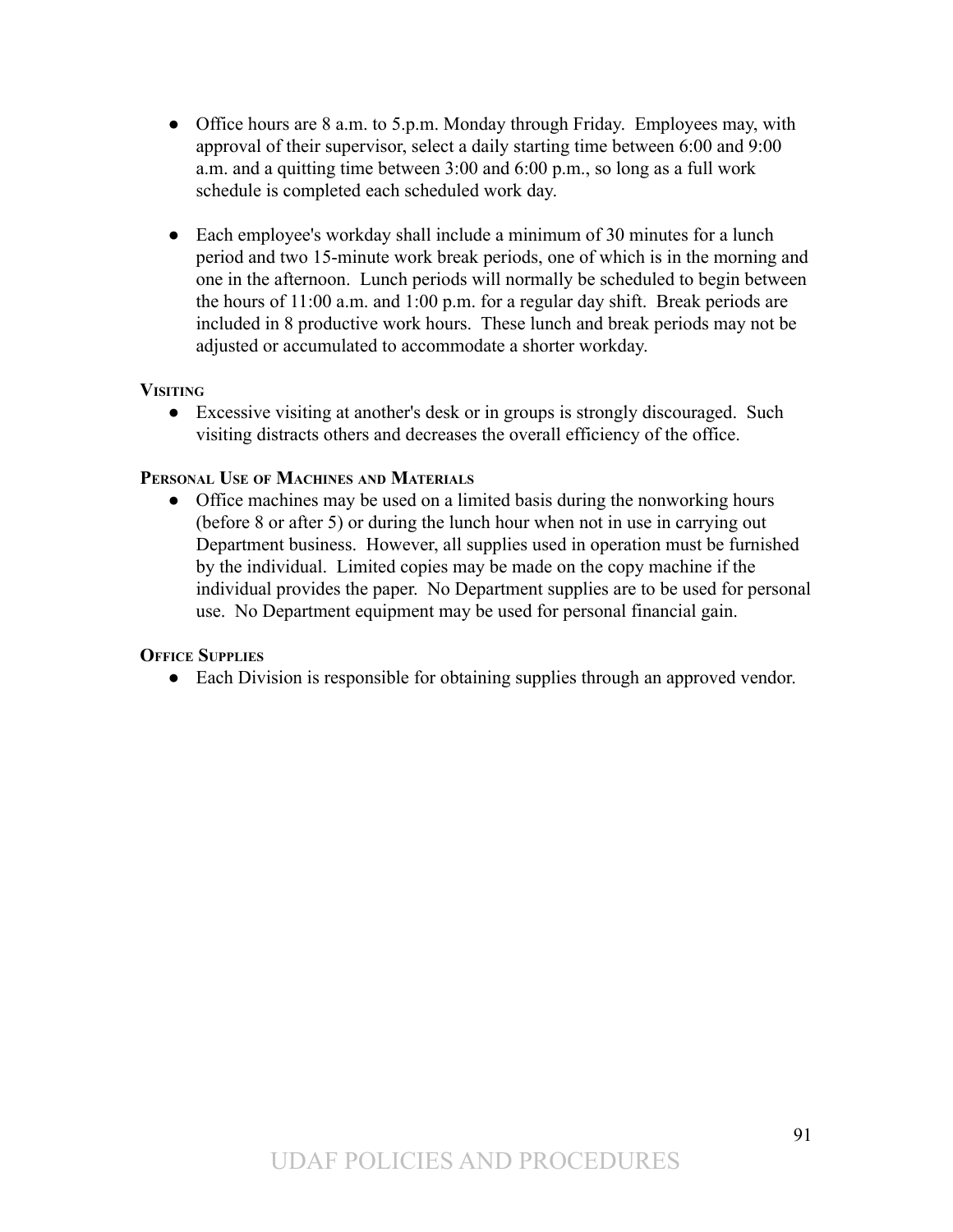| <b>DEPARTMENT OF AGRICULTURE AND FOOD</b>                                        |                       |
|----------------------------------------------------------------------------------|-----------------------|
| 03.07 REGULATORY ENFORCEMENT PROCEDURES                                          |                       |
| <b>EFFECTIVE DATE:</b>                                                           | <b>REVISION DATE:</b> |
| September 1, 2020                                                                | September 1, 2020     |
| <b>SUMMARY:</b> THIS POLICY ESTABLISHES CONSISTENCY IN INSPECTION PROCEDURES AND |                       |
| COMPLIANCE.                                                                      |                       |

#### **REFERENCES**

UCA [Title 4, Chapter 1,](https://le.utah.gov/xcode/Title4/Chapter1/4-1.html) Utah Agricultural Code, General Provisions UCA [Title 63G, Chapter 4](https://le.utah.gov/xcode/Title63G/Chapter4/63G-4.html?v=C63G-4_1800010118000101), Administrative Procedures Act

### **ENFORCEMENT**

- Enforcement methods will be handled individually by each Division. The following is an overview of the process generally used by the Department. Notwithstanding this policy, the Department's meat inspection program follows the USDA enforcement actions policy per contractual agreement.
- The Department has broad, sweeping authority to regulate the agricultural and food production industry at all levels. [UCA Section](https://le.utah.gov/xcode/Title4/Chapter1/4-1-S101.html?v=C4-1-S101_2017050920170701) 4-1-101 *et seq*. In addition, many of the permits and licenses issued by the Department are issued upon the condition that the licensee permits scheduled or unscheduled Departmental inspections/investigations and sample collections as a requirement for issuance of a license or permit.

# **INSPECTIONS**

# **When an inspection/investigation or evaluation is made of an establishment, device, animal, plant, or whole or processed agricultural product:**

● An inspector shall present credentials and identify themselves, state the nature or reason for the inspection/investigation to management, and get permission to make the inspection/investigation.

> o Although inspectors should make every effort to explain their authority and obtain entrance for the purposes of inspection, if entry is denied, the inspector should speak with the Division Director/Program Manager about obtaining an *ex parte* warrant or pursuing enforcement using another tool, such as seeking injunctive relief. [UCA Section 4-1-105](https://le.utah.gov/xcode/Title4/Chapter1/4-1-S105.html?v=C4-1-S105_2017050920170701).

- Precise and complete records shall be kept outlining the facts and findings of each inspection/investigation. These records are official documents defining the conditions that existed at the time of the inspection/investigation. **In cases where there has been a violation, these records are the primary source of evidence for enforcement, appeals and other legal proceedings**. An inspector shall ensure the records are complete, accurate, and legible.
	- o An inspector's personal notes are generally protected documents for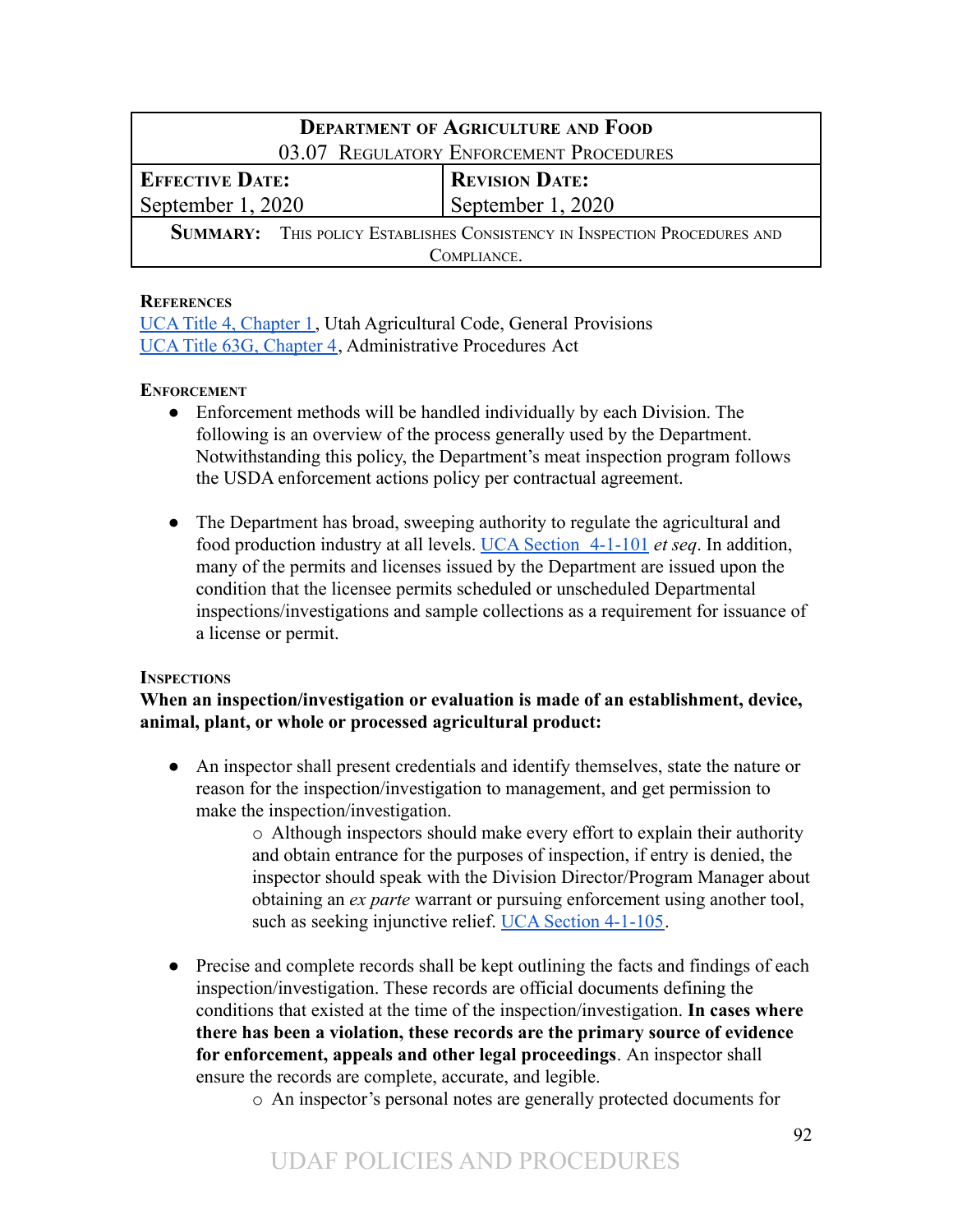GRAMA purposes, but they are important in refreshing the inspector's memory regarding the investigation and should be maintained in the file. Screenshots of text messages, emails or notes from phone calls should also be kept in the file for reference.

o Notes from substantive phone calls should be as complete as possible, particularly if an offer of settlement or any other matters requiring customer or Agency action are discussed.

### **EMBARGOS/HOLD ORDERS/DESTRUCTION OF PRODUCT**

- In addition to the guidance regarding inspections, if the inspection/investigation identifies violations that warrant immediate action, such as ones that pose health threats or suggest fraud, where there is a statutory mandate, or where the Department determines it is necessary or prudent, embargoes, hold orders, condemnation, or destruction may be warranted.
- Due to the economic hardship and impact on businesses, careful and complete records are necessary when considering one of these options.

o An interview must be conducted with the Division Director or the Director's designee detailing the conditions noted on the inspection/investigation record.

- If corrections or agreements are discussed or finalized during this interview, they must be noted on the record.
- Receipts for samples or notices for holds or embargoes must be left during this interview and clearly identified with photographs and other documentation so that compliance with the Department's orders can be confirmed.

#### **WARNINGS**

- Warning letters/citations may be used by the Department depending on the severity of the violation, in conjunction with the enforcement matrix adopted by each Division Director.
- $\bullet$  Warning letters/citations should clearly reference the violation(s), the specific steps required to resolve each violation, and the date and time for compliance to be complete.

o Warnings may be contested through the same process as for citations, with the same time frames for requesting a hearing.

• When following up after a warning, care should be taken to ensure that all compliance measures are in effect and complete. If not, a citation or other action may be necessary.

#### **MEDIATION/PRE-HEARING AND OTHER SETTLEMENT CONFERENCES**

● Meetings, pre-hearing conferences, and settlement conferences are encouraged where the Department believes voluntary compliance or any other benefit could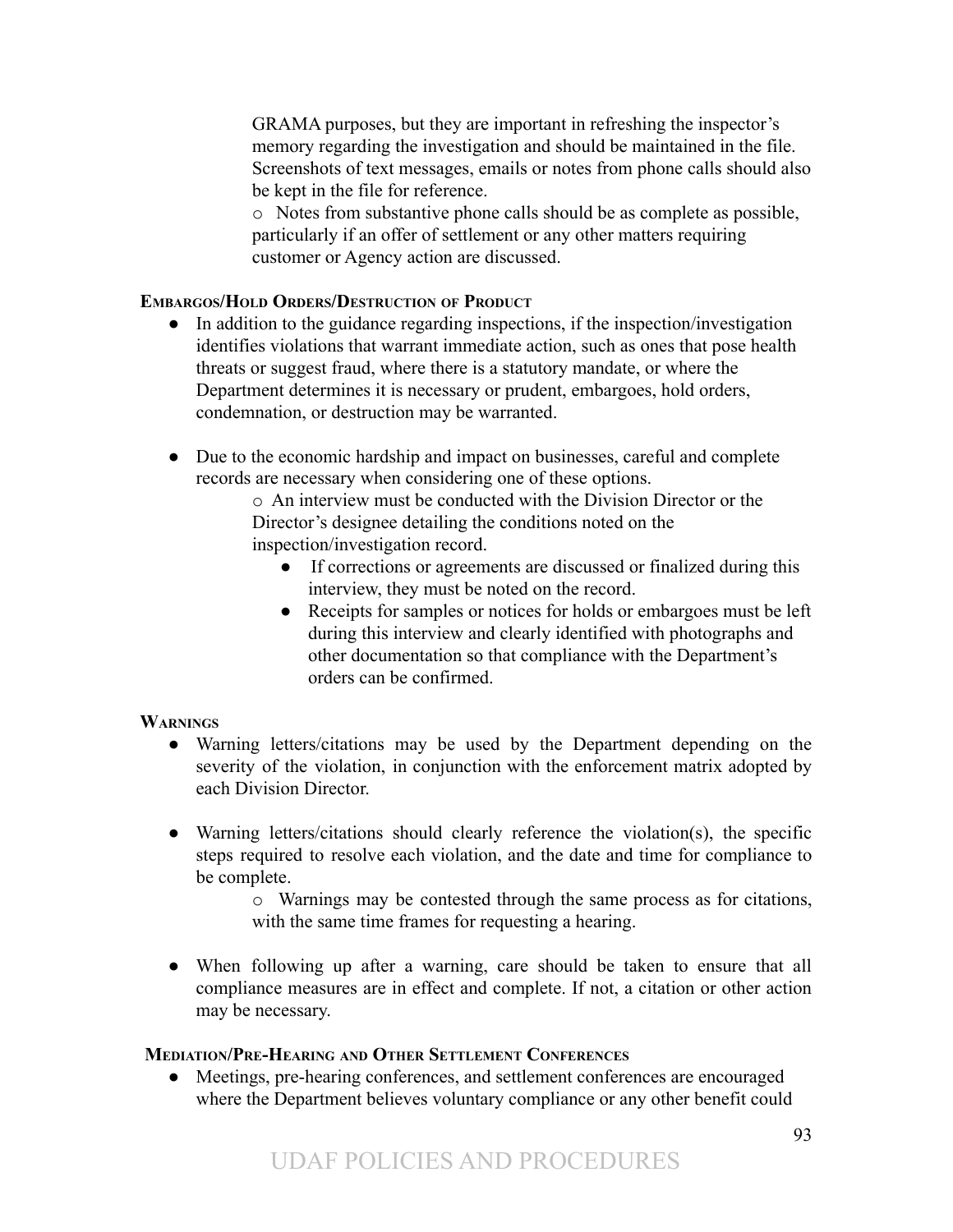#### result.

o Depending on the type of enforcement action, some settlement/mediation conferences are required by law. Please consult with the assigned AAG for specifics.

#### **ADMINISTRATIVE PROCEEDINGS**

● Hearings, requests for reconsideration and appeal procedures are addressed in Policy 5.08.

> <sup>O</sup> Departmental hearings are informal and governed by Utah's Administrative Procedures Act, [Title 63G, Chapter](https://le.utah.gov/xcode/Title63G/Chapter4/63G-4.html?v=C63G-4_1800010118000101) 4 , and codified in the Department's administrative rules.

<sup>O</sup> The Department shall designate a hearing officer or contract with an administrative law judge to conduct the hearing.

<sup>O</sup> Motions for reconsideration by the Department, and appeals to other agencies or the Utah courts are also permitted in most cases under Title 4, and are governed by [Utah's Administrative Procedures](https://le.utah.gov/xcode/Title63G/Chapter4/63G-4.html) Act.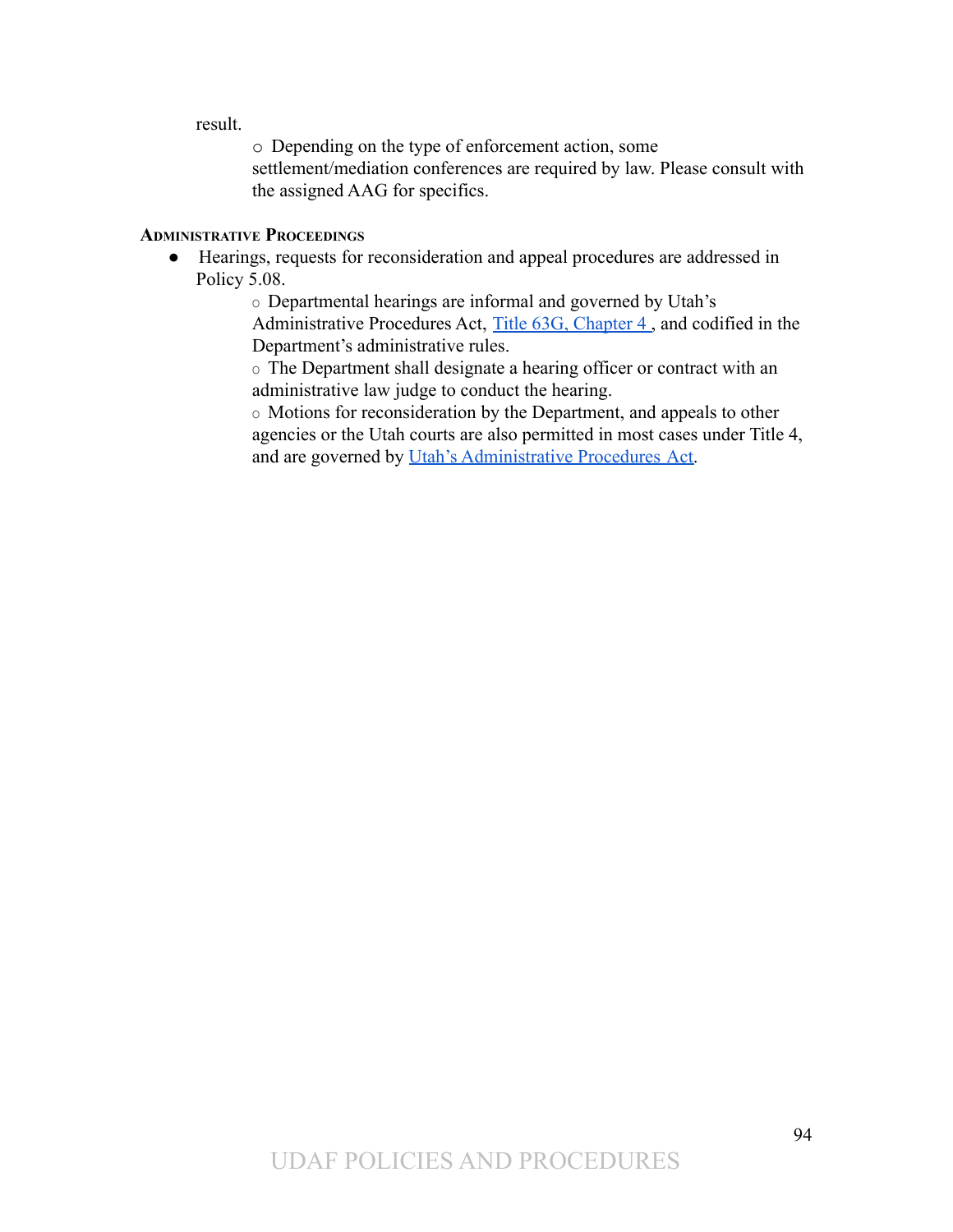| <b>DEPARTMENT OF AGRICULTURE AND FOOD</b>                                     |                       |
|-------------------------------------------------------------------------------|-----------------------|
| 03.08 TRAINING                                                                |                       |
| <b>EFFECTIVE DATE:</b>                                                        | <b>REVISION DATE:</b> |
| September 1, 2020                                                             | September 1, 2020     |
| <b>SUMMARY:</b> INITIALIZING AND RECORDING TRAINING PROCEDURES FOR EMPLOYEES. |                       |

### **REASON FOR TRAINING**

● From time to time, the Department of Human Resources (DHRM) and other State training agencies send information about training opportunities for UDAF employees. All records of outside training given to UDAF employees will be kept by the Department.

**PROCEDURES FOR TRAINING**

- Employees will complete all State required training
- Divisions may require certified training for UDAF employees. Training documents shall be forwarded to UDAF Human Resources for entry into each employee's training record.
- All other training requested by UDAF employees shall be approved by the Division Director and coordinated with Finance.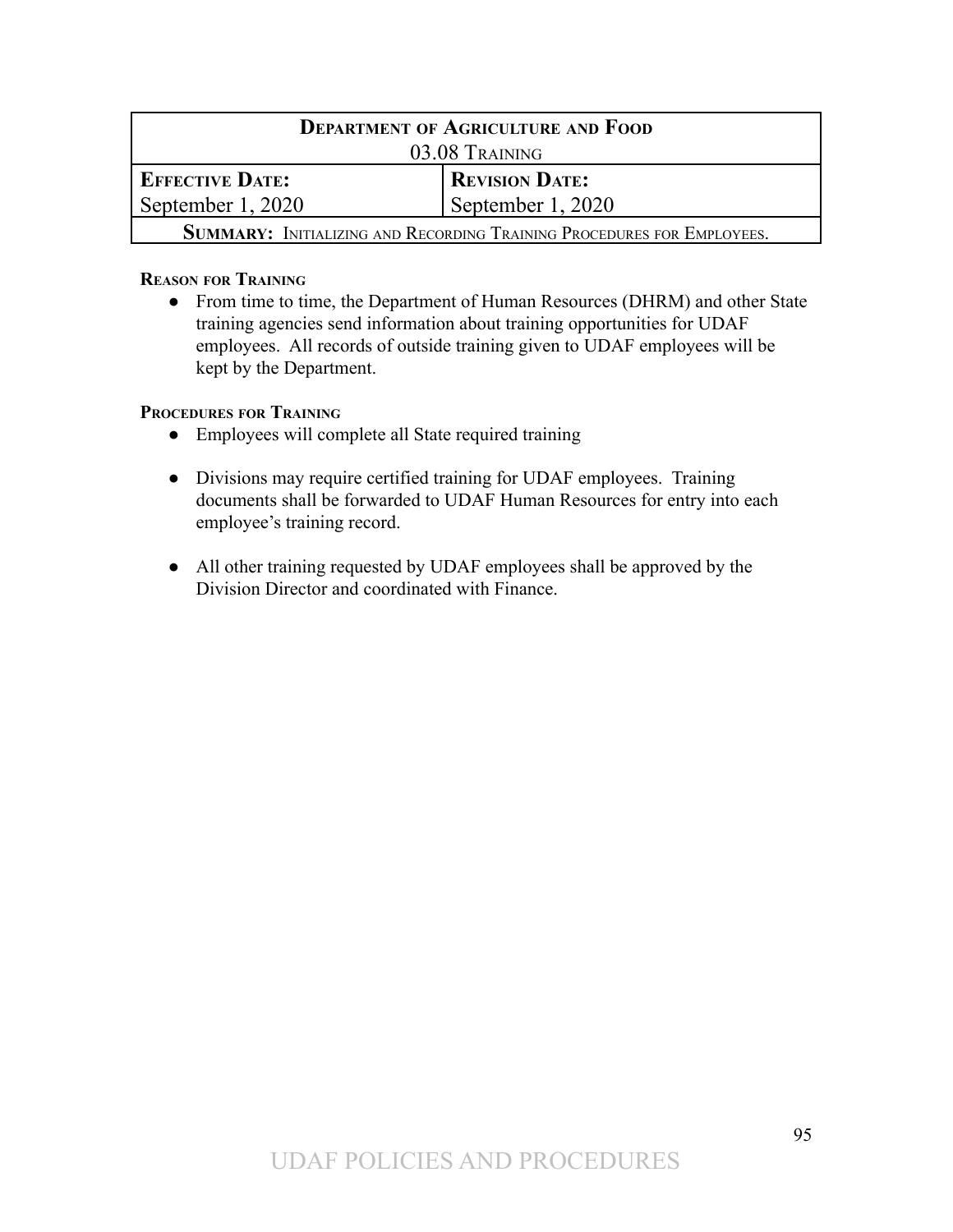| <b>DEPARTMENT OF AGRICULTURE AND FOOD</b><br>03.09 WEAPONS POLICY                                                        |                                                     |
|--------------------------------------------------------------------------------------------------------------------------|-----------------------------------------------------|
| <b>EFFECTIVE DATE:</b><br>September 1, 2020                                                                              | <b>REVISION DATE</b><br><sup>1</sup> April 15, 2021 |
| <b>SUMMARY:</b> THIS SECTION SETS FORTH DEPARTMENT POLICY FOR OWNING, CARRYING, AND<br>USING FIREARMS AND OTHER WEAPONS. |                                                     |

### **REFERENCES**

[UCA Section 53-13-105](https://le.utah.gov/xcode/Title53/Chapter13/53-13-S105.html?v=C53-13-S105_2016051020160510), Special Function Officer

- Under the authority of Title 4 and [UCA Section 53-13-105](https://le.utah.gov/xcode/Title53/Chapter13/53-13-S105.html?v=C53-13-S105_2016051020160510) *et seq*., the Department adopts this weapons policy as a directive for those individuals who are authorized by the Department to carry firearms or weapons of any type in connection with their employment.
- The use of weapons in Department-related employment is in place primarily for individual employee protection. It is normally not intended to be used as a show of force to achieve compliance with laws or regulations.
- Any individual within the Department who feels their job or job-related activities put them into a situation that would require protection, or who are statutorily empowered to carry a weapon during the course of their employment, must receive prior written authorization by the Commissioner and the employee's Division Director. Authorization is meant to govern policy during working hours while performing official duties. Nothing in this policy is intended to interfere with an employee's constitutional rights or responsibilities while not performing job-related activities for the State.
- Prior to Departmental authorization to carry a weapon, the employee must be Police Officer Standard Training (POST) certified as one of the four types of Public Safety Officers identified in [Title 53, Chapter](https://le.utah.gov/xcode/Title53/Chapter13/53-13.html) 13 of the Utah Code. The employee must complete all weapons and other required training through POST, or by an entity similarly authorized under [Title 53.](https://le.utah.gov/xcode/Title53/53.html?v=C53_1800010118000101) This includes, but is not limited to, successful completion of a weapon training course taught by any participating law enforcement agency. At the end of the training, each employee must demonstrate their ability to handle the weapon by qualifying under the State's present standard or be subject to a waiver recognized by the State. Weapons certification must be maintained by the employee, including yearly training requirements.
- Weapons will be maintained in a secure area within the individual's automobile (trunk or locked vehicle), readily accessible for use in emergency, and will normally be permitted to be carried on the individual person under any one of the following instances: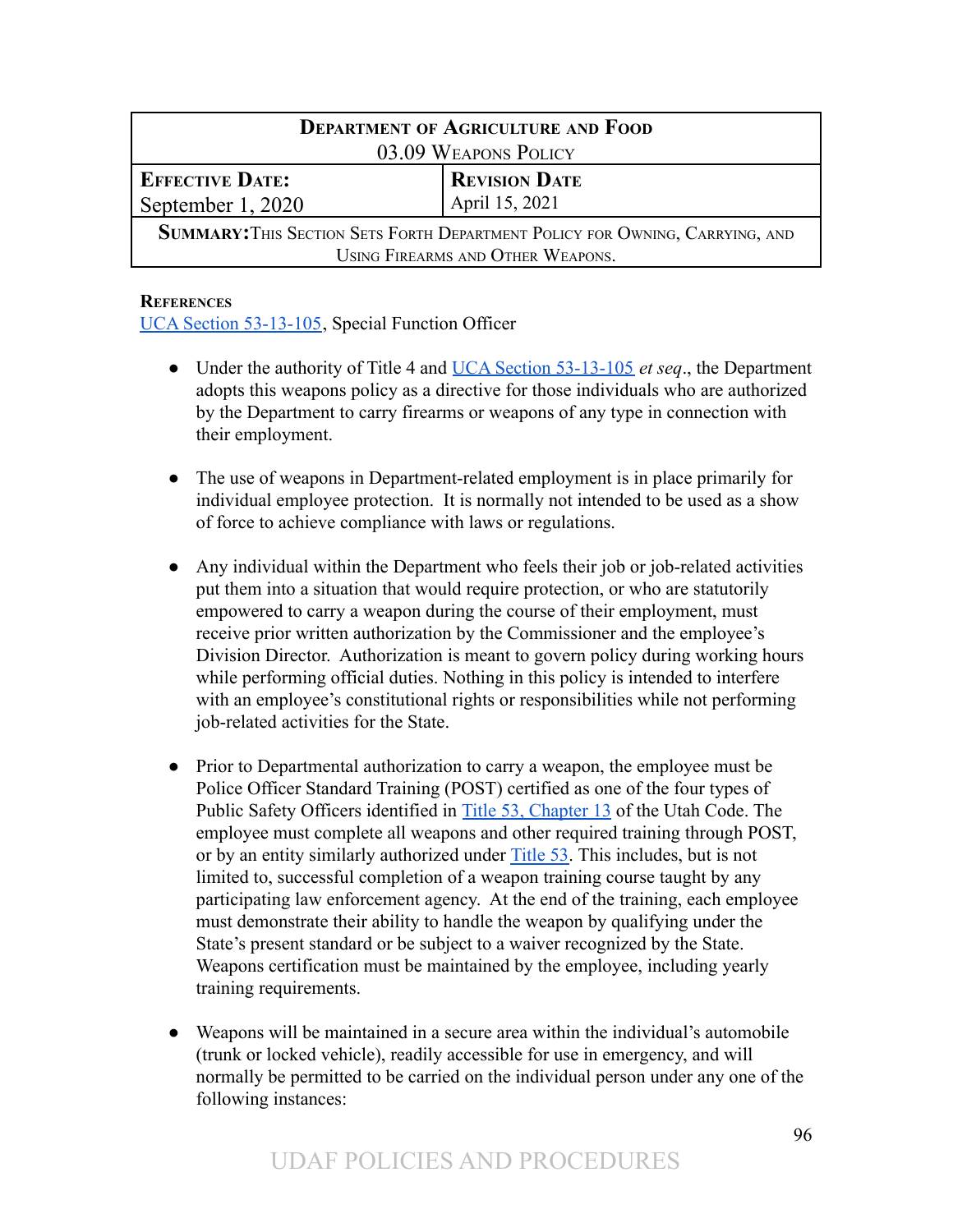- While performing vehicle stops.
- While involved in authorized roadblocks, whether they are being held alone or with other law enforcement personnel.
- While on duty at one of the State's ports of entries.
- While issuing subpoenas or search warrants.
- While making a felony arrest.
- While conducting certain types of investigations.
- While performing any other job-related duty in which it is determined that one's life may be in danger.

#### **DEADLY FORCE**

● Because it is not the intent of the Department to use a weapon as a tool to enforce laws and regulations, a weapon should only be drawn or fired at an individual when it is felt the life or personal welfare of the employee or another person they may be protecting is at stake. A Department investigation and review will be required on all weapons-related incidents. The discharge of any weapon not normally related to training, practice, or re-qualification must be reported immediately to the employee's Division Director and the Commissioner.

#### **OWNERSHIP AND STORAGE**

Weapons may be either Department owned or privately owned.

- Private owners employed by the State have the same duties and responsibilities of any POST officer and citizen with respect to gun registration, storage, maintenance, and safety.
- The serial number of each gun used in employment by the individual shall be on file with the Department at the time of employment and shall be updated yearly by the employee, regardless of whether it is privately or State owned.
- The Department shall provide a secure location to store all State-owned weapons, accessories, technology, and protective gear.

o The secure location shall be maintained by the Director of the Division of Animal Industry or their designee. The Director shall create a protocol for weapons access, inventory, assigned weapons log, and security, that shall be reviewed yearly.

o An inventory shall be conducted every 6 months and any discrepancies shall be reported to the Commissioner or law enforcement.

• When visiting the Department, employees may utilize a Department-provided secure weapons storage locker for the employee's personally owned weapon **AT THEIR OWN RISK**. By using the State's resources, the employee agrees to indemnify and hold harmless the State and its officers, employees, and agents for any alleged damage to weapons brought into the Department and/or stored.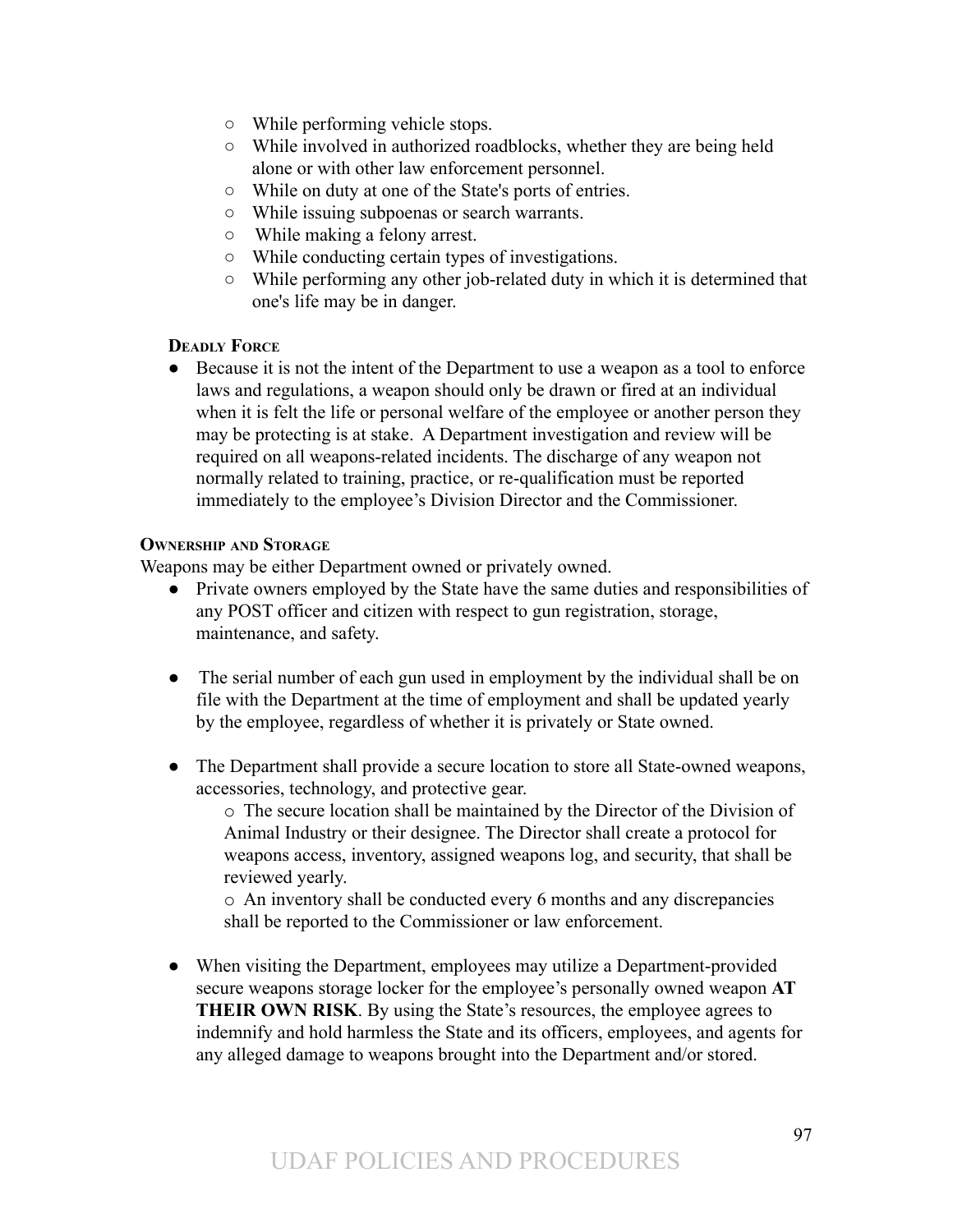- Each employee assigned a weapon will be responsible for the cleaning, care, and security of the weapon.
- If an employee ceases using a weapon in their duties for the State, the employee shall immediately inform the Director of the Division of Animal Industry.
- Any weapon, personal protective gear, or other law enforcement tool issued to an employee must be returned to the Department on termination or retirement of the employee, or if the employee changes positions within the Department and the use of a weapon is no longer required.

# **SALE OF WEAPONS NO LONGER REQUIRED BY THE DEPARTMENT**

- Department owned weapons that are no longer being used by Department employees may be sold to a third party vendor or an individual in accordance with state and federal law.
- All sales shall be approved in advance by the Director of the Division of Animal Industry and the Commissioner and shall be documented in writing and on the weapons log maintained by the Director of the Division of Animal Industry.
- If a weapon is sold to an individual it is recommended the Department obtain a background check on the individual prior to the sale, however, current ATF guidance is that a background check is not legally required in the State of Utah.
- Funds received from the sale of weapons shall be deposited as dedicated credits for the division from which the weapons are sold.

# **VIOLATIONS**

● Any violation of the Weapons Policy is reason for a review and possible discipline, up to and including termination of the employee.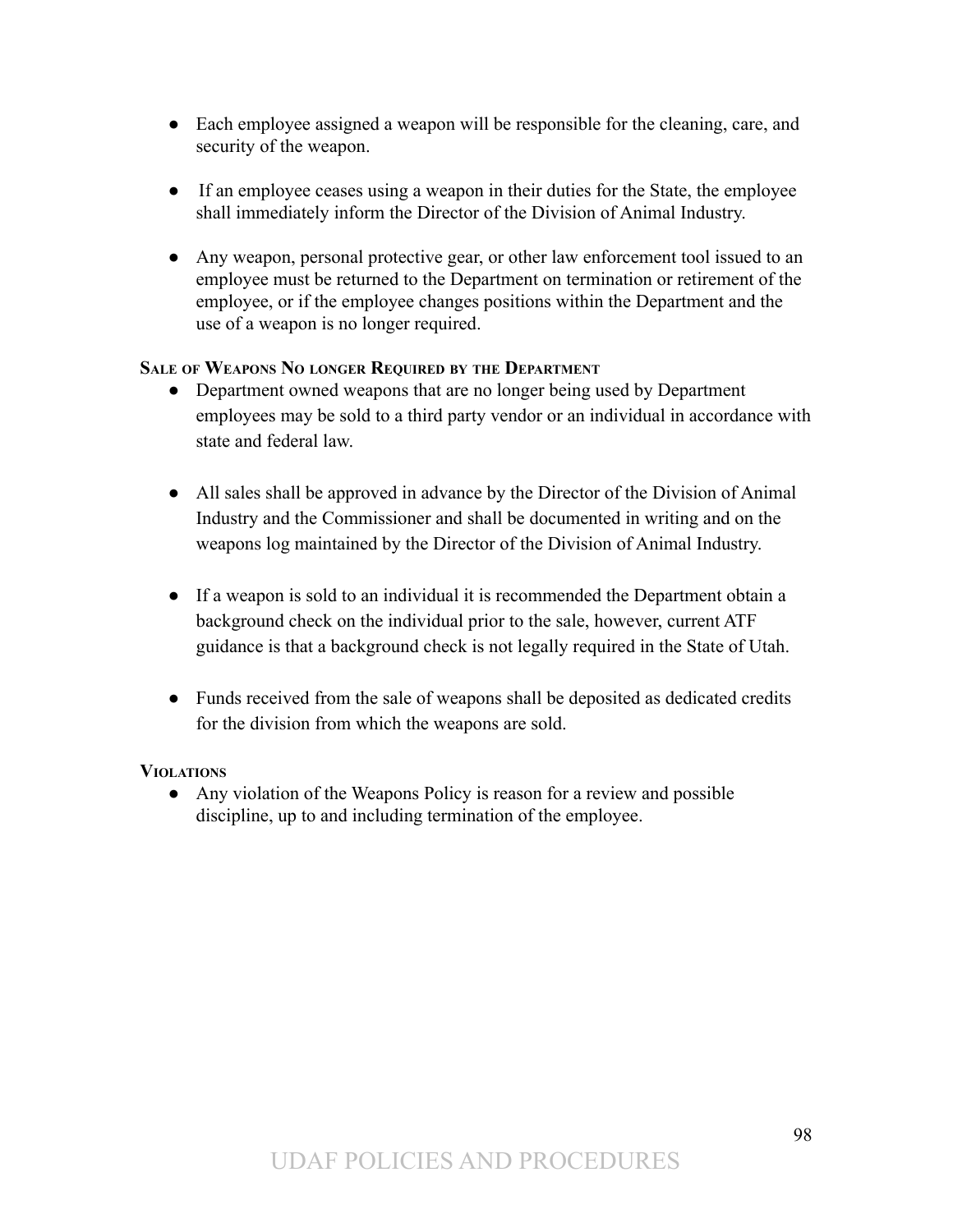# **DEPARTMENT OF AGRICULTURE AND FOOD** 03.10 AUTHORIZED PERSONAL USE OF PUBLIC PROPERTY

**EFFECTIVE DATE:** September 1, 2020 **REVISION DATE:** September 1, 2020

**SUMMARY:** THIS POLICY PROVIDES PUBLIC SERVANTS GUIDANCE AS TO AUTHORIZED PERSONAL USE OF PUBLIC PROPERTY, AS DEFINED IN UCA SUBSECTION [76-8-101\(5\)](https://le.utah.gov/xcode/Title76/Chapter8/76-8-S101.html), TO HELP THEM AVOID UNINTENTIONAL VIOLATIONS OF <u>UCA SECTION [76-8-402](https://le.utah.gov/xcode/Title76/Chapter8/76-8-S402.html?v=C76-8-S402_2019051420190701)</u> AND 404, OFFENSES AGAINST THE ADMINISTRATION OF GOVERNMENT. CRIMINAL PENALTIES FOR VIOLATION OF [UCA](https://le.utah.gov/xcode/Title76/Chapter8/76-8-S402.html?v=C76-8-S402_2019051420190701) SECTION [76-8-402](https://le.utah.gov/xcode/Title76/Chapter8/76-8-S402.html?v=C76-8-S402_2019051420190701) RANGE FROM A CLASS C MISDEMEANOR TO A SECOND DEGREE FELONY.

# **REFERENCES**

[Utah Administrative Code Section R477-9-7,](https://rules.utah.gov/wp-content/uploads/r477-009.pdf) Acceptable Use of Information Technology Resources

UCA [Title 67, Chapter 16,](https://le.utah.gov/xcode/Title67/Chapter16/67-16.html?v=C67-16_1800010118000101) The Utah Public Officers' and Employees' Ethics Act

[UCA Section 67-19-19](https://le.utah.gov/xcode/Title67/Chapter19/67-19.html) ,Political Activity of Employees – Rules and Regulations –

Highway patrol – Hatch Act

[UCA Section 76-8-402](https://le.utah.gov/xcode/Title76/Chapter8/76-8-S402.html?v=C76-8-S402_2020051220200512), Misusing Public Money or Public Property

[DTS Policy 5000-0002.1](https://dts.utah.gov/policies/enterprise-information-security-policy), Enterprise Information Security Policy (Statewide),

[DTS Policy 5000-0003](https://dts.utah.gov/policies/enterprise-mobile-device-policy), Enterprise Mobile Device Policy (Statewide),

[DTS Policy 5000-0004](https://dts.utah.gov/policies/enterprise-web-filter-policy), Enterprise Web Filter Policy (Statewide)

[Utah Administrative Code Rule R895-7](https://rules.utah.gov/wp-content/uploads/r895-007.pdf), Acceptable Use of Information Technology Resources

[FIACCT – O5-15.00](http://apps.finance.utah.gov/nxt/gateway.dll?f=templates&fn=default.htm&q=05-15_00&x=advanced), Purchasing Card

[FIACCT– 10-01.00](http://apps.finance.utah.gov/nxt/gateway.dll?f=templates&fn=default.htm&q=05-15_00&x=advanced) – Travel – Personal Use of State Vehicles

[Utah Administrative Code Rule R27-3](https://rules.utah.gov/wp-content/uploads/r027-003.pdf), State Vehicle Use Standards,

[Utah Administrative Code Rule R27-6](https://rules.utah.gov/wp-content/uploads/r027-006.pdf), Fuel Dispensing Program,

Governor's Executive [Order 002 2014](https://rules.utah.gov/execdocs/2014/ExecDoc155325.htm), Establishing an Ethics Policy for Executive Branch Agencies and Employees

**PURPOSE**

- This policy provides public servants guidance as to authorized personal use of public property to help them avoid unintentional violations of Utah law.
- A public servant is not guilty of a violation of UCA [Section 76-8-402](https://le.utah.gov/xcode/Title76/Chapter8/76-8-S402.html?v=C76-8-S402_2019051420190701) for authorized personal use of public property. "Public servant" means a public officer, an appointed official, employee, consultant, or independent contractor of a public entity, or a person hired or paid by a public entity to perform a government function. "Public property" means real or personal property that is owned, held, or managed by a public entity.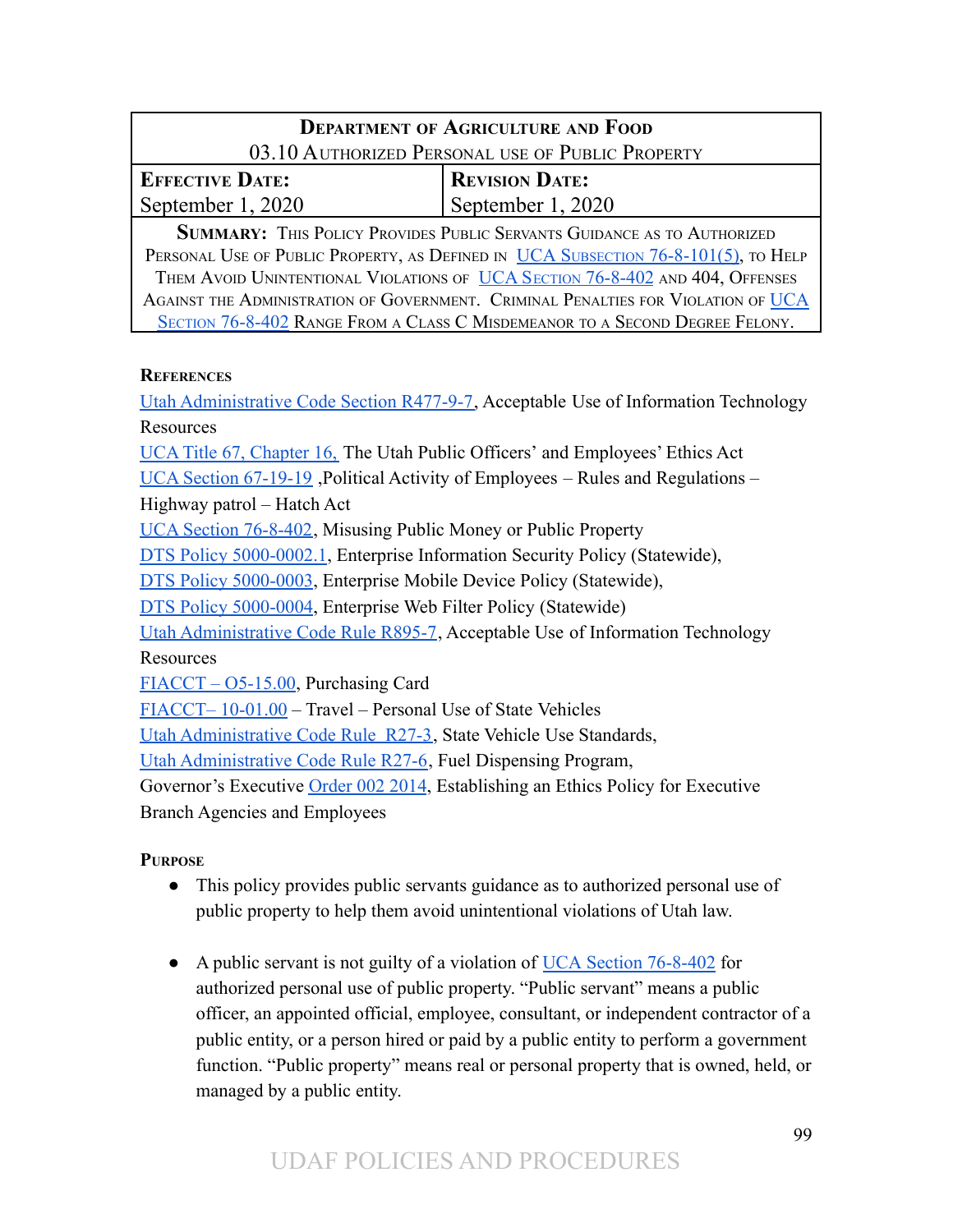● This policy constitutes a "written policy of the public servant's public entity" for purposes of UCA Subsection  $76-8-402(1)(a)(iii)$ . For purposes of this policy, "public servants" will be referred to as "employees".

# **POLICY**

- Employees are responsible to protect and conserve government owned or leased property and use official time in an honest effort to perform official duties. This policy does not grant to employees or create an inherent right to use government resources, and one should not be inferred. The privilege to use public property for personal purposes may be limited or revoked at any time by an appropriate individual (e.g., a supervisor in the employee's organizational chain of command).
- Employees do not have a right to, nor should they have an expectation of, privacy while using government resources at any time, including when they are accessing the internet, using email, instant messaging, or telephones. Employees who wish for their personal activities to be private should not conduct such activities using public property.
- To help improve the effectiveness and efficiency of government services, incidental or *de minimis* personal use of public property is authorized under [UCA](https://le.utah.gov/xcode/Title76/Chapter8/76-8-S402.html?v=C76-8-S402_2020051220200512) [Section 76-8-402](https://le.utah.gov/xcode/Title76/Chapter8/76-8-S402.html?v=C76-8-S402_2020051220200512) and is further authorized under this policy. Incidental or *de minimis* personal use includes:
	- Use of public property for limited personal use when an employee is using the public property to perform their duties of office or employment; and
	- Use of public property of a personal nature when such use of the public property:
	- Is allowed to be used by the general public;
		- Is allowed for training or skill development;
		- Is provided or required to be provided to the employee as an employee benefit or convenience, such as lunchroom, fitness, or nursing room facilities;
		- Provides value to the Department that substantially outweighs the personal benefit received by the employee;
		- Is otherwise permitted by an employee's manager or supervisor (e.g., a supervisor in the employee's organizational chain of command) in writing prior to usage; or
		- Is otherwise permissible under State or Federal law, administrative rule or policy.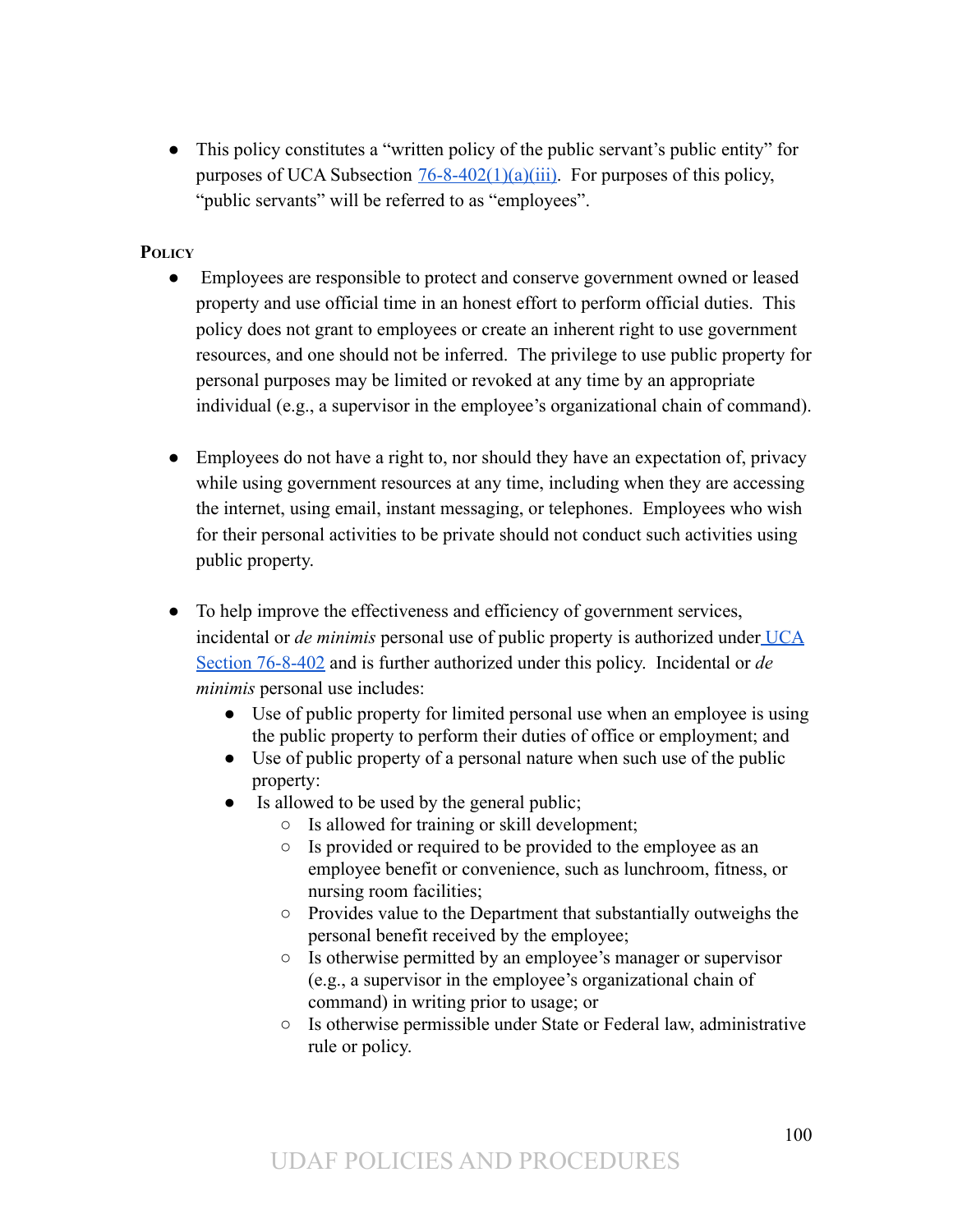- Notwithstanding the above, incidental or *de minimis* personal use does not include any use that:
	- Significantly interferes with the mission or operations of the Department;
	- Significantly interferes with the performance of the employee's or any other employee's official duties;
	- Significantly compromises the integrity of public property; or
	- Is for private financial gain, including conducting outside business, employment, or other income generating activities.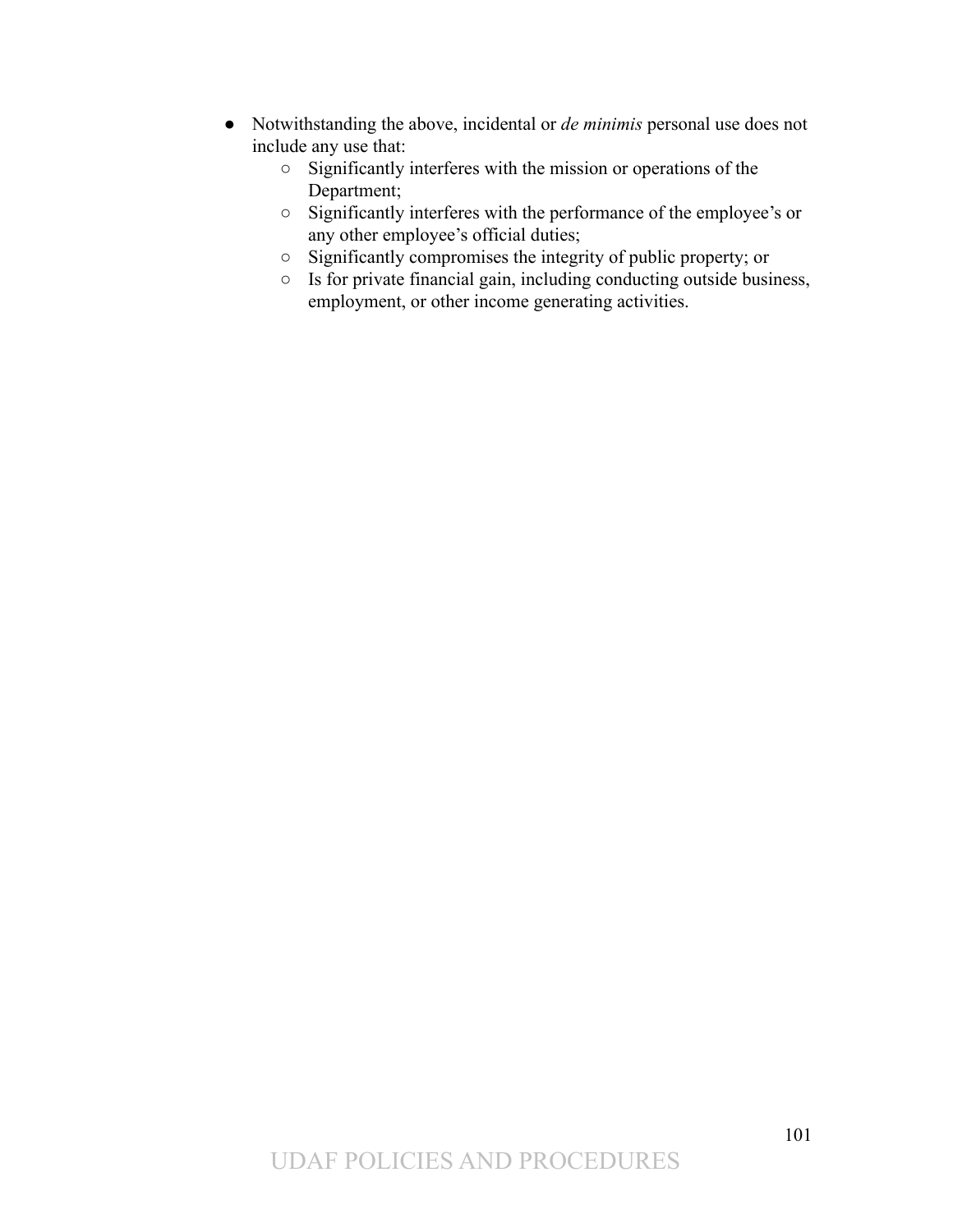| <b>DEPARTMENT OF AGRICULTURE AND FOOD</b>                                             |                       |
|---------------------------------------------------------------------------------------|-----------------------|
| 04.01 ADOPTION OF DTS POLICIES                                                        |                       |
| <b>EFFECTIVE DATE:</b>                                                                | <b>REVISION DATE:</b> |
| September 1, 2020                                                                     | September 1, 2020     |
| <b>SUMMARY:</b> STATEWIDE POLICIES WHICH HELP PROTECT THE CONFIDENTIALITY, INTEGRITY, |                       |
| AND AVAILABILITY OF THE STATE'S INFORMATION AND INFORMATION SYSTEMS.                  |                       |

# **REFERENCES**

[DTS Policy 5000-002.1](https://dts.utah.gov/policies/enterprise-information-security-policy), Enterprise Information Security Policy [DTS Policy 4000-002](https://dts.utah.gov/policies/enterprise-user-authentication-standards-policy), Enterprise User Authentication Standards Policy [DTS Policy 5000-003](https://dts.utah.gov/policies/enterprise-mobile-device-policy) Enterprise Mobile Device Policy

# **BACKGROUND**

• When the Utah Department of Technology Services (DTS) was formed it was given rulemaking authority for Information Technology as well as the ability to create Enterprise Information Technology Policies.

# **POLICY**

● In addition to the Enterprise Information Security policy referenced in the Department Standards of Conduct Policy [\(5000-0002.1](https://dts.utah.gov/policies/enterprise-information-security-policy); UDAF Policy 2.03), UDAF adopts the following Statewide DTS policies that DTS has implemented for all Executive Branch State employees served by DTS.

[4000-0002 Enterprise Password Standards Policy](https://dts.utah.gov/policies/enterprise-password-standards-policy)

[5000-0003 Enterprise Mobile Device Policy](https://dts.utah.gov/policies/enterprise-mobile-device-policy)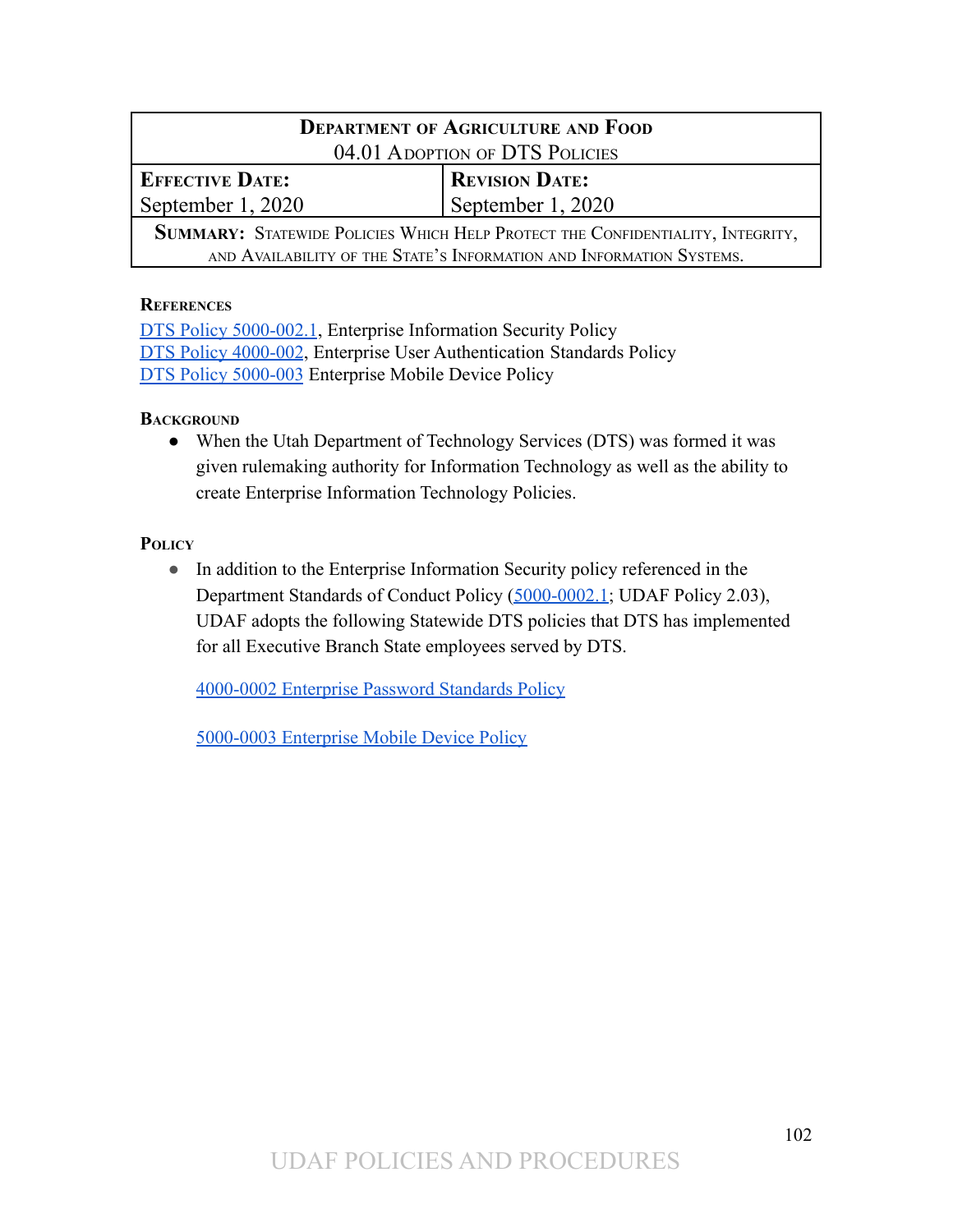| <b>DEPARTMENT OF AGRICULTURE AND FOOD</b>                                           |                       |  |
|-------------------------------------------------------------------------------------|-----------------------|--|
| 04.02 ACCEPTABLE USE POLICY, INFORMATION TECHNOLOGY RESOURCES                       |                       |  |
| <b>EFFECTIVE DATE:</b>                                                              | <b>REVISION DATE:</b> |  |
| September 1, 2020                                                                   | September 1, 2020     |  |
| <b>SUMMARY:</b> POLICY THAT IMPROVES THE EFFECTIVENESS OF INFORMATION RESOURCES AND |                       |  |

ENSURES THAT THEY ARE USED IN A PROFESSIONAL, USEFUL, AND LEGAL MANNER.

# **REFERENCES**

[Utah Administrative Code Rule R895-7](https://rules.utah.gov/wp-content/uploads/r895-007.pdf), Acceptable Use of Information Technology Resources [DTS Policy 5000-0002.1](https://dts.utah.gov/policies/enterprise-information-security-policy), Enterprise Information Security Policy

[Utah Administrative Code Rule R477-11,](https://rules.utah.gov/wp-content/uploads/r477-011.pdf) Discipline

# **PURPOSE**

● This policy defines the use of State-owned information technology (IT) resources.

# **BACKGROUND**

• Information technology resources are provided to assist in the efficient day-to-day operations of State Agencies. The Utah Department of Technology Services (DTS) provides information technology resources such as computers, email, electronic voice and video communications, the Internet and other technologies to employees so they can support State Agencies in achieving their mission and goals, and to improve State government in general.

# **SCOPE**

● This policy applies to all employees within UDAF.

# **EXCEPTIONS**

● None.

# **POLICY**

● UDAF employees shall regularly review, be familiar with, and follow the requirements of Utah Administrative Code [Rule R895-7](https://rules.utah.gov/wp-content/uploads/r895-007.pdf) – Acceptable Use of Information Technology Resources. An employee who violates the provisions of Rule [R895-7](https://rules.utah.gov/wp-content/uploads/r895-007.pdf) or [DTS Policy 5000-0002.1](https://dts.utah.gov/policies/enterprise-information-security-policy) may be disciplined pursuant to Utah Administrative Code Rule [R477-11](https://rules.utah.gov/wp-content/uploads/r477-011.pdf) and DTS Human Resource guidelines.

# **GUIDELINES**

• Managers should make certain that employees understand that providing IT resources to an employee does not imply an expectation of privacy. For more information see Policy 3.10, Authorized Personal Use of Public Property.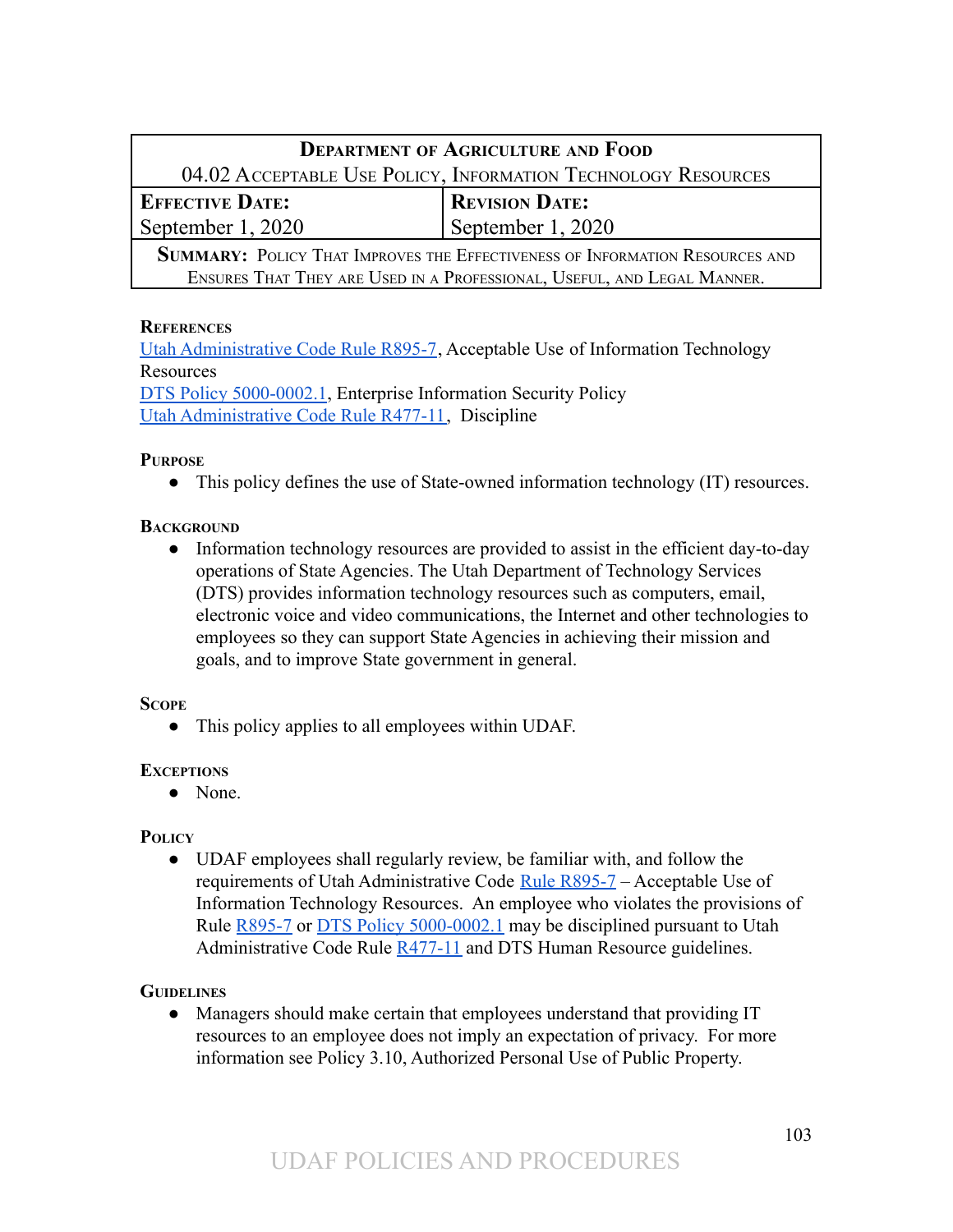# **EMAIL & CORRESPONDENCE PHOTOS**

● It is strongly recommended that Department employees display an appropriate, professional photo of themselves in email and correspondence applications at all times.

UDAF POLICIES AND PROCEDURES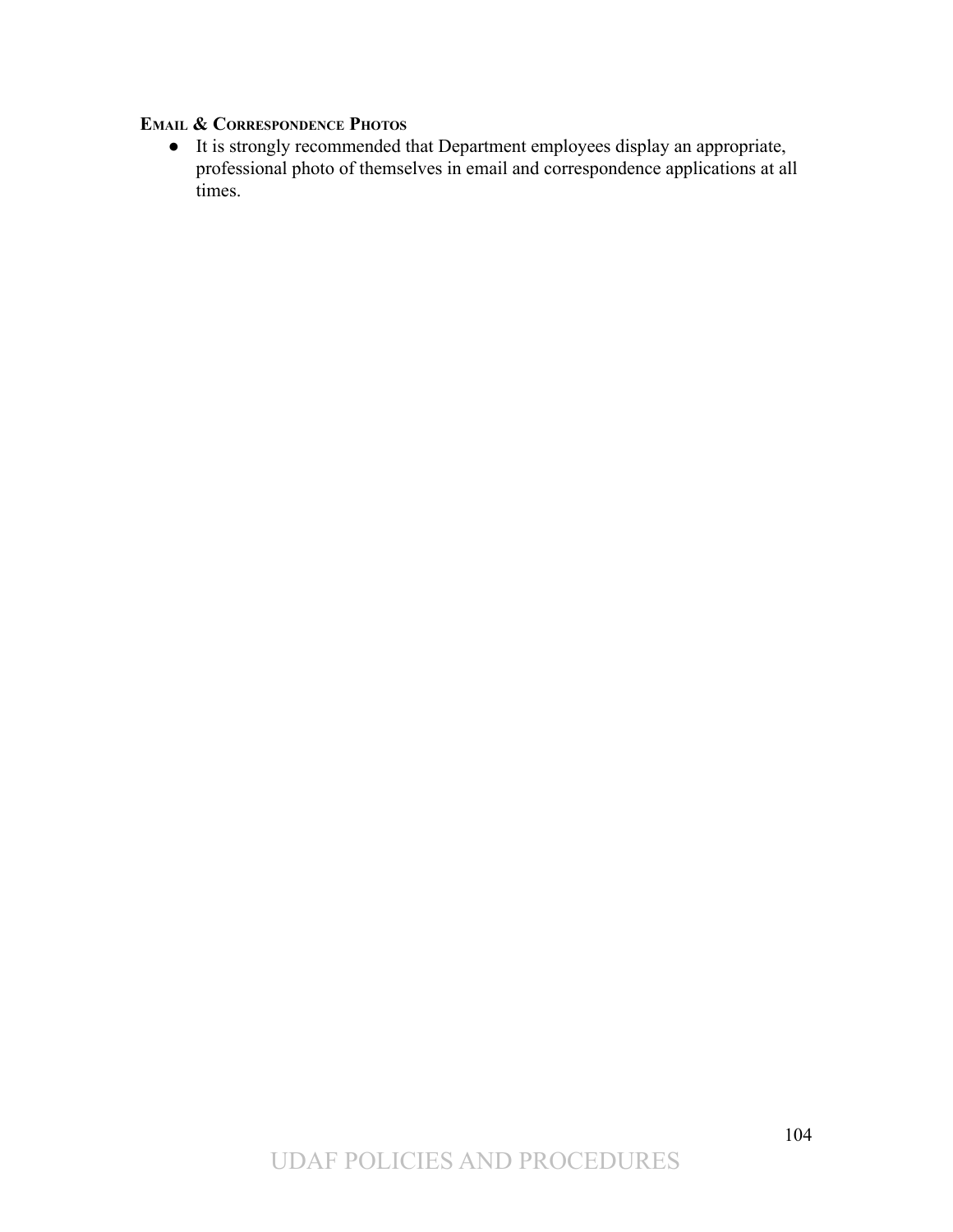| <b>DEPARTMENT OF AGRICULTURE AND FOOD</b>                                          |                       |  |
|------------------------------------------------------------------------------------|-----------------------|--|
| 04.03 CELLULAR PHONES AND TABLETS                                                  |                       |  |
| <b>EFFECTIVE DATE:</b>                                                             | <b>REVISION DATE:</b> |  |
| September 1, 2020                                                                  | September 1, 2020     |  |
| <b>SUMMARY:</b> POLICY REGARDING USE OF DEPARTMENT ISSUED CELL PHONES AND TABLETS. |                       |  |

# **USE OF STATE-ISSUED DEVICES**

● Department employees have no expectation of privacy when using State-issued cell phones, tablets, or other electronic devices ("State-issued devices"), regardless of the format (e.g., digital, video).

● All State-issued devices must be used primarily for business purposes and for incidental and occasional personal use only consistent with Policy 3.10.

● Information on State-issued devices is subject to the Government Records Access Management Act (GRAMA), discovery requests, and DHRM retention schedules. DHRM will search employee accounts and State-issued devices in response to a litigation request, a GRAMA request, or due to a business need, including internal, disciplinary, or other human resource investigations.

● All State-issued devices are considered State property.

# **STATE-ISSUED CELL PHONES**

- The Department will purchase and issue cell phones including accessories and voice and data plans for employees who need phones to complete their assigned work tasks.
- Employees who receive a state-issued cell phone should submit a State Provided Cell Phone or Tablet Agreement (Appendix B.01). If an employee opts to use their own cell phone and be reimbursed by the Department, they should submit an Employee Provided Cell Phone Allowance Agreement (Appendix B.02).

# **PROCEDURE FOR DEPARTMENT-ISSUED CELL PHONES**

● A review of the Usage Detail Report for each Department-issued cell phone will be performed monthly. If an employee has incurred excessive fees, the Administrative Services Division will contact the employee and or supervisor for justification.

# **USE OF CELLULAR TELEPHONES WHILE OPERATING <sup>A</sup> MOTOR VEHICLE**

• For the safety of UDAF employees and the citizens of the State of Utah, UDAF policy prohibits employees from using a cellular telephone while operating a motor vehicle. UDAF also discourages the use of hands-free cellular phone devices while operating a motor vehicle.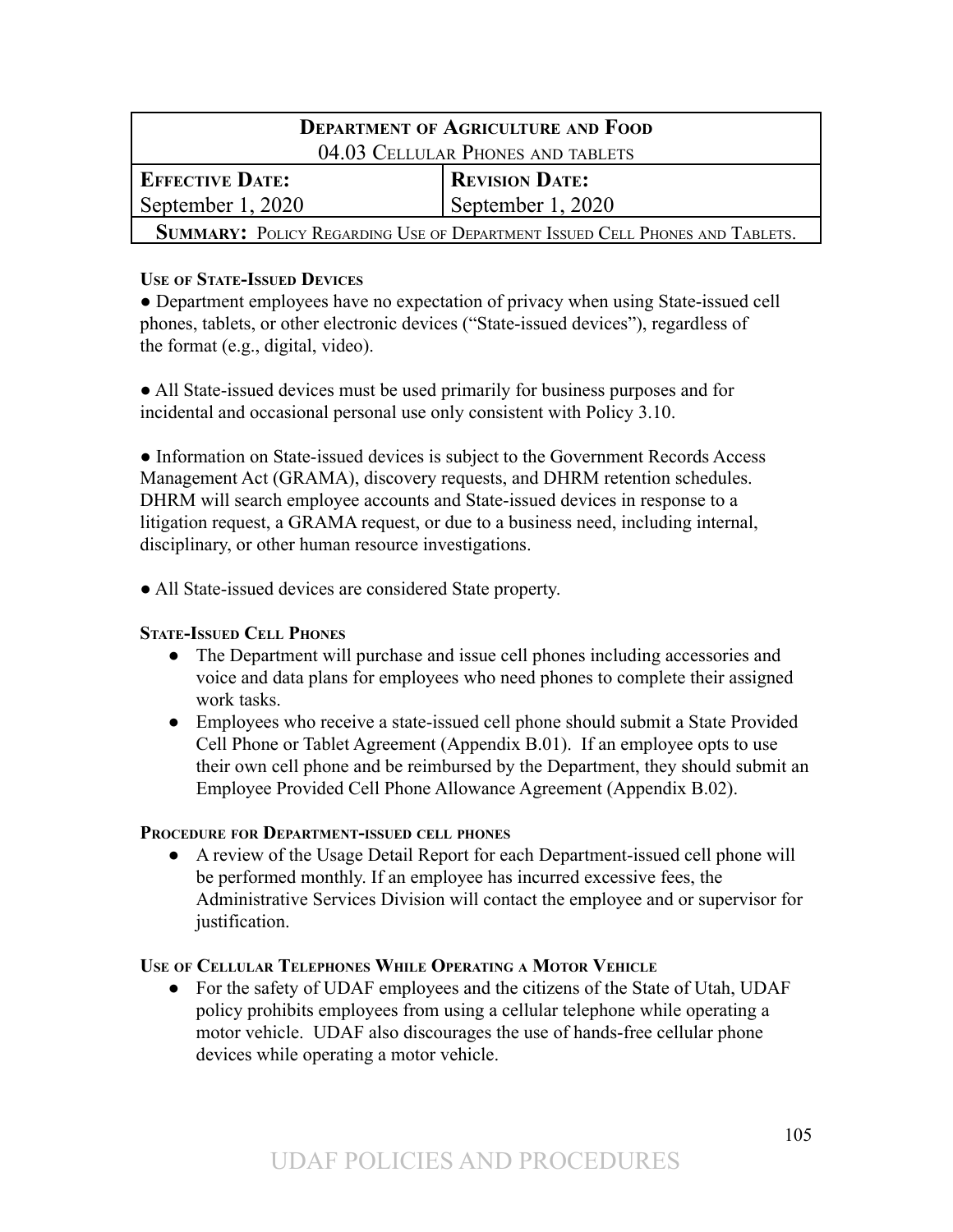# **STATE-ISSUED TABLETS**

● The Department will purchase and issue tablets and tablet accessories if an employee completes a "Justification for Cell Phone and Tablet Request" and the request is approved by the Commissioner.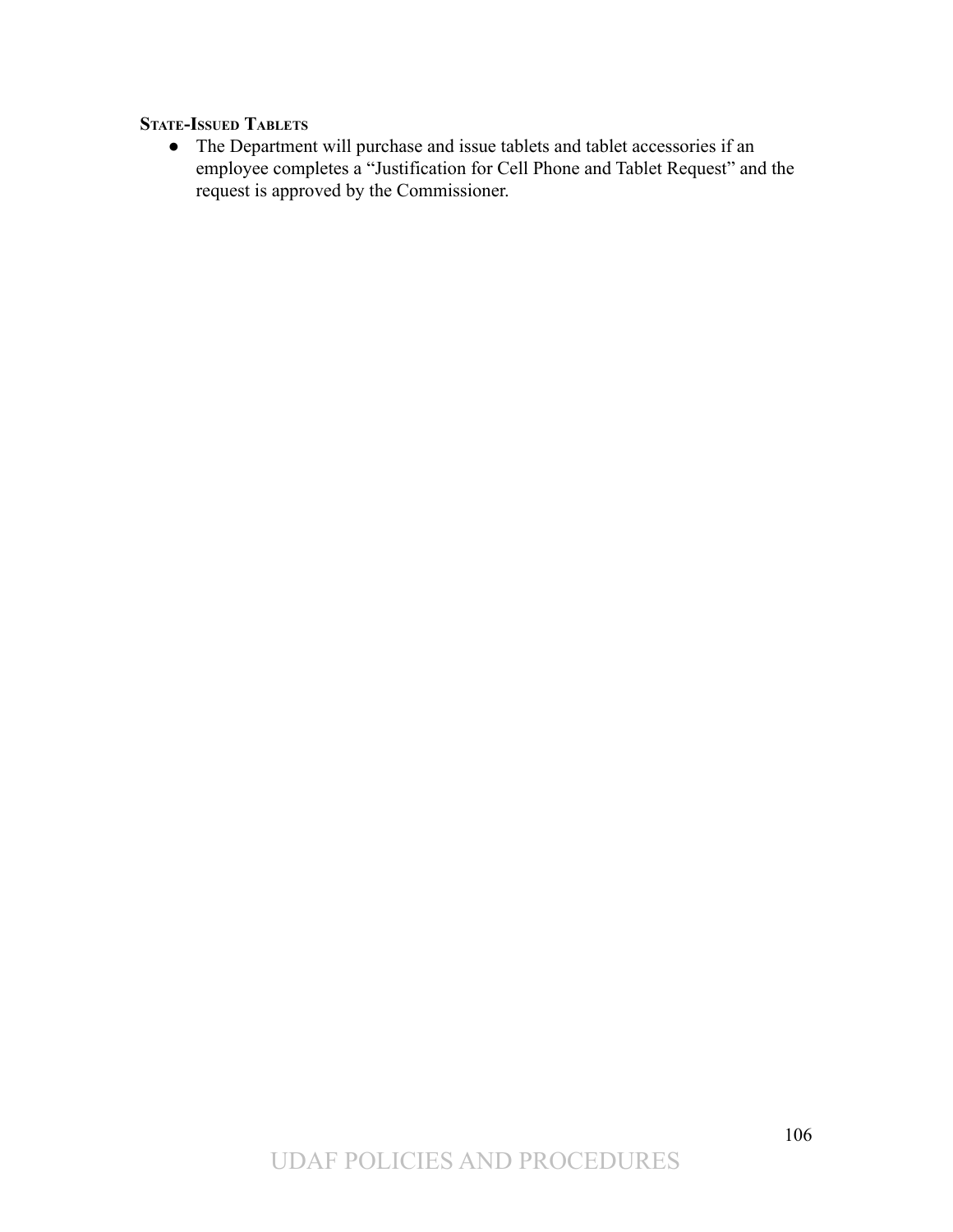| <b>DEPARTMENT OF AGRICULTURE AND FOOD</b>                                     |                       |  |
|-------------------------------------------------------------------------------|-----------------------|--|
| 04.04 COMPUTER HARDWARE AND SOFTWARE PURCHASE AND INSTALLATION                |                       |  |
| <b>EFFECTIVE DATE:</b>                                                        | <b>REVISION DATE:</b> |  |
| September 1, 2020                                                             | September 1, 2020     |  |
| <b>SUMMARY:</b> POLICY TO REGULATE THE PURCHASE OF COMPUTERS AND ACCOMPANYING |                       |  |
| ACCESSORIES.                                                                  |                       |  |

# **COMPUTER HARDWARE OR SOFTWARE PURCHASES**:

- In 2013, the State of Utah's Department of Technology Services (DTS) began moving its IT service management operations to ServiceNow. More recently, the Department added Asset Management to its ServiceNow deployment to gain better control over hardware devices, and to improve billing to the agencies that use those assets.
- Currently, all computers and software should be purchased through DTS utilizing the [ServiceNow process.](https://www.servicenow.com/customers/utahdeptoftechservices.html) Contact the Division of Administrative Services for technology purchases.
- The Department also uses the ServiceNow process for deployment of equipment and account set up for new employees, including information security training.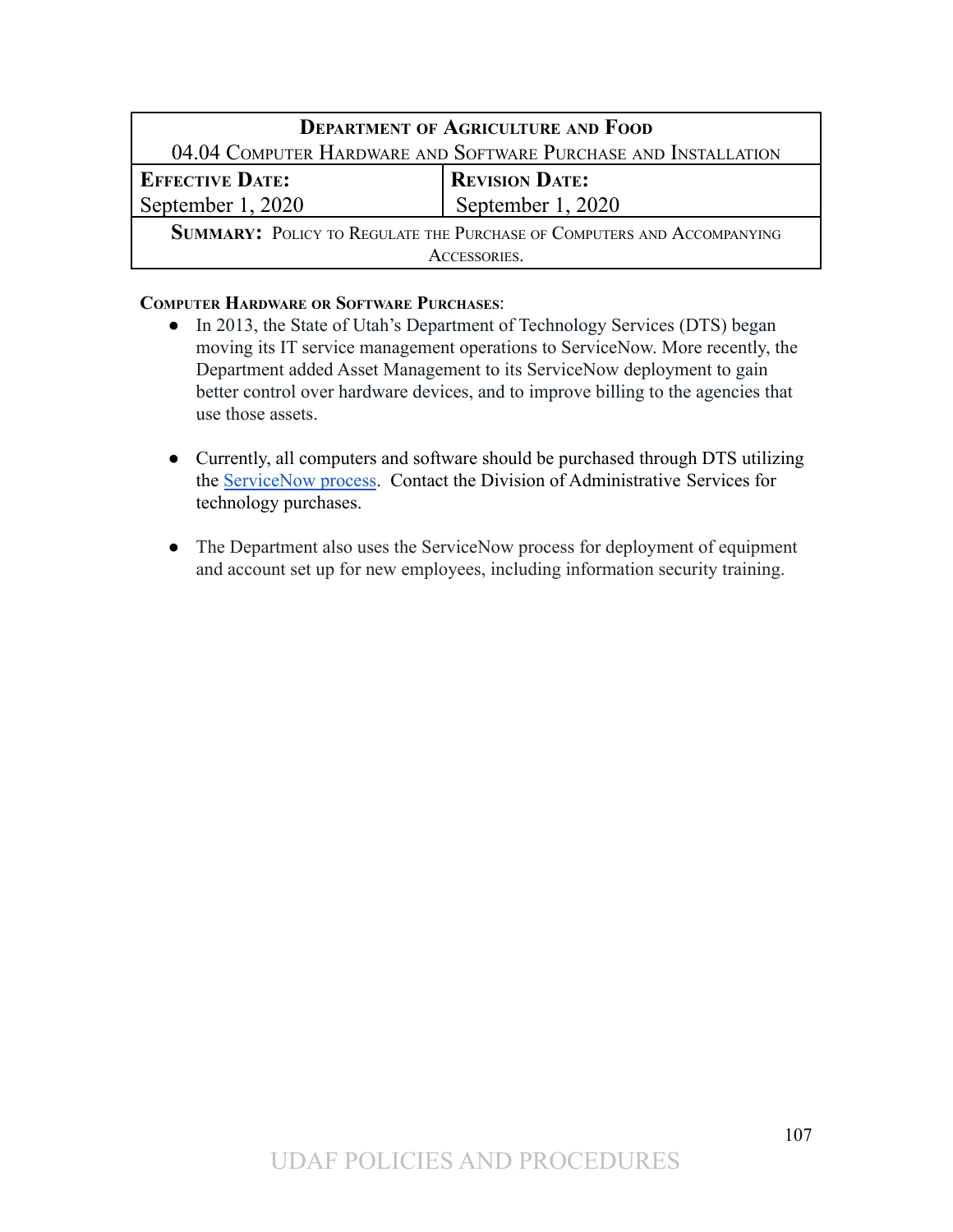| <b>DEPARTMENT OF AGRICULTURE AND FOOD</b>                                          |                       |  |
|------------------------------------------------------------------------------------|-----------------------|--|
| 05.01 CLAIMS AGAINST THE STATE                                                     |                       |  |
| <b>EFFECTIVE DATE:</b>                                                             | <b>REVISION DATE:</b> |  |
| September 1, 2020                                                                  | September 1, 2020     |  |
| <b>SUMMARY:</b> ALL CLAIMS, SUITS, OR SIMILAR PAPERS SERVED UPON AN ENTITY WILL BE |                       |  |
| PROCESSED AS FOLLOWS.                                                              |                       |  |

# **NOTICES OF CLAIM**

- All Notices of Claim received by a governmental entity (including UDAF) must be sent immediately to the Attorney General's Office at the following address: Office of the Attorney General PO Box 142320 SLC UT 84114-2320
- Please include a cover sheet with the names and contact information for the Agency, Division, a Department contact, and the assigned AAG.
- The AGO will contact the Department to advise how to proceed depending on the nature of the claim.
	- Generally, either the notice will be sent to the Litigation Division, which will forward a copy to the Risk Management Division or the original will be returned to the entity or Agency if not covered by the Risk Management Fund.

# **SUMMONS, COMPLAINTS, SERVICE OF PROCESS, SUBPOENAS, BANKRUPTCY NOTICES**

● All summons, complaints, service of process, bankruptcy notices and/or subpoenas received by UDAF or received by any person in the Agency will be forwarded immediately to the assigned AAG.

#### **TIME IS OF THE ESSENCE**

● Because the timeframe to respond to these notices can be extremely short, TIME IS OF THE ESSENCE in ensuring the notices and claims are sent to the Attorney General's Office and the AAGs immediately upon receipt.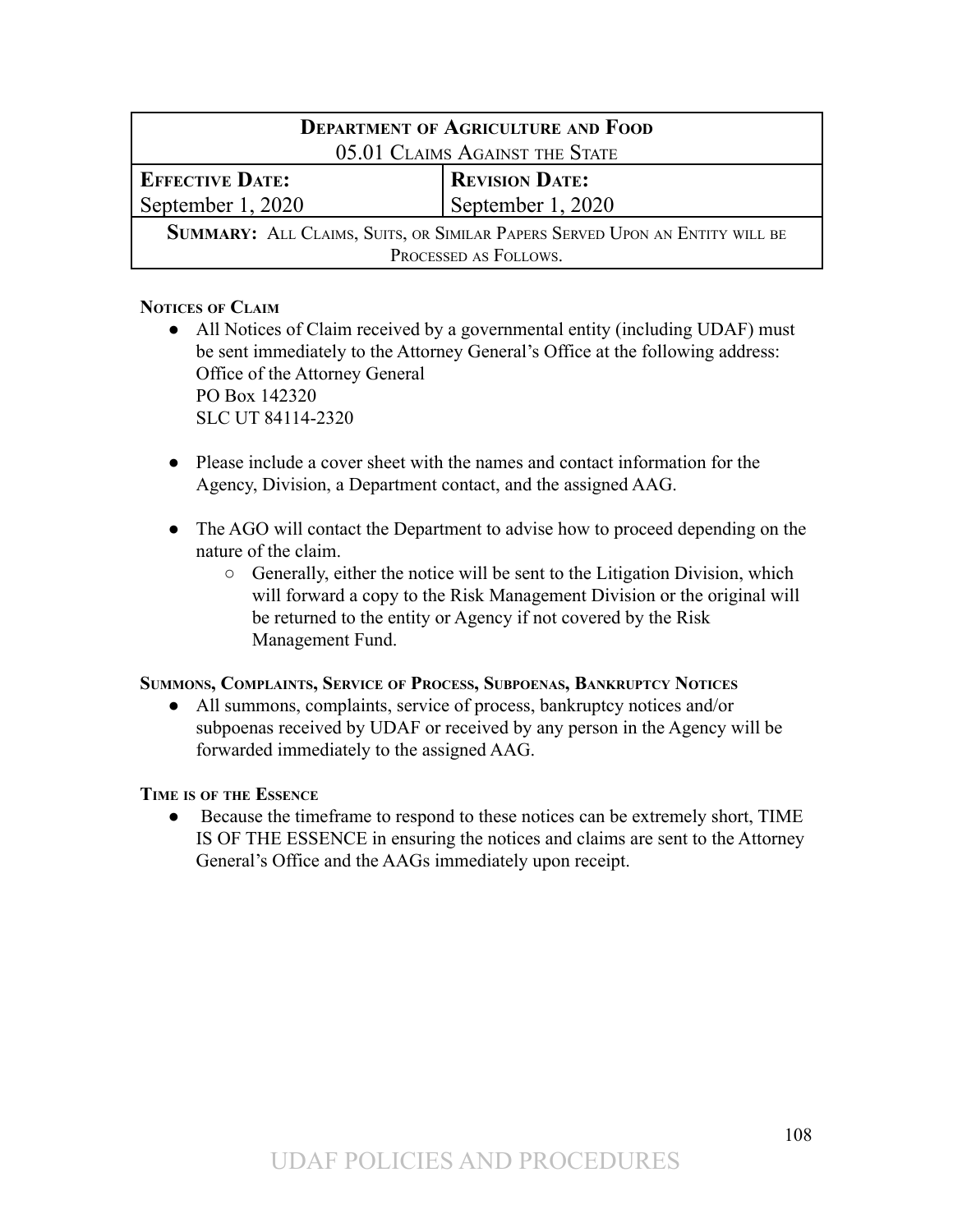| <b>DEPARTMENT OF AGRICULTURE AND FOOD</b>                                         |                       |
|-----------------------------------------------------------------------------------|-----------------------|
| 05.02 COMMENTS ON FEDERAL LAWS                                                    |                       |
| <b>EFFECTIVE DATE:</b>                                                            | <b>REVISION DATE:</b> |
| September 1, 2020                                                                 | September 1, 2020     |
| <b>SUMMARY:</b> DETAILS ON THE PROGRAM AND PROCEDURES TO HANDLE CORRESPONDENCE TO |                       |
| <b>GOVERNMENT OFFICIALS.</b>                                                      |                       |

### **PUBLIC AND POLICY ISSUES**

- The Governor has established the **Public Lands and [Policy Coordinating Office](https://publiclands.utah.gov/)** [\(PLPCO\)](https://publiclands.utah.gov/) to coordinate all correspondence, comments, and input on public land issues. The procedure in no way limits Department input on legislation or rules but rather coordinates the State's effort.
- All comments, correspondence, and input on Federal issues must be coordinated through the Governor's Office after first being raised with the Commissioner for a determination as to whether the matter is appropriate to forward to PLPCO.
- All comments regarding rules, laws or other issues must be channeled through the Division Directors to the Policy Analyst and then to the Commissioner.

#### **CORRESPONDENCE PROCEDURES**

● All correspondence to Federal personnel regarding laws or rules must be channeled through the Division Director to the Commissioner in coordination with the Governor's Office. Any letters submitted shall be in final form and signed.

#### **SIGNING**

● A Division Director may sign correspondence if approved by the Commissioner. This decision should be based on the importance of the issues involved.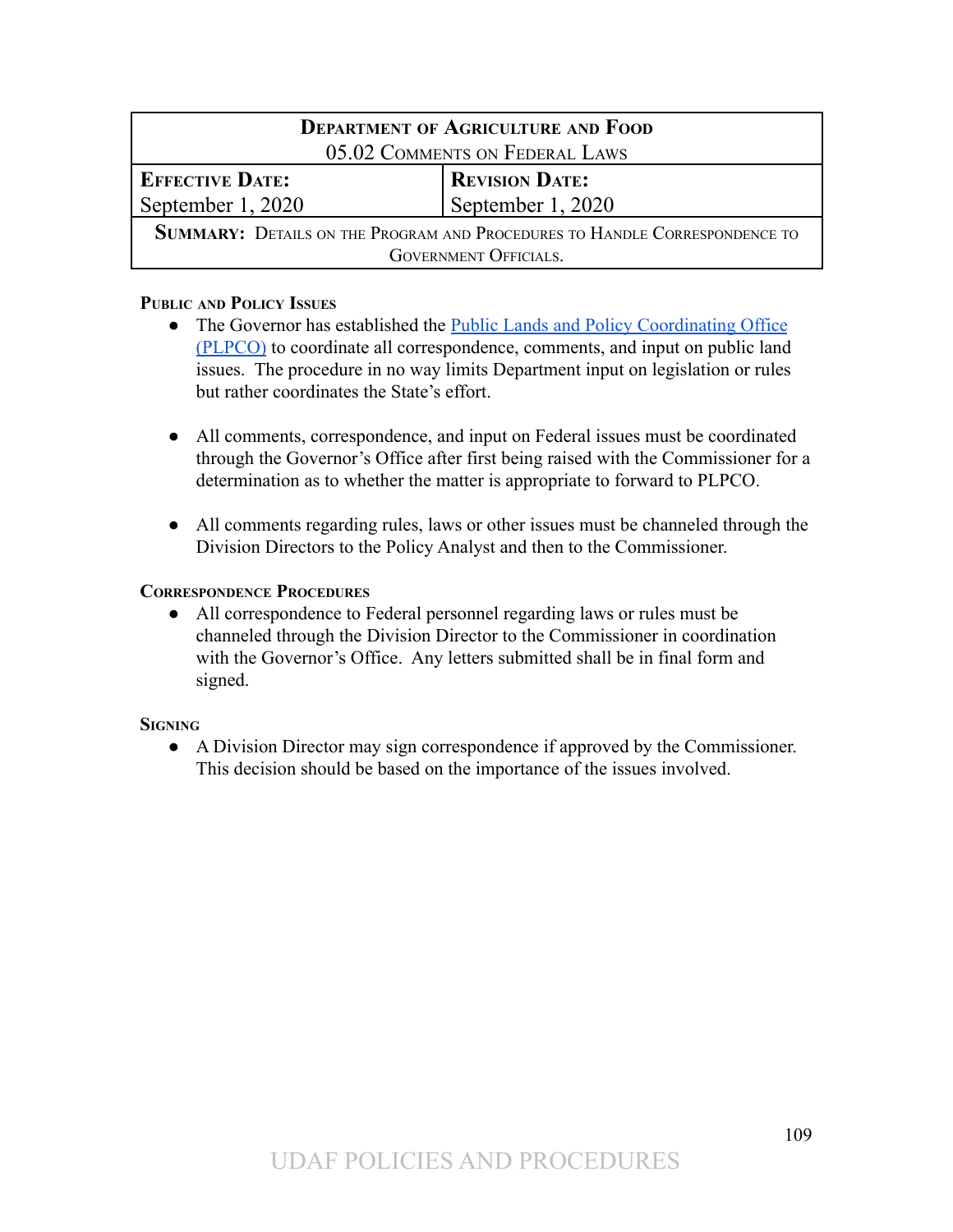| <b>DEPARTMENT OF AGRICULTURE AND FOOD</b>                                         |                       |
|-----------------------------------------------------------------------------------|-----------------------|
| 05.03 CONTRACT/GRANTS                                                             |                       |
| <b>EFFECTIVE DATE:</b>                                                            | <b>REVISION DATE:</b> |
| September 1, 2020                                                                 | September 1, 2020     |
| <b>SUMMARY:</b> PROCEDURES FOR INITIATING, FULFILLING, AND RECORDING CONTRACT AND |                       |
| GRANTS.                                                                           |                       |

UCA [Title 63G, Chapter 2](https://le.utah.gov/xcode/Title63G/Chapter2/63G-2.html?v=C63G-2_1800010118000101), Government Records Access and Management Act (GRAMA) [UCA Section 63F-1-205,](https://le.utah.gov/xcode/Title63F/Chapter1/63F-1-S205.html?v=C63F-1-S205_2018050820180508) Approval of Acquisitions of Information Technology

### **DEVELOPMENT**

- The Division initiating the contract/grant should draft the initial document or coordinate with the assigned AAGs to do so with Division Director approval.
	- Templates for new grant programs shall be developed in coordination with the assigned AAGs in order to ensure the correct formatting is used, depending on the type of grant.
- Each Division Director shall develop an intra-Division system for contract/grant drafting and approvals, including ensuring that each contract/grant complies with all Federal and State laws, Department rules, and policies.
- Each Division Director shall also develop an internal process for obtaining the grantee/beneficiary's signatures and ensuring the grant is complete.
- The Commissioner shall be made aware of the matter through regular reporting in a format to be determined by the Commissioner.

### **CONTRACT/GRANT SIGNATURES/APPROVALS**

- Each contract/grant must have the following signatures and completed review prior to submitting the document for payment. The Commissioner, in consultation with the Division Directors, may modify this policy if review by a party is not warranted under special circumstances.
	- Grantee
	- AAG
	- Division Director
	- Finance Officer
	- Deputy Commissioner or Commissioner
	- Director of Finance (FI\_Contract@utah.gov) (FINET)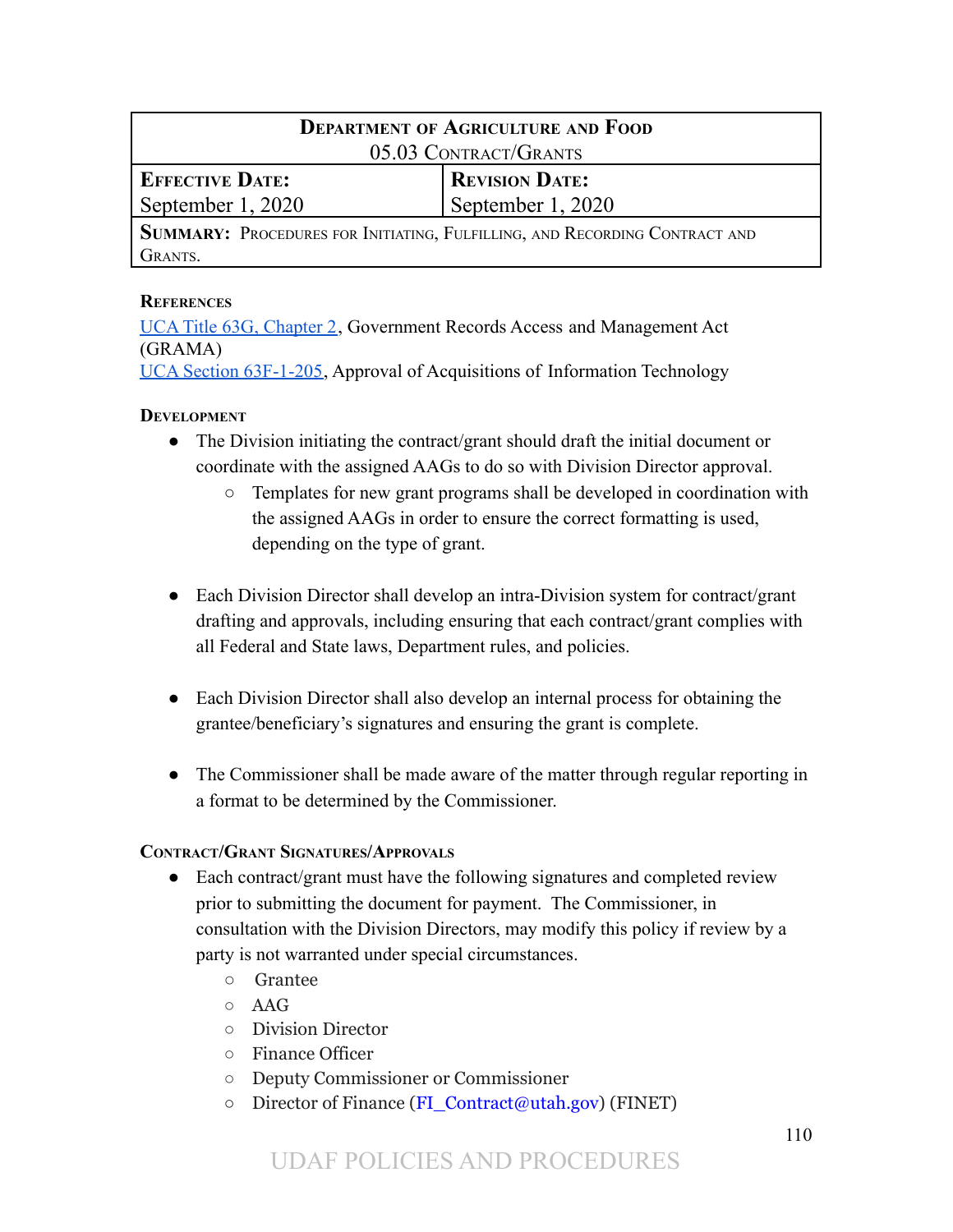- The grant/contract must be complete (including all attachments and information with the expectation that the information will not be modified and excepting signatures and signature dates) in order to begin the review process.
- If legal issues arise during the course of the grant/contract processing and review or if there are modifications made to the contract/grant after any stage of the review, the Division Director will be notified and a course of action determined in coordination with the AAG and any other individuals whose areas are potentially impacted by the modifications.

## **CONTRACT/GRANT REPORTING OBLIGATIONS**

- In order to comply with GRAMA and other reporting requirements, a complete signed copy of the contract/grant shall be maintained by the Administrative Services Division and/or by the Division as the official Department copy. A copy of all documents affecting the contract/grant (quarterly reports, copies of warrants, billings, etc.) will be filed in the official Departmental file.
	- Electronic copies may be substituted for hard copies provided that the documents are contained in the same file as a complete set.
- Division Directors are ultimately responsible to follow through on the terms and conditions of the contract/grant, including verification of reporting requirements, final reports, invoicing and payments. However, those duties may be delegated as the Division/Department determines best suits its needs.

### **RENEWALS/EXPIRATIONS**

- Divisions will be notified by a Departmental designee no less than two months in advance of any contract/grants which will expire and will be asked to indicate disposition (renew, cancel, etc.).
- Generally, renewals or amendments to existing contracts/grants shall follow the same process as for initial contracts/grants.

### **EXCEPTIONS**

- IT acquisitions or maintenance contracts shall be processed through the DTS contracts office as per [UCA Section 63F-1-205](https://le.utah.gov/xcode/Title63F/Chapter1/63F-1-P2.html?v=C63F-1-P2_1800010118000101).
- The Division Director, with approval from the Commissioner, may establish an alternative process for specific contracts/grants or programs for good cause.
	- In either case, the AAG shall be notified that internal UDAF AAG review is being waived by the Department.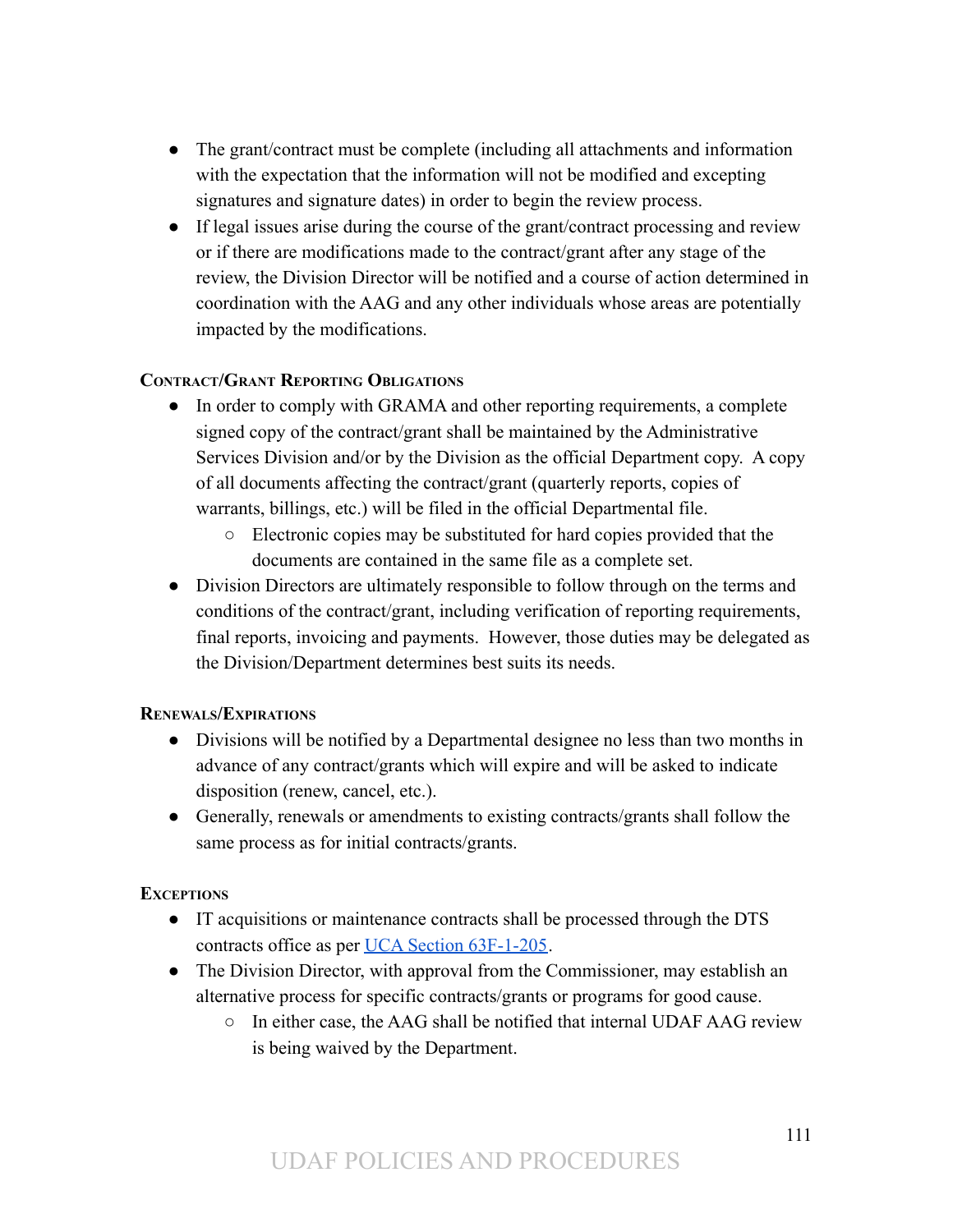#### **DEPARTMENT OF AGRICULTURE AND FOOD** 05.04 CORRESPONDENCE WITH OTHER AGENCIES; REQUESTING ATTORNEY GENERAL'<sup>S</sup> OPINION **EFFECTIVE DATE**: September 1, 2020 **REVISION DATE**: September 1, 2020 **SUMMARY:** T<sup>O</sup> SET FORTH THE PROCEDURES IN PLACE FOR INTER-AGENCY COMMUNICATION AND AGO REQUESTS.

## **CORRESPONDENCE WITH OTHER AGENCIES**

● All correspondence to the Governor or his assistants, or correspondence with the head of any Federal Agency shall be approved by the Commissioner or the Executive Team.

> o This policy keeps the Commissioner apprised of happenings within the Department and allows the Commissioner to be informed on an issue should they be contacted directly.

o In addition, please copy the Commissioner on the correspondence and keep the Commissioner continually apprised of the situation.

## **ATTORNEY GENERAL'S OPINION-FORMAL**

- Requests for formal Attorney General's opinions must be made in writing by the Commissioner.
- A file of all requests for formal opinions and responses shall be kept by the Commissioner.

## **ATTORNEY GENERAL'S OPINION-INFORMAL**

- Requests for verbal advice or written memorandums from the AAG or the AGO should be approved by the Division Director and/or the Commissioner.
- A file of all requests for informal opinions and responses shall be kept by the Commissioner.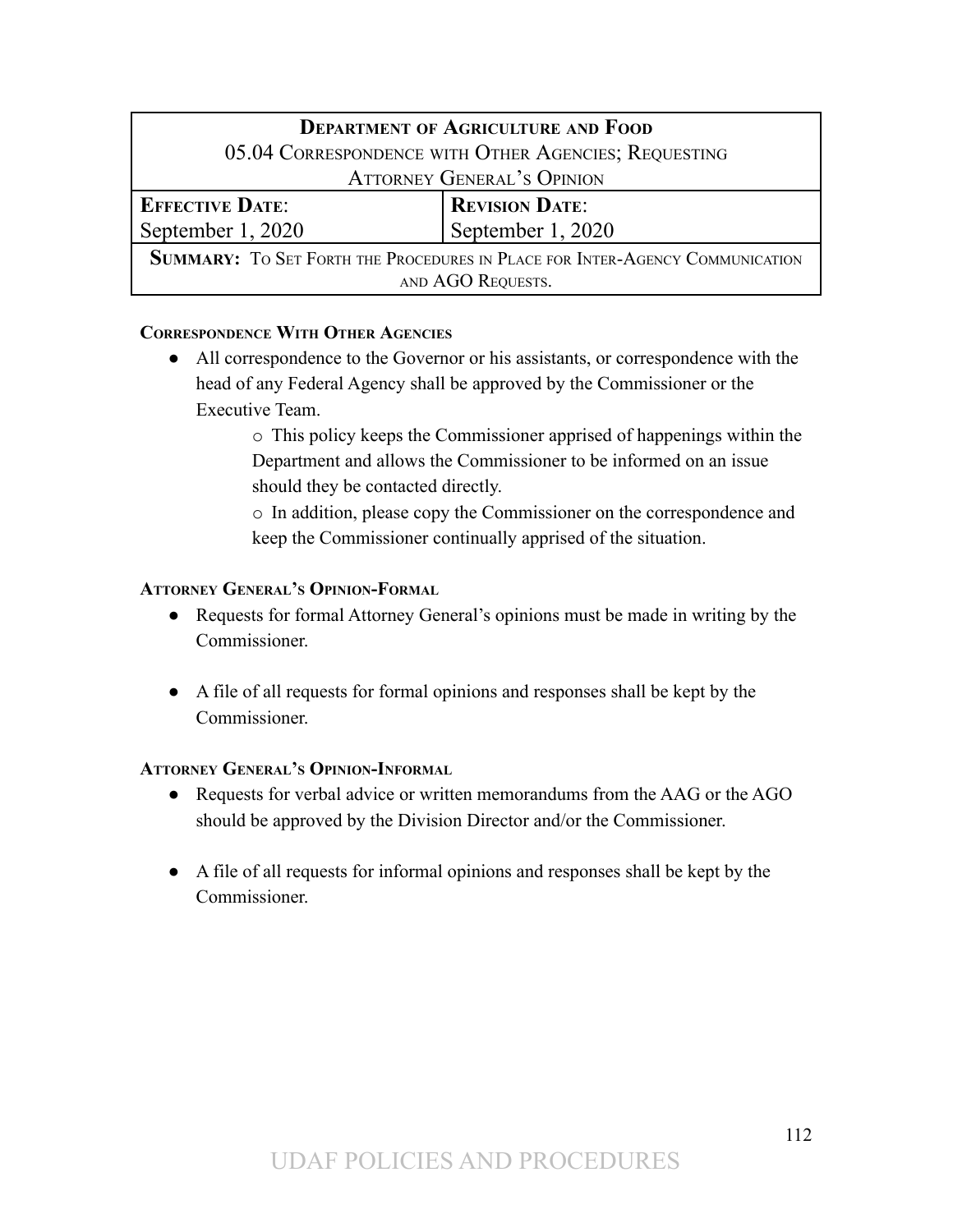| <b>DEPARTMENT OF AGRICULTURE AND FOOD</b>                                    |                       |
|------------------------------------------------------------------------------|-----------------------|
| 05.05 GRIEVANCE POLICY                                                       |                       |
| <b>EFFECTIVE DATE:</b>                                                       | <b>REVISION DATE:</b> |
| September 1, 2020                                                            | September 1, 2020     |
| <b>SUMMARY: OFFICIAL PROCEDURES FOR ADDRESSING AND RESOLVING GRIEVANCES.</b> |                       |

### **POLICIES**

- It is the policy of the State of Utah and the Department to provide a fair, formal, and prompt means of settling employment disputes without coercion, restraint, or reprisal. Every effort should be made to find an acceptable solution by informal means at the lowest possible level. Aggrieved employees shall first attempt to resolve a grievance through discussion with their immediate supervisor.
- Copies of the State Employee's Grievance Procedure Bulletin can be obtained from the Human Resource Office or from the Career Review Service Office website <https://csro.utah.gov> that outlines the State grievance procedures.
- In keeping with the Department's centralized personnel system, copies of all grievances should be sent to the Human Resource Management Department. The Human Resource Management Staff is assigned the responsibility of objectively informing both the aggrieved party and supervisors on proper procedures of the grievance process.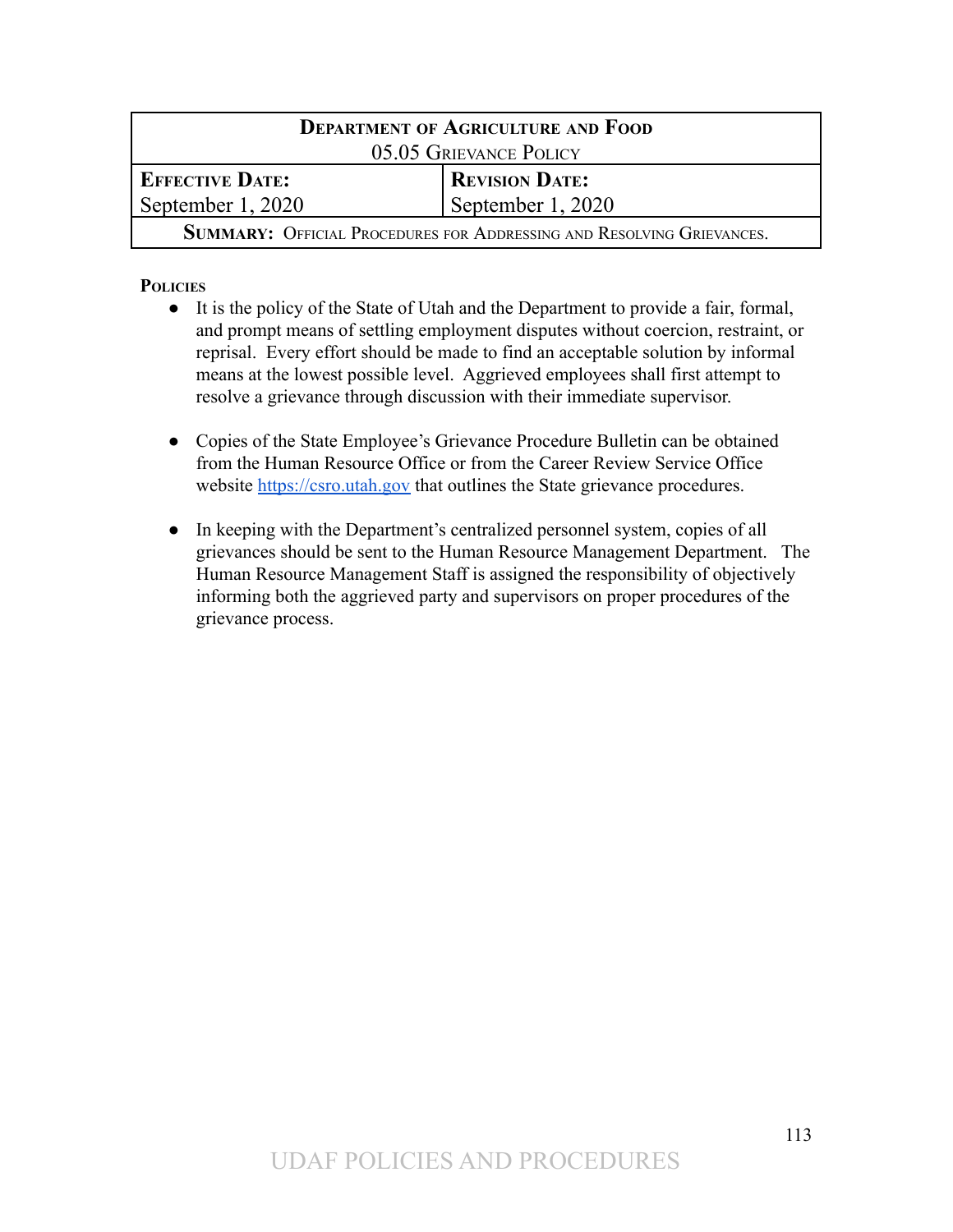# **DEPARTMENT OF AGRICULTURE AND FOOD** 05.06 ADA AND CIVIL RIGHTS GRIEVANCE POLICY

**EFFECTIVE DATE:** September 1, 2020

**REVISION DATE:** September 1, 2020

**SUMMARY:** THIS POLICY SETS FORTH THE GRIEVANCE PROCEDURE FOR ALLEGED VIOLATIONS OF THE AMERICANS WITH DISABILITIES ACT AND CIVIL RIGHTS GRIEVANCE PROCEDURES.

## **REFERENCES**

- [Utah Administrative Code Rule R51-4](https://rules.utah.gov/wp-content/uploads/r051-004.pdf), ADA Complaint Procedure
- UCA Section [4-2-103](https://le.utah.gov/xcode/Title4/Chapter2/4-2-S103.html?v=C4-2-S103_2018050820180508), Functions, powers, and duties of department--Fees for services--Marketing orders--Procedure-- Purchasing and auditing
- UCA Section 62A-5a-101, Coordinating Council for Persons with Disabilities
- UCA Section 67-19-32, [Discriminatory/Prohibited](https://le.utah.gov/xcode/Title67/Chapter19/67-19-S32.html?v=C67-19-S32_1800010118000101) Employment Practice [Grievances-Procedures](https://le.utah.gov/xcode/Title67/Chapter19/67-19-S32.html?v=C67-19-S32_1800010118000101)
- 28 CFR [Subpart](https://www.law.cornell.edu/cfr/text/28/part-35/subpart-F) F, Nondiscrimination on the Basis of Disability in State and Local Government Services, Compliance Procedures
- 28 CFR Part [35.170](https://www.law.cornell.edu/cfr/text/28/part-35), Nondiscrimination on the Basis of Disability in State and Local Government Services, Compliance Procedures

## **PURPOSE**

• The purpose of this rule is to provide for the prompt and equitable resolution of a complaint alleging any violation of the nondiscrimination provisions of [Title](https://www.justice.gov/crt/fcs/TitleVI) VI of the Civil [Rights](https://www.justice.gov/crt/fcs/TitleVI) Act of 1964, Title II of the Americans with [Disabilities](https://www.ada.gov/ada_title_II.htm) Act of [1990](https://www.ada.gov/ada_title_II.htm), Section 504 of the [Rehabilitation](https://www.dol.gov/agencies/oasam/centers-offices/civil-rights-center/statutes/section-504-rehabilitation-act-of-1973) Act of 1973, or the Age [Discrimination](https://www.dol.gov/agencies/oasam/regulatory/statutes/age-discrimination-act) [Act of 1975](https://www.dol.gov/agencies/oasam/regulatory/statutes/age-discrimination-act), by an employee or customer of the Department.

## **COMPLAINTS/INVESTIGATIONS**

- Any individual who believes they have been subject to discriminatory actions by the Department may file a complaint with the Department as set forth in Utah Administrative Code Rule [R51-4-3.](https://rules.utah.gov/wp-content/uploads/r051-004.pdf)
- Investigation of the complaints shall be performed in accordance with Utah Administrative Code Rule  $R51-4-4$  and a decision issued pursuant to the deadlines set forth in Utah Administrative Code Rule [R51-4-5.](https://rules.utah.gov/wp-content/uploads/r051-004.pdf)
- If an employee wishes to file a complaint or receives a discrimination complaint from a customer of the Department they should refer to the applicable Department coordinator using the contact information listed below.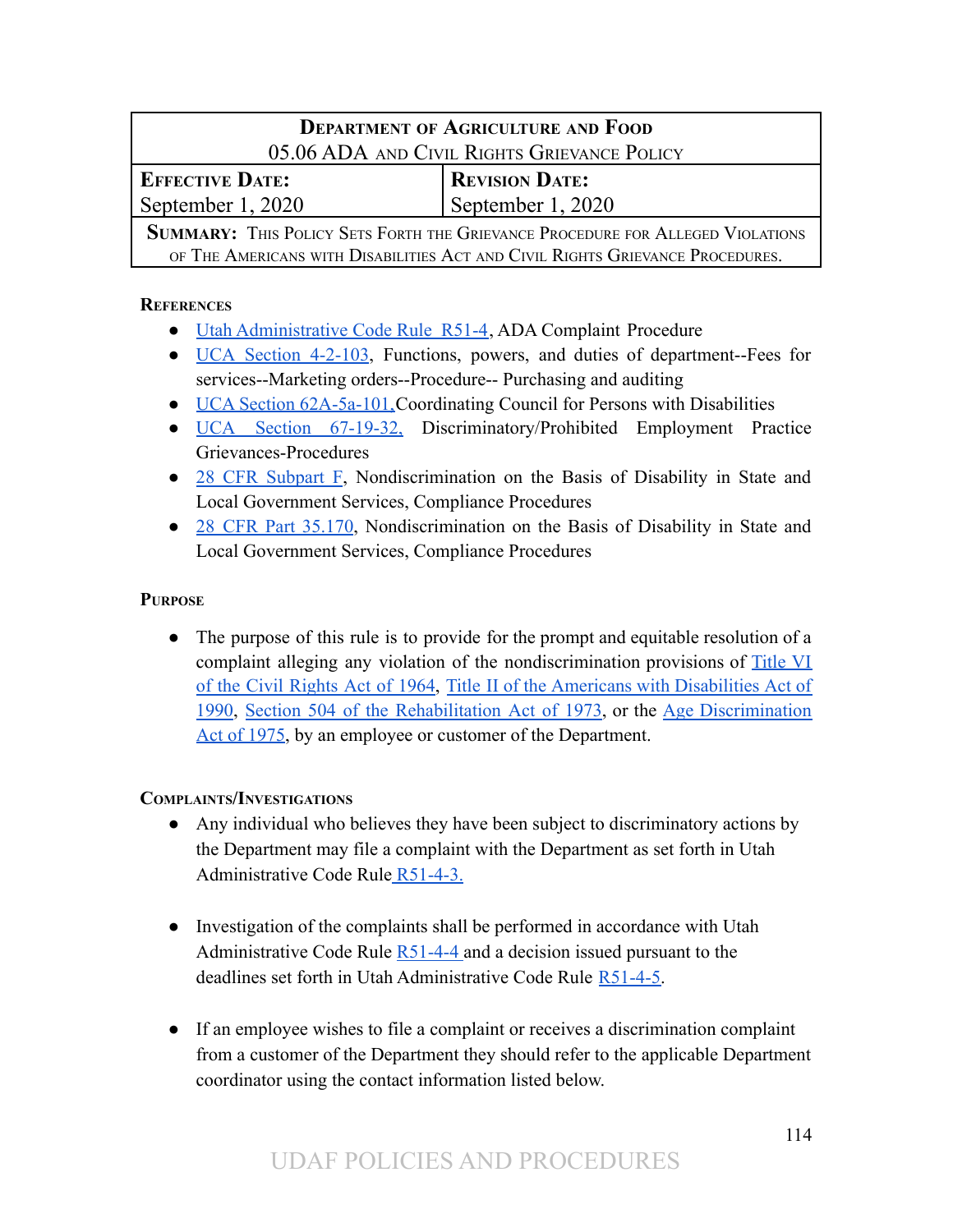#### **RECOMMENDATION/DECISION**

- The Department will issue a decision, including, if applicable, recommendations for preventing future similar issues.
- The Department will notify the complainant of that decision and take the steps it finds reasonable to implement any recommendations suggested by the Department Coordinator.

### **Appeals**

● All appeals shall be conducted as set forth in Utah Administrative Code Rule [R51-4-7.](https://rules.utah.gov/wp-content/uploads/r051-004.pdf)

### **Conflict of Laws**

● This rule does not prohibit or limit the use of remedies available to individuals under the Utah Anti-Discrimination Complaint Procedures Section [67-19-32;](https://le.utah.gov/xcode/Title67/Chapter19/67-19-S32.html?v=C67-19-S32_1800010118000101) the Federal ADA Complaint Procedures, 28 CFR [Subpart](https://www.law.cornell.edu/cfr/text/28/part-35/subpart-F) F, beginning with 28 [CFR](https://www.law.cornell.edu/cfr/text/28/part-35) Part [35.170,](https://www.law.cornell.edu/cfr/text/28/part-35) July 1, 1992 edition; or any other Utah State or Federal law that provides equal or greater protection for the rights of individuals with disabilities. [R51-4-8.](https://rules.utah.gov/wp-content/uploads/r051-004.pdf)

### **CONTACT INFORMATION (CURRENT AS OF AUGUST 2020)**

#### **Employee complaints contact (Employee ADA Coordinator):**

Chris Kilpack, Human Resources Specialist

[ckilpack@utah.gov](mailto:ckilpack@utah.gov)

(385) 315-2834

#### **Customer complaints contact (Customer ADA Coordinator):**

Kelly Pehrson, Deputy Commissioner

[kwpehrson@utah.gov](mailto:kwpehrson@utah.gov)

801-982-2202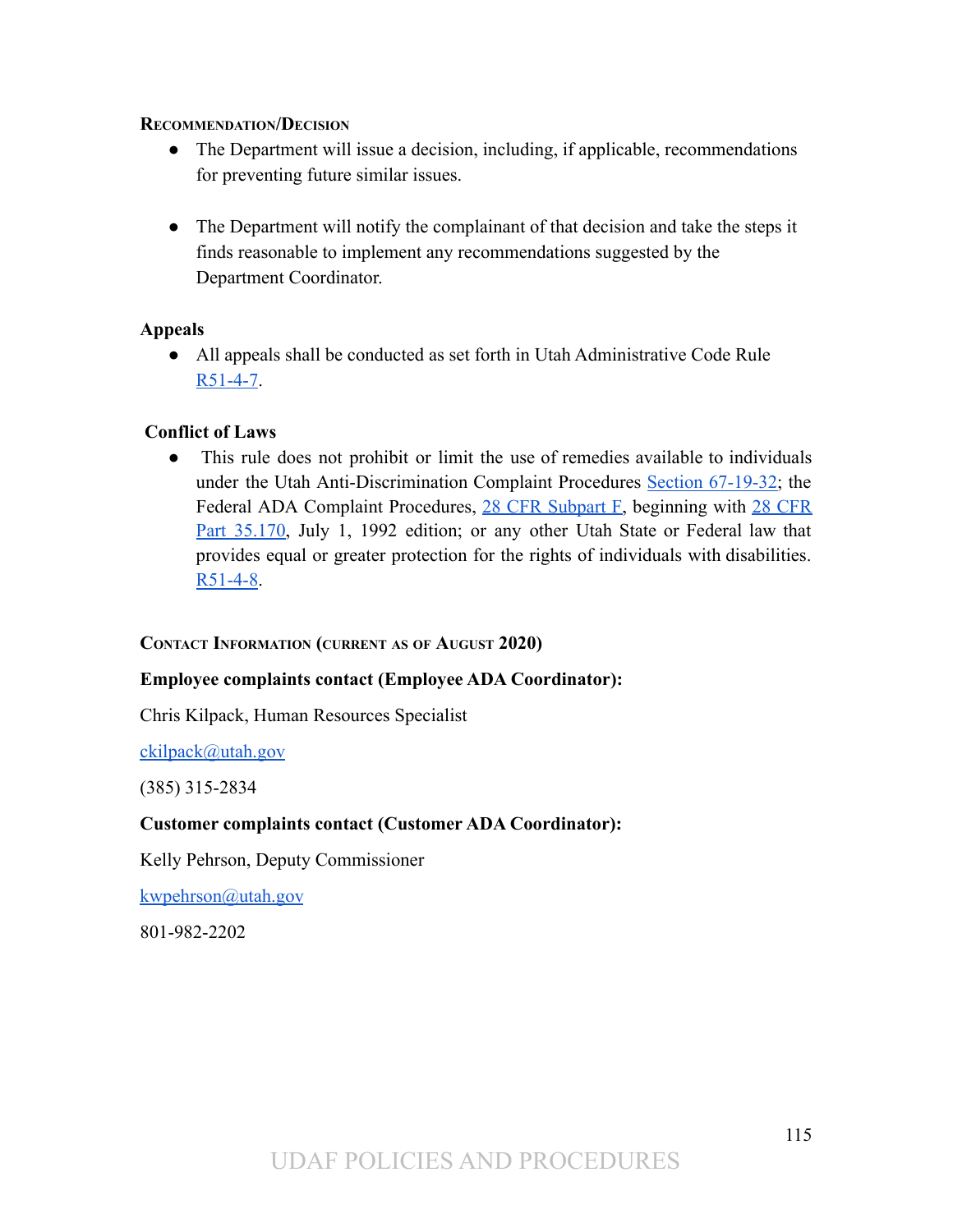| <b>DEPARTMENT OF AGRICULTURE AND FOOD</b>                                      |                       |
|--------------------------------------------------------------------------------|-----------------------|
| 05.07 LAWS AND RULES                                                           |                       |
| <b>EFFECTIVE DATE:</b>                                                         | <b>REVISION DATE:</b> |
| September 1, 2020                                                              | September 1, 2020     |
| <b>SUMMARY: PROCEDURES FOR ADOPTING DEPARTMENTAL RULES INCLUDING REQUESTS,</b> |                       |
| HEARINGS, AND PUBLICATION.                                                     |                       |

[UCA Section 63G-3-302,](https://le.utah.gov/xcode/Title63G/Chapter3/63G-3-S302.html?v=C63G-3-S302_1800010118000101) Public Hearings [Utah Administrative Code Rule R15-4](https://rules.utah.gov/wp-content/uploads/r051-004.pdf), Administrative Rulemaking Procedures

#### **PROMULGATION**

● All rules must be promulgated in accordance with the Administrative Rule-Making Act (UCA [Section 63G-3-302](https://le.utah.gov/xcode/Title63G/Chapter3/63G-3-S302.html?v=C63G-3-S302_1800010118000101) *et seq*.) and its accompanying administrative rules (Utah Administrative Code Rule [R15-4](https://rules.utah.gov/wp-content/uploads/r051-004.pdf)).

### **PROCEDURES FOR ADOPTING AN ADMINISTRATIVE RULE FOR THE DEPARTMENT**

**Origination** 

● Rules will originate at a Division level in coordination with the Department Administrative Rule Coordinator, and will follow the format set up by the Office of Administrative Rules (OAR). Rules cannot exceed the intent or language of the law, and must state the legal authority to promulgate rules on the covered subject matter.

Preparation

• Preparation should be done by the individual Divisions. All laws and rules now in use by the Department are available on the OAR [website.](https://adminrules.utah.gov/state/my%20work/work%20queue) The rule coordinator will request the most current documents from OAR to make corrections, additions, etc.

Administrative Rules Hearings

- In compliance with UCA Section  $63G-3-302$ , and Department policy, agencies may hold hearings voluntarily on proposed rules before filing or during the comment period. The Utah Administrative Rulemaking Act only requires a hearing if ten persons, or an association with at least ten members, requests it in writing. If the Agency receives the request more than 15 days after publication of the proposed rule in the Bulletin, the hearing is not required, but if for no other reason than good public relations, the Agency may waive this limit. A requested hearing must be held no less than seven days after, and within 30 days of receipt of, the request. **The hearing must be held before the rule becomes effective.**
- Voluntary hearings are publicized by notice on the rule analysis form in the Bulletin, and on the Utah Public Notice website. A mandatory hearing will be properly noticed on the Utah Public Notice website..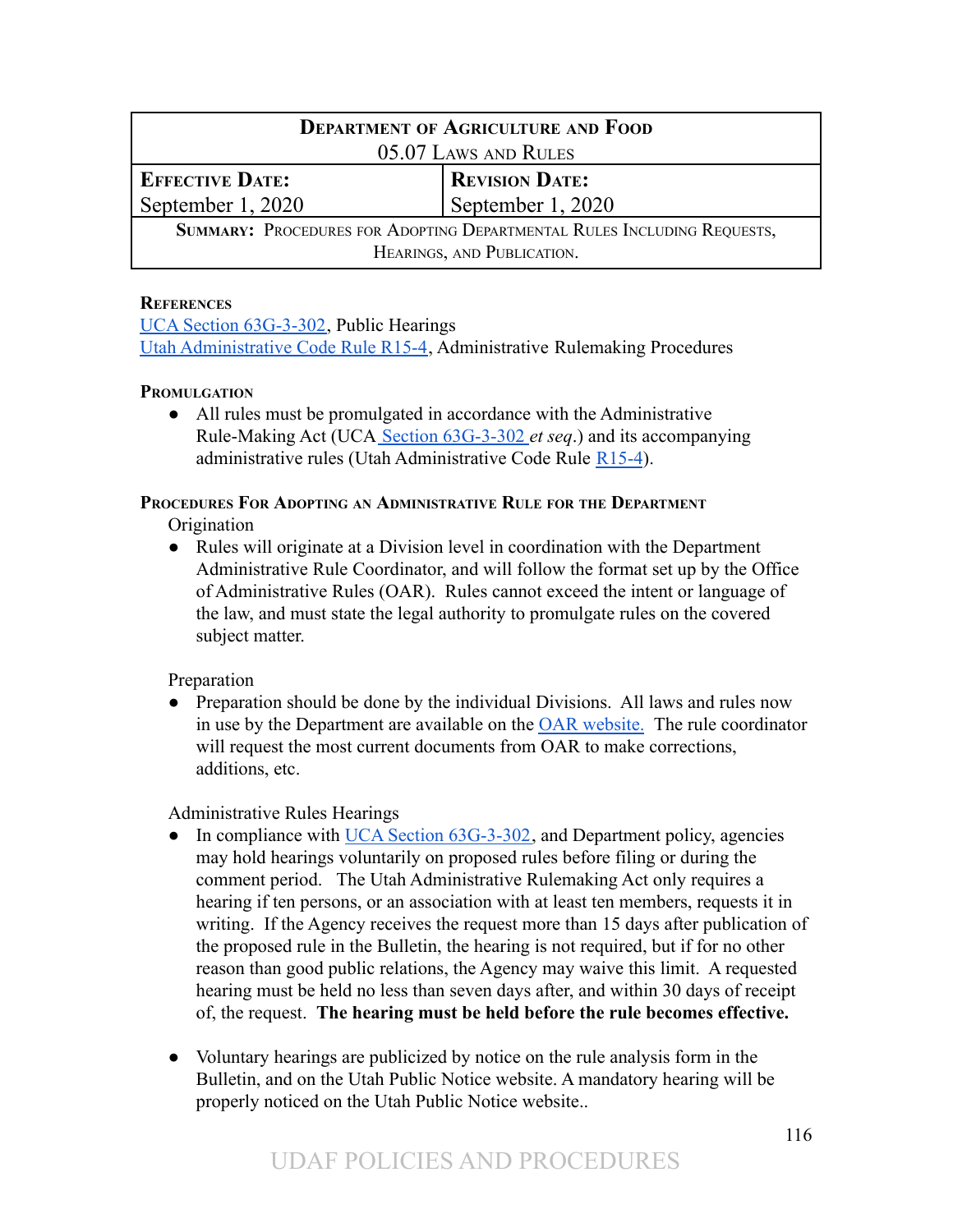- The Division Director shall preside at all hearings of rules.
- The Division Director shall be responsible for the following:
	- o Setting the date and arranging the location for the hearing.
	- o Giving notice as provided herein.
	- o Providing a recorder for minute-taking.
	- o Preparing a final draft of rules for submission to OAR.
	- o Notifying the ADA Coordinator three days prior to the hearing of individuals needing special accommodations (including auxiliary communicative aids and services) that might be needed to be in compliance with the Americans with Disabilities Act.

Final Adoption

• Final adoption will be sent to OAR by the rule coordinator.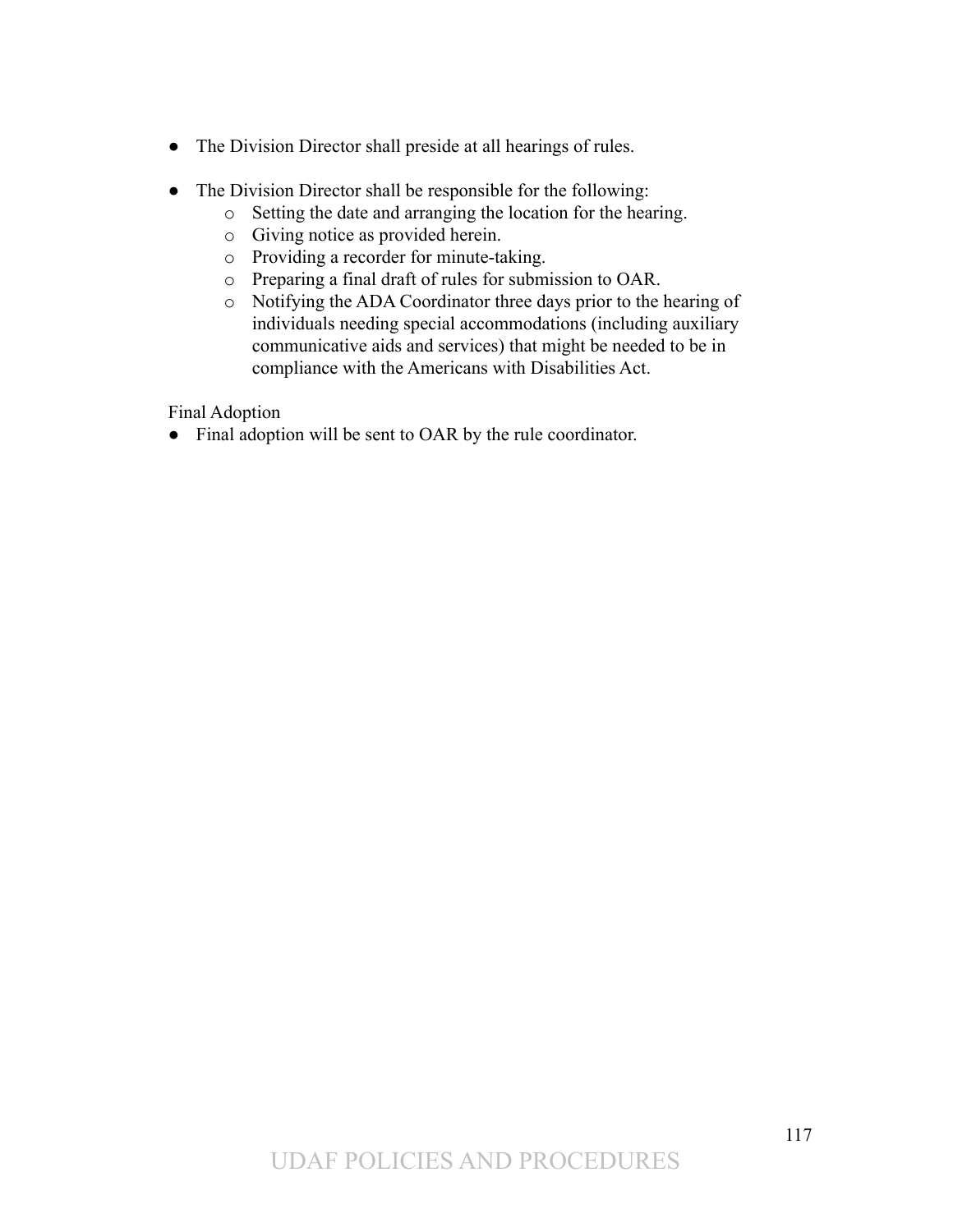## **DEPARTMENT OF AGRICULTURE AND FOOD** 05.08 ADJUDICATIVE HEARINGS

**EFFECTIVE DATE:** September 1, 2020

**REVISION DATE:** September 1, 2020

**SUMMARY:** THE DEPARTMENT IS COMMITTED TO ENSURING DUE PROCESS AND THE RIGHT TO BE HEARD AND HEREBY ADOPTS THE FOLLOWING AGENCY POLICIES AND PROCEDURES FOR ADJUDICATIVE PROCEEDINGS.

### **REFERENCES**

- UCA [Title 63G, Chapter 4](https://le.utah.gov/xcode/Title63G/Chapter4/63G-4.html?v=C63G-4_1800010118000101) , Administrative Procedures Act
- UCA [Title 4, Chapter 2,](https://le.utah.gov/xcode/Title4/Chapter2/4-2.html?v=C4-2_2017050920170701) Utah Agricultural Code, Administration
- [Utah Administrative Code Rule R51-2](https://rules.utah.gov/wp-content/uploads/r051-002.pdf), Administrative Procedures for Informal Proceedings before the Utah Department of Agriculture and Food

## **REPRESENTATION**

● The Attorney General is the legal advisor for the Department and shall defend the Department and the Department's representatives in all actions and proceedings brought against the Department pursuant to [UCA Section](https://le.utah.gov/xcode/Title4/Chapter2/4-2-S301.html) 4-2-301.

### **COMMENCEMENT**

● A request or notice for an adjudicative hearing may be initiated by either an aggrieved party or the Department as set forth by [UCA Section 63G-4-201.](https://le.utah.gov/xcode/Title63G/Chapter4/63G-4-S201.html) The request or notice must contain all required statutory provisions.

### **HEARING DESIGNATION**

● All hearings before the Department, including those regarding permits, licenses, and certifications, are designated informal, unless otherwise set forth in statute or rule under [UCA Subsection 63G-4-202\(1\)](https://le.utah.gov/xcode/Title63G/Chapter4/63G-4-S202.html).

### **HEARING PROCEEDINGS**

• Proceedings shall be governed by the procedures set forth in [UCA Section](https://le.utah.gov/xcode/Title63G/Chapter4/63G-4-S203.html?v=C63G-4-S203_1800010118000101) [63G-4-203.](https://le.utah.gov/xcode/Title63G/Chapter4/63G-4-S203.html?v=C63G-4-S203_1800010118000101)

### **REQUEST FOR RECONSIDERATION, AGENCY AND JUDICIAL REVIEW**

• Where allowed by statute or rule, final decisions and orders issued after an adjudicative proceeding may be presented to the appropriate party at UDAF for reconsideration or Agency review pursuant to [UCA Section](https://le.utah.gov/xcode/Title63G/Chapter4/63G-4-S301.html?v=C63G-4-S301_1800010118000101) 63G-4-301.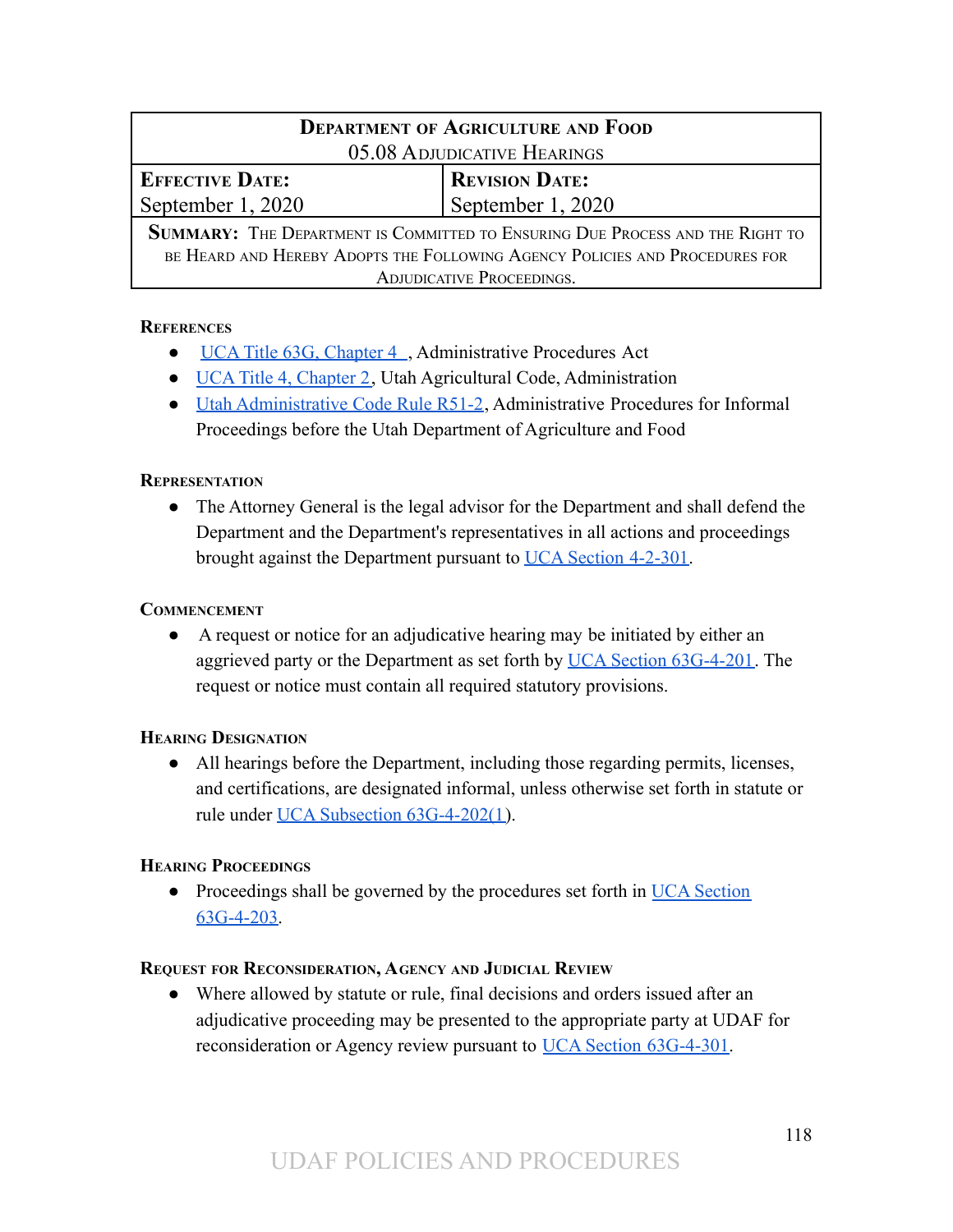● Unless prohibited by statute or rule, final decisions and orders may also be appealed to the district court pursuant to [UCA Section](https://le.utah.gov/xcode/Title63G/Chapter4/63G-4-S401.html?v=C63G-4-S401_1800010118000101) 63G-4-401.

## **EMERGENCY ORDERS**

● Notwithstanding anything above, the Department may issue an emergency order where allowed by law, without complying with Utah Administrative Code Rule R51, so long as the requirements of [UCA Section 63G-4-502](https://le.utah.gov/xcode/Title63G/Chapter4/63G-4-S502.html) are met.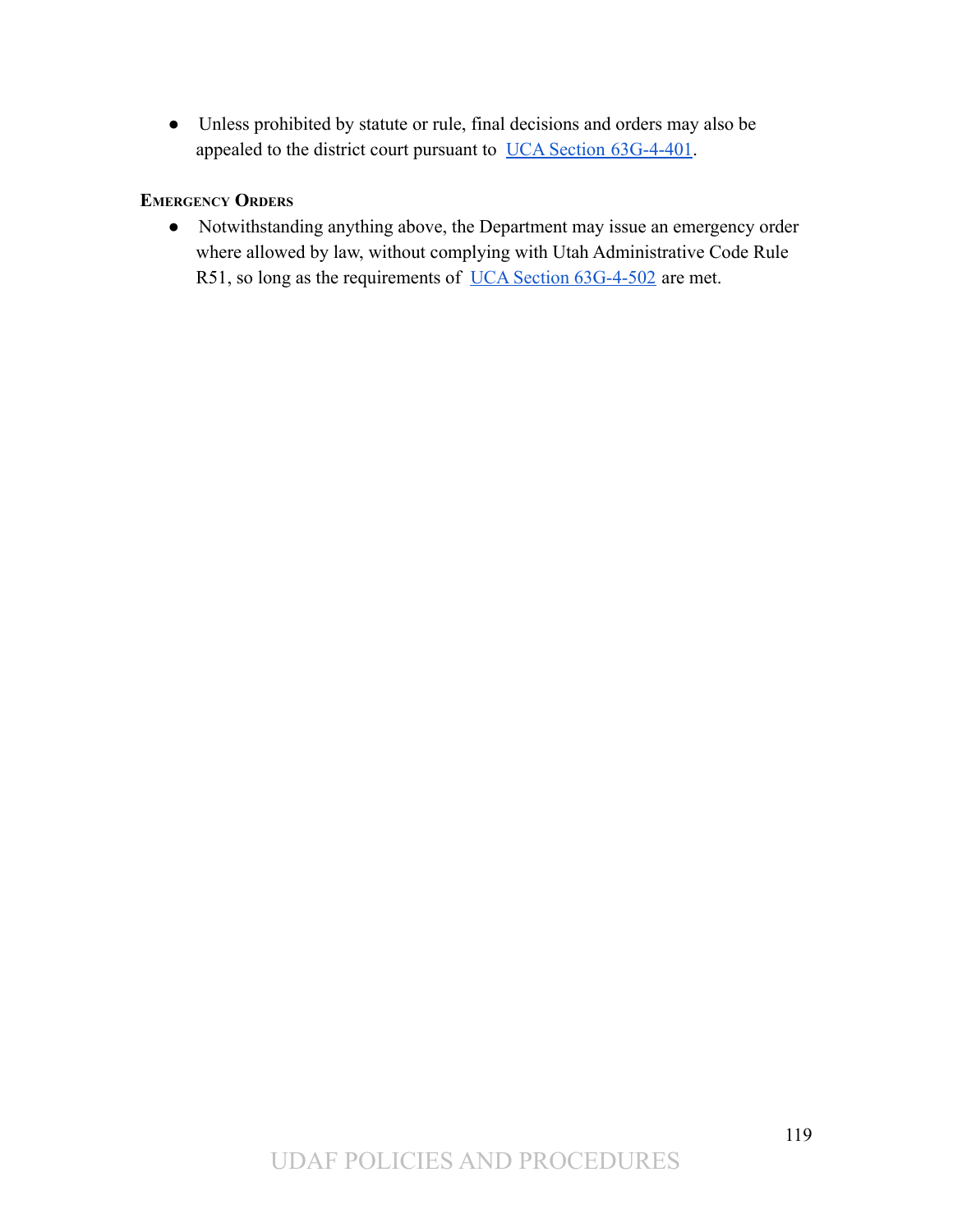| <b>DEPARTMENT OF AGRICULTURE AND FOOD</b>                                         |                       |
|-----------------------------------------------------------------------------------|-----------------------|
| 05.09 PRIVACY PROTECTIONS                                                         |                       |
| <b>EFFECTIVE DATE:</b>                                                            | <b>REVISION DATE:</b> |
| June 28, 2021                                                                     | May 16, 2022          |
| SUMMARY: THIS POLICY SETS FORTH THE DEPARTMENT'S POLICY REGARDING THE HANDLING OF |                       |
| PERSONAL INFORMATION RECEIVED BY THE DEPARTMENT.                                  |                       |

[H.B. 243](https://le.utah.gov/~2021/bills/static/HB0243.html) [Utah Code Title 67, Chapter 1](https://le.utah.gov/xcode/Title67/Chapter1/67-1.html?v=C67-1_1800010118000101) [Utah Code, Title 67 Chapter 3](https://le.utah.gov/xcode/Title67/Chapter3/67-3.html?v=C67-3_1800010118000101) [Utah Code, Title 63C, Chapter 23](https://le.utah.gov/xcode/Title63C/Chapter23/63C-23.html?v=C63C-23_2021050520210505) [Utah Code, Title 63G, Chapter 2, Government Records Access and Management Act](https://le.utah.gov/xcode/Title63G/Chapter2/63G-2.html?v=C63G-2_1800010118000101) [Utah Code, Title 52, Chapter 4, Open and Public Meetings Act](https://le.utah.gov/xcode/Title52/Chapter4/52-4.html?v=C52-4_1800010118000101)

#### **DEFINITIONS**

Controlled Record: A record containing data on individuals that is controlled as provided by Section [63G-2-304.](https://le.utah.gov/xcode/Title63G/Chapter2/63G-2-S304.html?v=C63G-2-S304_1800010118000101)

Personal Data: Any information related to an identified or identifiable individual. Personal Data includes personally identifying information.

Personally Identifying Information (PII): Any information that permits the identity of an individual to be directly or indirectly inferred, including any information that is linked or linkable to that individual.

Private Record: A record containing data on individuals that is private as provided by Section [63G-2-302.](https://le.utah.gov/xcode/Title63G/Chapter2/63G-2-S302.html?v=C63G-2-S302_2021050520210505)

Protected Record: A record that is classified protected as provided by Section [63G-2-305.](https://le.utah.gov/xcode/Title63G/Chapter2/63G-2-S305.html?v=C63G-2-S305_2021050520210505)

### **PURPOSE**

- The purpose of this policy is to ensure compliance with the privacy protections codified by [H.B. 243,](https://le.utah.gov/~2021/bills/static/HB0243.html) passed by the Utah Legislative during the 2021 General Legislative Session which amends [Utah Code Title 67,](https://le.utah.gov/xcode/Title67/Chapter1/67-1.html?v=C67-1_1800010118000101) Chapter 1, [Title 67,](https://le.utah.gov/xcode/Title67/Chapter3/67-3.html?v=C67-3_1800010118000101) [Chapter 3,](https://le.utah.gov/xcode/Title67/Chapter3/67-3.html?v=C67-3_1800010118000101) and enacts additional sections in Title [63C, Chapter 23.](https://le.utah.gov/xcode/Title63C/Chapter23/63C-23.html?v=C63C-23_2021050520210505)
- This policy shall be modified as guidance is received by the government operations privacy officer, state auditor, and Personal Privacy Oversight Commission established under [H.B. 243.](https://le.utah.gov/~2021/bills/static/HB0243.html)

#### **SCOPE**

This policy applies to all Department employees and members of Department administered boards and commissions.

#### **POLICY**

• The Department follows all guidelines set forth under [OPMA](https://le.utah.gov/xcode/Title52/Chapter4/52-4.html?v=C52-4_1800010118000101), [GRAMA,](https://le.utah.gov/xcode/Title63G/Chapter2/63G-2.html?v=C63G-2_1800010118000101) and related federal and state laws regarding the use of personal data. All employees, boards and commissions under the Department receive training at least every two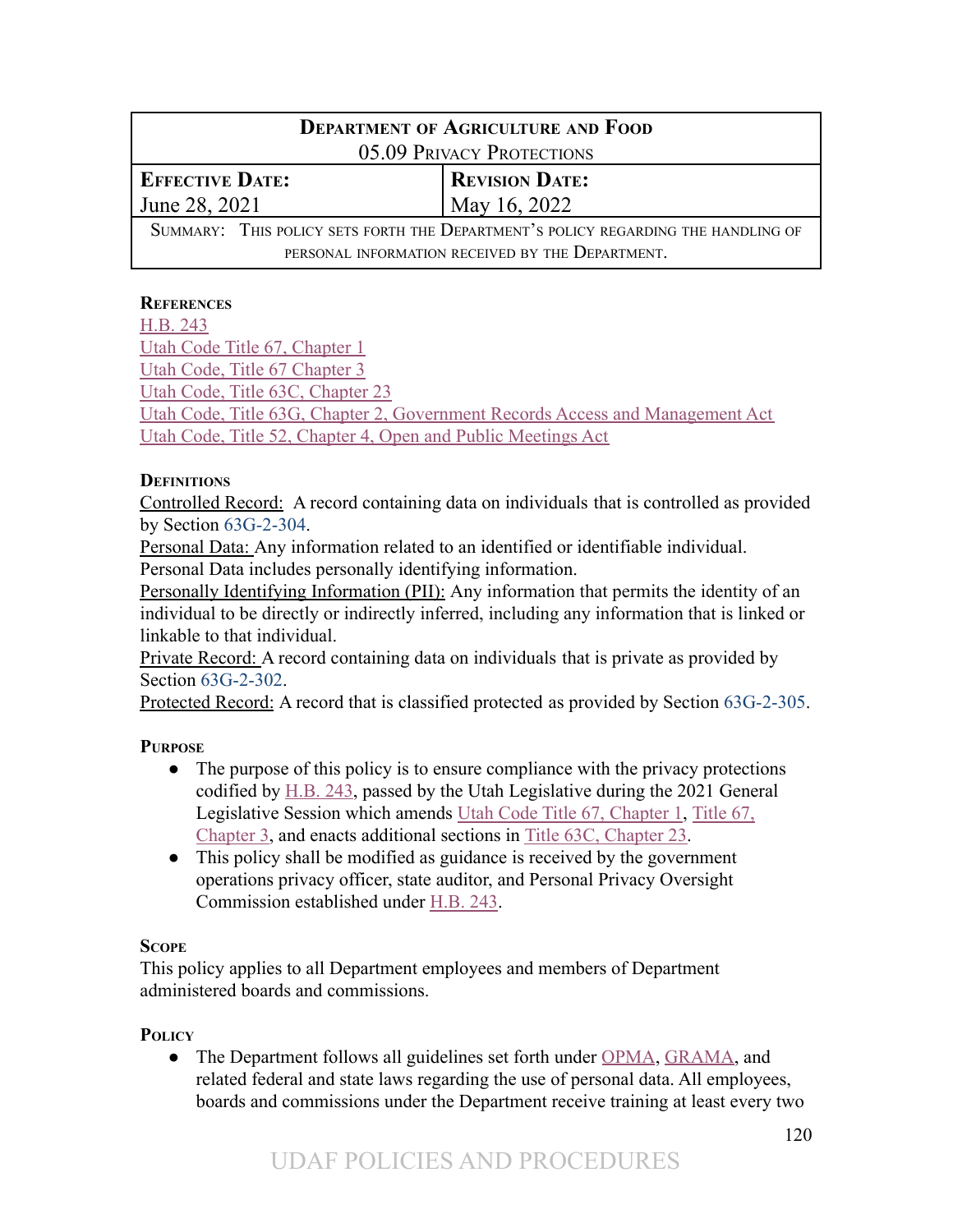years on [OPMA,](https://le.utah.gov/xcode/Title52/Chapter4/52-4.html?v=C52-4_1800010118000101) [GRAMA,](https://le.utah.gov/xcode/Title63G/Chapter2/63G-2.html?v=C63G-2_1800010118000101) and ethics. Additional training on privacy concerns, such as private records access, retention, and destruction is provided, upon request, by the Utah State Archives or the Attorney General's Office.

• Pursuant to the requirements of [GRAMA](https://le.utah.gov/xcode/Title63G/Chapter2/63G-2.html?v=C63G-2_1800010118000101), private, controlled, and protected records are not public and the Department may not disclose them to any person except as allowed by statute, rule or Department policy.

Information Stored by the Department

- The Department, in the course of its business, may collect personal data or store documents that contain personal data.
- Storage of documents containing personal data shall be determined pursuant to the appropriate [Utah Division of Archives or UDAF](https://axaemarchives.utah.gov/cgi-bin/agencylist.cgi) Retention Schedule.
- The Department shall classify each stored document as private, protected, or controlled under GRAMA.
- Credit card information collected by the Department shall not be stored following the completion of the credit card transaction. See Policy 1.11 for the Department credit card policy.
	- o The Department will work with the Division of Finance to set up third party entities used for processing credit cards to ensure Payment Card Industry standards are followed.
- Department employees shall not download information that is accessed through a database maintained by a third-party entity unless they are the administrator of the database or authorized to do so.
	- o Downloaded documents shall be stored in accordance with the retention schedule for the document.
	- o Downloaded documents will maintain their GRAMA classification when downloaded.
- Department employees shall only store hard copies of documents containing personal data when necessary, as set forth in Department retention schedules.
- Personal data related to potential Department employees such as resumes or interview notes, shall be sent to DHRM following the conclusion of the hiring process. Department employees shall not keep copies.

Storage and Access

- Hard copies of documents that contain personal data shall be stored in a locked drawer or cabinet.
- It is preferred that documents that contain personal data are stored digitally on a password protected device or website.
	- o Hard copies shall always be stored when required by an applicable retention schedule.
- Hard copies of documents containing personal data that are no longer needed shall be shredded.
- Electronic Storage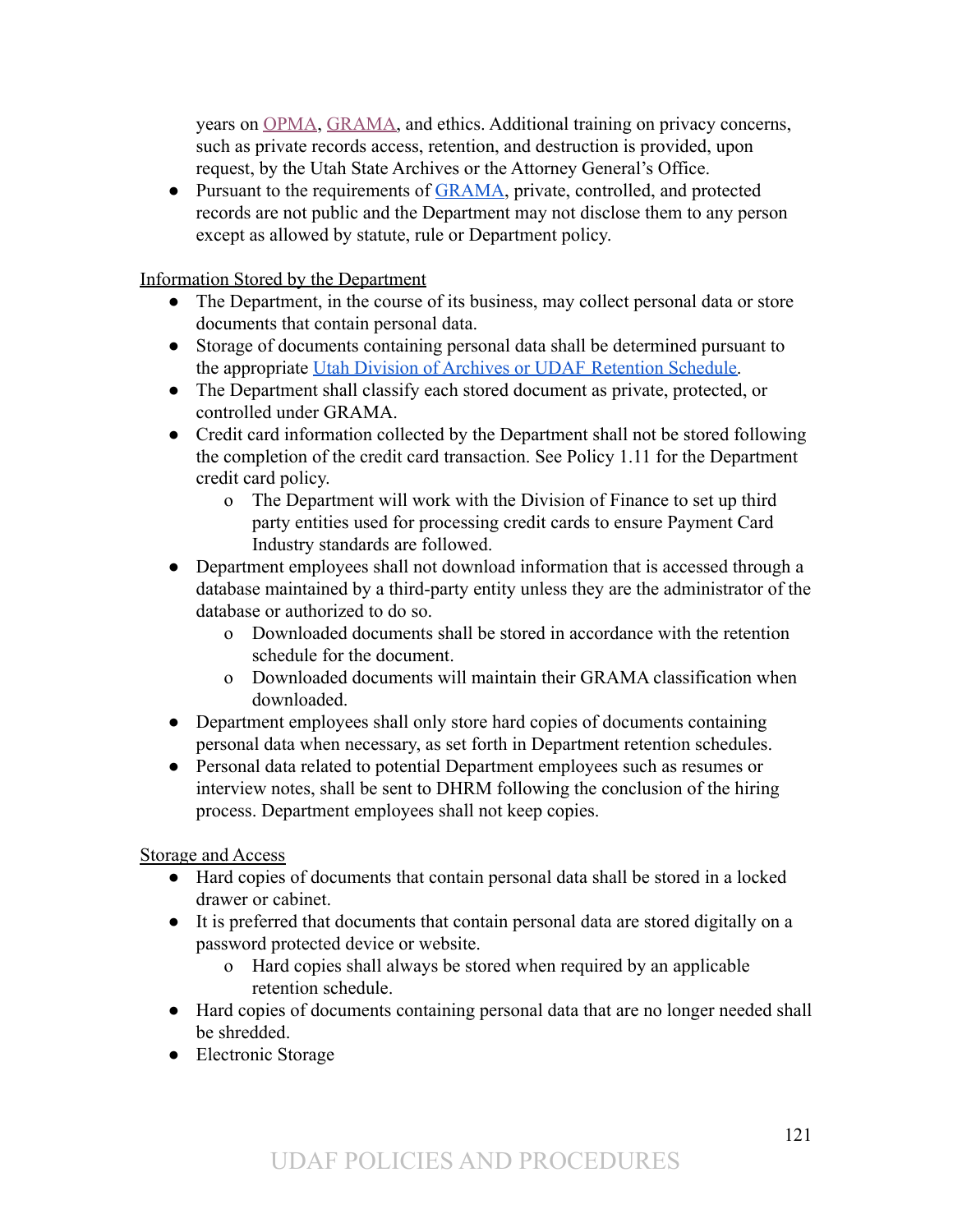- o The Department's network drives or Google Drive are approved by the State as a secure place to store electronic documents containing personal data.
- o Access to drives shall be limited to those who need the information as part of their job duties.
- o The Department, through the Division of Administration, will review F drive and other network drives annually to ensure only appropriate employees have access to PII.
- o The owner or manager of documents that contain personal data stored in Google Drive shall also review access on an annual basis.
- Department employees shall not accept credit card information via text or email, per the requirements of the Department's Credit Card Payments Policy, 1.11.
- Personal data in email or text from a Department employee shall be redacted if the text or email is released pursuant to a GRAMA request or request from another governmental entity, unless otherwise required to be left intact by law.
- Department employees shall only have access to personal data as needed in performance of their job duties.
- The Department shall take steps to ensure that documents containing PII or other personal data are only viewed as needed by the appropriate party.

## Department Use of Personal Data

- The Department may use email addresses, phone numbers, or addresses of department licensees or customers to disseminate information regarding Department programs or for other Department purposes.
- The Department shall not sell the personal data or any customer or licensee to a third party.
- Employees shall not take personal data of Department customers or licensees with them when they leave Department employment (See Existing Checklist, Appendix B.06).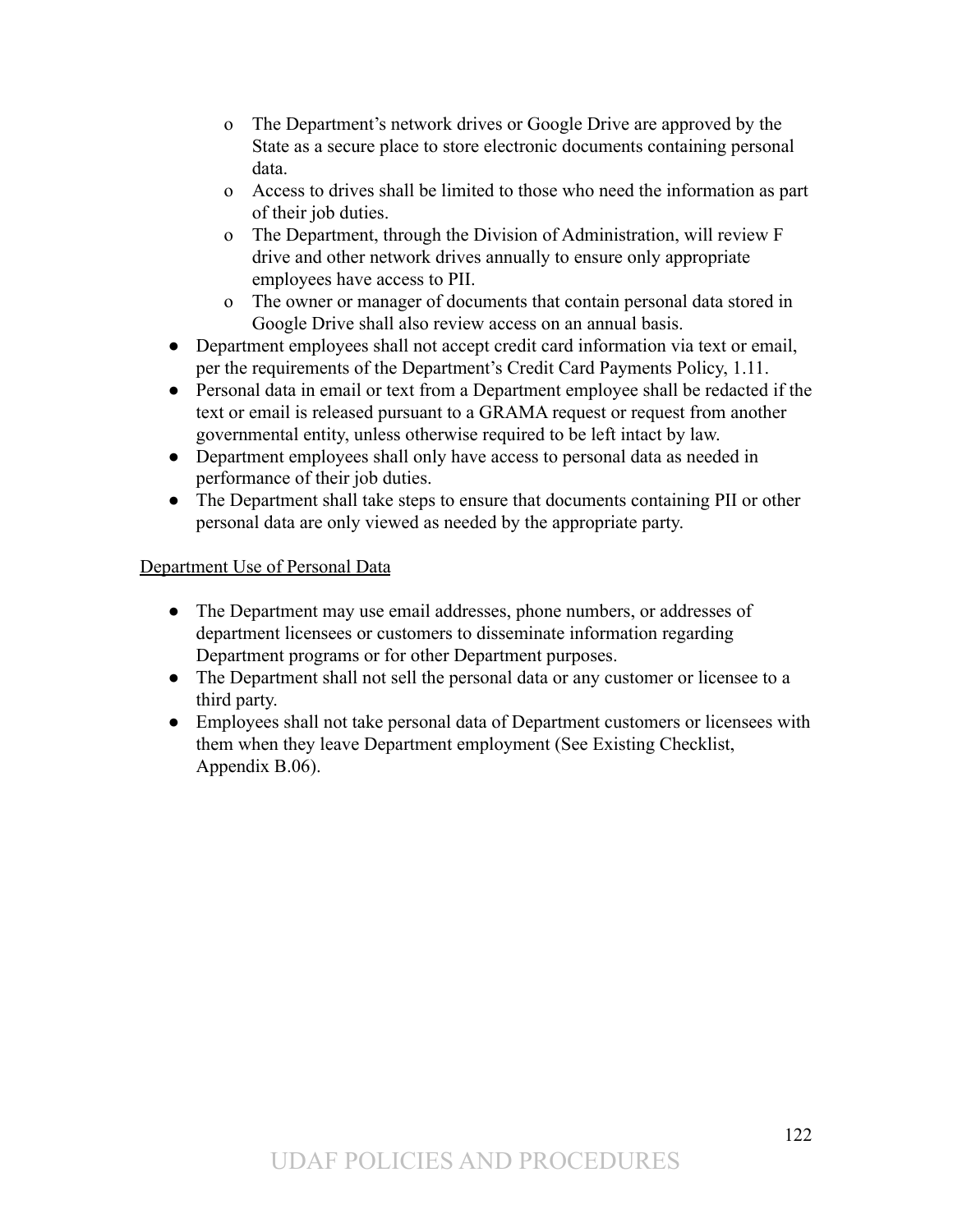| <b>DEPARTMENT OF AGRICULTURE AND FOOD</b>                                               |                       |
|-----------------------------------------------------------------------------------------|-----------------------|
| 06.01 ADVISORY BOARDS/COMMITTEES AND INTERNAL MEETINGS                                  |                       |
| <b>EFFECTIVE DATE:</b>                                                                  | <b>REVISION DATE:</b> |
| September 1, 2020                                                                       | May 20, 2021          |
| <b>SUMMARY:</b> TO SET FORTH THE RESPONSIBILITIES RELATED TO DEPARTMENT ADVISORY BOARDS |                       |
| AND COMMITTEES AND ESTABLISH REGULAR INTRA-DEPARTMENTAL MEETINGS.                       |                       |

The following documents provide helpful information to support the Department's role in managing boards and commissions:

### **Handbook for Members of the State of Utah Boards and Commissions**

<https://boards.utah.gov/Content/finalhandbook.pdf>

## **Oaths of Office Filing Instructions-Utah State Archives**

<https://archives.utah.gov/opengovernment/oathsofoffice.html>

### **DIVISION DIRECTOR RESPONSIBILITIES FOR ADVISORY BOARDS/COMMITTEES**

- All advisory boards/committees are assigned to the Division Director whose Division is most affected by the board/committee or whose Division is designated in statute.
- The individual Division Director is responsible for the following, either personally or by designation:
	- Ensuring compliance with requirements (minimum number of meetings, etc.) and duties assigned to the board or committee by law. This includes all notice and other OPMA, ethics, and GRAMA requirements;
	- Ensuring a quorum will be present and confirming a quorum is present at the start of the meeting.
	- Preparing agendas for Director/AAG review and posting to the public notice website.
	- Maintaining up-to-date records of board/committee members, including appointments and expiration dates.
	- Notifying the Commissioner and Executive Secretary for the Department or Division secretary 60 days in advance of all necessary changes or re-appointments of board/committee members.
	- Ensuring that all board members take the Oath of Office, if applicable.
	- Members who are to receive per diem and travel must be placed on payroll by the HR Analyst. A copy of the appointment letter and a completed W-4 form and I-9 documentation should be given to the personnel technician.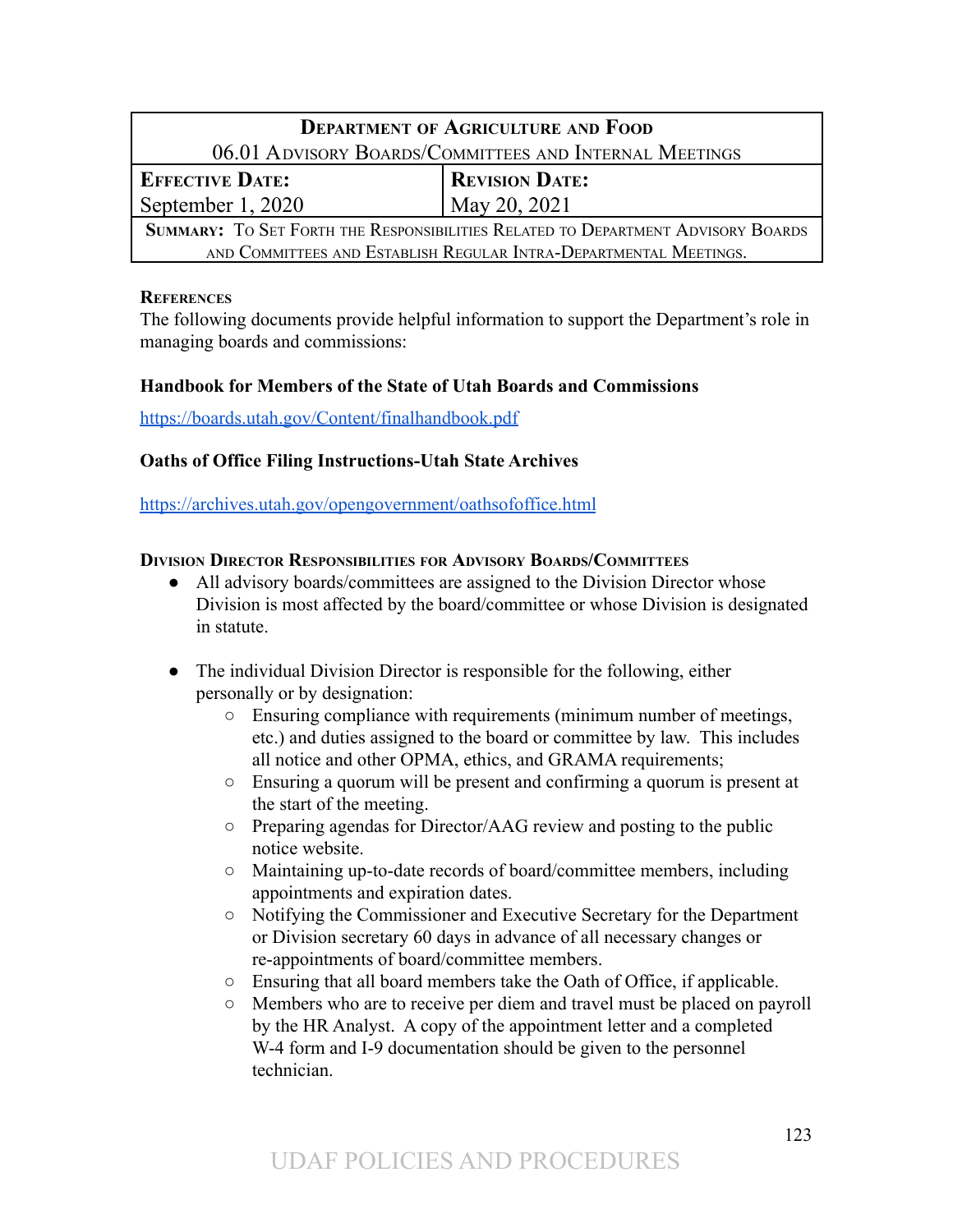- Communicating with the Governor's office regarding the status of each Board/Commission and preparing all necessary reports to the Governor's office as required by statute and by request.
- Notifying the board or committee chairman of necessary meetings.
	- In cases where the Commissioner is chairman, this should be done by writing a letter of notification of the meeting for the Commissioner's signature. Members should receive notification of the meeting at least one week in advance.
- Making all physical arrangements for the meeting, including conference room reservation, secretary, recorder, etc.
- Preparing proper forms for reimbursement of board/committee members' incurred expenses.
	- E.g., travel reimbursement form, meeting attendance form, or FI 40B Private Vehicle Reimbursement.
- Taking accurate minutes of meeting, sending minutes to members and posting them on the public notice website as soon as possible after meeting, and no later than the date allowed under OPMA.

**NOMINATING PROCEDURE FOR COMMISSIONER APPOINTED ADVISORY BOARDS/COMMITTEES**

## **\*The guidelines set forth below constitute the preferred process (at the time this policy was drafted) to address vacancies on commissioner appointed boards or committees and is not required under state law or rule. This policy may be superseded by statutory requirements.**

- If there is a vacancy on a commissioner appointed board or committee, the Division Director assigned to that Board may review the criteria for the vacancy and will reach out to applicable groups and invite them to submit nominations of individuals to fill the position.
- Information regarding the vacancy and criteria may also be posted on the Department's website and social media pages along with an electronic application for the position that includes pertinent questions and explains the qualifications and background required.
- Each call for applications will include a deadline determined by the Division Director.
- Following the expiration of the deadline or the submission of nominations, a small selection committee, including the assigned Division Director, will choose qualified candidates to interview, if needed.
- Following the interview process, the committee will submit two names to the Commissioner for final selection.
- If only one individual has applied for the position one name may be submitted to the Commissioner for review.
- The individual selected shall be notified and provided with additional information regarding the requirements for the position, including training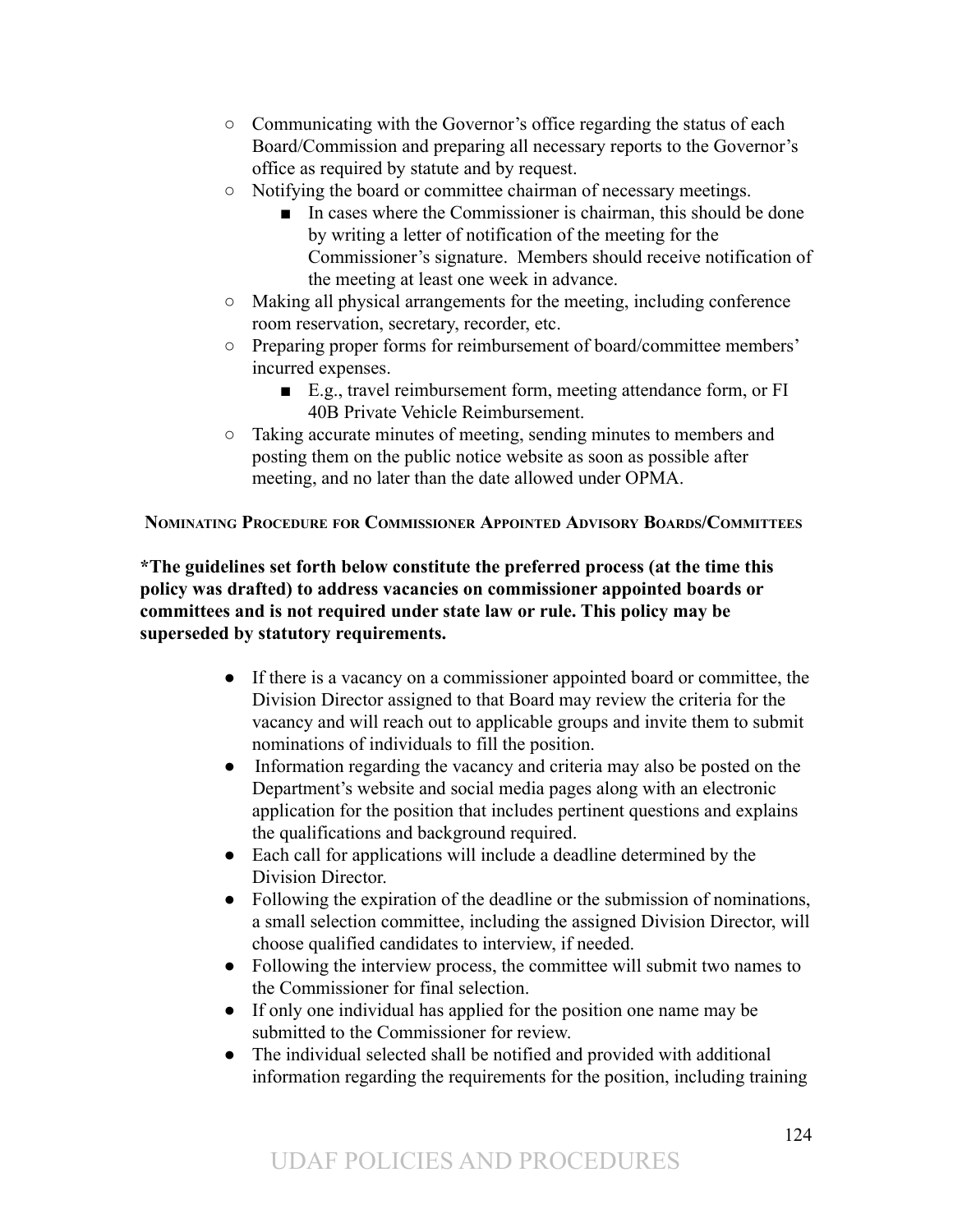on the requirements of UCA [Title 52, Chapter 4,](https://le.utah.gov/xcode/Title52/Chapter4/52-4.html?v=C52-4_1800010118000101) the Open and Public Meetings Act.

- The chair of the Board will be notified of the member selected to fill the vacancy.
- At the Commissioner's discretion, committee or board members may remain in their positions following the expiration of their term, to allow for their replacement to be selected.
- At the Commissioner's discretion, committee or board members may be appointed to an additional term upon expiration of their term, if serving an additional term is permitted by state statute and rule.

## **DIRECTOR'S MEETINGS/DIVISION MEETINGS**

- Every week, or as needed, Division Directors will meet with the Commissioner to review Departmental issues, recent issues, and any other items of import or concern.
- Regular individual section and Division staff meetings are highly encouraged. As such, Division Directors shall establish a schedule for Division meetings and inform the Commissioner of the same.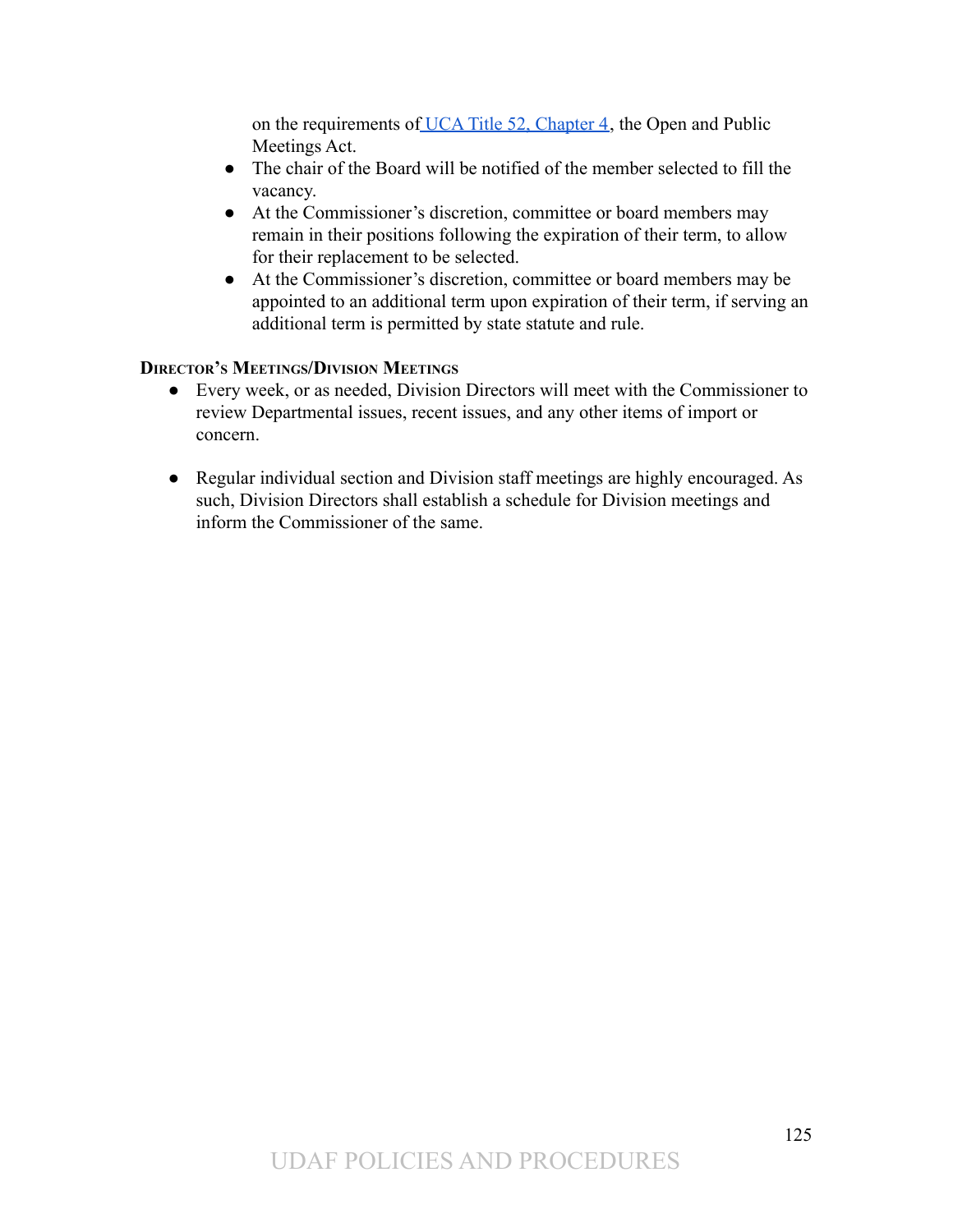| <b>DEPARTMENT OF AGRICULTURE AND FOOD</b>                                            |                       |
|--------------------------------------------------------------------------------------|-----------------------|
| 06.02 BUILDING USE                                                                   |                       |
| <b>EFFECTIVE DATE:</b>                                                               | <b>REVISION DATE:</b> |
| September 1, 2020                                                                    | September 1, 2020     |
| <b>SUMMARY: PROCEDURES FOR RESERVING AND USING BUILDINGS DURING WORK HOURS OR ON</b> |                       |
| WEEKENDS.                                                                            |                       |

**CONDITIONS**

- Agricultural organizations using Department buildings during work hours or on weekends may do so under the following conditions:
	- All reservations for use of rooms in the building should be cleared through the Division of Administrative Services to assure availability of space.
	- An employee of the Department must be present to open the building, remain during the meeting, and be responsible for securing the building following the meeting.
	- If arrangements cannot be made to have an employee present, an employee of the building security force must open the building, remain during the meeting, and secure the building at the close of the meeting. **The group involved will be charged for all security service expenses.**
	- All users need to be responsible for the setup and cleanup of the conference rooms and equipment used.

## **OFF-HOUR USE OF MAIN OFFICE BUILDING**

• When the front doors are open to the public, there shall be an employee at the front desk to check State Employee IDs, sign in visitors and issue visitor passes. A Division hosting off-hour meetings shall be responsible for building security, including obtaining appropriate approval for off-hour building access, providing an employee at the reception desk, monitoring the attendees, monitoring the areas accessible by attendees, and securing the building after the meeting.

## **OFF-HOUR MAIN OFFICE BUILDING ACCESS**

- Employees who enter the building during off hours and expect to leave before normal work hours shall sign a log when they arrive and sign out on that log when they leave. This process will allow employees to know when another employee is in the building during off hours. Employees shall turn off the alarm when they arrive (if it is on).
- The last employee to leave the building on non-work days shall check the log to make sure no one else is in the building and then set the alarm.

## **MAIN OFFICE BUILDING ALARM ACCESS CODE**

● The security access code for the building alarm shall be changed annually. The code shall only be given out by the employee's Director or those persons who are authorized to issue badges. The code shall only be given out to those whose badge allows off hours access. The code shall be determined by the Commissioner.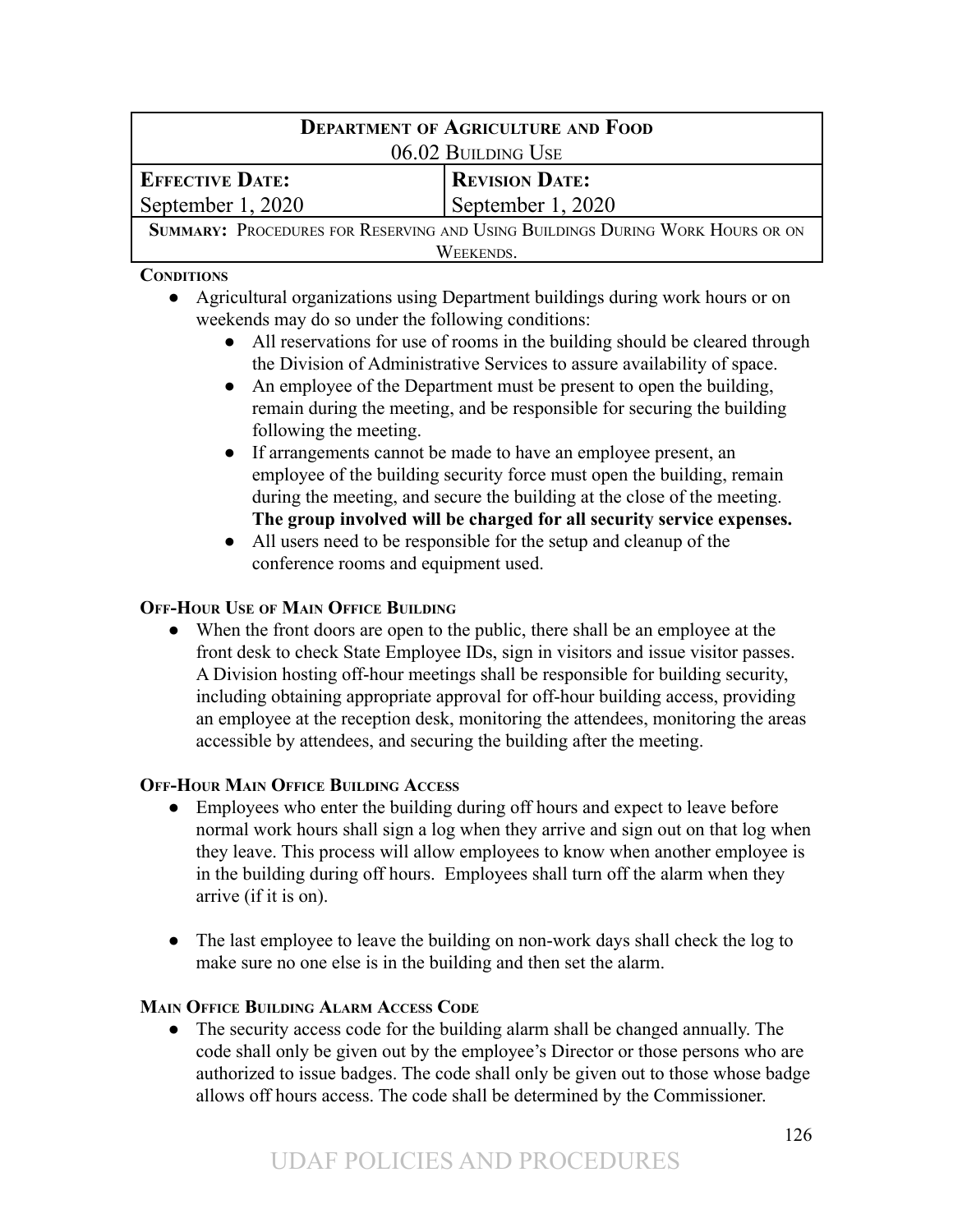| <b>DEPARTMENT OF AGRICULTURE AND FOOD</b>                                    |                       |
|------------------------------------------------------------------------------|-----------------------|
| 06.03 CONFERENCE ROOM SCHEDULING                                             |                       |
| <b>EFFECTIVE DATE:</b>                                                       | <b>REVISION DATE:</b> |
| September 1, 2020                                                            | September 1, 2020     |
| <b>SUMMARY: PROCEDURES FOR SCHEDULING AND PREPARING CONFERENCE ROOMS AND</b> |                       |
| EQUIPMENT.                                                                   |                       |

### **SCHEDULING MAIN CONFERENCE ROOM**

- When the main conference room is scheduled, either for a Department function or for one of the groups an employee is associated with, the involved Division employee should ensure that:
- Use of the room shall be scheduled on the appropriate Google calendar and the Division Director shall be informed of the meeting.
- The conference room is equipped with some or all of the following equipment.
	- o 35 MM slide projector
	- o Podium/microphone
	- o Sound system (with staff supervision)
	- o Overhead projector
	- o LCD Projector
	- o DVD Player
- A large projector screen is located in the room, as well as a whiteboard with markers.
- The dividing partition should be closed if the entire room is not going to be used.
- Please post "Conference in Session" signs next to/on each door.
- Tables and chairs may be arranged as preferred. The entire room will seat approximately 90 people.
- Smoking is not allowed in the building.
- Users should come prepared with needed items and supplies such as handouts, pencils, etc. Building employees are not available to make copies or to provide supplies, services, etc. If copies are needed, machines are available for use. There may be a charge for the copies.
- The lunchroom is available (located next to the conference room). This is equipped with vending machines. Consideration should be shown when using the facilities, such as cleaning up, etc.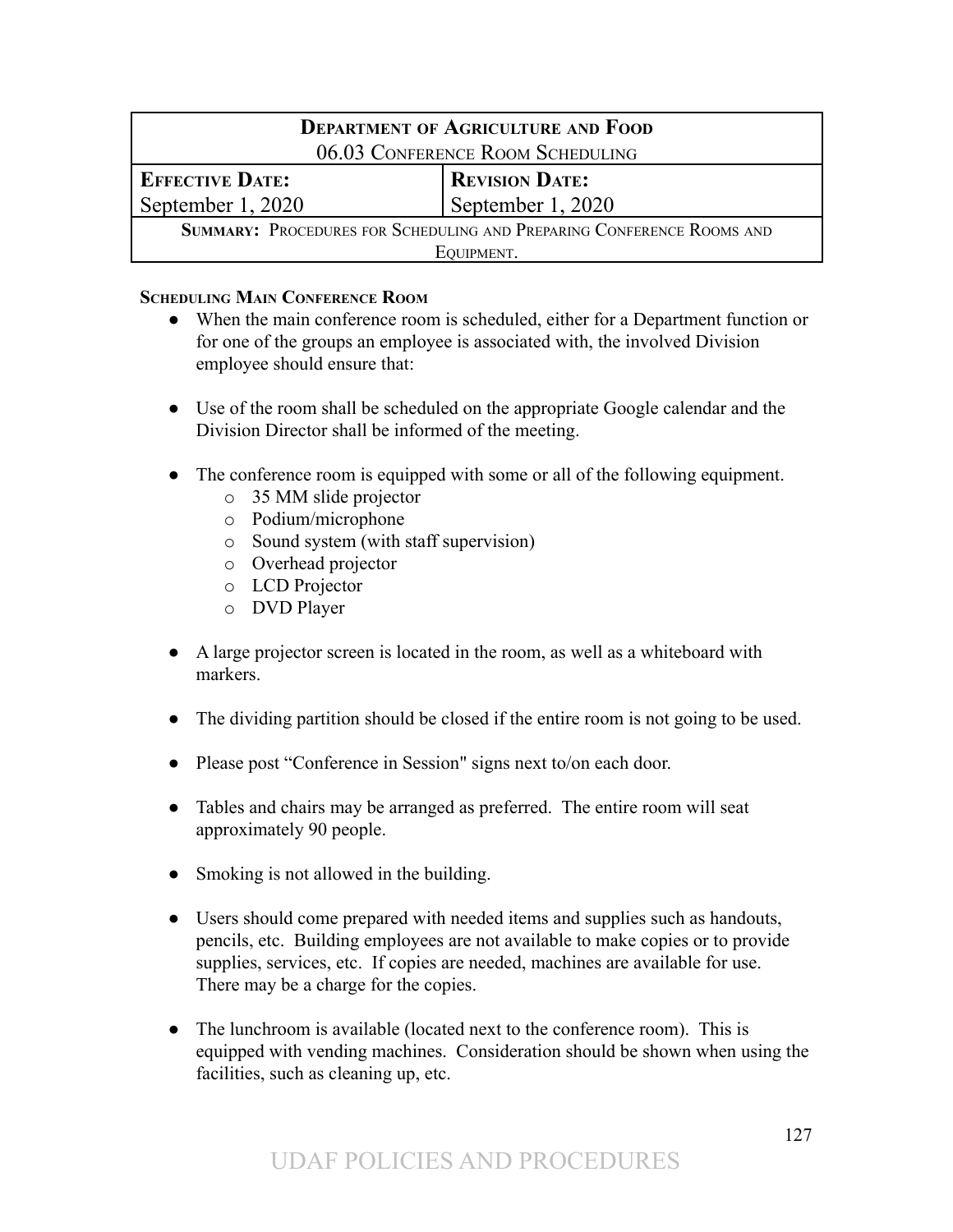- When the meeting is over, employees should make certain the room is cleared of all items from the meeting, such as handouts, trash/bottles, papers, brochures, etc.
- Agricultural affiliated organizations using the building after 5:00 p.m. must have a full-time employee on the premises, who will be responsible for those using the building.
- In compliance with the Americans with Disabilities Act (ADA), individuals needing special accommodations (including auxiliary communicative aids and services) during a meeting should notify the ADA Coordinator at least three working days prior to the meeting. See Policy 5.06 for contact information.
- UDAF meetings will take precedence over other scheduled meetings and may displace non-UDAF meetings if State requirements dictate.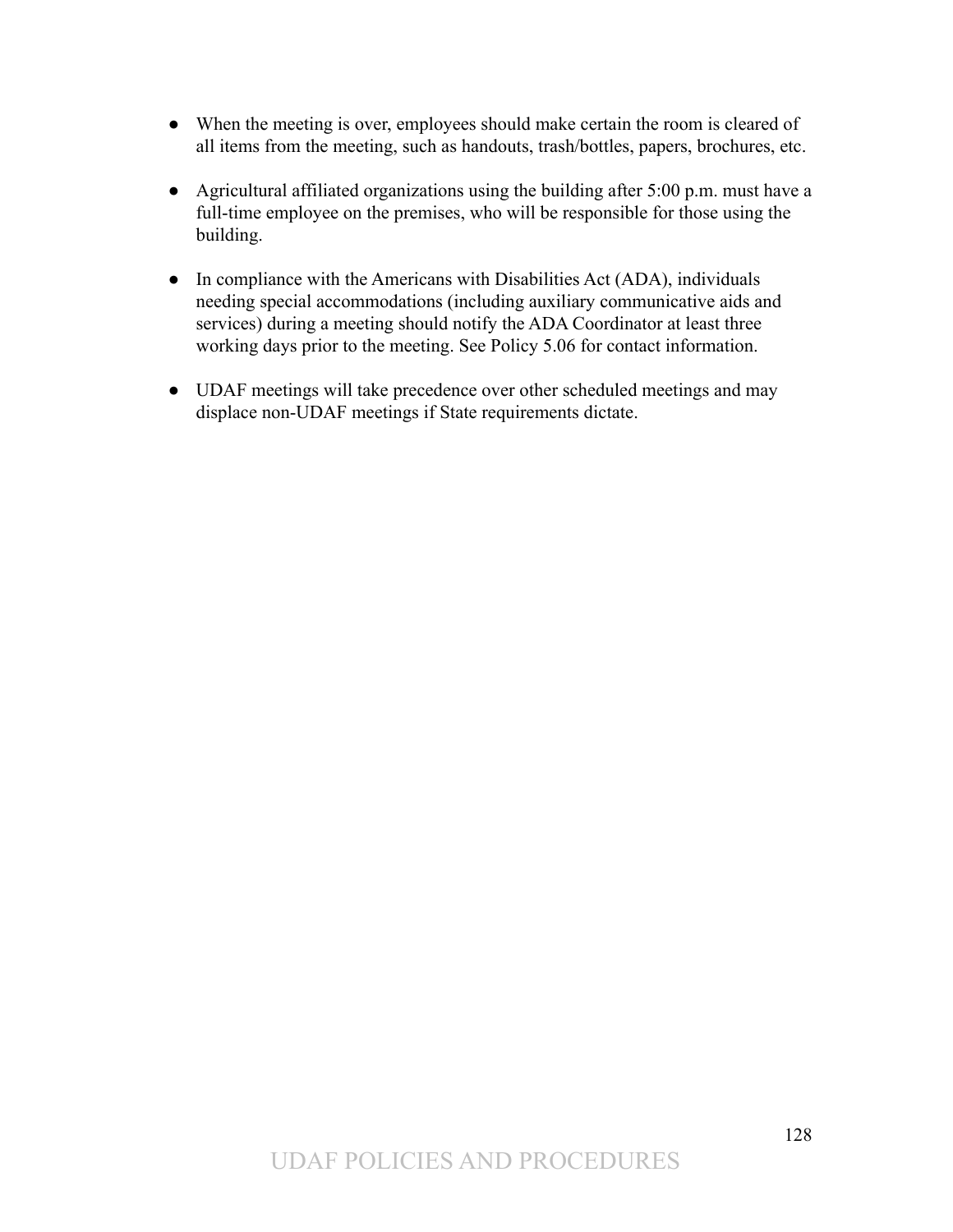| <b>DEPARTMENT OF AGRICULTURE AND FOOD</b>                                  |                       |
|----------------------------------------------------------------------------|-----------------------|
| 06.04 MEALS FOR DEPARTMENT MEETINGS                                        |                       |
| <b>EFFECTIVE DATE:</b>                                                     | <b>REVISION DATE:</b> |
| September 1, 2020                                                          | September 1, 2020     |
| <b>SUMMARY: PROCEDURES FOR PROVIDING AND ORDERING MEALS FOR USE DURING</b> |                       |
| <b>DEPARTMENTAL MEETINGS.</b>                                              |                       |

### **MEALS PROVIDED**

- Meals may be provided for official Department meetings with prior approval when all of the following conditions exist:
	- The meeting is one of the official Department designated advisory or policy boards or committees; or the meeting is one called by the Commissioner where non-State employees are invited to review issues facing the Department with no per diem or compensation offered.
	- The meeting time schedule will span the lunch or dinner hour.
	- The majority of the individuals are non-State employees.
	- Meetings that do not meet all of the above criteria must be approved by the Commissioner prior to obtaining meals.

## **ORDERING MEALS**

- In ordering meals, the procedures are:
	- Get prior approval where necessary (i.e. if it does not comply with the above).
	- Stay within per diem rates unless otherwise approved by the Commissioner or exempt from this requirement.
	- Call an authorized establishment (or anyone else) who will invoice in advance and place an order if more than ten meals are to be ordered.
	- Sign for meals and bring the invoice back to the Department.
	- Have the appropriate Division Director approve the invoice, indicating unit and proper coding, and submit to the Accounts Payable Clerk for processing. If using a P-card to make purchases, ensure documentation is provided with the monthly P-card logs. It is important that ORIGINAL invoices be provided for payment.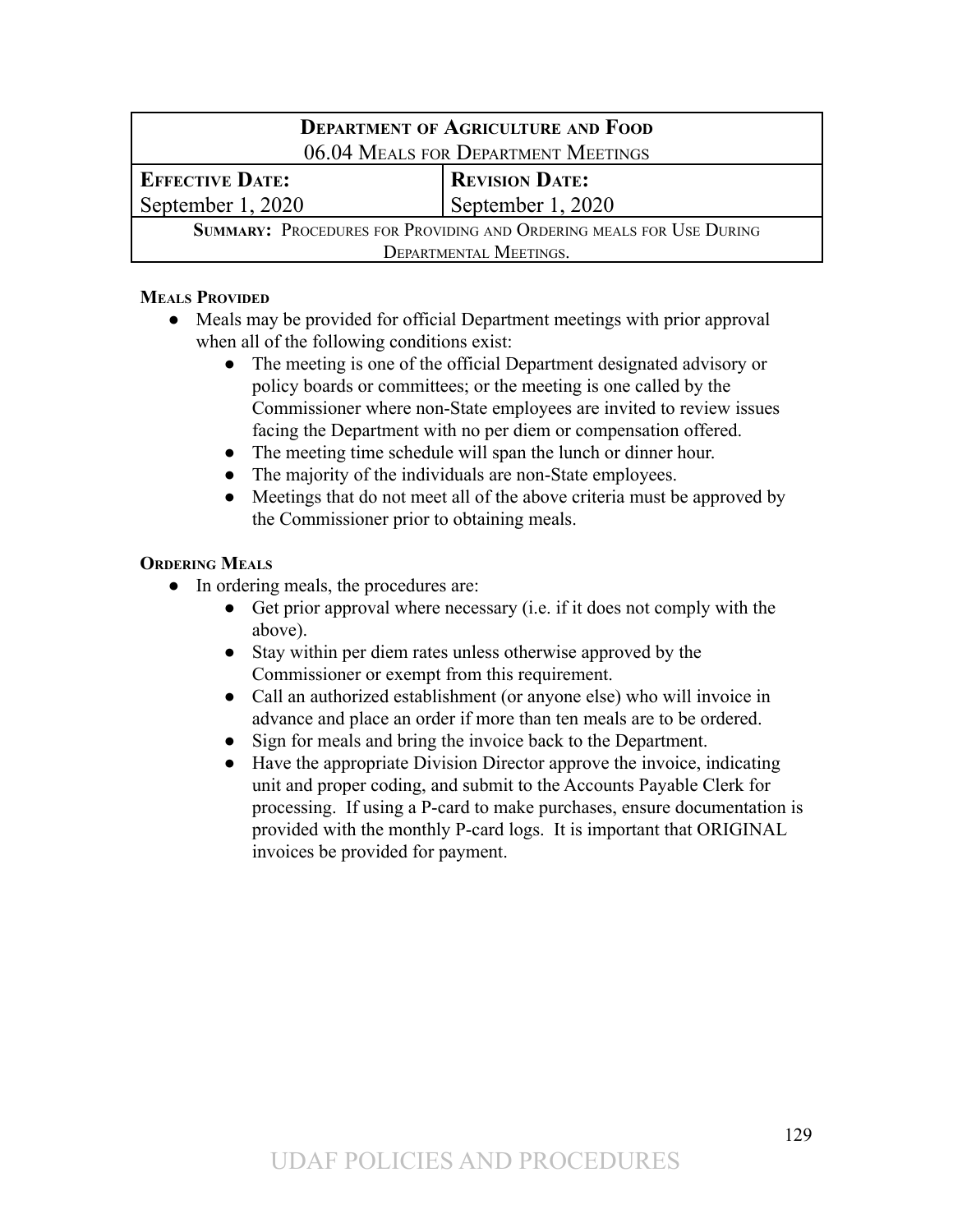| <b>DEPARTMENT OF AGRICULTURE AND FOOD</b>                                            |                       |
|--------------------------------------------------------------------------------------|-----------------------|
| 06.05 SECURITY                                                                       |                       |
| <b>EFFECTIVE DATE:</b>                                                               | <b>REVISION DATE:</b> |
| September 1, 2020                                                                    | September 1, 2020     |
| <b>SUMMARY:</b> BUILDING AND COMPUTER SECURITY AS APPLIES TO PERSONNEL AND VISITORS. |                       |

## **BUILDING SECURITY**

- The building will be locked from **5:00 P.M. until 8:00 A.M. (Mon-Fri.)** as well as on weekends and holidays.
- Division Directors will request permanent or temporary ID card access for those employees requiring building access during closed hours with approval by the Commissioner. **Authorization forms** can be obtained on the Department's network drive.
- All visitors must sign in and out at the reception desk. The receptionist will contact the Division to let them know they have a visitor.
- Employees are encouraged to have their State I.D. cards visible at all times, especially when using the building after normal office hours.
- The Division of Facilities, Construction and Management Office (DFCM) will contract for all building security. Typically a security contractor provides security monitoring several times daily.

### **COMPUTER SECURITY**

- Access to the Department LAN system requires approval by the Division Director. The DTS Staff will process the request once all proper signatures are acquired.
- Employees shall follow the policy and procedures for changing passwords as required.
- Access to other systems will require processing through the security designee in the Administrative Services Division.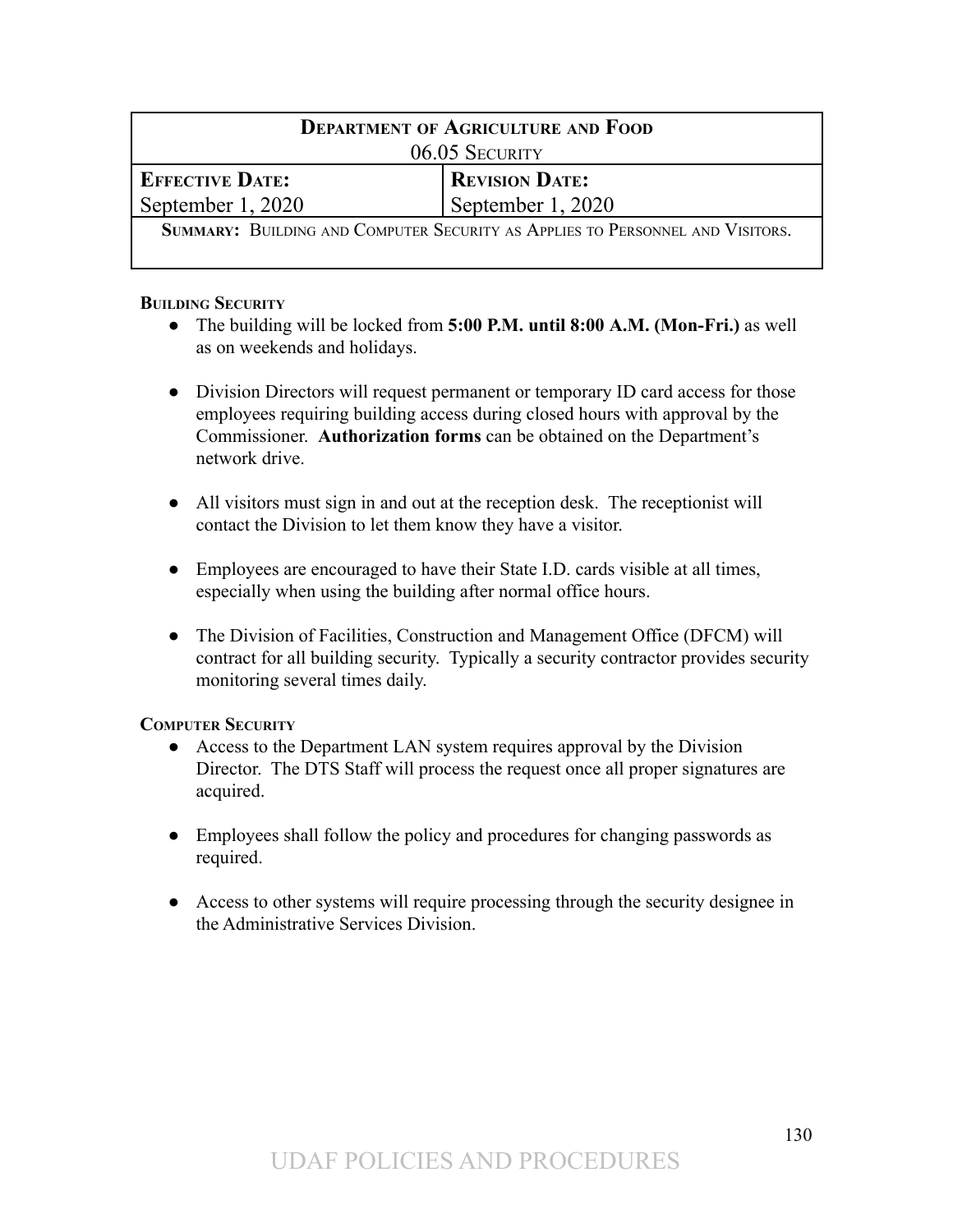### **DEPARTMENT OF AGRICULTURE AND FOOD** 07.01 CONFERENCES-TRAVEL **EFFECTIVE DATE:** September 1, 2020 **REVISION DATE:** December 4, 2020 **SUMMARY:** DEPARTMENT TRAVEL POLICIES INCLUDING REQUESTING AND RECEIVING APPROVAL, BOOKING HOTELS AND TRANSPORTATION, REIMBURSEMENT ETC.

#### **REFERENCES**

[State Fleet and Travel Website](https://fleet.utah.gov/state-travel-a/) [FY 2021 State Travel Training](https://fleet.utah.gov/wp-content/uploads/State-of-Utah-Annual-Training-FY21.pdf)

The [Find It Guide](https://fleet.utah.gov/state-travel-a/cornerstone-draft-2/) - a portal with access to State travel policies [FIACCT 10-02.03,](https://dhrm.utah.gov/wp-content/uploads/Travel-Meal-Reimbursement-Information.pdf) Reimbursement of meals, lodging, and expenses [FIACCT 10-04.00,](http://apps.finance.utah.gov/nxt/gateway.dll?f=templates&fn=default.htm&vid=nxtpub:app1) Group Gatherings [FIACCT 04-04.01,](http://apps.finance.utah.gov/nxt/gateway.dll?f=templates&fn=default.htm&q=05-15_00&x=advanced) Purchases up to \$5,000, without two Quotes [FIACCT 10-02.02,](http://apps.finance.utah.gov/nxt/gateway.dll?f=templates&fn=default.htm&q=05-15_00&x=advanced) Reimbursement Procedure [Utah Administrative Code Rule R27-3](https://rules.utah.gov/wp-content/uploads/r027-003.pdf), Fleet Vehicle Use Standards [Utah Administrative Code Rule R25-7](https://rules.utah.gov/wp-content/uploads/r025-007.pdf), Travel Related Reimbursement for State Employees

**APPROVAL**

- Prior to any in state or out of state travel, all Department employees must obtain approval for the travel from their Division Director.
- Division Directors shall obtain travel approval from the Deputy Commissioner.
- The Deputy Commissioner shall obtain travel approval from the Commissioner and the Commissioner shall obtain travel approval from the Deputy Commissioner.
- **The travel must be approved before any travel takes place and approval must be documented in writing. If possible, the travel authorization form or a detailed justification and explanation for the travel should be stored with the employee's travel record in Employee Self Service.**
- Travel that is in the normal course of an employee's duties is exempt from this policy provided that all other requirements of Departmental and state laws are met.

ALL TRAVEL REQUESTS, WHETHER IN OR OUT OF STATE, MUST BE SUBMITTED TO THE DEPARTMENT'S TRAVEL COORDINATOR AND THE DIRECTOR OF ADMINISTRATIVE SERVICES, IN ADDITION TO THE DIVISION DIRECTOR OR EXECUTIVE OFFICE, AT THE TIME OF THE REQUEST, TO ENSURE THE PROPER PROCEDURES ARE BEING **FOLLOWED.**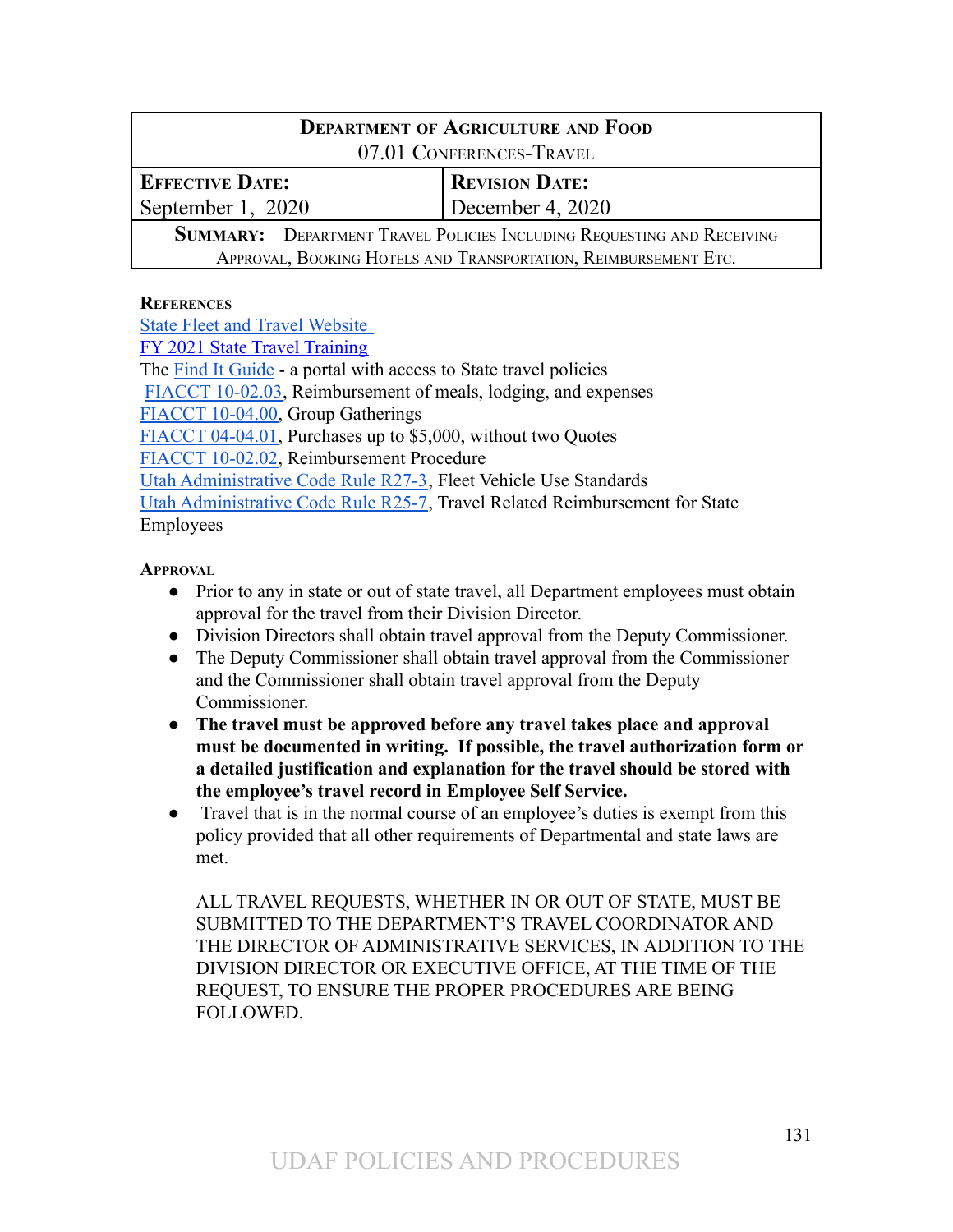## **IN STATE TRAVEL**

### **REGISTRATION FEE**

- In-state conference registration fees can be reimbursed only with prior approval from the Division Director and must be supported by a proper receipt and agenda.
- Registration fees can be paid via state check, personal credit card, or a P-card.
- If a registration fee exceeds \$1,000, the form "Award of Contract without Engaging in a Standard Procurement Process," must be filled out and signed by the Chief Procurement Officer. This form can be found at purchasing.utah.gov.

### **HOTELS AND TRANSPORTATION**

- All air travel must be booked through the Department's Travel Coordinator or a Division designee .
- Per the requirements of Section  $R25-7-8$ , in-state travelers are only eligible for lodging if the destination is **50 miles or more** from their home base unless **pre-approved** by their Division Director or the Commissioner.
- All in-State hotels that are not within current State [per diem amounts](https://fleet.utah.gov/state-travel-a/in-state-per-diem-rates-1/) must be booked through the Travel Coordinator or Division designee as well.
- In State hotels that are within the per diem amounts may be booked by the traveler.
- Conference Hotels (a hotel that offers a special rate negotiated by the conference) may be booked by the traveler.

## **MEAL REIMBURSEMENT**

- Current State Approved Meal Reimbursement Rates: \$11/\$14/\$20=\$45/day
- Meals will not be reimbursed if they are provided by the conference or hotel.

## **OUT OF STATE TRAVEL**

### **REGISTRATION FEE**

● Registration fees can be paid via state check, personal credit card, or a P-card. If a registration fee exceeds \$1,000, the form "Award of Contract without Engaging in a Standard Procurement Process for Conferences and Outside Trainings Paid By P-card," that can be found on the [State purchasing website](https://purchasing.utah.gov/forms/), must be filled out and signed.. Any registration fee over \$5,000 cannot be made with a P-card because it falls outside of the Small Purchase Policy exception under **FIACCT 04-04.01**. Such purchases would need to be made through the standard procurement process unless the registration is sponsored by a government agency or professional organization.

### **HOTELS AND TRANSPORTATION**

- All air travel must be booked through the State Travel Office and should not be booked with P-cards.
- If an employee wishes to drive a personal vehicle out-of-state vs. flying, a driving vs. flying comparison must be obtained from the State Travel Office. The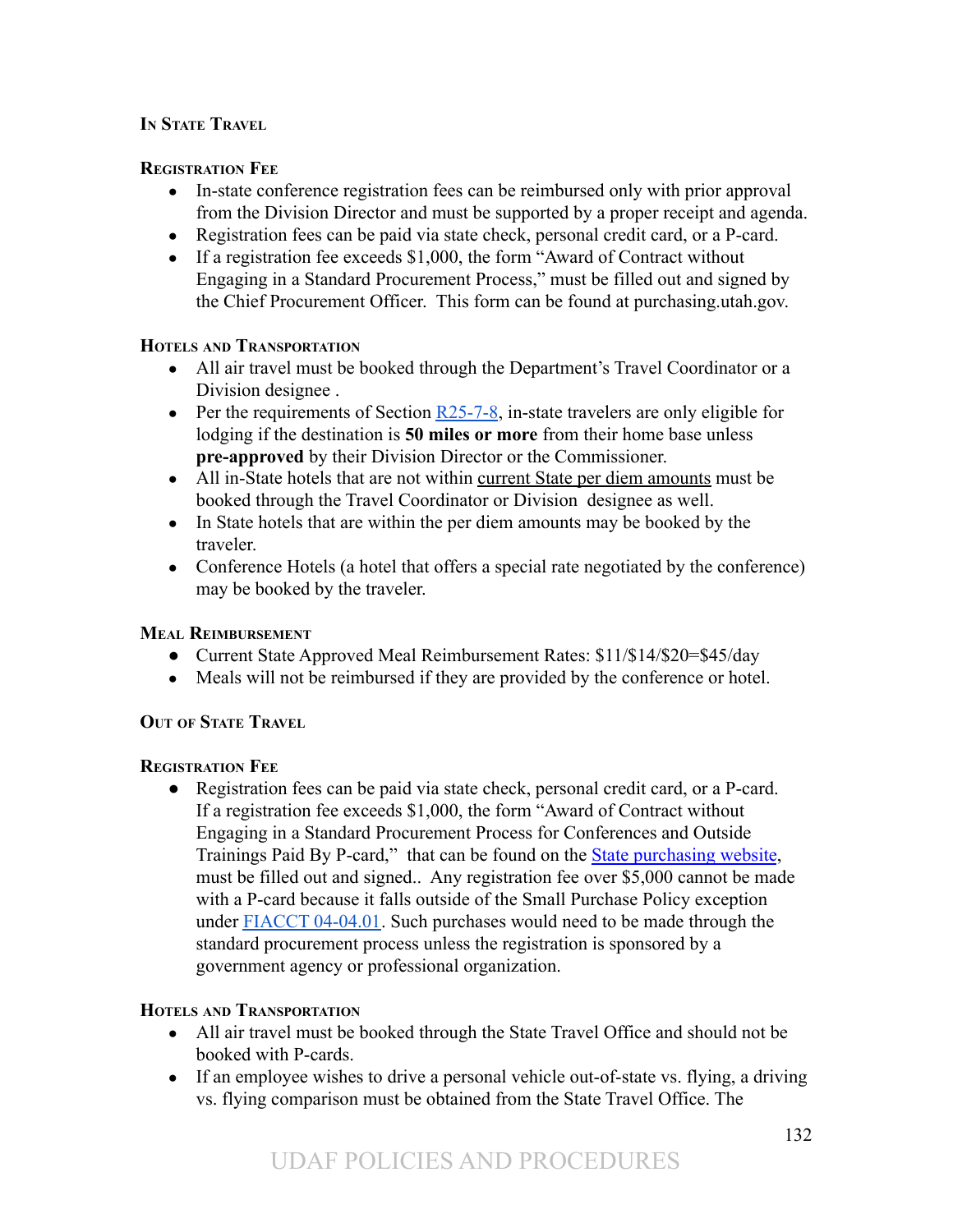Department shall consider the overall cost of driving, including per diem, lodging, and wages before approving a request.

- All out of State hotels must be booked through the State Travel Office.
- The State Travel Office can be reached at [statetravel@utah.gov](mailto:statetravel@utah.gov)
- Exception: Conference Hotels (a hotel that offers a special rate negotiated by the conference) may be booked by the traveler.

### **MEAL REIMBURSEMENT**

- Meals may be reimbursed at the state rate for the location.
- If an employee receives reimbursement from the federal government or another third party, they cannot be reimbursed at a rate greater than the federal per diem rate for the travel destination. The handling of third party reimbursement is discussed in detail in [FIACCT 10-02.02.](http://apps.finance.utah.gov/nxt/gateway.dll?f=templates&fn=default.htm&vid=nxtpub:app1)

\*\*If an employee must deviate from this policy due to an emergency or extenuating circumstance, they should contact their supervisor to get approval and **must contact the State Travel Office immediately** upon their return to ensure that the circumstances of their trip are properly documented. \*

## **Travel as part of an Employee's Job Duties**

- All in-State travel for UDAF purposes outside of a 50-mile radius from the office of the employee that is outside of the normal course of an employee's duties (as determined by the Division Director) must be requested in writing and receive approval in advance. This control ensures employee accountability for time and expenditures during in-State travel and supervisory oversight of potential overnight stays.
- **Division Directors whose employees (such as inspectors) routinely travel as a part of** their duties for the Department may add additional Division specific requirements regarding authorizations and permissions, provided they do not conflict with the Department's travel-related policies.
- If an employee regularly travels through an adjoining state to perform their official state duties, a liability agreement with the Utah Division of Fleet Operations is required and a copy of a signed Out of State Vehicle Use Form should be maintained in each vehicle (See Appendix A.06)
- Employees that travel regularly as part of their official state duties should review and follow the policies in Section 8 of this manual related to travel and vehicle use.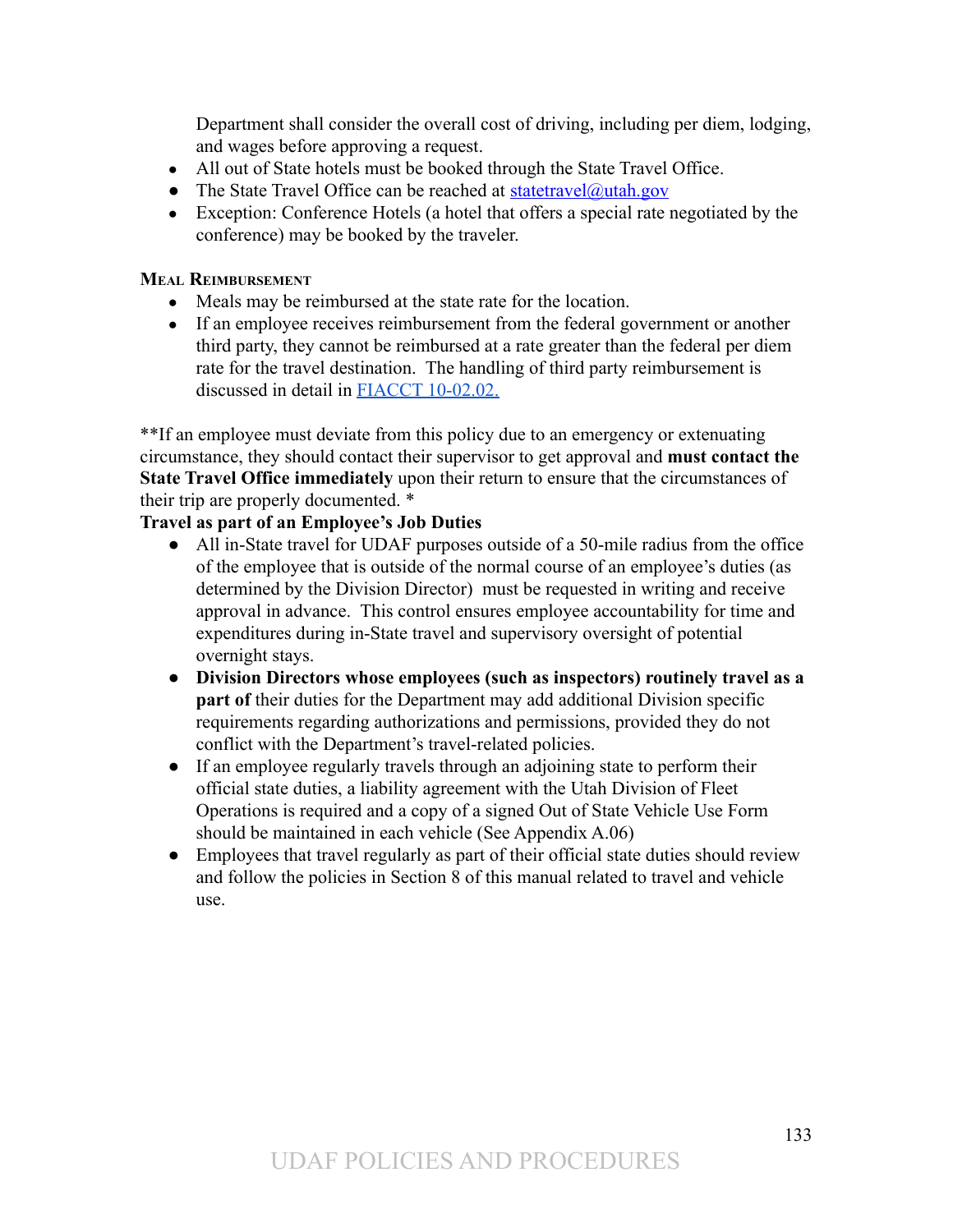| <b>DEPARTMENT OF AGRICULTURE AND FOOD</b>                                           |                       |
|-------------------------------------------------------------------------------------|-----------------------|
| 08.01 AUTHORIZED PASSENGERS AND VEHICLE OPERATORS                                   |                       |
| <b>EFFECTIVE DATE:</b>                                                              | <b>REVISION DATE:</b> |
| September 1, 2020                                                                   | December 4, 2020      |
| <b>SUMMARY:</b> DEFINITIONS AND GUIDELINES FOR AUTHORIZED PASSENGERS AND DRIVERS OF |                       |
| <b>STATE VEHICLES.</b>                                                              |                       |

[Utah Administrative Code Rule R27-3](https://rules.utah.gov/wp-content/uploads/r027-003.pdf), Vehicle Use Standards Policy 8.02, Commute Policy and Procedure

### **AUTHORIZED VEHICLE OPERATORS**

- A Department employee may operate a State vehicle only when the employee has a valid driver license and a valid Operator ID. If an employee is a Utah resident and has a driver's license from a state other than Utah, they must obtain a Utah driver's license within 6 months of employment.
- Once UDAF has been notified by the employee or by the Division of Fleet Operations that the employee's driver license is no longer valid, the Agency shall suspend the employee's authorization to operate a State vehicle.
- The employee may not drive a State vehicle until the employee's driver license and Operator ID are once again valid.
- Pursuant to Utah Administrative Code Subsection  $R27-3-3(5)$ , authorized drivers must complete all required training and safety programs as well as meet age requirements before they may operate a State vehicle.

**FLEET VEHICLE VS. RENTAL VEHICLE VS. PERSONAL VEHICLE**

- The Department leases vehicles from the State fleet for employee use. Whenever possible, Department fleet vehicles are the preferred mode of transportation for Department business.
- If a fleet vehicle is not available, use of personal vehicles for Department business is permitted when approved by a supervisor.
- Employees are not obligated to use personal vehicles for work assignments.
- Consistent with Risk Management guidelines, employees who choose to use personal vehicles for work assignments assume liability for the vehicle and are not insured by UDAF or the State unless the use has been approved in advance.
- If no fleet vehicle is available and an employee chooses not to use a private vehicle, a supervisor may authorize a rental vehicle with the written approval of the Commissioner or designee. Written rental approvals must include the minimum size automobile necessary for the specific assignment and anticipated mileage**.**
- UDAF does not pay for taxes, insurance, or additional fees beyond the daily rental rate. Department employees are required to fill the rental vehicle with fuel before returning it, and submit itemized rental documentation and gas receipts through ESS ([Employee Self-Service portal\)](https://dhrm.utah.gov/payroll/employee-self-serve-ess-system-time-entry) for reimbursement.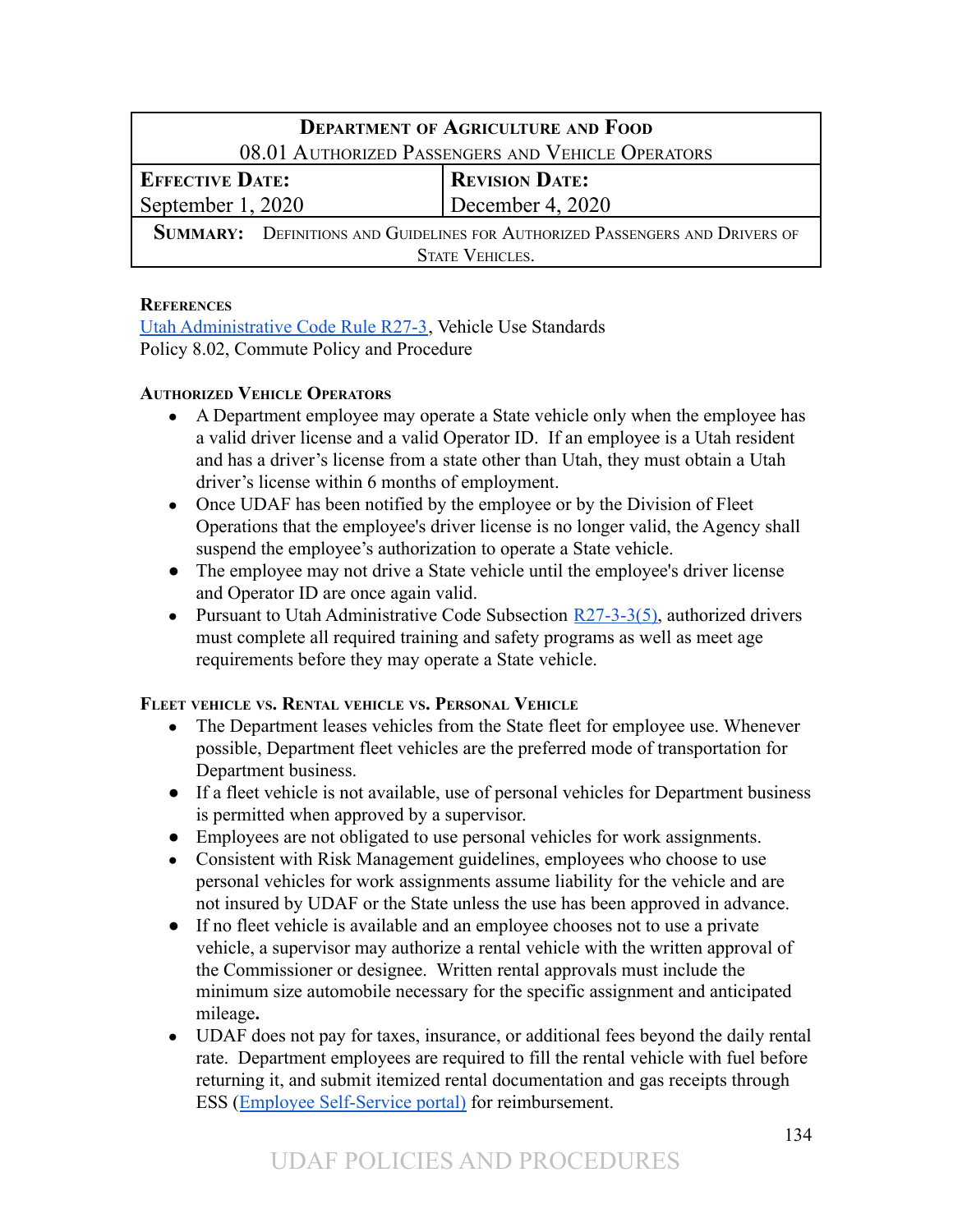- Personal vehicle mileage reimbursement documentation and rental vehicle paperwork, including documented mileage and fuel reimbursement receipts, shall be submitted no later than the end of the pay period when the vehicle was used.
- **Consistent with State rules, overnight home storage of fleet or rental vehicles is not permitted**. See Policy 08.02 for potential exceptions to this rule.
- Any exceptions to this policy section must be authorized by the Division Director or Executive Office.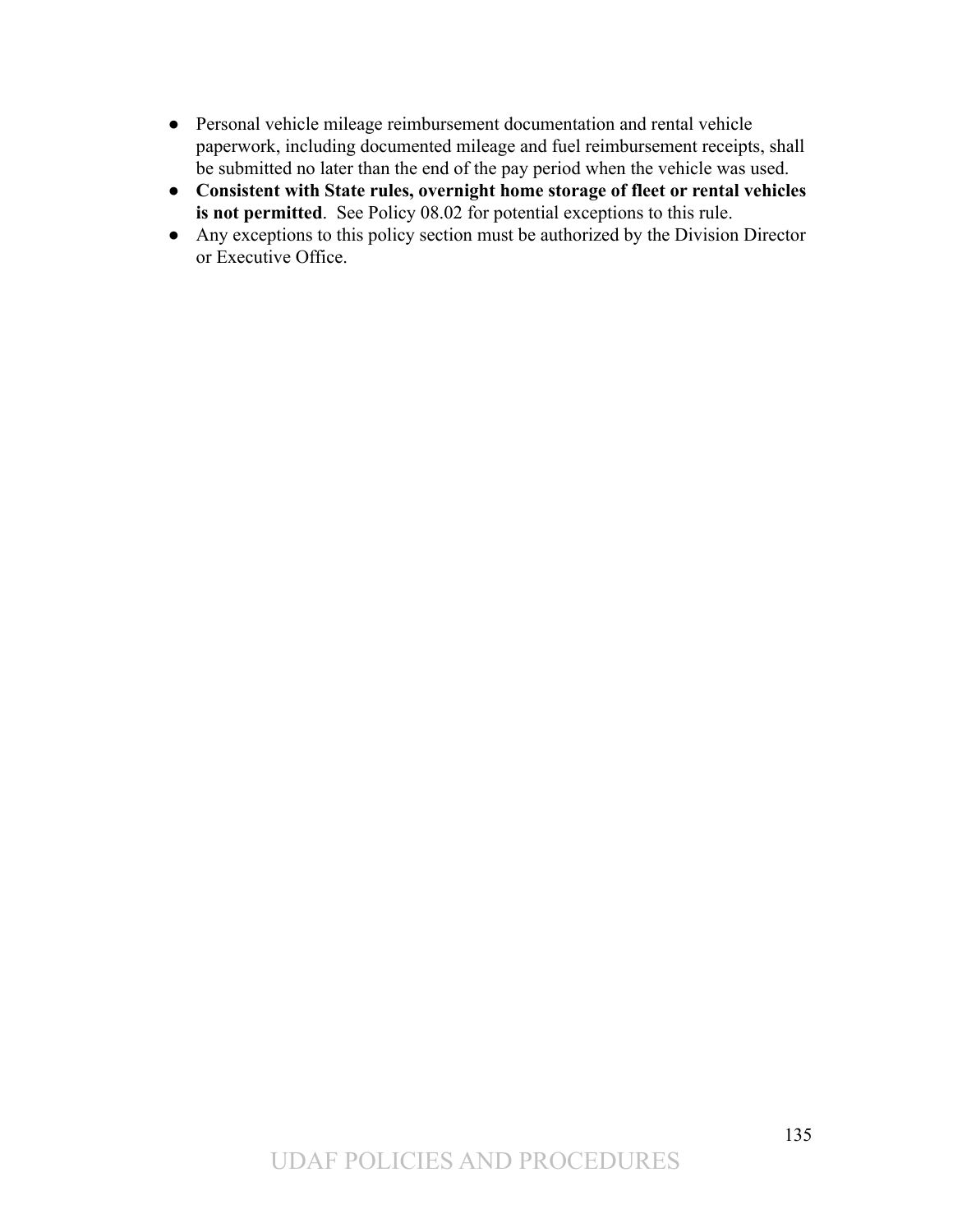| <b>DEPARTMENT OF AGRICULTURE AND FOOD</b>                                              |                |  |
|----------------------------------------------------------------------------------------|----------------|--|
|                                                                                        |                |  |
| 08.02 COMMUTE AND TAKE HOME USE POLICY AND PROCEDURE                                   |                |  |
| <b>EFFECTIVE DATE:</b><br><b>REVISION DATE:</b>                                        |                |  |
| September 1, 2020                                                                      | April 15, 2021 |  |
| <b>SUMMARY:</b> THE PURPOSE OF THIS POLICY IS TO ESTABLISH CRITERIA BY WHICH AUTHORITY |                |  |
| TO COMMUTE IN A STATE VEHICLE MAY BE AUTHORIZED. THE INTENT OF REQUIRING CERTAIN       |                |  |
| STATE EMPLOYEES TO COMMUTE IS TO CREATE A BENEFIT TO THE STATE WHICH IS CLEARLY OF     |                |  |
| GREATER VALUE TO THE STATE THAN THE ASSOCIATED COST OF THE COMMUTE. COMMUTE            |                |  |
| AUTHORITY MAY NOT BE USED AS A MEANS OF PROVIDING A FRINGE BENEFIT TO                  |                |  |
| <b>DEPARTMENT EMPLOYEES.</b>                                                           |                |  |

[UCA Subsection 41-10-1,](https://le.utah.gov/xcode/Title41/Chapter10/41-10-S1.html?v=C41-10-S1_1800010118000101) State Tax Commission Designated Vehicle Department [IRS Publication 15-B](https://www.irs.gov/pub/irs-pdf/p15b.pdf) [Utah Administrative Code Rule R477-8](https://rules.utah.gov/wp-content/uploads/r477-008.pdf), Working Conditions [Utah Administrative Code Rule R27-3](https://rules.utah.gov/wp-content/uploads/r027-003.pdf) Vehicle Use Standards [Utah Division of Finance Policy 10.01-00, State Vehicle Usage](http://apps.finance.utah.gov/nxt/gateway.dll?f=templates&fn=default.htm&vid=nxtpub:app1) [Utah Administrative Code Rule R477-11,](https://rules.utah.gov/wp-content/uploads/r477-011.pdf) Discipline [IRS Publication 15-B, Employer's Tax Guide to Fringe Benefits](https://www.irs.gov/pub/irs-prior/p15b--2021.pdf)

#### **POLICY AUTHORITY**

• This rule is established pursuant to UCA [Subsection](https://le.utah.gov/xcode/Title41/Chapter10/41-10.html?v=C41-10_1800010118000101) 41-10-1.

### **POLICY DEFINITIONS**

- "Commute" means travel in a state vehicle between an employee's home and place of work more often than **five times per month**. Commute includes travel to any work site closer to an employee's home than the principal place of assignment.Commute use of a state vehicle is considered a taxable fringe benefit unless an employee meets the IRS exempt requirements for take home use.
- "Employee" means any person who is paid on the State payroll system or is acting as an agent of the State in a volunteer position.
- "On call" –as designated by internal Department procedures and consistent with Utah Administrative Code Section [R477-8-10.](https://rules.utah.gov/wp-content/uploads/r477-008.pdf)
- "Take Home Use" means the employee's commuting privileges in a state vehicle are approved as exempt according to [IRS Publication](https://www.irs.gov/pub/irs-prior/p15b--2021.pdf) 15-B and are not considered a taxable fringe benefit.

#### **APPLICATION FOR COMMUTE**

● If an employee wishes to request authority to commute in a state vehicle or have take home use of a state vehicle, they shall make the request to their Division Director, providing specific justification as to why they qualify for commute or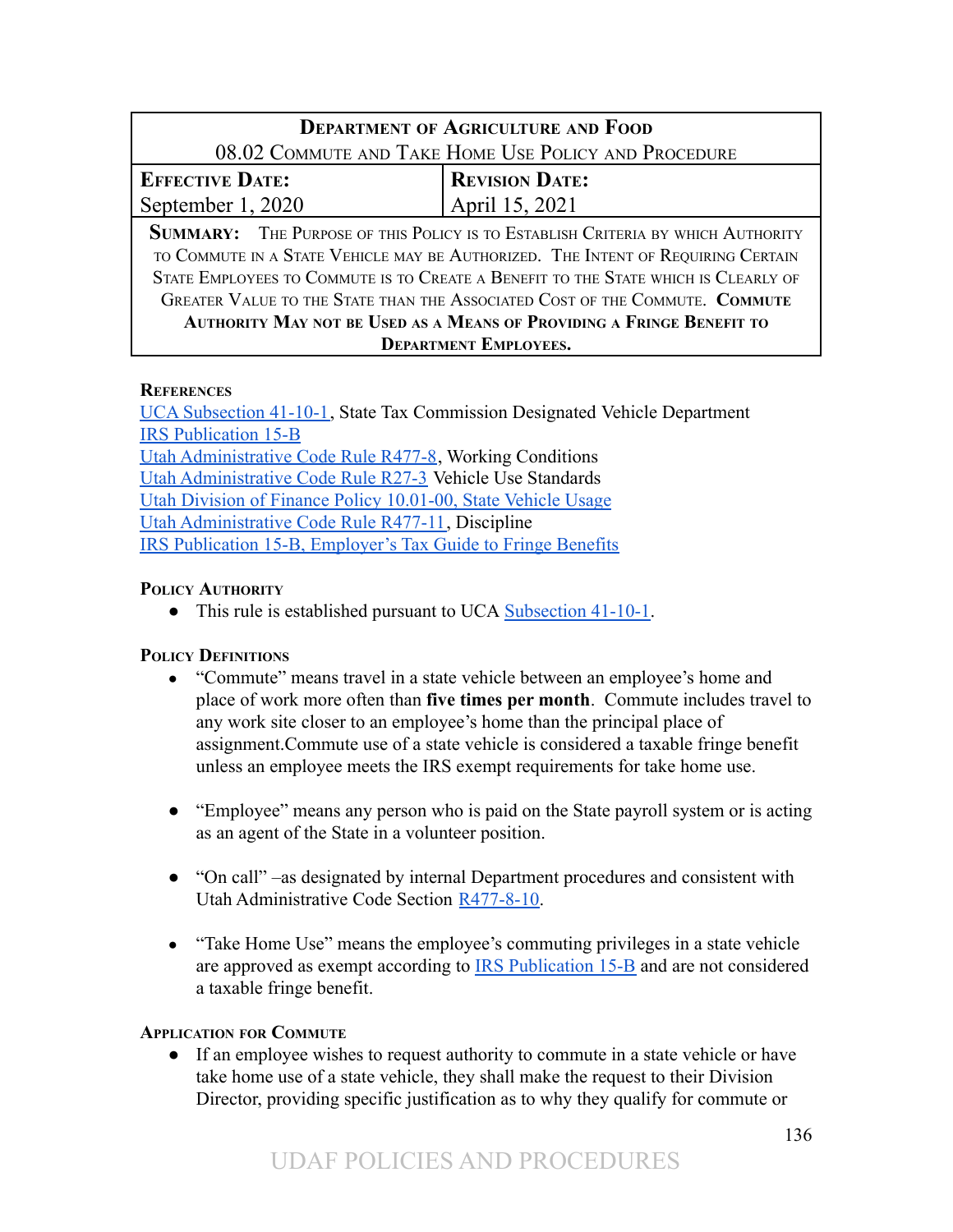take home privileges under the criteria listed in this policy. After evaluating the request, if the Division Director believes that the commute or take home use falls within the standards of this policy, they shall add the employee information and the justification to the Department's Commute and Take Home Use Spreadsheet, a shared document maintained by the Director of the Administrative Services **Division** 

- If a Division Director or individual in the Executive Office wishes to request authority to commute or have take home use of a state vehicle, they shall make the request to their supervisor in the Executive Office, providing specific justification as to why they qualify. After evaluating the request, if the Executive Office believes that the commute or take home use falls within the standards of this policy, they shall add the employee information and the justification to the Commute and Take Home Use Spreadsheet.
- All commute and take home use shall be added to the Spreadsheet by December 1st of each year.
- The Director of the Administrative Services Division will review the Commute and Take Home Use Spreadsheet and submit it to the Commissioner for approval and signature.
- By December 31st of each year, the Director of the Administrative Services Division will submit the signed Spreadsheet to the Division of Fleet Operations. [See Utah Administrative Code Subsection R27-3-6\(1\).](https://rules.utah.gov/wp-content/uploads/r027-003.pdf)
- Any employee, including Division Directors and members of the Executive Office may not approve their own Application for commute or take home use.

### **APPROVAL FOR COMMUTE OR TAKE HOME HUSE**

Approval for commute or take home use **must qualify under one or more of the following criteria**:

- The commute or take home use is for a public safety position, whose vehicle is specially equipped for that function, and who is designated as being "on-call" consistent with Section [R477-8-10](https://rules.utah.gov/wp-content/uploads/r477-008.pdf). Non-public safety personnel providing administrative oversight are not approved.
- The commute or take home use is for a non-public safety position designated as being "on call" according to Utah Administrative Code Section [R477-8-10,](https://rules.utah.gov/wp-content/uploads/r477-008.pdf) whose vehicle is specially equipped for that function, and where it can be clearly demonstrated that the nature of the potential emergency is such that the incremental response time, if a commute is not authorized, could endanger life or property of significant value.
- **On-call positions are not automatically approved to commute or have take home use privileges of a state vehicle and must meet one of the criteria in this section.**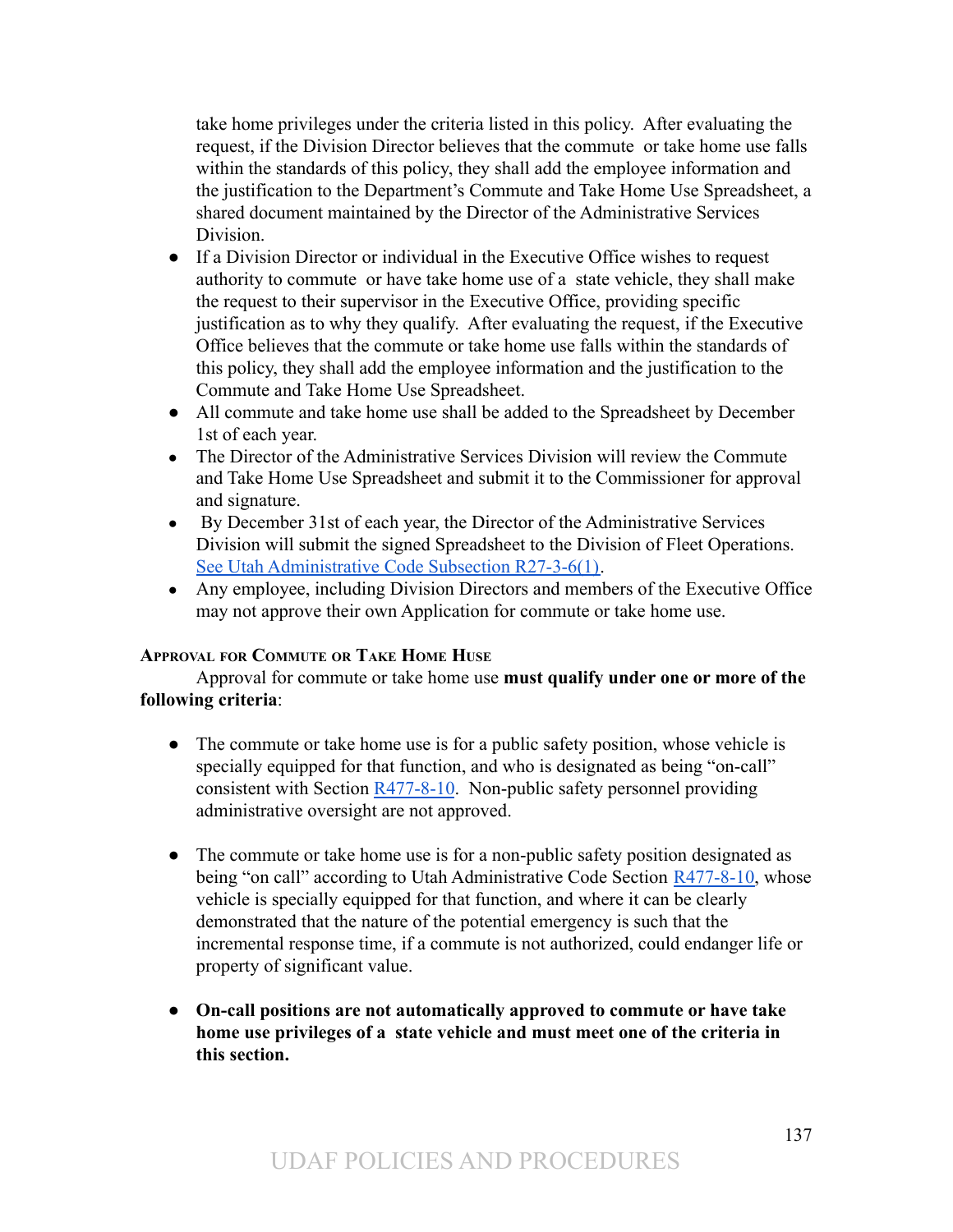- The commute or take home use is for an employee who works out of their vehicle most of the time and has Department approval to begin the day without reporting to a central office, and when denial of the approval would materially decrease the amount of time available for field work. In no circumstance shall an employee who lives near an office location, such as a regional office, be the sole justification for requiring the State to pay the costs of commuting or take home use.
- Paying mileage reimbursement for business use of a personal car (with reasonable modifications made to support communication and equipment storage) is not an acceptable or approved alternative.
- Any exception to allow commute or take home use that does not qualify under one of the criteria listed above must be authorized in writing by the Commissioner and must include a justification under one of the criteria for allowing a commute as listed, *supra*. A copy of the authorization must be kept in the state vehicle at all times.
- If situations exist where an employee is not able to satisfy the requirements of their position efficiently without violating this policy, the employee may work with their Division Director to consider alternate approaches to effectively perform their State duties, such as staging vehicles on state property at various locations to save travel time and prevent unnecessary expenditures of state funds
	- o Any alternatives proposed to remedy the employee's concerns shall be approved by the Commissioner prior to implementation.
- **●** Commute or take home use authority may not be used as a means of providing a fringe benefit to Department Employees, including employees in the Executive Office.

### **ACCOUNTING AND TAXATION**

- Commute approval is generally considered a taxable fringe benefit. Take home use is not a fringe benefit and is considered exempt from taxation if requirements are met under [IRS Publication 15-B](https://www.irs.gov/pub/irs-prior/p15b--2021.pdf). This means that commuting employees are subject to payroll deductions consistent with the fringe benefit they receive. The IRS-set value of the fringe benefit is stated in the Division of Finance policy [10-01.00.](http://apps.finance.utah.gov/nxt/gateway.dll?f=templates&fn=default.htm&vid=nxtpub:app1)
- Per Policy 10-01.00, Commuting between an employee's home and place of business in a Qualified Nonpersonal Use vehicle is not taxable as long as the requirements in [IRS Publication 15-B](https://www.irs.gov/pub/irs-prior/p15b--2021.pdf) are met. A Qualified Nonpersonal Use Vehicle is defined by the IRS as a state vehicle that employees are not likely to use more than minimally for personal purposes because of its design. These state vehicles generally include police, fire, and public safety vehicles; unmarked vehicles used by law enforcement officers if the use is officially authorized and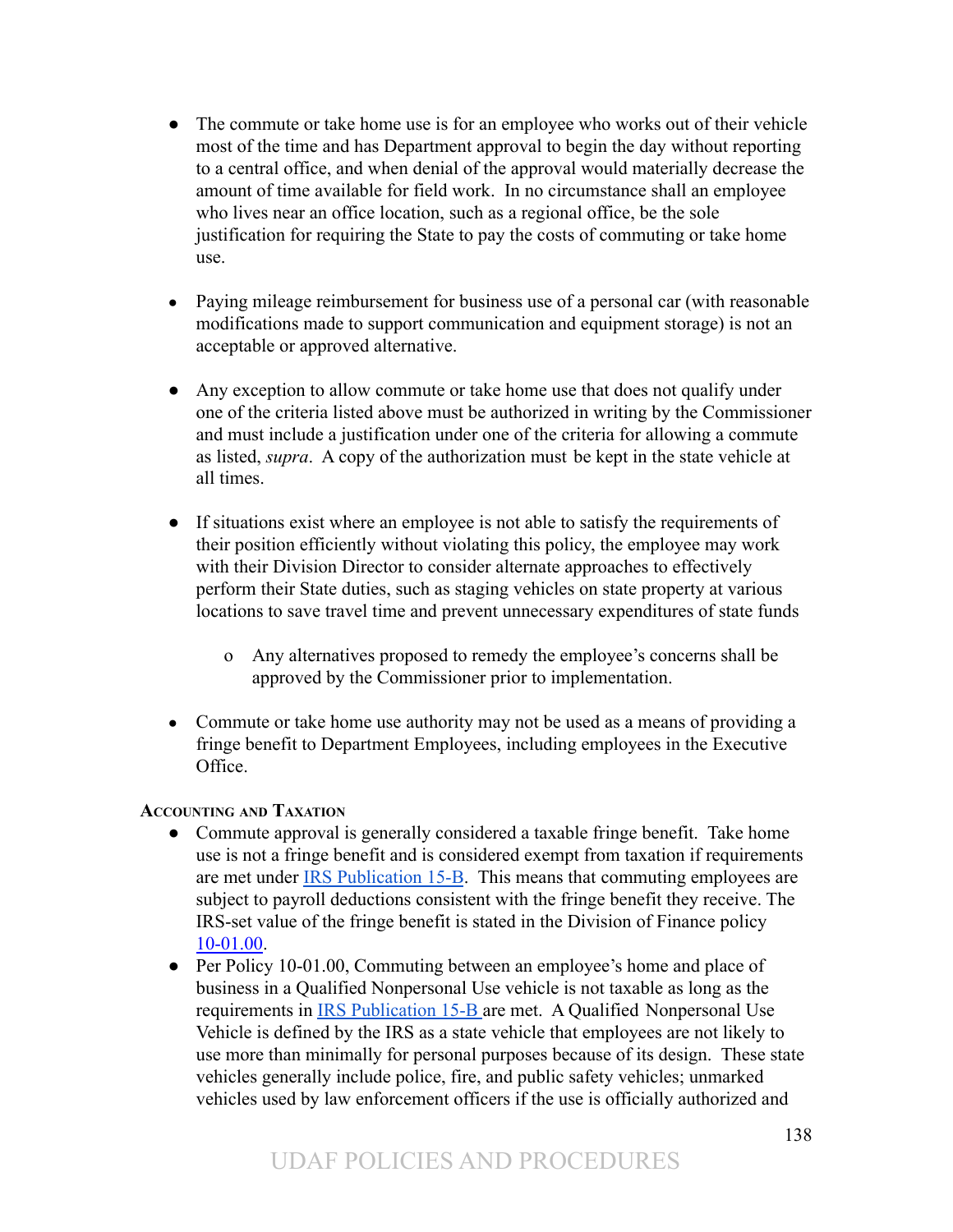use is related to law enforcement functions, such as being able to report directly from home to an emergency situation; any vehicle designed to carry cargo with a loaded gross vehicle weight over 14,000 pounds, etc.

- ALL employees who have been approved to regularly commute with a State vehicle must be listed on the Commute and Take Home Use Spreadsheet that is submitted to the Division of Fleet Operations each year. The Director of the Administrative Services Division shall make updates to the Spreadsheet during the year as needed. The Division of Fleet Operations will submit required tax forms for each commuting employee.
- **● All employees who are approved to take home a vehicle will be classified as commuting employees unless they meet one of the tax exemptions explicitly included in [IRS Publication 15-B.](https://www.irs.gov/pub/irs-prior/p15b--2021.pdf)**

### **SHELTER OF VEHICLE**

• Where practical, off-street shelter security must be provided for the vehicle by the commuter.

### **PENALTY FOR UNAUTHORIZED COMMUTE**

- If an employee must violate the commute policy due to an emergency or extenuating circumstance, they should contact their Division Director or Executive Office to obtain approval for the commute. The approval and reasoning should be documented by the Division Director or the Executive Office.
- The Division of Administrative Services must also be apprised of the decision to ensure that any additional reporting requirements are met.
- An employee found in violation of the commute and take home use policy will be subject to discipline under Utah Administrative Code Section [R477-11-1](https://rules.utah.gov/wp-content/uploads/r477-011.pdf), up to and including termination of employment**.**

### **Departmental Documentation-Commutes less than Five Times a Month**

● Commutes less than five times a month are considered a de minimis benefit and will not be required to be listed on the Commute and Take Home Use Spreadsheet. However, each Division will be responsible for documenting authorization of these commutes. Commutes of less than five times a month must still qualify under the guidelines of the policy outlined above and authorization must be verified by the employee.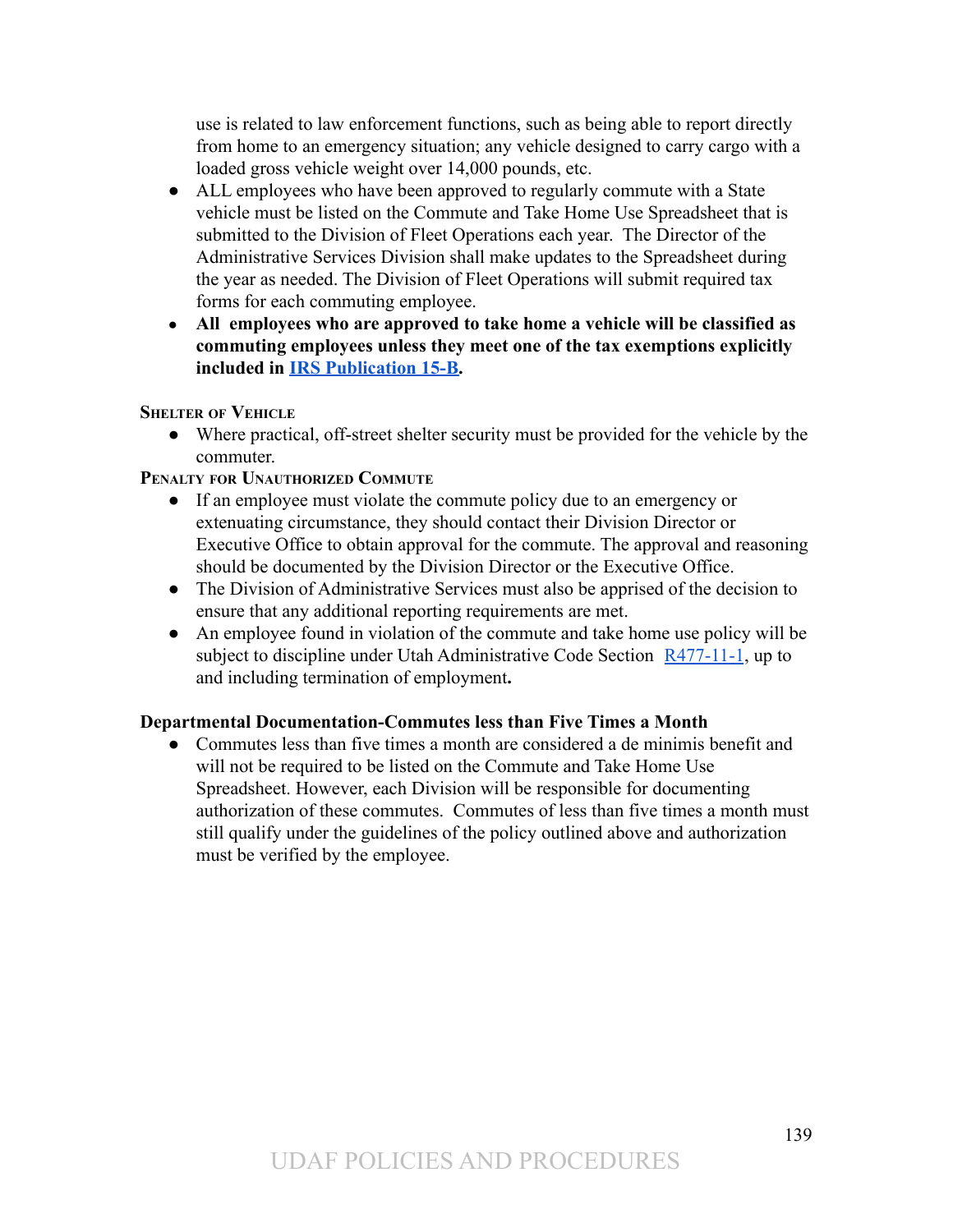| <b>DEPARTMENT OF AGRICULTURE</b>                                              |                       |  |
|-------------------------------------------------------------------------------|-----------------------|--|
| 08.03 EMPLOYEE RESPONSIBILITY FOR VEHICLE CARE AND MAINTENANCE                |                       |  |
| <b>EFFECTIVE DATE:</b>                                                        | <b>REVISION DATE:</b> |  |
| September 1, 2020                                                             | September 1, 2020     |  |
| <b>SUMMARY:</b> REPORTING OF MAINTENANCE PROBLEMS, VEHICLE ABUSE, INSPECTION, |                       |  |
| REGISTRATION, AND IDENTIFICATION.                                             |                       |  |

Utah Administrative Code Rule [R27-8](https://rules.utah.gov/wp-content/uploads/r027-008.pdf), State Vehicle Maintenance Program

#### **VEHICLE ABUSE**

● Drivers should note any maintenance problems and inform State Fleet Management as soon as possible. If a vehicle is damaged due to abuse, the appropriate Division will be charged for the amount of the repairs. If an employee neglects a vehicle, including not informing their immediate supervisor of possible damage due to a maintenance problem, that Division will be charged for the cost of repairs.

#### **MAINTENANCE**

● Divisions will ensure that oil and oil filter changes are performed according to factory specifications on all assigned vehicles and that other preventive maintenance functions are performed according to the service schedule included in the owner's manual or the service schedule provided by Fleet Management.

#### **INSPECTION AND REGISTRATION**

• Each Division is responsible for making sure that each vehicle receives an annual emissions inspection where required. Emissions inspections must be completed within the 90-day period before the expiration date on the registration.

#### **VEHICLE IDENTIFICATION MARKING**

- Vehicle identification and marking shall be consistent with Fleet Management rules and regulations.
	- See Utah Administrative Code Rule [R27-8.](https://rules.utah.gov/wp-content/uploads/r027-008.pdf) State Vehicle Maintenance Program.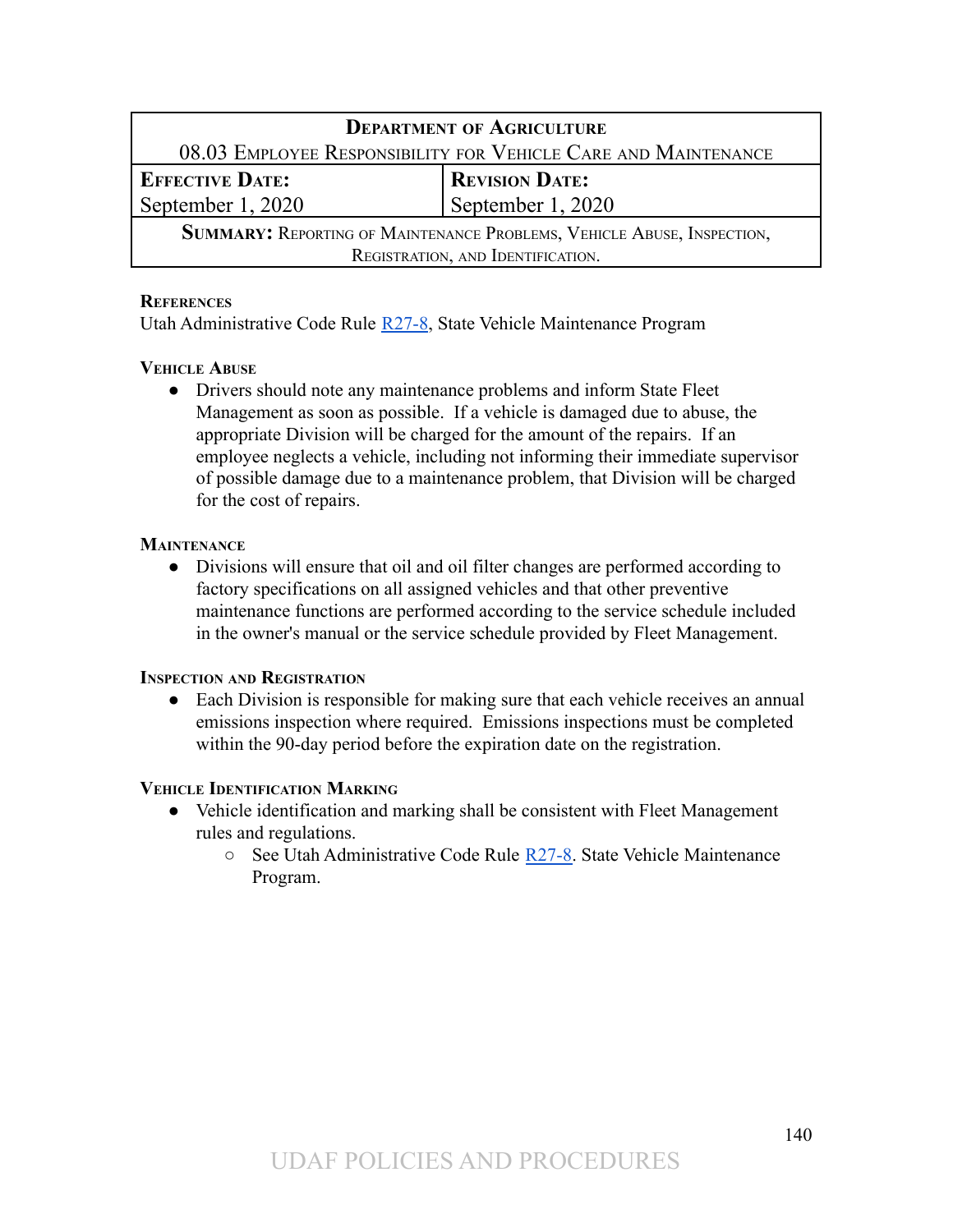| <b>DEPARTMENT OF AGRICULTURE</b>                                  |                       |  |
|-------------------------------------------------------------------|-----------------------|--|
| 08.04 MINIMUM REQUIREMENTS FOR OPERATION OF A VEHICLE             |                       |  |
| <b>EFFECTIVE DATE:</b>                                            | <b>REVISION DATE:</b> |  |
| September 1, 2020                                                 | March 1, 2022         |  |
| <b>SUMMARY: REQUIREMENTS FOR EMPLOYEES DRIVING STATE VEHICLES</b> |                       |  |

[Utah Administrative Code Rule R27-3](https://rules.utah.gov/wp-content/uploads/r027-003.pdf), Vehicle Use Standards [Utah Code 53-3-202](https://le.utah.gov/xcode/Title53/Chapter3/C53-3_1800010118000101.pdf)

#### **POLICY AND GUIDELINES**

- Prior to using a state-owned motor vehicle, an employee must:
	- o Have a valid driver's license. The Division of Fleet Operations runs weekly reports to ensure that a license is valid and active.
	- o Complete the Defensive Driver Training course located on the Utah Learning Portal prior to operating a state vehicle. Recertification of this training is required every two years.
	- o Work with their Division Fleet Coordinator to obtain an Operator Identification Number and Gas Card PIN.
- Authorized, Unauthorized, and Personal Use of State Vehicles:
	- o State vehicles shall only be used for official state business.
	- o Drivers shall operate a state vehicle in accordance with the restrictions or limitations imposed on their respective driver's license.
	- o Except in cases where it is customary to travel out of state in order to perform an employee's regular employment duties and responsibilities, the use of a state vehicle outside of the State of Utah shall require the approval of the Commissioner.
	- o Unless otherwise authorized, the following are examples of the unauthorized use of a state vehicle:
		- Transporting family, friends, pets, associates or other persons who are not state employees or are not serving the interest of the state.
		- **•** Driving under the influence of alcohol or drugs as defined by state law.
		- Operating a vehicle for personal use except for the purposes set forth in Section R27-3-5.
	- o The unauthorized use of a state vehicle may result in the suspension or revocation of state driving privileges.
- If a prospective employee is required to drive a vehicle as part of their job responsibilities and fails one or more of the above criteria they will not be considered for employment.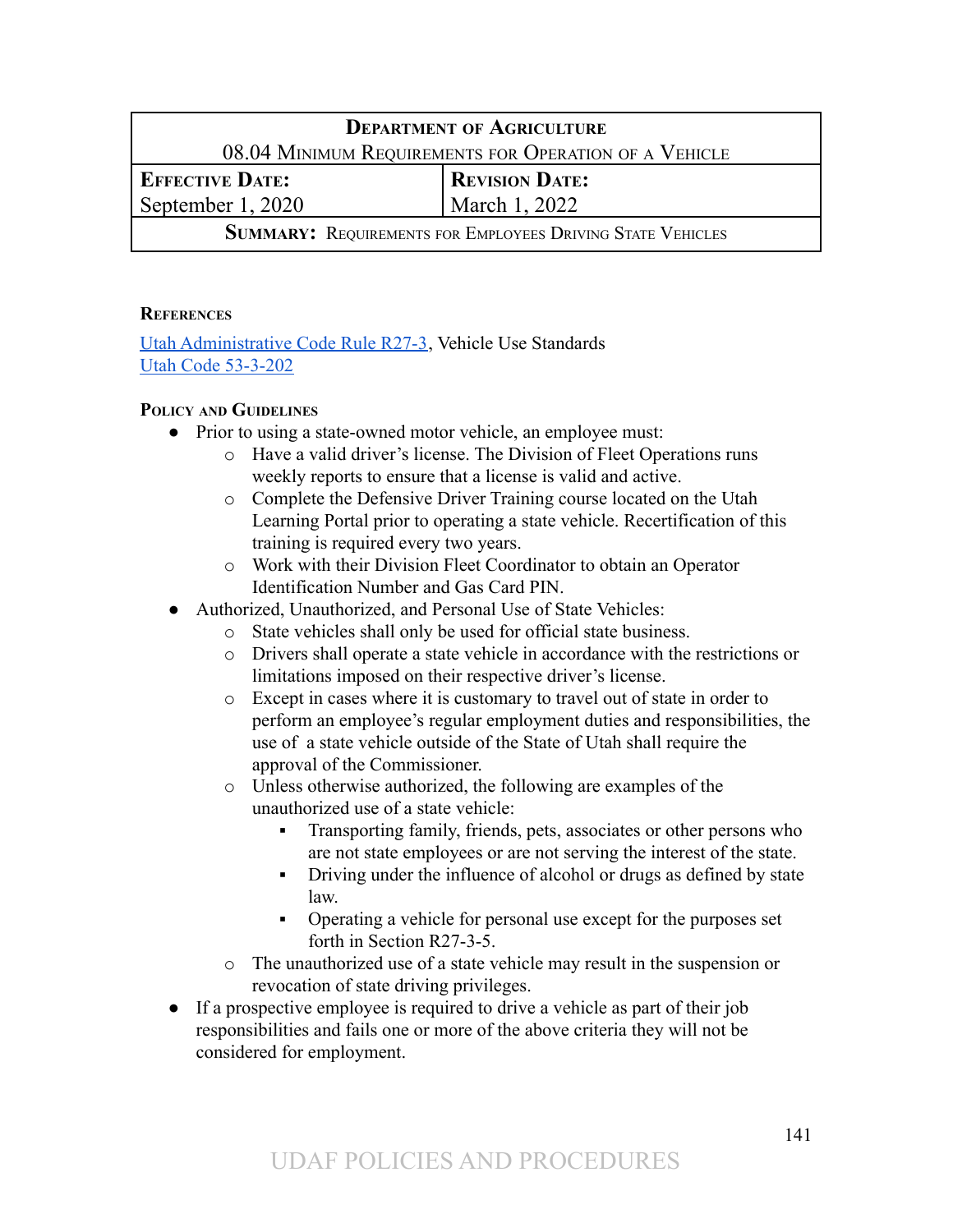| <b>DEPARTMENT OF AGRICULTURE</b>                                                  |                       |  |
|-----------------------------------------------------------------------------------|-----------------------|--|
| 08.05 APPROPRIATE VEHICLE USE                                                     |                       |  |
| <b>EFFECTIVE DATE:</b>                                                            | <b>REVISION DATE:</b> |  |
| September 1, 2020                                                                 | March 1, 2022         |  |
| <b>SUMMARY:</b> To PROVIDE GUIDELINES FOR DEPARTMENT STAFF REGARDING THE USE OF   |                       |  |
| VEHICLES FOR BOTH STATE AND PERSONALVEHICLES USED FOR STATE BUSINESS. THIS POLICY |                       |  |
| ALSO ESTABLISHES STANDARDS FOR THE DRIVER SAFETY COMMITTEE AS REQUIRED BY UTAH    |                       |  |
| <b>ADMINISTRATIVE CODE SECTION R27-7-5.</b>                                       |                       |  |

[Utah Administrative Code Rule R27-7](https://rules.utah.gov/wp-content/uploads/r027-007.pdf), Safety and Loss Prevention of State Vehicles [FIACCT 10-02.06,](http://apps.finance.utah.gov/nxt/gateway.dll?f=templates&fn=default.htm&q=05-15_00&x=advanced) Reimbursement-Transportation

### **BACKGROUND:**

● This policy recognizes that it is in the best interest of the Department to comply with Utah Administrative Code Rule [R27-7](https://rules.utah.gov/wp-content/uploads/r027-007.pdf) and to impose disciplinary action when appropriate. A Department-wide policy ensures uniform applicability and consistency.

### **SCOPE:**

- This policy applies to all UDAF employees.
- Any employee who does not comply with this policy shall be subject to disciplinary action, up to and including termination of employment.
- References in this policy to the Commissioner shall mean the Commissioner or their designee.
- References in this policy to Division Director shall mean a Division Director or their designee.

### **DEFINITIONS:**

- The "Driver Safety Committee," "DSC", or "Committee" is a Department committee that meets quarterly to review accidents in State Vehicles, Major Threshold Violations, and to recommend appropriate disciplinary action, if any. The committee includes representatives from the Divisions, the Department's Risk Manager, and a representative from The Department of Human Resources Management (DHRM), and must have a minimum of three voting members at each meeting.
- A "State Vehicle" is any motor vehicle owned, operated, or in possession of the Department, including but not limited to State Fleet vehicles and rentals.
- A "Major Threshold Violation" is a violation sufficiently serious to be brought before the Driver Safety Committee for review. A Major Threshold Violation may include one major violation, or multiple Minor Threshold Violations, as described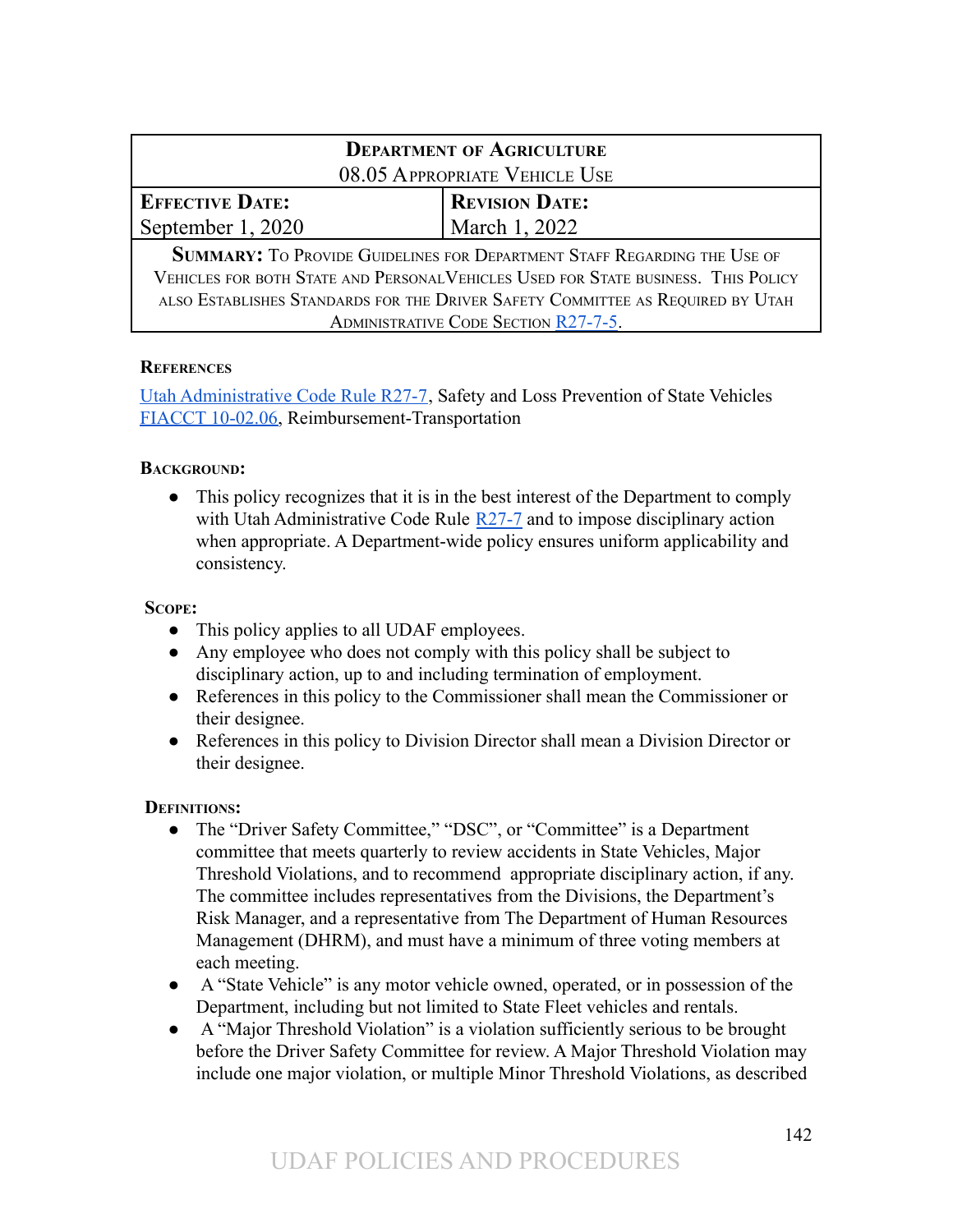below. Major threshold violations are outlined in Utah Administrative Code Section [R27-7-3.](https://rules.utah.gov/wp-content/uploads/r027-007.pdf)

- A "Minor Threshold Violation" is a violation which by itself is not sufficiently serious to be brought before the Driver Safety Committee for review.
- A "Telematics Violation" is a violation of posted speed limits or not using a seatbelt, as recorded by the Geotab program. A major Telematics Violation is defined as driving more than 20 miles per hour above posted speed limits for more than one minute or exceeding 90 miles per hour for more than thirty seconds. A minor Telematics Violation is defined as driving without using seat belts while traveling greater than 10 miles per hour for longer than one minute.
- A "Telematics Threshold Violation" occurs when two major Telematics Violations occur over a one month period or at least one minor telematics violation occurs on two days or more over a one month period.
- "Aggravating Factors" are factors of a driving violation that negatively affect the Committee's evaluation of an employee's driving performance. These factors include but are not limited to:
	- whether the violation caused bodily harm, or had a high likelihood of causing bodily harm;
	- whether the violation resulted in damage to the vehicle or property, or had a high likelihood of such damage; and
	- whether the violation damaged the reputation of the State or Department, or had a high likelihood of such damage.
- "Mitigating Factors" are factors of a driving violation that positively affect the Committee's evaluation of an employee's driving performance. These factors are likely to be rare but may include circumstances that explain the employee's driving behavior, such as a possible concern with the data collected by the Geotab system, the requirements of a particular employee's job or program, and any Division policies that may allow behavior outside of what is typically expected. The Committee will make a reasonable attempt to verify the validity of any mitigating factors presented.

### **POLICY AND GUIDELINES:**

- Employees must follow all applicable State laws, rules, and policies.
- Pursuant to Policy 08.01, if a state vehicle is not available, an employee may use a personal vehicle for Department business if the use is approved by a supervisor.
	- Members of Department sponsored Boards and Commissions are not subject to this requirement.
- Employees using a personal vehicle to conduct state business are not covered by the Utah Division of Risk Management.
- Reimbursement for private vehicle use will be at the lower of the reimbursement rates authorized by State Finance policy unless an exception is approved by the commissioner, per the requirements of [FIACCT 10-02.06](http://apps.finance.utah.gov/nxt/gateway.dll?f=templates&fn=default.htm&vid=nxtpub:app1).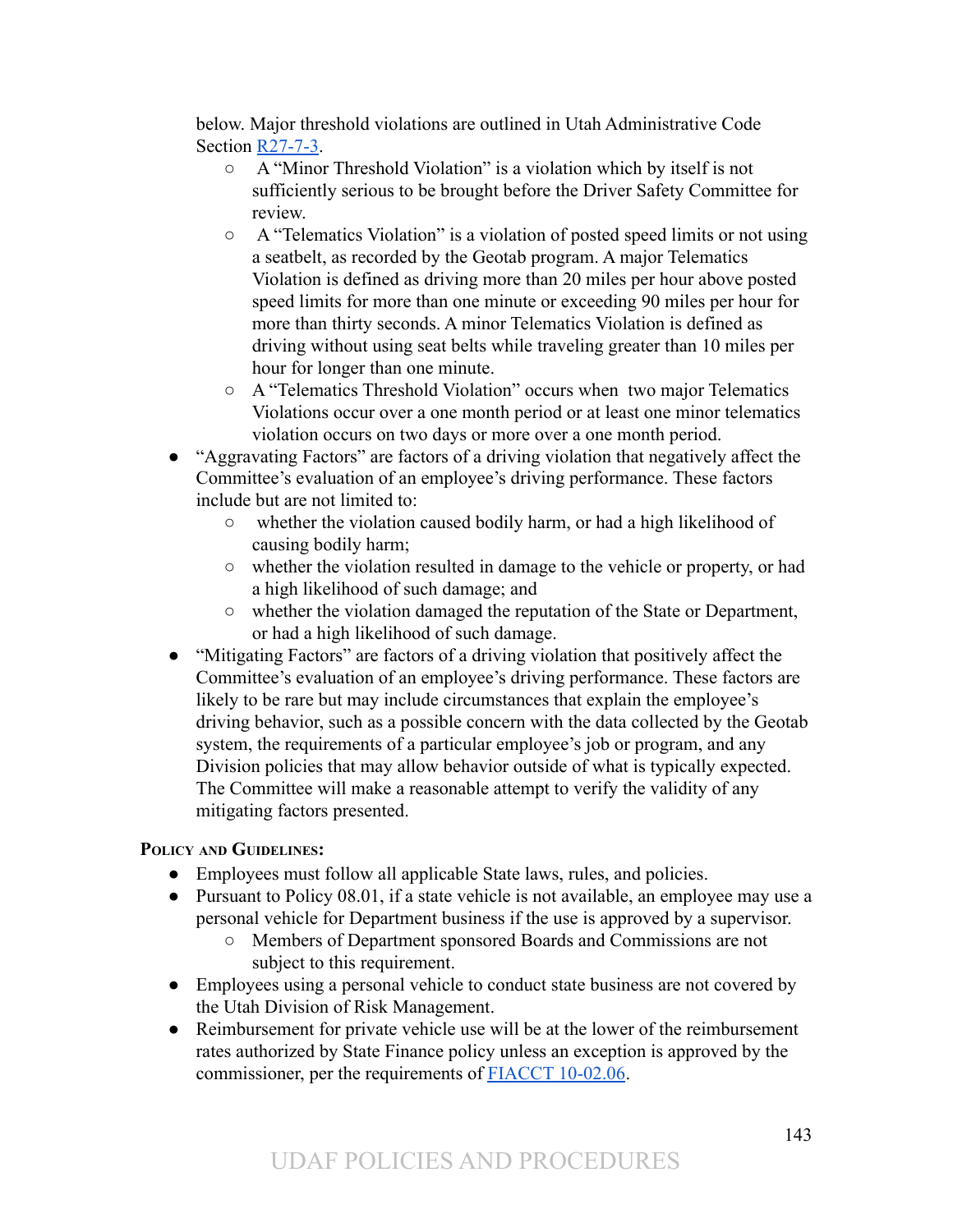- Any overnight use of a State vehicle must be pre-approved and documented by the division director.
- Each state vehicle shall have a paper log sheet in it that records, in real time:
	- in the case of a shared vehicle, who is driving the vehicle and when; and
	- in the case of a vehicle that has been assigned to a particular employee, who is driving the vehicle and when, **in the event that the driver is not the assigned employee.**
- If an employee completes a log sheet indicating that they are driving a vehicle during a particular time they are presumed to be the individual in control of the vehicle in the case that any issues arise. Conversely, if the assigned driver fails to ensure that a log is completed, that individual is presumed to be in control of the vehicle in the case that any issues arise.
- On a monthly basis, each Division Director shall reconcile the log sheets against their records. This includes ensuring that if any telematics violations have been recorded in the Geotab system that the correct employee is credited with committing the violations.
- Employees will be subject to review by the Driver Safety Committee for any Major Threshold Violations and possible suspension of driving privileges as described in Utah Administrative Code Section [R27-7-5.](https://rules.utah.gov/wp-content/uploads/r027-007.pdf)
- Employees may also be subject to disciplinary action for inappropriate use of a State vehicle independent of actions taken by the Driver Safety Committee. Serious violations may result in corrective action, suspension, or termination of employment.
- Information reviewed by the Driver Safety Committee shall include: Drivers' License information provided to the UDAF Risk Manager, telematics data collected by the Geotab program, vehicle logs, and reports of accidents and damage to State vehicles.
- Telematics data collected by each State vehicle's Geotab system shall be reviewed by the Division Director or the employee's manager on at least a monthly basis.
	- All Managers and Division Directors shall review vehicle usage for the employees that they supervise.
		- Geotab data shall be shared with the Members of the Driver's Safety Committee to determine if any Major Threshold Violations or other violations requiring DSC review or recommendation.
		- Data shall be reviewed to compare the number of miles driven by each employee with the amount that would be expected to be driven by that employee. Miles shown in the Geotab system shall also be compared to the number of miles recorded by the vehicle itself.
		- At a minimum, a sampling of 10% of vehicle data shall be reviewed each month to determine if any discrepancies are present.
	- Any violations captured by the Geotab system should be checked for accuracy and discussed with the violating employee to allow the employee the opportunity to provide additional information or context to dispute the violation. Violating employees shall be made aware that excessive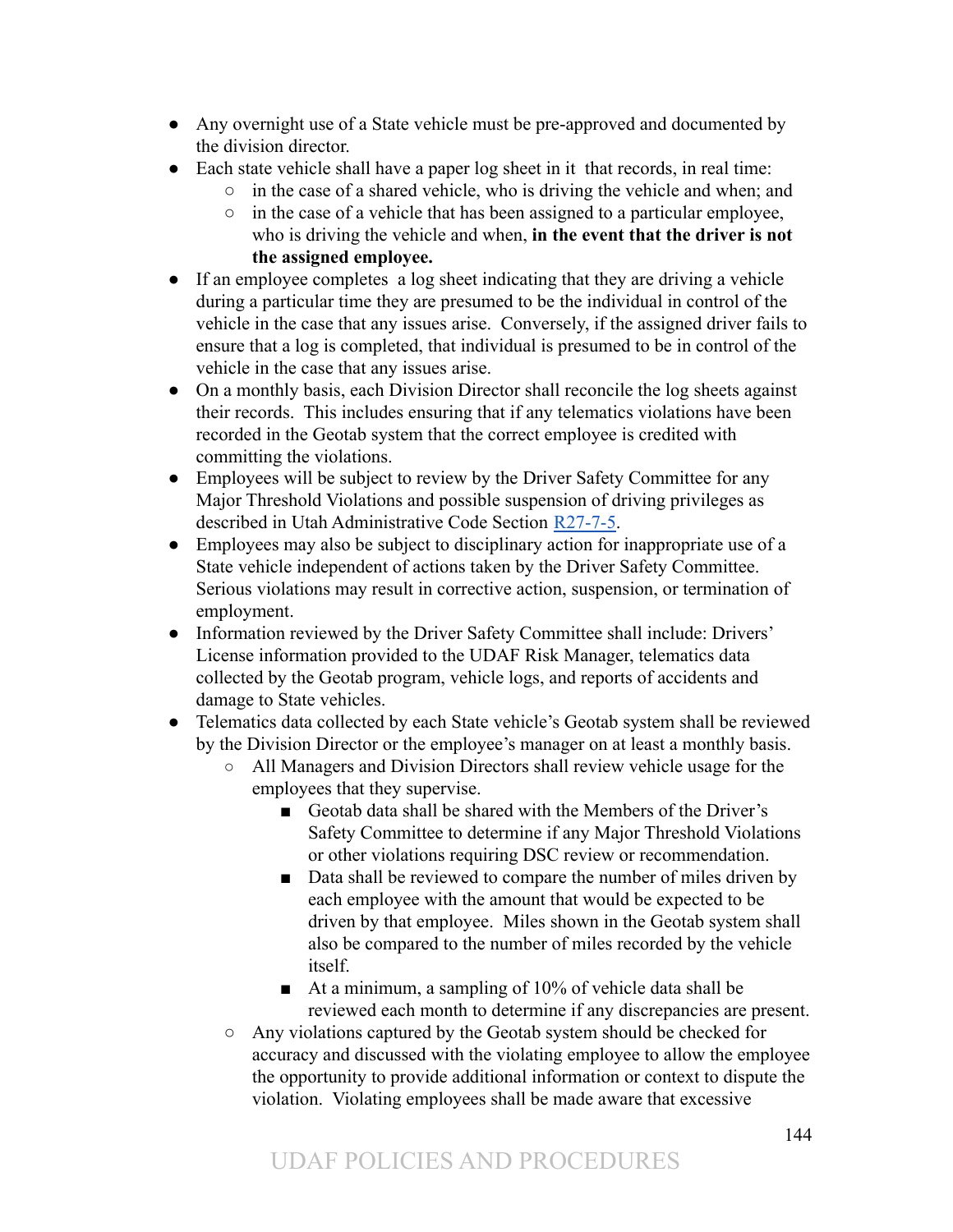violations could lead to a suspension of their driving privileges which could affect their ability to perform their job.

- All Telematics Violations and accidents shall be tracked. The tracking system shall note any possible justifications for the violation or accident.
- If violations are verified, disciplinary action should be pursued consistent with this policy.
- No Department employee may operate a State vehicle without a valid driver license and Fleet Operator ID. If any Division is notified that the employee's license is no longer valid, the Agency may not permit the employee to operate any vehicle on State business, until the employee's license and Operator ID are reinstated.
- All Department employees are required to report any accidents or moving violations to their supervisor immediately, whether they occur in a state vehicle or in their personal vehicle while it is being used for state business.
- For vehicle accidents, employees shall also submit an accident report to the Division of Risk Management via their online portal at: <https://utah-risk.force.com/intakeportal/s/> The employee will need the FO # of the vehicle and the VIN to submit the report. Once a report is submitted employees may contact Cerena Withers with the Division of Risk Management at 385-831-3314 if they have any questions.
- The Commissioner's driving data may be reviewed by the Department's internal auditor.

### **Major Threshold Violations**

- Any of the following is a Major Threshold Violation, and shall be reviewed by the Driver Safety Committee:
	- three preventable accidents within any 36-month period, as determined by the Committee;
	- three or more cited moving violations while driving a State vehicle in any 12-month period;
	- any citation for reckless, careless or negligent driving, including excessive speed violations;
	- any driving violation related to alcohol, or to drugs that are non-prescribed or taken contrary to medical instructions;
	- use of a State vehicle while impaired;
	- any driving violation resulting in injury or death;
	- any felony-related driving violation;
	- any hit and run violation;
	- operation of a moving State vehicle while using a handheld wireless communication device;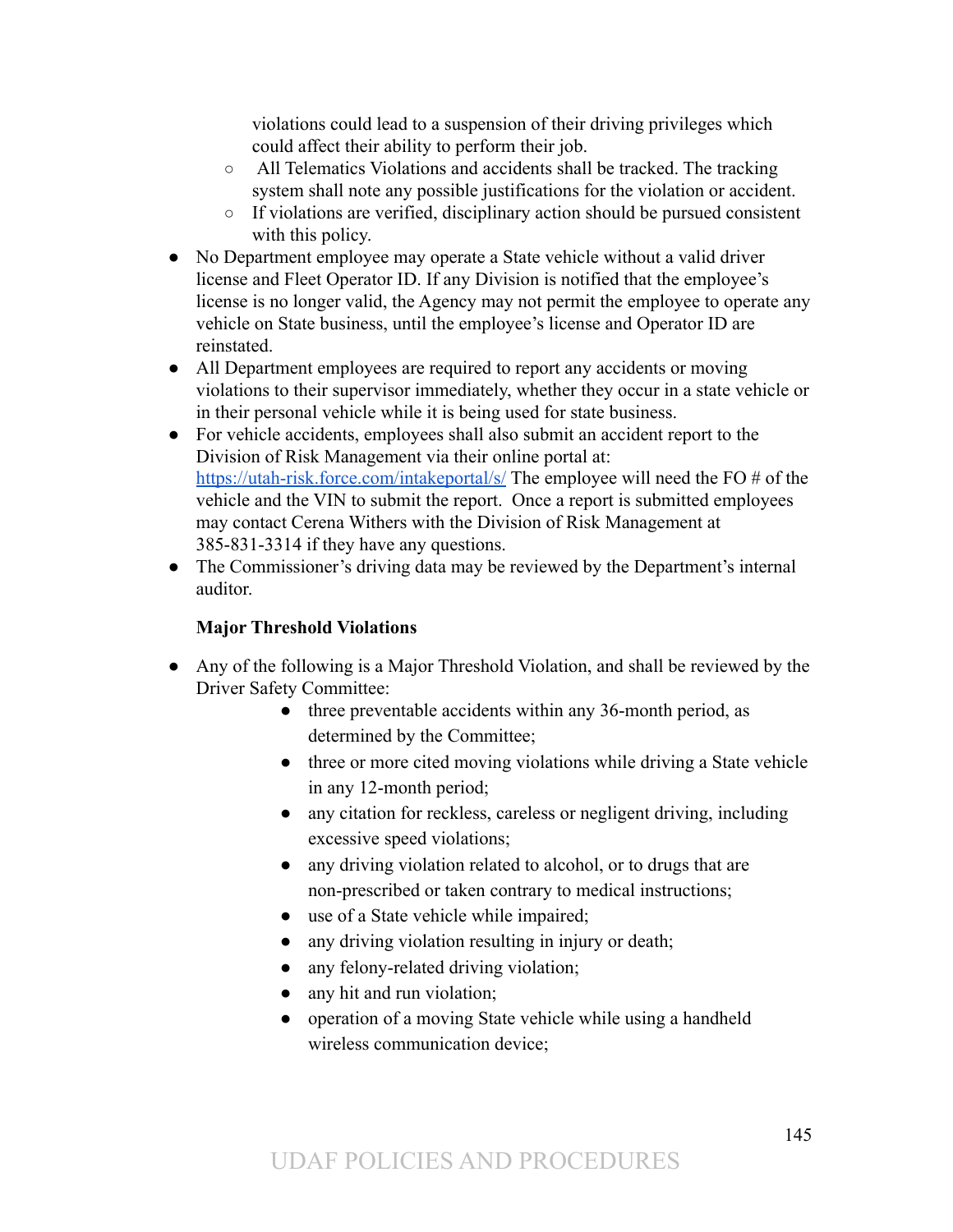- any other driving violation determined by the Committee to pose a significant risk to the safety or loss prevention of State vehicles, passengers, or the public;
- abuse, neglect, misuse, or illegal operation of a State vehicle;
- validated citizen complaints as determined by the Committee;
- three Telematics Threshold Violations within a 12-month period; or
- one Telematics Threshold Violation as determined by the Committee, considering any aggravating factors outlined in Utah Administrative Code Subsection [R27-7-5\(8\).](https://rules.utah.gov/wp-content/uploads/r027-007.pdf)
- In reviewing violations, the DSC shall also consider mitigating factors, including whether the action taken by the employee was reasonable considering their program, job responsibilities, and any applicable Department and Division policies.

### **Consequences of Major Threshold Violations**

- After the Committee identifies an employee has committed a Major Threshold Violation, Committee Chair shall communicate the violation to the appropriate Division Director, Deputy Director, and the Commissioner. The employee's driving privileges will be suspended as soon as possible after the completion of the Committee's review as outlined below and in Section R27-7-5. The length of the suspension will increase if the violation is determined by the Committee to involve Aggravating Factors. The first Major Threshold Violation shall result in suspension of driving privileges for no less than two work days, unless the Committee determines there are Aggravating Factors, in which case the suspension shall be no less than 14 calendar days.
- A second Major Threshold Violation within twelve months of the first shall result in suspension of driving privileges for a minimum of 14 calendar days, unless the Committee determines there are Aggravating Factors, in which case the suspension shall be no less than 30 calendar days.
- A third Major Threshold Violation within twelve months of the second shall result in suspension of driving privileges for a minimum of 30 calendar days, unless the Committee determines there are Aggravating Factors, in which case the suspension shall be no less than 60 calendar days.
- A fourth Major Threshold Violation within twelve months of the third shall result in suspension of driving privileges for a minimum of 60 calendar days, unless the Committee determines there are Aggravating Factors, in which case the suspension shall be no less than 120 calendar days.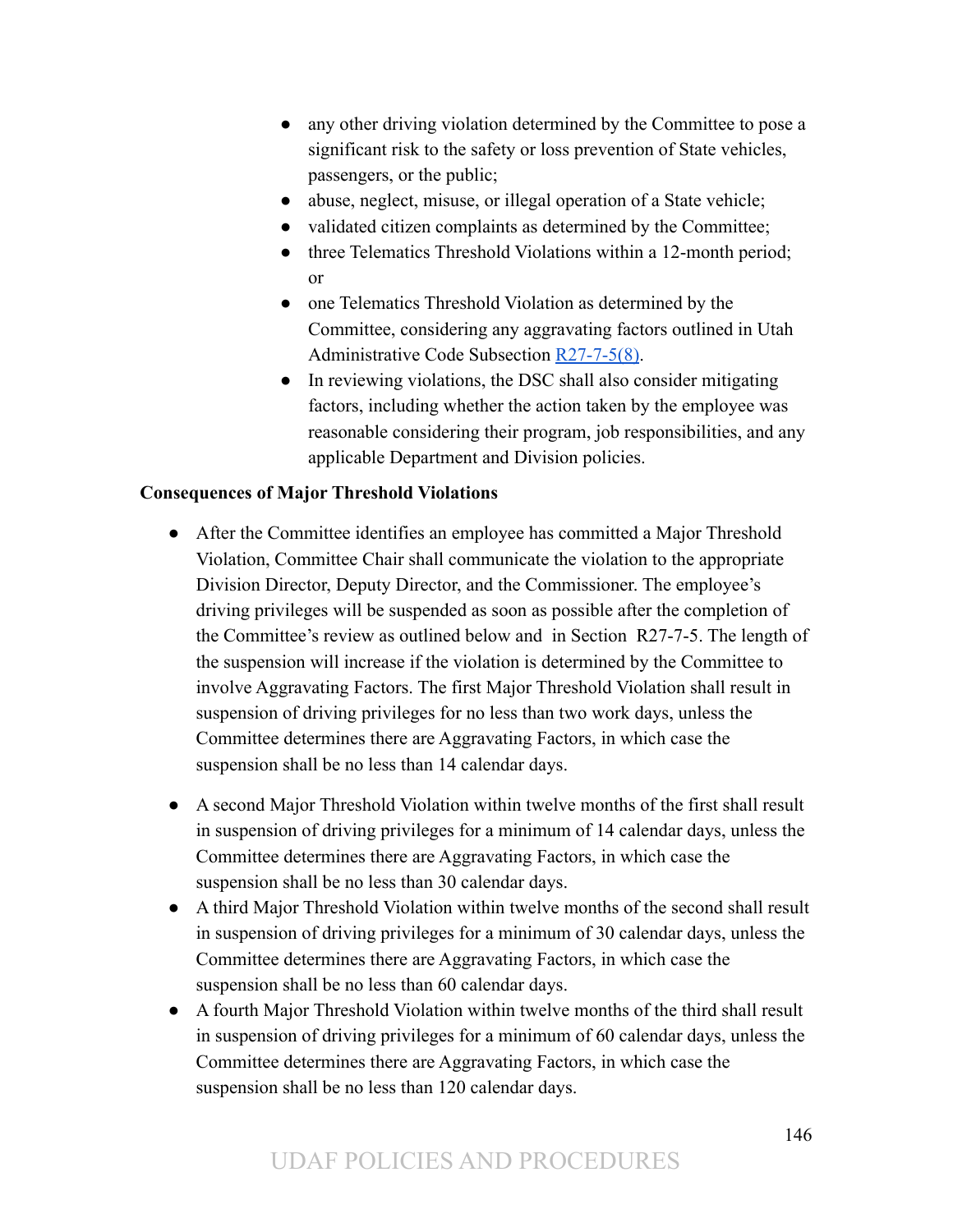- The Committee shall document its review, including explanation of any Aggravating or Mitigating Factors which influenced its determinations, and any loss of driving privileges recommended by the Committee. The Committee's decisions are binding but may be appealed to the Driver Eligibility Board.
- The employing Division, in cooperation with DHRM, shall determine whether loss of driving privileges constitutes an employee's inability to perform their work. If driving is an essential function of their work, the employee may not be permitted to continue in that position. The employee may not be permitted to use a personal vehicle to perform their work during any suspension of driving privileges.
- In addition to any penalties imposed by the Department, the employee may be subject to additional disciplinary actions imposed by the State Driver Eligibility Board. Either the Committee or the Driver Eligibility Board may suspend the employee's driving privileges for up to three years.
- An employee may not operate a state vehicle if the employee has been ordered by the court to use an interlock device or imposed any other applicable driving restrictions.

### **DRIVER SAFETY COMMITTEE PROCEDURES:**

- The Driver Safety Committee may review the shared tracking document maintained by managers and Division Directors.
- The Driver Safety Committee shall meet monthly when there are Major Threshold violations to review or a violation that may be considered a Major Threshold violation.
- Upon request, each Division Director shall provide members of the DSC a copy of all paper log sheets or give them access to any electronic log sheets.
- The DSC shall report all Major Threshold violations reviewed and the actions taken to the Division of Fleet Operations in accordance with Utah Administrative Code Rule [R27-7](https://rules.utah.gov/wp-content/uploads/r027-007.pdf) using the forms provided by Fleet Operations.
- The DSC shall notify the employing division of the required action to be taken after the review has been complete.
- The employing Division shall begin the required action within two weeks of notification from the DSC. The employing Division will provide an employee representative to participate on the DSC for all cases involving an employee of that Division.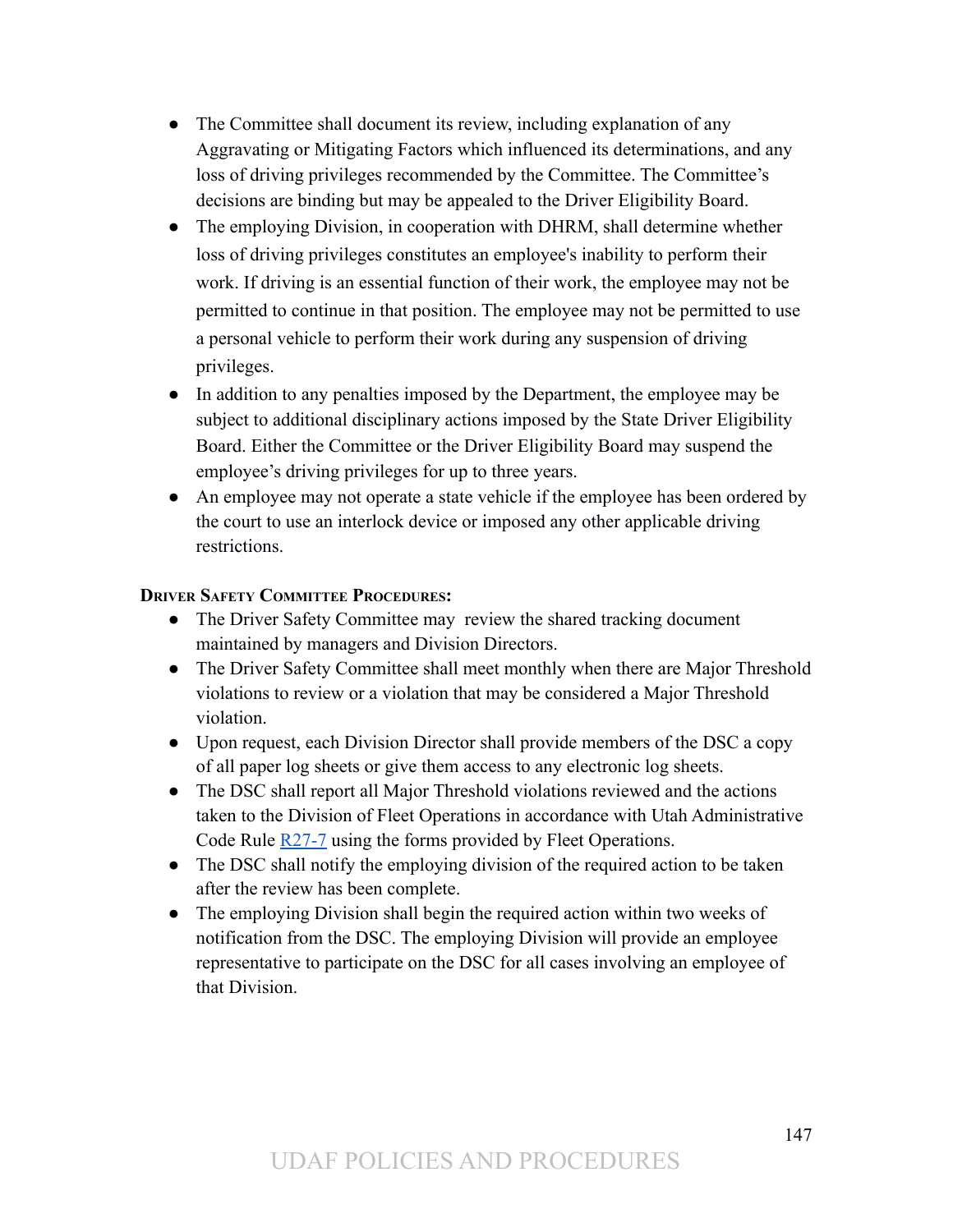| <b>DEPARTMENT OF AGRICULTURE</b>                                                       |                       |  |  |  |
|----------------------------------------------------------------------------------------|-----------------------|--|--|--|
| 08.06 TRANSPORTATION OF CANNABIS OR ALCOHOL                                            |                       |  |  |  |
| <b>EFFECTIVE DATE:</b>                                                                 | <b>REVISION DATE:</b> |  |  |  |
| September 1, 2020                                                                      | September 1, 2020     |  |  |  |
| <b>SUMMARY:</b> THE PURPOSE OF THIS POLICY IS TO SET FORTH THE POLICIES AND PROCEDURES |                       |  |  |  |

FOR THE TRANSPORTATION OF ALCOHOL AND CANNABIS IN A STATE VEHICLE

#### **POLICY**

No operator of a state vehicle shall transport alcohol or illegal drugs of any type in a state vehicle unless they are:

- Transporting samples of industrial hemp material to the Chemistry Laboratory for testing;
- Transporting samples of cannabis or cannabis products to the Analytical Laboratory or a licensed 3rd-Party Laboratory for testing;
- Transporting industrial hemp material, cannabis, or cannabis products for destruction or approved educational events; or
- Transporting samples of alcoholic beverages or products for testing by the State lab.

### **PROCEDURE**

- Only employees who have been trained by the cannabis program or in coordination with the Utah Department of Alcoholic Beverage Control (DABC) as program specialists, inspectors, lab technicians, and sampling agents may occupy a transporting vehicle while carrying industrial hemp, cannabis, cannabis products or alcoholic beverages or products.
- The employee shall carry a Transportation Manifest generated through MJ Freeway when transporting cannabis or cannabis products.
- During transportation, the employee shall ensure the cannabis or alcoholic products are shielded from the public view, secured, and temperature controlled, if perishable.
- The employee shall contact the Cannabis Program Manager within 12 hours if a vehicle transporting cannabis is involved in an accident that involves product loss. All accidents shall also be reported as required in Section 8.05 of this manual.
- The employee shall deliver the industrial hemp material, cannabis, cannabis or alcoholic product to the Chemistry Laboratory, licensed 3rd-Party Laboratory or the destruction location as soon as reasonably possible.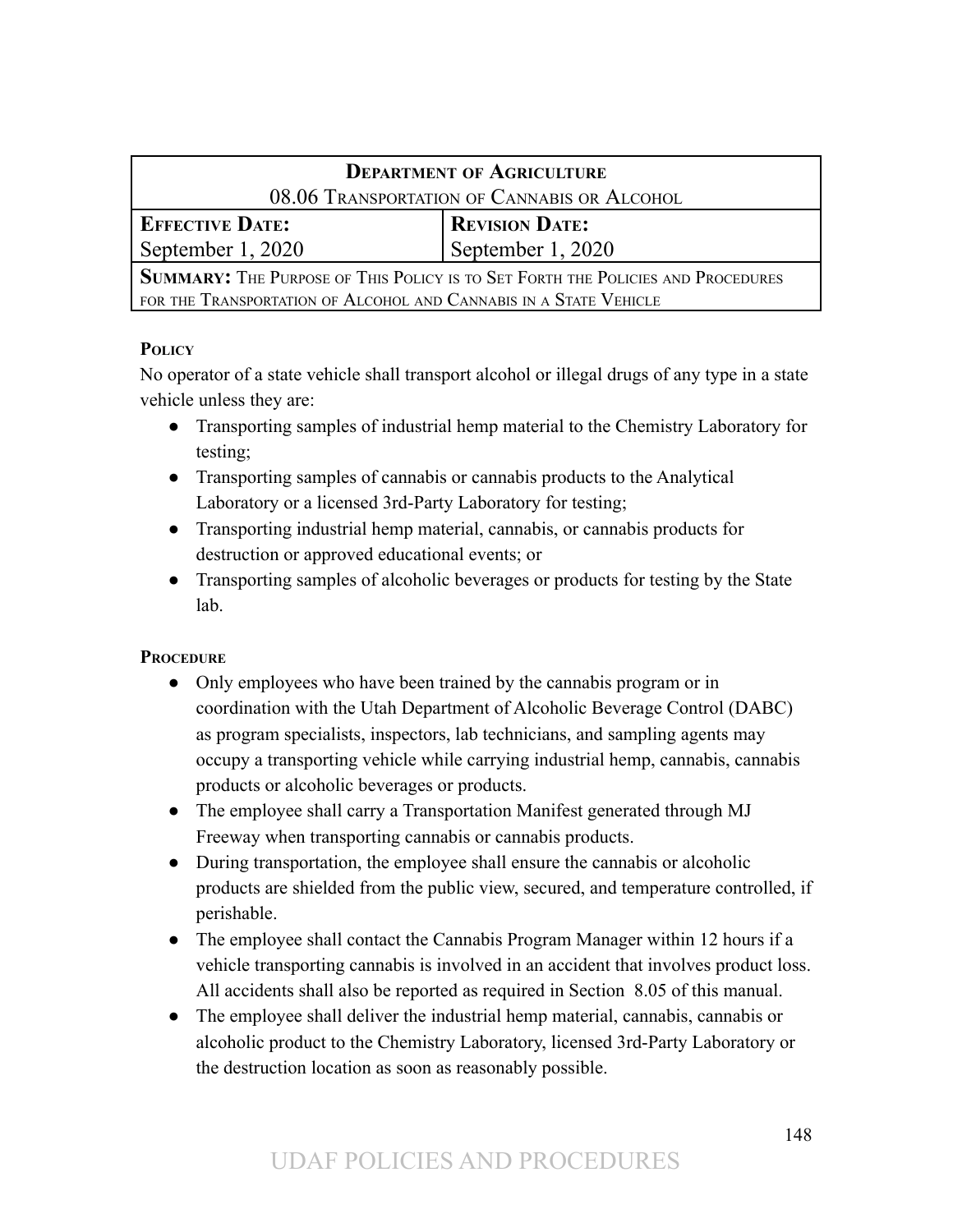- The employee should take the necessary steps to ensure that samples are not left unattended in the vehicle for short periods of time (such as while refilling the gasoline tank or other necessary short stops), otherwise, the samples must be secured and out of view and the vehicle locked.
- The employee must remove industrial hemp, cannabis, cannabis product, or from the vehicle prior to leaving the vehicle for the evening or an extended period of time.
- After collection of the cannabis, cannabis product, or industrial hemp material, the employee should brush or shake clothing and clean equipment prior to returning to the vehicle in order to avoid bringing industrial hemp, cannabis, or cannabis product residue into the vehicle. If any such material is not contained during transport and there is a concern regarding contamination of the vehicle by the material, the employee shall coordinate with a supervisor to have the vehicle professionally cleaned or otherwise take steps to ensure that the contamination is contained.
	- If alcoholic products are spilled in the vehicle there is a concern regarding contamination of the vehicle by the material, the employee shall coordinate with a supervisor to have the vehicle professionally cleaned or otherwise take steps to ensure that the contamination is contained.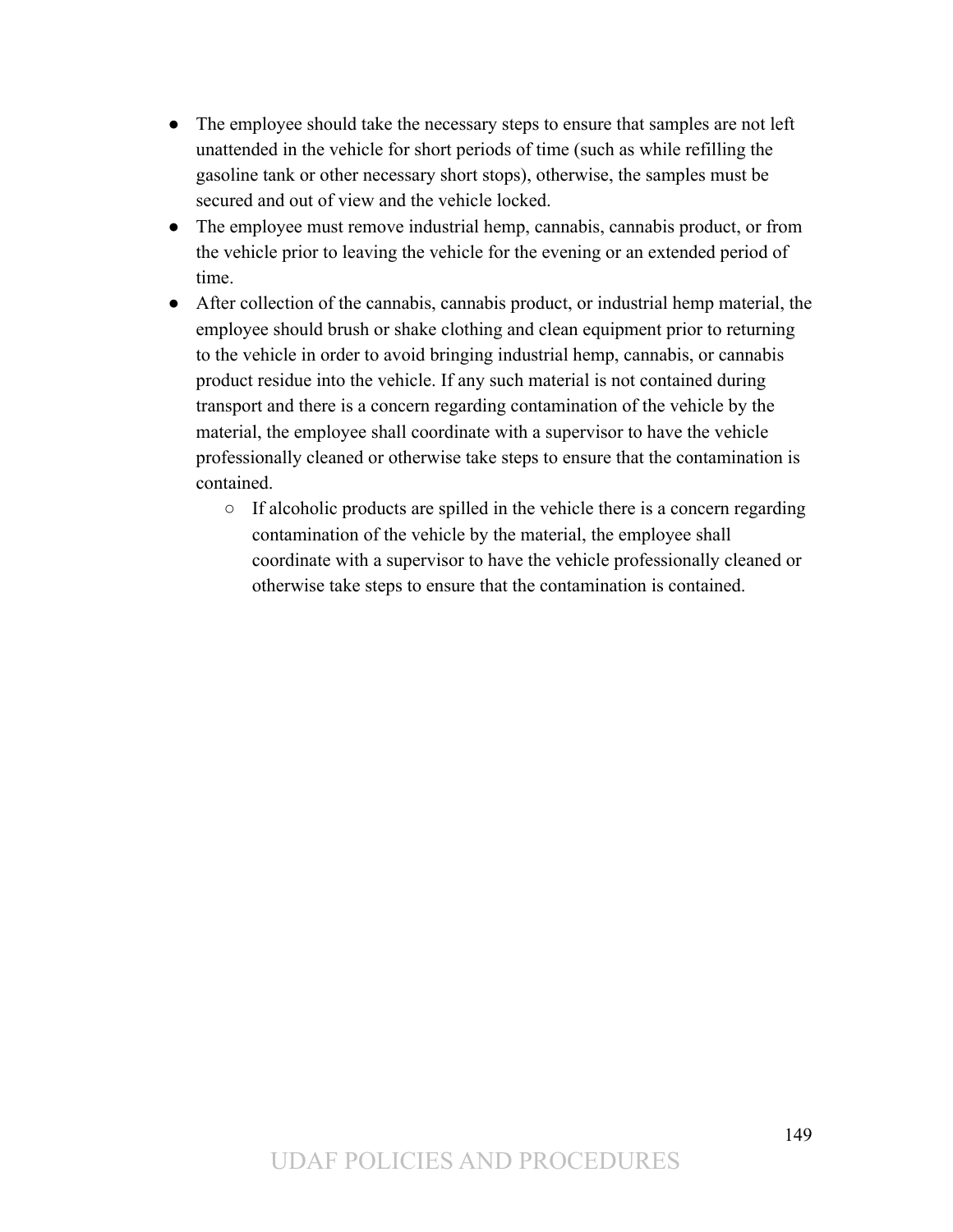# **DEPARTMENT OF AGRICULTURE** 08.07 UNMANNED AIRCRAFT SYSTEM (UAS)

**EFFECTIVE DATE:** February 18, 2021

**REVISION DATE:** February 18, 2021

**SUMMARY:** THE PURPOSE OF THIS POLICY IS TO SET FORTH THE POLICIES AND PROCEDURES FOR THE USE OF UAS (DRONES) BY DEPARTMENT EMPLOYEES.

### **REFERENCES**

[14 CFR Part 107](https://www.ecfr.gov/cgi-bin/text-idx?node=pt14.2.107&rgn=div5), Small Unmanned Aircraft Systems UCA [Title 72, Chapter 14,](https://le.utah.gov/xcode/Title72/Chapter14/72-14-P3.html?v=C72-14-P3_2017050920170509) Unmanned Aircraft--Drones UCA [Title 67, Chapter 19,](https://le.utah.gov/xcode/Title67/Chapter19/67-19.html?v=C67-19_1800010118000101) Utah State Personnel Management Act UCA [Title 63G, Chapter 2](https://le.utah.gov/xcode/Title63G/Chapter2/63G-2.html?v=C63G-2_1800010118000101), Government Records Access and Management Act

To minimize risks associated with the Department's use of drones, the following policy shall be followed when employees are using drones owned by the Department.

The Federal Aviation Administration (FAA) has control of all airspace from the ground up. To protect citizens and property it has established rules governing the use of drones in commercial, hobby, and public activities. The activities drive which regulations apply to using drones. The activities that the Department will use drones for align with the "commercial" types governed by the FAA's rules under 14 CFR Part 107. It is the policy of the Department that it will comply with 14 CFR [Part 107](https://www.ecfr.gov/cgi-bin/text-idx?node=pt14.2.107&rgn=div5) when using drones in its day to day work. In addition, any drone use by department employees shall comply with [Utah Code Title 72, Chapter 14, Unmanned Aircraft—Drones](https://le.utah.gov/xcode/Title72/Chapter14/72-14-P3.html?v=C72-14-P3_2017050920170509).

# **DEFINITIONS**

\*Terms not included in this policy may be referenced in related documents.

# **AGL (Above Ground Level)**

In aviation, AGL refers to the height or altitude of the drone as compared to the ground surface. If a drone is flying 250 feet above a 100-foot building, the AGL is 150 feet.

# **Altitude Hold function**

In this flight mode, the drone maintains a consistent altitude through it's onboard barometric pressure sensor. However, the pilot can still control the roll, pitch, and yaw in this setting.

# **A Mode**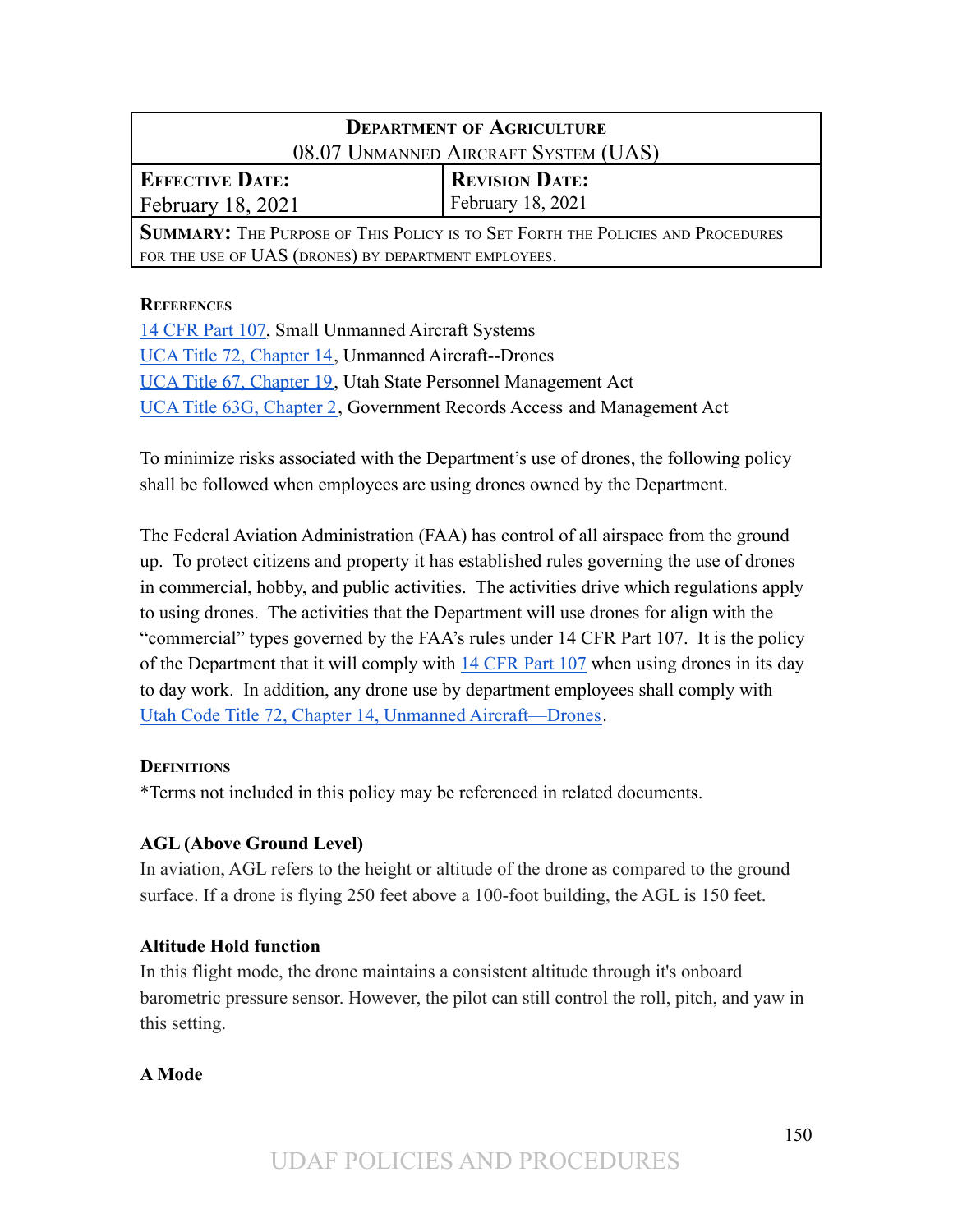Abbreviation for Atti or Attitude Mode, wherein the drone will maintain a consistent altitude.

### **ATC / ATM (Air Traffic Control or Management)**

A service in which air traffic controllers on the ground direct traffic within controlled airspace, and advise those in non-controlled airspace. These individuals are trained and administered by the FAA.

#### **Bind**

The process of enabling the controller to communicate with the selected drone.

#### **BVLOS (Beyond Visual Line of Sight)**

Requiring a specific permit from the FAA, this is the ability to fly a drone beyond the pilot's line of sight.

#### **CoAs (Certificate of Authorizations)**

An authorization granted by the FAA that allows a public operator to perform a selected drone flight or activity. This process can take up to 60 days and undergo an operational review.

#### **Collision/obstacle Avoidance**

A feature built-in to some drones that allow the aircraft to sense and avoid obstacles, minimizing collisions.

#### **Controlled Airspace**

A type of airspace in which air traffic control services are offered depending on the defined dimensions and classification.

#### **Department Employee**

As defined in UCA [Subsection 67-19-3\(10\),](https://le.utah.gov/xcode/Title67/Chapter19/67-19-S3.html?v=C67-19-S3_2017050920170509) a Department employee is any individual in a paid status covered by the career service or classified service. Any other individual that does not fall under UCA [Title 67, Chapter 19](https://le.utah.gov/xcode/Title67/Chapter19/67-19.html), Utah State Personnel Management Act, is considered a non-employee of the Department.

#### **Daisy Chain**

Visual observers assisting the pilot when the drone goes beyond visual line of sight.

#### **Drone**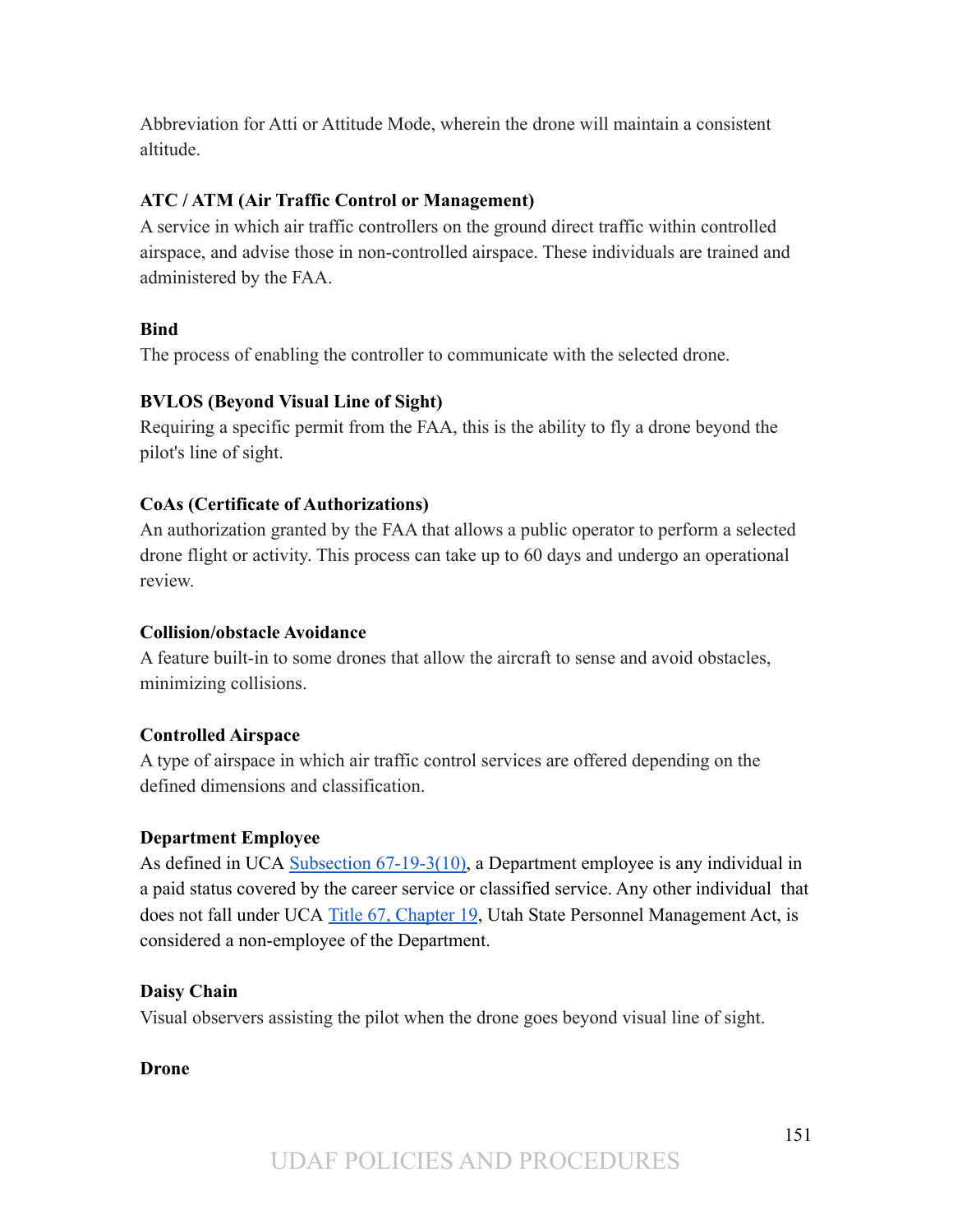Another term for "unmanned aerial vehicles" (UAVs) or "remotely piloted aircraft" (RPA), covering a wide range of functions.

#### **FAA (Federal Aviation Administration)**

Regulatory agency under the US Department of Transportation that enforces air safety, installs control facilities, and maintains proper air navigation.

#### **Flight Controller**

Device used to control how the drone moves, by receiving and processing information from the drone's sensors.

#### **Fly Away**

Accidental flight outside of the set boundaries of operation.

### **FOV (Field of View)**

The "drone's-eye" view.

### **FPV (First Person View)**

Piloting a drone in real-time through the drone's camera. Pilots often wear goggles with footage streamed inside.

### **Frequency**

To maintain communication with the pilot and drone through FPV, both pieces of equipment will need to be on the same radio frequency.

### **GCS (Ground Control Station)**

A command center on-the- ground that controls airborne drones.

### **Geofencing**

A predefined set of virtual geographic boundaries that prevents drones from crossing into restricted areas.

### **Gimbal**

A device that allows the drone's camera to remain stable while moving.

### **GLONASS (Global Navigation Satellite System)**

An alternative to GPS technology that defines a drone's location.

### **GPS (Global Positioning System)**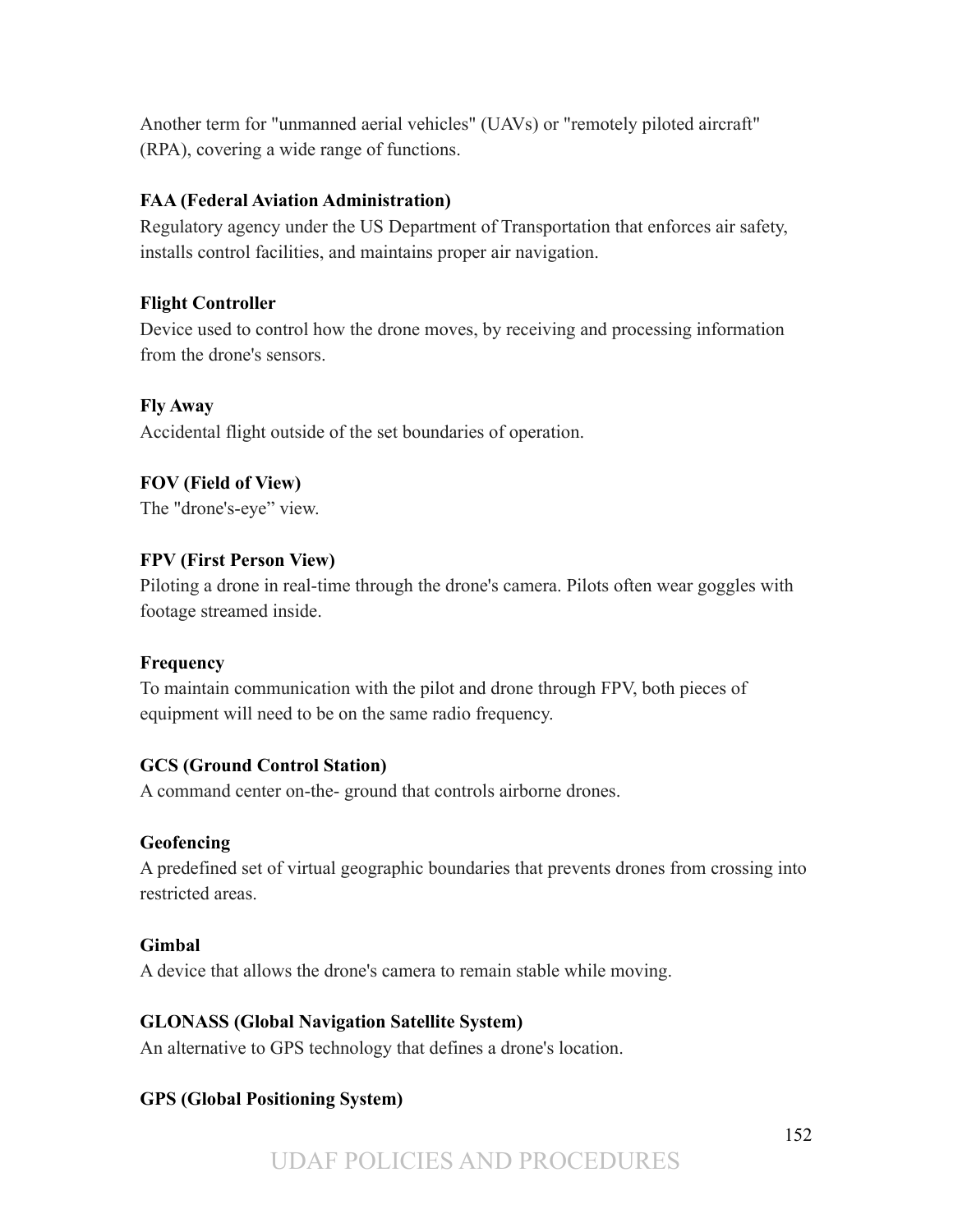A satellite-based navigation system owned by the U.S. government.

#### **Gyroscope**

A circular device connected to the drone's flight controller that allows the drone to remain level.

#### **IMU (Inertial Measurement Unit)**

Measuring device that relies on accelerometers, gyroscopes, and magnetometers to report the drone's orientation.

#### **INS (Inertial Navigation System)**

Internal method by which a drone determines its own position.

### **LAANC system (Low Altitude Authorization and Notification Capability system)**

A program offered by the FAA that facilitates controlled airspace access to drone pilots.

#### **LiDAR (Light Detection and Ranging)**

LiDAR is used for measuring distances by their light reflection with a laser.

#### **LiPo (Lithium Polymer)**

The type of battery most commonly found in drones.

### **LOS (Line of Sight)**

An FAA requirement for drone operation, this states that the drone must be visible from the pilot's operating position at all times.

### **MSL(Mean Sea Level)**

A drone's altitude/elevation in reference to the average height of the sea.

### **No Fly Zone**

An FAA restricted area where drones are not allowed to fly. Above airports and government buildings are prime examples.

### **NOTAM (Notice to Airmen)**

Information given to drone operators that warns them of immediate hazards or restrictions not yet published.

### **Orthomosaic**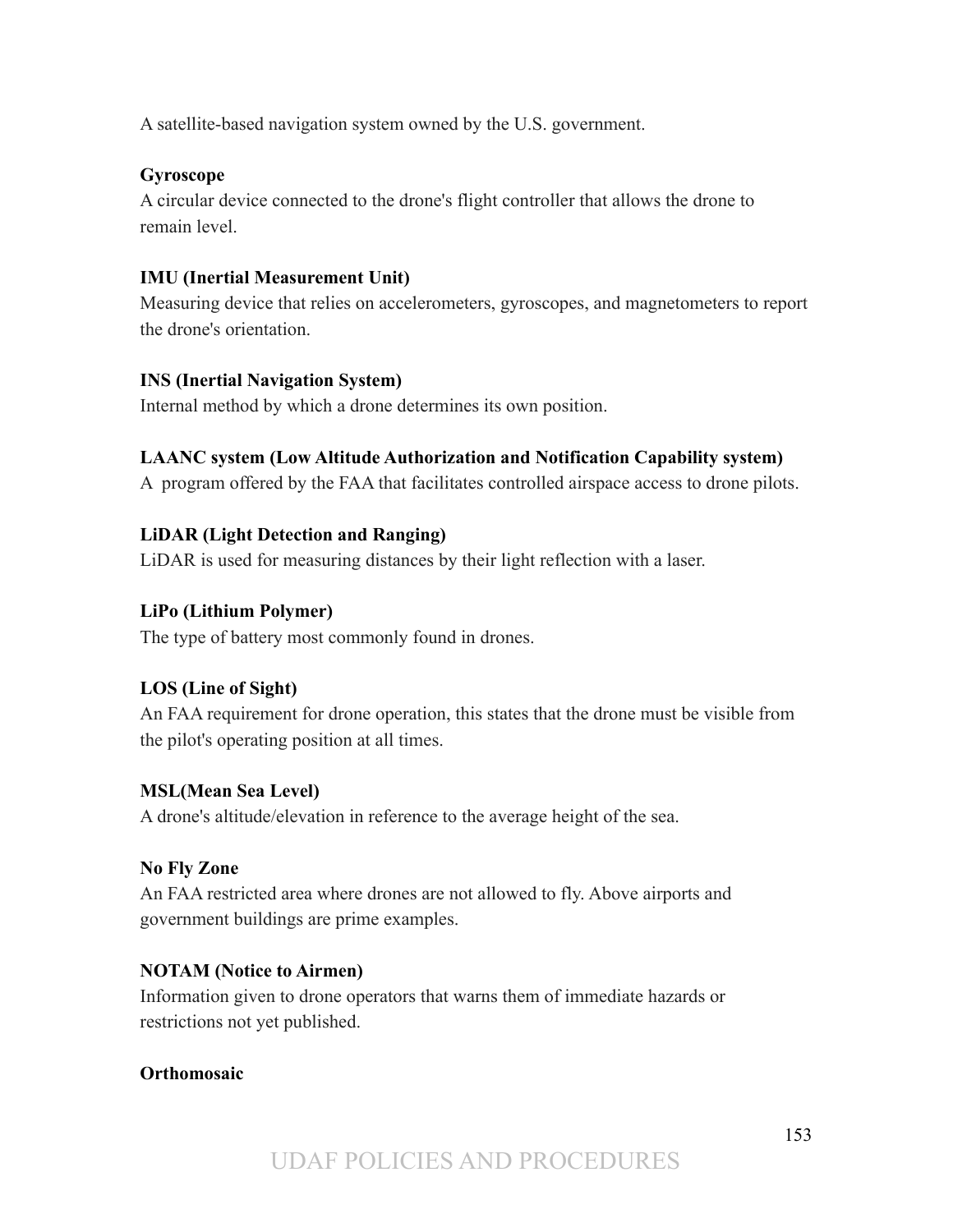A drone map comprised of a collection of photos from the selected area that have been stitched together.

#### **Part 107**

FAA regulations that all drone operators must follow. Pilots can obtain a Part 107 license that demonstrates their knowledge in drone safety, FAA regulations, and operating procedures.

#### **Payload**

This is the capacity at which a drone can handle additional weight, such as cameras.

#### **Photogrammetry**

Drone photography that measures the distance between objects.

#### **PIC (Pilot in Command)**

The person responsible for all aspects of the planning, flight, and closure of a UAV flight.

### **Pitch**

A term for moving the drone up or down.

### **P Mode (Positioning Mode)**

The most popular flight mode, this activates all sensors to ensure stability while hovering.

# **POI (Point of Interest)**

Available on most drone models, this flight mode keeps the drone's camera trained on an area or object.

### **PPK (Post-Processing Kinematic)**

A satellite positioning technology similar to RTK.

### **Props (Propellers)**

An essential component of a drone, featuring angled blades that allow it to fly.

### **Radio**

This transmitter controls the drone's movements such as pitch, yaw, and roll.

# **R/C or RC (Radio Controlled)**

Operating a drone via radio waves.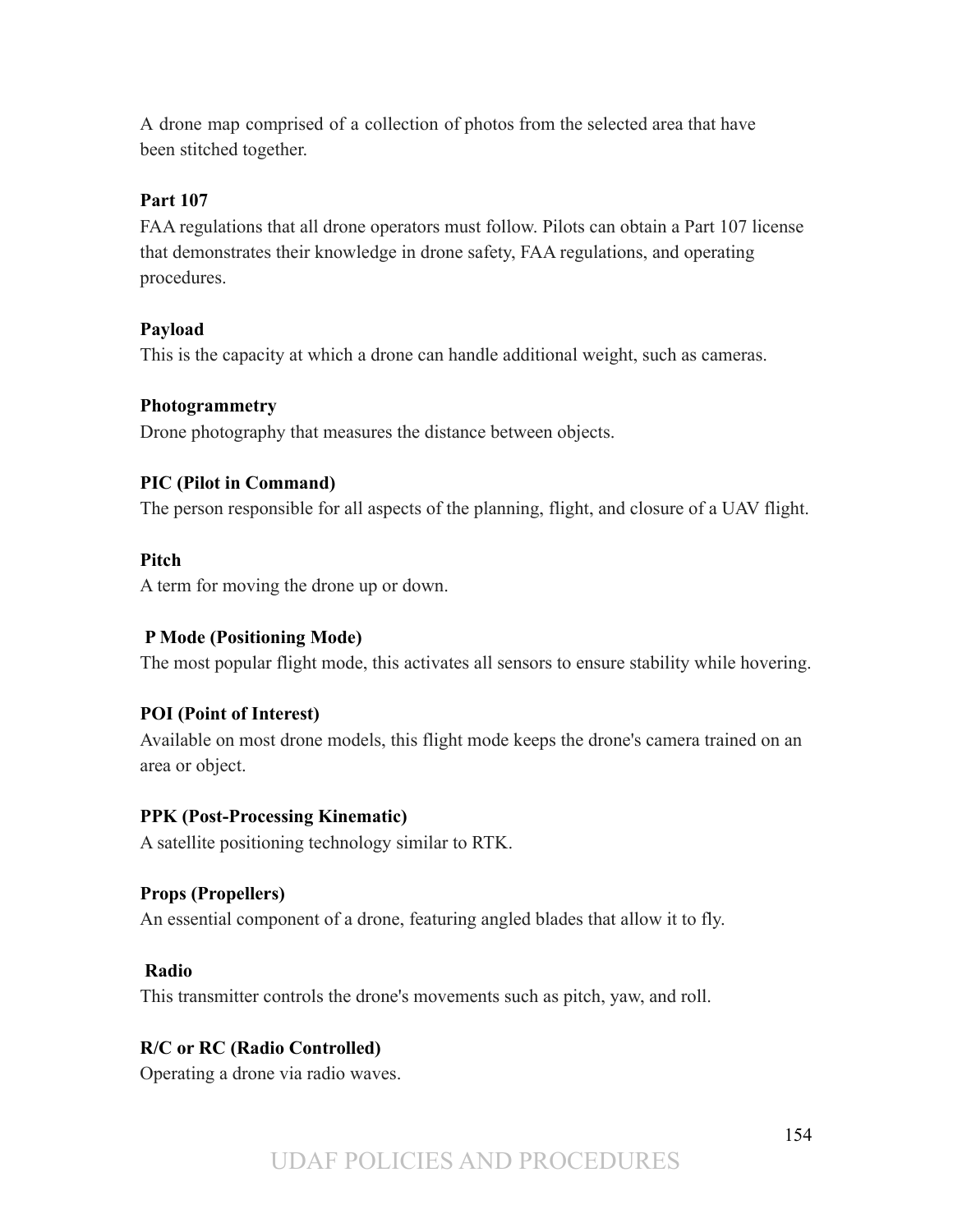#### **Receiver**

In FPV, this is what links the drone camera's live stream to the goggles. Also called a "video receiver" (RX), "transmitter" (Tx) or "video transmitter" (VTX).

#### **Roll**

Moving the drone side to side laterally.

#### **RPM (Revolutions Per Minute)**

The unit of measurement used to determine the number of times the drone's motors turn in 1 minute.

#### **RTH (Return to Home) or RTL (Return to Launch)**

An automated drone feature that grounds the drone at the selected home point.

### **RTK (Real-Time Kinetics)**

Satellite positioning technology that draws on GPS and GLONASS data to precisely pinpoint a drone's location.

#### **Rudder**

Another term for "yaw." This is rotating the drone clockwise or counterclockwise.

### **Rx (Receiver)**

Component built-in to a drone that receives and interprets radio signals.

### **S Mode (Sport Mode)**

Drone setting that allows the pilot to fly at the fastest speed possible for that model. Usually this mode is not stabilized.

#### **Spotter**

When flying in FPV, this person keeps the drone in their visual line of sight (VLOS).

### **sUAS (Small Unmanned Aircraft System)**

The communications stream between a drone and its ground control system (GCS).

### **Telemetry**

The communications stream between a drone and its ground control system (GCS).

### **TFR (Temporary Flight Restriction)**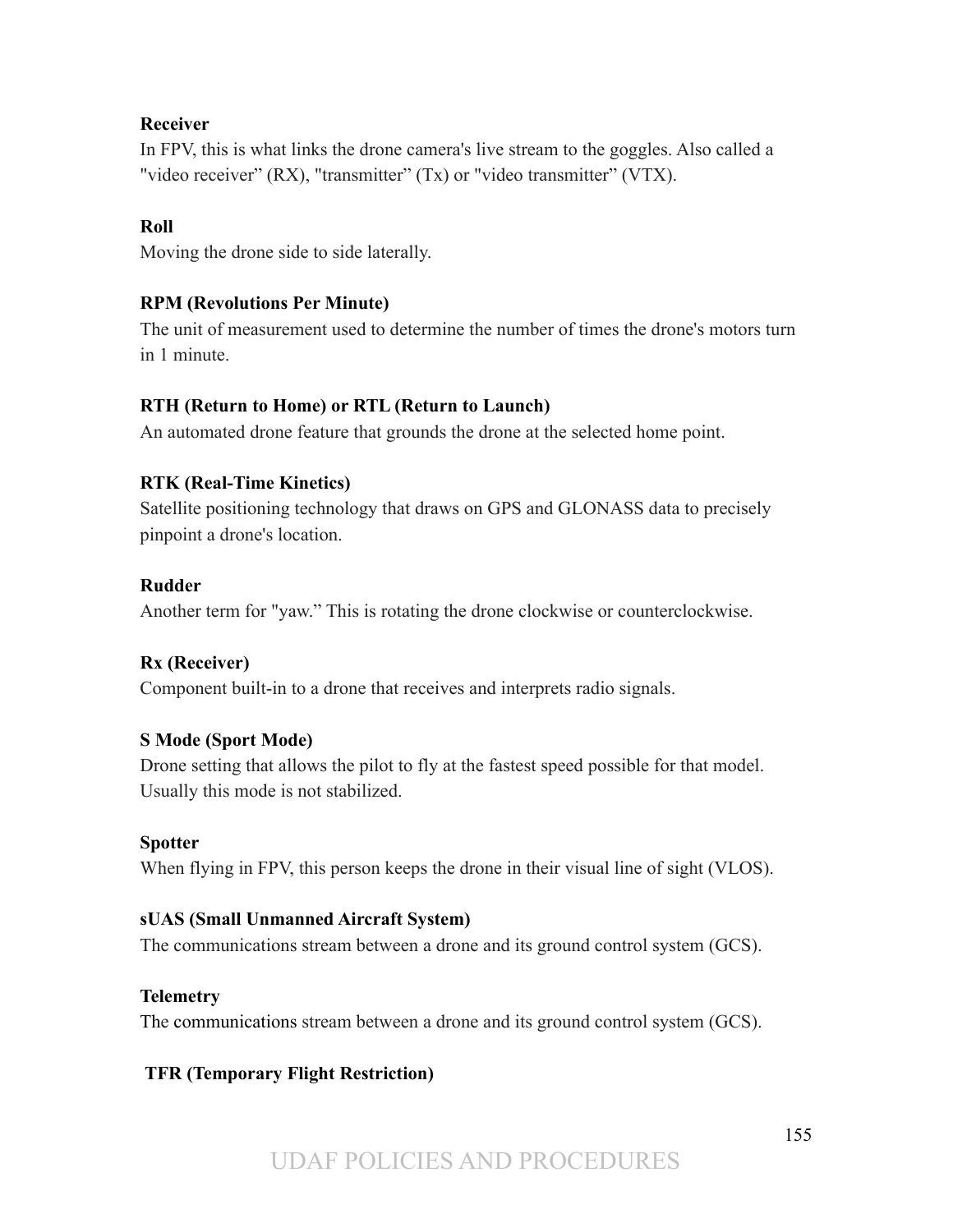A notice given to drone pilots by the FAA that restricts airspace temporarily. This is commonly because of natural disasters or large events.

#### **Throttle**

This control gives the propellers and motor power.

### **Thrust**

ThrustThe amount of force driven by the throttle that generates lift.

### **Tx (Transmitter)**

In FPV, this is what links the drone camera's live stream to the goggles. Also called a "video transmitter" (VTX), "receiver" (RX), or "video receiver" (VRX).

#### **sUAS – small Unmanned Aircraft System**

A small drone that weighs less than 55 lbs. Can also be a micro-air vehicle.

### **UAS (Unmanned Aircraft System)**

An FAA term for unmanned aircraft, operated by a pilot on the ground. This includes drones. Also called an "unmanned aerial vehicle" (UAV).

### **UAV (Unmanned Aerial Vehicle)**

An FAA term for unmanned aircraft, operated by a pilot on the ground. This includes drones. Also called an "unmanned aircraft system" (UAS).

#### **Uncontrolled Airspace**

Term used by the FAA to indicate class F and G airspace, unregulated by air traffic control (ATC).

### **UTM (Unmanned Traffic Management)**

An air traffic management system under development by NASA, the FAA, and other government agencies that will traffic low altitude drone flights.

### **VLOS (Visual Line of Sight)**

An FAA requirement that the drone in operation remains visible by the pilot's naked eye, unaided by devices.

### **VO (Visual Observer)**

An optional teammate that aids the pilot by scanning the airspace for hazards while the drone is in flight. Can also be called a "spotter."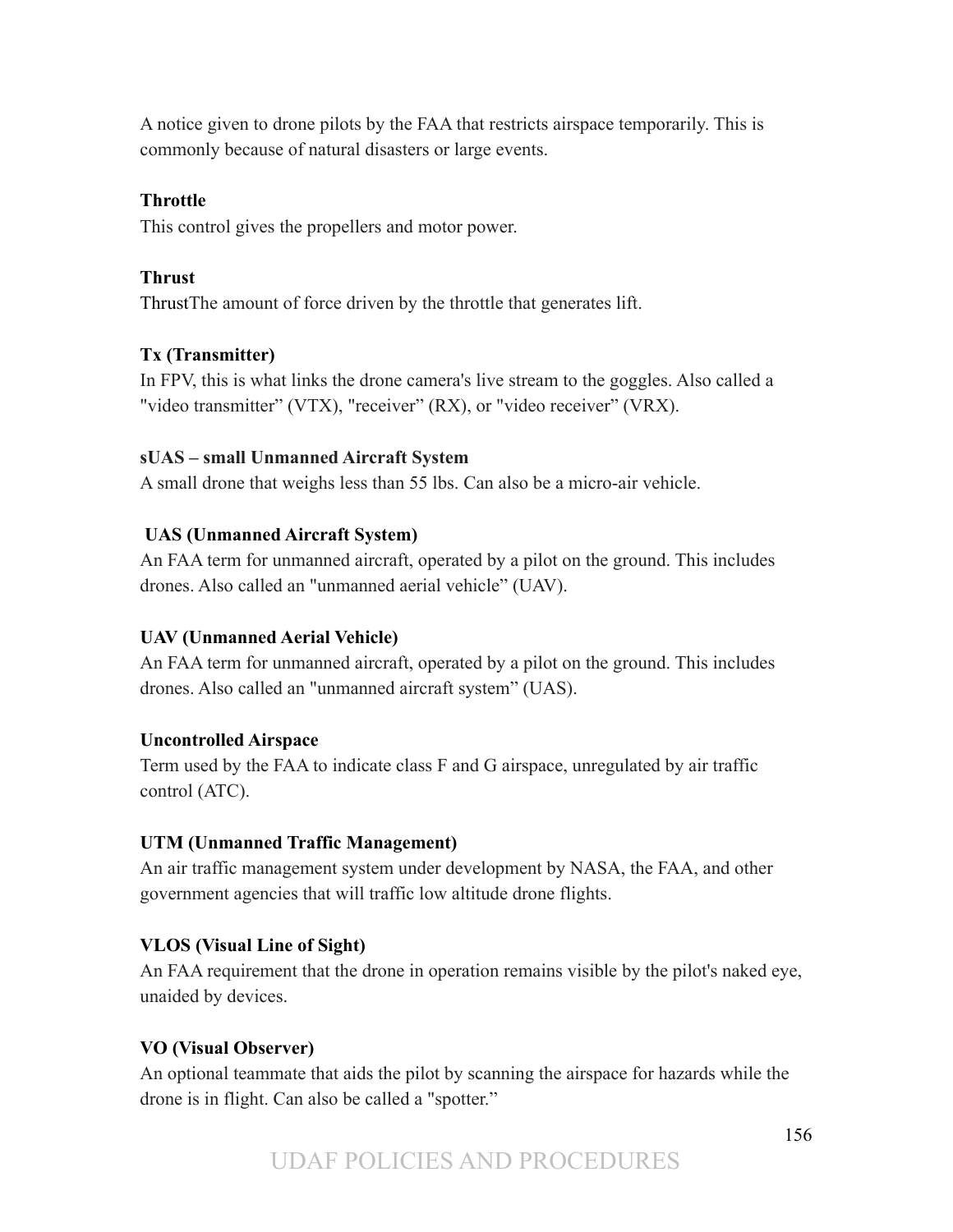#### **Yaw**

Rotating the drone clockwise or counterclockwise. Another term is "rudder."

#### **OPERATIONS AND MAINTENANCE**

Drones are a tool and like all tools require training on proper use and maintenance. This section of the UDAF UAS Policy will cover pilot certification and training, proper use of drone systems, and their maintenance, as well as associated reporting and recordkeeping requirements.

#### **PILOTS**

FAA Certification: In order to fly a UDAF drone the pilot must have a current FAA sUAS Certificate (as described under [14 CFR Part 107\)](https://www.ecfr.gov/cgi-bin/text-idx?node=pt14.2.107&rgn=div5) or be under the direct control of such. The certified pilot as defined by FAA is the sole person responsible for the flight. This includes pre-flight planning, actual flight, and post flight activities. The pilot must perform all of their duties according to [Part 107](https://www.ecfr.gov/cgi-bin/text-idx?node=pt14.2.107&rgn=div5) complying with all rules therein stated.

**Certification and Training:** The FAA Certification gives legal license to pilot a sUAV, but does not certify that the pilot has the skills needed to safely and efficiently fly a drone. UDAF requires that pilots have at least 5 hours of flight experience under the direction of a certified and component sUAV pilot. Where such mentoring is not available the Certified but experience lacking pilot may practice flying patterns in a confined area with geofencing active on the training drone. Before attempting to pilot any mission, the pilot must have authorization from their Division Director after demonstrating competence in piloting the sUAS. It is anticipated that pilots will need time to practice on a regular basis to maintain and develop their flight skills. It is suggested that whenever possible the pilots work in teams to help each other in training and practicing. Besides preliminary training UDAF will require that its pilots demonstrate their technical skill set by flying at least 30 minutes each month including manual take offs and landings, figure 8's, and inside and outside orbits. It is strongly recommended that pilots fly at least every other week. For beginning pilots training should start with the drone in beginner mode (limits speed, altitude, and distance from pilot). These requirements will be waived if weather conditions will not allow flight. In lieu of practicing outside flights in bad weather pilots my practice using flight simulators.

**Private Property Guidance:** Flying over private property can create conflicts. The following 8 recommended best practices drafted by [stakeholders convened by the](https://fpf.org/wp-content/uploads/2016/06/UAS_Privacy_Best_Practices_6-21-16.pdf)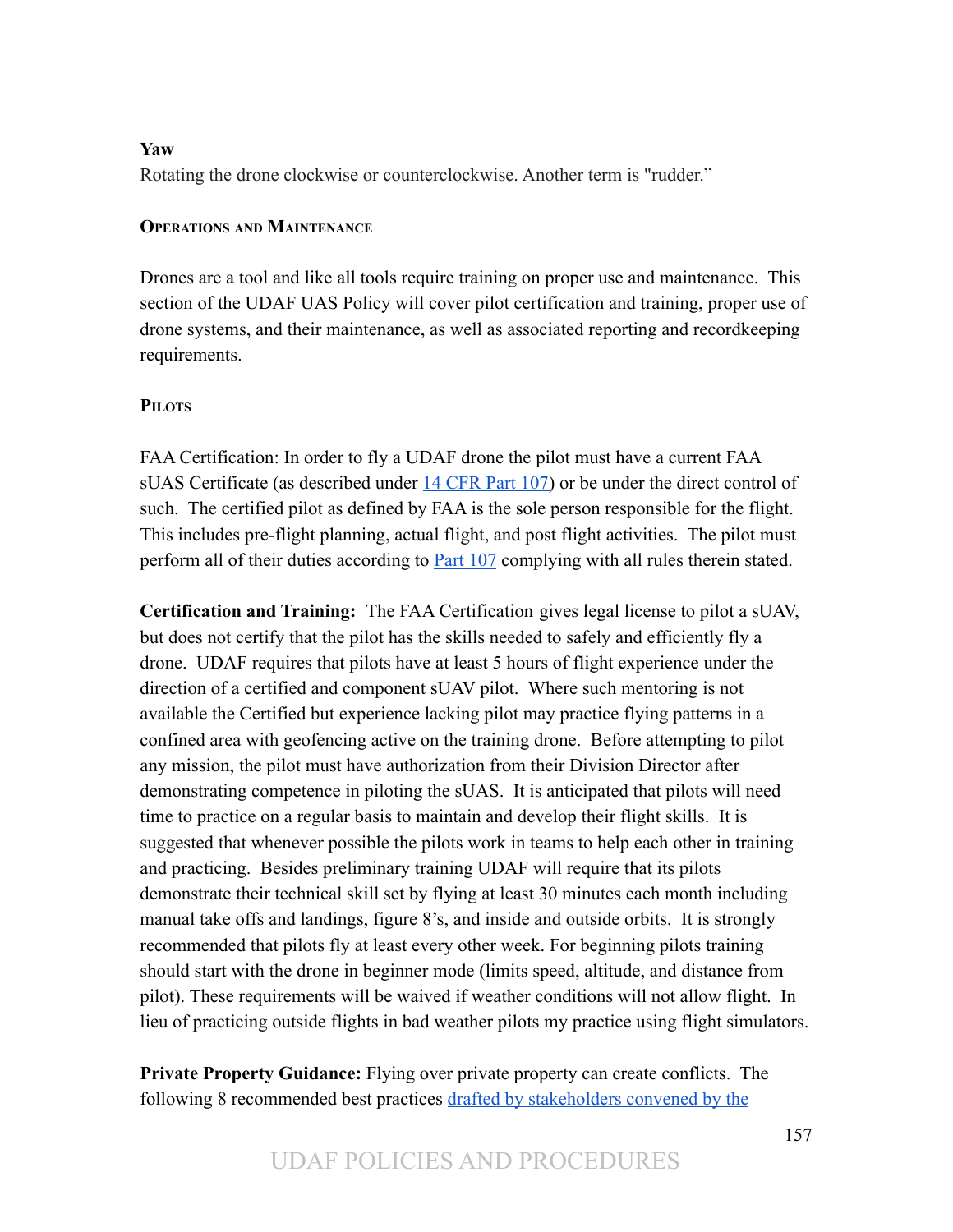[National Telecommunications and Information Administration](https://fpf.org/wp-content/uploads/2016/06/UAS_Privacy_Best_Practices_6-21-16.pdf) will help alleviate some of the conflict:

UDAF pilots will strive to follow these guidelines. When flights are being conducted for regulatory actions, pilots will follow data gathering protocols required by law.

- If possible, the pilot shall tell other people they will be taking pictures or video of them before taking the pictures or video.
- If the pilot thinks someone has a reasonable expectation of privacy, the pilot shall not violate that privacy by taking pictures, video, or otherwise gathering sensitive data
- The pilot shall not fly over other people's private property without permission if the pilot can easily avoid doing so.
- If the pilot keeps sensitive data about other people, it shall be secured against loss or theft.
- If someone asks the pilot to delete personal data about him or her that the pilot has gathered, the pilot shall make a note of that request, gather their contact information and politely let them know that their concerns will be passed on to the Department.
- If anyone raises privacy, security, or safety concerns with the pilot, the pilot shall try and listen to what the person has to say, as long as they're polite and reasonable.
- The pilot shall not harass people with drones.

UCA [Title 63G, Chapter 2](https://le.utah.gov/xcode/Title63G/Chapter2/63G-2.html?v=C63G-2_1800010118000101), the Government Records Access and Management Act generally considers evidence gathered via drone as a public record, which must be maintained by the Department according to its retention schedules and state law. Please do not destroy any information collected or recorded prior to consultation with the Department and legal counsel.

**Pilot in Command:** Pilots must accept the responsibility that the FAA gives to the "Pilot in Command" (PIC). This means that the PIC for a given flight accepts ALL responsibility for any and all parts of the flight. It needs to be understood by the crew that the PIC is in charge. This does not mean that the crew accepts blindly all commands from the pilot. When making decisions, a wise pilot gets as much information as possible about the situation from all sources, including his crew. When a decision is made the PIC is responsible for the results of the decision.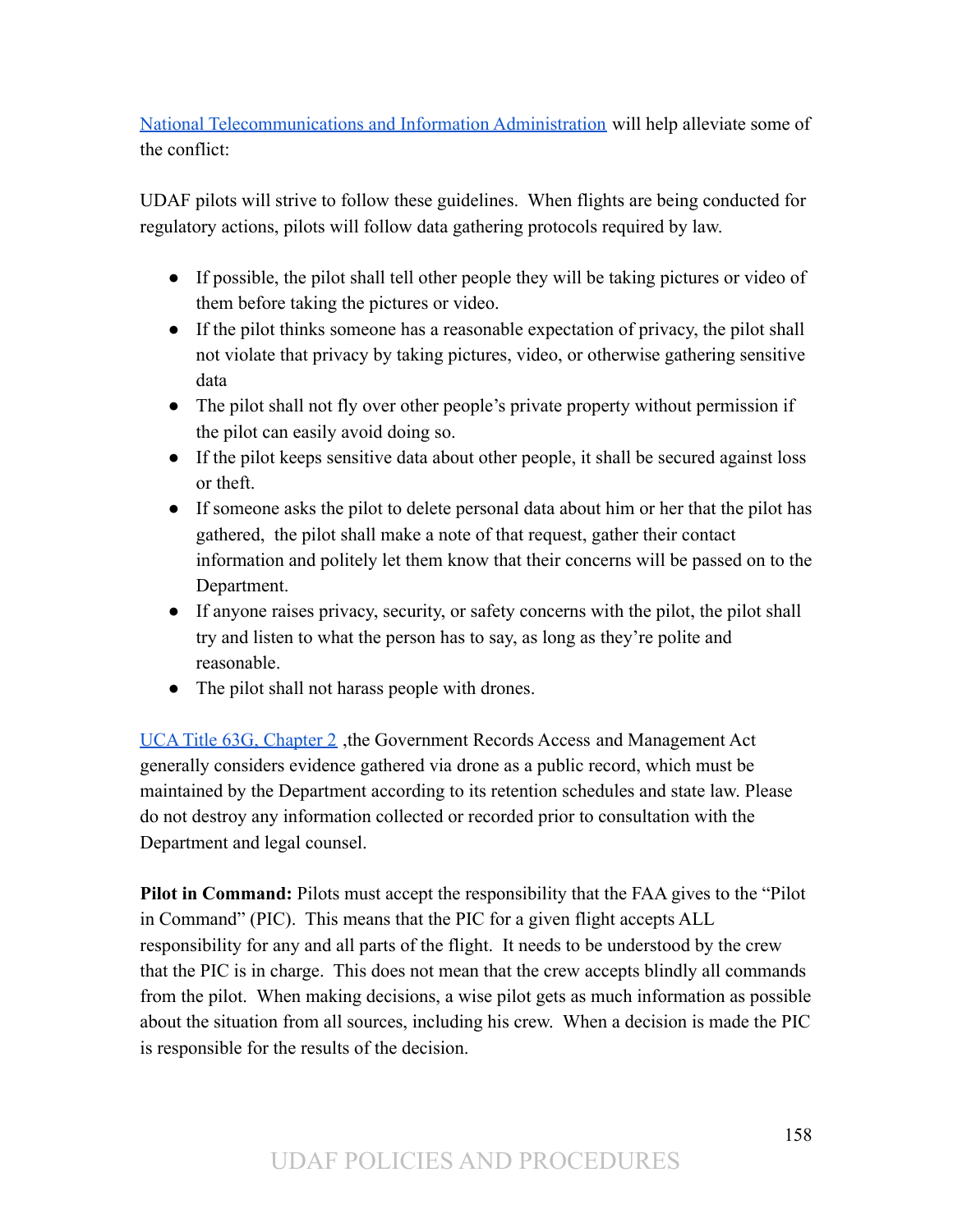**Indoor Flying**: There is a huge temptation to fly indoors when weather does not allow outdoor flights. Indoor flights are very risky. The drone can instantaneously pick up random GPS signals which can cause the drone to suddenly flash across the room. Drones can damage items they collide with including people, pictures, and equipment. The Department strongly discourages indoor flights and only sanctions them when a drone is able to fly in "atti" mode, which is done in large open structures such as gymnasiums or empty warehouses. Any indoor flight must be approved by the Division Director prior to the flight.

**Mission Planning:** The pilot must also have the skills needed for pre-mission planning which includes airspace authorization, understanding weather forecasts, camera options, best altitude, proper speed, possible risks associated with the flight area, time of day, and other risks that may need to be mitigated. Pilots must be able to use flight planning software such as LANCE systems, drone specific applications, tablet or phone options, online aviation weather services, and sectional charts. A PIC shall understand the emotional risks and health risks associated with each flight. Pilots shall plan every flight accounting for the above-mentioned issues. The use of mission planning checklists are required. The pilot will not commit to any flight mission until the mission planning has been completed. With such a plan, the actual mission costs can be estimated and potential to have a successful mission is ensured. All missions require the Division Director's approval. The Commissioner should be notified of anticipated flights in advance.

**Pre-Flight Requirements:** After mission planning and approval, the pilot shall use a pre-flight checklist to ensure that all necessary equipment is available and ready for use. Each piece of equipment shall be inspected and made ready before the pilot leaves the office. The pilot will ensure that proper authorizations have been obtained (ATC, property owner(s), local government) and that telephone numbers and radio frequencies are provided in the written mission plan with contact names where needed.

**Pre-Flight Survey on Site:** Upon arrival at the mission site the pilot shall study the flight area and identify any risks associated with the flight. It is again recommended that a checklist be used. The pilot shall meet with all personnel assisting with the flight and explain the flight plan and procedures for the mission. This includes all landing zones locations, emergency landing spots, emergency plans for sUAS failures, how the flights will be conducted and outline each person's duties. The pilot will also review all safety issues that may arise. If public bystanders are in the area or could come into the flight area a crewmember will be assigned to keep them safely from the flight area (both flight control area and area beneath a drone's flight path). This may require that barriers be put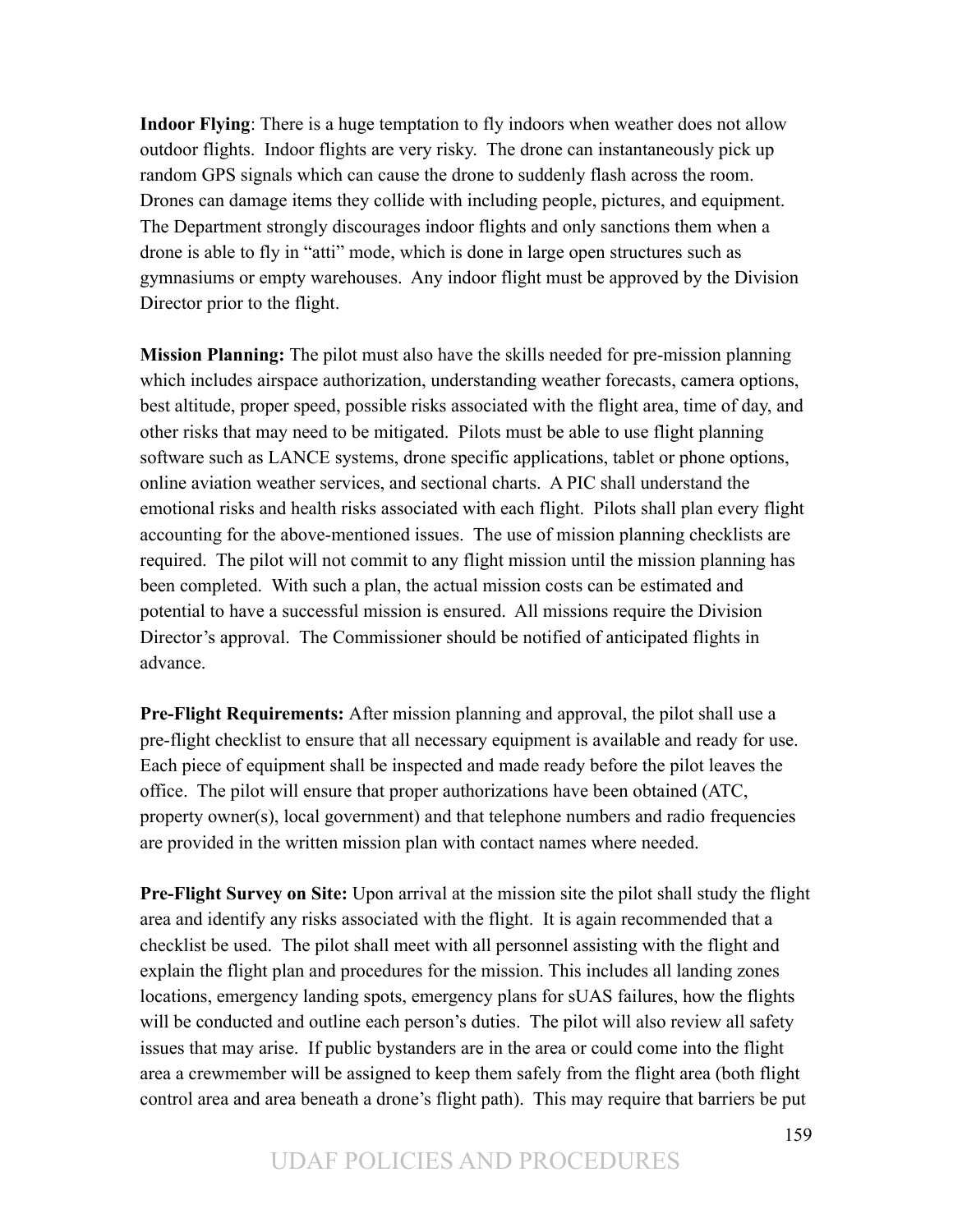in place to ensure that the drone does not fly directly over people unless they can be under cover.

**Safety Vest:** All pilots and observers shall wear brightly colored vests. This issue was raised by the FAA on an [InFO document dated 2/14/18](https://www.faa.gov/other_visit/aviation_industry/airline_operators/airline_safety/info/all_infos/media/2018/InFO18001.pdf). This is also recommended by the Utah Division of Risk Management.

**Final Pre-Flight Checklist:** The pilot will perform the final pre-flight check using a checklist and electronic startup protocol in the drone's flight application. This is required by 14 CFR Part 107. Special attention will be given to RTH altitude, maximum altitude and distance from controller, SD card installation, compass calibration, battery status of all hardware, and camera settings. The PIC will also inspect the drone ensuring props are not damaged and are securely attached, that there is no damage to the drone, that storage locks are removed, and that the drone is physically ready for flight. These items need to recorded on the checklist.

**Flight:** After this final review the pilot will launch the drone and fly the mission. Before starting the mission, the pilot will hover the drone at just above eye level and test all controls. If all controls function properly the mission can be started. During the flight, observers will keep the pilot / operator informed of the drone location and identify any issues that may pose a risk to life or property including the drone. Communication protocols will have been established in the crew's pre-flight meeting. The pilot shall ensure that the mission is being flown as planned. If any issue arises that may create a serious risk, the pilot will take over control of the drone and land the drone in a safe manner. The crew will maintain their positions to ensure crowd control to prevent a rush to the drone which may cause damage.

**Post Flight:** After the mission is completed the pilot will authorize crew to collect any hardware and inspect it before stowage. Before leaving the site it is helpful to upload imagery to a computer and review it. This can save a re-visit to the site. If the imagery looks good, then the mission can be completed and a checklist of all equipment is completed closing out the mission. If there are missing images and time permits, the mission can be re-flown to collect missing data.

**Flight Logs / Checklists:** UDAF will require that flight logs of each flight be maintained by all pilots. Most drones record flight logs with all control actions and movements. Besides these records, UDAF requires pilots to maintain flight planning, flight, and flight summary records in the form of a signed checklist. Minimum records required include: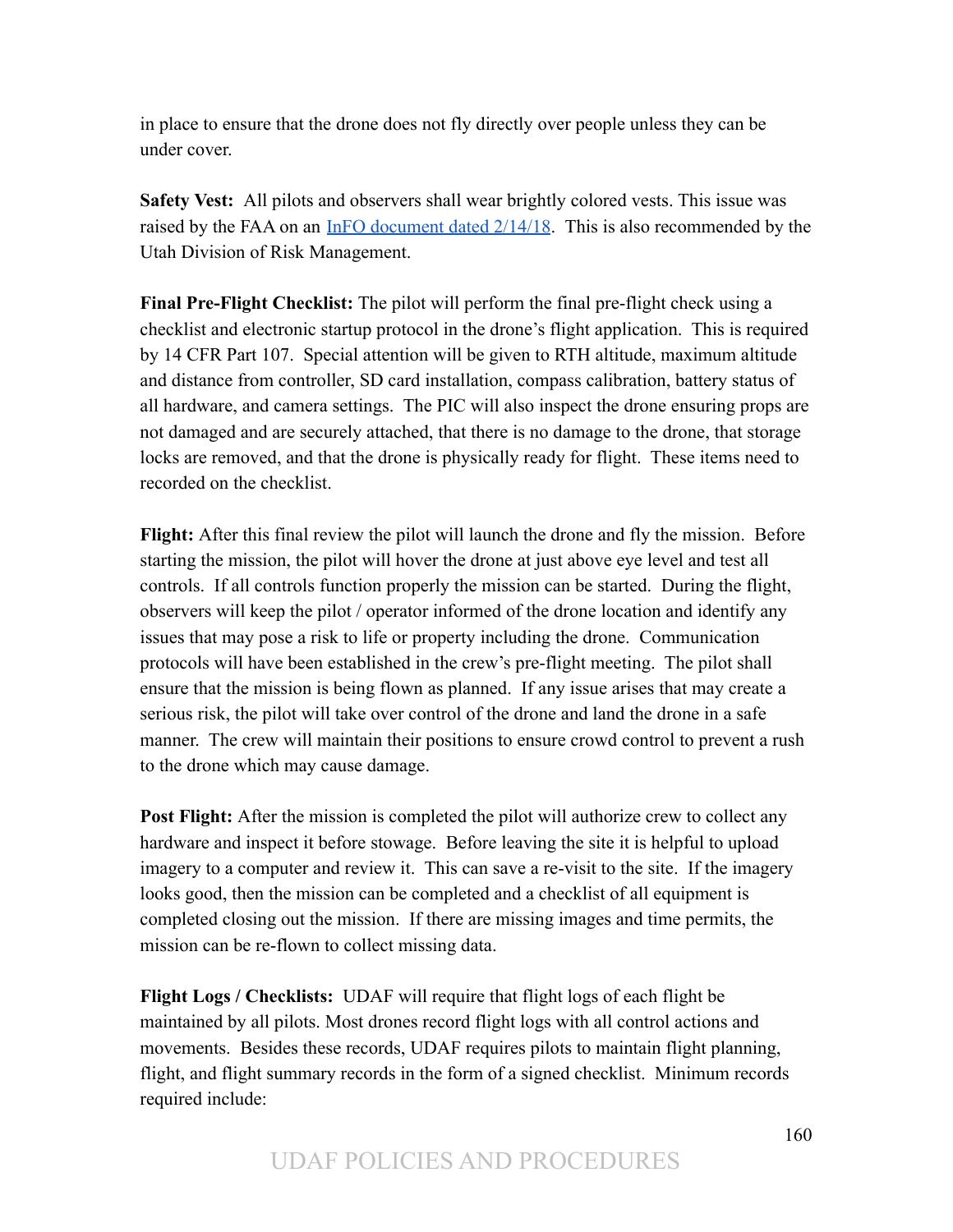- Date of Flight.
- Flight authorization statement and approval code if required.
- Weather conditions during flight (this can be obtained from the UAV Forecast App).
- Location of flight. A Google Earth image with the area of the flight marked with the latitude and longitude of the center of the image is adequate.
- Documentation of authorization to take off and land if on private property.
- Drone propeller condition (feel blades for cracks and wear).
- Drone motor condition (fly drone just above eye level, hold for a few seconds and listen for unusual sounds).
- Battery levels of drone battery, tablet, and controller.
- Make sure that an SD card is installed and has enough storage for recording imagery captured during the planned flight.
- Camera and gimbal mounting and function.
- Drone structural integrity.
- Drone Compass calibration
- Communication between drone and all peripheral devices.
- Notes on people present and other potential risks and action taken to reduce risks.
- List of observers and others acting as flight crew.
- Radio frequencies for flight area from sectional chart and air medical emergency frequency. UDAF will monitor these frequencies to avoid conflict with manned aircraft prior, during, and after flight.
- Classification of airspace from sectional chart for flight area (some smart phone apps will also provide this information).
- Planned maximum altitude (enter into flight app controller if applicable).
- Planned maximum range (enter into flight app controller if applicable).
- Description of flight and reason for flight.
- Person requesting flight.
- Inspection of all attachments, if used, for specific types of flights.

# **EQUIPMENT**

Drones are a tool and require care and maintenance. They are complex with several components including, motors, propellers (blades), internal inertia systems, gps sensors, motor controllers, radios, batteries, cameras and camera controllers. Most of these internal systems require little maintenance and built-in system testing is initiated before each flight. However, blades, structural frame, motors, and connections require inspection before flying. Proper storage is also critical to keep the drone in proper operational status. Batteries are a vital part of the system supplying power to all other systems and require special attention.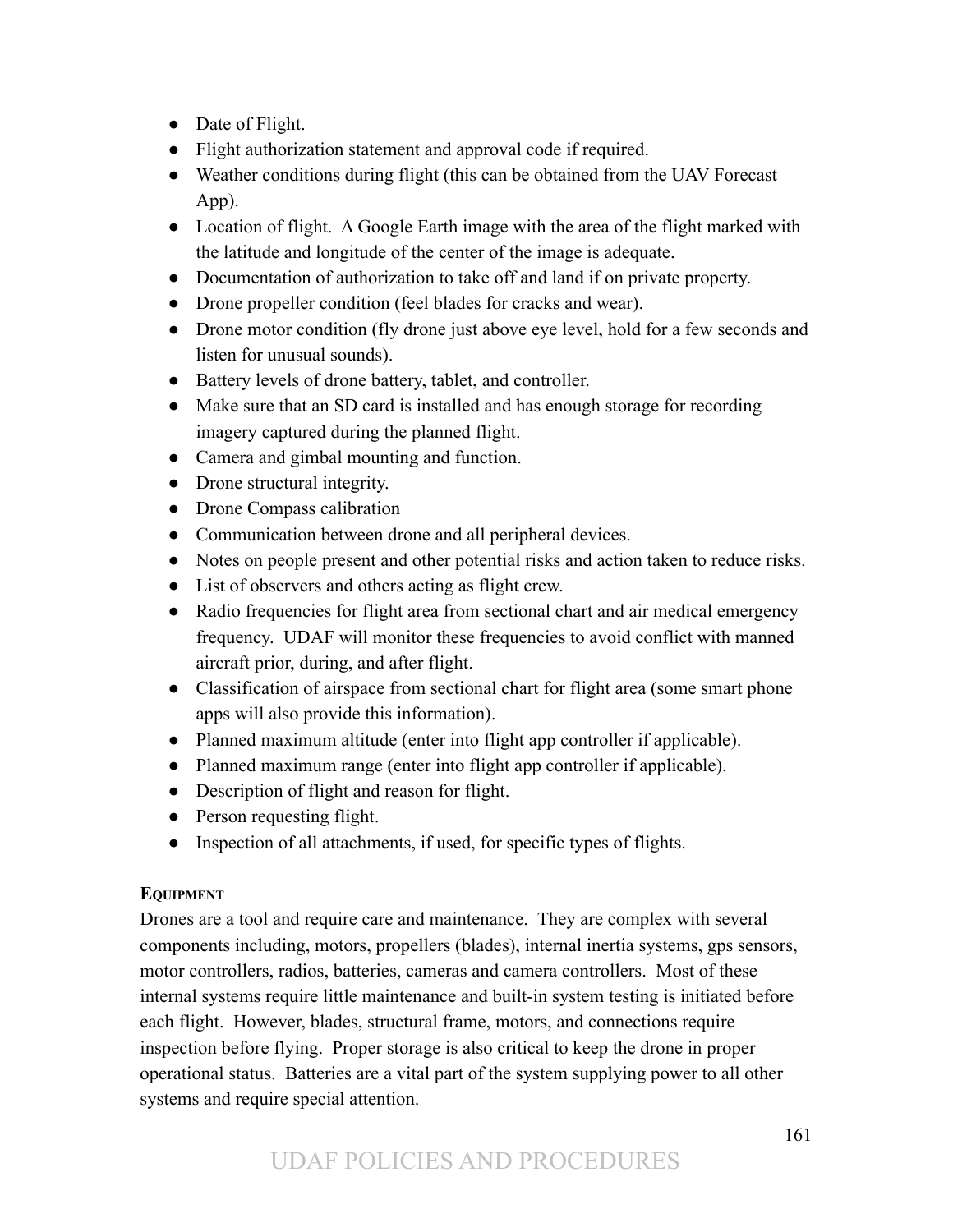**Batteries:** The drone's batteries are of the lithium ion class. These batteries can cause explosions when not cared for properly. All batteries will be handled according to manufacturer's instructions and warnings. Data sheets for each battery must be maintained recording all flights and charges (some drones do this automatically). The drone system internally checks battery status continually and has built in fail safe protocols in event of low battery power. However, if a battery totally fails, the drone will fall. Lithium ion batteries heat during charging and discharging. Batteries are to only be charged when someone is able to observe the process. They are not to be charged overnight. Charging can be done during travel or during flights using a vehicle's 12-volt power supply. Before charging make sure the batteries have cooled down from the most recent flight. Most charging systems monitor the battery temperature and will not charge until the battery is at the correct temperature. Batteries should be checked for bulges and "puffiness". If the battery has bulged or is puffy it should be disposed of. In the event of a battery fire, do not use water to extinguish the flame. It is best to put the burning battery in a fireproof container. It is recommended that a fire extinguisher be on hand during all flights. Make sure batteries are properly installed in the drone. Replacement batteries should be supplied by the manufacturer of the drone.

**Propellers of Blades:** Blades (propellers) provide the lift and other forces to direct the flight of the drone. They wear and need inspection before each flight. During inspection the pilot must **feel** the blades edges for cracks and dents. If any are found the blade must be removed and disposed of. It is recommended that an extra set of blades be available during every mission. Installation of blades is critical as there are right and left blades that must be placed on matching right and left motors. Some drones require that blades be removed for storage. Follow manufacturer's direction for storage of blades. Only original manufacturer's blades may be used.

**Camera / Sensors:** The whole purpose of the drone is to carry the camera(s) or sensor(s) and collect data from the sensor(s). Make sure all cameras and sensors are clean before each flight. Cameras and sensors must be handled very carefully as they are fragile. The lens can be cleaned with lens brushes or a lens cleaning microfiber cloth. Filters may be used over the lens to help capture better imagery. These need to be kept clean. They should be either attached to the camera or placed in their storage container. Never lay a filter down on anything. If the camera's gimbal needs to be cleaned do so carefully following the manufacturer's directions. The sensors and cameras record their data on micro sd cards or other electronic storage media. Before each flight ensure that the sd card has been formatted, installed, and has room for the anticipated flights imagery. Sd cards may not be reused, but must be kept and maintained so flight data is always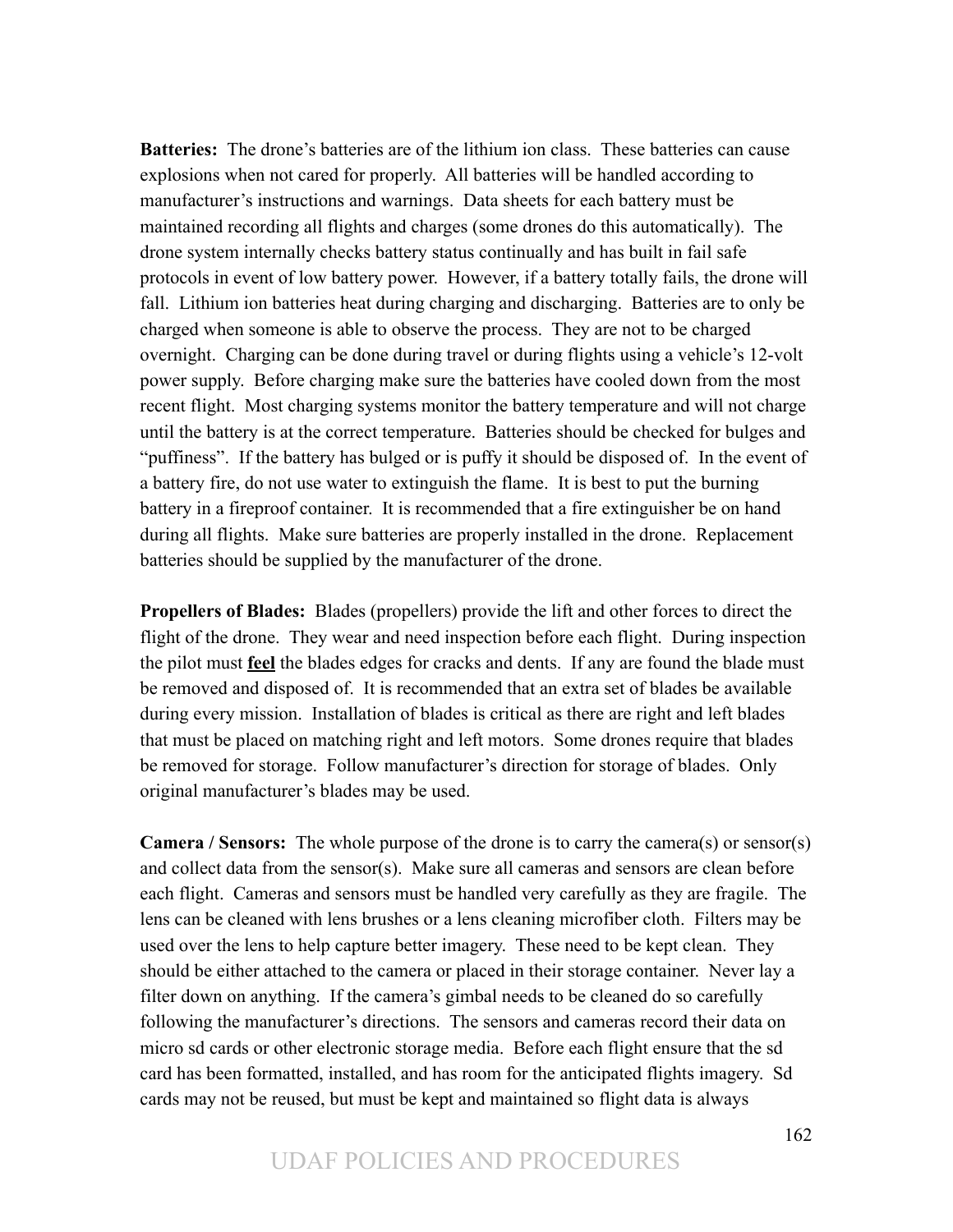preserved. SD cards must also be cataloged using a number and reference sheet listing dates and flights recorded on the card.

**Controllers:** The controller is the pilot's control system for the drone. It needs to be treated with respect and cared for. The controller has lithium ion batteries so care needs to be taken when charging just like the drone's batteries. The controller should be fully charged at the start of each day. The controller's power level needs to be monitored through the day to ensure that communication with the drone is not at risk of being lost. The controller usually connects to a tablet or cellphone to assist with automated flight systems and provides a view of the drone's camera or sensor. These devices must be totally charged each day. If the tablet or phone battery level drops, the controller may start charging the tablet or phone, reducing its capacity.

**Other peripherals:** Landing pads are used to protect the drone and assist in automated flights. They can be tricky to fold so training and practice is suggested. They must be clean, dry, folded, and put in their container for storage. It is critical that if stakes are used to hold the landing pad in place that they be thoroughly cleaned before being put in storage container. If they get torn, they need to be replaced so the drones' blades do not get tangled in loose threads. Tablet hoods need to be kept clean and folded properly for storage. Targets need to be treated so that the special coatings are not disturbed. Scratches will affect how the target reflects light and can prevent accurate image color corrections. Targets should be stored in their cases when not in use.

**Storage & Maintenance:** All sUAS equipment shall be stored and maintained as per manufacturer's instructions. The manufactures have supplied special containers and these need to be used to protect the drone and its components during storage. Storage areas should not have excessive heat or cold. This is especially true of batteries which are very sensitive to temperature extremes. It is best to store equipment in office or indoor temperature-controlled areas.

### **OTHER POLICIES**

**Incidents:** All incidents shall be immediately reported to a supervisor. If serious injury or property damage greater than \$500 dollars occurs, the PIC of the associated flight shall prepare a report and file it with the FAA within 10 days of the incident. A copy of the report will also be provided to the state's Risk Management Office.

**Non-Job Related Use:** To encourage skill development, the Department allows pilots to use the drone for non-job related uses as long as it is not used for personal gain, illegal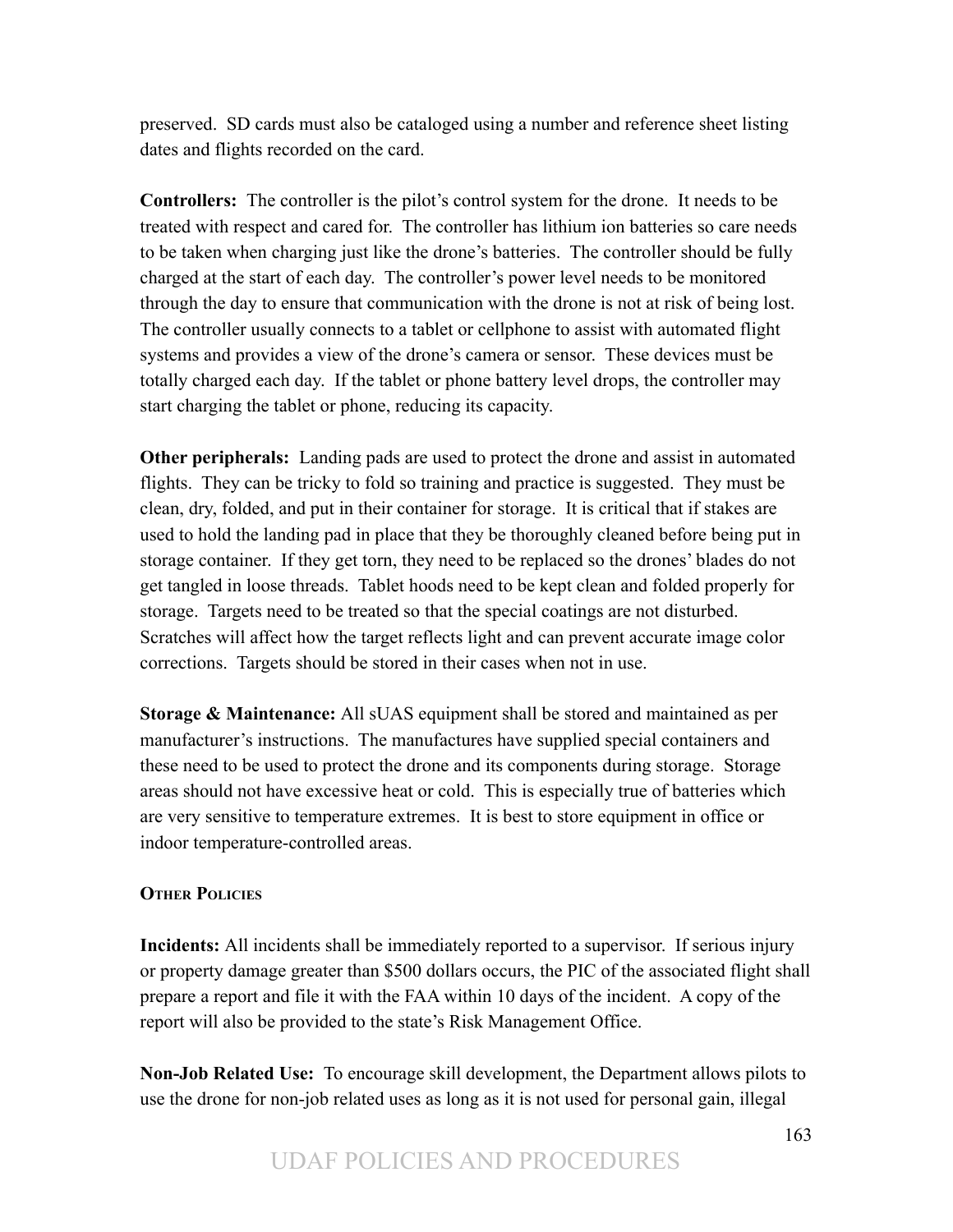activities, or cause embarrassment to the Department. Any personal use shall be consistent with the guidelines outlined in UDAF Department Policy 03.10.

#### **SPECIFIC SOPS FOR COMPLEX MISSIONS**

**Water Sampling**: Department Drones may be used for water sampling as set forth in the following procedures. The drone must be registered with both the FAA and State of Utah Risk Management and the pilot must be [Part 107](https://www.ecfr.gov/cgi-bin/text-idx?node=pt14.2.107&rgn=div5) certified. For water sampling using a drone, a team of at least 2 people is required (a **[Part 107](https://www.ecfr.gov/cgi-bin/text-idx?node=pt14.2.107&rgn=div5)** certified pilot and a sampling technician / observer). More than 1 observer can be used. Because of the overhead risk of being hit with the bailer the pilot and sampling technician / observer(s) will all wear hardhats during the entire sampling process. The pilot will also wear a safety vest identifying them as the pilot in command.

Sampling must conform to **Part 107 rule 107.49 (a-e)**, and with the following statement from FAA Fact Sheet – Small Unmanned Aircraft Systems (UAS) Regulations (Part 107) published October 6, 2020:

"Your drone can carry an external load if it is securely attached and does not adversely affect the flight characteristics or controllability of the aircraft. You also may transport property for compensation or hire *within state boundaries* provided the drone (including its attached systems), payload, and cargo, weighs less than 55 pounds total and you obey the other flight rules. (Some exceptions apply to Hawaii and the District of Columbia.)"

As part of the required pre-flight check the pilot shall inspect the sampling equipment and make sure it is all operational. Towlines must not be frayed, all knots secure, linking hardware functioning and secure, bailers or sample containers securely attached to towlines, bailer sealing balls functional, and warning flags / banners securely attached. The towline emergency release mechanism on the drone must be tested before each sampling flight and ensure that the towline is secure but can be released with system activation.

During takeoff, the sampling technician shall maintain control of the bailer and keep the towline taunt, ensuring that the line does not get pulled into the drones propellers or landing gear. The bailer is to be handled with sanitary gloves and held above the ground to avoid contamination. Prior to connecting the bailer to the towline, the sampling technician shall rinse the bailer at least 3 times in the water body being sampled and ensure the ball valve seals. The bailer will be drained prior to connection of the towline.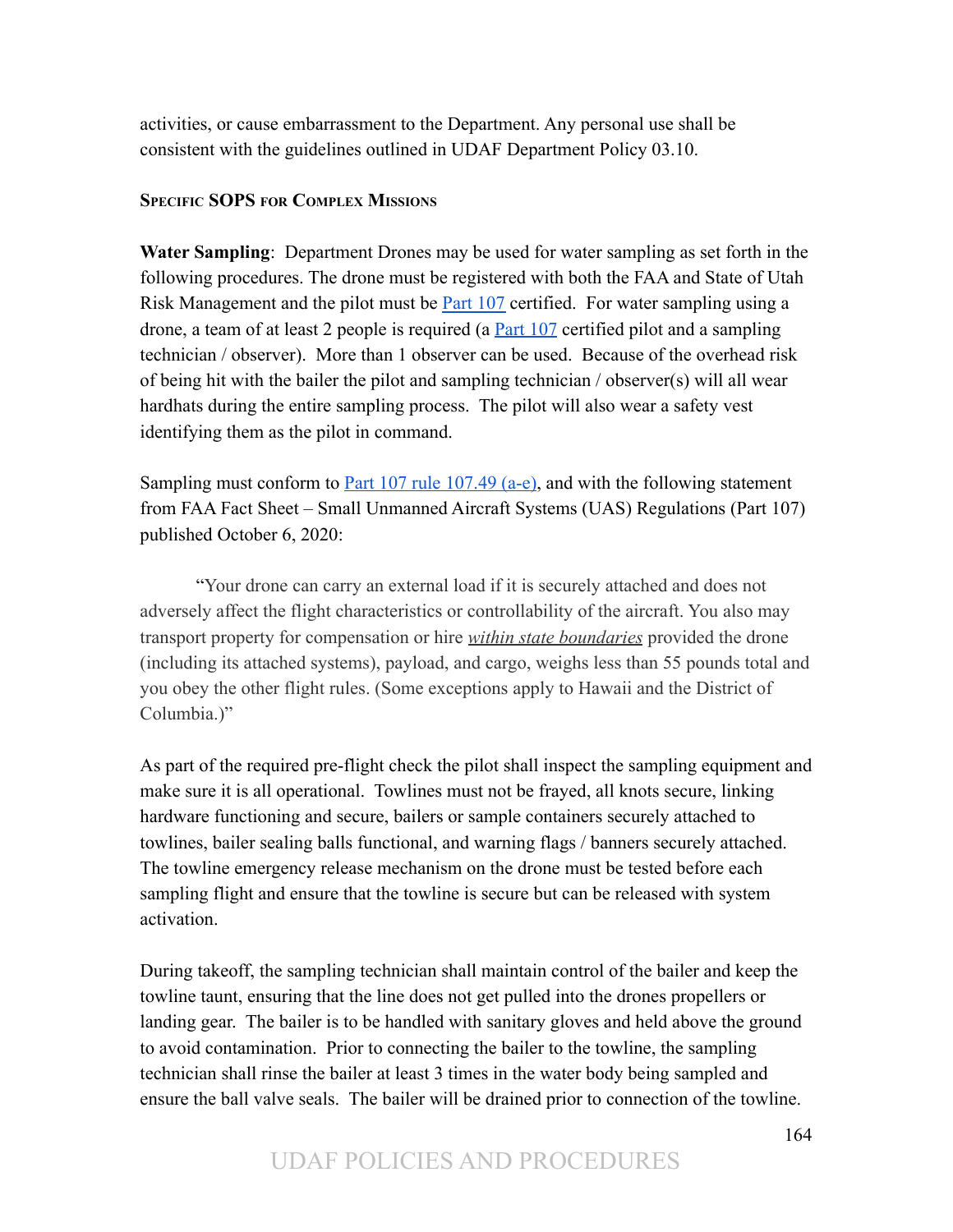Once the bailer is prepped and connected securely the sampling technician will inform the pilot that they can fly. The sampling technician will release the bailer after the drone has gained enough altitude that the bailer will not strike the ground or water surface. The pilot will raise the drone to a safe transport altitude and pilot the drone to the sample site. Following a successful launch, the sampling technician will observe the drone, towline, and bailer, communicating to the pilot any conflicts with the equipment and its surroundings. The sampling technician at this point becomes an observer for the pilot looking for boats, aircraft, and other objects that may be interfered with by the drone and its carriage system. The observer will communicate with the pilot any potential interference. During this time the pilot will need to be viewing the broadcast video of what the drone is seeing so the pilot can locate the sampling location. It may be advisable to pre-fly the water body looking for potential sample locations. When found, the pilot should hover the drone and, using the piloting application, record the location. Using this method will allow the drone to automatically fly to the sample site during a sampling mission.

When the drone is at the sample location the pilot will lower the drone until the bailer is submersed in the water. The pilot will trigger the drone camera to get a picture of the sight which will also record the GPS location of the sample site. The observer can assist the pilot in lowering the bailer. Once the bailer is full the pilot will raise the drone and the observer will ensure that the check ball has sealed the bailer. If no seal is obtained the pilot will again lower the bailer. With the bailer full and sealed the pilot will raise the bailer until it is in a safe altitude above the surface (usually a minimum of 20 feet between the bottom of the bailer and the surface). The pilot will fly the drone to the sample technician in a smooth steady flight to avoid the bailer from swinging erratically. When the bailer is overhead of the sampling technician, the pilot will descend the drone until the technician is able to catch the bailer. The technician will disconnect the bailer and tell the pilot to ascend, at which time, the pilot will raise the drone and move from the technician and then drop the towline. The towline is dropped to avoid being tangled in the drone. After the towline is dropped, the pilot will land the drone and close out the mission. If there are several sample sites the sampling technician may connect a new prepared bailer after removing the previous one and direct the pilot to fly to the next site. The pilot needs to ensure that there is enough battery to do additional sites.

At completion of the mission, the crew will clean and put away all equipment and properly store samples and equipment. The sampling technician will document required information about the sample(s) and prepare them for transport.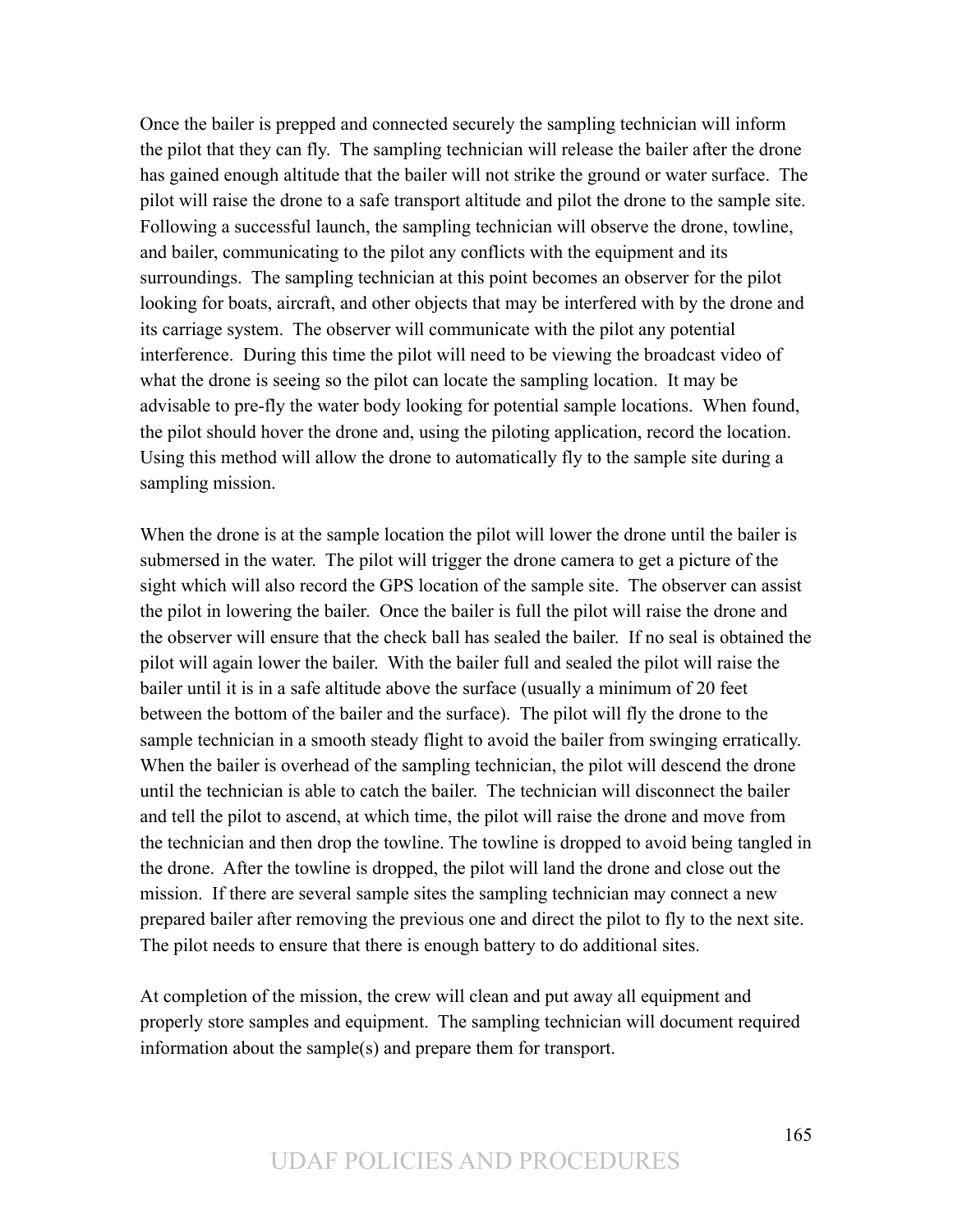#### **COMPLIANCE WITH FEDERAL LAW, STATE LAW AND DEPARTMENT POLICY**

All Department employees shall follow the guidelines and mandates set forth in this Policy without exception, regardless whether such guidelines arise under federal law, state law or Department policy. Any failure to do so may result in employee discipline, up to and including termination.

Individuals who are not Department employees are absolutely prohibited from handling, using or operating the drone or any of its components (including any Department property used in connection with the drone) absent express, written authority from the Department, Division Director requesting the drone use, and the Commissioner. Written authority shall specify the term, scope, and justification for use by a non-employee and shall include an acknowledgement by the non-employee that the non-employee is fully responsible for any damage to the drone (or any other state-owned equipment used in connection with the drone) and a statement that the non-employee will indemnify the state against any costs or liability arising from the non-employee's actions. This written authority shall be provided on a standardized form approved by the Commissioner and must be fully executed by all parties prior to drone use. This provision shall not prevent the Department from entering into reciprocal agreements with any federal, state or other governmental entity for use of the drone.

#### **GUIDELINES FOR SOP'S (OUTLINE FOR FUTURE SECTIONS)**

- Mission Initiation: Process to accept request for drone acquired data. Include ALL details
- Fleet Logistics & Maintenance: Method to assign missions/flights right pilot, drone, and payload.
- Pilot Management: Process to assign pilots tasks, ensure training, & supervised.
- Compliance Management: Process to ensure all regulations are complied with on every flight.
- Mission Planning: Produce Checklist to ensure all aspects of flight / mission are considered.
- Data Collection: Define and prepare data collection methods (sensor, payload, software procedures.
- Data Storage: Define protocols for data storage, ensure security, accessibility, and volume.
- Logging Flights: Collect operational and telemetry data for all flights (Weather, authorizations, site risks / mitigation, and drone telemetry data).
- Data Analytics: Establish protocols for how each type of data will be processed and products derived (video, stills, mosaics, etc.).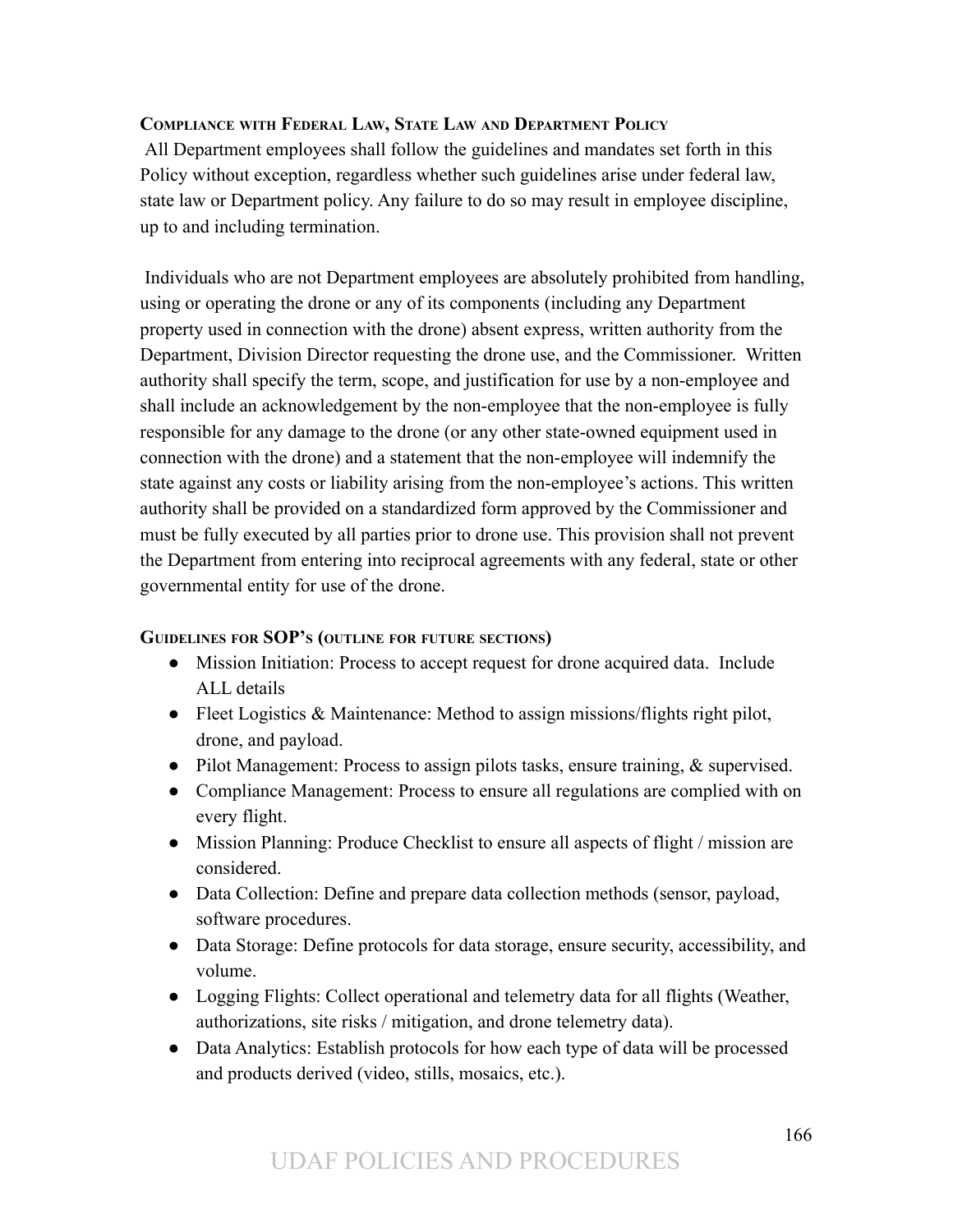#### **APPENDIX A.01**

# **UTAH DEPARTMENT OF AGRICULTURE & FOOD FLEET EXPANSION REQUEST**

| Organization Code                                                        |
|--------------------------------------------------------------------------|
|                                                                          |
|                                                                          |
| Initial Purchase Funded With (%): General Funds Federal Funds Restricted |
| Anticipated Annual Mileage                                               |
| Commute Requested? Yes No                                                |
| Workload Expansion Due To:                                               |
|                                                                          |

Reasons why the employee cannot use a personal vehicle with mileage reimbursement:

Justification:

**DIVISION DIRECTOR\_\_\_\_\_\_\_\_\_\_\_\_\_\_\_\_\_\_\_\_\_COMMISSIONER\_\_\_\_\_\_\_\_\_\_\_\_\_\_\_\_\_\_\_\_\_\_**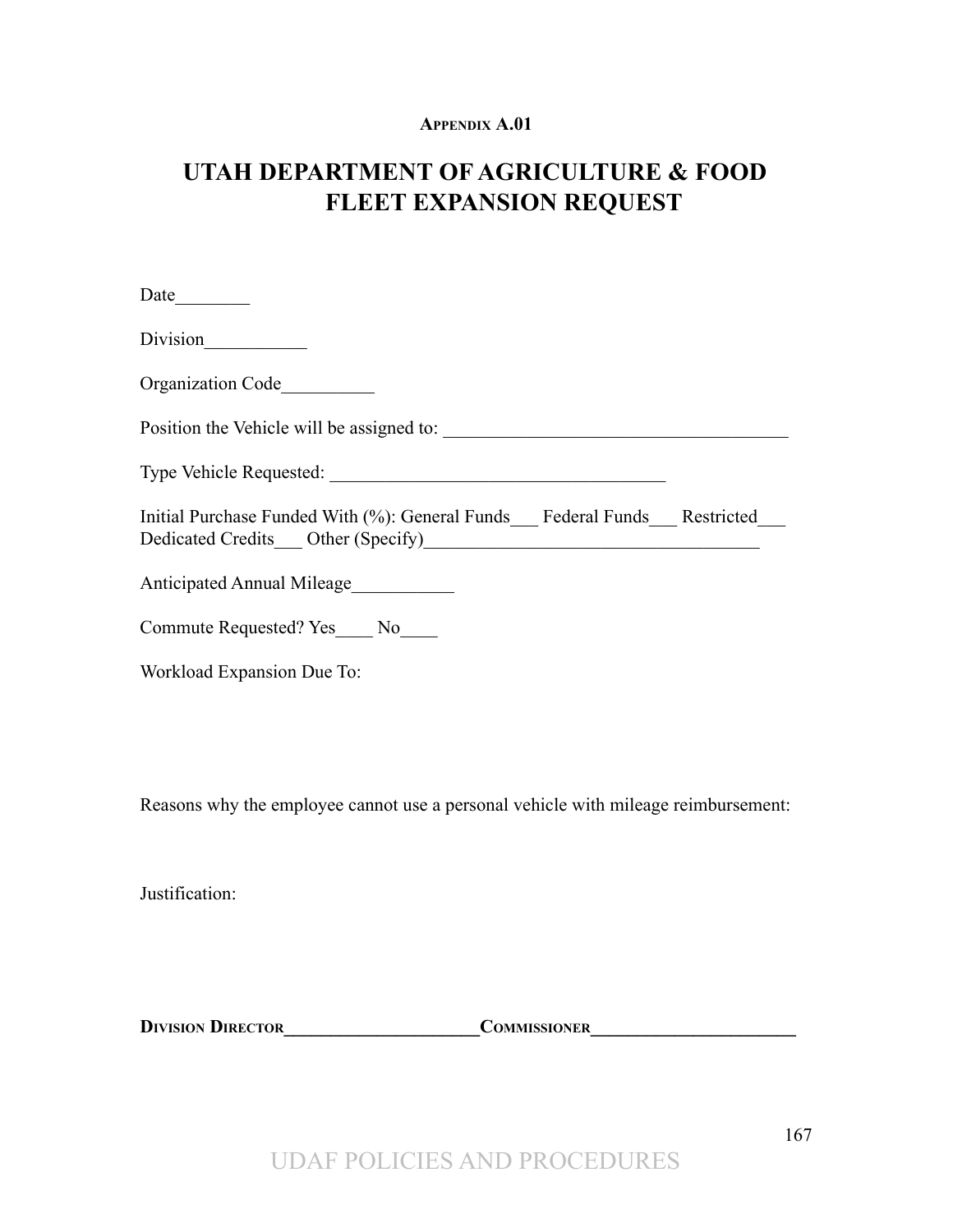#### **APPENDIX A.02**

# **GUIDE FOR DRIVERS INVOLVED IN MOTOR VEHICLE ACCIDENTS**

1) Exchange information with the other driver, including addresses, phone numbers, license plates and insurance companies. Don't rely on a police report. Police reports may be incomplete, inaccurate or even unwritten if the accident does not fall within prescribed police parameters.

2) Don't be in a hurry to leave the accident scene without the fullest possible information. Make every effort to have a police report filed. If police cannot come to the accident location, go to the nearest police station and file a desk or bench report.

3) Don't say too much. You will probably be under some emotional pressure and may say things which could be legally damaging.

4) Look around for witnesses. Ask: "Did you see this accident? Can I have your name and phone number?" Request a business card or other identification.

5) Make notes, draw diagrams but more importantly, photograph the scene, if possible.

6) Report the accident as soon as possible while all of the details are fresh in your mind.

7) Do not admit fault; do not sign any insurance company agreements or releases or make settlements on your own without consulting with the UDAF Safety Coordinator.

Tele-accident Taken By:

 $\mathcal{L}_\text{max}$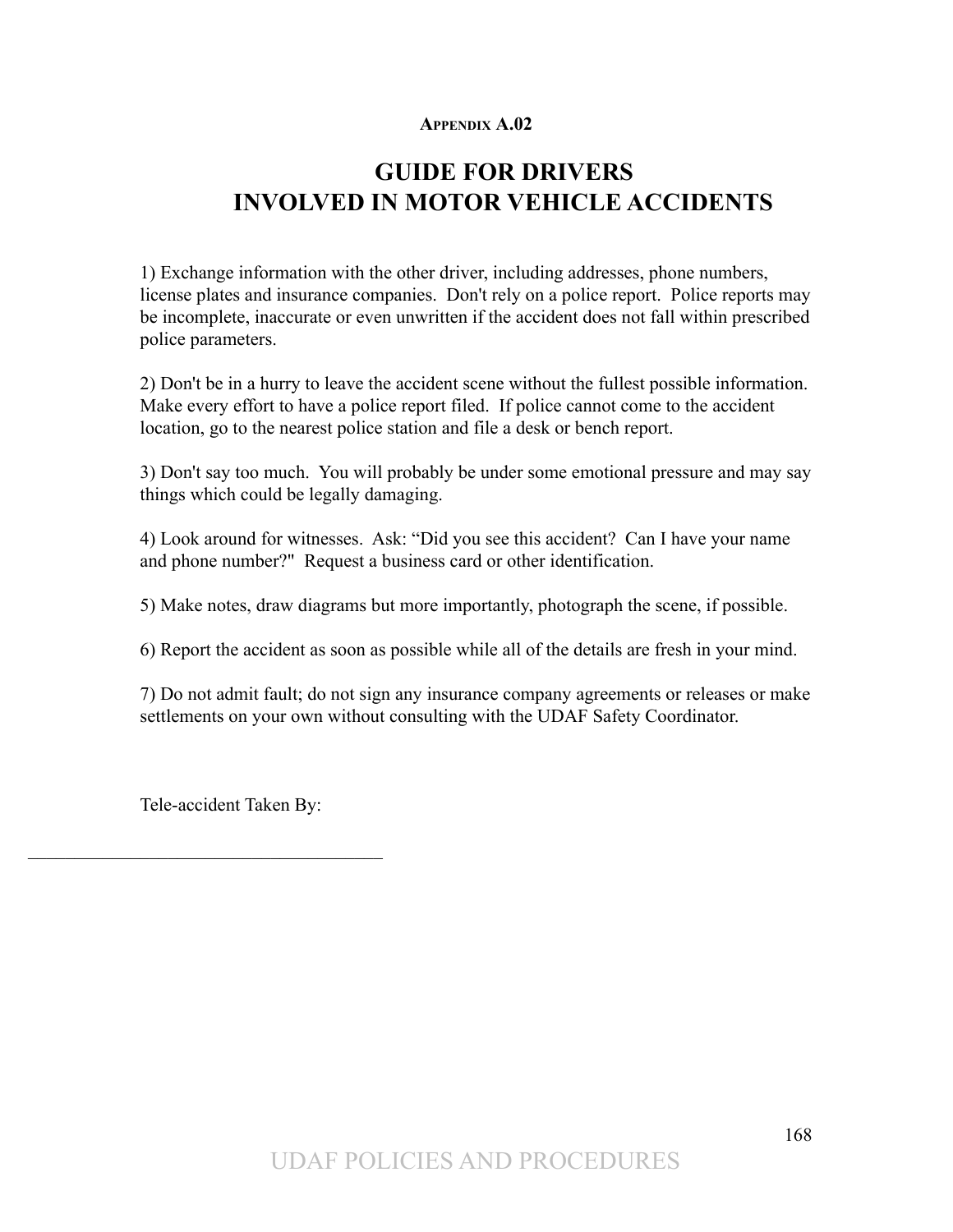#### **APPENDIX A.03**

# **UTAH DEPARTMENT OF AGRICULTURE & FOOD REQUEST TO TRANSPORT PASSENGERS**

Division Director Approval Date

Commissioner Approval (Or Designee) Date

UDAF POLICIES AND PROCEDURES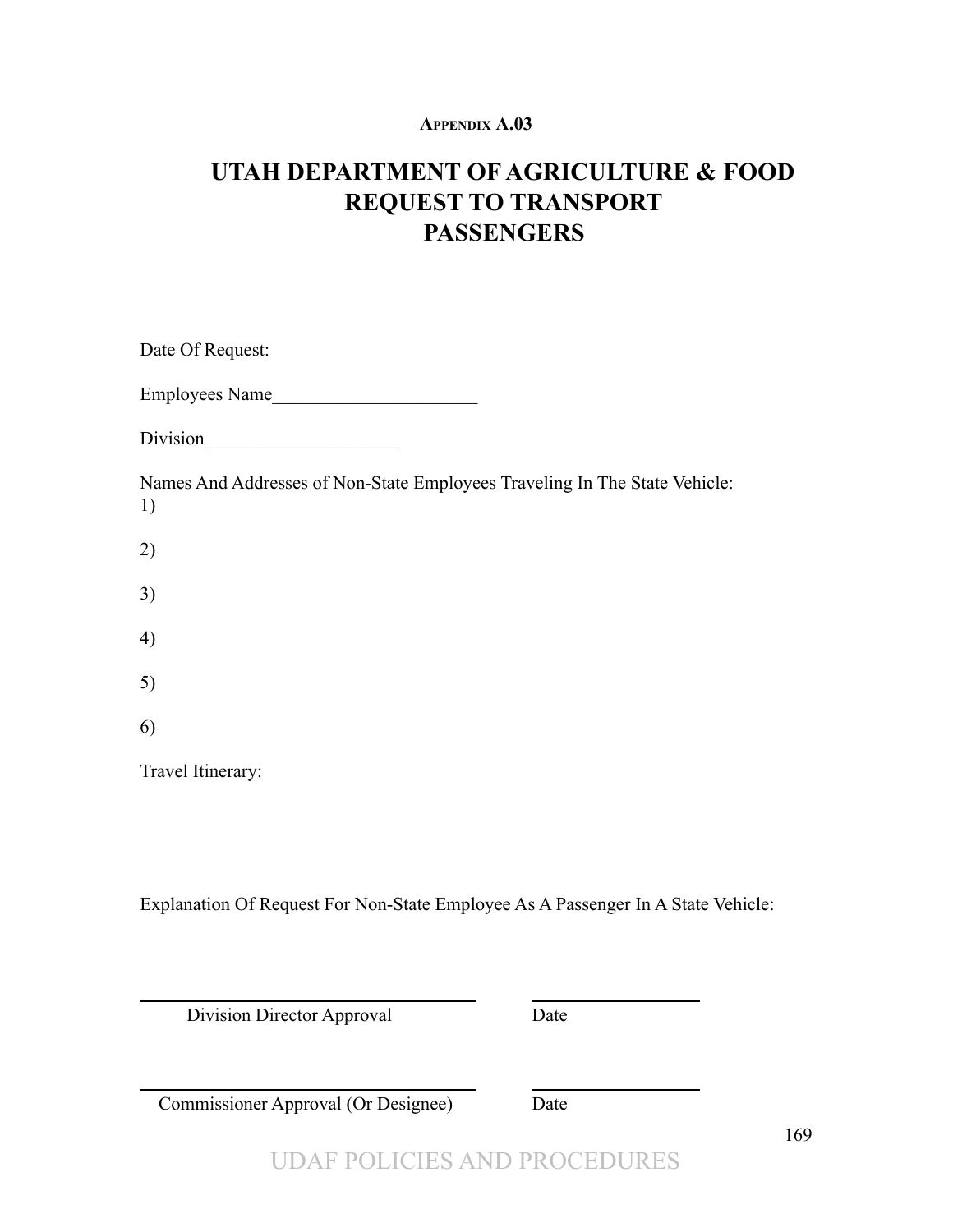### **Appendix A.04**

# **STATE VEHICLE TELE-ACCIDENT/INCIDENT REPORT 24 HOUR TURN AROUND**

| 1. Date/Time of Accident:                          | the control of the control of the control of the control of the control of |  |
|----------------------------------------------------|----------------------------------------------------------------------------|--|
| 2. Location of Accident:                           |                                                                            |  |
| $County$ $City$                                    |                                                                            |  |
| 3. Vehicle/Driver Involved:                        |                                                                            |  |
|                                                    | Division Name & Address                                                    |  |
|                                                    |                                                                            |  |
| Vehicle Number                                     |                                                                            |  |
| Vehicle License Number                             |                                                                            |  |
| Drivers Name                                       |                                                                            |  |
| Drivers License Number                             |                                                                            |  |
|                                                    |                                                                            |  |
| 4. Was the Accident Investigated by Police? Yes No |                                                                            |  |
|                                                    | Which Police Department?                                                   |  |
|                                                    | Was anyone charged with a violation? You Other Driver No Citation          |  |
|                                                    | If applicable, what was the charge?                                        |  |
|                                                    | Person(s) injured and nature of injuries                                   |  |
|                                                    |                                                                            |  |
|                                                    |                                                                            |  |
|                                                    |                                                                            |  |

5. Describe the nature and circumstances of the accident: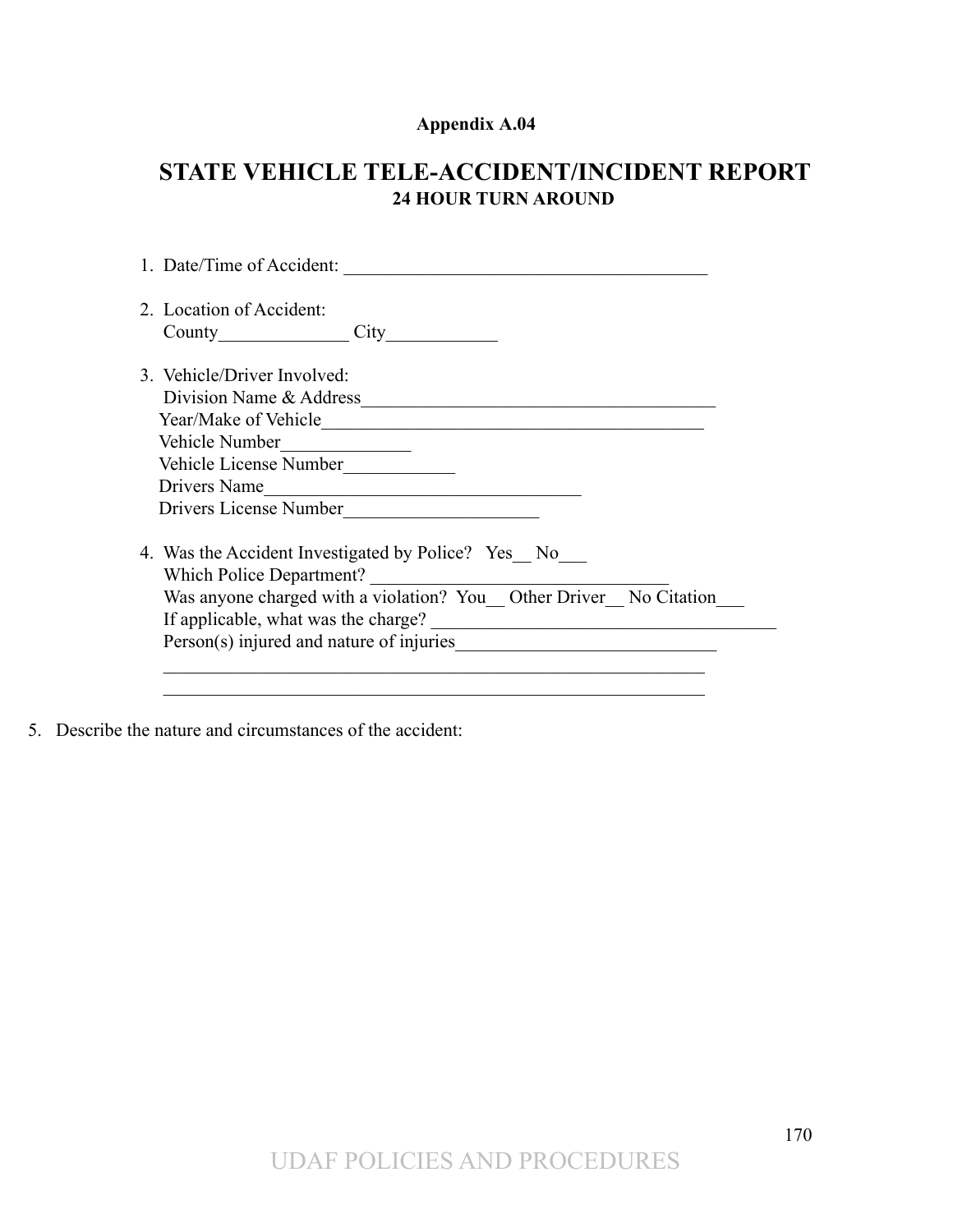## **Appendix A.05**

# **STATE MOTOR POOL VEHICLE**

#### SPECIAL USE REQUEST

|                       | Is hereby authorized to: |
|-----------------------|--------------------------|
| (Print Driver's Name) |                          |

| Keep a state vehicle<br>overnight on                                                                 |  |  | . The vehicle is |  |  |
|------------------------------------------------------------------------------------------------------|--|--|------------------|--|--|
| be parked in close to the employee's home to accommodate early/late<br>travel for a meeting or trip. |  |  |                  |  |  |

| Use a State<br>vehicle from                                                                                                                       |  | to |  |  |
|---------------------------------------------------------------------------------------------------------------------------------------------------|--|----|--|--|
| For a special work assignment as outlined below. The State vehicle must be<br>parked off the street, as close to the employee's home as possible. |  |    |  |  |

| Work Assignment: |  |
|------------------|--|
|                  |  |
|                  |  |
|                  |  |
|                  |  |

Supervisor Signature **Date** Date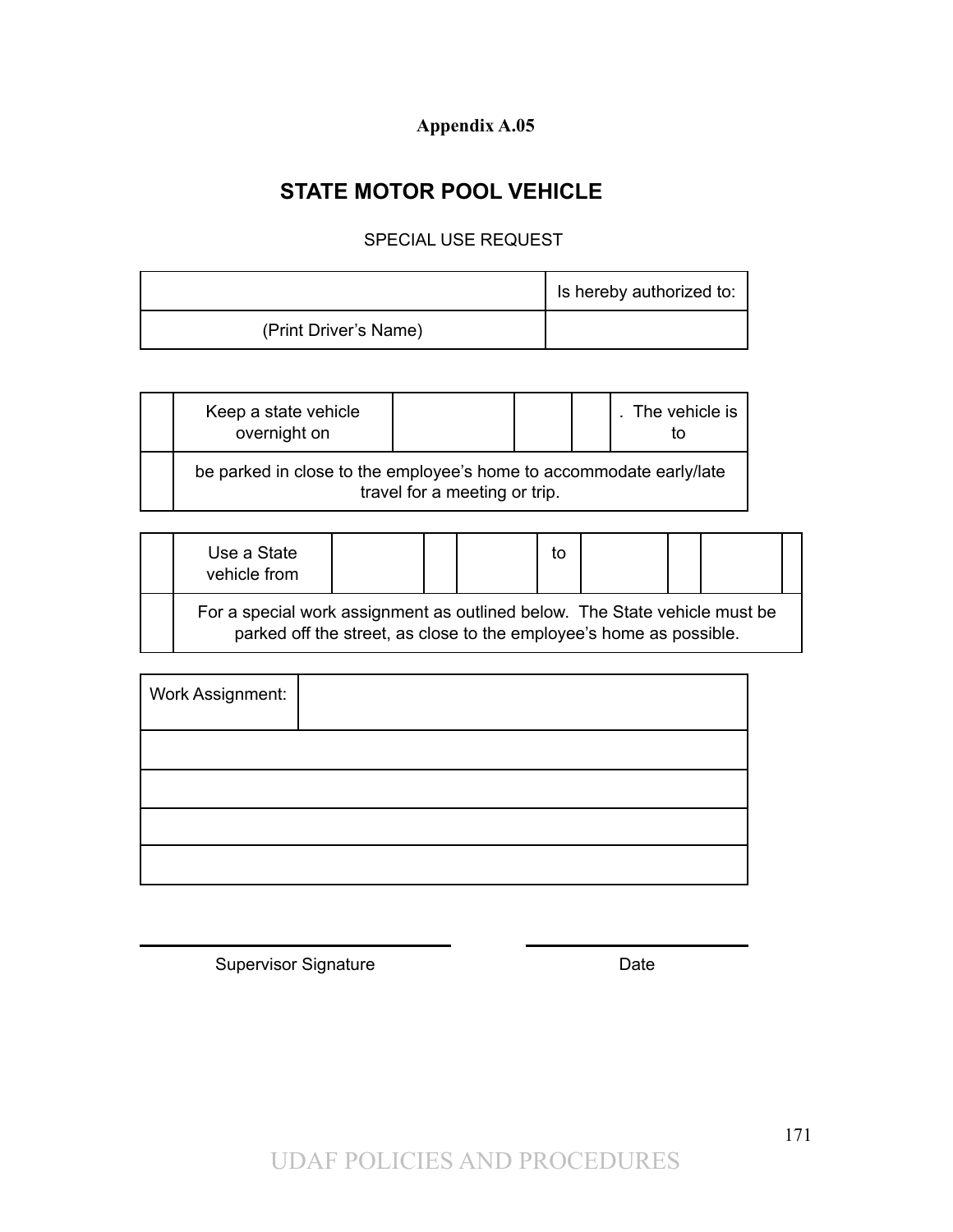# **Appendix A.06**



| Commissioner | <b>CRAIG W. BUTTARS</b>                                                           |
|--------------|-----------------------------------------------------------------------------------|
|              | <b>KELLY PEHRSON</b><br>Deputy Commissioner                                       |
|              | To Those Concerned:                                                               |
|              | (full name) _                                                                     |
|              | (Employee ID)                                                                     |
|              | is authorized to travel outside of the State of Utah to perform his/her regularly |
|              | assigned duties by the                                                            |
|              | Division of the Utah Department of Agriculture and Food.                          |
|              | These duties include, but are not limited to:                                     |
|              |                                                                                   |
|              |                                                                                   |
|              |                                                                                   |
|              | Areas which this employee will frequently travel include, but are not limited to: |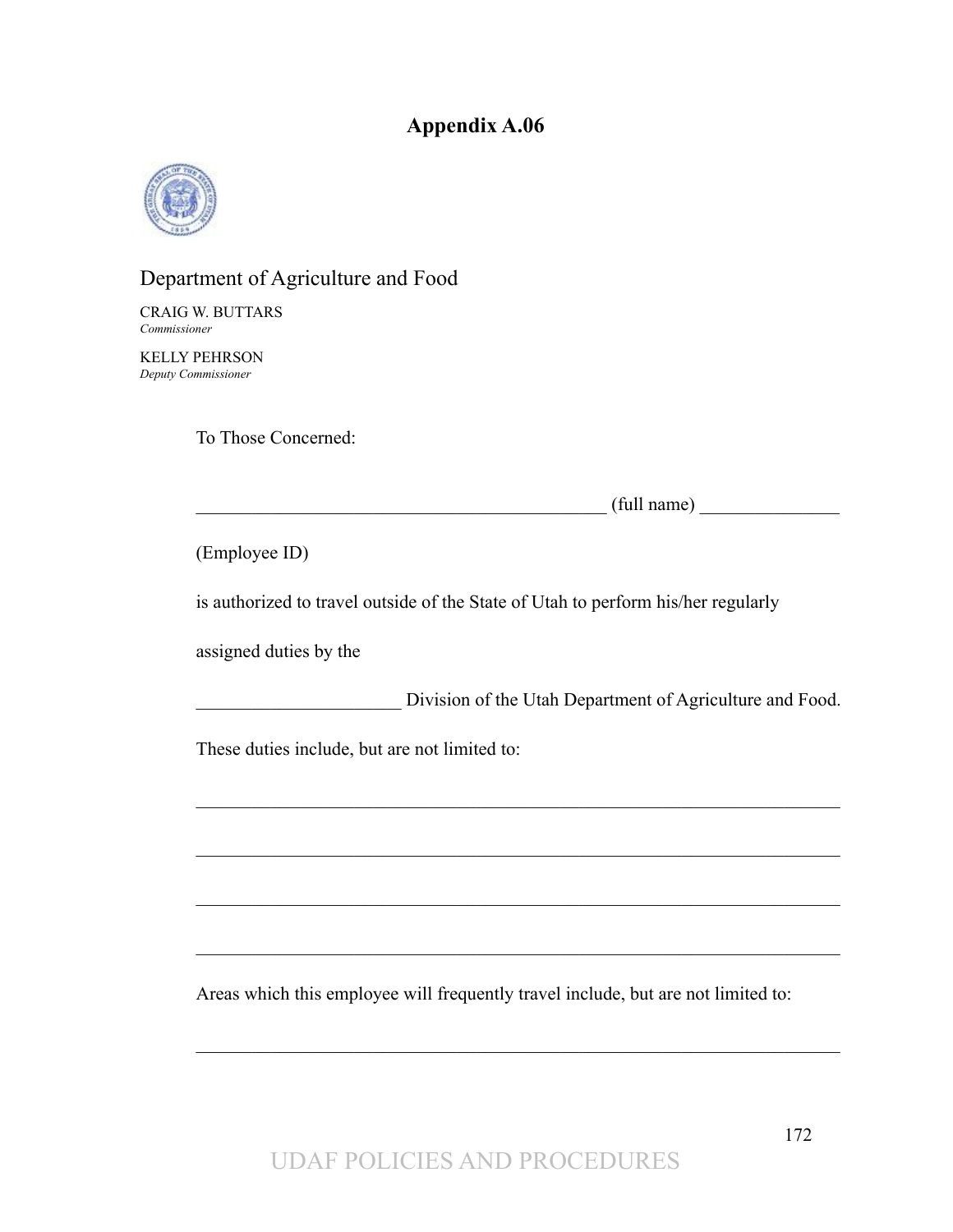The Department understands the State of Utah loses the governmental immunity caps when traveling outside of the state of Utah and by choosing not to use a rental vehicle will not have the additional \$1,000,000 of insurance coverage that comes with the rented vehicle; thereby, increasing the liability to the Department.

 $\mathcal{L}_\text{max} = \frac{1}{2} \sum_{i=1}^n \mathcal{L}_\text{max}(\mathbf{z}_i - \mathbf{z}_i)$ 

 $\mathcal{L}_\text{max} = \frac{1}{2} \sum_{i=1}^n \mathcal{L}_\text{max}(\mathbf{z}_i - \mathbf{z}_i)$ 

This letter is valid for twelve months from the authorization date below.

Authorized:

Commissioner/Deputy Commissioner Division Director

 $\mathcal{L}_\text{max}$ 

 $\mathcal{L}_\text{max}$ 

Date:  $\sqrt{2}$  / Date:  $\sqrt{2}$  / Date:  $\sqrt{2}$  /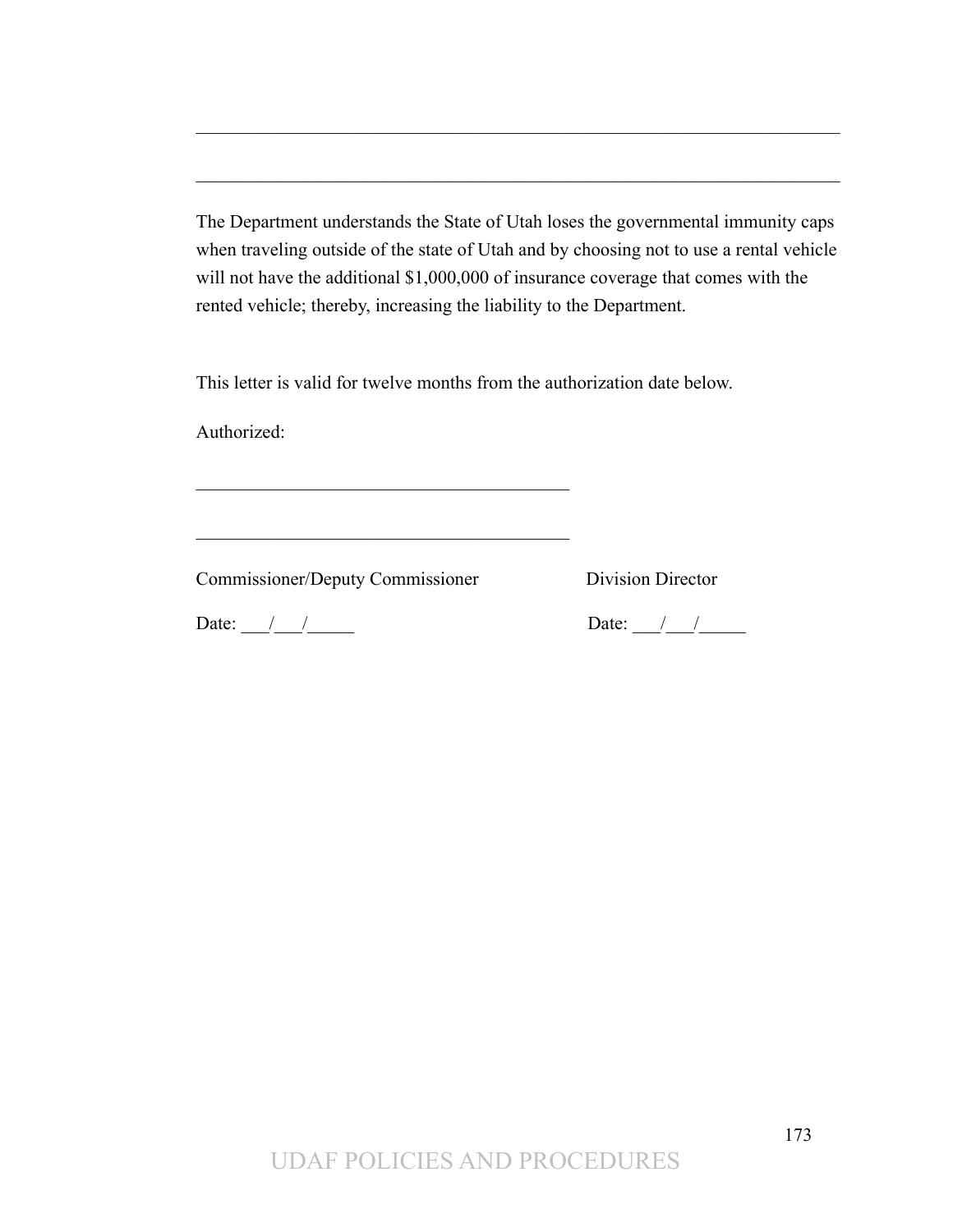**Appendix A.07** State of Utah UDAF Use of Personal Property Agreement

THIS AGREEMENT is made this day of  $\qquad$  20

between the STATE OF UTAH DEPARTMENT OF

AGRICULTURE AND FOOD hereinafter called the Department and

Employee # hereinafter called the Owner.

In consideration of the covenants and conditions herein set forth, it is agreed as follows:

- 1. The Owner agrees to donate the use of personal property described below to the Department; or
- 2. The Owner agrees to rent the personal property described below to the Department for the rental rate shown in the policy fee schedule.

Personal Property:

Personal Property Identifying Number (such as registration number, serial number, or breed registration number)

 $\mathcal{L}_\text{max}$  , and the contribution of the contribution of the contribution of the contribution of the contribution of the contribution of the contribution of the contribution of the contribution of the contribution of t

\*Please attach a photo of the rented or donated property and proof of ownership of the rented or donated property to this agreement\*

Donated: Rented (check one): Estimated Fair Market Value and basis used to determine FMV (for example purchase price/date or replacement value for similar item):

Purpose and Location of Use:

A new agreement must be signed for each purpose or location property is used for. The Department will not be liable for damage that occurs due to use that is not directly necessary for the purpose listed above.

Dates of Use: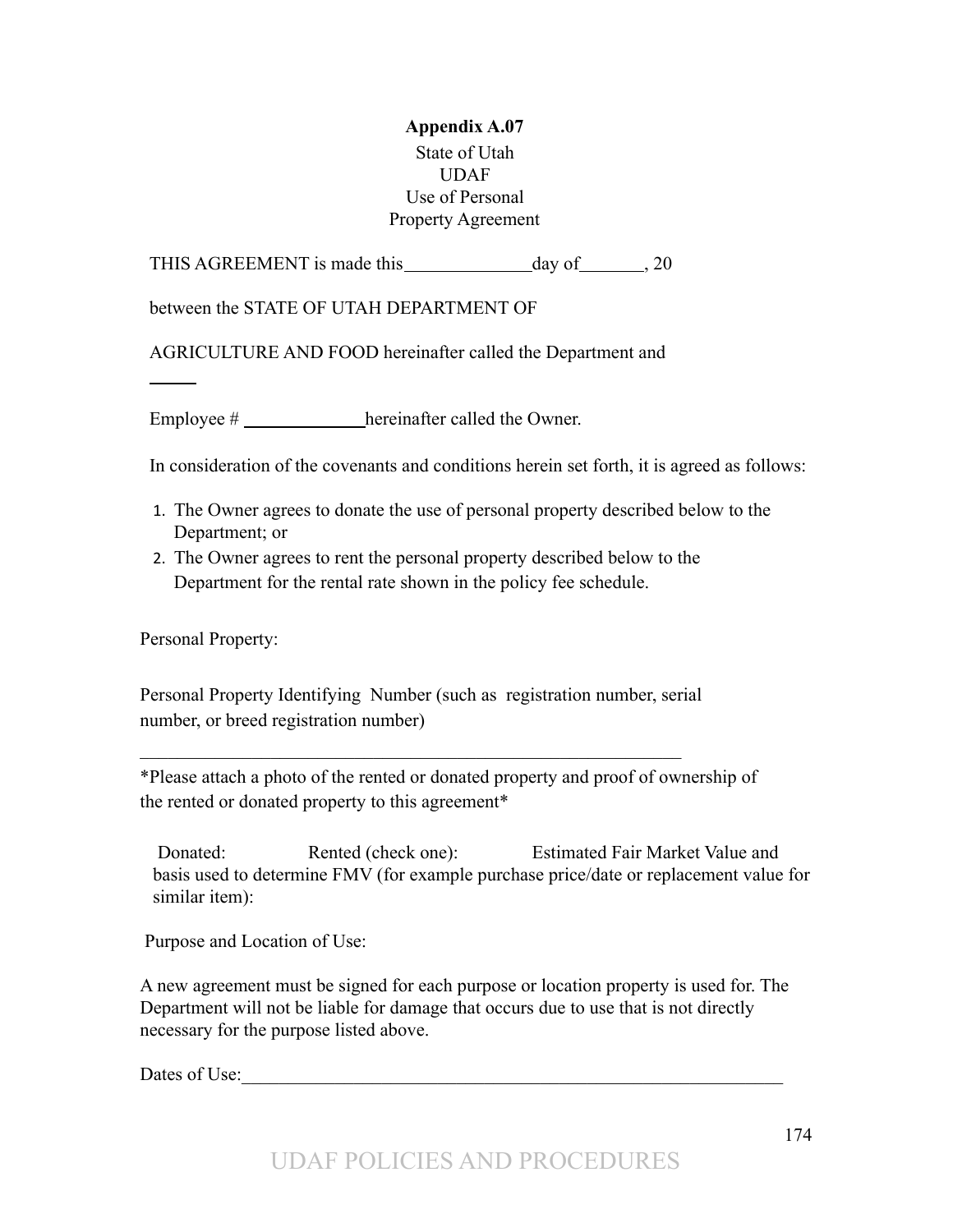As Division Director, I confirm that I have requested that the Department use this personal property and confirm that no appropriate Department owned property is available.

Division Director Signature

1. The Owner is responsible for securing private insurance coverage on personal property.

2. Potential liability coverage by the Division of Risk Management in the event of loss or damage to the owner's personal property will be determined by the Division of Risk Management.

3. Potential liability coverage by the Department shall be the lesser of the fair market value of the item or the "maximum Department liability" listed in the policy fee schedule, minus any compensation the Owner receives from a third party, such as their private insurer or the Division of Risk Management.

4. Failure of a private insurer to cover a claim for damage to personal property does not increase or affect the Department's liability for damage to donated or rented personal property.

4. The Owner agrees to immediately report any damage to their property to the Department. The Department will not be liable for damage reimbursement for an accident that is reported more than 72 hours after it occurs.

5. The Owner agrees to indemnify the Department from any third-party claims related to an accident wherein their personal property is damaged.

6. The Owner agrees that in performance of the Agreement they shall comply with all applicable federal, state and local laws, ordinances and regulations. Owner is aware that Federal Tax Form 1099 shall be issued if personal property rental exceeds \$600/calendar year.

### UTAH DEPARTMENT OF AGRICULTURE AND FOOD

 $By$ 

Property Owner Date

By Immediate Supervisor/UDAF Manager **Date** 

 $By$ Director Date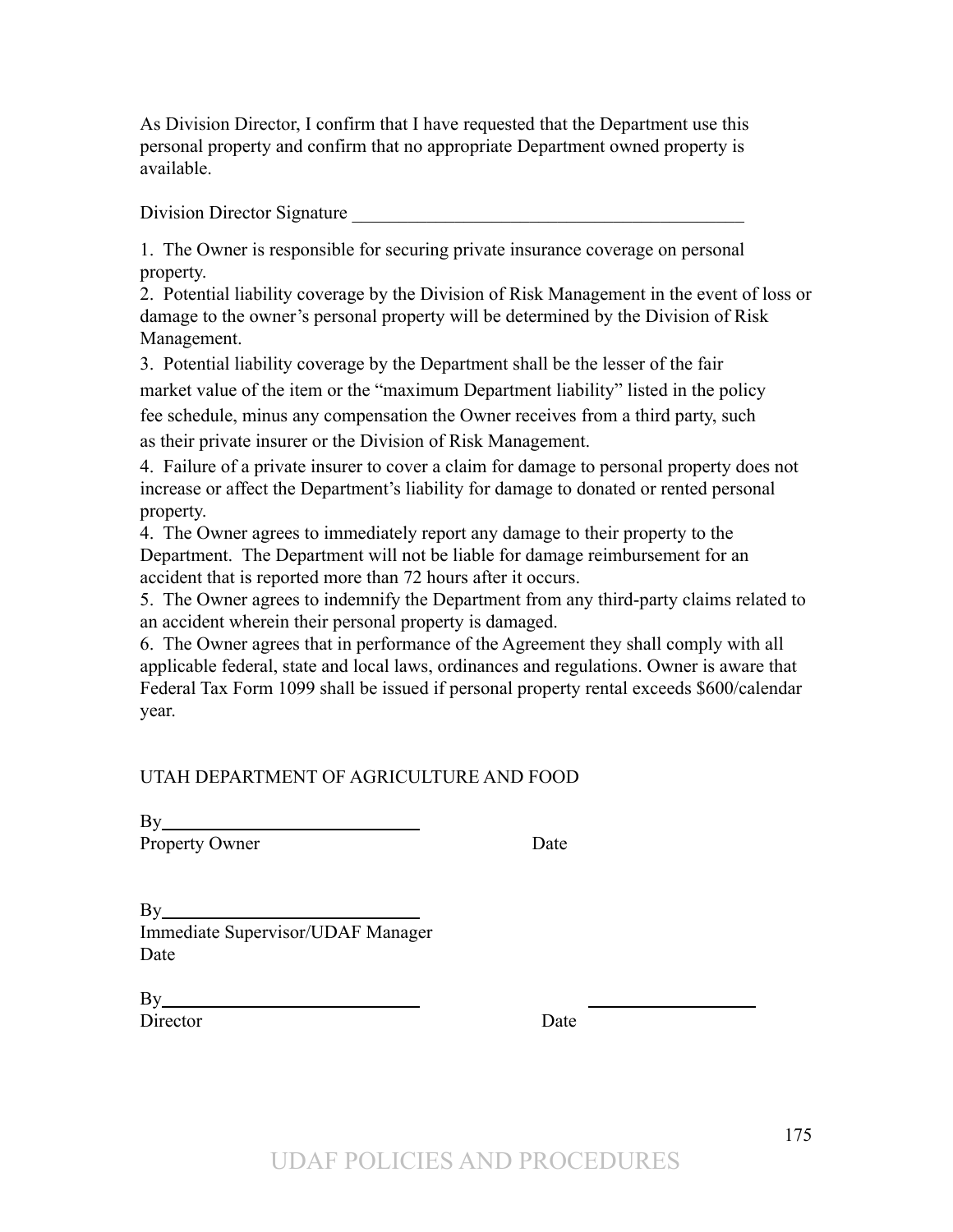#### **Appendix B.01**

### **Utah Department of Agriculture and Food**

State-Provided Cell Phone or Tablet Agreement

| EIN:<br><b>Effective Date:</b> | Fiscal Year: |
|--------------------------------|--------------|
|--------------------------------|--------------|

The Department of Agriculture and Food has determined that \_\_\_\_\_\_\_\_\_\_\_\_\_(employee) must have cell phone service for the following business reasons:

The Department needs to be able to contact the employee outside of normal business hours for business purposes.

The Department requires that the employee be available to communicate with customers and Department management and respond to important emails while away from the office.

The Department has determined that the most cost-effective means of providing the employee with the needed access is to provide the employee with a state-paid cell phone for business purposes. Because the phone is provided to the employee for valid business reasons and the type of plan and coverage selected is reasonably related to the State's needs, the value of the cell phone service is not taxable to the employee. The employee does not have to keep track of how many minutes are used for personal reasons.

The following conditions apply:

- The employee agrees to use the cell phone substantially for business purposes.
- The employee agrees to abide by any applicable security policy or rule issued by the agency or by the Department of Technology Services.

Use of the state-provided cell phone will be terminated and the cell phone returned to the State when the

business need for cell phone service is no longer justified or the employee leaves employment with the agency. · The employee agrees to report lost or stolen devices to the agency immediately.

· Personal use of the cell phone shall be minimal and shall not increase the cost of the service to the State. The employee agrees to pay for any personal use that increases the cost of the service, including any "extra" services not needed for business purposes.

The employee understands that any data (personal or business) on the phone may be reviewed and disclosed in the event of a GRAMA request.

The employee has read, understands, and will abide by Administrative Rule R895-7, Acceptable Use of Information Technology Resources.

This agreement shall be annually reviewed and initialed by the employee and the agency.

\_\_\_\_\_\_\_\_\_\_\_\_\_\_\_\_\_\_\_\_\_\_\_\_\_\_\_\_\_\_\_\_\_\_\_\_\_\_\_\_\_\_\_\_\_\_\_\_\_\_\_\_\_\_\_\_\_\_\_\_\_\_\_\_

\_\_\_\_\_\_\_\_\_\_\_\_\_\_\_\_\_\_\_\_\_\_\_\_\_\_\_\_\_\_\_\_\_\_\_\_\_\_\_\_\_\_\_\_\_\_\_\_\_\_\_\_\_\_\_\_\_\_\_\_\_\_\_\_

Carrier, device, monthly costs, and plan(s) selected:

Employee's Signature **Date** Date

Supervisor's Signature **Date** Date Date

Commissioner (or designee's) Signature Date

Submit completed form to the Division of Administrative Services for processing

UDAF POLICIES AND PROCEDURES

176

\_\_\_\_\_\_\_\_\_\_\_\_\_\_\_\_\_\_\_\_\_\_\_\_\_\_\_\_\_\_\_\_\_\_\_\_\_\_\_\_\_\_\_\_\_\_\_\_\_\_\_\_\_\_\_\_\_\_\_\_\_\_\_\_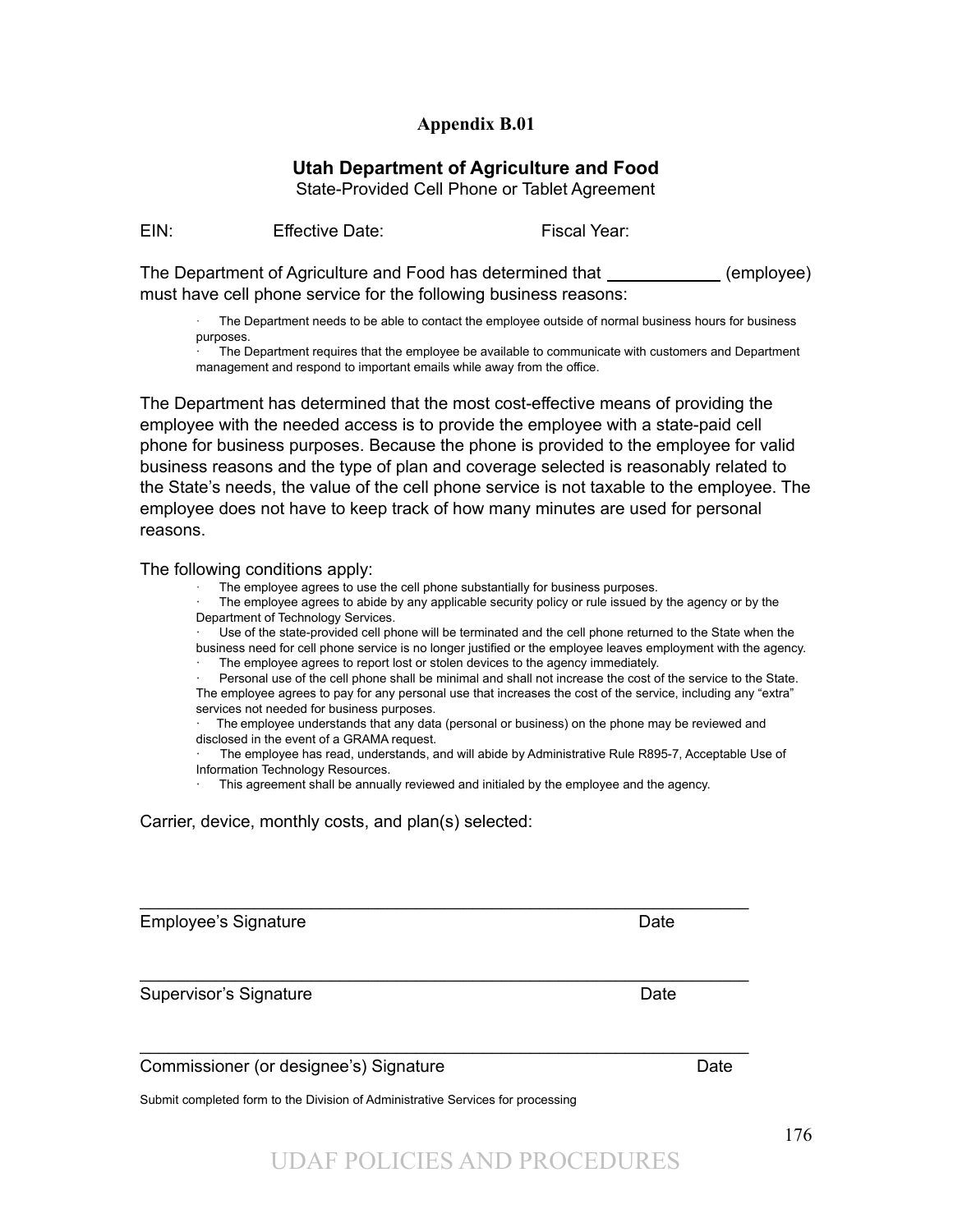UDAF POLICIES AND PROCEDURES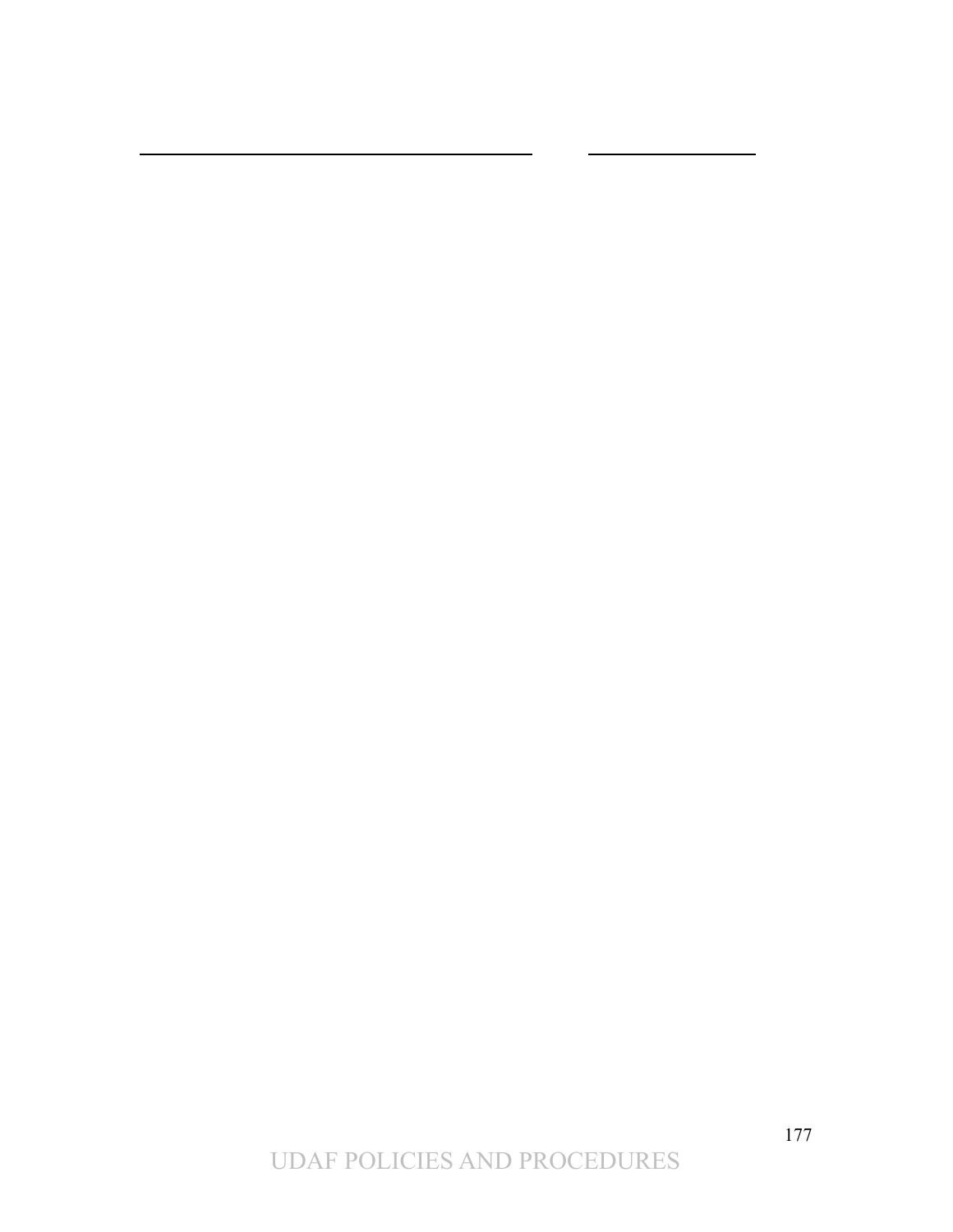#### **Appendix B.02**

#### Utah Department of Agriculture and Food Employee-Provided Cell Phone Allowance Agreement

EIN: Effective Date: Fiscal Year:

The Department of Agriculture and Food has determined that (employee) must have cell phone service for the following business reasons:

- The Department needs to be able to contact the employee outside of normal business hours for business purposes.
- The Department requires that the employee be available to communicate with customers and Department management and respond to important emails while away from the office.

The Department has determined that the most cost-effective means of providing cell phone service to the employee is to allow the employee to use personal cell phone service for business purposes and to give the employee an ongoing allowance to cover the business use. This allowance is not taxable to the employee because the allowance is provided to the employee for valid business reasons, the allowance is calculated on the services needed for business purposes and does not include extra services needed for personal reasons, and the allowance does not exceed the cost of the service. The employee does not have to track personal usage and business usage.

Select allowance:

#### The following conditions apply:

- The employee agrees to use a personal cell phone for the business purposes stated above.
- The employee is responsible for the purchase of and payment for all equipment, accessories, and service plans. The employee will retain cell phone service at the current level or better.
- The employee will notify the employer immediately if the monthly cell phone service cost decreases below the allowance amount, or if the service plan is reduced.
- allowance amount, or it the service plan is reduced.<br>● Allowance paid under this agreement will be discontinued when the business need for cell phone service is no longer justified or the employee is no longer employed by the Department.
- This agreement may be discontinued upon 30—day notice by either party.
- The Department may garnish the employee's wages to recover ineligible allowances paid.
- The employee understands that personal data on the phone may be reviewed as part of a court action related to business data.
- This agreement will be reviewed, signed, and resubmitted at the start of each fiscal year.

\_\_\_\_\_\_\_\_\_\_\_\_\_\_\_\_\_\_\_\_\_\_\_\_\_\_\_\_\_\_\_\_\_\_\_\_\_\_\_\_\_\_\_\_\_\_\_\_\_\_\_\_\_\_\_\_\_\_\_\_\_\_\_\_

\_\_\_\_\_\_\_\_\_\_\_\_\_\_\_\_\_\_\_\_\_\_\_\_\_\_\_\_\_\_\_\_\_\_\_\_\_\_\_\_\_\_\_\_\_\_\_\_\_\_\_\_\_\_\_\_\_\_\_\_\_\_\_\_

The employee will keep copies of monthly cell phone bills on file for at least one year for audit purposes. ●

Employee's Signature **Date** Date

Supervisor's Signature **Date** Date Date

Commissioner (or designee's) Signature Date

Submit completed form to the Division of Administrative Services for processing

\_\_\_\_\_\_\_\_\_\_\_\_\_\_\_\_\_\_\_\_\_\_\_\_\_\_\_\_\_\_\_\_\_\_\_\_\_\_\_\_\_\_\_\_\_\_\_\_\_\_\_\_\_\_\_\_\_\_\_\_\_\_\_\_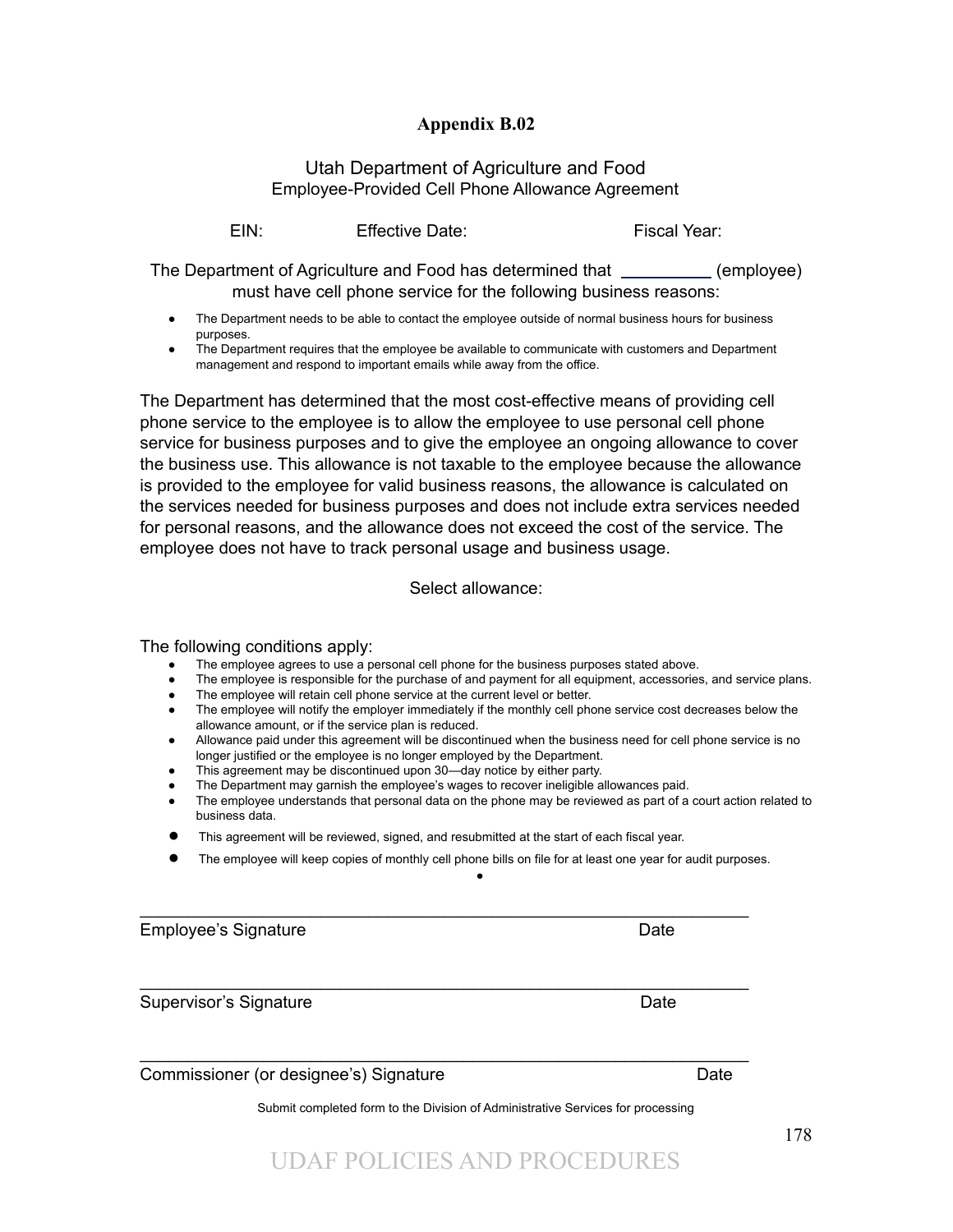UDAF POLICIES AND PROCEDURES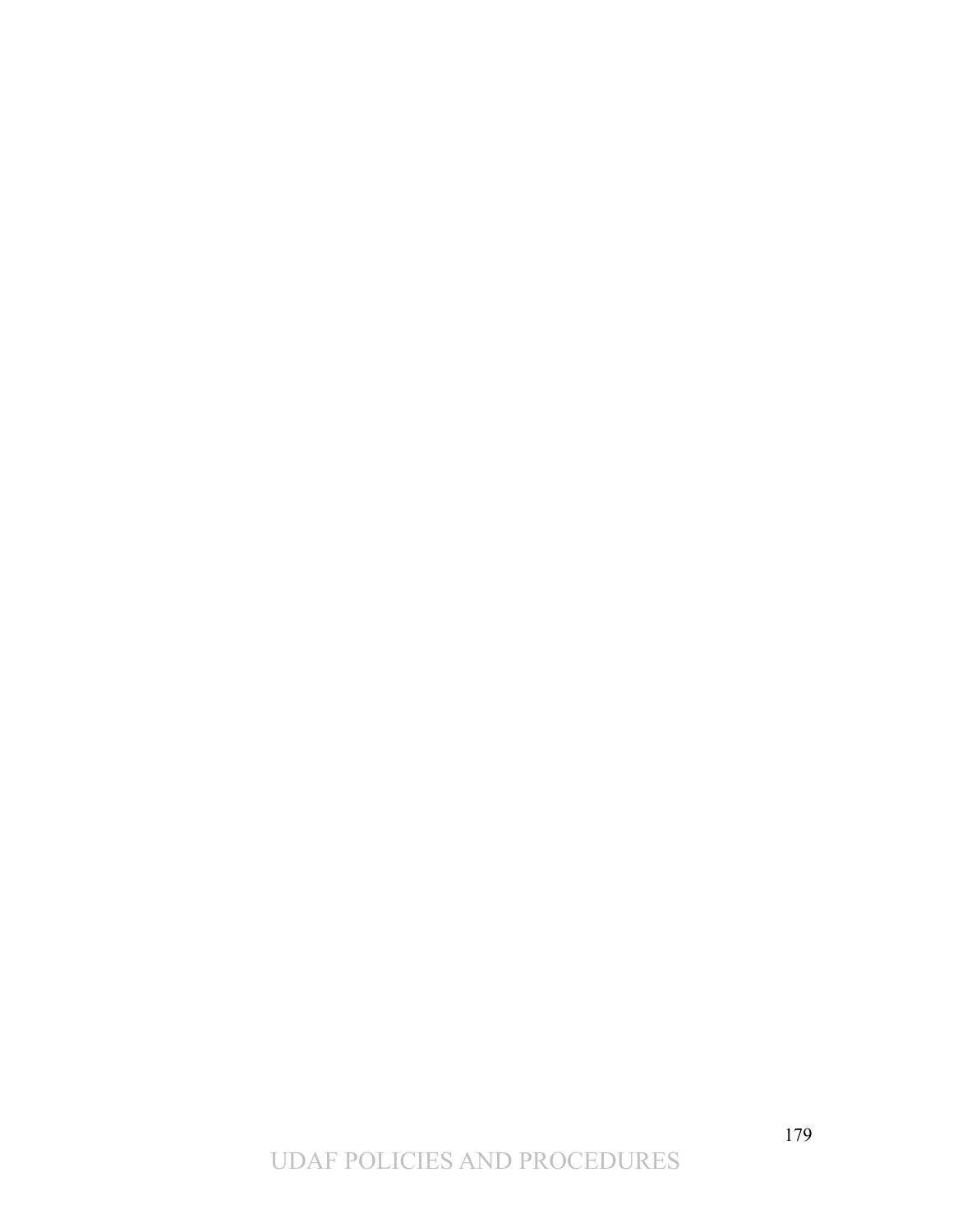#### **Appendix B.03**

#### **Utah Department of Agriculture and Food**

Employee-Provided Internet Agreement

EIN: Effective Date: Fiscal Year:

The Department of Agriculture and Food has determined that (employee) must have internet service at an alternate office location for the following business reasons:

● (List Business Reasons here)

The department has determined that the most cost-effective means of providing internet service is to give the employee a recurring allowance for using their personal home internet service periodically for business purposes. The allowance amount is based on the cost of services needed for business purposes, and doesn't include an allowance for extra services used only for personal reasons. The department will not reimburse for any State tax, nor any add-ons to a basic internet package required to fulfill their duties. The employee must submit a detailed internet bill so the department is able to calculate the monthly and per pay period amount for reimbursement. \*\*Reimbursement may not exceed a maximum of \$50 per month, or \$23 per pay period.

Allowance Calculation : (Monthly Bill amount - taxes and other deductions) \* 12 months / 26 pay periods

 $$50.99 - 2.78$  (Tax) = \$48.21 \* 12months = \$578.52 / 26 = \$22.25

Select allowance:

The following conditions apply:

- The employee agrees to use personal internet service for the business purposes stated above.
- The employee is responsible for the purchase of and payment for all equipment, accessories, and service plans.
- The employee will retain internet service at the current level or better.
- The employee will notify the employer immediately if the monthly internet service cost decreases below the allowance amount, or if the service plan is reduced.

● Allowance paid under this agreement will be discontinued when the business need for internet service is no longer justified or the employee is no longer employed by the Department.

- This agreement may be discontinued upon 30—day notice by either party.
- The department may garnish the employee's wages to recover ineligible allowances paid.

The employee understands that personal data on the computer may be reviewed as part of a court action related to business data.

- This agreement will be reviewed, signed, and resubmitted at the start of each fiscal year.
- The employee will keep copies of monthly internet service bills on file for at least one year for audit purposes.

| Date | Employee's   |
|------|--------------|
| Date | Supervisor's |
| Date | Commissioner |
|      |              |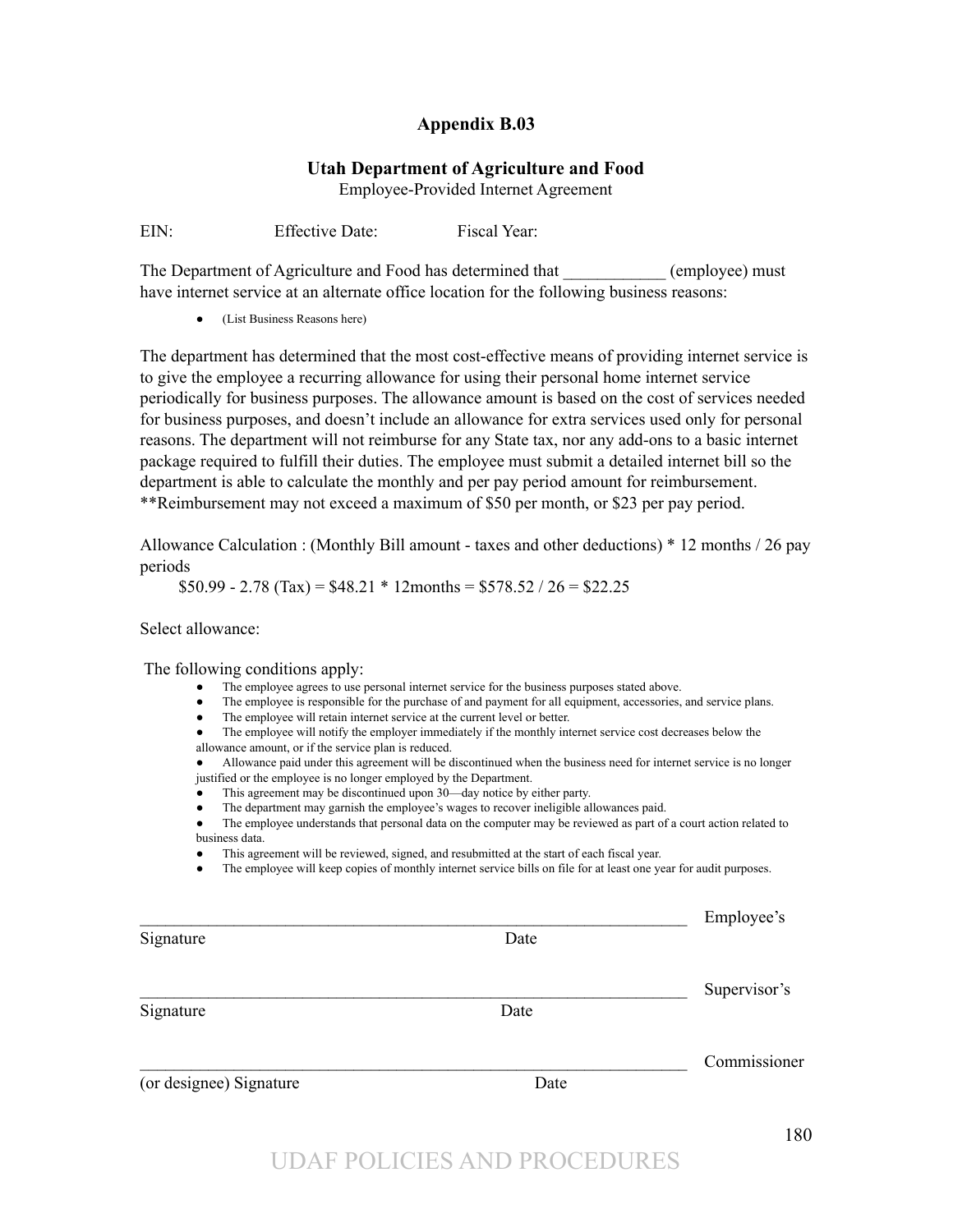Submit completed form to the Division of Administrative Services (payroll@utah.gov) for processing.

**Appendix B.04**

**Utah Department of Agriculture and Food Employee Acknowledgement and Remote Agreement**

UDAF POLICIES AND PROCEDURES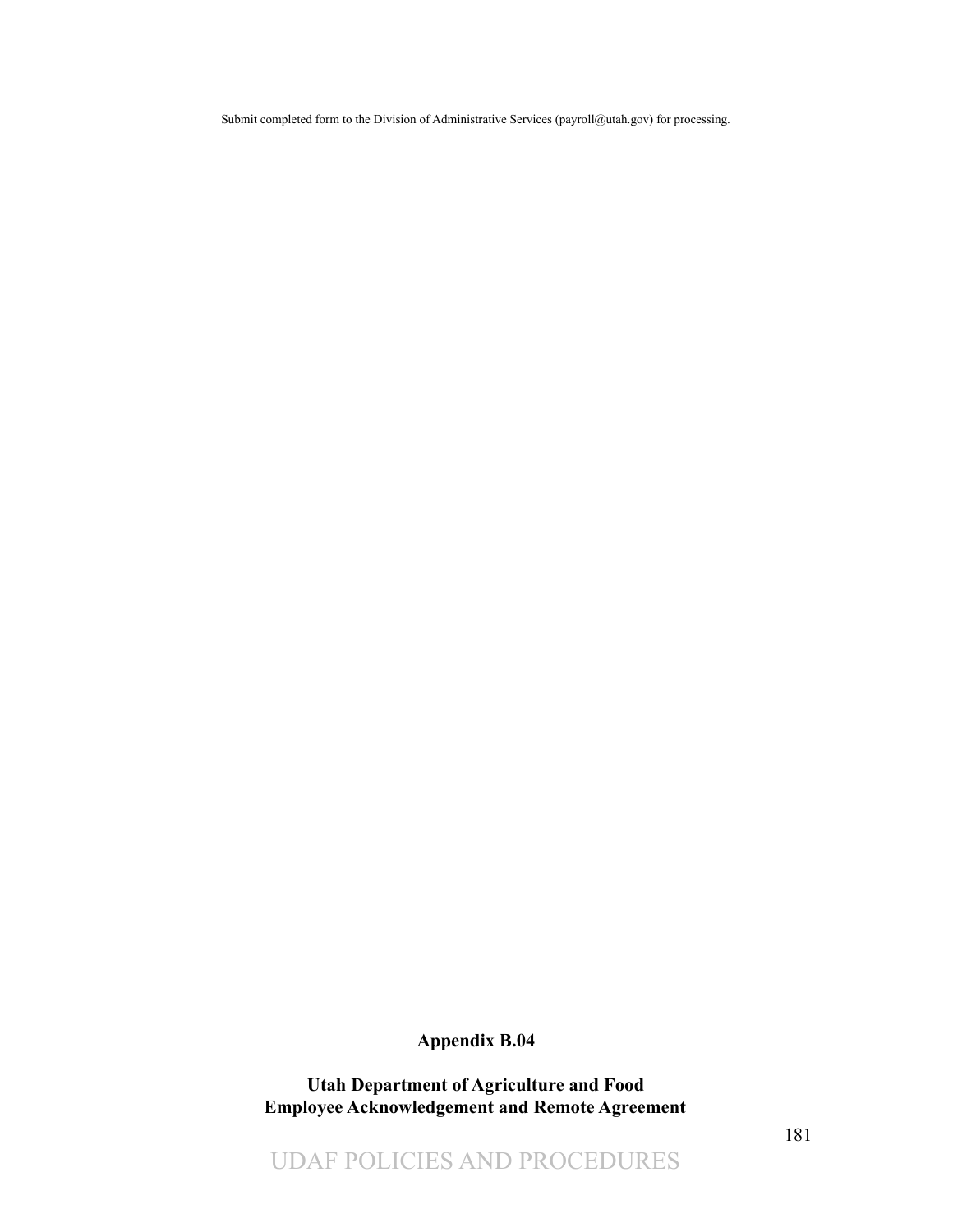Employee Name

Job Title

Employee Division

This document is a binding Agreement between the Agency and the employee, allowing the employee to work remotely ("Remote work arrangement") from home or another alternative work location. On an ongoing basis, the employee shall work

 $\mathcal{L}_\text{max} = \mathcal{L}_\text{max} = \mathcal{L}_\text{max} = \mathcal{L}_\text{max} = \mathcal{L}_\text{max} = \mathcal{L}_\text{max} = \mathcal{L}_\text{max} = \mathcal{L}_\text{max} = \mathcal{L}_\text{max} = \mathcal{L}_\text{max} = \mathcal{L}_\text{max} = \mathcal{L}_\text{max} = \mathcal{L}_\text{max} = \mathcal{L}_\text{max} = \mathcal{L}_\text{max} = \mathcal{L}_\text{max} = \mathcal{L}_\text{max} = \mathcal{L}_\text{max} = \mathcal{$ 

 $\mathcal{L}_\text{max} = \mathcal{L}_\text{max} = \mathcal{L}_\text{max} = \mathcal{L}_\text{max} = \mathcal{L}_\text{max} = \mathcal{L}_\text{max} = \mathcal{L}_\text{max} = \mathcal{L}_\text{max} = \mathcal{L}_\text{max} = \mathcal{L}_\text{max} = \mathcal{L}_\text{max} = \mathcal{L}_\text{max} = \mathcal{L}_\text{max} = \mathcal{L}_\text{max} = \mathcal{L}_\text{max} = \mathcal{L}_\text{max} = \mathcal{L}_\text{max} = \mathcal{L}_\text{max} = \mathcal{$ 

business days per week in a building maintained by the Utah Department of Agriculture and Food (Department) and work businesses days per week from home or another alternative work location.

The sole purpose of the agreement is to regulate the Remote work arrangement, and it does not constitute a contract of employment.

The employee may be required to work from the Department's regular worksite on scheduled Remote work-days based on operational needs.

The employee's alternative work location/s are located at the following address/es:

 $\mathcal{L}_\text{max} = \mathcal{L}_\text{max} = \mathcal{L}_\text{max} = \mathcal{L}_\text{max} = \mathcal{L}_\text{max} = \mathcal{L}_\text{max} = \mathcal{L}_\text{max} = \mathcal{L}_\text{max} = \mathcal{L}_\text{max} = \mathcal{L}_\text{max} = \mathcal{L}_\text{max} = \mathcal{L}_\text{max} = \mathcal{L}_\text{max} = \mathcal{L}_\text{max} = \mathcal{L}_\text{max} = \mathcal{L}_\text{max} = \mathcal{L}_\text{max} = \mathcal{L}_\text{max} = \mathcal{$ 

Changes to the alternative work location require prior written approval from the employee's supervisor.

The employee understands that if they are using personally-supplied equipment or software, the Department and the State are released from any and all liability associated with use of those items for State business. The State of Utah or the Department is not liable for any damage to personal or real property while the employee is performing official duties at an alternative work location. The State of Utah is also not liable for any injuries to the employee that occur during the time they are working at the alternative work location, to the extent allowed by law.

The employee acknowledges that the Remote work agreement is subject to and requires the employee to comply with all applicable Federal, State, and municipal laws as well as State administrative rules, and Agency policies including those dealing with time reporting and overtime, and can be modified at the discretion of Department management. The employee must accurately report time and get approval prior to working any overtime.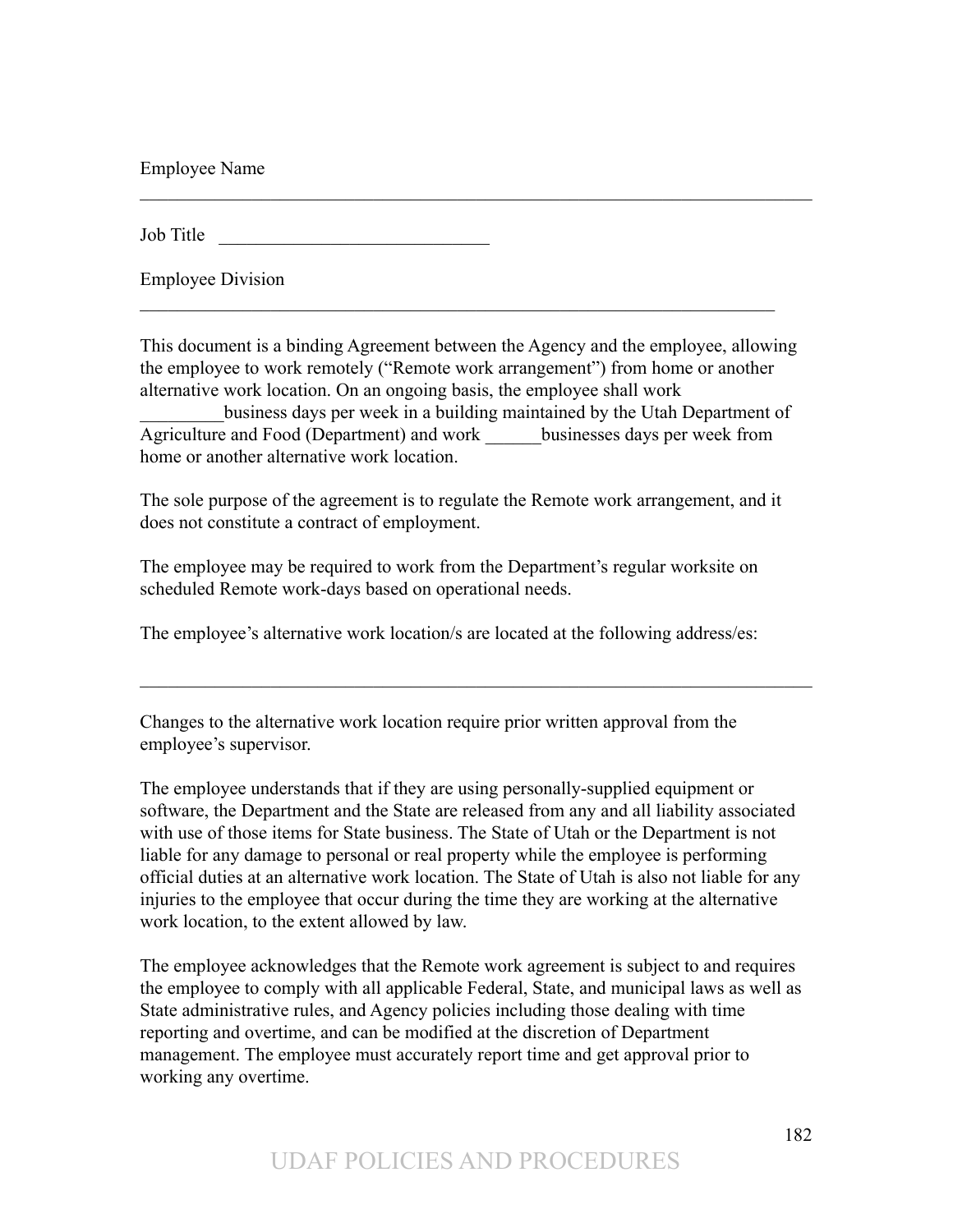Commute time from the alternative work location to the Department's regular worksite and from the Department's regular work location to the alternative work location are not considered work hours and are not compensable under 5 C.F.R. § 551.422 and 5 C.F.R. § 550.112 (j)(2). An employee may be compensated for commute time if the employee is officially directed to perform work while commuting. However, an employee cannot be compensated for travel to and from their official duty station as a normal incident of employment.

Time spent traveling outside of regular work hours may only be compensated with prior approval.

As a condition of a Remote work arrangement, management may make arrangements to inspect the Remote work environment for various work-related issues, including safe working conditions, maintaining appropriate confidentiality, management reviews, and equipment security. Supervisors retain the authority to disapprove an employee's selection of a particular alternative worksite arrangement if, in the supervisor's opinion, the worksite is not business appropriate or fails to provide a working environment compliant with the Department's Remote Work Policy.

The Remote work arrangement is voluntary and is not an employee right. The arrangement may be discontinued at any time for any reason.

- 1. I agree to follow the Department Policy and abide by all requirements set forth in this Agreement: **Y / N**
- 2. My weekly work schedule, if I will be working the same schedule each week:

| [Exempt employee<br>Non-exempt<br>employee (30 minute<br>lunch break must be<br>scheduled)] | <b>Alternate Work</b><br><b>Schedule</b><br>(hours) |     |                        |     |                |
|---------------------------------------------------------------------------------------------|-----------------------------------------------------|-----|------------------------|-----|----------------|
| <b>Days</b>                                                                                 | Office                                              |     | <b>Remote Worksite</b> |     |                |
|                                                                                             | Begin                                               | End | Begin                  | End | Total<br>hours |
| Monday                                                                                      |                                                     |     |                        |     |                |
| Tuesday                                                                                     |                                                     |     |                        |     |                |
| Wednesday                                                                                   |                                                     |     |                        |     |                |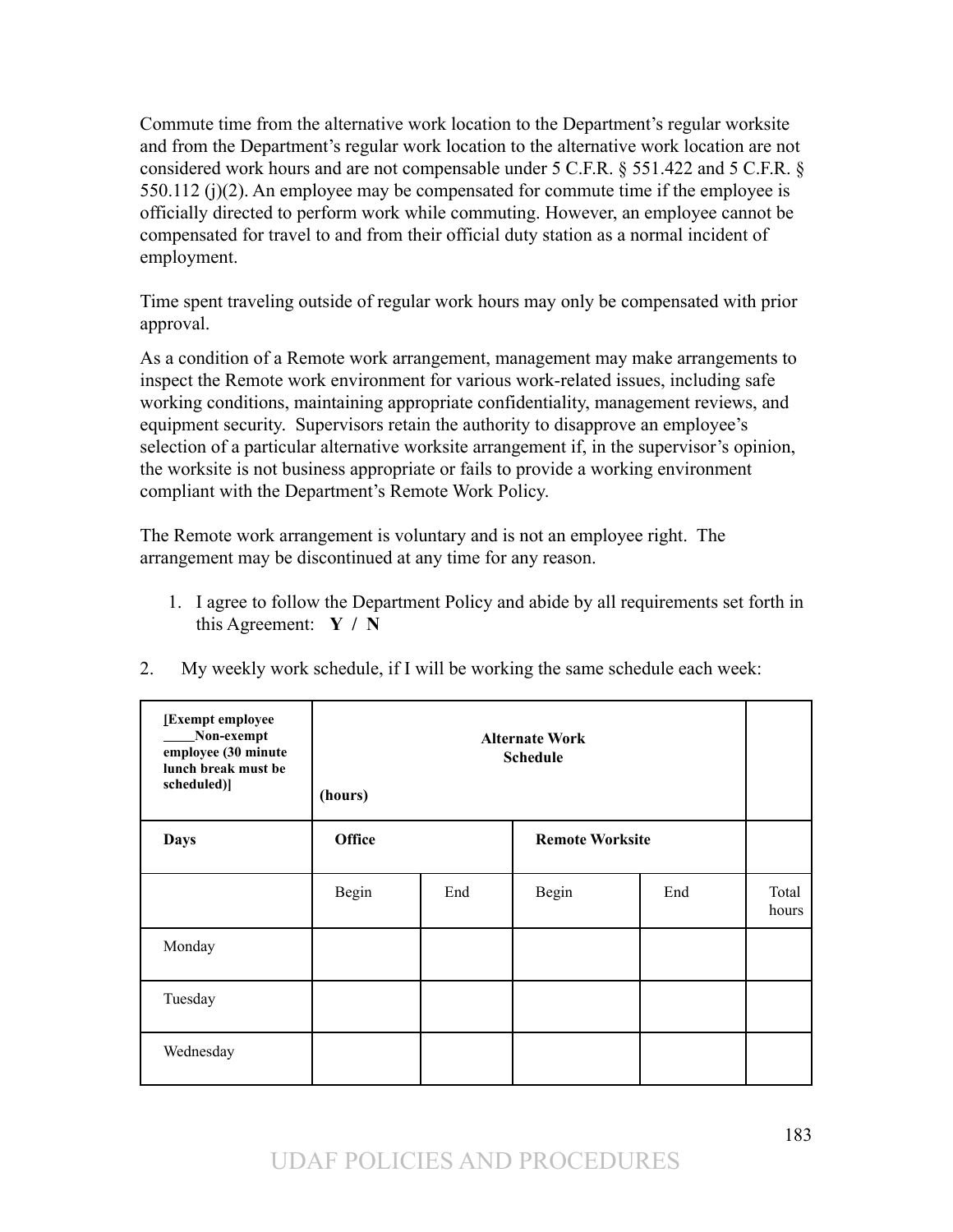| Thursday           |  |  |  |
|--------------------|--|--|--|
| Friday             |  |  |  |
| Saturday           |  |  |  |
| Sunday             |  |  |  |
| <b>Total Hours</b> |  |  |  |

3. If I will not be working the same schedule each week, my daily work schedule is explained in detail below:

 $\mathcal{L}_\text{max} = \mathcal{L}_\text{max} = \mathcal{L}_\text{max} = \mathcal{L}_\text{max} = \mathcal{L}_\text{max} = \mathcal{L}_\text{max} = \mathcal{L}_\text{max} = \mathcal{L}_\text{max} = \mathcal{L}_\text{max} = \mathcal{L}_\text{max} = \mathcal{L}_\text{max} = \mathcal{L}_\text{max} = \mathcal{L}_\text{max} = \mathcal{L}_\text{max} = \mathcal{L}_\text{max} = \mathcal{L}_\text{max} = \mathcal{L}_\text{max} = \mathcal{L}_\text{max} = \mathcal{$  $\mathcal{L}_\text{max} = \mathcal{L}_\text{max} = \mathcal{L}_\text{max} = \mathcal{L}_\text{max} = \mathcal{L}_\text{max} = \mathcal{L}_\text{max} = \mathcal{L}_\text{max} = \mathcal{L}_\text{max} = \mathcal{L}_\text{max} = \mathcal{L}_\text{max} = \mathcal{L}_\text{max} = \mathcal{L}_\text{max} = \mathcal{L}_\text{max} = \mathcal{L}_\text{max} = \mathcal{L}_\text{max} = \mathcal{L}_\text{max} = \mathcal{L}_\text{max} = \mathcal{L}_\text{max} = \mathcal{$  $\mathcal{L}_\text{max} = \mathcal{L}_\text{max} = \mathcal{L}_\text{max} = \mathcal{L}_\text{max} = \mathcal{L}_\text{max} = \mathcal{L}_\text{max} = \mathcal{L}_\text{max} = \mathcal{L}_\text{max} = \mathcal{L}_\text{max} = \mathcal{L}_\text{max} = \mathcal{L}_\text{max} = \mathcal{L}_\text{max} = \mathcal{L}_\text{max} = \mathcal{L}_\text{max} = \mathcal{L}_\text{max} = \mathcal{L}_\text{max} = \mathcal{L}_\text{max} = \mathcal{L}_\text{max} = \mathcal{$  $\mathcal{L}_\text{max} = \mathcal{L}_\text{max} = \mathcal{L}_\text{max} = \mathcal{L}_\text{max} = \mathcal{L}_\text{max} = \mathcal{L}_\text{max} = \mathcal{L}_\text{max} = \mathcal{L}_\text{max} = \mathcal{L}_\text{max} = \mathcal{L}_\text{max} = \mathcal{L}_\text{max} = \mathcal{L}_\text{max} = \mathcal{L}_\text{max} = \mathcal{L}_\text{max} = \mathcal{L}_\text{max} = \mathcal{L}_\text{max} = \mathcal{L}_\text{max} = \mathcal{L}_\text{max} = \mathcal{$  $\mathcal{L}_\text{max} = \mathcal{L}_\text{max} = \mathcal{L}_\text{max} = \mathcal{L}_\text{max} = \mathcal{L}_\text{max} = \mathcal{L}_\text{max} = \mathcal{L}_\text{max} = \mathcal{L}_\text{max} = \mathcal{L}_\text{max} = \mathcal{L}_\text{max} = \mathcal{L}_\text{max} = \mathcal{L}_\text{max} = \mathcal{L}_\text{max} = \mathcal{L}_\text{max} = \mathcal{L}_\text{max} = \mathcal{L}_\text{max} = \mathcal{L}_\text{max} = \mathcal{L}_\text{max} = \mathcal{$ 

4. My supervisor will maintain an official copy of my work schedule. I agree to make arrangements in writing to my supervisor if I need to deviate from this schedule.

5. I understand my employer or supervisor has the discretion to change my work schedule at any time.

6. I understand my employer or supervisor has the discretion to require me to change my regularly scheduled remote work day/s and work from another work location.

7. On the days I am scheduled to report to a workplace other than my home office or other approved remote work location, I will not begin performing work until I reach the assigned workplace unless such work is authorized by my supervisor.

8. I will follow DHRM and Department policy to request the use of leave and use appropriate leave as outlined in DHRM rule.

9. I acknowledge that I will comply with all Enterprise Information Security Policies outlined by the Department of Technology Services, Rule [R895-7](https://rules.utah.gov/publicat/code/r895/r895-007.htm), and the Department. 10. I acknowledge that I am required to attend in-person any in-office meetings or other activities as requested by my supervisor.

11. As part of this program, I will provide any information related to performance metrics, surveys, or other data that may be required.

12. I understand that my supervisor or other authorities at the State may monitor my work-related activities.

13. I acknowledge that I have the responsibility to maintain safe working conditions at my home or approved alternative work site. I will immediately report to my supervisor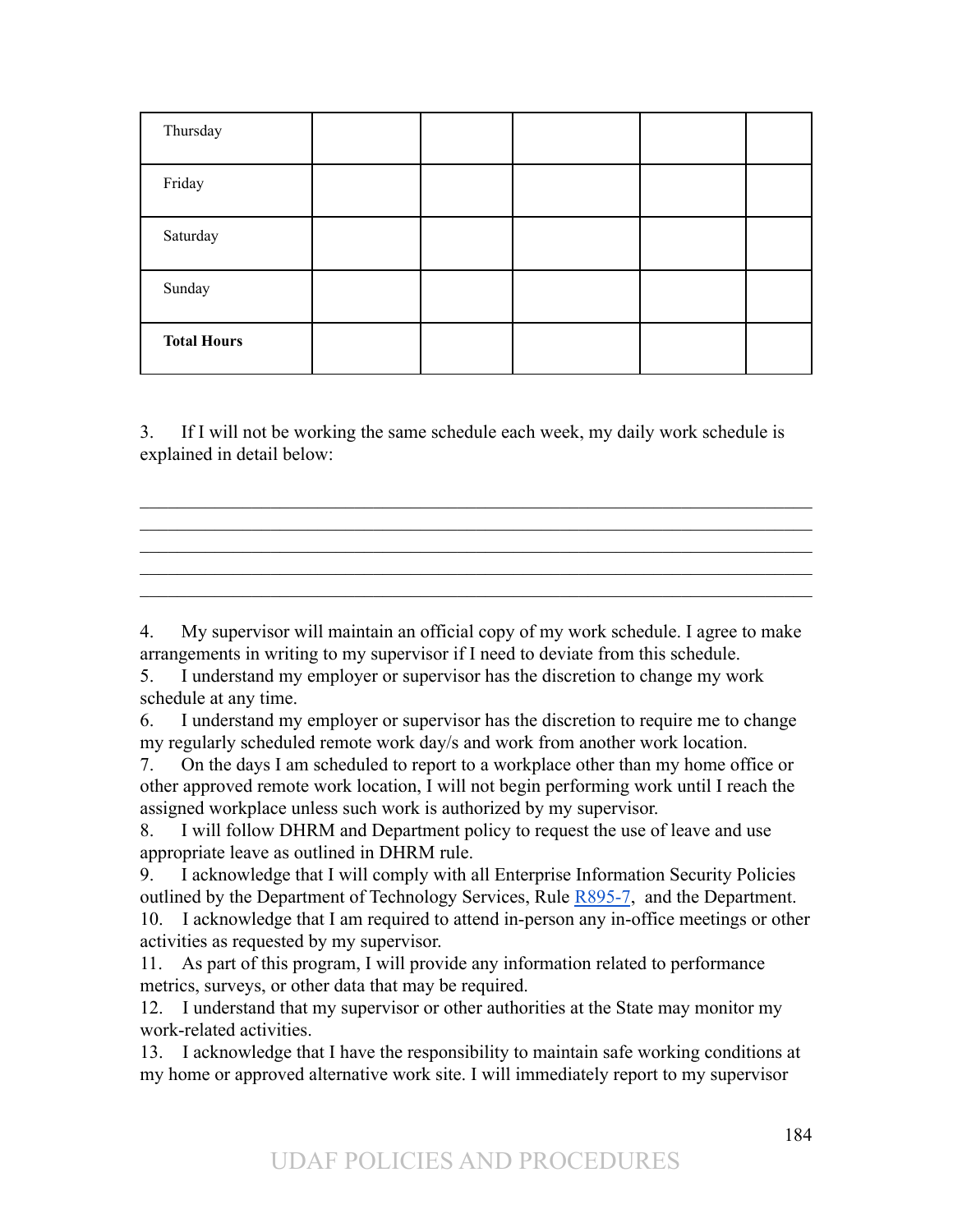and my DHRM representative any accident or injury occurring at my alternative work site. \*\*

14. I agree to proactively communicate frequently with my supervisor in the supervisor's preferred method of communication at a minimum of three times per week.

15. I will maintain contact with the work unit, as appropriate, to successfully perform assigned duties and responsibilities.

16. I will plan to do any photocopying, paper mailing, or other duties incurring a cost either at the office or with my supervisor's approval. I agree and understand that such costs, if incurred, may not be reimbursed unless I receive prior approval to incur costs from my supervisor.

17. At my normal worksite and alternative work location, I will use approved safeguards to protect State records from unauthorized disclosure, damage, or release of confidential business information and to comply with all requirements set forth by the Department and State laws, rules, policies, and regulations. I understand that Utah's Governmental Immunity Act may not provide protection if it is determined that confidential or otherwise protected information was improperly disclosed based on breach of this Agreement.

18. I will immediately inform my direct manager or supervisor any time there is an actual or suspected system security issue that arises.

19. I will provide a picture of my alternative site workspace and submit it to my supervisor. That picture will be attached to this agreement and uploaded to my UPM.

20. I will notify my supervisor if the address of my alternative work site needs to change and understand the new site will need to be authorized in the same manner as the original site.

21. I agree that I will not conduct any unauthorized personal business including but not limited to dependent care, elderly care, home repairs, other business activities, while in official duty status. I will make arrangements for any necessary dependent care and other personal responsibilities so as to ensure that I can work without interruption. This requirement may be adjusted with prior written approval of my supervisor and the Commissioner. All modifications and approvals will be attached to this agreement.

22. I will complete any training required for participation in this program.

23. If I work at an alternative work location more than two days per week, I may relinquish an assigned working space in a Department building. Upon request, I will remove all personal belongings from my previously assigned space.

24. I understand that if I work at an alternative work location more than two days per week, when I work in a Department building, I may be working at a station not assigned to me but with the necessary plugins for me to do my work.

25. I understand that the State is not required to provide me with office supplies or State-owned equipment, regardless of my Remote work agreement schedule. If provided, I agree that I am responsible for the State-owned equipment housed in my alternative work site and that that equipment will be inventoried periodically. All State-owned equipment that I intend to use at my alternative work site is listed on the attached addendum.

26. I understand that my performance will be evaluated by UPM performance plan and by the following performance metrics.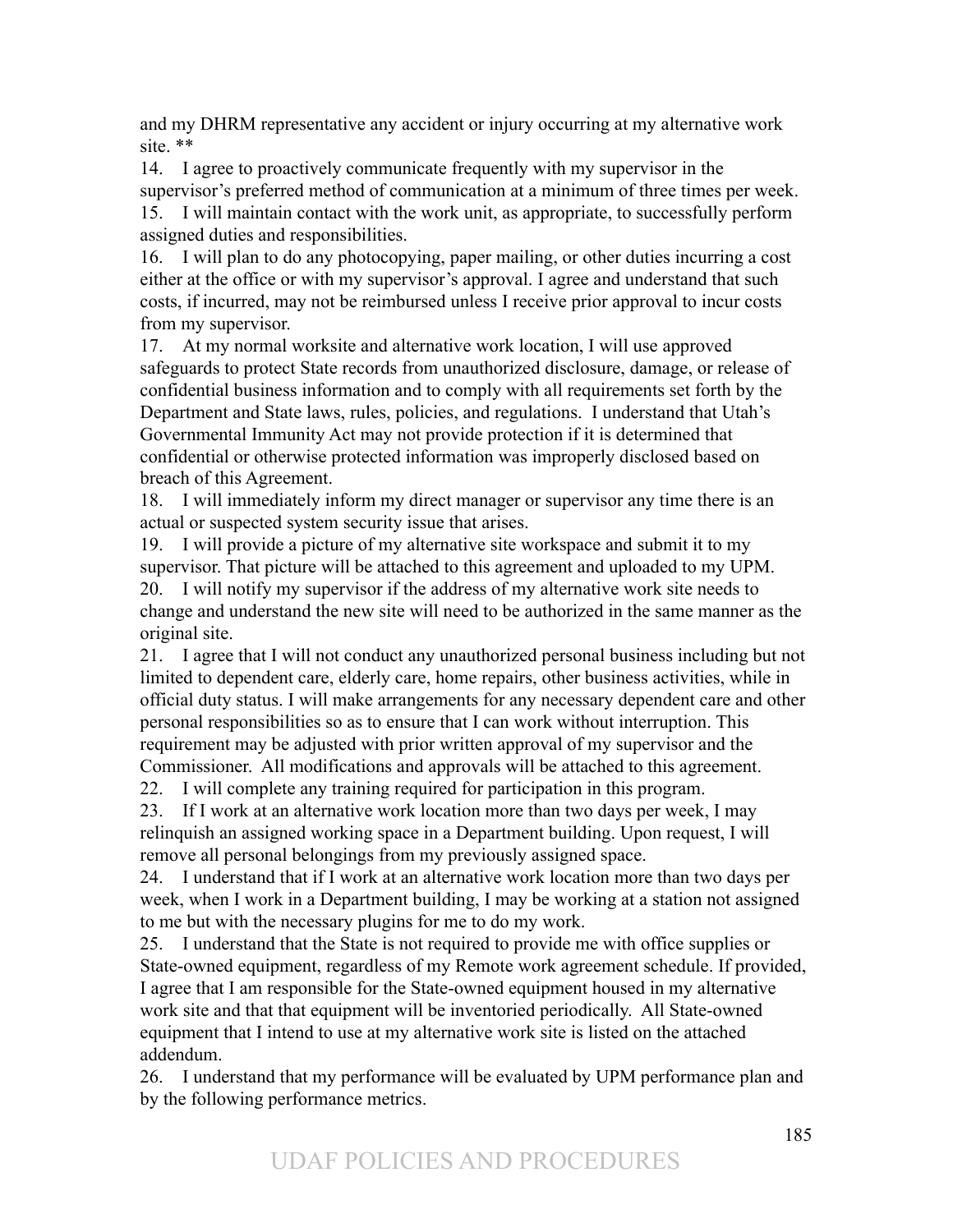**Performance Metric(s):**

#### **Performance Metric Baseline:**

I have read and understand all the provisions of the agreement and I agree to abide by them. I understand that if I fail to comply with the terms of this agreement, I will be subject to disciplinary action and that my participation in this Remote work agreement may be revoked.

 $\mathcal{L}_\text{max} = \mathcal{L}_\text{max} = \mathcal{L}_\text{max} = \mathcal{L}_\text{max} = \mathcal{L}_\text{max} = \mathcal{L}_\text{max} = \mathcal{L}_\text{max} = \mathcal{L}_\text{max} = \mathcal{L}_\text{max} = \mathcal{L}_\text{max} = \mathcal{L}_\text{max} = \mathcal{L}_\text{max} = \mathcal{L}_\text{max} = \mathcal{L}_\text{max} = \mathcal{L}_\text{max} = \mathcal{L}_\text{max} = \mathcal{L}_\text{max} = \mathcal{L}_\text{max} = \mathcal{$ 

 $\mathcal{L}_\text{max} = \mathcal{L}_\text{max} = \mathcal{L}_\text{max} = \mathcal{L}_\text{max} = \mathcal{L}_\text{max} = \mathcal{L}_\text{max} = \mathcal{L}_\text{max} = \mathcal{L}_\text{max} = \mathcal{L}_\text{max} = \mathcal{L}_\text{max} = \mathcal{L}_\text{max} = \mathcal{L}_\text{max} = \mathcal{L}_\text{max} = \mathcal{L}_\text{max} = \mathcal{L}_\text{max} = \mathcal{L}_\text{max} = \mathcal{L}_\text{max} = \mathcal{L}_\text{max} = \mathcal{$ 

 $\mathcal{L}_\text{max} = \mathcal{L}_\text{max} = \mathcal{L}_\text{max} = \mathcal{L}_\text{max} = \mathcal{L}_\text{max} = \mathcal{L}_\text{max} = \mathcal{L}_\text{max} = \mathcal{L}_\text{max} = \mathcal{L}_\text{max} = \mathcal{L}_\text{max} = \mathcal{L}_\text{max} = \mathcal{L}_\text{max} = \mathcal{L}_\text{max} = \mathcal{L}_\text{max} = \mathcal{L}_\text{max} = \mathcal{L}_\text{max} = \mathcal{L}_\text{max} = \mathcal{L}_\text{max} = \mathcal{$ 

 $\mathcal{L}_\text{max} = \mathcal{L}_\text{max} = \mathcal{L}_\text{max} = \mathcal{L}_\text{max} = \mathcal{L}_\text{max} = \mathcal{L}_\text{max} = \mathcal{L}_\text{max} = \mathcal{L}_\text{max} = \mathcal{L}_\text{max} = \mathcal{L}_\text{max} = \mathcal{L}_\text{max} = \mathcal{L}_\text{max} = \mathcal{L}_\text{max} = \mathcal{L}_\text{max} = \mathcal{L}_\text{max} = \mathcal{L}_\text{max} = \mathcal{L}_\text{max} = \mathcal{L}_\text{max} = \mathcal{$ 

Beginning Date for Remote Work:

\*\*An employee's injury may or may not be covered under the State Workers Compensation employee coverage.

Agency Specific Protocols for Remote Work Arrangements:

 $\mathcal{L}_\text{max}$ 

 $\mathcal{L}_\text{max}$ 

 $\mathcal{L}_\text{max}$ 

 $\mathcal{L}_\text{max}$ 

| Performance expectations are documented, stored in the performance |  |
|--------------------------------------------------------------------|--|
| management system, and measures/reporting methods are clear.       |  |

| Employee | EIN |  |
|----------|-----|--|
| Name     |     |  |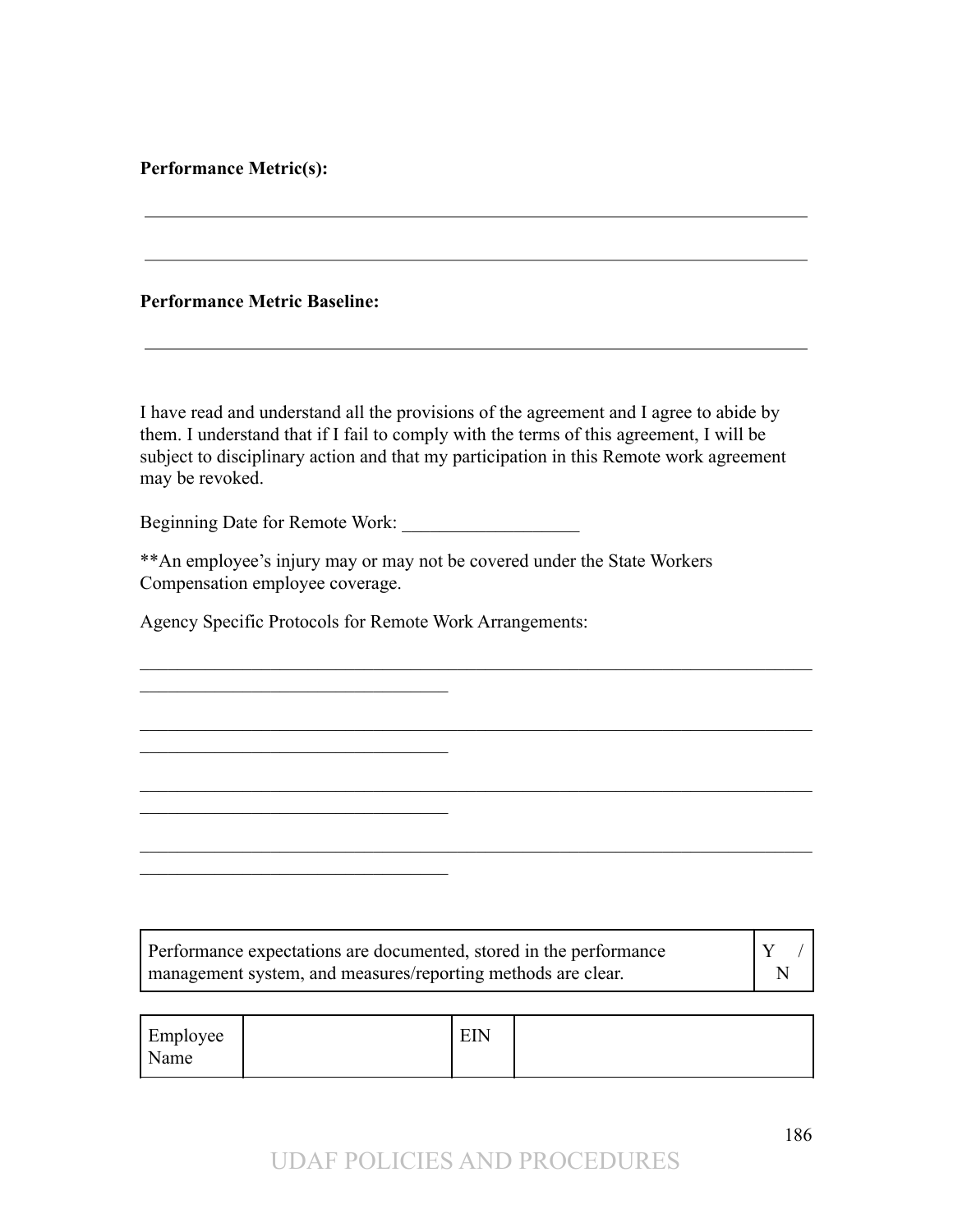| Employee<br>Signature  | Date       |  |
|------------------------|------------|--|
|                        |            |  |
| Supervisor<br>Approval | <b>EIN</b> |  |
| Director<br>Approval   | Date       |  |

## **Addendum: Utah Department of Agriculture and Food Employee Acknowledgement and Remote Work Agreement**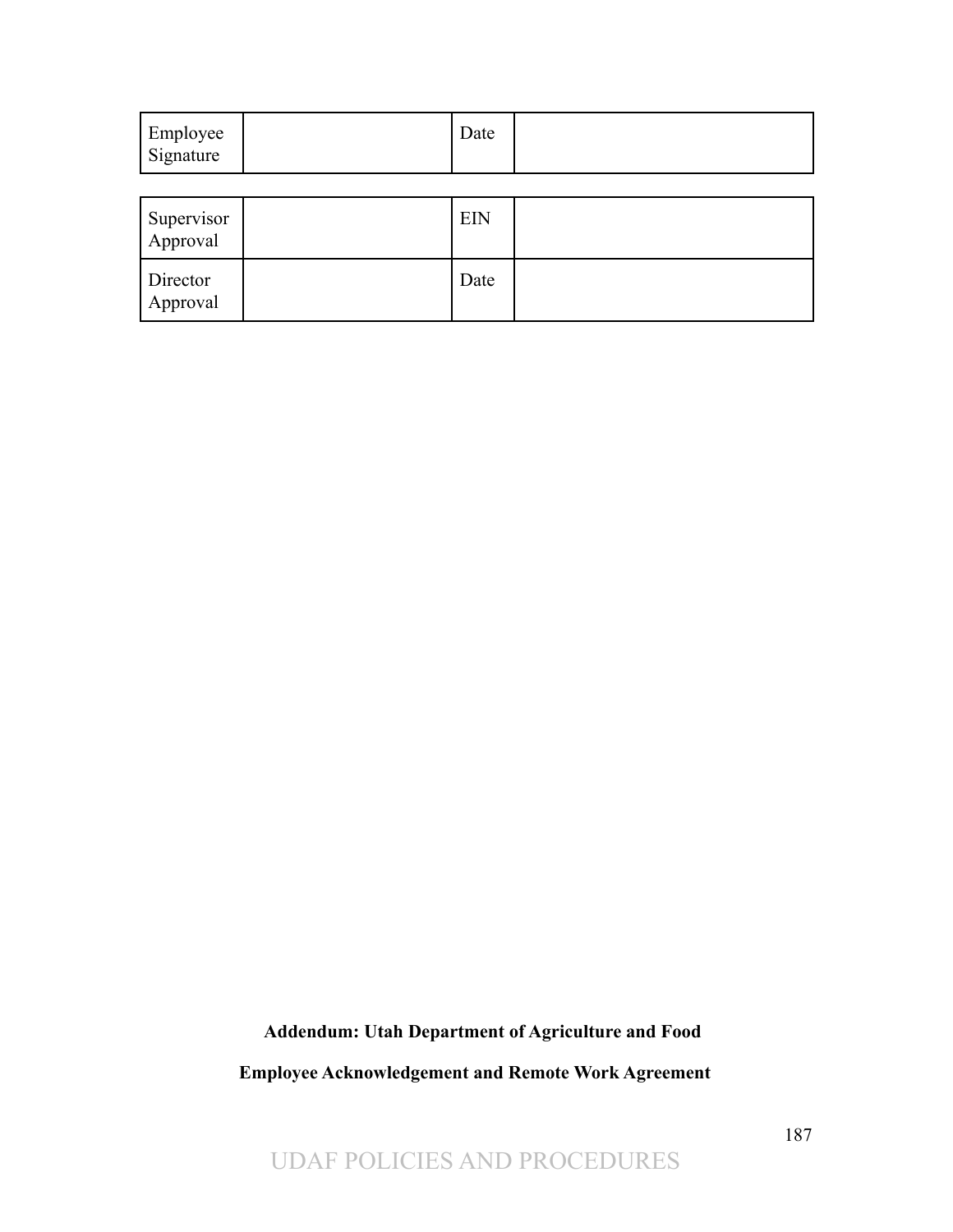The following is an inventory of State-owned equipment that will be in the possession and use of  $\overline{\phantom{a}}$  at their alternative work station.

I agree to immediately report to my supervisor the loss or damage of any State-owned equipment. Whenever possible, I agree to copy and print documents while I am working at my normal worksite in a Department building. I agree to not use State-owned equipment for my personal use.

| Equipment               | Yes | No | Serial or ID Number, if available |
|-------------------------|-----|----|-----------------------------------|
| Desktop Computer        |     |    |                                   |
| Laptop Computer         |     |    |                                   |
| <b>External Monitor</b> |     |    |                                   |
| Docking Station         |     |    |                                   |
| Power Cord              |     |    |                                   |
| Mouse                   |     |    |                                   |
| <b>Connection Cord</b>  |     |    |                                   |
|                         |     |    |                                   |
|                         |     |    |                                   |
|                         |     |    |                                   |
|                         |     |    |                                   |
|                         |     |    |                                   |
|                         |     |    |                                   |
|                         |     |    |                                   |

| Employee | ПR<br><b>н</b><br>L'II. |  |
|----------|-------------------------|--|
| Name     |                         |  |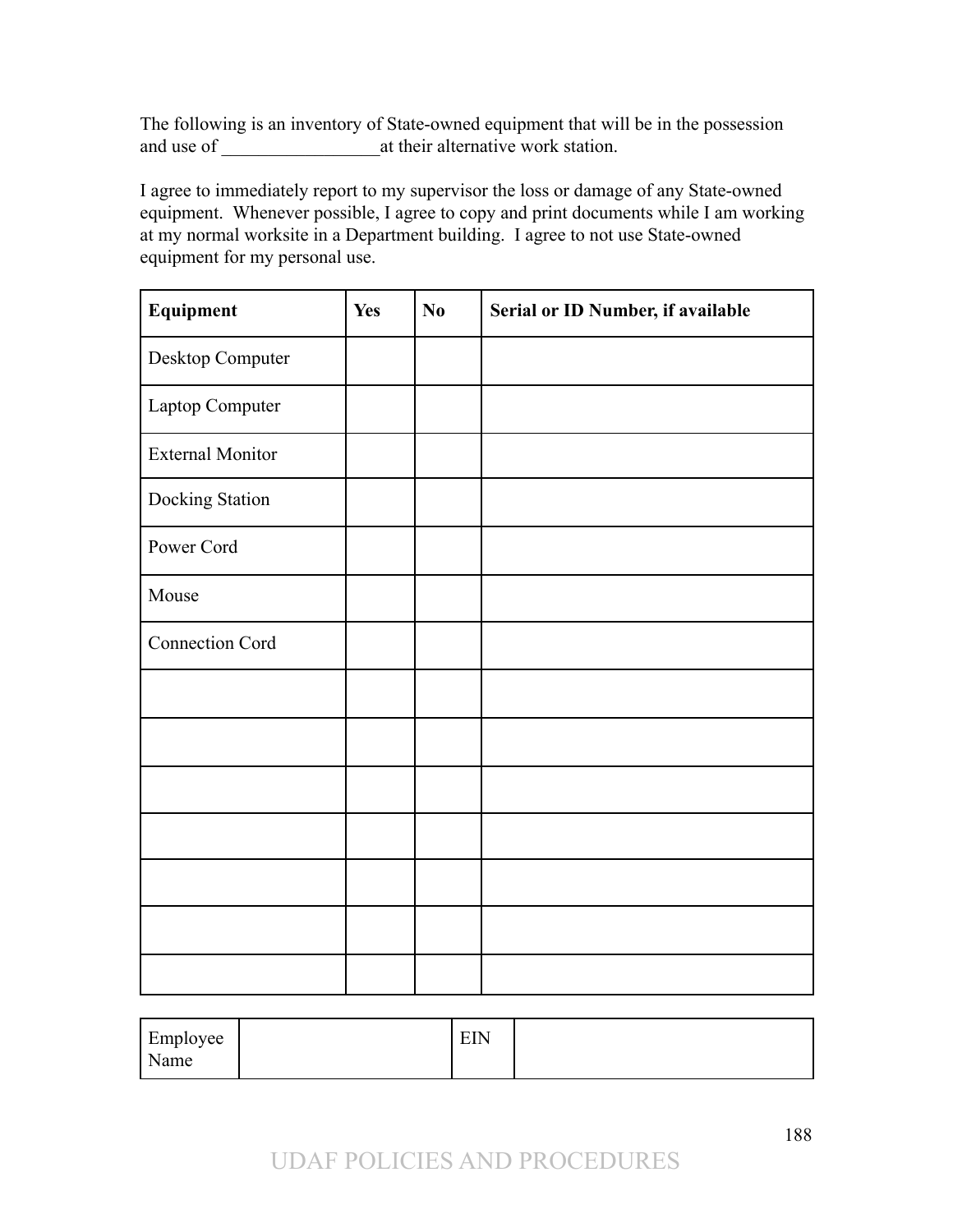| Employee<br>Signature  | Date |  |
|------------------------|------|--|
|                        |      |  |
| Supervisor<br>Approval | Date |  |
| Director<br>Approval   | Date |  |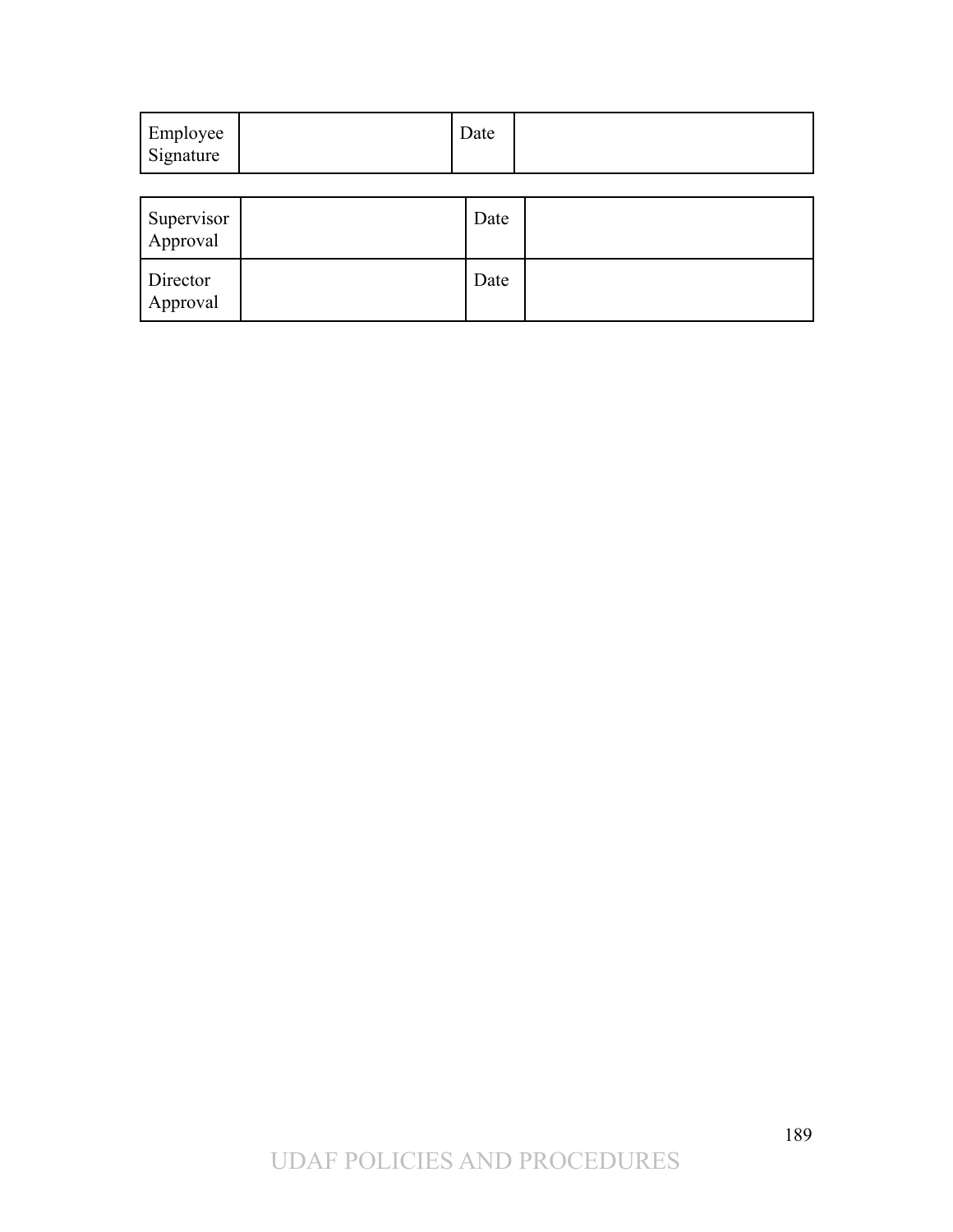## **Appendix B.05**

## **New Employee Checklist**

| Duties of the Hiring Manager/Direct Supervisor                                                                                                                                                                                                                                                                                                                                                                                                                                                                                                              | <b>Estimated time</b>          | <b>Priority Date Initials</b> |  |
|-------------------------------------------------------------------------------------------------------------------------------------------------------------------------------------------------------------------------------------------------------------------------------------------------------------------------------------------------------------------------------------------------------------------------------------------------------------------------------------------------------------------------------------------------------------|--------------------------------|-------------------------------|--|
| In preparation for Day 1                                                                                                                                                                                                                                                                                                                                                                                                                                                                                                                                    |                                |                               |  |
|                                                                                                                                                                                                                                                                                                                                                                                                                                                                                                                                                             |                                |                               |  |
| Hiring Manager sends out email welcoming employee<br>Decide who will greet the new employee when they arrive &<br>what training needs to be provided. Assign a mentor/guide<br>who will be with the new employee during the training<br>Hiring Manager/Supervisor/Mentor create a Training Plan<br>for the first 2 weeks<br>Schedule time with DTS for computer assignment if<br>needed<br>Set up a time for the new employee to meet with the<br>Commissioner and Deputy Commissioner.<br>Schedule time with the Executive Secretary to create a<br>badge. |                                |                               |  |
| Schedule time with HR<br>Identify what car will be assigned to the new employee and<br>complete Fleet Operator ID Request form                                                                                                                                                                                                                                                                                                                                                                                                                              |                                |                               |  |
| Day 1                                                                                                                                                                                                                                                                                                                                                                                                                                                                                                                                                       |                                |                               |  |
| Meet with DTS to perform desktop support<br>Meet and greet with the Commissioner and Division<br>Director. Introduce new hire around the<br>Division/Department (orient them to the building)                                                                                                                                                                                                                                                                                                                                                               | <b>30 min</b><br><b>30 min</b> | 1<br>$\mathbf{2}$             |  |
| Take picture for ID Badge (Executive Secretary)                                                                                                                                                                                                                                                                                                                                                                                                                                                                                                             | 5 min                          | $\mathbf{2}$                  |  |
| Ensure that the onboarding process has been completed<br>(I-9, W-2, benefits enrollment, etc.)<br>Complete internal packet (i.e. Travel policy, UDAF Policies<br>and Procedures<br>(https://ag.utah.gov/wp-content/uploads/2021/05/UDAF-Poli<br>cies-and-Procedures-May-2021.pdf), Division and First<br>name phone directory, schedule of pay periods and<br>holidays), Employee provided cell phone/internet allowance<br>agreement), request for                                                                                                         | <b>30 min</b>                  | 3                             |  |
| operator ID and PIN #, Mileage log, fill out Purchase Card<br>application and Small Purchasing Training Certification (as<br>needed). Bus Pass (if requested).                                                                                                                                                                                                                                                                                                                                                                                              | 15 min                         | 4                             |  |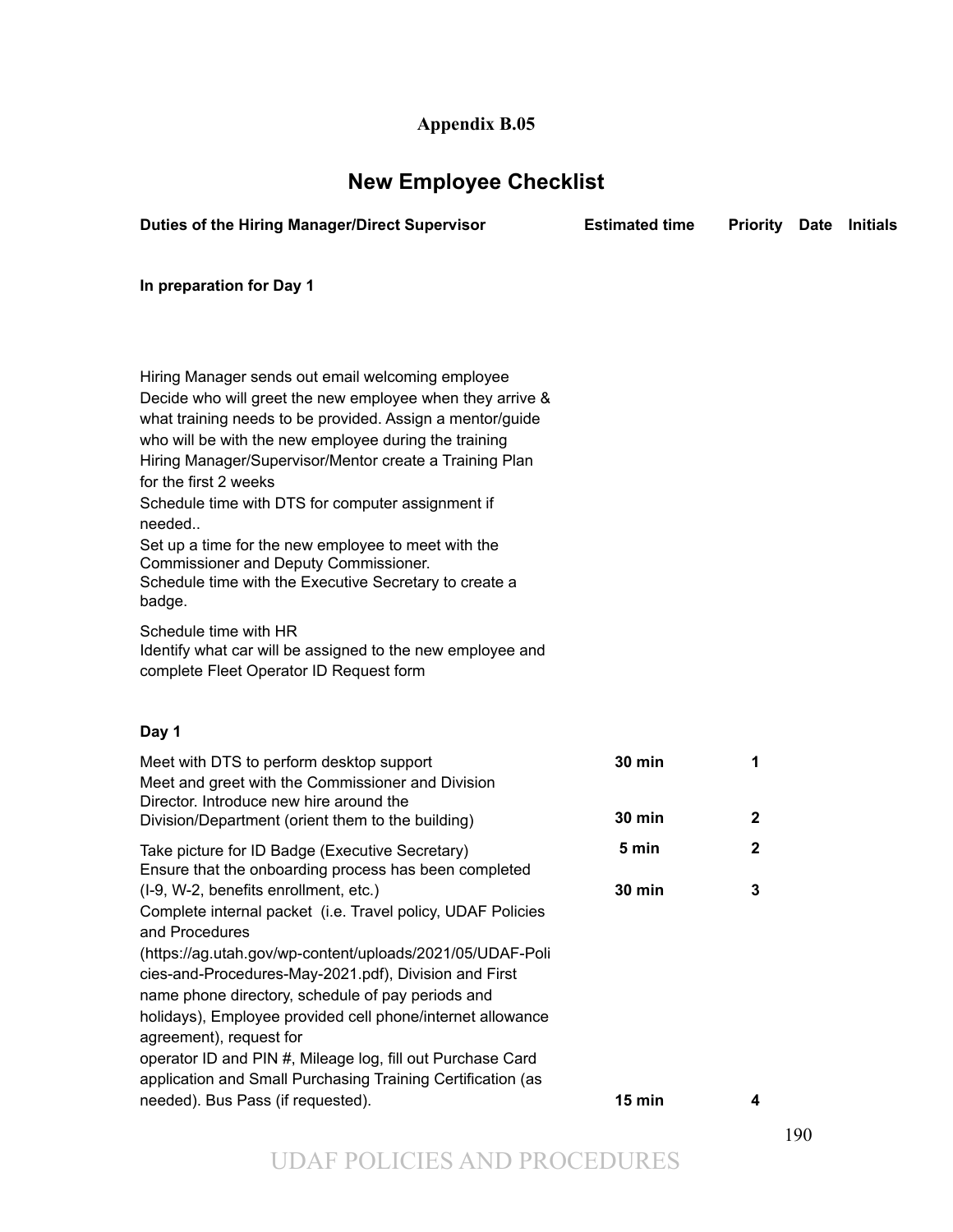Assign vehicle, as necessary (show employee how and where to get fuel using PIN #). Review vehicle maintenance schedules.Provide training on recording mileage. Executive Secretary document vehicle ID # for the new employee. Review how to report an accident, where to park your State vehicle, travel policy with State vehicle.

Discuss work schedule and dress code Teach them how to fill out an ESS Timesheet, Tutorial is online on Employee Gateway. **15 min** Complete Defensive Driving and be assigned an operator ID before the new employee drives a State vehicle.

#### **Later - As scheduled in 2 week training plan**

Order business cards (once a phone # is obtained)

Provide Policies & Procedures, review travel and vehicle policies. **2 hrs 5**

Supervisor should ensure that the employee has completed training (Defensive Driving, Security Awareness training, Workplace Harassment & Abusive Conduct Prevention, Violence in the Workplace, Ethics) as necessary. Defensive Driving must be completed before driving a State vehicle. **2 hrs** Provide training on how to use the Google calendar and Gmail (email). Training is online in the Employee Gateway. Create UPM document (for probation period). Review Triple AAA requirements (exercise release time, hours and days worked per week) Give employee their first Performance Plan and review duties, goal and expectations Make sure employee schedules calendar to attend Benefits

in Brief training at the MASOB (contact ERIC to schedule) Set up MDM link to put on cell [phone](https://dts.utah.gov/mdm-mobile-device-management) or ipad <https://dts.utah.gov/mdm-mobile-device-management>

#### **Appendix B.06**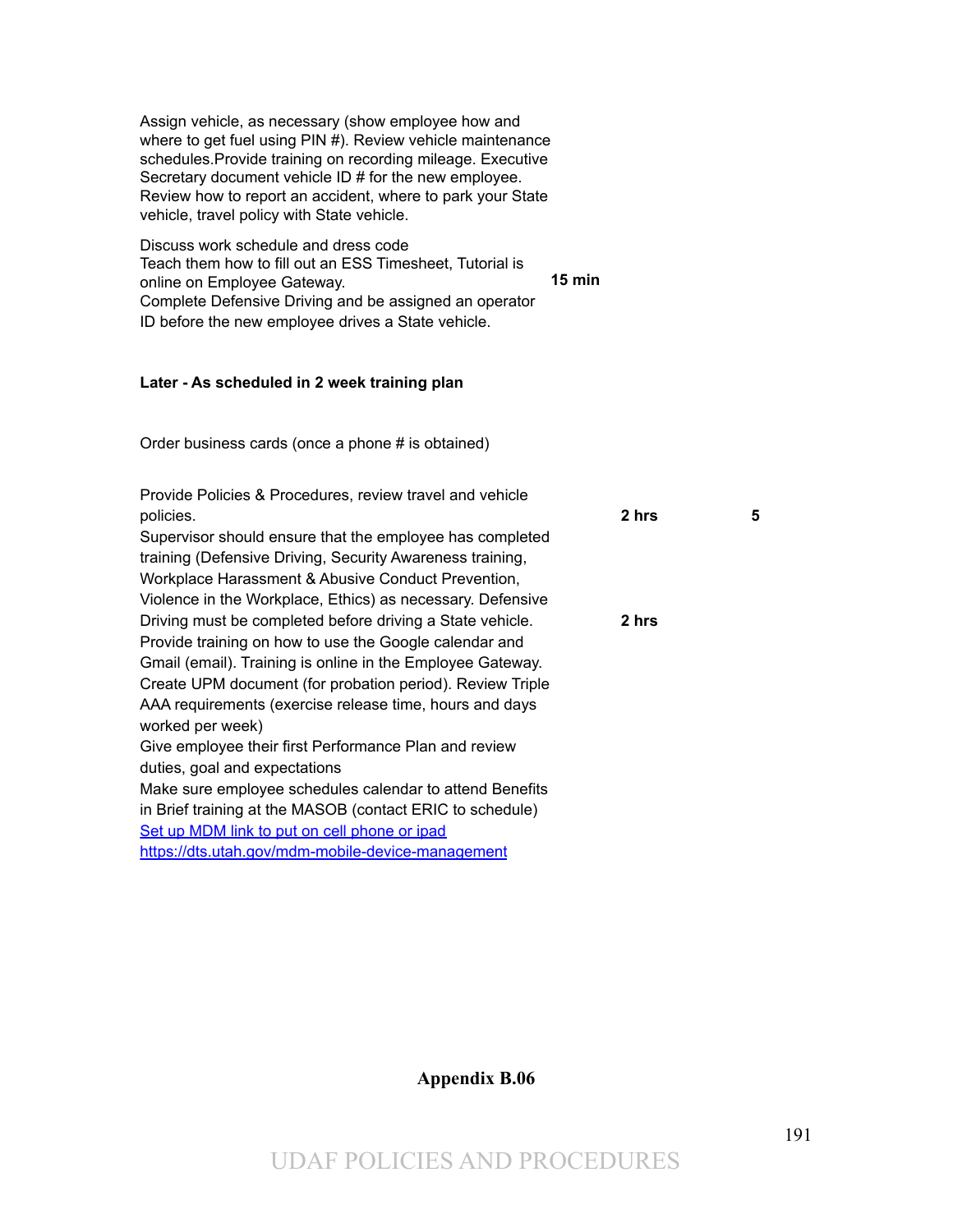### **Exiting Employee Checklist**

- When the employee turns in notice, let him or her know that they must work at least a little on their last day (their last day can't be annual or sick leave)
- Fill out the HR Employee Termination Checklist
- Get their phone, tablet, and any other state property in their possession.
	- If an iPhone or iPad, make sure that they give you the password and, ideally, have them change the owner of the device from their name to either the supervisor or no one in iCloud
- Get their computer
	- Turn computer into the Administrative Services Division to ensure proper handling (securing files, reimaging before reassigning, etc.)
	- Make sure that you either get their PGP and Utah login passwords or get all of their files off the computer with them and put the files on a flash drive
	- Make sure to get the updated establishment lists
	- Make sure ownership of any shared files, folders, or drives is transferred to another employee.
	- Documents
	- Make sure you have all of their violation letters and other documentation about citations, stop sales, etc.
- P card
	- Make sure you get their P card and all receipts for the purchases of the current cycle
	- Have the employee fill out the P card log and sign it for their final purchases since the last cycle
- Vehicle
	- Make sure that the registration, gas card and vehicle ID card are all in the vehicle that was assigned to the employee
	- Get the keys for the vehicle
	- Have them make sure the car is clean and cleaned out of non-work tools, etc
- Security Badge
- Before an employee leaves the Department, make sure they have surrendered possession of personal data related to any customers or licensees, whether in hard copy documents or electronically stored in personal devices.

### **Appendix C.01**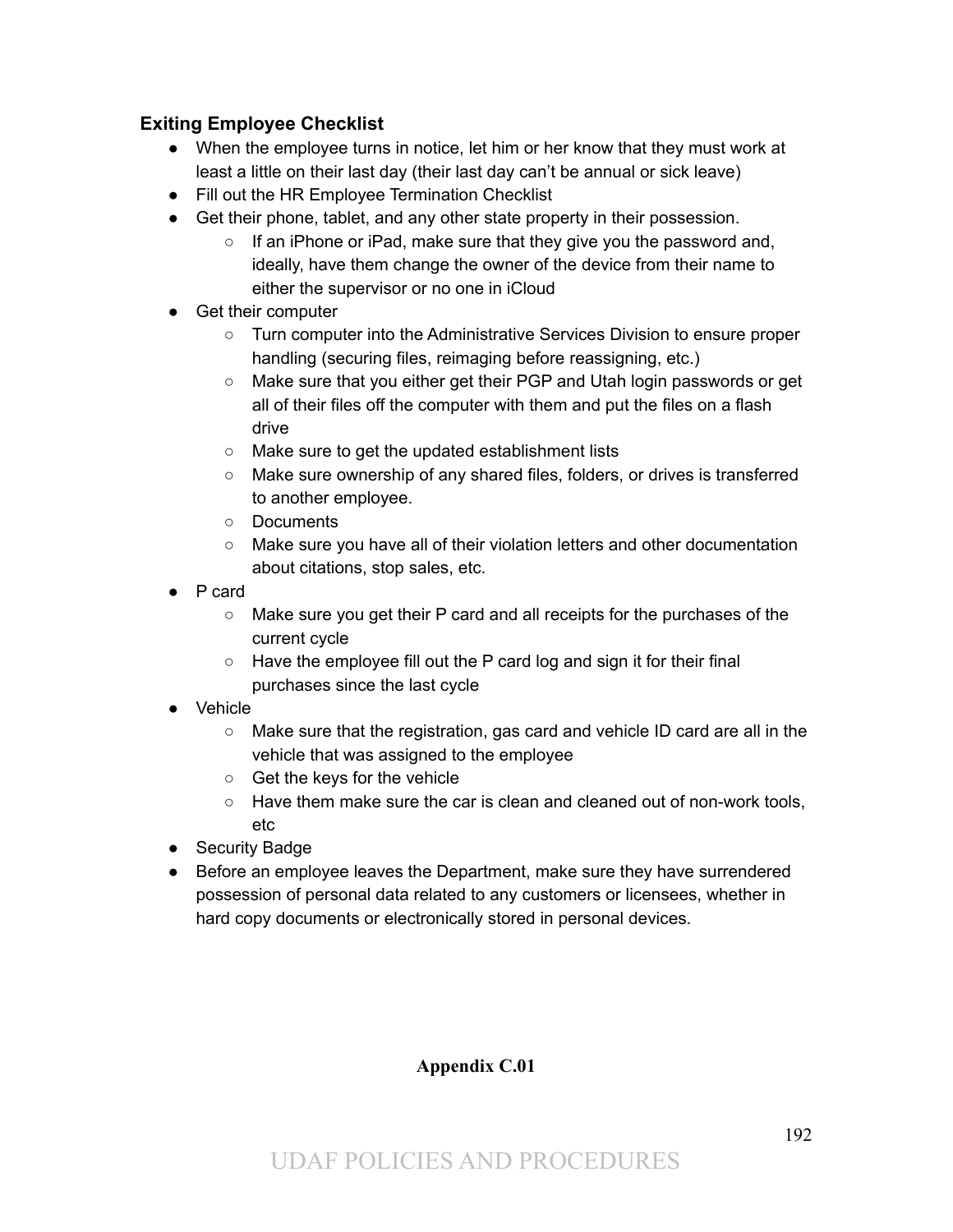#### **UDAF DISCLOSURE/CONFLICT OF INTEREST STATEMENT**

#### **Pursuant to the Utah Public Employee's Ethics Act Utah Code Ann. §§ 67-16-1 through 15, DHRM and UDAF policies**

I contract the same contract of the disclose as follows:

**EMPLOYEE STATEMENT/POSITION** (please complete all that apply-if a section does not apply please indicate that by writing N/A in that field):

1. I reside at

2. I currently hold the following position at UDAF or on one of its subsidiary boards/commissions: If multiple entries/disclosures, please attach a copy of this form for each entry/disclosure listed:

| Position Title:          |  |
|--------------------------|--|
| Division and Supervisor: |  |
| Duties/Hours per Week:   |  |
| Date Hired/Appointed:    |  |

**OUTSIDE EMPLOYMENT/VOLUNTEER ACTIVITY** (please complete section 3 if you are employed/volunteer for an entity outside of UDAF). If multiple entries/disclosures, please attach a copy of this form for each entry/disclosure listed:

3. Name of Outside Employer/Volunteer

Organization:

Position

Title:

Schedule/Duration:

#### **OUTSIDE EMPLOYMENT/VOLUNTEER ACTIVITY-FAMILY MEMBER**

(please complete section 4 if you have a close family member (such as a spouse, parent or child) who is employed/volunteers for an entity which is regulated by UDAF). If multiple entries/disclosures, please attach a copy of this form for each entry/disclosure listed:

4. Name/Relationship of Individual: Name of Outside Employer/Volunteer Organization: Position Title: Schedule/Duration: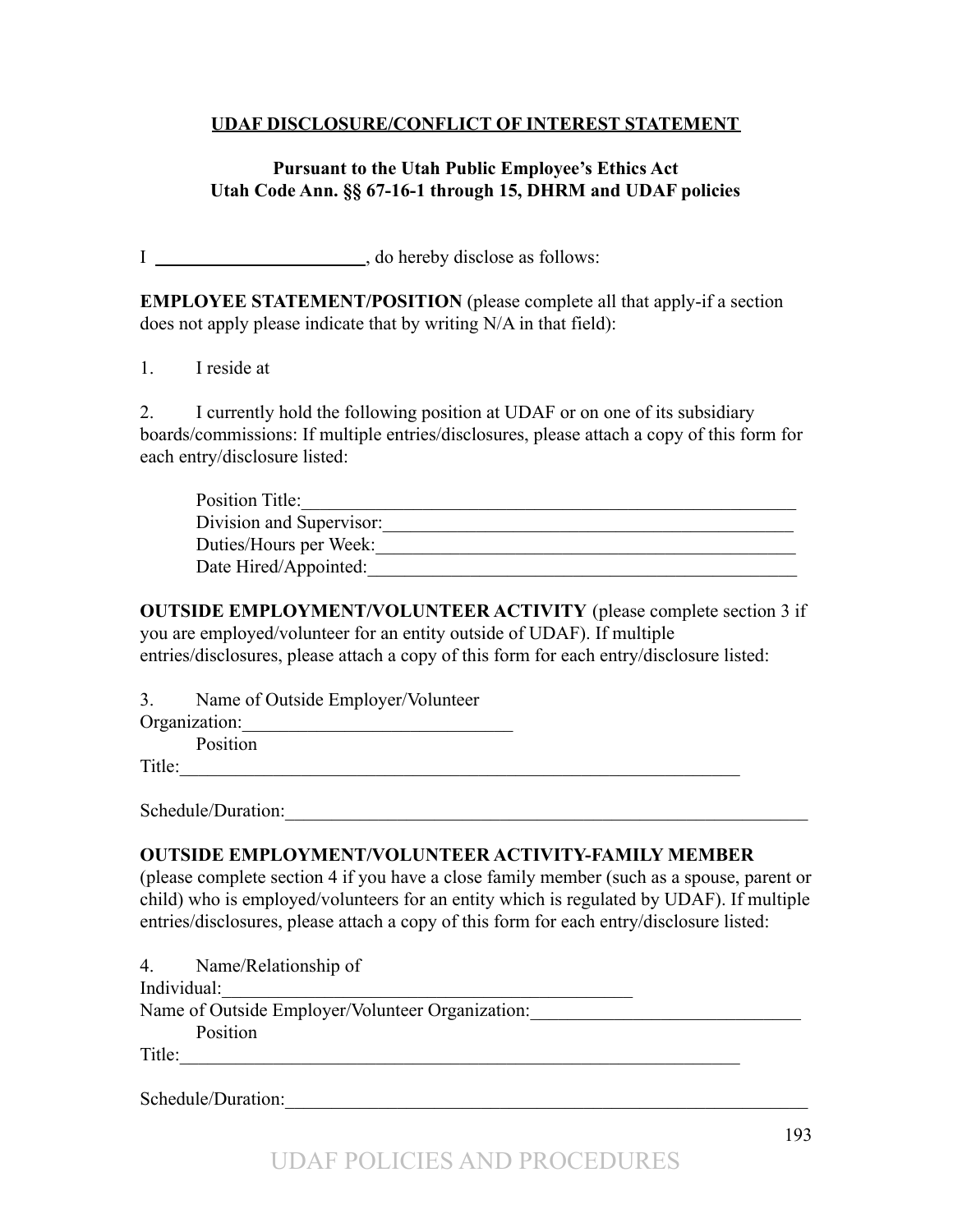**INTEREST IN OUTSIDE BUSINESS ENTITIES** (please complete section 5 if you or a close family member hold a substantial interest (exceeds \$2,000 or otherwise defined in statute) in a business entity subject to regulation by UDAF or one of its boards/commissions). If multiple entries/disclosures, please attach a copy of this form for each entry/disclosure listed:

5. I am an officer, director, agent employee, or owner of a substantial interest in the following business entities which are subject to regulation by UDAF or its associated boards/commissions.

Name of entity:

Position Held:

Nature and value of interest held:

**Note: Refer to Utah Code Ann §67-16-7(3) for exemptions and/or exclusions**

## **DECLARATION OF GIFTS/LOANS/COMPENSATION OR OTHER BENEFITS**

(If multiple entries/disclosures, please attach a copy of this form for each entry/disclosure listed):

6. I have solicited, received or have agreed to receive for myself or another, compensation, loans or gifts, directly or indirectly from the following persons or business entities who in the past, now or in the future may be subject to Name and address of person or business entity

A brief description of the gift, loan, or compensation and the action by

#### which may affect **Note: Refer to Utah Code Ann §67-16-5 for exemptions and/or exclusions**

7. I have participated in or received or have agreed to receive or anticipate I will receive compensation in respect to a transaction between state agencies and a business entity which I am an officer, director, employee, own a substantial interest, or for assisting personal or business entities in transactions involving a state agency and disclose as follows:

Name of the Agency/Board/Commission: Name and address of the person or business entity being or to be assisted:

A brief description of the transaction as to which service is rendered or is to be rendered; the nature of the service performed or to be performed

\_\_\_\_\_\_\_\_\_\_\_\_\_\_\_\_\_\_\_\_\_\_\_\_\_\_\_\_\_\_\_\_\_\_\_\_\_\_\_\_\_\_\_\_\_\_\_\_\_\_\_\_\_\_\_\_\_\_\_\_\_\_\_

 $\mathcal{L}_\text{max} = \mathcal{L}_\text{max} = \mathcal{L}_\text{max} = \mathcal{L}_\text{max} = \mathcal{L}_\text{max} = \mathcal{L}_\text{max} = \mathcal{L}_\text{max} = \mathcal{L}_\text{max} = \mathcal{L}_\text{max} = \mathcal{L}_\text{max} = \mathcal{L}_\text{max} = \mathcal{L}_\text{max} = \mathcal{L}_\text{max} = \mathcal{L}_\text{max} = \mathcal{L}_\text{max} = \mathcal{L}_\text{max} = \mathcal{L}_\text{max} = \mathcal{L}_\text{max} = \mathcal{$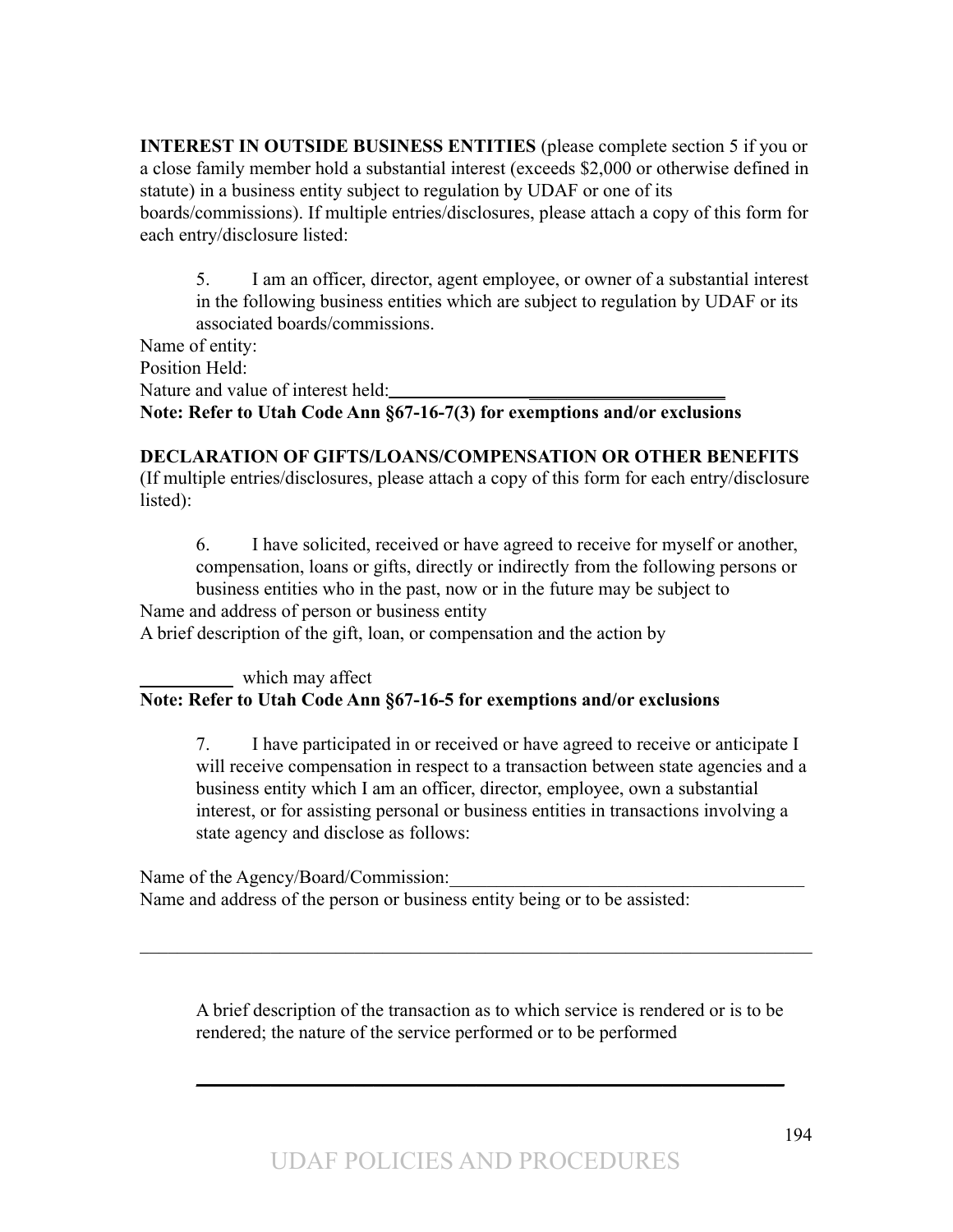**Note: Refer to Utah Code Ann §67-16-6, §67-16-7(3) and §63G-24-301(1) for exemptions and/or exclusions.**

 $\overline{\phantom{a}}$  , and the contract of the contract of the contract of the contract of the contract of the contract of the contract of the contract of the contract of the contract of the contract of the contract of the contrac

#### **ACTIONS TAKEN TO ENSURE CONFLICTS OR POTENTIAL CONFLICTS DO NOT OCCUR**

 $\mathcal{L}_\text{max} = \mathcal{L}_\text{max} = \mathcal{L}_\text{max} = \mathcal{L}_\text{max} = \mathcal{L}_\text{max} = \mathcal{L}_\text{max} = \mathcal{L}_\text{max} = \mathcal{L}_\text{max} = \mathcal{L}_\text{max} = \mathcal{L}_\text{max} = \mathcal{L}_\text{max} = \mathcal{L}_\text{max} = \mathcal{L}_\text{max} = \mathcal{L}_\text{max} = \mathcal{L}_\text{max} = \mathcal{L}_\text{max} = \mathcal{L}_\text{max} = \mathcal{L}_\text{max} = \mathcal{$ 

 $\mathcal{L}_\text{max} = \mathcal{L}_\text{max} = \mathcal{L}_\text{max} = \mathcal{L}_\text{max} = \mathcal{L}_\text{max} = \mathcal{L}_\text{max} = \mathcal{L}_\text{max} = \mathcal{L}_\text{max} = \mathcal{L}_\text{max} = \mathcal{L}_\text{max} = \mathcal{L}_\text{max} = \mathcal{L}_\text{max} = \mathcal{L}_\text{max} = \mathcal{L}_\text{max} = \mathcal{L}_\text{max} = \mathcal{L}_\text{max} = \mathcal{L}_\text{max} = \mathcal{L}_\text{max} = \mathcal{$ 

 $\mathcal{L}_\text{max} = \mathcal{L}_\text{max} = \mathcal{L}_\text{max} = \mathcal{L}_\text{max} = \mathcal{L}_\text{max} = \mathcal{L}_\text{max} = \mathcal{L}_\text{max} = \mathcal{L}_\text{max} = \mathcal{L}_\text{max} = \mathcal{L}_\text{max} = \mathcal{L}_\text{max} = \mathcal{L}_\text{max} = \mathcal{L}_\text{max} = \mathcal{L}_\text{max} = \mathcal{L}_\text{max} = \mathcal{L}_\text{max} = \mathcal{L}_\text{max} = \mathcal{L}_\text{max} = \mathcal{$ 

8. Please describe:

 $\mathcal{L}$ 

#### **CERTIFICATION BY EMPLOYEE**

9. I have read the UDAF Conflict of Interest policy and any applicable statutes. If multiple entries/disclosures have been listed anywhere else on this form, the employee must complete a certification for each entry/disclosure listed. Please check one of the following options:

> a. My outside employment or activity does not constitute a conflict or potential conflict of interest.

b. My outside employment or activity may constitute a conflict or potential conflict of interest, but I request review/approval by UDAF.

c. None-I have not declared any employment, gifts or other potential conflicts of interest under any section of this form.

#### **I hereby declare under criminal penalty under the law of Utah that everything stated in this document is true and correct.**

 $\mathcal{L}_\mathcal{L} = \{ \mathcal{L}_\mathcal{L} = \{ \mathcal{L}_\mathcal{L} = \{ \mathcal{L}_\mathcal{L} = \{ \mathcal{L}_\mathcal{L} = \{ \mathcal{L}_\mathcal{L} = \{ \mathcal{L}_\mathcal{L} = \{ \mathcal{L}_\mathcal{L} = \{ \mathcal{L}_\mathcal{L} = \{ \mathcal{L}_\mathcal{L} = \{ \mathcal{L}_\mathcal{L} = \{ \mathcal{L}_\mathcal{L} = \{ \mathcal{L}_\mathcal{L} = \{ \mathcal{L}_\mathcal{L} = \{ \mathcal{L}_\mathcal{$ 

 $\mathcal{L} = \{ \mathcal{L} \mathcal{L} \mathcal{L} \mathcal{L} \mathcal{L} \mathcal{L} \mathcal{L} \mathcal{L} \mathcal{L} \mathcal{L} \mathcal{L} \mathcal{L} \mathcal{L} \mathcal{L} \mathcal{L} \mathcal{L} \mathcal{L} \mathcal{L} \mathcal{L} \mathcal{L} \mathcal{L} \mathcal{L} \mathcal{L} \mathcal{L} \mathcal{L} \mathcal{L} \mathcal{L} \mathcal{L} \mathcal{L} \mathcal{L} \mathcal{L} \mathcal{L} \mathcal{L} \mathcal{L} \mathcal{L} \$ 

| <b>Signature</b> | Date |
|------------------|------|
|                  |      |

**Printed Name** Location

| Witnessed before me (only needed if a conflict is |    |  |
|---------------------------------------------------|----|--|
| identified)                                       | on |  |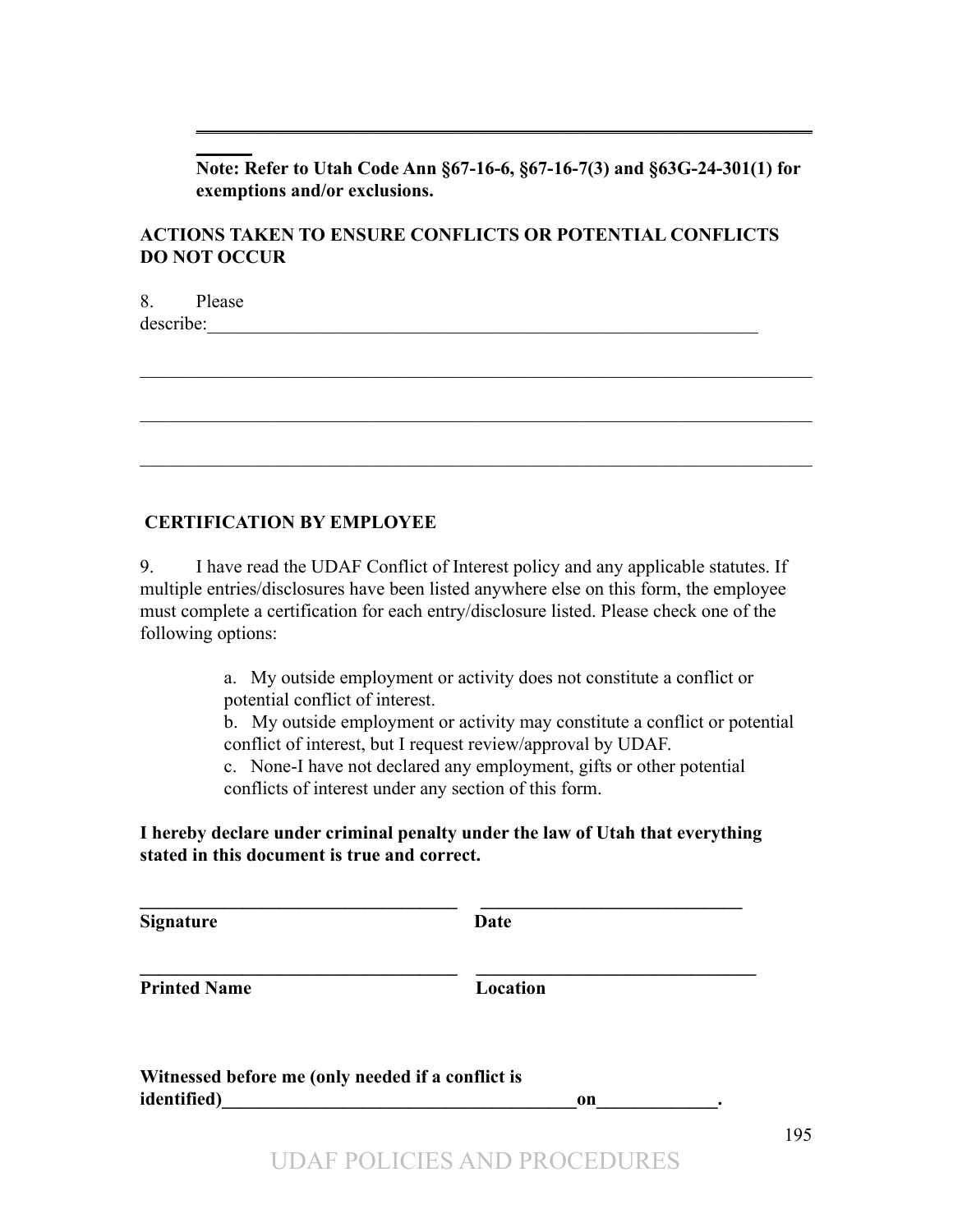**Printed Name (Witness)**

#### **\*\*\*\*\*\*\*\*\*\*\*\*\*\*\*\*\*\*\*\*\*\*\*\*\*\*\*\*\*\*\*\*\*\*\*\*\*\*\*\*\*\*\*\*\*\*\*\*\*\*\*\*\*\*\*\*\*\*\*\*\*\*\*\*\*\*\*\*\*\*\*\***

## **\*\*\*\***

## **TO BE COMPLETED BY UDAF:**

#### **DIVISION DIRECTOR ACTION**

 $\mathcal{L} = \{ \mathcal{L} \}$ 

I, have reviewed this form, the UDAF Conflict of Interest policy and any applicable statutes and hereby request UDAF take the following action (please check one):

- a. Approval
- b. Denial

c. Referral-If referral is checked, Commissioner approval is required under the current Conflict of Interest policy.

#### Division Director Signature Date **COMMISSIONER ACTION**

 $\mathcal{L}_\text{max}$ 

I, Commissioner of UDAF, have reviewed this form, the UDAF Conflict of Interest policy and any applicable statutes and hereby take the following action (please check one):

a. Request is approved.

 $\mathcal{L}_\text{max}$ 

- b. Request is denied.
- c. Request is conditionally approved.

If request is conditionally approved, employee must take the steps set forth below:

 $\mathcal{L}_\text{max} = \mathcal{L}_\text{max} = \mathcal{L}_\text{max} = \mathcal{L}_\text{max} = \mathcal{L}_\text{max} = \mathcal{L}_\text{max} = \mathcal{L}_\text{max} = \mathcal{L}_\text{max} = \mathcal{L}_\text{max} = \mathcal{L}_\text{max} = \mathcal{L}_\text{max} = \mathcal{L}_\text{max} = \mathcal{L}_\text{max} = \mathcal{L}_\text{max} = \mathcal{L}_\text{max} = \mathcal{L}_\text{max} = \mathcal{L}_\text{max} = \mathcal{L}_\text{max} = \mathcal{$  $\mathcal{L}_\text{max} = \mathcal{L}_\text{max} = \mathcal{L}_\text{max} = \mathcal{L}_\text{max} = \mathcal{L}_\text{max} = \mathcal{L}_\text{max} = \mathcal{L}_\text{max} = \mathcal{L}_\text{max} = \mathcal{L}_\text{max} = \mathcal{L}_\text{max} = \mathcal{L}_\text{max} = \mathcal{L}_\text{max} = \mathcal{L}_\text{max} = \mathcal{L}_\text{max} = \mathcal{L}_\text{max} = \mathcal{L}_\text{max} = \mathcal{L}_\text{max} = \mathcal{L}_\text{max} = \mathcal{$  $\mathcal{L}_\text{max} = \mathcal{L}_\text{max} = \mathcal{L}_\text{max} = \mathcal{L}_\text{max} = \mathcal{L}_\text{max} = \mathcal{L}_\text{max} = \mathcal{L}_\text{max} = \mathcal{L}_\text{max} = \mathcal{L}_\text{max} = \mathcal{L}_\text{max} = \mathcal{L}_\text{max} = \mathcal{L}_\text{max} = \mathcal{L}_\text{max} = \mathcal{L}_\text{max} = \mathcal{L}_\text{max} = \mathcal{L}_\text{max} = \mathcal{L}_\text{max} = \mathcal{L}_\text{max} = \mathcal{$  $\mathcal{L}_\text{max} = \mathcal{L}_\text{max} = \mathcal{L}_\text{max} = \mathcal{L}_\text{max} = \mathcal{L}_\text{max} = \mathcal{L}_\text{max} = \mathcal{L}_\text{max} = \mathcal{L}_\text{max} = \mathcal{L}_\text{max} = \mathcal{L}_\text{max} = \mathcal{L}_\text{max} = \mathcal{L}_\text{max} = \mathcal{L}_\text{max} = \mathcal{L}_\text{max} = \mathcal{L}_\text{max} = \mathcal{L}_\text{max} = \mathcal{L}_\text{max} = \mathcal{L}_\text{max} = \mathcal{$  $\mathcal{L}_\text{max} = \mathcal{L}_\text{max} = \mathcal{L}_\text{max} = \mathcal{L}_\text{max} = \mathcal{L}_\text{max} = \mathcal{L}_\text{max} = \mathcal{L}_\text{max} = \mathcal{L}_\text{max} = \mathcal{L}_\text{max} = \mathcal{L}_\text{max} = \mathcal{L}_\text{max} = \mathcal{L}_\text{max} = \mathcal{L}_\text{max} = \mathcal{L}_\text{max} = \mathcal{L}_\text{max} = \mathcal{L}_\text{max} = \mathcal{L}_\text{max} = \mathcal{L}_\text{max} = \mathcal{$  $\mathcal{L}_\text{max} = \mathcal{L}_\text{max} = \mathcal{L}_\text{max} = \mathcal{L}_\text{max} = \mathcal{L}_\text{max} = \mathcal{L}_\text{max} = \mathcal{L}_\text{max} = \mathcal{L}_\text{max} = \mathcal{L}_\text{max} = \mathcal{L}_\text{max} = \mathcal{L}_\text{max} = \mathcal{L}_\text{max} = \mathcal{L}_\text{max} = \mathcal{L}_\text{max} = \mathcal{L}_\text{max} = \mathcal{L}_\text{max} = \mathcal{L}_\text{max} = \mathcal{L}_\text{max} = \mathcal{$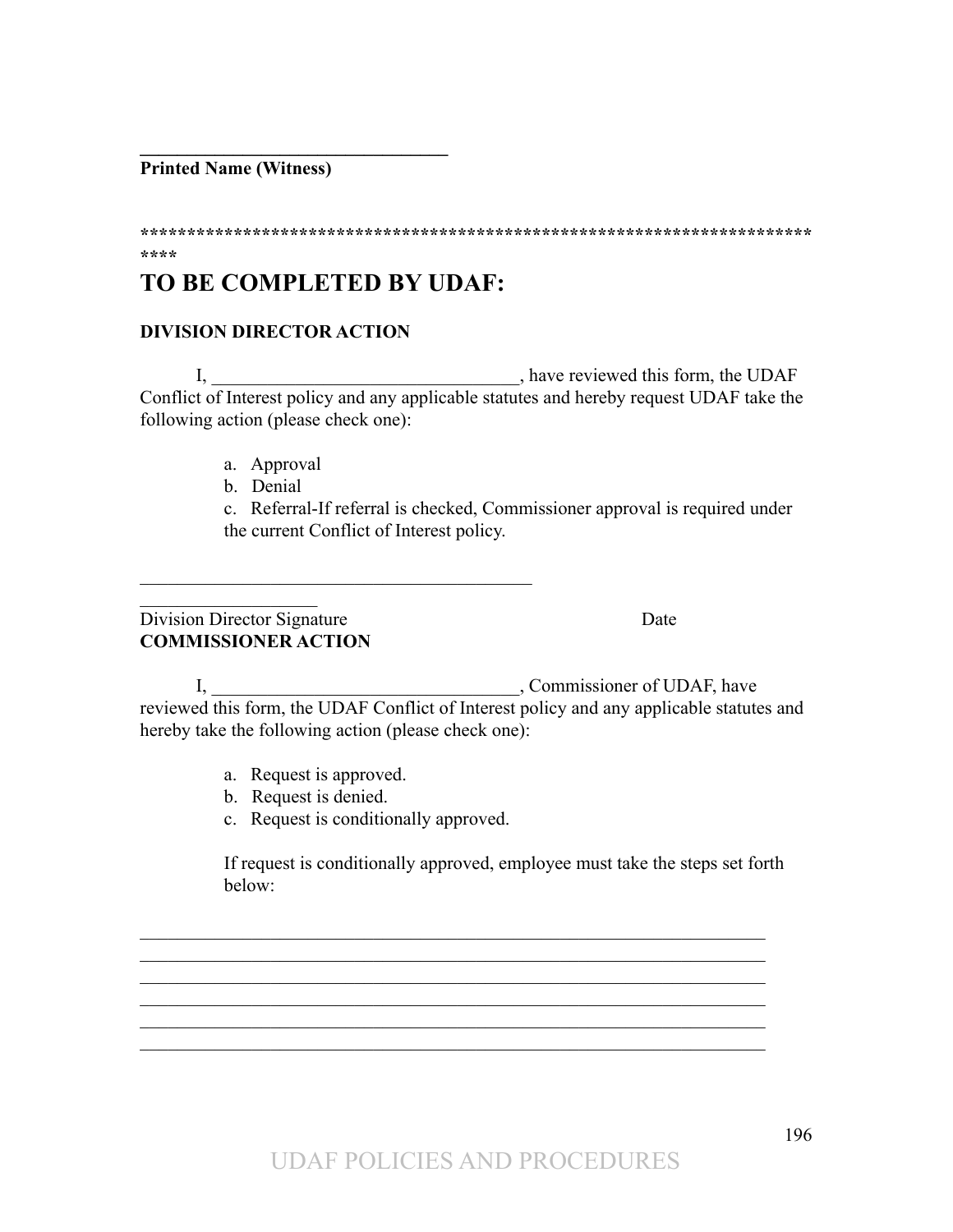$\mathcal{L}_\text{max}$ Commissioner Signature Date

 $\mathcal{L}_\text{max}$ 

 $\mathcal{L}_\text{max}$ 

 $\mathcal{L}_\text{max}$ 

 $\mathcal{L}_\text{max}$ 

Division Director Signature Date

Employee Signature Date

 $\mathcal{L}_\text{max}$ 

**Appendix C.02**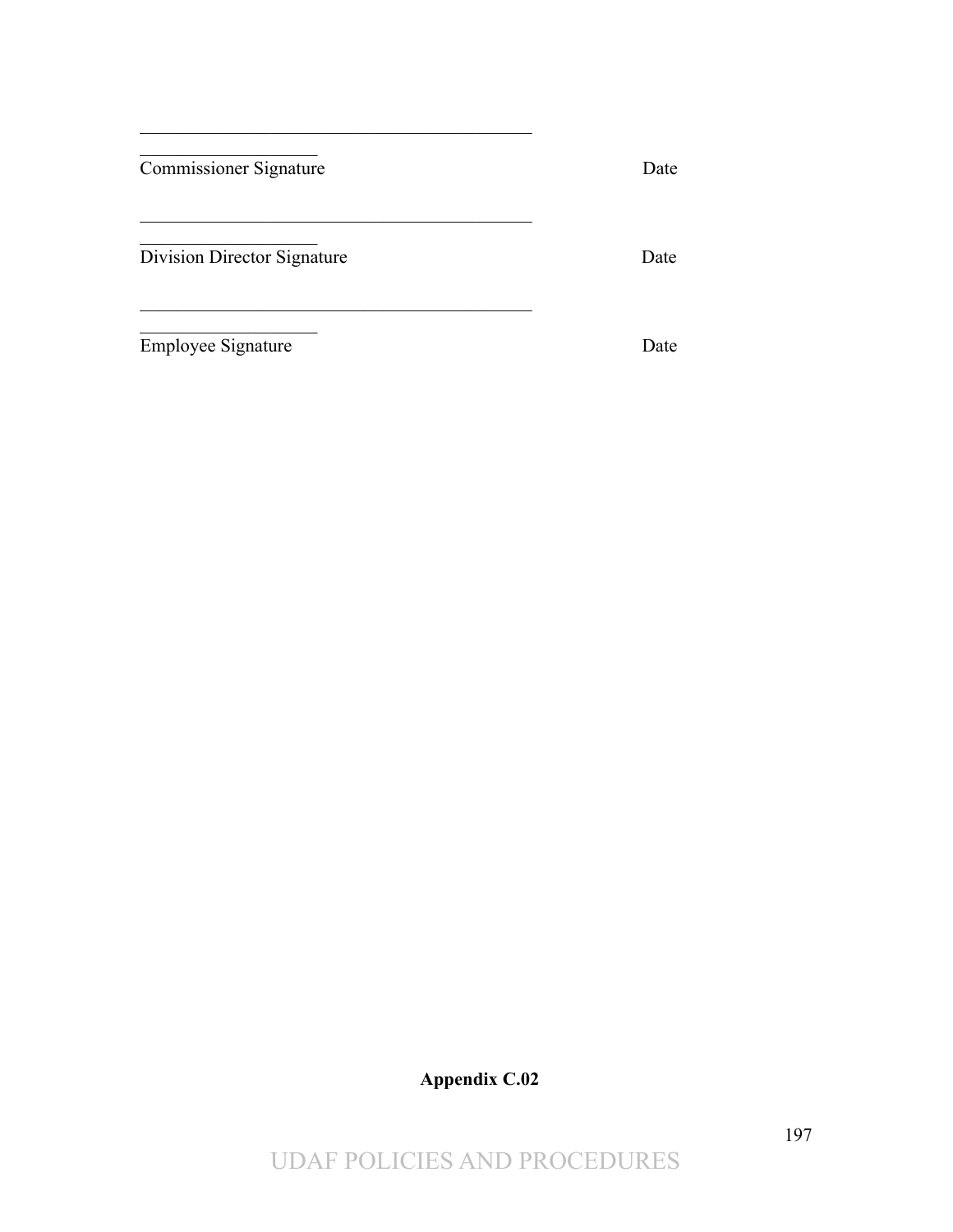#### **State of Utah**

#### **Department of Human Resource Management**

#### **Disclosure Statements, Background Checks, and Reference Checks for Appointees**

#### **Status Effective Date: September 1, 2011**

#### **Revised Date: January 2, 2018**

#### **Approved By: Debbie Cragun, Executive Director, DHRM**

#### **I. PURPOSE/BACKGROUND**

**To provide guidelines for conducting reference checks, background checks, and guidelines for obtaining disclosure statements for current and future appointees. Criminal history information may assist in determining if new hires and current appointees should hold a position of trust. State agencies must employ qualified individuals whose past history will not adversely affect their ability to perform their work duties. Reference checks, background checks, and disclosure statements help the State obtain information to determine the overall employability of appointees, enhance the safety of customers and employees, State property, and the security of information for which the State of Utah is held responsible.**

#### **II. POLICY**

**A. Disclosure statements shall be obtained and reference and background checks shall be conducted for all schedule AB (Agency heads), AC (Governor's Office staff), AD (anyone reporting to an Agency head or Deputy Agency head), and AR (individual that have been approved as making Statewide policy) new hire appointees. Current schedule AB, AC, AD, and AR appointees shall update their disclosure statements.**

- **1. All local background checks will be based on official records obtained from the Utah Bureau of Criminal Identification.**
- **2. All out -of -State background checks will be conducted through a background check vendor in accordance with the DAS Division of Purchasing.**
- **3. All fees associated with the criminal background check will be the responsibility of the appointing Agency.**
- **4. For the purpose of this policy, an active State employee who transfers into, promotes into, or is reassigned to an appointed position is considered to be a new hire appointee and subject to reference and background checks.**
- **5. Appointees shall inform their supervisor within 10 calendar days if they are arrested, or if they are convicted of or have entered a plea of guilty, no contest, or a plea in abeyance to a misdemeanor or felony.**
- **6. Reference checks shall not be conducted without the written consent of the individual being investigated.**
- **7. Failure to consent to reference checks or the disclosure statement may result in termination of the employment relationship with the State.**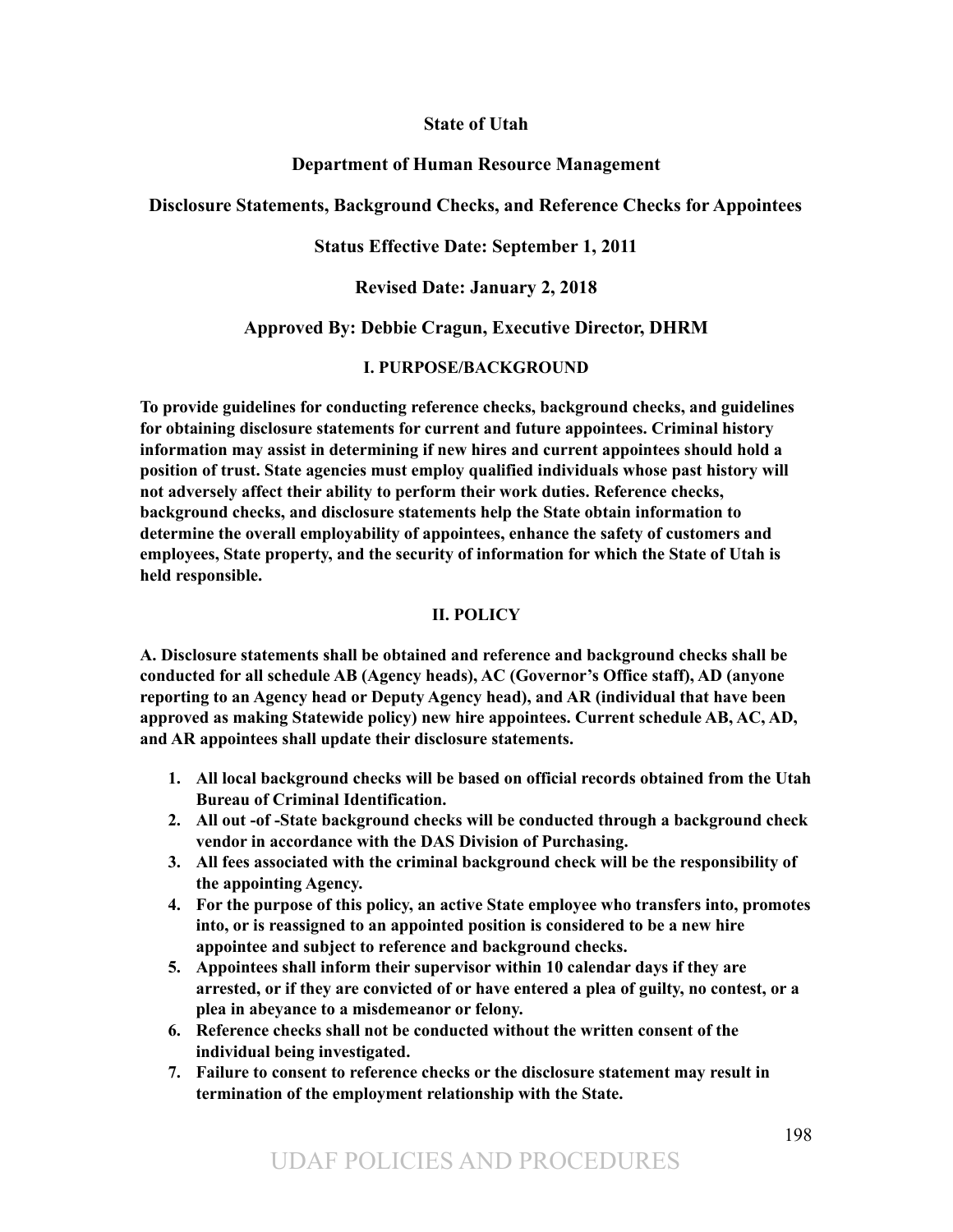- **8. If a background check is unable to be processed due to the existence of a warrant, management shall allow ten (10) business days to the appointee to satisfy the warrant in order for the background check to be processed. An appointee who refuses or fails to satisfy the warrant as described shall be subject to termination.**
- **● Adverse information from the disclosure statement, reference check, and/or background check may result in termination of employment or the refusal to hire the appointee.**
	- **1. An appointee may be separated from employment if the disclosure statement, reference check, and/or background check provides adverse information that, in the judgment of the appropriate Agency head or designee could compromise the individual's ability to be a successful employee or would violate the public trust.**
	- **2. The appointing Agency head, in consultation with the Executive Director of DHRM, or designee, shall make the determination on whether the content in the disclosure statement, reference check, and/or results of the background check will preclude the appointee from continued employment with the State of Utah.**
	- **3. The decision to separate an appointee will be based on the judgment of the appointing Agency head or designee who will ensure appropriate application of this policy.**
- **● All information obtained from a disclosure statement, reference check, and background check shall be classified as a protected record and is subject to GRAMA requirements.**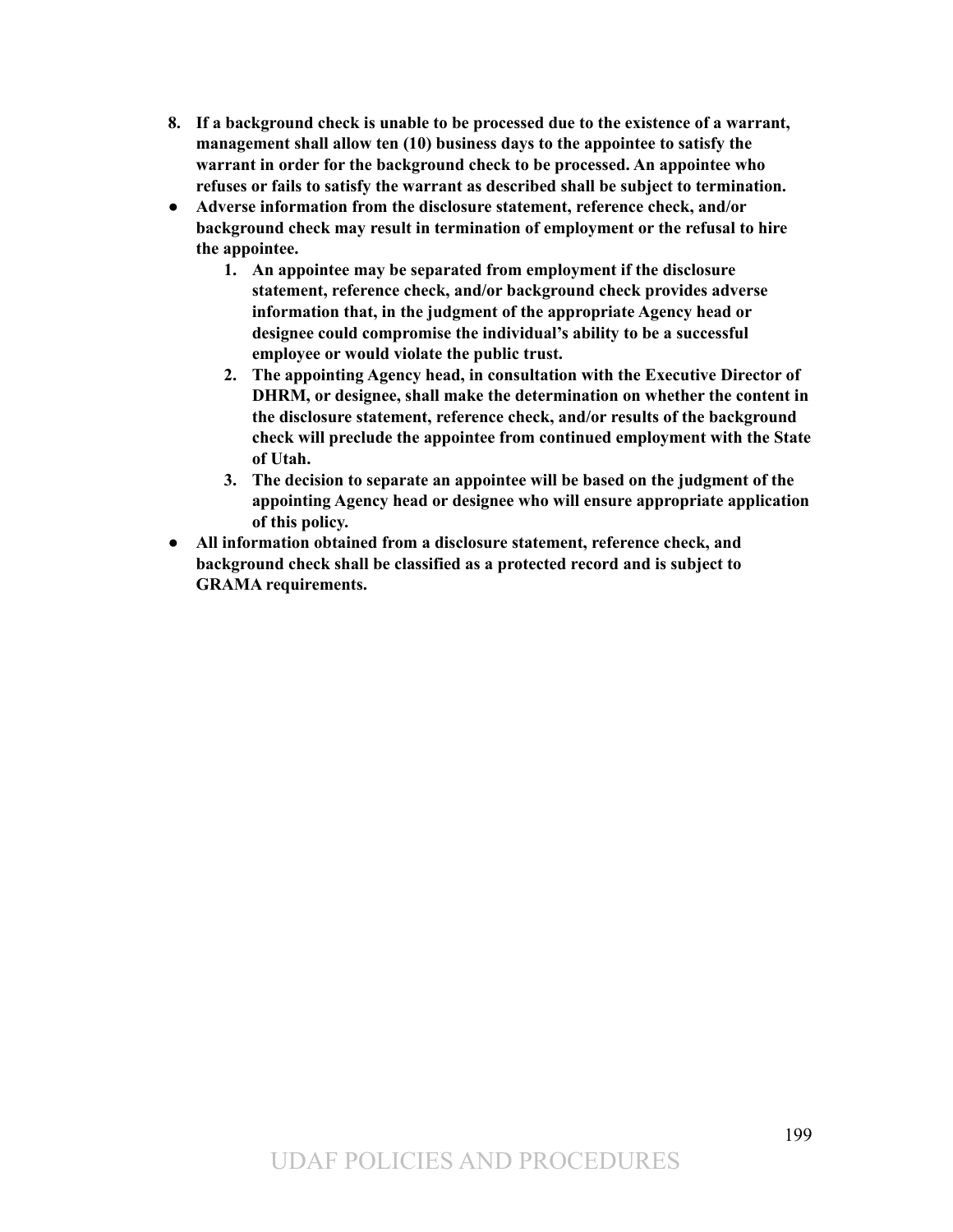# **DISCLOSURE STATEMENT Revised March 17, 2020**

| <b>Name:</b><br><u> 1989 - Johann Barn, amerikansk politiker (d. 1989)</u>    |       |
|-------------------------------------------------------------------------------|-------|
|                                                                               |       |
| <b>Schedule Code:</b> Schedule 2014                                           |       |
| <b>Position Title:</b>                                                        |       |
| Department:                                                                   |       |
| Please return the completed statement to the HR Director/Manager or designee. |       |
| HR Field Director or Designee Review for Completeness Only:                   |       |
| Signature:                                                                    |       |
|                                                                               |       |
| <b>Agency Head or Designee Signature:</b>                                     | Date: |
| <b>Background Check Completion</b>                                            |       |
| Type of background check:                                                     |       |
| () Applicant Background Check (ABC) () Agency TAC () Third Party Vendor       |       |
| () Right of Access (BCI) () Local Only through ERIC () Other                  |       |
| <b>Completed By:</b>                                                          |       |
|                                                                               |       |

**Disclosure Documents Page 1 of 9 Revised 3/17/20**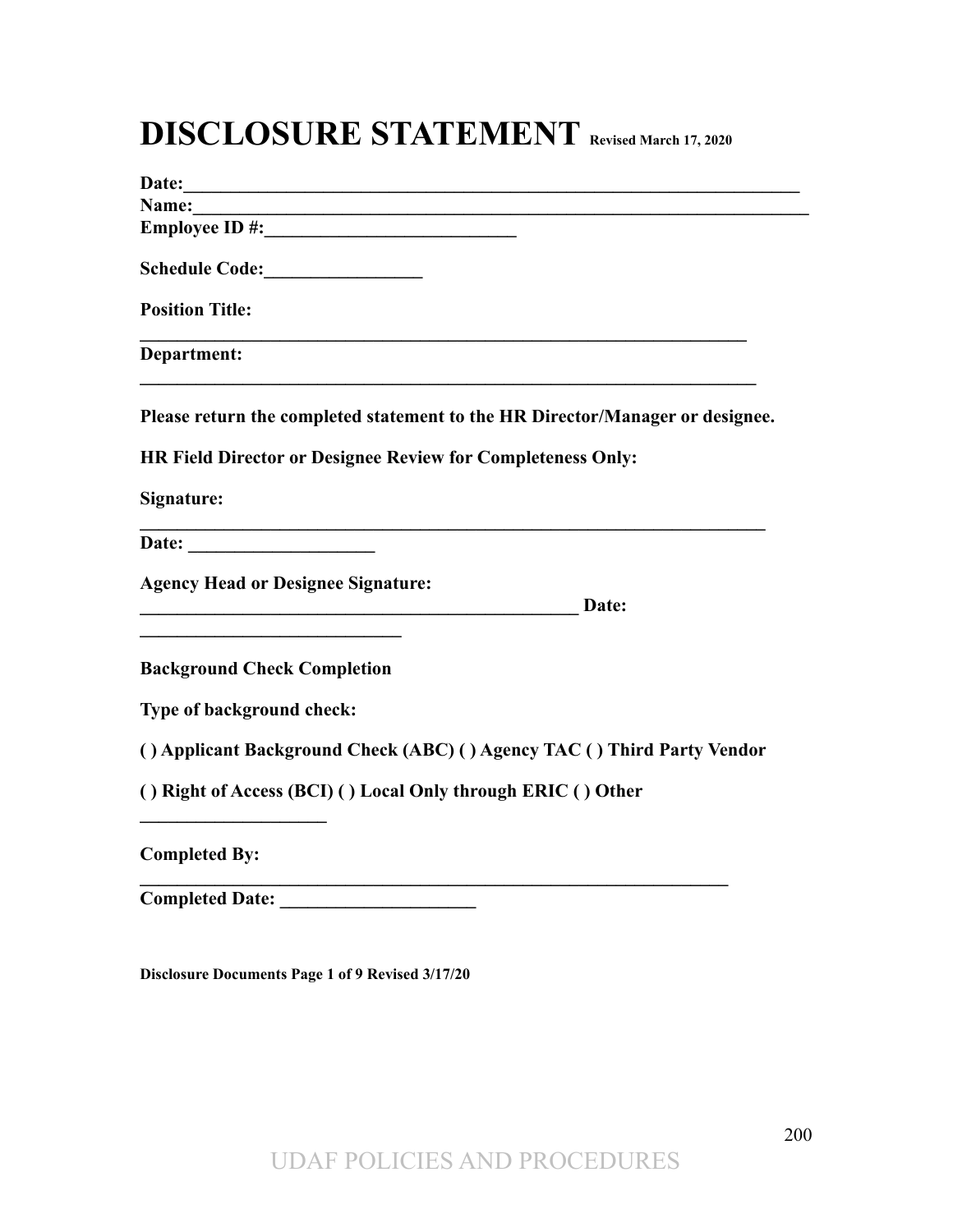#### **CONSENT AND CERTIFICATION**

**I consent to the release of information regarding my abilities to perform the duties of the position to which I may be appointed. This information may be obtained from current or former employers, schools, law enforcement agencies or other individuals or organizations and may be used by the Agency and the Department of Human Resource Management in determining my appointment. If appointment requires Senate consent, I also consent to the release of this information to the Senate and the Office of Legislative Research and General Counsel.**

**I,** the information is the information of  $\mathbf{I}$ , certify that the information **provided in this statement is to the best of my knowledge, true and accurate. I understand that any misstatements of material facts will subject me to disqualification or dismissal.**

| Signature: |  |
|------------|--|
| Date:      |  |

**Disclosure Documents Page 2 of 9 Revised 3/17/20**

## **PERSONAL INFORMATION**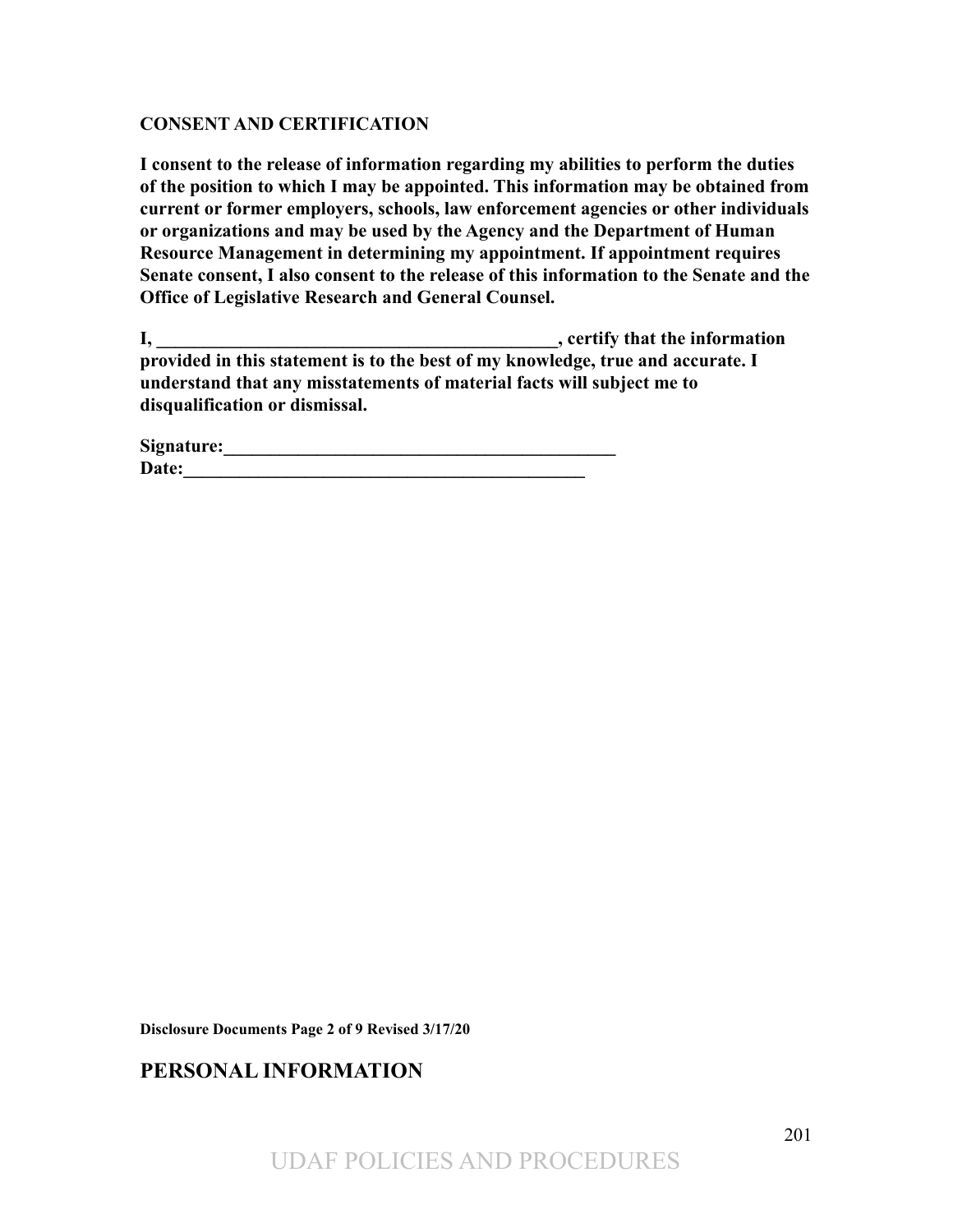#### **NAME:**

**Please attach a current resume.**

**RESIDENCES OUT OF THE STATE OF UTAH: In the past five years have you lived outside of the State of Utah? If yes, list the city and state(s) and dates you resided there.**

**EMPLOYMENT HISTORY: Beginning with your current employment list all periods of full-time, part-time, volunteer, military service, self-employment, and periods of unemployment in chronological order over the past ten years that are not included on your resume. Include the employer's name, address and telephone number, dates of employment, your title, and your duties.**

**Have you ever been discharged, asked to resign, furloughed, put on inactive status for cause, or been subject to disciplinary action while in any position of employment (except the military)?**

**If yes, explain:**

**Have you ever resigned after being told that your employer intended to discharge you for any reason?**

**If yes, explain:**

**MILITARY SERVICE: Have you served in the armed forces, National Guard, or military reserve of the United States?**

**Have you ever been the subject of any judicial or non-judicial disciplinary action or been given the option to resign in lieu of forced separation while in the military, National Guard, or military reserve?**

**If yes, explain:**

**Disclosure Documents Page 3 of 9 Revised 3/17/20**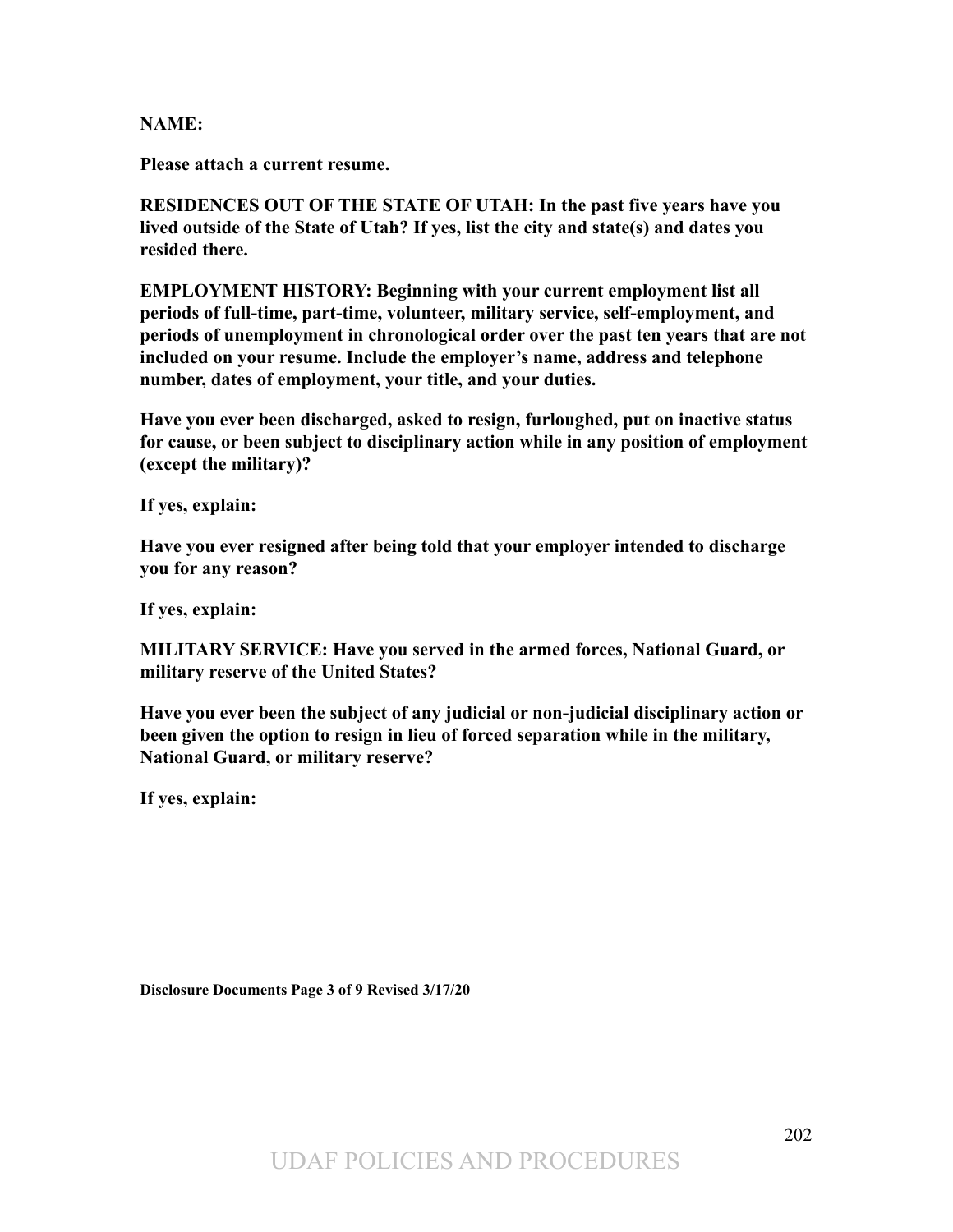**CRIMINAL BACKGROUND: Have you ever been convicted of a criminal offense related to the area of responsibility to which you may be appointed?**

**If yes, explain:**

**SUBSTANCE ABUSE: Do you now use controlled substances illegally?**

**VEHICLE REGISTRATION: Are your personal motor vehicles registered in Utah?**

**Explain why any are registered in a tate other than Utah:**

**PROFESSIONAL STATE LICENSES, REGISTRATIONS, and CERTIFICATES: List the names of any professional state licenses, registrations, and certificates you hold, including license numbers and expiration dates that are not listed on your resume:**

**ORGANIZATION AFFILIATIONS: List all local, state, and national civic, cultural, education, charitable, or work-related organizations you have been associated with in the past five years on the reverse side. Include any position held in the organization and the date of service. To your knowledge, are any of these organizations or any other organization to which you belong restricted on the basis of race, color, religion, sex, national origin, disability, marital status, arrest, or veteran status?**

**If yes, explain:**

**Disclosure Documents Page 4 of 9 Revised 3/17/20**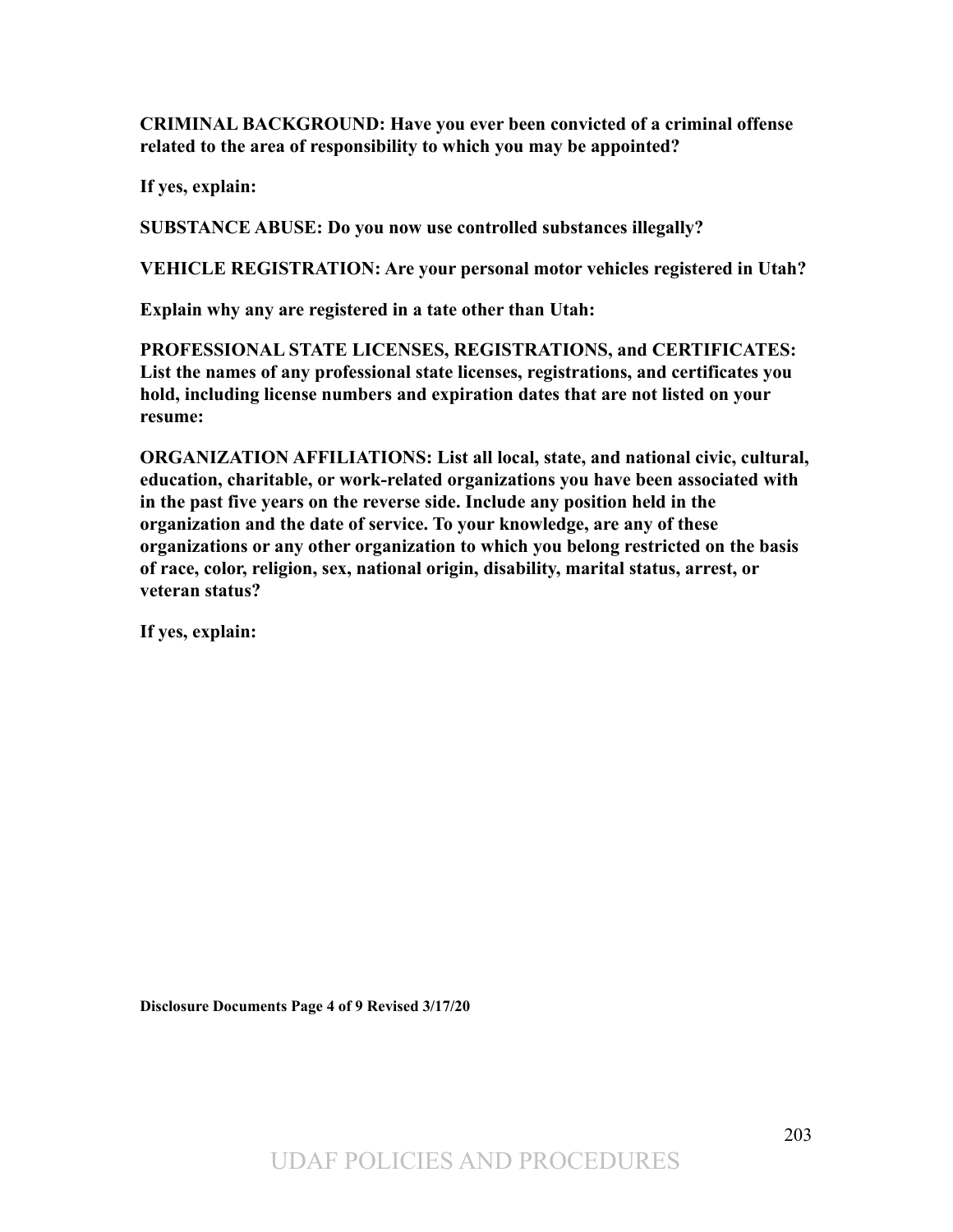## **CONFLICT OF INTEREST**

**ETHICAL CONDUCT: Have you ever been cited for a breach of ethics for unprofessional conduct by, or been named in, a complaint to any court, administrative agency, professional association, disciplinary committee, or other professional group?**

**If yes, explain:**

**CIVIL LITIGATION/AGENCY PROCEEDINGS: Are you presently or have you ever been a party of interest in any civil litigation or agency preceding that is related in any way to the position to which you may be appointed?**

**If yes, explain:**

**Has any business in which you, your spouse, immediate family member, or business associate are or were an officer, director, or partner been a party to any civil litigation or agency proceeding relevant to the position to which you may be appointed?**

**If yes, explain:**

**Is anyone currently threatening to sue you or any business in which you are an officer, director, or partner?**

**If yes, explain:**

**FAMILY RELATIONSHIPS: Are you, your spouse, or other immediate family members related to any state government official or employee?**

**If the nature of employment for your spouse or other immediate family member is related in any way to the position to which you may be appointed, please indicate the employer, the position, and the length of time it has been held:**

**COMPENSATION: During the past five years, have you, your spouse, or other immediate family member received any compensation or been involved in any financial transaction with the State of Utah or with any State government official?**

**Disclosure Documents Page 5 of 9 Revised 3/17/20**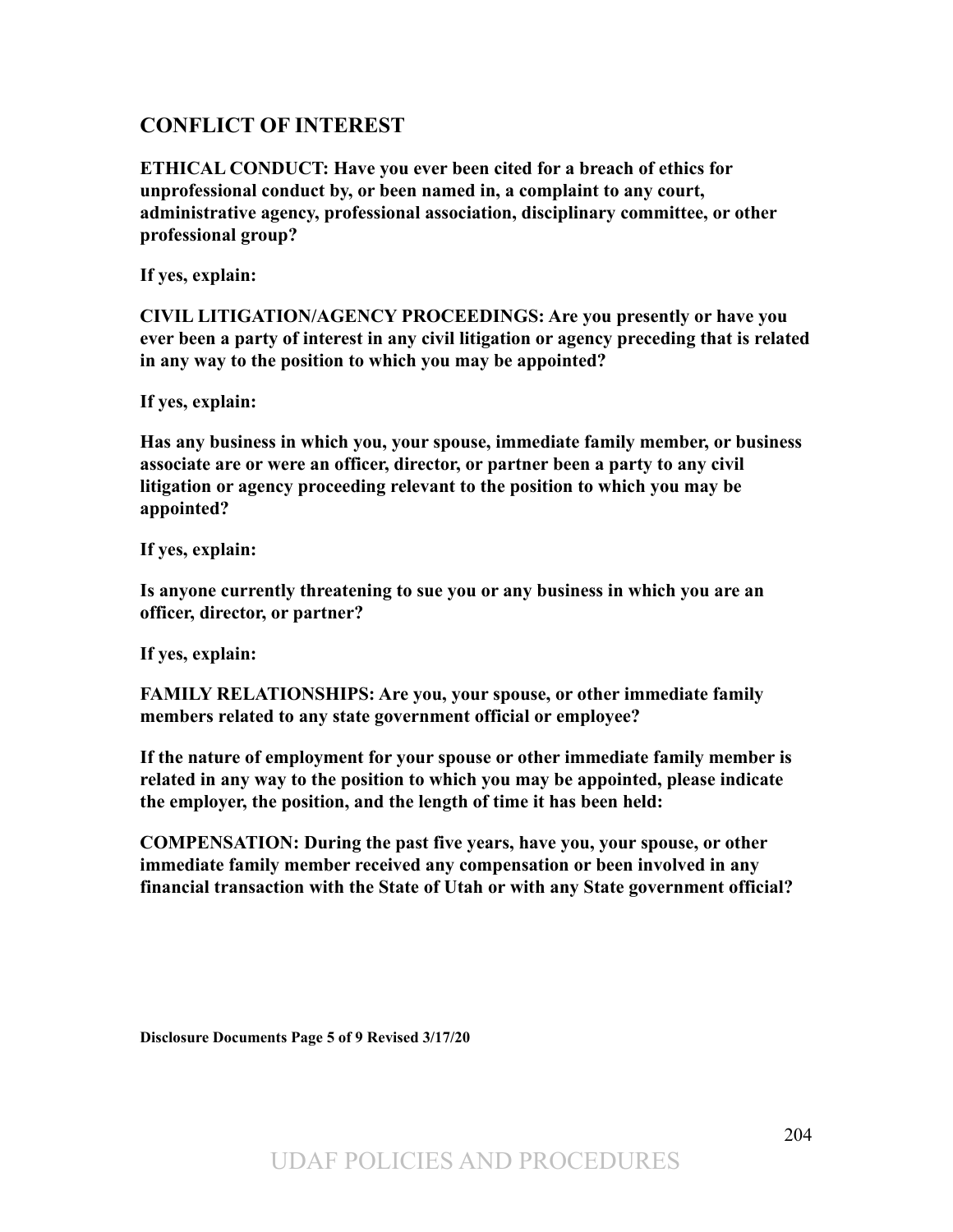**If yes, explain:**

**BUSINESS RELATIONSHIPS: Describe any business relationship, dealing, or financial transaction that you had during the past five years, whether for yourself, on behalf of a client, or acting as an agent, that you believe may appear as or be an actual potential conflict of interest in the position to which you may be appointed:**

**LOBBYING ACTIVITIES: Have you participated in any compensated lobbying activity during the past five years in which you have engaged for the purpose of influencing the passage defeat, or modification of any legislative or administrative action?**

**If yes, explain:**

**Has your spouse or any immediate family member participated in any compensated lobbying activity during the past five years in which your spouse or immediate family member has engaged for the purpose of influencing the passage, defeat, or modification of any legislative or administrative action that is related in any way to the position to which you may be appointed?**

**If yes, explain:**

**REGULATED ACTIVITIES: During the past five years have you, your spouse, or any immediate family member been an officer, owner, director, trustee, or partner in any corporation, firm, partnership, other business enterprise, nonprofit organization, or other institution that is regulated by or receives direct financial benefits from any Department, Agency, or institution of the State of Utah?**

**If yes, explain:**

**OTHER ACTIVITIES: Are there any other matters that may be incompatible with the discharge of the duties of the position to which you may be appointed or that may impair or tend to impair your independence of judgment or action in the performance of the duties of that position?**

**If yes, explain:**

**Disclosure Documents Page 6 of 9 Revised 3/17/20**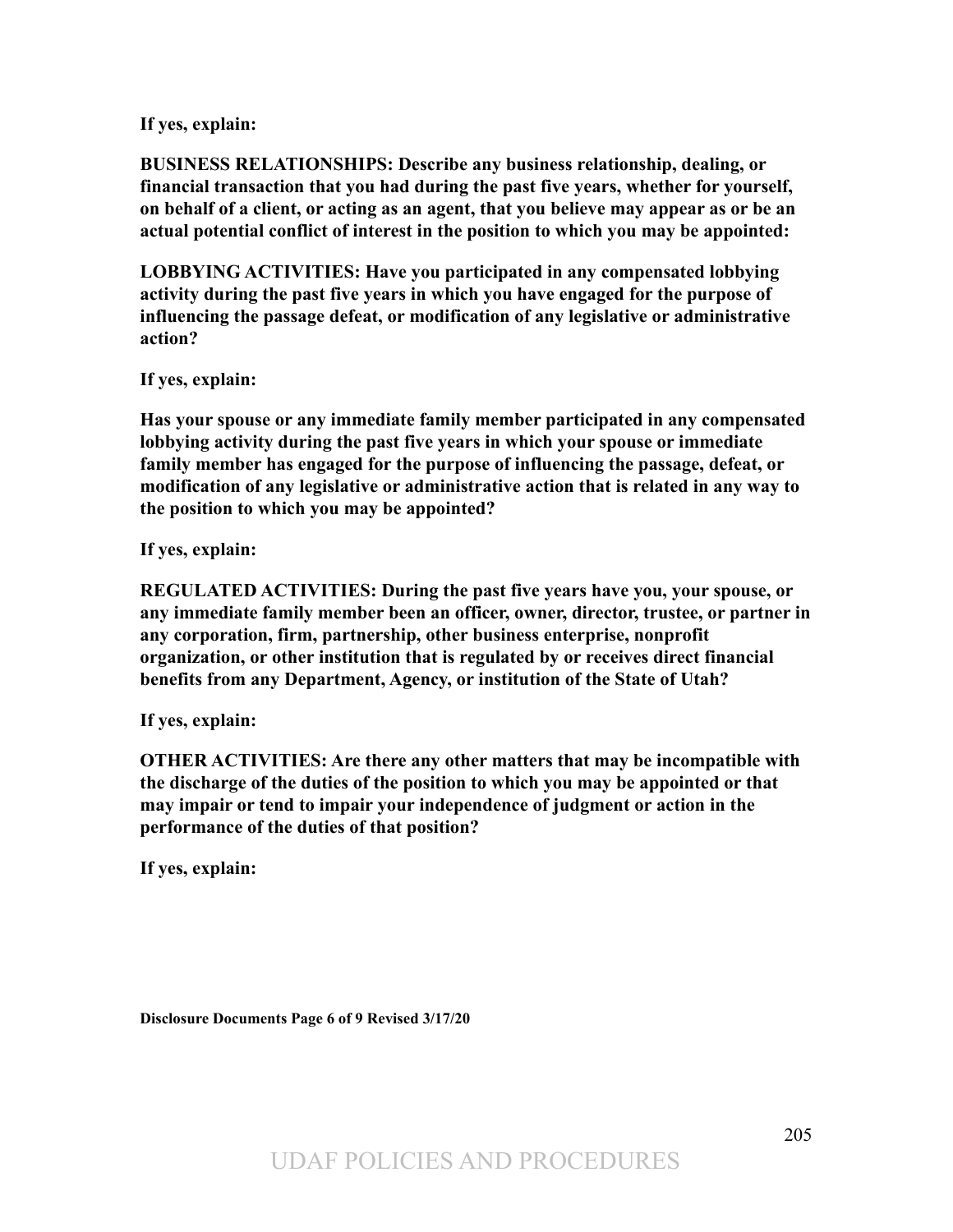## **FINANCIAL INFORMATION**

**GIFTS: Have you, your spouse, or your dependents received gifts from anyone who is related in any way to the position to which you may be appointed, exceeding \$500 per year within the last five years?**

**If yes, explain, including the nature and value of the gift and donor:**

**TAXES: Have you regularly filed State and Federal tax returns?**

**Have you ever been convicted of tax evasion, tax fraud, or similar crime or been the subject of a**

**tax audit or investigation that resulted in the assessment of a penalty? If yes, explain:**

**BANKRUPTCIES: Have you, your spouse or any corporation, firm, partnership, other business enterprise, nonprofit organization, or other institution in which you or your spouse have served as an officer, director, trustee, or partner: (a) filed a petition for bankruptcy under the U.S. Bankruptcy Code; (b) been adjudicated as bankrupt under the U.S. Bankruptcy Code: or (c) been the subject of a formal or informal receivership?**

**If yes, explain and include the type of bankruptcy, the court trustee, and the trustee's address:**

**DELINQUENCIES: Are you delinquent on any Federal, State, or local debt?**

**If yes, explain and include delinquencies for taxes, governmental loans, overpayment of benefits, required payments into or under governmental programs, and other debts or required payments to the government plus any defaults on or under loans that are or were guaranteed, insured, or subsidized by any unit of government.**

**Disclosure Documents Page 7 of 9 Revised 3/17/20**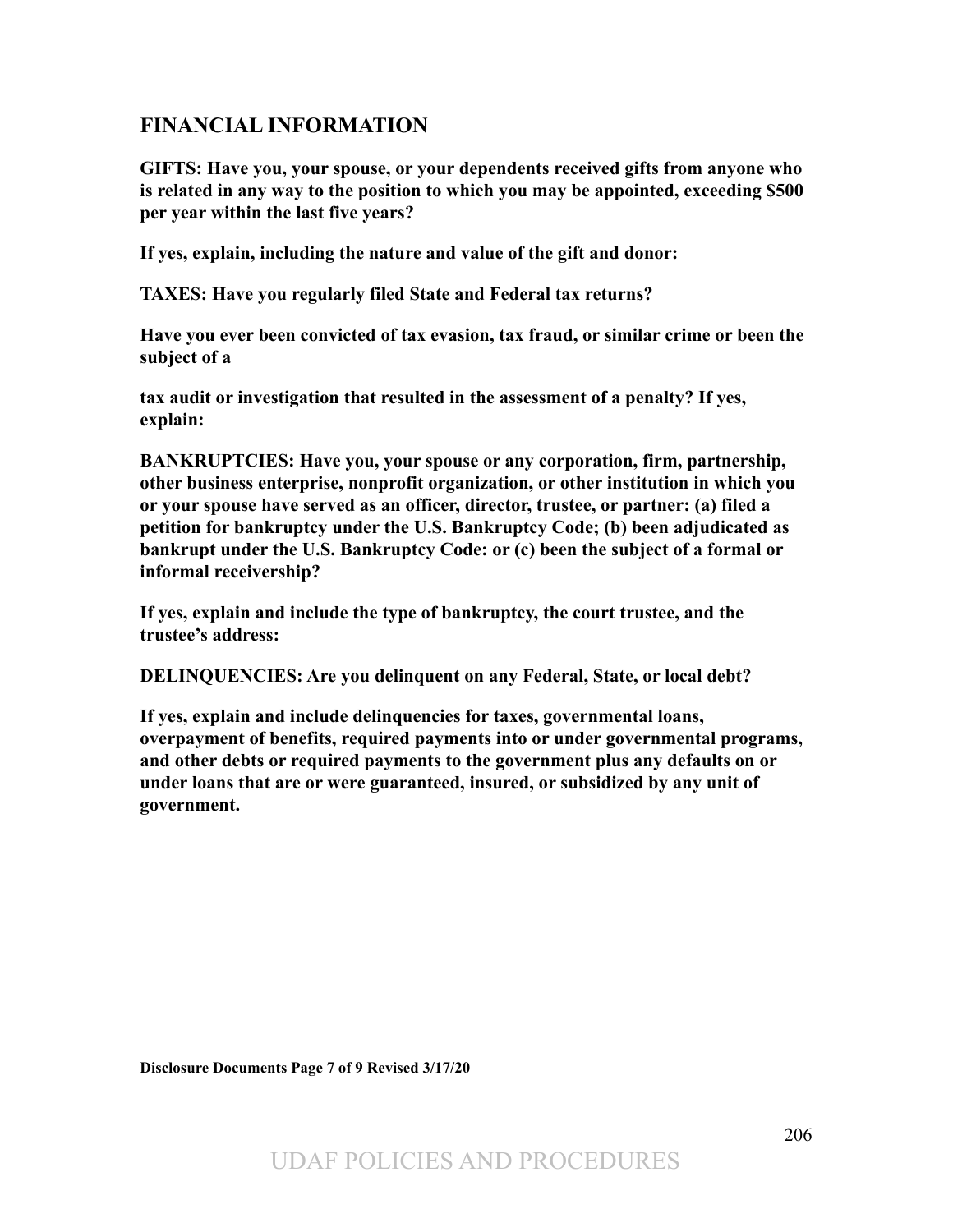## **EMPLOYMENT**

**FUTURE EMPLOYMENT INTENTIONS: Do you intend to sever all connections with your present employers, business firms, business associations, or business organizations if you are appointed?**

**If not, explain:**

**Do you intend to participate in compensated lobbying activities after you leave government service?**

**If yes, explain:**

**FRINGE BENEFITS: Are there any employee fringe benefits that you are now receiving and will continue to receive during your service with the State t?**

**If yes, explain:**

**OUTSIDE EMPLOYMENT: Do you have any commitments or agreements to pursue outside employment, with or without compensation, during your service with the State?**

**If yes, explain:**

**RESUMPTION OF EMPLOYMENT: Do you plan to resume employment, affiliation, or practice with your previous employer, business firm, association, or organization after completing your service with the State?**

**If yes, explain:**

**Has anyone made an offer to employ you after you leave State service? If yes, explain:**

**Disclosure Documents Revised 3/17/20**

**Page 8 of 9**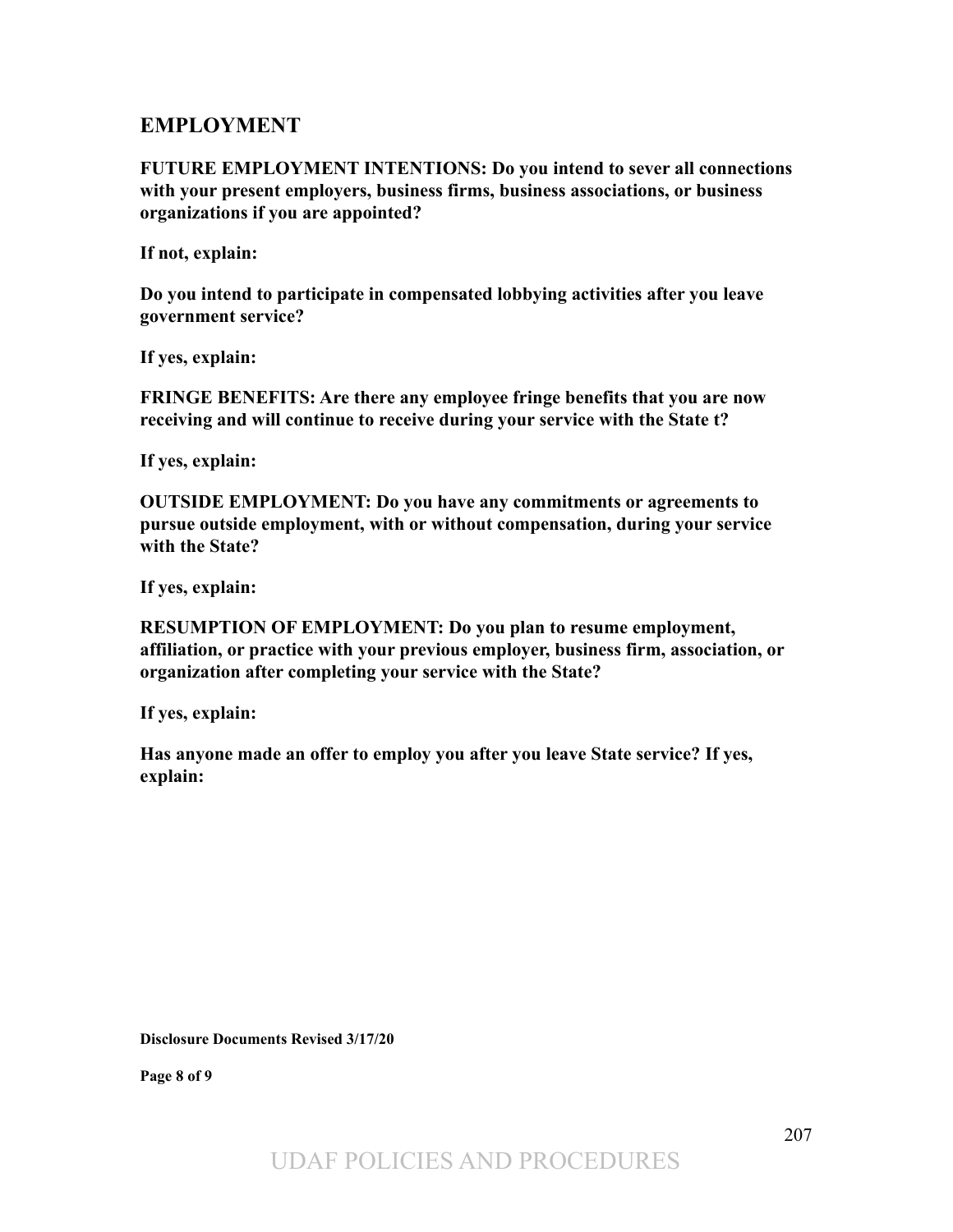**LENGTH OF SERVICE: If appointed, do you expect to serve out your full term or until the next gubernatorial election?**

**If no, explain.**

**Disclosure Documents Page 9 of 9 Revised 3/17/20**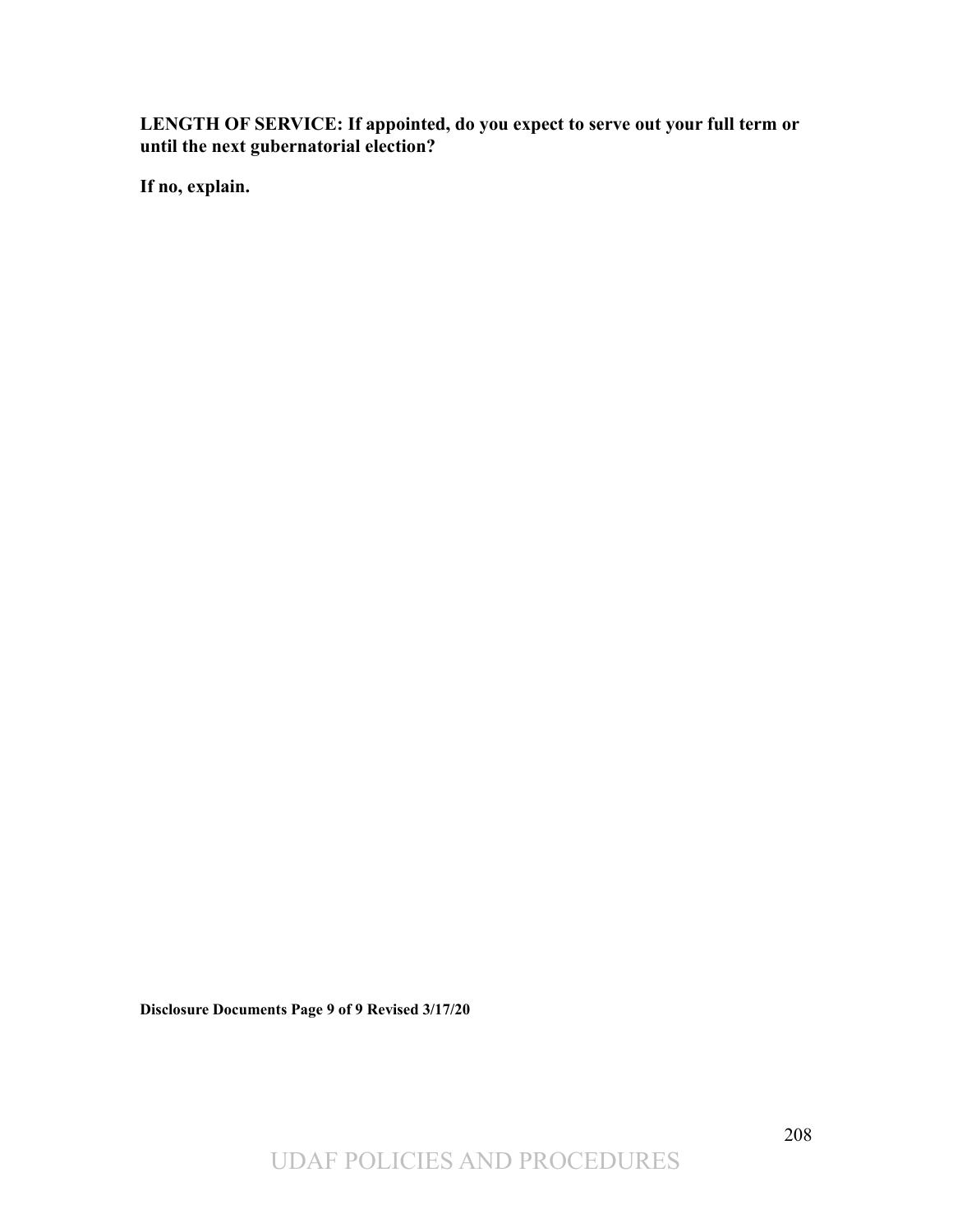#### **Appendix C.03**

## UDAF EDUCATION ASSISTANCE CONTRACT

Made and entered into between the Utah Department of Agriculture and Food, Hereafter referred to as UDAF, and Employee:

EIN: Fig. the extended parameter  $\overline{E}$ . Hereafter

#### referred to as EMPLOYEE.

Whereas, the EMPLOYEE requests education assistance from the UDAF Education Assistance Program, the EMPLOYEE and UDAF agree that UDAF will reimburse education costs as described in the contract for the course(s) listed below. (Attach documentation for any additional courses.)

| Course title and number (if  | School               | Semester or  | Details            | Costs |
|------------------------------|----------------------|--------------|--------------------|-------|
| applicable) Undergraduate or | name or              | other start  |                    |       |
| graduate (if applicable)     | other entity and end |              |                    |       |
|                              | Tax ID No: dates     |              |                    |       |
|                              |                      |              | Amount billed      |       |
|                              |                      |              |                    |       |
|                              |                      |              |                    |       |
|                              |                      |              | Minus funding      |       |
|                              |                      |              | from other sources |       |
|                              |                      |              | Amount paid by     |       |
|                              |                      |              | Employee           |       |
|                              |                      |              | Amount submitted   |       |
|                              |                      |              | for reimbursement  |       |
| Course title and number (if  | School               | Semester or  | Details            | Costs |
| applicable) Undergraduate or | name or              | lother start |                    |       |
| graduate (if applicable)     | other entity and end |              |                    |       |
|                              | Tax ID No: dates     |              |                    |       |
|                              |                      |              | Amount billed      |       |
|                              |                      |              | Minus funding      |       |
|                              |                      |              | from other sources |       |
|                              |                      |              | Amount paid by     |       |
|                              |                      |              | Employee           |       |
|                              |                      |              | Amount submitted   |       |
|                              |                      |              | for reimbursement  |       |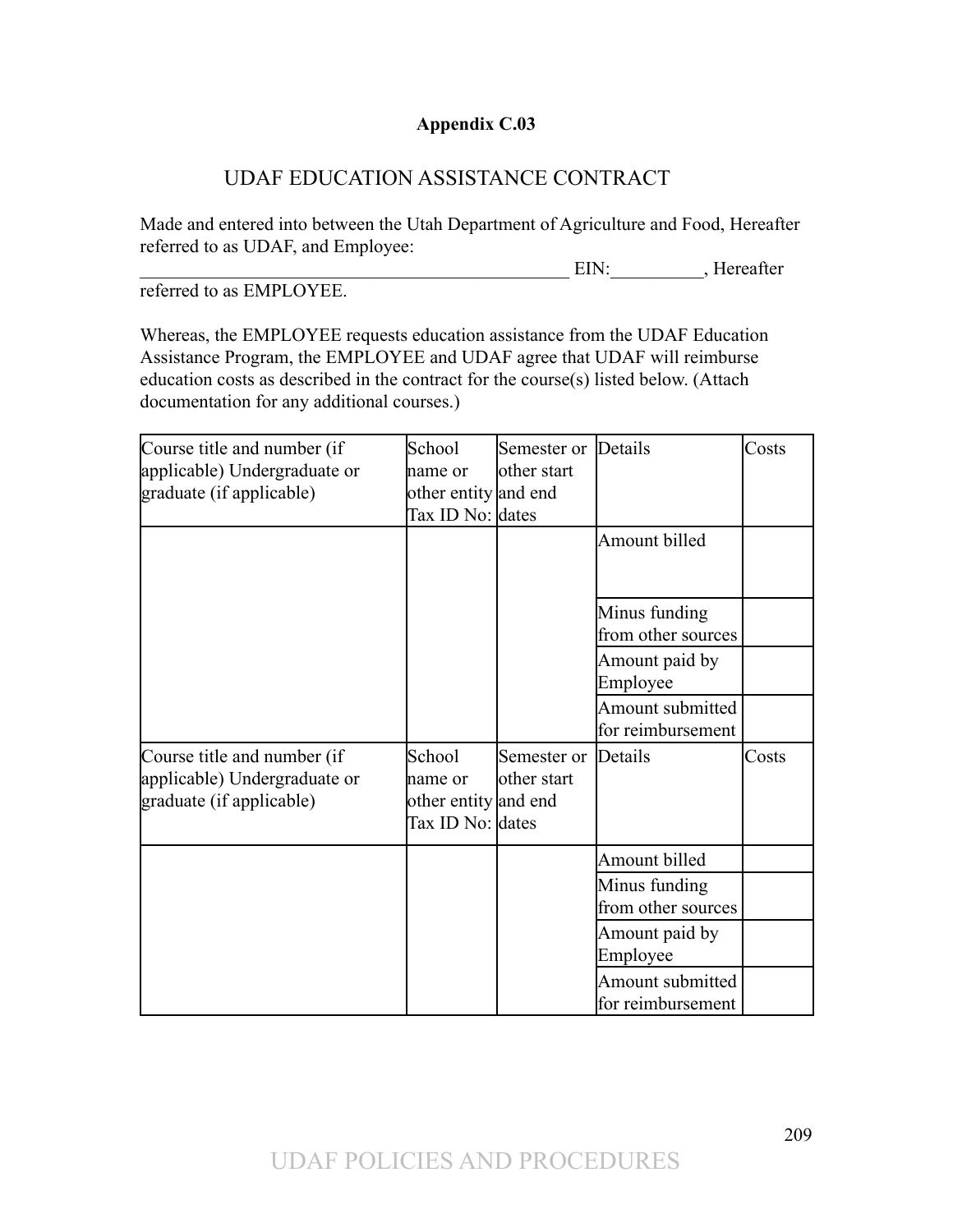NOW THEREFORE, it is agreed by and on behalf of the parties hereto as follows:

1. All covenants and agreements herein contained shall be binding upon all parties hereto.

2. This contract may be terminated by either party by submitting a termination notice in writing. Termination of the Educational Assistance Contract by the Department shall be at the Commissioner's sole discretion, taking into account any of the factors listed in the Department's Educational Assistance Policy (currently section 2.12 of the UDAF Policy Manual) or breach of the Education Assistance Contract by employee.

UDAF certifies that:

1. It will reimburse the EMPLOYEE \_\_\_\_\_ % [up to 75%] which is \$ for the course(s) tuition, books, and fees agreed upon above. No reimbursement will be made without receipts showing the EMPLOYEE paid expenses, and documented proof of passing grades by the EMPLOYEE as defined in the UDAF Education Assistance Program policy.

2. The course(s) agreed upon above will satisfy development needs of the EMPLOYEE and will result in additional benefits to UDAF.

3. The education assistance authorized for the above-named EMPLOYEE does not exceed the \$5,250 maximum that may be allowed and reimbursed in the calendar year in which the coursework will be completed.

The EMPLOYEE, by signing this contract, agrees to the following:

1. That this Education Assistance Contract does not include nor obligate UDAF to provide a computer, computer related or other equipment, nor Internet service provider for the EMPLOYEE to complete educational course work at the EMPLOYEE's home-office or work location.

2. With written approval of agency management, the EMPLOYEE may use State equipment (computer, printer, Internet service, etc.) during non-work time of the EMPLOYEE, for the completion of course work. The EMPLOYEE is responsible to pay UDAF for any photo copies or printing done with State equipment.

3. By signing this contract, EMPLOYEE declares to UDAF management that EMPLOYEE is not receiving duplicate financial assistance (such as stipends or scholarships, etc.) at the time of application nor expects to receive such during the calendar year. Any duplicate financial assistance must be disclosed on this form and by entering into this Contract EMPLOYEE gives UDAF the right to contact the educational institutions listed herein to verify the information provided.

4. That the EMPLOYEE will successfully complete the course(s) agreed to above and will provide required documentation for proof of passing grade(s), which is at least a C- or "pass" in a pass/fail grading system, or other official written documentation from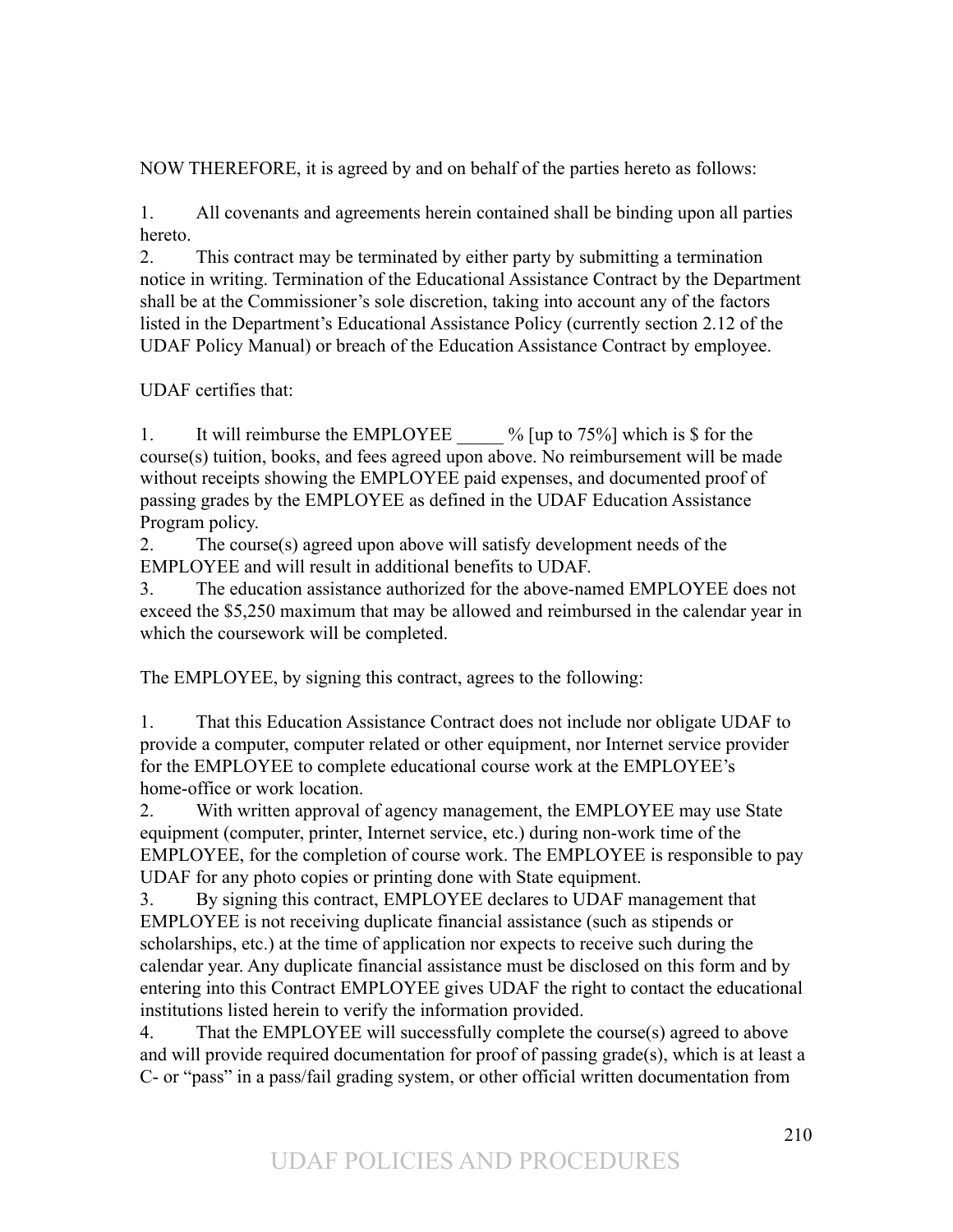the school or educational entity showing successful completion of the coursework by the EMPLOYEE.

5. The EMPLOYEE shall submit the required documentation for reimbursement within 60 calendar days after the completion date of the course(s) or the Education Assistance Contract will be voided and UDAF will not provide reimbursement.

6. That the EMPLOYEE will remain in the employment of UDAF for two (2) full years following the completion date of the above course(s).

7. If the EMPLOYEE voluntarily terminates employment with UDAF for any reason within one year of the course(s) completion date, the EMPLOYEE must repay 100% of the education assistance received. If the EMPLOYEE voluntarily terminates employment with UDAF within two years of the course(s) completion date, the EMPLOYEE must repay 50% of the education assistance received.

8. If the EMPLOYEE fails to repay the education assistance amount within the time determined by UDAF, the State of Utah is authorized to withhold from the EMPLOYEE'S paycheck the amount of education assistance to be repaid.

9. The EMPLOYEE will comply with the UDAF Education Assistance Program policy.

IN WITNESS WHEREOF, UDAF and the EMPLOYEE have caused this Education Assistance Contract to be signed by the proper officials thereunto duly authorized.

| Employee                                | Date |
|-----------------------------------------|------|
| Supervisor                              | Date |
| Division Director                       | Date |
| <b>Administrative Services Director</b> | Date |
| Commissioner                            | Date |

| Date reimbursement paid: |  |
|--------------------------|--|
| Amount paid:             |  |
| Unit/org $\#$ :          |  |
| Processed by:            |  |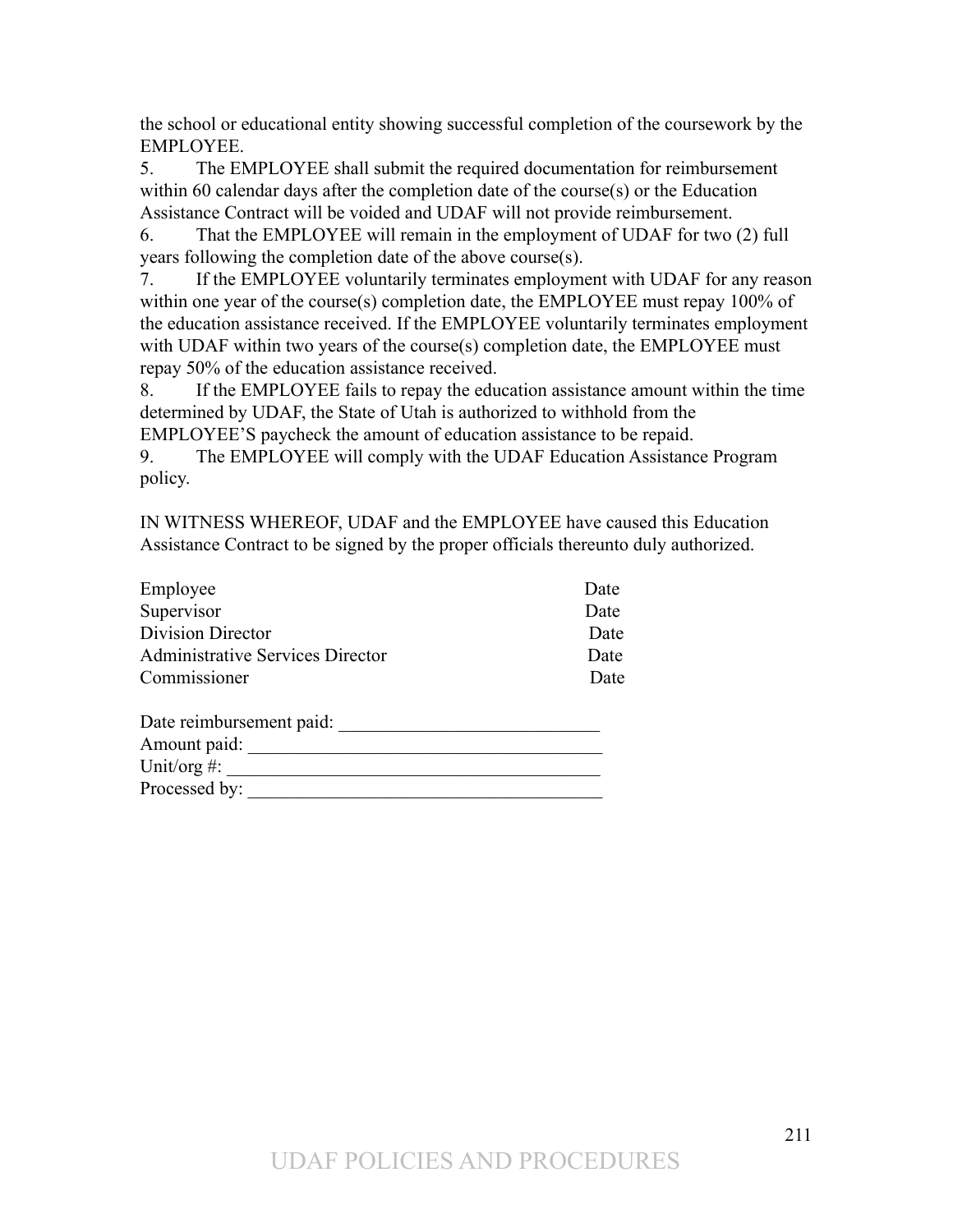# UTAH DEPARTMENT OF AGRICULTURE AND FOOD

## **POLICIES AND PROCEDURES**

#### **INDEX**

Acceptable Use Policy, Information Technology Resources 04.02 102 Accidents and Injuries 02.01 29 Accounts Receivable 01.01 7 ADA and Civil Rights Grievance Policy 05.06 113 Adjudicative Hearings 05.08 117 Adoption of DTS Policies 04.01 101 Advisory Boards/Committees and Internal Meetings 06.01 121 Assets 01.06 15 Appropriate Vehicle Use 08.05 140 Authorized Passengers and Vehicle Operations 08.01 132 Authorized Personal Use of Public Property 03.10 98 Building Use 06.02 124 Cash Receipts and Mail 01.02 9 Cellular Phones and Tablets 04.03 104 Claims Against the State 05.01 107 Comments on Federal Laws 05.02 108 Commute Policy and Procedures 08.02 134 Computer Hardware and Software Purchase and Installation 04.04 106 Conference Room Scheduling 06.03 125 Conferences – Travel 07.01 129 Conflict of Interest 03.01 78 Conflict of Interest Form C.01 179 Contract/grants 05.03 109 Correspondence with Other Agencies; Requesting Attorney General's Opinions 05.04 111 Debt Collection 01.03 11 DHRM Disclosure Statement C.02 196 Dress Code and Personal Hygiene Policy 02.02 30 Education Assistance Contract C.03 207 Educational Assistance Policy 02.04 41 Employee Acknowledgement and Remote Work Agreement B.04 180 Employee Provided Phone Allowance Agreement B.02 176 Employee Provided Internet Agreement B.03 178 Employee Responsibility for Vehicle Care and Maintenance 08.03 138 Exercise Release Time 02.04 40 Exiting Employee Checklist B.06 190 Federal Grants 01.04 13 Fixed Assets 01.06 15 Fleet Expansion Request A.01 165 GRAMA Requests 03.04 84 Grievance Policy 05.05 112